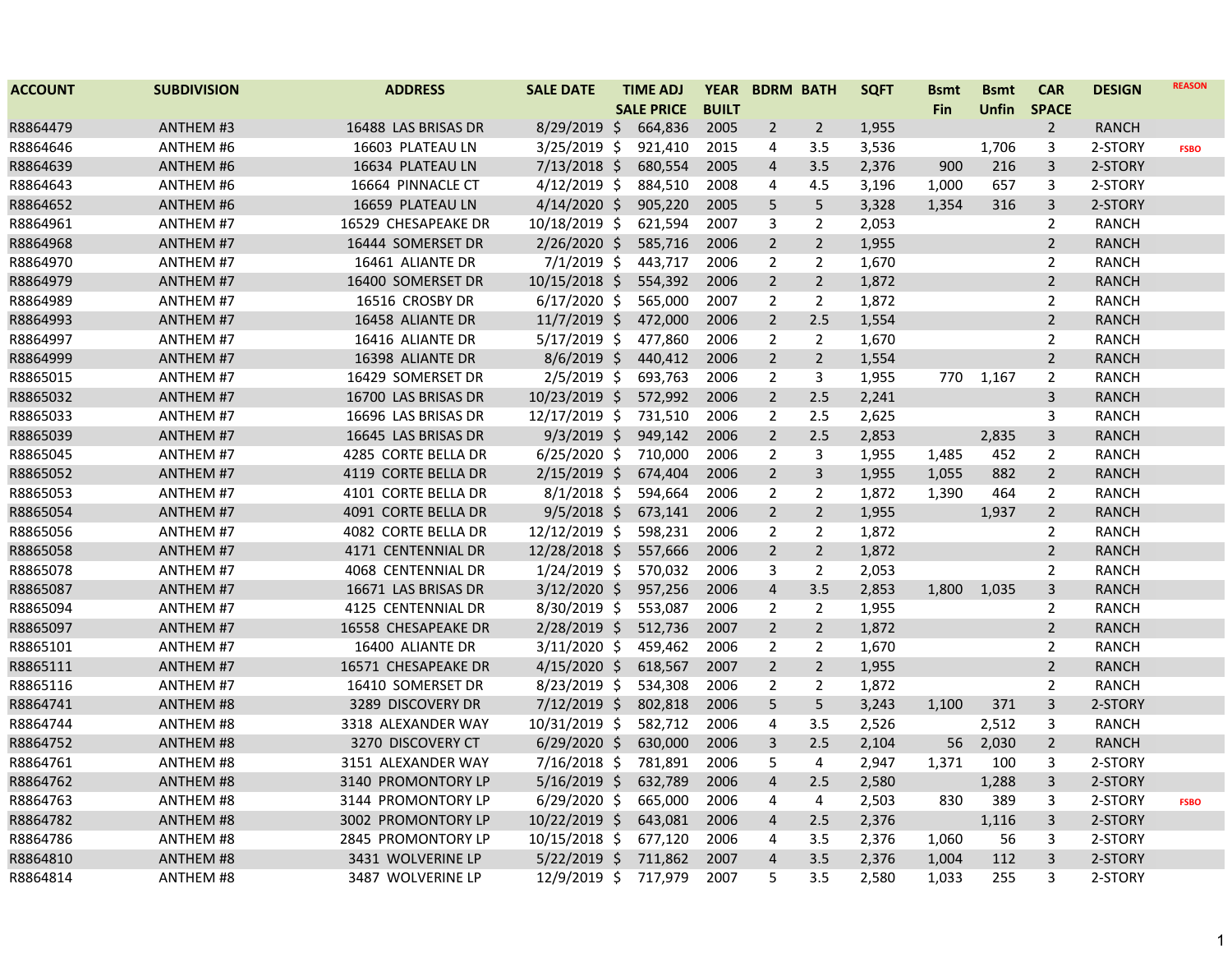| <b>ACCOUNT</b> | <b>SUBDIVISION</b>         | <b>ADDRESS</b>         | <b>SALE DATE</b>       | <b>TIME ADJ</b>   |              | YEAR BDRM BATH |                | <b>SQFT</b> | <b>Bsmt</b> | <b>Bsmt</b> | <b>CAR</b>     | <b>DESIGN</b> | <b>REASON</b>    |
|----------------|----------------------------|------------------------|------------------------|-------------------|--------------|----------------|----------------|-------------|-------------|-------------|----------------|---------------|------------------|
|                |                            |                        |                        | <b>SALE PRICE</b> | <b>BUILT</b> |                |                |             | <b>Fin</b>  | Unfin       | <b>SPACE</b>   |               |                  |
| R8864817       | <b>ANTHEM #8</b>           | 3458 WOLVERINE LP      | $3/6/2020$ \$          | 509,796           | 2007         | 4              | 2.5            | 2,580       |             | 1,288       | 3              | 2-STORY       | <b>FORECLOSE</b> |
| R8864820       | ANTHEM #8                  | 16488 RED ROCK LN      | $6/29/2020$ \$         | 673,800           | 2006         | 4              | 4              | 2,503       | 1,000       | 219         | 3              | 2-STORY       |                  |
| R8864822       | <b>ANTHEM #8</b>           | 3337 ALEXANDER WAY     | $11/1/2019$ \$         | 635,646           | 2006         | $\overline{4}$ | 4.5            | 2,526       | 1,800       | 712         | 3              | <b>RANCH</b>  |                  |
| R8864823       | ANTHEM #8                  | 3333 CHAPIN PL         | $6/3/2019$ \$          | 775,065           | 2006         | 4              | 3.5            | 2,526       |             | 2,512       | 3              | <b>RANCH</b>  |                  |
| R8864843       | <b>ANTHEM #8</b>           | 3001 RAMS HORN RUN     | 11/30/2018 \$          | 583,470           | 2006         | 3              | $\mathbf{3}$   | 2,104       | 1,860       | 226         | $\overline{2}$ | <b>RANCH</b>  |                  |
| R8864844       | ANTHEM #8                  | 3101 RAMS HORN RUN     | 10/18/2019 \$          | 649,732           | 2006         | 4              | 4              | 2,503       | 1,219       |             | 3              | 2-STORY       |                  |
| R8864875       | <b>ANTHEM #8</b>           | 3064 RAMS HORN RUN     | $6/2/2020$ \$          | 624,000           | 2006         | 4              | 3.5            | 2,376       | 1,116       |             | 3              | 2-STORY       |                  |
| R8864878       | ANTHEM #8                  | 2989 RAMS HORN RUN     | 10/8/2019 \$           | 607,371           | 2006         | 4              | 2.5            | 2,580       |             | 1,288       | 3              | 2-STORY       |                  |
| R8864885       | <b>ANTHEM #8</b>           | 16411 AVALANCHE RUN    | $5/15/2020$ \$         | 712,059           | 2006         | 4              | 3.5            | 2,580       | 1,132       | 156         | 3              | 2-STORY       |                  |
| R8864886       | ANTHEM #8                  | 16427 AVALANCHE RUN    | $3/11/2019$ \$         | 785,233           | 2006         | 4              | 4.5            | 2,526       | 2.300       | 212         | 3              | <b>RANCH</b>  |                  |
| R8864936       | <b>ANTHEM #8</b>           | 3327 ALEXANDER WAY     | $6/12/2019$ \$         | 788,517           | 2006         | 5              | $\overline{4}$ | 3,328       |             | 1,670       | 3              | 2-STORY       |                  |
| R8864938       | ANTHEM #8                  | 16491 RED ROCK LN      | $5/22/2019$ \$         | 796,434           | 2006         | 4              | 3.5            | 2,580       | 1,160       | 128         | 3              | 2-STORY       |                  |
| R8864952       | <b>ANTHEM #8</b>           | 3306 DISCOVERY CT      | $9/24/2019$ \$         | 640,542           | 2006         | $\overline{4}$ | 3.5            | 2,376       | 1,004       | 112         | $\overline{3}$ | 2-STORY       |                  |
| R8864954       | ANTHEM #8                  | 3318 DISCOVERY CT      | $9/10/2019$ \$         | 682,356           | 2006         | 3              | 3              | 2,104       | 1,876       | 210         | 2              | <b>RANCH</b>  |                  |
| R8872672       | ANTHEM F# 20 RPLT A        | 16151 MT OSO PL        | 8/10/2018 \$1,363,897  |                   | 2018         | 4              | 5              | 3,985       | 1,582       | 392         | 3              | 2-STORY       |                  |
| R8872673       | ANTHEM F# 20 RPLT A        | 16141 MT OSO PL        | 12/5/2019 \$1,510,839  |                   | 2018         | 5              | 4.5            | 3,975       | 1,204       | 606         | 3              | 2-STORY       |                  |
| R8872686       | ANTHEM F# 20 RPLT A        | 3686 MIDDLE PEAK DR    | 8/30/2018 \$ 873,273   |                   | 2018         | $\overline{2}$ | 3.5            | 2,607       | 1,977       | 729         | $\overline{2}$ | <b>RANCH</b>  |                  |
| R8872687       | ANTHEM F# 20 RPLT A        | 3656 MIDDLE PEAK DR    | $3/8/2019$ \$          | 888,540           | 2018         | 4              | 3.5            | 3,668       |             | 1,543       | 2.5            | 2-STORY       |                  |
| R8872724       | ANTHEM F# 20 RPLT A        | 16361 GRAHAM PEAK WAY  | 1/21/2020 \$1,306,676  |                   | 2020         | $\overline{4}$ | $\overline{4}$ | 3,985       |             | 1,974       | $\mathbf{3}$   | 2-STORY       |                  |
| R8872725       | ANTHEM F# 20 RPLT A        | 16371 GRAHAM PEAK WAY  | 1/24/2020 \$1,154,399  |                   | 2020         | 3              | $\overline{4}$ | 2,707       | 1,858       | 848         | $\overline{2}$ | <b>RANCH</b>  |                  |
| R8872726       | ANTHEM F# 20 RPLT A        | 16381 GRAHAM PEAK WAY  | 1/21/2020 \$1,704,258  |                   | 2020         | $\overline{4}$ | 5              | 4,450       | 1,511       | 463         | $\overline{3}$ | 2-STORY       |                  |
| R8872735       | ANTHEM F# 20 RPLT A        | 16360 GRAHAM PEAK WAY  | 4/3/2020 \$ 781,707    |                   | 2020         | 3              | 3              | 2,361       |             | 1,833       | 3              | <b>RANCH</b>  |                  |
| R8872737       | ANTHEM F# 20 RPLT A        | 16380 GRAHAM PEAK WAY  | $2/22/2020$ \$         | 916,914           | 2020         | 4              | 5              | 3,894       | 1,266       | 146         | 3.5            | 2-STORY       |                  |
| R8872738       | ANTHEM F# 20 RPLT A        | 16390 GRAHAM PEAK WAY  | 2/26/2020 \$ 904,471   |                   | 2020         | $\overline{2}$ | 3              | 2,707       | 1,858       | 471         | $\overline{2}$ | <b>RANCH</b>  |                  |
| R8872746       | <b>ANTHEM F# 20 RPLT A</b> | 16345 SPANISH PEAK WAY | 12/16/2019 \$1,000,205 |                   | 2019         | $\overline{4}$ | $\overline{4}$ | 3,985       |             | 1,974       | 3              | 2-STORY       |                  |
| R8872747       | ANTHEM F# 20 RPLT A        | 16355 SPANISH PEAK WAY | 12/20/2019 \$          | 906,096           | 2019         | 4              | 4              | 3,849       |             | 1,366       | 3.5            | 2-STORY       |                  |
| R8872748       | ANTHEM F# 20 RPLT A        | 16365 SPANISH PEAK WAY | $6/25/2020$ \$         | 816,500           | 2020         | 3              | 3.5            | 2,361       | 1,660       | 701         | $\overline{3}$ | <b>RANCH</b>  |                  |
| R8872749       | ANTHEM F# 20 RPLT A        | 16375 SPANISH PEAK WAY | 12/4/2019 \$1,060,232  |                   | 2019         | 4              | 5              | 3,985       | 1,511       | 463         | 3              | 2-STORY       |                  |
| R8872757       | ANTHEM F# 20 RPLT A        | 16342 SPANISH PEAK WAY | $2/13/2020$ \$         | 897,795           | 2020         | 4              | 5              | 3,595       | 1,159       | 651         | 3              | 2-STORY       |                  |
| R8872758       | ANTHEM F# 20 RPLT A        | 16352 SPANISH PEAK WAY | $9/10/2019$ \$         | 932,211           | 2019         | 4              | 5              | 3,985       | 1,511       | 463         | 3              | 2-STORY       |                  |
| R8872759       | ANTHEM F# 20 RPLT A        | 16362 SPANISH PEAK WAY | $6/10/2019$ \$         | 864,368           | 2019         | 3              | $\overline{4}$ | 3,366       | 1,123       | 420         | 2.5            | 2-STORY       |                  |
| R8872760       | ANTHEM F# 20 RPLT A        | 16372 SPANISH PEAK WAY | $5/28/2019$ \$         | 695,674           | 2019         | 3              | 3              | 2,361       |             | 1,833       | 3              | <b>RANCH</b>  |                  |
| R8872761       | ANTHEM F# 20 RPLT A        | 16382 SPANISH PEAK WAY | $3/29/2019$ \$         | 801,408           | 2019         | $\overline{4}$ | $\overline{4}$ | 3,368       |             | 1,543       | 2.5            | 2-STORY       |                  |
| R8872767       | ANTHEM F# 20 RPLT A        | 16343 UTE PEAK WAY     | 12/20/2018 \$1,169,152 |                   | 2018         | 4              | 5              | 3,975       | 1,397       | 413         | 3              | 2-STORY       |                  |
| R8872768       | ANTHEM F# 20 RPLT A        | 16353 UTE PEAK WAY     | 12/27/2018 \$ 995,170  |                   | 2018         | $\overline{4}$ | 5              | 3,985       | 1.566       | 408         | $\overline{3}$ | 2-STORY       |                  |
| R8872769       | ANTHEM F# 20 RPLT A        | 16363 UTE PEAK WAY     | 12/21/2018 \$          | 823,241           | 2018         | 3              | 3              | 3,366       |             | 1,543       | 2.5            | 2-STORY       |                  |
| R8872770       | ANTHEM F# 20 RPLT A        | 16373 UTE PEAK WAY     | $10/18/2018$ \$        | 913,477           | 2018         | 3              | $\overline{4}$ | 2,707       | 1,858       | 848         | $\overline{2}$ | <b>RANCH</b>  |                  |
| R8872776       | ANTHEM F# 20 RPLT A        | 16336 UTE PEAK WAY     | $6/5/2019$ \$          | 902,966           | 2019         | 4              | 5              | 3,985       | 1,511       | 463         | 3              | 2-STORY       |                  |
| R8872777       | <b>ANTHEM F# 20 RPLT A</b> | 16346 UTE PEAK WAY     | $11/22/2019$ \$        | 807,567           | 2019         | 3              | 2.5            | 3,366       |             | 1,543       | 2.5            | 2-STORY       |                  |
| R8872778       | ANTHEM F# 20 RPLT A        | 16356 UTE PEAK WAY     | 4/3/2019 \$            | 842,781           | 2019         | 3              | $\overline{4}$ | 2,361       | 1,768       | 593         | 3              | <b>RANCH</b>  |                  |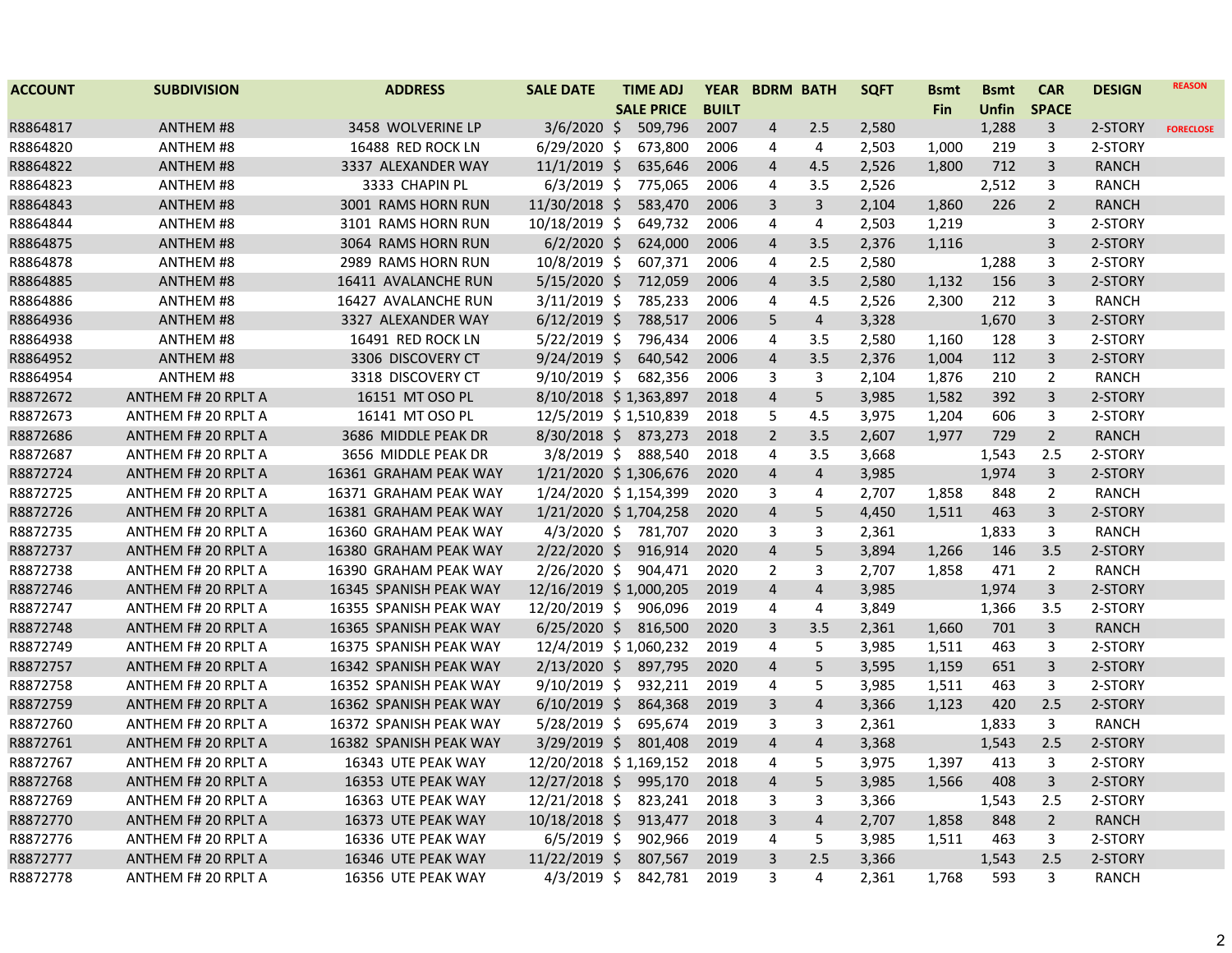| <b>ACCOUNT</b> | <b>SUBDIVISION</b>         | <b>ADDRESS</b>         | <b>SALE DATE</b>       | <b>TIME ADJ</b>            | <b>YEAR</b>  | <b>BDRM BATH</b> |                | <b>SQFT</b><br>Bsmt | <b>Bsmt</b>  | <b>CAR</b>     | <b>DESIGN</b> | <b>REASON</b> |
|----------------|----------------------------|------------------------|------------------------|----------------------------|--------------|------------------|----------------|---------------------|--------------|----------------|---------------|---------------|
|                |                            |                        |                        | <b>SALE PRICE</b>          | <b>BUILT</b> |                  |                | <b>Fin</b>          | <b>Unfin</b> | <b>SPACE</b>   |               |               |
| R8872784       | <b>ANTHEM F# 20 RPLT A</b> | 16337 PIKES PEAK DR    | $7/23/2019$ \$         | 973,391                    | 2019         | $\overline{2}$   | $\overline{4}$ | 2,707<br>1,977      | 728          | $\overline{2}$ | <b>RANCH</b>  |               |
| R8872785       | ANTHEM F# 20 RPLT A        | 16347 PIKES PEAK DR    | $7/15/2019$ \$         | 827,996                    | 2019         | 2                | 3              | 2,361<br>1,667      | 694          | 3              | <b>RANCH</b>  |               |
| R8872979       | <b>ANTHEM F# 20 RPLT A</b> | 3201 BECKWITH RUN      |                        | 2/28/2020 \$1,200,061      | 2020         | $\overline{4}$   | 5              | 3,985<br>1,511      | 463          | 3              | 2-STORY       |               |
| R8872980       | ANTHEM F# 20 RPLT A        | 3211 BECKWITH RUN      |                        | 2/28/2020 \$1,027,886      | 2020         | 3                | 4              | 3,514<br>1,266      | 463          | 3              | 2-STORY       |               |
| R8872981       | ANTHEM F# 20 RPLT A        | 3221 BECKWITH RUN      | 12/12/2019 \$1,217,013 |                            | 2019         | $\overline{4}$   | 6              | 4,450<br>1,511      | 463          | 3              | 2-STORY       |               |
| R8872982       | ANTHEM F# 20 RPLT A        | 3241 BECKWITH RUN      | 11/12/2019 \$ 979,998  |                            | 2019         | 3                | 4              | 2,361<br>401        | 1,960        | 3              | RANCH         |               |
| R8872983       | <b>ANTHEM F# 20 RPLT A</b> | 3251 BECKWITH RUN      |                        | $9/19/2019 \div 1,166,675$ | 2019         | $\overline{4}$   | 5              | 3,985<br>1,511      | 463          | 3              | 2-STORY       |               |
| R8872984       | ANTHEM F# 20 RPLT A        | 3271 BECKWITH RUN      |                        | 8/29/2019 \$ 993,396       | 2019         | 2                | 4              | 2,361<br>1,667      | 694          | 3              | RANCH         |               |
| R8872985       | ANTHEM F# 20 RPLT A        | 3281 BECKWITH RUN      |                        | 7/30/2019 \$1,265,109      | 2019         | $\overline{4}$   | 5              | 3,894<br>1,266      | 463          | 3              | 2-STORY       |               |
| R8872986       | ANTHEM F# 20 RPLT A        | 3291 BECKWITH RUN      | 12/27/2018 \$1,394,375 |                            | 2018         | 4                | 5              | 4,450<br>1,582      | 392          | 3              | 2-STORY       |               |
| R8872987       | <b>ANTHEM F# 20 RPLT A</b> | 16371 JONES MTN WAY    | 10/28/2019 \$1,454,018 |                            | 2018         | $\overline{4}$   | 4.5            | 3,894<br>1,600      | 129          | 3              | 2-STORY       |               |
| R8872988       | ANTHEM F# 20 RPLT A        | 16351 JONES MTN WAY    | 10/18/2018 \$1,011,342 |                            | 2018         | 4                | 3              | 3,668               | 1,543        | $\overline{2}$ | 2-STORY       |               |
| R8873020       | <b>ANTHEM F# 20 RPLT A</b> | 16393 UTE PEAK WAY     | $7/26/2018$ \$         | 882,907                    | 2018         | $\overline{3}$   | $\overline{4}$ | 2,361<br>1,667      | 694          | $2^{\circ}$    | <b>RANCH</b>  |               |
| R8873022       | ANTHEM F# 20 RPLT A        | 16386 UTE PEAK WAY     | 10/26/2018 \$          | 857,191                    | 2018         | 4                | 3              | 3,469               | 1,367        | 3.5            | 2-STORY       |               |
| R8873023       | ANTHEM F# 20 RPLT A        | 16376 UTE PEAK WAY     | $1/31/2019$ \$         | 933,142                    | 2019         | 3                | 4              | 3,985<br>1,582      | 392          | 3              | 2-STORY       |               |
| R8873024       | ANTHEM F# 20 RPLT A        | 16366 UTE PEAK WAY     | $3/26/2019$ \$         | 860,365                    | 2019         | 3                | 3.5            | 3,469<br>1,266      | 101          | 3.5            | 2-STORY       |               |
| R8873025       | ANTHEM F# 20 RPLT A        | 16367 PIKES PEAK DR    |                        | 3/15/2019 \$ 785,442       | 2019         | $\overline{3}$   | 3              | 3,366               | 1,543        | 2.5            | 2-STORY       |               |
| R8873026       | ANTHEM F# 20 RPLT A        | 16377 PIKES PEAK DR    | $2/27/2019$ \$         | 892,997                    | 2019         | 3                | 4              | 3,469<br>1,266      | 418          | 3.5            | 2-STORY       |               |
| R8873027       | ANTHEM F# 20 RPLT A        | 16387 PIKES PEAK DR    |                        | 2/20/2019 \$1,007,055      | 2019         | 5                | 6              | 3,985<br>1,566      | 408          | $\mathbf{3}$   | 2-STORY       |               |
| R8873042       | ANTHEM F# 20 RPLT A        | 3761 MT POWELL DR      |                        | 8/6/2019 \$1,580,852       | 2019         | 4                | 5              | 3,975<br>1,266      | 544          | 3              | 2-STORY       |               |
| R8873043       | ANTHEM F# 20 RPLT A        | 3741 MT POWELL DR      |                        | 9/25/2019 \$1,352,194      | 2019         | $\overline{4}$   | 5              | 1,511<br>4,450      | 463          | 3              | 2-STORY       |               |
| R8873044       | ANTHEM F# 20 RPLT A        | 3731 MT POWELL DR      | 10/24/2019 \$1,073,643 |                            | 2019         | 3                | 4              | 2,361<br>1,667      | 166          | 3              | RANCH         |               |
| R8873045       | ANTHEM F# 20 RPLT A        | 3711 MT POWELL DR      |                        | 6/21/2019 \$1,145,937      | 2019         | $\overline{4}$   | 5              | 3,849<br>1,266      | 418          | 3.5            | 2-STORY       |               |
| R8873046       | ANTHEM F# 20 RPLT A        | 3671 MT POWELL DR      |                        | 2/27/2019 \$1,035,203      | 2019         | 2                | 5              | 2,707<br>1,977      | 729          | $\overline{2}$ | <b>RANCH</b>  |               |
| R8873047       | ANTHEM F# 20 RPLT A        | 3661 MT POWELL DR      |                        | 1/31/2019 \$ 944,474       | 2019         | 3                | 4              | 2,361<br>1,768      | 593          | 3              | RANCH         |               |
| R8873048       | ANTHEM F# 20 RPLT A        | 3631 MT POWELL DR      | 11/20/2018 \$          | 926,272                    | 2018         | 4                | 4              | 3,975               | 1,810        | 3              | 2-STORY       |               |
| R8873050       | ANTHEM F# 20 RPLT A        | 3581 MT POWELL DR      |                        | 9/11/2018 \$1,067,053      | 2018         | 5                | 5              | 3,985<br>1,582      | 392          | $\overline{3}$ | 2-STORY       |               |
| R8873053       | ANTHEM F# 20 RPLT A        | 16401 GRAHAM PEAK WAY  |                        | 6/28/2019 \$1,364,694      | 2019         | 3                | 4              | 3,985<br>1,511      | 463          | 3              | 2-STORY       |               |
| R8873054       | ANTHEM F# 20 RPLT A        | 16391 GRAHAM PEAK WAY  |                        | 5/28/2020 \$1,374,574      | 2020         | 5                | 5              | 3,894<br>1,266      | 463          | 3              | 2-STORY       |               |
| R8873055       | ANTHEM F# 20 RPLT A        | 16410 GRAHAM PEAK WAY  |                        | 8/30/2019 \$1,094,856      | 2019         | 5                | $\mathbf{1}$   | 3,975<br>564        | 1,246        | 3              | 2-STORY       |               |
| R8873056       | <b>ANTHEM F# 20 RPLT A</b> | 16400 GRAHAM PEAK WAY  | $6/15/2020$ \$         | 786,500                    | 2020         | $\overline{2}$   | 3.5            | 2,361<br>1,667      | 724          | 3              | <b>RANCH</b>  |               |
| R8873057       | ANTHEM F# 20 RPLT A        | 16395 SPANISH PEAK WAY | $5/3/2019$ \$          | 950,533                    | 2019         | 3                | 4              | 2,707<br>1,977      | 729          | $\overline{2}$ | RANCH         |               |
| R8873058       | ANTHEM F# 20 RPLT A        | 16385 SPANISH PEAK WAY | $8/15/2019$ \$         | 847,690                    | 2019         | $\overline{2}$   | 3              | 2,361               | 2,361        | 3              | <b>RANCH</b>  |               |
| R8873059       | ANTHEM F# 20 RPLT A        | 16392 SPANISH PEAK WAY | $5/17/2019$ \$         | 818,641                    | 2019         | 2                | 4              | 2,361<br>1,768      | 65           | 3              | <b>RANCH</b>  |               |
| R8873060       | <b>ANTHEM F# 20 RPLT A</b> | 16383 UTE PEAK WAY     | $8/23/2018$ \$         | 866,784                    | 2018         | $\overline{4}$   | $\overline{4}$ | 3,366               | 1,543        | 2.5            | 2-STORY       |               |
| R8872884       | ANTHEM F# 20 RPLT A        | 3344 PACIFIC PEAK DR   | $6/30/2020$ \$         | 657,370                    | 2020         | 5                | 4.5            | 2,930               | 1,503        | 2.5            | 2-STORY       |               |
| R8872886       | <b>ANTHEM F# 20 RPLT A</b> | 3374 PACIFIC PEAK DR   | $5/26/2020$ \$         | 603,244                    | 2020         | $\overline{4}$   | 3.5            | 2,569               | 1,212        | $\mathbf{3}$   | 2-STORY       |               |
| R8872887       | ANTHEM F# 20 RPLT A        | 3384 PACIFIC PEAK DR   | $4/3/2020$ \$          | 631,541                    | 2020         | 4                | $\overline{4}$ | 2,753               | 1,246        | 2.5            | 2-STORY       |               |
| R8872893       | <b>ANTHEM F# 20 RPLT A</b> | 3112 GRIZZLY PEAK DR   | $12/6/2019$ \$         | 578,493                    | 2019         | $\overline{2}$   | $\overline{2}$ | 1,963               | 1,963        | $\overline{2}$ | <b>RANCH</b>  |               |
| R8872894       | ANTHEM F# 20 RPLT A        | 3092 GRIZZLY PEAK DR   | 10/21/2019 \$          | 650,141                    | 2019         | 4                | 4              | 2,753               | 1,246        | 2.5            | 2-STORY       |               |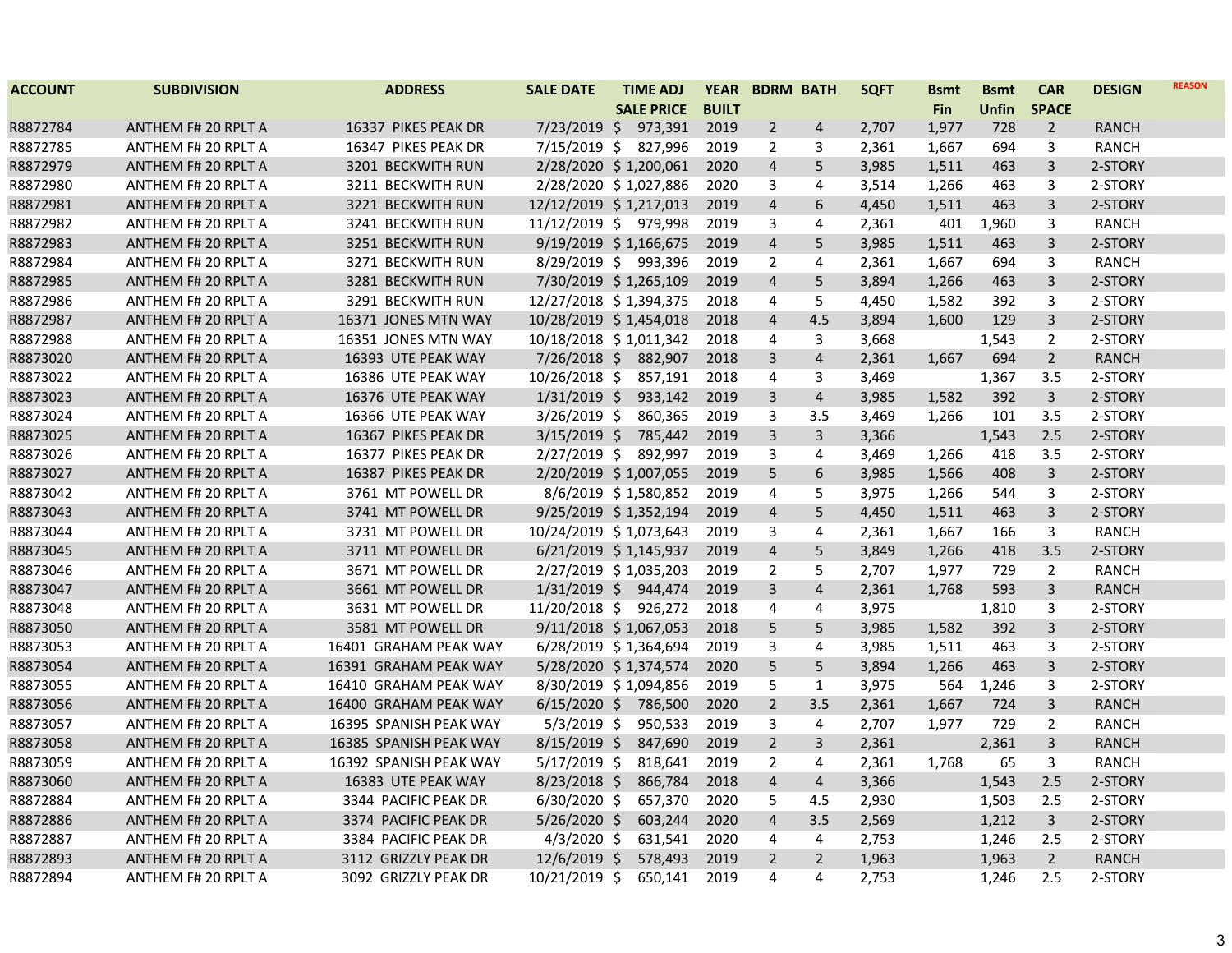| <b>ACCOUNT</b> | <b>SUBDIVISION</b>         | <b>ADDRESS</b>       | <b>SALE DATE</b> | <b>TIME ADJ</b>   | <b>YEAR</b>  | <b>BDRM BATH</b>        |                | <b>SQFT</b> | <b>Bsmt</b> | <b>Bsmt</b> | <b>CAR</b>     | <b>DESIGN</b> | <b>REASON</b> |
|----------------|----------------------------|----------------------|------------------|-------------------|--------------|-------------------------|----------------|-------------|-------------|-------------|----------------|---------------|---------------|
|                |                            |                      |                  | <b>SALE PRICE</b> | <b>BUILT</b> |                         |                |             | <b>Fin</b>  | Unfin       | <b>SPACE</b>   |               |               |
| R8872895       | <b>ANTHEM F# 20 RPLT A</b> | 3082 GRIZZLY PEAK DR | $8/22/2019$ \$   | 616,371           | 2019         | 4                       | 3.5            | 2,615       |             | 1,228       | 2.5            | 2-STORY       |               |
| R8872896       | ANTHEM F# 20 RPLT A        | 3072 GRIZZLY PEAK DR | 7/23/2019 \$     | 580,546           | 2019         | 3                       | 2              | 1,963       |             | 1,963       | $\overline{2}$ | RANCH         |               |
| R8872897       | <b>ANTHEM F# 20 RPLT A</b> | 3062 GRIZZLY PEAK DR | 7/9/2019 \$      | 632,348           | 2019         | 5                       | $\overline{4}$ | 2,753       |             | 1,246       | 2.5            | 2-STORY       |               |
| R8872898       | ANTHEM F# 20 RPLT A        | 3052 GRIZZLY PEAK DR | $6/12/2019$ \$   | 602,771           | 2019         | 3                       | 3.5            | 2,615       |             | 1,228       | 2.5            | 2-STORY       |               |
| R8872899       | ANTHEM F# 20 RPLT A        | 3042 GRIZZLY PEAK DR | 5/30/2019 \$     | 579,970           | 2019         | 3                       | $\overline{2}$ | 1,963       |             | 1,963       | $\overline{2}$ | <b>RANCH</b>  |               |
| R8872901       | ANTHEM F# 20 RPLT A        | 3022 GRIZZLY PEAK DR | 4/24/2019 \$     | 650,270           | 2019         | 5                       | $\overline{4}$ | 2,753       |             | 1,246       | 2.5            | 2-STORY       |               |
| R8872902       | <b>ANTHEM F# 20 RPLT A</b> | 3012 GRIZZLY PEAK DR | $4/23/2019$ \$   | 670,354           | 2019         | 5                       | 4.5            | 2,930       |             | 1,503       | 2.5            | 2-STORY       |               |
| R8872904       | ANTHEM F# 20 RPLT A        | 3027 GRIZZLY PEAK DR | $3/12/2019$ \$   | 654,796           | 2019         | 4                       | 3.5            | 2,615       |             | 1,228       | 2.5            | 2-STORY       |               |
| R8872905       | ANTHEM F# 20 RPLT A        | 3037 GRIZZLY PEAK DR | $5/5/2019$ \$    | 656,241           | 2019         | 4                       | 3.5            | 2,615       |             | 1,228       | 2.5            | 2-STORY       |               |
| R8872906       | ANTHEM F# 20 RPLT A        | 3047 GRIZZLY PEAK DR | $4/1/2019$ \$    | 646,524           | 2019         | 3                       | $\overline{2}$ | 1,963       |             | 1,963       | 2.5            | <b>RANCH</b>  |               |
| R8872907       | <b>ANTHEM F# 20 RPLT A</b> | 3067 GRIZZLY PEAK DR | $6/5/2019$ \$    | 739,882           | 2019         | 5                       | 4.5            | 2,930       |             | 1,503       | 3.5            | 2-STORY       |               |
| R8872908       | ANTHEM F# 20 RPLT A        | 16234 BECKWITH RUN   | 11/19/2019 \$    | 637,687           | 2019         | 5                       | 4.5            | 2,930       |             | 1,503       | 2.5            | 2-STORY       |               |
| R8872909       | <b>ANTHEM F# 20 RPLT A</b> | 16244 BECKWITH RUN   | $8/7/2019$ \$    | 597,077           | 2019         | $2^{1}$                 | $\overline{2}$ | 1,963       |             | 1,963       | $\mathbf{3}$   | <b>RANCH</b>  |               |
| R8872910       | ANTHEM F# 20 RPLT A        | 16254 BECKWITH RUN   | $6/13/2019$ \$   | 659,374           | 2019         | 4                       | $\overline{4}$ | 2,753       |             | 1,246       | 3.5            | 2-STORY       |               |
| R8872911       | ANTHEM F# 20 RPLT A        | 16264 BECKWITH RUN   | $5/13/2019$ \$   | 621,478           | 2019         | 3                       | 3.5            | 2,615       |             | 1,228       | 2.5            | 2-STORY       |               |
| R8872912       | ANTHEM F# 20 RPLT A        | 16274 BECKWITH RUN   | $5/28/2019$ \$   | 643,270           | 2019         | 5                       | 4.5            | 2,930       |             | 1,503       | 2.5            | 2-STORY       |               |
| R8872914       | ANTHEM F# 20 RPLT A        | 16294 BECKWITH RUN   | 11/25/2019 \$    | 647,890           | 2019         | 5                       | 4.5            | 2,930       |             | 1,503       | 2.5            | 2-STORY       |               |
| R8872915       | ANTHEM F# 20 RPLT A        | 3101 BECKWITH RUN    | $9/11/2019$ \$   | 708,829           | 2019         | 5                       | 4              | 2,753       |             | 1,246       | 2.5            | 2-STORY       |               |
| R8872916       | ANTHEM F# 20 RPLT A        | 3111 BECKWITH RUN    | 11/5/2019 \$     | 741,452           | 2019         | 5                       | 4.5            | 2,930       |             | 1,503       | 2.5            | 2-STORY       |               |
| R8872919       | ANTHEM F# 20 RPLT A        | 16297 BECKWITH RUN   | 7/24/2019 \$     | 677,339           | 2019         | 4                       | 3.5            | 2,615       |             | 1,228       | 2.5            | 2-STORY       |               |
| R8872920       | ANTHEM F# 20 RPLT A        | 16287 BECKWITH RUN   | 8/28/2019 \$     | 677,802           | 2019         | 5                       | $\overline{4}$ | 2,753       |             | 1,246       | 2.5            | 2-STORY       |               |
| R8872921       | ANTHEM F# 20 RPLT A        | 16277 BECKWITH RUN   | 9/23/2019 \$     | 613,505           | 2019         | 3                       | $\overline{2}$ | 1,963       |             | 1,963       | $\overline{2}$ | <b>RANCH</b>  |               |
| R8872922       | ANTHEM F# 20 RPLT A        | 16267 BECKWITH RUN   | $11/1/2019$ \$   | 647,890           | 2019         | $\overline{4}$          | 3.5            | 2,615       |             | 1,228       | 2.5            | 2-STORY       |               |
| R8872923       | ANTHEM F# 20 RPLT A        | 16257 BECKWITH RUN   | 11/14/2019 \$    | 724,106           | 2019         | 5                       | 4.5            | 2,930       |             | 1,503       | 2.5            | 2-STORY       |               |
| R8872932       | ANTHEM F# 20 RPLT A        | 16286 MT MESTAS WAY  | 12/3/2019 \$     | 638,316           | 2019         | $\overline{4}$          | $\overline{4}$ | 2,753       |             | 1,246       | 2.5            | 2-STORY       |               |
| R8872933       | ANTHEM F# 20 RPLT A        | 16296 MT MESTAS WAY  | 11/1/2019 \$     | 612,180           | 2019         | 4                       | 3.5            | 2,615       |             | 1,228       | 2.5            | 2-STORY       |               |
| R8872934       | ANTHEM F# 20 RPLT A        | 16306 MT MESTAS WAY  | $10/9/2019$ \$   | 554,165           | 2019         | 3                       | $\overline{2}$ | 1,963       |             | 1,963       | $\overline{2}$ | <b>RANCH</b>  |               |
| R8872935       | ANTHEM F# 20 RPLT A        | 16316 MT MESTAS WAY  | $9/27/2019$ \$   | 616,891           | 2019         | 4                       | 3.5            | 2,615       |             | 1,228       | 2.5            | 2-STORY       |               |
| R8872936       | ANTHEM F# 20 RPLT A        | 16326 MT MESTAS WAY  | $8/1/2019$ \$    | 645,285           | 2019         | 5                       | $\overline{4}$ | 2,753       |             | 1,246       | 2.5            | 2-STORY       |               |
| R8872937       | ANTHEM F# 20 RPLT A        | 16323 MT MESTAS WAY  | $1/21/2020$ \$   | 634,062           | 2019         | $\overline{2}$          | 2              | 1,963       |             | 1,963       | 3              | <b>RANCH</b>  |               |
| R8872938       | <b>ANTHEM F# 20 RPLT A</b> | 16313 MT MESTAS WAY  | $1/9/2020$ \$    | 667,743           | 2020         | 5                       | $\overline{4}$ | 2,753       |             | 1,246       | 2.5            | 2-STORY       |               |
| R8872939       | ANTHEM F# 20 RPLT A        | 16303 MT MESTAS WAY  | 2/21/2020 \$     | 677,772           | 2020         | 5                       | 4.5            | 2,930       |             | 1,503       | 2.5            | 2-STORY       |               |
| R8872940       | ANTHEM F# 20 RPLT A        | 16293 MT MESTAS WAY  | $3/16/2020$ \$   | 615,004           | 2020         | $\overline{2}$          | $\overline{2}$ | 1,963       |             | 1,963       | $\overline{2}$ | <b>RANCH</b>  |               |
| R8872941       | ANTHEM F# 20 RPLT A        | 16283 MT MESTAS WAY  | 4/30/2020 \$     | 657,240           | 2020         | 4                       | 3.5            | 2,569       |             | 1,212       | 3              | 2-STORY       |               |
| R8872946       | ANTHEM F# 20 RPLT A        | 16302 SAND MTN WAY   | $5/12/2020$ \$   | 589,103           | 2020         | $\overline{4}$          | 3.5            | 2,569       |             | 1,212       | $\mathbf{3}$   | 2-STORY       |               |
| R8872947       | ANTHEM F# 20 RPLT A        | 16312 SAND MTN WAY   | 3/16/2020 \$     | 645,568           | 2020         | 5                       | 4.5            | 2,930       |             | 1,503       | 2.5            | 2-STORY       |               |
| R8872948       | <b>ANTHEM F# 20 RPLT A</b> | 16322 SAND MTN WAY   | $2/5/2020$ \$    | 635,891           | 2020         | $\overline{\mathbf{4}}$ | $\overline{4}$ | 2,753       |             | 1,246       | 2.5            | 2-STORY       |               |
| R8872949       | ANTHEM F# 20 RPLT A        | 16332 SAND MTN WAY   | $2/3/2020$ \$    | 595,528           | 2020         | 4                       | 3.5            | 2,615       |             | 1,228       | 3              | 2-STORY       |               |
| R8872950       | ANTHEM F# 20 RPLT A        | 16342 SAND MTN WAY   | $1/20/2020$ \$   | 648,366           | 2019         | $\overline{\mathbf{4}}$ | $\overline{4}$ | 2,753       |             | 1,246       | 2.5            | 2-STORY       |               |
| R8872951       | ANTHEM F# 20 RPLT A        | 16345 SAND MTN WAY   | $5/15/2020$ \$   | 685,769           | 2020         | 5                       | 4.5            | 2,930       |             | 1,503       | 2.5            | 2-STORY       |               |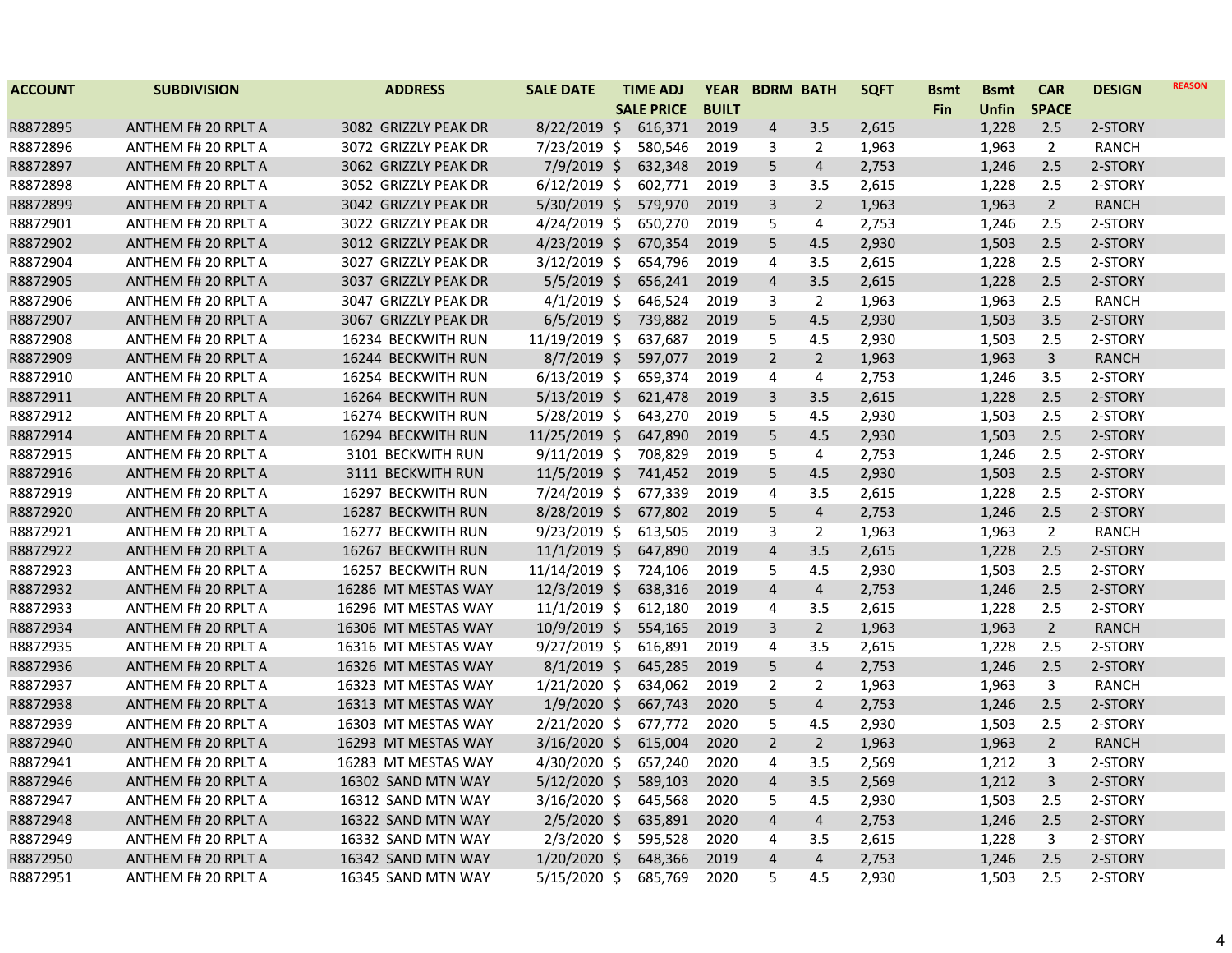| <b>ACCOUNT</b> | <b>SUBDIVISION</b>         | <b>ADDRESS</b>           | <b>SALE DATE</b>      | <b>TIME ADJ</b>   | <b>YEAR</b>  | <b>BDRM BATH</b> |                | <b>SQFT</b> | <b>Bsmt</b> | <b>Bsmt</b> | <b>CAR</b>     | <b>DESIGN</b> | <b>REASON</b> |
|----------------|----------------------------|--------------------------|-----------------------|-------------------|--------------|------------------|----------------|-------------|-------------|-------------|----------------|---------------|---------------|
|                |                            |                          |                       | <b>SALE PRICE</b> | <b>BUILT</b> |                  |                |             | <b>Fin</b>  | Unfin       | <b>SPACE</b>   |               |               |
| R8872952       | <b>ANTHEM F# 20 RPLT A</b> | 16335 SAND MTN WAY       | $4/14/2020$ \$        | 603,480           | 2020         | $\overline{2}$   | $\overline{2}$ | 1,963       |             | 1,963       | $\overline{2}$ | <b>RANCH</b>  |               |
| R8872953       | ANTHEM F# 20 RPLT A        | 16325 SAND MTN WAY       | $5/27/2020$ \$        | 644,363           | 2020         | 4                | 3.5            | 2,569       |             | 1,212       | 2.5            | 2-STORY       |               |
| R8872958       | <b>ANTHEM F# 20 RPLT A</b> | 16360 JONES MTN WAY      | $3/2/2020$ \$         | 670,583           | 2020         | $\overline{4}$   | $\overline{4}$ | 2,753       |             | 1,246       | 2.5            | 2-STORY       |               |
| R8872959       | ANTHEM F# 20 RPLT A        | 16350 JONES MTN WAY      | $5/21/2020$ \$        | 601,740           | 2020         | 4                | 3.5            | 2,569       |             | 1,212       | 3              | 2-STORY       |               |
| R8872964       | <b>ANTHEM F# 20 RPLT A</b> | 3394 PACIFIC PEAK DR     | $3/5/2020$ \$         | 603,202           | 2020         | $\overline{4}$   | 3.5            | 2,615       |             | 1,228       | 2.5            | 2-STORY       |               |
| R8872965       | ANTHEM F# 20 RPLT A        | 3404 PACIFIC PEAK DR     | 2/18/2020 \$          | 649,548           | 2020         | 4                | 4              | 2,753       |             | 1,246       | 2.5            | 2-STORY       |               |
| R8872678       | ANTHEM F# 20 RPLT A        | 3764 BUSHNELL PEAK WAY   | $9/27/2018$ \$        | 911,313           | 2018         | 4                | 4              | 3,648       | 1,431       | 451         | $\overline{3}$ | 2-STORY       |               |
| R8872679       | ANTHEM F# 20 RPLT A        | 3754 BUSHNELL PEAK WAY   | $8/17/2018$ \$        | 934,973           | 2018         | 5                | 6              | 3,897       | 1,386       | 585         | 3              | 2-STORY       |               |
| R8872680       | <b>ANTHEM F# 20 RPLT A</b> | 3734 BUSHNELL PEAK WAY   | $7/27/2018$ \$        | 758,759           | 2018         | $\overline{3}$   | 3              | 2,932       |             | 1,584       | 3              | 2-STORY       |               |
| R8872681       | ANTHEM F# 20 RPLT A        | 16152 BUSHNELL PEAK WAY  | 9/28/2018 \$          | 877,576           | 2018         | 4                | 4              | 3,648       | 1,431       | 451         | 3              | 2-STORY       |               |
| R8872682       | ANTHEM F# 20 RPLT A        | 16162 BUSHNELL PEAK WAY  | $10/25/2018$ \$       | 840,263           | 2018         | 5                | 5              | 3,897       |             | 1,971       | 3              | 2-STORY       |               |
| R8872683       | ANTHEM F# 20 RPLT A        | 16172 BUSHNELL PEAK WAY  | 7/30/2019 \$          | 709,431           | 2019         | 3                | 3.5            | 2,312       | 1,271       | 1,041       | $\overline{2}$ | <b>RANCH</b>  |               |
| R8872690       | <b>ANTHEM F# 20 RPLT A</b> | 16217 PIKES PEAK DR      | $4/21/2020$ \$        | 851,208           | 2019         | $\overline{4}$   | 3.5            | 3,160       |             | 1,714       | 3              | 2-STORY       |               |
| R8872691       | ANTHEM F# 20 RPLT A        | 16227 PIKES PEAK DR      | 5/24/2019 \$1,072,670 |                   | 2019         | 4                | 6              | 3,897       | 1,366       | 605         | 3              | 2-STORY       |               |
| R8872692       | <b>ANTHEM F# 20 RPLT A</b> | 16237 PIKES PEAK DR      | 12/31/2018 \$         | 866,171           | 2018         | 3                | 5              | 2,312       | 1,271       | 1,041       | 3              | RANCH         |               |
| R8872693       | ANTHEM F# 20 RPLT A        | 16247 PIKES PEAK DR      | 12/31/2018 \$         | 958,554           | 2018         | 4                | 6              | 3,897       | 1,366       | 605         | 3              | 2-STORY       |               |
| R8872694       | <b>ANTHEM F# 20 RPLT A</b> | 16257 PIKES PEAK DR      | $4/17/2019$ \$        | 990,755           | 2019         | 5                | 6              | 3,469       | 1,242       | 543         | 3              | 2-STORY       |               |
| R8872696       | ANTHEM F# 20 RPLT A        | 16216 UTE PEAK WAY       | $10/26/2018$ \$       | 925,538           | 2018         | 6                | 7              | 3,897       | 1,366       | 605         | 3              | 2-STORY       |               |
| R8872697       | <b>ANTHEM F# 20 RPLT A</b> | 16226 UTE PEAK WAY       | $4/5/2019$ \$         | 767,212           | 2018         | $\overline{4}$   | 4.5            | 3,648       | 1,431       | 451         | 3              | 2-STORY       |               |
| R8872698       | ANTHEM F# 20 RPLT A        | 16246 UTE PEAK WAY       | 12/23/2019 \$         | 761,952           | 2019         | 5                | 4.5            | 3,897       | 1,366       | 605         | 3              | 2-STORY       |               |
| R8872699       | ANTHEM F# 20 RPLT A        | 16256 UTE PEAK WAY       | $5/29/2019$ \$        | 703,560           | 2018         | $\overline{3}$   | $\overline{3}$ | 2,312       | 1,271       | 1,041       | 3              | <b>RANCH</b>  |               |
| R8872700       | ANTHEM F# 20 RPLT A        | 16266 UTE PEAK WAY       | $5/10/2019$ \$        | 881,214           | 2019         | 5                | 6              | 3,897       | 1,366       | 605         | 3              | 2-STORY       |               |
| R8872701       | ANTHEM F# 20 RPLT A        | 16223 UTE PEAK WAY       | 12/31/2019 \$         | 888,393           | 2019         | $\overline{4}$   | 4.5            | 3,648       | 1,431       | 451         | $\overline{3}$ | 2-STORY       |               |
| R8872703       | ANTHEM F# 20 RPLT A        | 16243 UTE PEAK WAY       | $6/4/2020$ \$         | 921,300           | 2020         | 5                | 5.5            | 3,469       | 1,242       | 543         | 3              | 2-STORY       |               |
| R8872752       | ANTHEM F# 20 RPLT A        | 16302 SPANISH PEAK WAY   | 5/29/2020 \$          | 761,903           | 2020         | 5                | 5.5            | 3,897       | 1,366       | 605         | $\overline{3}$ | 2-STORY       |               |
| R8872753       | ANTHEM F# 20 RPLT A        | 16312 SPANISH PEAK WAY   | $4/24/2020$ \$        | 733,630           | 2020         | 3                | 3              | 2,312       | 1,271       | 1,041       | 3              | RANCH         |               |
| R8872754       | ANTHEM F# 20 RPLT A        | 16322 SPANISH PEAK WAY   | $4/22/2020$ \$        | 821,436           | 2020         | 5                | 5.5            | 3,469       | 1,242       | 543         | $\overline{3}$ | 2-STORY       |               |
| R8872771       | ANTHEM F# 20 RPLT A        | 16276 UTE PEAK WAY       | $3/27/2020$ \$        | 768,831           | 2020         | 5                | 5.5            | 3,469       | 1,242       | 543         | 3              | 2-STORY       |               |
| R8872772       | ANTHEM F# 20 RPLT A        | 16286 UTE PEAK WAY       | $7/10/2019$ \$        | 841,927           | 2019         | 5                | 6              | 3,897       | 1,366       | 605         | 3              | 2-STORY       |               |
| R8872773       | ANTHEM F# 20 RPLT A        | 16296 UTE PEAK WAY       | $2/27/2020$ \$        | 770,839           | 2020         | 5                | 5.5            | 3,469       | 1,242       | 543         | 3              | 2-STORY       |               |
| R8872774       | <b>ANTHEM F# 20 RPLT A</b> | 16306 UTE PEAK WAY       | $10/8/2019$ \$        | 736,806           | 2019         | 3                | 3              | 2,312       | 1,271       | 1,041       | 3              | <b>RANCH</b>  |               |
| R8872775       | ANTHEM F# 20 RPLT A        | 16316 UTE PEAK WAY       | $4/27/2020$ \$        | 768,330           | 2020         | 5                | 4              | 3,319       |             | 1,874       | 3              | 2-STORY       |               |
| R8872779       | <b>ANTHEM F# 20 RPLT A</b> | 16297 PIKES PEAK DR      | $6/28/2019$ \$        | 958,845           | 2019         | $\overline{4}$   | 5              | 3,897       | 1,366       | 605         | 3              | 2-STORY       |               |
| R8872782       | ANTHEM F# 20 RPLT A        | 16317 PIKES PEAK DR      | $6/3/2020$ \$         | 772,800           | 2020         | 3                | 2.5            | 2,422       |             | 2,370       | 3              | <b>RANCH</b>  |               |
| R8872788       | <b>ANTHEM F# 20 RPLT A</b> | 16339 MT SILVERHEELS WAY | 12/21/2018 \$         | 741,274           | 2018         | $\overline{3}$   | 3              | 1,951       | 1,427       | 524         | $\overline{2}$ | <b>RANCH</b>  |               |
| R8872789       | ANTHEM F# 20 RPLT A        | 16329 MT SILVERHEELS WAY | $6/25/2020$ \$        | 765,200           | 2020         | 3                | 3.5            | 2,907       | 1,082       | 316         | $\overline{2}$ | 2-STORY       |               |
| R8872790       | ANTHEM F# 20 RPLT A        | 16319 MT SILVERHEELS WAY | $6/30/2020$ \$        | 745,700           | 2020         | $\overline{3}$   | 3              | 2,181       | 1,488       | 693         | $\overline{2}$ | <b>RANCH</b>  |               |
| R8872791       | ANTHEM F# 20 RPLT A        | 16309 MT SILVERHEELS WAY | $9/11/2019$ \$        | 758,287           | 2019         | 3                | 2.5            | 2,609       |             | 1,425       | 2              | 2-STORY       |               |
| R8872792       | ANTHEM F# 20 RPLT A        | 16299 MT SILVERHEELS WAY | $6/12/2019$ \$        | 796,071           | 2019         | $\overline{3}$   | 3              | 1,951       | 1,427       | 524         | $\overline{2}$ | RANCH         |               |
| R8872793       | ANTHEM F# 20 RPLT A        | 16289 MT SILVERHEELS WAY | 10/18/2019 \$         | 635,918           | 2019         | 3                | 2              | 2,181       |             | 2,181       | 2              | <b>RANCH</b>  |               |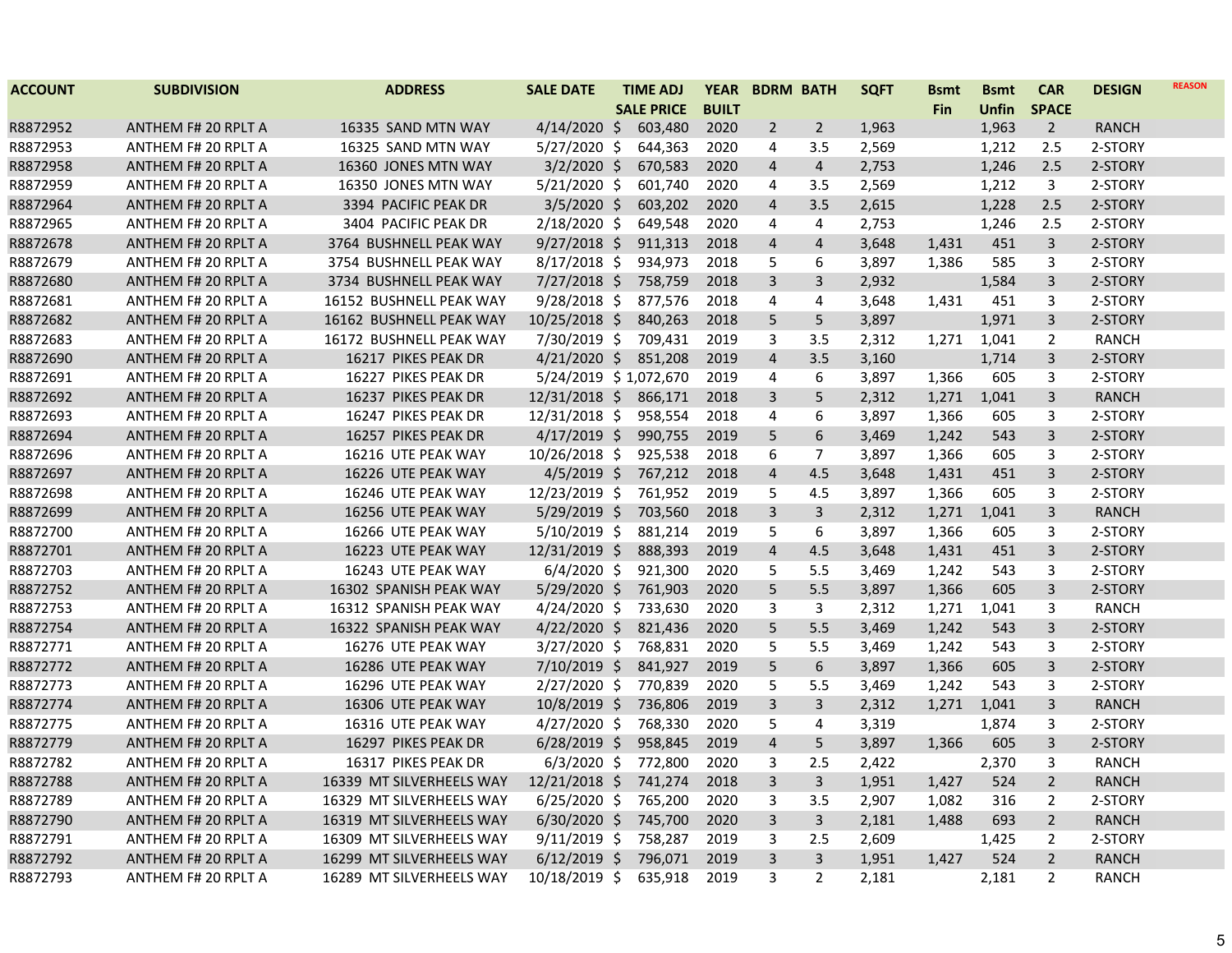| <b>ACCOUNT</b> | <b>SUBDIVISION</b>         | <b>ADDRESS</b>           | <b>SALE DATE</b>     | <b>TIME ADJ</b>   | <b>YEAR</b>  | <b>BDRM BATH</b> |                | <b>SQFT</b> | <b>Bsmt</b> | <b>Bsmt</b>  | <b>CAR</b>     | <b>DESIGN</b> | <b>REASON</b> |
|----------------|----------------------------|--------------------------|----------------------|-------------------|--------------|------------------|----------------|-------------|-------------|--------------|----------------|---------------|---------------|
|                |                            |                          |                      | <b>SALE PRICE</b> | <b>BUILT</b> |                  |                |             | <b>Fin</b>  | <b>Unfin</b> | <b>SPACE</b>   |               |               |
| R8872794       | ANTHEM F# 20 RPLT A        | 16279 MT SILVERHEELS WAY | $1/24/2020$ \$       | 749,614           | 2020         | 3                | $\overline{2}$ | 1,951       |             | 1,951        | $\overline{2}$ | <b>RANCH</b>  |               |
| R8872796       | ANTHEM F# 20 RPLT A        | 16259 MT SILVERHEELS WAY | $5/7/2020$ \$        | 815,157           | 2020         | 3                | 3.5            | 2,641       | 904         | 553          | 2              | 2-STORY       |               |
| R8872797       | ANTHEM F# 20 RPLT A        | 16258 MT SILVERHEELS WAY | 7/31/2019 \$         | 658,919           | 2019         | 3                | $\mathbf{3}$   | 1,951       | 1,427       | 523          | $\overline{2}$ | <b>RANCH</b>  |               |
| R8872798       | ANTHEM F# 20 RPLT A        | 16268 MT SILVERHEELS WAY | 3/20/2019 \$         | 643,630           | 2019         | 3                | 4              | 2,378       | 788         | 266          | 2              | 2-STORY       |               |
| R8872799       | ANTHEM F# 20 RPLT A        | 16278 MT SILVERHEELS WAY | 7/31/2019 \$         | 624,299           | 2019         | 3                | 3              | 1,951       | 1,427       | 524          | $\overline{2}$ | <b>RANCH</b>  |               |
| R8872800       | ANTHEM F# 20 RPLT A        | 16288 MT SILVERHEELS WAY | $3/2/2020$ \$        | 698,121           | 2020         | 4                | 3.5            | 2,720       | 925         | 404          | 2              | 2-STORY       |               |
| R8872801       | ANTHEM F# 20 RPLT A        | 16298 MT SILVERHEELS WAY | 7/10/2019 \$         | 651,954           | 2019         | $\overline{4}$   | $\overline{3}$ | 1,955       | 1,295       | 660          | $\overline{2}$ | <b>RANCH</b>  |               |
| R8872802       | ANTHEM F# 20 RPLT A        | 16308 MT SILVERHEELS WAY | 3/31/2020 \$         | 655,251           | 2020         | 4                | 3.5            | 2,720       | 925         | 404          | $\overline{2}$ | 2-STORY       |               |
| R8872803       | ANTHEM F# 20 RPLT A        | 16318 MT SILVERHEELS WAY | $6/28/2019$ \$       | 660,098           | 2019         | 3                | $\overline{3}$ | 1,951       | 1,427       | 524          | $\overline{2}$ | <b>RANCH</b>  |               |
| R8872804       | ANTHEM F# 20 RPLT A        | 16328 MT SILVERHEELS WAY | $5/8/2020$ \$        | 621,296           | 2020         | 4                | 3.5            | 2,720       | 925         | 404          | 2              | 2-STORY       |               |
| R8872805       | ANTHEM F# 20 RPLT A        | 16338 MT SILVERHEELS WAY | $9/24/2019$ \$       | 657,114           | 2019         | $\overline{4}$   | 2.5            | 2,641       |             | 1,457        | $\overline{2}$ | 2-STORY       |               |
| R8872808       | ANTHEM F# 20 RPLT A        | 16291 FLETCHER MTN WAY   | $3/31/2020$ \$       | 676,535           | 2020         | 4                | 3.5            | 2,641       | 875         | 582          | $\overline{2}$ | 2-STORY       |               |
| R8872817       | ANTHEM F# 20 RPLT A        | 3462 GRIZZLY PEAK DR     | $4/29/2020$ \$       | 833,707           | 2020         | $\overline{4}$   | $\overline{4}$ | 2,861       | 1,100       | 321          | $\overline{2}$ | 2-STORY       |               |
| R8872818       | ANTHEM F# 20 RPLT A        | 3452 GRIZZLY PEAK DR     | 4/16/2020 \$         | 707,580           | 2020         | 3                | 3              | 1,951       | 1,427       | 527          | $\overline{2}$ | <b>RANCH</b>  |               |
| R8872966       | ANTHEM F# 20 RPLT A        | 3403 PACIFIC PEAK DR     | $2/26/2020$ \$       | 707,099           | 2020         | $\overline{4}$   | 3.5            | 2,641       | 875         | 582          | $\overline{2}$ | 2-STORY       |               |
| R8872967       | ANTHEM F# 20 RPLT A        | 3405 PACIFIC PEAK DR     | 8/28/2018 \$         | 658,066           | 2018         | 3                | 3.5            | 2,377       | 788         | 266          | $\overline{2}$ | 2-STORY       |               |
| R8872968       | <b>ANTHEM F# 20 RPLT A</b> | 3413 PACIFIC PEAK DR     | 2/26/2020 \$         | 605,442           | 2020         | $\overline{3}$   | $\overline{3}$ | 1,951       | 1,427       | 524          | $\overline{2}$ | <b>RANCH</b>  |               |
| R8872969       | ANTHEM F# 20 RPLT A        | 3415 PACIFIC PEAK DR     | 4/30/2020 \$         | 707,680           | 2020         | 4                | 3              | 2,181       | 1,488       | 693          | $\overline{2}$ | <b>RANCH</b>  |               |
| R8872970       | ANTHEM F# 20 RPLT A        | 3423 PACIFIC PEAK DR     | 12/20/2018 \$        | 742,853           | 2018         | $\overline{4}$   | $\overline{4}$ | 2,641       | 730         | 727          | $\overline{2}$ | 2-STORY       |               |
| R8872971       | ANTHEM F# 20 RPLT A        | 3425 PACIFIC PEAK DR     | $10/4/2019$ \$       | 666,410           | 2019         | 3                | 3              | 1,951       | 524         | 1,951        | 2              | <b>RANCH</b>  |               |
| R8872972       | ANTHEM F# 20 RPLT A        | 3443 PACIFIC PEAK DR     | $4/26/2019$ \$       | 710,433           | 2018         | $\overline{4}$   | 3.5            | 2,641       | 875         | 582          | $\overline{2}$ | 2-STORY       |               |
| R8872973       | ANTHEM F# 20 RPLT A        | 3445 PACIFIC PEAK DR     | $6/18/2020$ \$       | 743,800           | 2020         | 4                | 3              | 1,951       | 1,427       | 524          | $\overline{2}$ | <b>RANCH</b>  |               |
| R8872974       | ANTHEM F# 20 RPLT A        | 3360 MT POWELL DR        | $9/19/2018$ \$       | 776,154           | 2018         | $\overline{4}$   | 2.5            | 2,907       |             | 1,398        | $\overline{2}$ | 2-STORY       |               |
| R8872975       | ANTHEM F# 20 RPLT A        | 3370 MT POWELL DR        | $12/2/2018$ \$       | 639,001           | 2018         | 3                | 4              | 2,641       | 730         | 727          | $\overline{2}$ | 2-STORY       |               |
| R8872976       | <b>ANTHEM F# 20 RPLT A</b> | 3380 MT POWELL DR        | $11/14/2018$ \$      | 635,592           | 2018         | $\overline{3}$   | $\mathsf{3}$   | 1,951       |             | 1,951        | $\overline{2}$ | <b>RANCH</b>  |               |
| R8872977       | ANTHEM F# 20 RPLT A        | 3390 MT POWELL DR        | $9/14/2018$ \$       | 662,850           | 2018         | 3                | 3              | 2,878       |             | 1,369        | $\overline{2}$ | 2-STORY       |               |
| R8872978       | ANTHEM F# 20 RPLT A        | 3400 MT POWELL DR        | $8/13/2018$ \$       | 644,343           | 2018         | $\overline{2}$   | $\mathbf{3}$   | 1,951       | 1,427       | 524          | $\overline{2}$ | <b>RANCH</b>  |               |
| R8872993       | ANTHEM F# 20 RPLT A        | 3421 MT POWELL DR        | 12/26/2018 \$        | 697,082           | 2018         | 4                | 3              | 2,720       |             | 1,329        | 2              | 2-STORY       |               |
| R8873002       | ANTHEM F# 20 RPLT A        | 16489 ARROW PEAK WAY     | 6/3/2020 \$1,227,100 |                   | 2020         | 5                | $\overline{4}$ | 3,319       | 1,431       | 443          | 3              | 2-STORY       |               |
| R8873010       | ANTHEM F# 20 RPLT A        | 3441 MT POWELL DR        | 9/3/2019 \$          | 655,062           | 2018         | 3                | 3              | 1,951       | 1,427       | 524          | $\overline{2}$ | <b>RANCH</b>  |               |
| R8873015       | ANTHEM F# 20 RPLT A        | 3501 MT POWELL DR        | $6/28/2019$ \$       | 997,754           | 2019         | $\overline{4}$   | $\overline{4}$ | 3,319       | 1,431       | 443          | 3              | 2-STORY       |               |
| R8873016       | ANTHEM F# 20 RPLT A        | 3511 MT POWELL DR        | 10/8/2019 \$         | 905,532           | 2019         | 5                | 5.5            | 3,897       | 1,366       | 605          | 3              | 2-STORY       |               |
| R8873017       | <b>ANTHEM F# 20 RPLT A</b> | 3531 MT POWELL DR        | $5/30/2019$ \$       | 886,746           | 2019         | $\overline{2}$   | 3              | 2,422       | 1,542       | 828          | 3              | <b>RANCH</b>  |               |
| R8873019       | ANTHEM F# 20 RPLT A        | 3551 MT POWELL DR        | $6/24/2019$ \$       | 895,412           | 2019         | 5                | 5              | 3,159       | 1,281       | 433          | 3              | 2-STORY       |               |
| R8873031       | <b>ANTHEM F# 20 RPLT A</b> | 3470 MT POWELL DR        | $2/20/2019$ \$       | 699,727           | 2019         | $\overline{4}$   | 3.5            | 2,861       |             | 1,421        | $\overline{2}$ | 2-STORY       |               |
| R8873032       | ANTHEM F# 20 RPLT A        | 3460 MT POWELL DR        | $3/8/2019$ \$        | 598,969           | 2019         | 3                | 2.5            | 2,537       |             | 1,214        | $\overline{2}$ | 2-STORY       |               |
| R8873033       | ANTHEM F# 20 RPLT A        | 3450 MT POWELL DR        | $9/26/2018$ \$       | 642,481           | 2018         | 3                | $\mathsf{3}$   | 2,641       |             | 1,457        | $\overline{2}$ | 2-STORY       |               |
| R8873034       | ANTHEM F# 20 RPLT A        | 3440 MT POWELL DR        | 12/27/2018 \$        | 570,923           | 2018         | 3                | 2              | 1,955       |             | 1,955        | 2              | RANCH         |               |
| R8873035       | ANTHEM F# 20 RPLT A        | 3430 MT POWELL DR        | $8/31/2018$ \$       | 725,405           | 2018         | $\overline{4}$   | $\overline{4}$ | 2,907       |             | 1,398        | $\overline{2}$ | 2-STORY       |               |
| R8873036       | ANTHEM F# 20 RPLT A        | 3420 MT POWELL DR        | 11/14/2018 \$        | 599,191           | 2018         | 3                | 4              | 2,377       |             | 1,054        | $\overline{2}$ | 2-STORY       |               |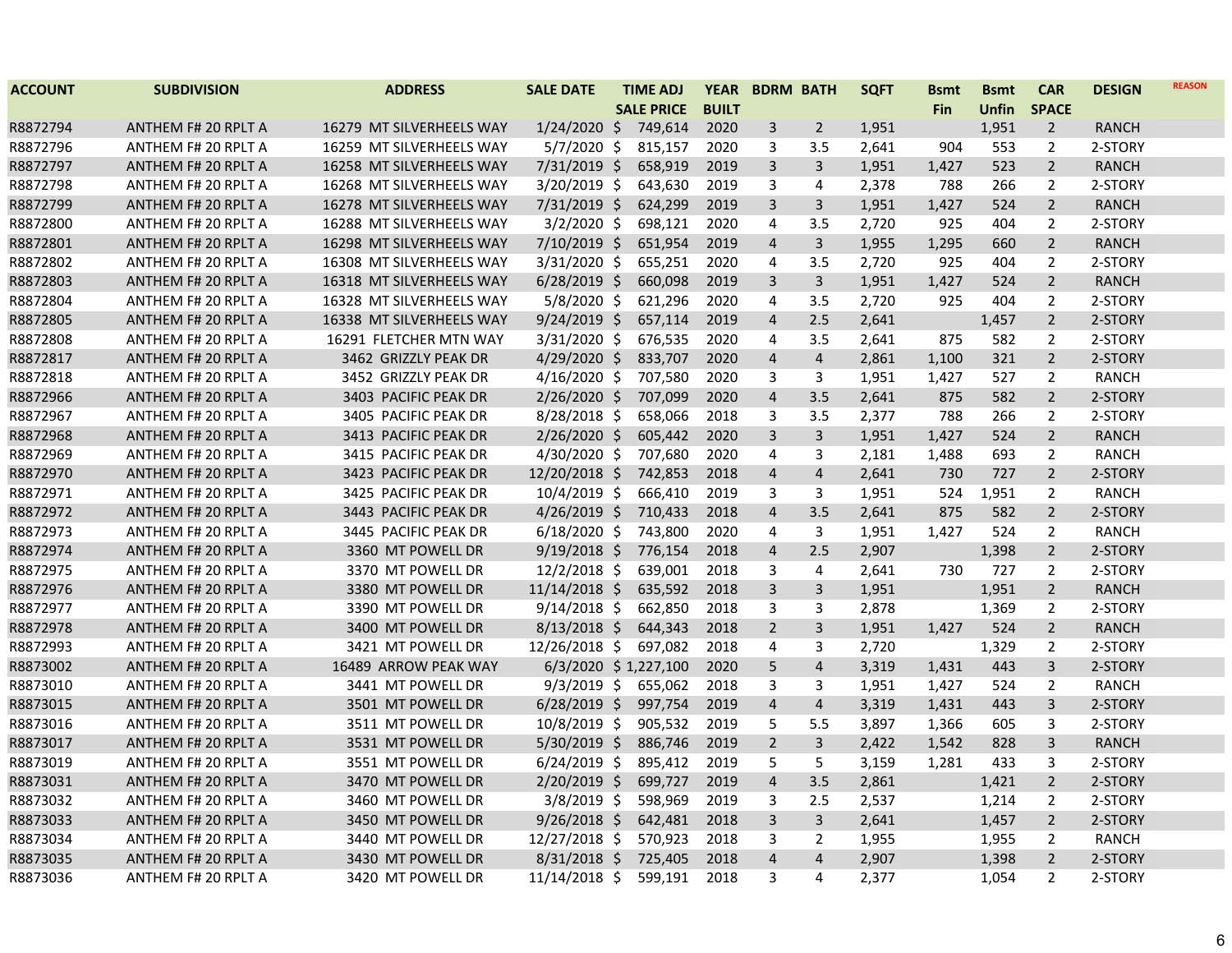| <b>ACCOUNT</b> | <b>SUBDIVISION</b>         | <b>ADDRESS</b>          | <b>SALE DATE</b>      | <b>TIME ADJ</b>   | <b>YEAR</b>  | <b>BDRM BATH</b> |                         | <b>SQFT</b> | Bsmt       | <b>Bsmt</b>  | <b>CAR</b>     | <b>DESIGN</b> | <b>REASON</b> |
|----------------|----------------------------|-------------------------|-----------------------|-------------------|--------------|------------------|-------------------------|-------------|------------|--------------|----------------|---------------|---------------|
|                |                            |                         |                       | <b>SALE PRICE</b> | <b>BUILT</b> |                  |                         |             | <b>Fin</b> | <b>Unfin</b> | <b>SPACE</b>   |               |               |
| R8873037       | <b>ANTHEM F# 20 RPLT A</b> | 3410 MT POWELL DR       | $10/16/2018$ \$       | 700,713           | 2018         | $\overline{4}$   | 3                       | 2,907       |            | 1,398        | $\overline{2}$ | 2-STORY       |               |
| R8873038       | ANTHEM F# 20 RPLT A        | 3475 PACIFIC PEAK DR    | $1/18/2019$ \$        | 689,704           | 2018         | 4                | 3.5                     | 2,720       | 925        | 404          | 2              | 2-STORY       |               |
| R8873052       | <b>ANTHEM F# 20 RPLT A</b> | 3561 MT POWELL DR       | $7/18/2019$ \$        | 887,588           | 2019         | 3                | 3                       | 2,346       | 1,271      | 1,051        | 3              | <b>RANCH</b>  |               |
| R8873061       | ANTHEM F# 20 RPLT A        | 16220 MT OSO PL         | $6/30/2020$ \$        | 809,800           | 2020         | 3                | 4.5                     | 2,869       | 2,255      | 614          | 3              | RANCH         |               |
| R8873062       | <b>ANTHEM F# 20 RPLT A</b> | 16210 MT OSO PL         | $6/29/2020$ \$        | 704,200           | 2020         | $\overline{4}$   | $\overline{4}$          | 3,124       | 1,382      | 395          | 3              | 2-STORY       |               |
| R8873063       | ANTHEM F# 20 RPLT A        | 16200 MT OSO PL         | $4/30/2020$ \$        | 780,523           | 2020         | 4                | 4.5                     | 3,159       | 1,281      | 433          | 3              | 2-STORY       |               |
| R8873065       | <b>ANTHEM F# 20 RPLT A</b> | 16180 MT OSO PL         | $5/8/2020$ \$         | 762,805           | 2020         | $\overline{4}$   | 4.5                     | 3,479       | 1,281      | 433          | 3              | 2-STORY       |               |
| R8873066       | ANTHEM F# 20 RPLT A        | 16175 BUSHNELL PEAK WAY | 11/25/2019 \$         | 893,782           | 2019         | 4                | 4.5                     | 3,469       |            | 1,785        | 3              | 2-STORY       |               |
| R8873067       | ANTHEM F# 20 RPLT A        | 16185 BUSHNELL PEAK WAY | $6/25/2019$ \$        | 966,917           | 2019         | $\overline{4}$   | 6                       | 3,897       | 1,366      | 605          | 3              | 2-STORY       |               |
| R8873068       | ANTHEM F# 20 RPLT A        | 16195 BUSHNELL PEAK WAY | 12/20/2019 \$         | 790,621           | 2019         | 4                | 3                       | 2,312       | 1,271      | 1,041        | 3              | RANCH         |               |
| R8873069       | <b>ANTHEM F# 20 RPLT A</b> | 16205 BUSHNELL PEAK WAY | $9/25/2018$ \$        | 928,181           | 2018         | 3                | $\overline{4}$          | 3,479       | 106        | 1,714        | 3              | 2-STORY       |               |
| R8873070       | ANTHEM F# 20 RPLT A        | 16215 BUSHNELL PEAK WAY | $6/12/2019$ \$        | 875,233           | 2019         | $\overline{2}$   | 3                       | 2,312       | 1,271      | 1,041        | 3              | <b>RANCH</b>  |               |
| R8870298       | <b>ANTHEM F# 22 RPLT A</b> | 15720 COLUMBUS MTN DR   | 12/26/2018 \$         | 738,433           | 2018         | $\overline{2}$   | 2.5                     | 2,814       |            | 1,580        | 3              | <b>RANCH</b>  |               |
| R8870330       | ANTHEM F# 22 RPLT A        | 4548 SAN LUIS WAY       | 10/2/2019 \$          | 700,912           | 2016         | $\overline{2}$   | $\overline{2}$          | 2,419       |            | 1,937        | $\overline{2}$ | <b>RANCH</b>  |               |
| R8870332       | <b>ANTHEM F# 22 RPLT A</b> | 4508 SAN LUIS WAY       | 4/20/2020 \$          | 699,533           | 2016         | $\overline{2}$   | $\overline{2}$          | 2,221       |            | 999          | $\overline{2}$ | RANCH         |               |
| R8870336       | ANTHEM F# 22 RPLT A        | 15794 WHITE ROCK DR     | $6/17/2020$ \$        | 955,000           | 2017         | 2                | 3.5                     | 2,911       | 1,000      | 243          | 3              | <b>RANCH</b>  |               |
| R8870338       | <b>ANTHEM F# 22 RPLT A</b> | 15774 WHITE ROCK DR     | $5/6/2019$ \$         | 919,921           | 2016         | $\overline{2}$   | 2.5                     | 2,911       |            | 1,243        | 3              | RANCH         |               |
| R8870346       | ANTHEM F# 22 RPLT A        | 4430 WHITE ROCK DR      | $12/13/2018$ \$       | 625,006           | 2018         | 2                | $\overline{2}$          | 1,818       |            | 883          | 2              | RANCH         |               |
| R8870357       | <b>ANTHEM F# 22 RPLT A</b> | 4600 WHITE ROCK DR      | $8/13/2018$ \$        | 628,386           | 2018         | 3                | $\overline{2}$          | 2,221       |            | 999          | $2^{\circ}$    | <b>RANCH</b>  |               |
| R8872157       | <b>ANTHEM F# 22 RPLT B</b> | 15838 FISHERS PEAK DR   | $1/23/2020$ \$        | 784,817           | 2020         | $\overline{2}$   | $\overline{2}$          | 2,419       |            | 1,109        | 3              | RANCH         |               |
| R8872158       | <b>ANTHEM F# 22 RPLT B</b> | 15828 FISHERS PEAK DR   | $1/24/2020$ \$        | 882,817           | 2020         | $\overline{2}$   | 2.5                     | 2,895       |            | 1,243        | $\overline{3}$ | <b>RANCH</b>  |               |
| R8872159       | <b>ANTHEM F# 22 RPLT B</b> | 15818 FISHERS PEAK DR   | 1/30/2020 \$          | 814,440           | 2020         | $\overline{2}$   | $\overline{2}$          | 2,467       |            | 1,147        | 3              | RANCH         |               |
| R8872164       | ANTHEM F# 22 RPLT B        | 15797 FISHERS PEAK DR   | 10/18/2019 \$         | 854,372           | 2017         | $\overline{2}$   | $\overline{\mathbf{3}}$ | 2,453       | 1,700      | 636          | $2^{\circ}$    | <b>RANCH</b>  |               |
| R8872165       | ANTHEM F# 22 RPLT B        | 15808 FISHERS PEAK DR   | $2/11/2020$ \$        | 897,289           | 2020         | $\overline{2}$   | 2.5                     | 2,911       |            | 1,243        | 3              | <b>RANCH</b>  |               |
| R8872172       | <b>ANTHEM F# 22 RPLT B</b> | 15738 BISON RUN         | $8/30/2019$ \$        | 874,650           | 2017         | 3                | 2.5                     | 2,911       |            | 1,243        | 3              | <b>RANCH</b>  |               |
| R8872187       | <b>ANTHEM F# 22 RPLT B</b> | 15806 DIAMOND PT        | 10/15/2018 \$         | 745,255           | 2018         | $\overline{2}$   | 2.5                     | 2,723       |            | 1,638        | 3              | RANCH         |               |
| R8872190       | <b>ANTHEM F# 22 RPLT B</b> | 15836 DIAMOND PT        | $7/23/2018$ \$        | 843,973           | 2017         | $\overline{2}$   | 2.5                     | 2,911       |            | 1,243        | 3              | <b>RANCH</b>  |               |
| R8872205       | <b>ANTHEM F# 22 RPLT B</b> | 15608 DEER MTN CIR      | $5/6/2019$ \$         | 723,795           | 2017         | $\overline{2}$   | $\overline{2}$          | 2,434       |            | 1,081        | $\overline{2}$ | RANCH         |               |
| R8872208       | <b>ANTHEM F# 22 RPLT B</b> | 15603 DEER MTN CIR      | $10/15/2018$ \$       | 999,810           | 2018         | $\overline{2}$   | 2.5                     | 2,911       |            | 2,409        | 3              | <b>RANCH</b>  |               |
| R8872209       | <b>ANTHEM F# 22 RPLT B</b> | 15607 DEER MTN CIR      | $7/9/2018$ \$         | 984,670           | 2018         | $\overline{2}$   | 2.5                     | 2,814       |            | 2,791        | 3              | <b>RANCH</b>  |               |
| R8872210       | <b>ANTHEM F# 22 RPLT B</b> | 15611 DEER MTN CIR      | 9/18/2018 \$1,122,113 |                   | 2018         | $\overline{2}$   | 2.5                     | 2,911       |            | 2,409        | 3              | <b>RANCH</b>  |               |
| R8872212       | <b>ANTHEM F# 22 RPLT B</b> | 15619 DEER MTN CIR      | 3/15/2019 \$ 924,645  |                   | 2019         | $\overline{2}$   | 2.5                     | 2,814       |            | 2,791        | 3              | RANCH         |               |
| R8872213       | ANTHEM F# 22 RPLT B        | 15623 DEER MTN CIR      | 3/12/2019 \$1,034,734 |                   | 2019         | $\overline{2}$   | 2.5                     | 2,911       |            | 2,409        | 3              | <b>RANCH</b>  |               |
| R8872214       | <b>ANTHEM F# 22 RPLT B</b> | 15627 DEER MTN CIR      | 11/30/2018 \$ 991,266 |                   | 2018         | 3                | 3                       | 2,911       |            | 2,409        | 3              | <b>RANCH</b>  |               |
| R8872215       | <b>ANTHEM F# 22 RPLT B</b> | 15688 DEER MTN CIR      | 5/19/2020 \$1,053,045 |                   | 2019         | $\overline{2}$   | 2.5                     | 2,795       |            | 1,710        | 3              | <b>RANCH</b>  |               |
| R8872216       | ANTHEM F# 22 RPLT B        | 15686 DEER MTN CIR      | $6/10/2019$ \$        | 727,878           | 2019         | $\overline{2}$   | $\overline{2}$          | 2,499       |            | 1,169        | 3              | <b>RANCH</b>  |               |
| R8872217       | <b>ANTHEM F# 22 RPLT B</b> | 15684 DEER MTN CIR      | 8/30/2019 \$          | 905,520           | 2018         | $\overline{2}$   | 2.5                     | 2,895       |            | 1,243        | 3              | <b>RANCH</b>  |               |
| R8872218       | ANTHEM F# 22 RPLT B        | 15680 DEER MTN CIR      | $6/12/2019$ \$        | 743,193           | 2019         | 2                | $\overline{2}$          | 2,419       |            | 1,109        | 3              | RANCH         |               |
| R8872219       | <b>ANTHEM F# 22 RPLT B</b> | 15676 DEER MTN CIR      | $8/13/2018$ \$        | 835,083           | 2018         | $\overline{2}$   | 2.5                     | 2,723       |            | 1,638        | 3              | <b>RANCH</b>  |               |
| R8872220       | <b>ANTHEM F# 22 RPLT B</b> | 15672 DEER MTN CIR      | $3/27/2019$ \$        | 880,296           | 2019         | $\overline{2}$   | 2.5                     | 2,911       |            | 1,243        | 3              | RANCH         |               |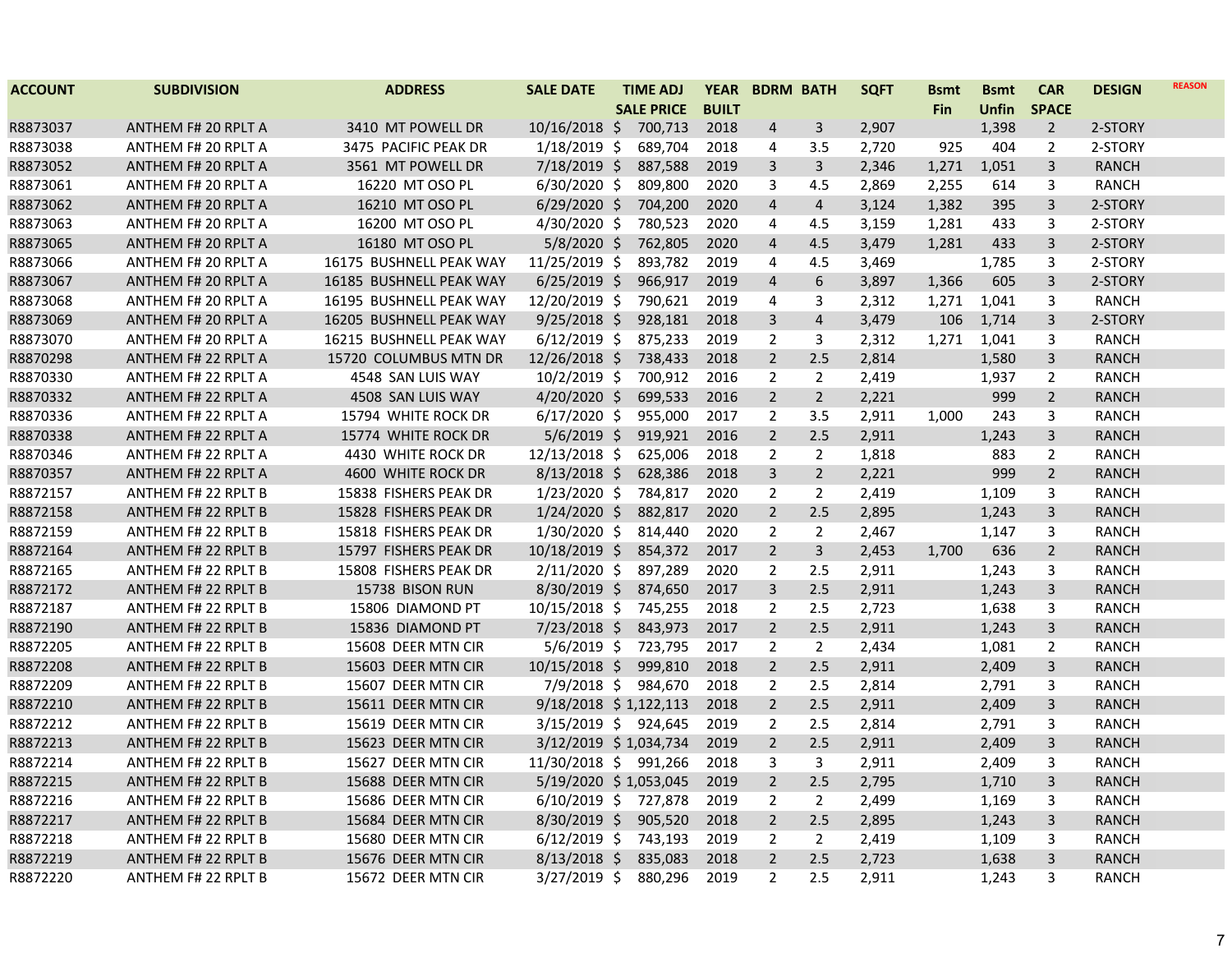| <b>ACCOUNT</b> | <b>SUBDIVISION</b>         | <b>ADDRESS</b>         | <b>SALE DATE</b>           | <b>TIME ADJ</b>   | <b>YEAR</b>  | <b>BDRM BATH</b> |                | <b>SQFT</b> | <b>Bsmt</b> | <b>Bsmt</b>  | <b>CAR</b>     | <b>DESIGN</b> | <b>REASON</b> |
|----------------|----------------------------|------------------------|----------------------------|-------------------|--------------|------------------|----------------|-------------|-------------|--------------|----------------|---------------|---------------|
|                |                            |                        |                            | <b>SALE PRICE</b> | <b>BUILT</b> |                  |                |             | <b>Fin</b>  | <b>Unfin</b> | <b>SPACE</b>   |               |               |
| R8872222       | <b>ANTHEM F# 22 RPLT B</b> | 15690 DEER MTN CIR     | $4/15/2019 \div 1,133,005$ |                   | 2019         | 3                | 3              | 2,911       |             | 2,409        | 3              | <b>RANCH</b>  |               |
| R8872223       | ANTHEM F# 22 RPLT B        | 15692 DEER MTN CIR     | $4/15/2019$ \$             | 857,974           | 2019         | $\overline{2}$   | 2.5            | 2,723       |             | 1,638        | 3              | <b>RANCH</b>  |               |
| R8872224       | ANTHEM F# 22 RPLT B        | 15694 DEER MTN CIR     | $7/22/2019$ \$             | 819,225           | 2019         | $\overline{2}$   | $\overline{2}$ | 2,419       |             | 1,109        | $\overline{3}$ | <b>RANCH</b>  |               |
| R8872225       | ANTHEM F# 22 RPLT B        | 15696 DEER MTN CIR     | $8/16/2019$ \$             | 912,414           | 2019         | $\overline{2}$   | 2.5            | 2,798       |             | 1,744        | 3              | <b>RANCH</b>  |               |
| R8872226       | <b>ANTHEM F# 22 RPLT B</b> | 15698 DEER MTN CIR     | $8/16/2019$ \$             | 783,069           | 2019         | $\overline{2}$   | $\overline{2}$ | 2,419       |             | 1,109        | 3              | <b>RANCH</b>  |               |
| R8872233       | ANTHEM F# 22 RPLT B        | 15675 PUMA RUN         | $9/24/2019$ \$             | 596,164           | 2017         | $\overline{2}$   | $\overline{2}$ | 1,870       |             | 923          | $\overline{2}$ | <b>RANCH</b>  |               |
| R8872242       | <b>ANTHEM F# 22 RPLT B</b> | 15706 PUMA RUN         | $8/14/2019$ \$             | 594,762           | 2017         | $\overline{2}$   | $\overline{2}$ | 2,087       |             | 828          | $\overline{2}$ | RANCH         |               |
| R8872245       | ANTHEM F# 22 RPLT B        | 15676 PUMA RUN         | $3/12/2019$ \$             | 550,968           | 2018         | $\overline{2}$   | $\overline{2}$ | 1,670       |             |              | $\overline{2}$ | <b>RANCH</b>  |               |
| R8872252       | <b>ANTHEM F# 22 RPLT B</b> | 15707 BISON RUN        | $7/9/2018$ \$              | 710,955           | 2018         | $\overline{2}$   | $\overline{2}$ | 2,337       |             | 2,213        | $\overline{2}$ | <b>RANCH</b>  |               |
| R8872255       | ANTHEM F# 22 RPLT B        | 15737 BISON RUN        | 11/13/2018 \$              | 749,121           | 2017         | $\overline{2}$   | $\overline{2}$ | 2,337       |             | 1,153        | $\overline{2}$ | <b>RANCH</b>  |               |
| R8872256       | <b>ANTHEM F# 22 RPLT B</b> | 15728 BISON RUN        | $8/6/2019$ \$              | 764,238           | 2019         | $\overline{2}$   | $\overline{2}$ | 2,419       |             | 1,109        | 3              | <b>RANCH</b>  |               |
| R8872259       | ANTHEM F# 22 RPLT B        | 15698 BISON RUN        | $12/11/2019$ \$            | 783,398           | 2018         | $\overline{2}$   | $\overline{2}$ | 2,419       |             | 1,109        | 3              | RANCH         |               |
| R8872261       | <b>ANTHEM F# 22 RPLT B</b> | 15678 BISON RUN        | $6/25/2019$ \$             | 887,961           | 2019         | $\overline{2}$   | 2.5            | 2,832       |             | 1,582        | 3              | <b>RANCH</b>  |               |
| R8872266       | ANTHEM F# 22 RPLT B        | 4720 WHITE ROCK DR     | $6/29/2019$ \$             | 579,488           | 2017         | $\overline{2}$   | $\overline{2}$ | 1,901       |             |              | $\overline{2}$ | RANCH         |               |
| R8872273       | <b>ANTHEM F# 22 RPLT B</b> | 15689 DEER MTN CIR     | 6/14/2019 \$1,161,976      |                   | 2019         | $\overline{2}$   | 2.5            | 2,723       |             | 1,638        | 3              | RANCH         |               |
| R8872275       | ANTHEM F# 22 RPLT B        | 15683 DEER MTN CIR     | 11/5/2018 \$1,032,204      |                   | 2018         | $\overline{2}$   | 2.5            | 2,814       |             | 2,791        | 3              | RANCH         |               |
| R8872277       | <b>ANTHEM F# 22 RPLT B</b> | 15675 DEER MTN CIR     | 8/30/2018 \$1,085,288      |                   | 2018         | $\overline{2}$   | 2.5            | 2,911       |             | 2,409        | 3              | <b>RANCH</b>  |               |
| R8872278       | ANTHEM F# 22 RPLT B        | 15671 DEER MTN CIR     | 1/15/2019 \$1,208,478      |                   | 2019         | $\overline{2}$   | 2.5            | 2,723       |             | 1,638        | 3              | <b>RANCH</b>  |               |
| R8872282       | <b>ANTHEM F# 22 RPLT B</b> | 15663 DEER MTN CIR     | 10/15/2018 \$1,176,178     |                   | 2018         | 3                | 2.5            | 3,017       |             | 2,515        | 3              | <b>RANCH</b>  |               |
| R8872283       | ANTHEM F# 22 RPLT B        | 15661 DEER MTN CIR     | 8/20/2018 \$1,146,350      |                   | 2018         | $\overline{2}$   | 2.5            | 2,949       |             | 2,910        | 3              | <b>RANCH</b>  |               |
| R8872293       | <b>ANTHEM F# 22 RPLT B</b> | 15636 DEER MTN CIR     | $6/25/2019$ \$ 1,002,617   |                   | 2019         | $\overline{2}$   | 2.5            | 2,946       |             | 2,923        | 3              | <b>RANCH</b>  |               |
| R8872294       | <b>ANTHEM F# 22 RPLT B</b> | 15634 DEER MTN CIR     | 4/22/2019 \$ 912,085       |                   | 2019         | $\overline{2}$   | 2.5            | 2,814       |             | 2,791        | 3              | <b>RANCH</b>  |               |
| R8872296       | <b>ANTHEM F# 22 RPLT B</b> | 15633 DEER MTN CIR     | $7/22/2019$ \$             | 931,289           | 2019         | $\overline{2}$   | 2.5            | 3,017       |             | 2,515        | 3              | <b>RANCH</b>  |               |
| R8872300       | ANTHEM F# 22 RPLT B        | 15658 DEER MTN CIR     | 11/14/2018 \$              | 821,289           | 2018         | 2                | 2.5            | 2,723       |             | 1,638        | 3              | RANCH         |               |
| R8872301       | <b>ANTHEM F# 22 RPLT B</b> | 15660 DEER MTN CIR     | $8/20/2018$ \$             | 805,083           | 2018         | $\overline{2}$   | 2.5            | 2,453       |             | 1,824        | 3              | <b>RANCH</b>  |               |
| R8872051       | <b>ANTHEM F# 23</b>        | 3075 BLUE MTN DR       | $9/26/2019$ \$             | 987,621           | 2019         | 5                | 4.5            | 4,414       |             | 2,226        | 3              | 2-STORY       |               |
| R8872052       | <b>ANTHEM F# 23</b>        | 3085 BLUE MTN DR       | 12/23/2019 \$              | 936,008           | 2016         | $\overline{3}$   | 5.5            | 2,383       | 2,056       | 327          | 3              | <b>RANCH</b>  |               |
| R8872053       | <b>ANTHEM F# 23</b>        | 3095 BLUE MTN DR       | 4/1/2019 \$1,074,419       |                   | 2016         | 4                | 4.5            | 3,518       | 1,134       | 675          | 3              | 2-STORY       |               |
| R8872054       | <b>ANTHEM F#23</b>         | 3105 BLUE MTN DR       | 2/19/2020 \$1,107,702      |                   | 2016         | 5                | 5.5            | 4,338       | 1,936       | 290          | 3              | 2-STORY       |               |
| R8872055       | <b>ANTHEM F# 23</b>        | 3115 BLUE MTN DR       | $6/13/2019$ \$ 922,627     |                   | 2018         | 4                | 3.5            | 2,837       |             | 2,837        | 3              | <b>RANCH</b>  |               |
| R8872056       | <b>ANTHEM F#23</b>         | 3135 BLUE MTN DR       | 1/2/2019 \$ 964,740        |                   | 2018         | $\overline{4}$   | 4.5            | 3,927       |             | 2,111        | 2.5            | 2-STORY       |               |
| R8872060       | ANTHEM F# 23               | 3195 BLUE MTN DR       | 7/16/2018 \$1,198,330      |                   | 2018         | 4                | 4.5            | 4,339       | 1,666       | 560          | 3              | 2-STORY       |               |
| R8872063       | <b>ANTHEM F#23</b>         | 3176 BLUE MTN DR       | 8/2/2018 \$1,049,332       |                   | 2018         | $\overline{4}$   | 4.5            | 2,747       | 2,243       | 504          | 2.5            | <b>RANCH</b>  |               |
| R8872064       | <b>ANTHEM F# 23</b>        | 3166 BLUE MTN DR       | 7/23/2018 \$ 939,976       |                   | 2018         | 4                | 4.5            | 3,494       | 1,579       | 269          | 3              | 2-STORY       |               |
| R8872067       | <b>ANTHEM F#23</b>         | 16075 HUMBOLDT PEAK DR | 8/30/2019 \$1,191,890      |                   | 2017         | $\overline{4}$   | 5.5            | 3,711       | 1,472       | 376          | 3              | 2-STORY       |               |
| R8872068       | <b>ANTHEM F# 23</b>        | 16065 HUMBOLDT PEAK DR | 10/25/2018 \$              | 971,349           | 2018         | 5                | 6.5            | 4,413       |             | 2,226        | 3              | 2-STORY       |               |
| R8872077       | <b>ANTHEM F# 23</b>        | 15955 HUMBOLDT PEAK DR | $7/31/2018$ \$             | 928,242           | 2016         | $\overline{4}$   | 3.5            | 3,536       |             | 1,706        | 3              | 2-STORY       |               |
| R8872089       | <b>ANTHEM F# 23</b>        | <b>3012 YALE DR</b>    | $8/16/2018$ \$             | 889,230           | 2018         | 5                | 4.5            | 3,652       |             | 1,728        | 3              | 2-STORY       |               |
| R8872090       | <b>ANTHEM F#23</b>         | 3008 YALE DR           | $7/16/2018$ \$             | 756,823           | 2018         | 3                | 3.5            | 2,383       |             | 2,383        | 3              | <b>RANCH</b>  |               |
| R8872092       | <b>ANTHEM F# 23</b>        | 15994 LA PLATA PEAK PL | 10/3/2018 \$               | 952,623           | 2018         | 3                | 5.5            | 2,383       | 1,444       | 939          | 4              | <b>RANCH</b>  |               |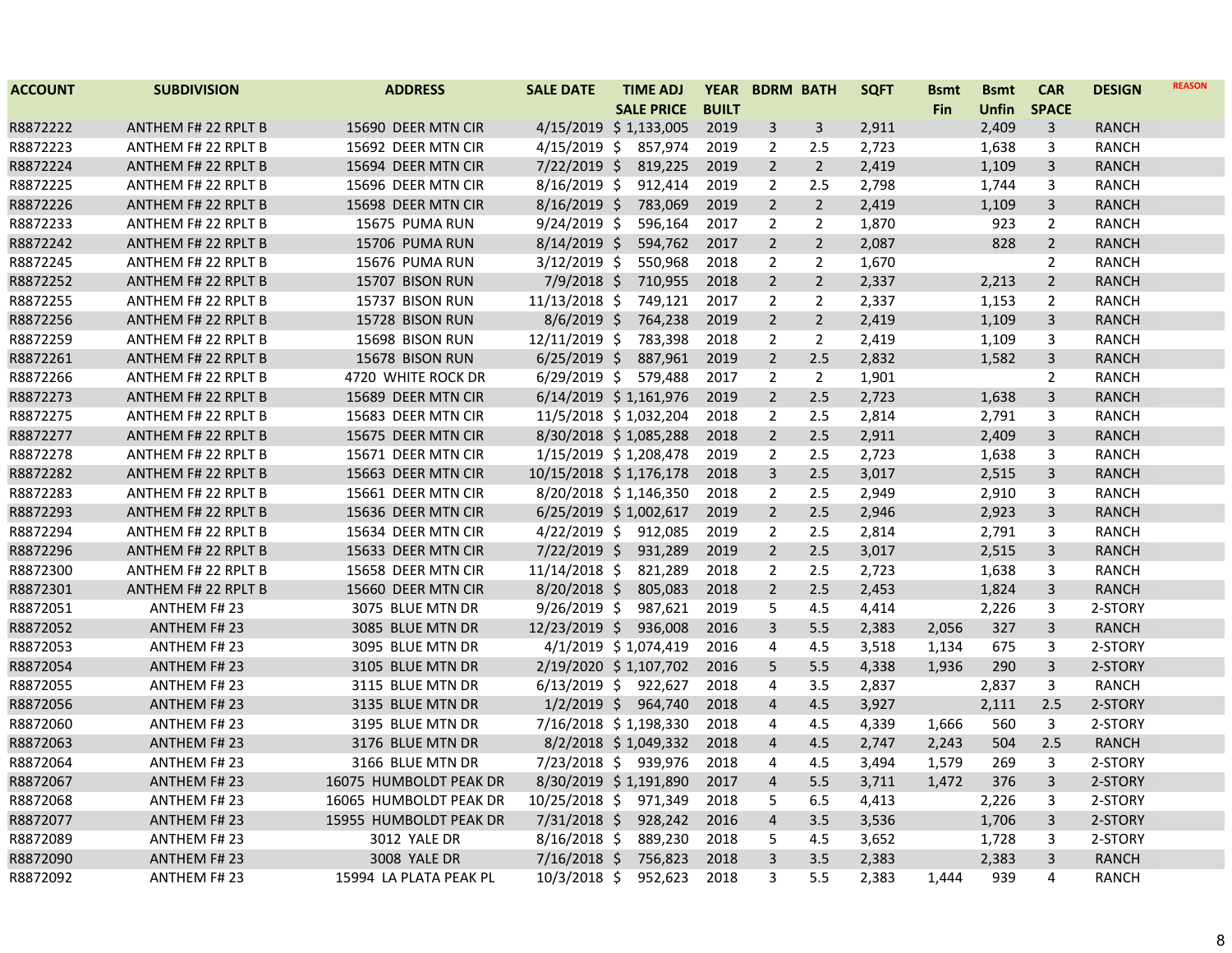| <b>ACCOUNT</b> | <b>SUBDIVISION</b>   | <b>ADDRESS</b>         | <b>SALE DATE</b>       | <b>TIME ADJ</b>   | <b>YEAR</b>  | <b>BDRM BATH</b> |                  | <b>SQFT</b> | <b>Bsmt</b> | <b>Bsmt</b>  | <b>CAR</b>     | <b>DESIGN</b> | <b>REASON</b> |
|----------------|----------------------|------------------------|------------------------|-------------------|--------------|------------------|------------------|-------------|-------------|--------------|----------------|---------------|---------------|
|                |                      |                        |                        | <b>SALE PRICE</b> | <b>BUILT</b> |                  |                  |             | <b>Fin</b>  | <b>Unfin</b> | <b>SPACE</b>   |               |               |
| R8872093       | <b>ANTHEM F#23</b>   | 16014 LA PLATA PEAK PL | 10/30/2018 \$          | 891,788           | 2018         | $\overline{a}$   | 3                | 3,581       |             | 1,809        | 3              | 2-STORY       |               |
| R8872094       | <b>ANTHEM F#23</b>   | 16024 LA PLATA PEAK PL | 11/27/2018 \$          | 894,408           | 2018         | 3                | 3.5              | 2,294       | 1,414       | 880          | 3              | <b>RANCH</b>  |               |
| R8872095       | <b>ANTHEM F#23</b>   | 16034 LA PLATA PEAK PL | 7/26/2018 \$           | 946,802           | 2018         | $\overline{4}$   | $\boldsymbol{6}$ | 3,582       | 1,650       | 32           | $\overline{3}$ | 2-STORY       |               |
| R8872096       | <b>ANTHEM F#23</b>   | 16027 LA PLATA PEAK PL | 10/30/2018 \$          | 712,986           | 2018         | 3                | 4.5              | 2,383       | 1,068       | 85           | 3              | <b>RANCH</b>  |               |
| R8872097       | <b>ANTHEM F#23</b>   | 16017 LA PLATA PEAK PL | $8/22/2018$ \$         | 923,697           | 2018         | 5                | 5.5              | 3,889       | 1,219       | 574          | 3              | 2-STORY       |               |
| R8872098       | <b>ANTHEM F# 23</b>  | 16007 LA PLATA PEAK PL | $4/19/2019$ \$         | 644,443           | 2018         | 3                | 3.5              | 2,383       |             | 2,383        | 3              | RANCH         |               |
| R8872100       | <b>ANTHEM F# 23</b>  | 15987 LA PLATA PEAK PL | $1/23/2019$ \$         | 784,026           | 2018         | 5                | 4.5              | 3,889       |             | 1,793        | 3              | 2-STORY       |               |
| R8872101       | <b>ANTHEM F# 23</b>  | 15977 LA PLATA PEAK PL | 11/14/2018 \$          | 844,818           | 2018         | $\overline{4}$   | 3.5              | 3,582       |             | 1,809        | 3              | 2-STORY       |               |
| R8872107       | <b>ANTHEM F#23</b>   | 16026 SWAN MTN DR      | 5/26/2020 \$           | 732,117           | 2018         | $\mathbf{3}$     | 4.5              | 2,383       | 1,452       | 931          | 3              | <b>RANCH</b>  |               |
| R8872108       | <b>ANTHEM F# 23</b>  | 16036 SWAN MTN DR      | 7/18/2018 \$           | 947,762           | 2018         | 4                | 5                | 3,582       | 1,346       | 463          | 3              | 2-STORY       |               |
| R8872109       | <b>ANTHEM F#23</b>   | 3049 LA PLATA PEAK PL  | 7/27/2018 \$1,071,926  |                   | 2018         | $\overline{4}$   | 4.5              | 3,582       | 1,219       | 590          | 3              | 2-STORY       |               |
| R8872111       | <b>ANTHEM F#23</b>   | 3069 LA PLATA PEAK PL  | 12/3/2018 \$1,098,075  |                   | 2018         | 4                | 4.5              | 3,581       | 1,219       | 590          | 3              | 2-STORY       |               |
| R8872113       | <b>ANTHEM F# 23</b>  | 16096 SWAN MTN DR      | $8/6/2019$ \$          | 802,105           | 2018         | $\overline{4}$   | 3.5              | 2,837       |             | 2,837        | $\overline{3}$ | <b>RANCH</b>  |               |
| R8872114       | <b>ANTHEM F#23</b>   | 16106 SWAN MTN DR      | 5/30/2019 \$           | 964,023           | 2018         | 5                | 4.5              | 4,338       |             | 2,226        | 2.5            | 2-STORY       |               |
| R8872115       | <b>ANTHEM F# 23</b>  | 16116 SWAN MTN DR      | $3/6/2019$ \$          | 900,018           | 2018         | $\overline{4}$   | 4.5              | 3,927       |             | 2,111        | 2.5            | 2-STORY       |               |
| R8872116       | <b>ANTHEM F# 23</b>  | 16126 SWAN MTN DR      | 11/14/2018 \$1,026,823 |                   | 2018         | 5                | 5.5              | 4,338       | 1,650       | 576          | 3              | 2-STORY       |               |
| R8872117       | <b>ANTHEM F# 23</b>  | 16136 SWAN MTN DR      | 10/29/2018 \$          | 993,356           | 2018         | $\overline{4}$   | 5.5              | 3,927       | 1,553       | 1,116        | 2.5            | 2-STORY       |               |
| R8872118       | <b>ANTHEM F#23</b>   | 16133 SWAN MTN DR      | 8/26/2019 \$           | 964,173           | 2019         | 5                | 4.5              | 4,414       |             | 2,226        | 3              | 2-STORY       |               |
| R8872119       | <b>ANTHEM F# 23</b>  | 16123 SWAN MTN DR      | $9/18/2019$ \$         | 741,357           | 2018         | $\overline{4}$   | 4.5              | 3,711       |             | 1,848        | 3              | 2-STORY       |               |
| R8872120       | <b>ANTHEM F#23</b>   | 16113 SWAN MTN DR      | $5/21/2019$ \$         | 791,246           | 2018         | $\overline{4}$   | 3.5              | 3,309       |             | 1,662        | 3              | 2-STORY       |               |
| R8872122       | <b>ANTHEM F# 23</b>  | 16093 SWAN MTN DR      | $2/8/2019$ \$          | 819,645           | 2018         | $\overline{4}$   | 4.5              | 3,927       |             | 2,111        | 2.5            | 2-STORY       |               |
| R8872132       | <b>ANTHEM F#23</b>   | 15973 SWAN MTN DR      | 2/19/2020 \$           | 728,352           | 2017         | 5                | 4.5              | 3,503       |             | 1,036        | 3              | 2-STORY       |               |
| R8872134       | <b>ANTHEM F#23</b>   | 15958 HUMBOLDT PEAK DR | $8/2/2018$ \$          | 902,953           | 2018         | $\overline{4}$   | 4.5              | 3,582       | 1,219       | 590          | $\overline{3}$ | 2-STORY       |               |
| R8872136       | <b>ANTHEM F#23</b>   | 15978 HUMBOLDT PEAK DR | 4/29/2020 \$           | 678,915           | 2017         | 3                | 3.5              | 2,498       |             | 2,498        | 2.5            | <b>RANCH</b>  |               |
| R8872139       | <b>ANTHEM F#23</b>   | 16008 HUMBOLDT PEAK DR | 10/12/2018 \$          | 628,187           | 2018         | 3                | 3.5              | 2,383       |             | 2,383        | 3              | <b>RANCH</b>  |               |
| R8872143       | <b>ANTHEM F# 23</b>  | 16058 HUMBOLDT PEAK DR | $9/28/2018$ \$         | 719,714           | 2017         | 3                | 2.5              | 2,747       |             | 2,747        | 2.5            | <b>RANCH</b>  |               |
| R8872144       | <b>ANTHEM F# 23</b>  | 16068 HUMBOLDT PEAK DR | $8/7/2019$ \$          | 882,882           | 2017         | $\overline{4}$   | 3.5              | 3,490       |             | 1,662        | 3              | 2-STORY       |               |
| R8872145       | <b>ANTHEM F#23</b>   | 16078 HUMBOLDT PEAK DR | $8/13/2018$ \$         | 779,127           | 2017         | 3                | 3.5              | 2,837       |             | 2,837        | 3              | 2-STORY       |               |
| R8872146       | <b>ANTHEM F# 23</b>  | 16088 HUMBOLDT PEAK DR | $4/2/2019$ \$          | 828,837           | 2017         | $\overline{4}$   | 4.5              | 3,711       |             | 1,848        | 3              | 2-STORY       |               |
| R8872147       | <b>ANTHEM F# 23</b>  | 16098 HUMBOLDT PEAK DR | 1/31/2019 \$           | 930,938           | 2018         | 5                | 4.5              | 4,338       |             | 2,226        | 3              | 2-STORY       |               |
| R8872148       | <b>ANTHEM F# 23</b>  | 16118 HUMBOLDT PEAK DR | $5/8/2019$ \$          | 837,838           | 2018         | $\overline{4}$   | 3.5              | 3,309       |             | 1,662        | 3              | 2-STORY       |               |
| R8872149       | <b>ANTHEM F#23</b>   | 16128 HUMBOLDT PEAK DR | $5/15/2019$ \$         | 891,799           | 2018         | 4                | 3.5              | 4,338       |             | 2,226        | 3              | 2-STORY       |               |
| R8872150       | <b>ANTHEM F# 23</b>  | 16138 HUMBOLDT PEAK DR | $10/17/2019$ \$        | 789,910           | 2019         | $\overline{4}$   | 3.5              | 3,485       |             | 2,747        | 2.5            | 2-STORY       |               |
| R8869561       | ANTHEM F22 RPLT C    | 4155 SAN LUIS WAY      | 8/7/2018 \$            | 988,695           | 2014         | $\overline{2}$   | 2.5              | 2,779       |             | 1,710        | 3              | <b>RANCH</b>  |               |
| R8869562       | ANTHEM F22 RPLT C    | 4165 SAN LUIS WAY      | $1/15/2019$ \$         | 792,221           | 2019         | $\overline{2}$   | 2.5              | 2,723       |             | 1,638        | 3              | <b>RANCH</b>  |               |
| R8866680       | ANTHEM FIL 12        | 4830 SUNSHINE PL       | 10/18/2019 \$          | 590,386           | 2012         | $\overline{2}$   | 3                | 1,872       | 802         | 474          | $\overline{2}$ | <b>RANCH</b>  |               |
| R8866681       | <b>ANTHEM FIL 12</b> | 16023 TORREYS WAY      | $5/7/2019$ \$          | 718,088           | 2011         | $\mathbf{3}$     | 3                | 1,872       | 1,175       | 679          | $\overline{2}$ | <b>RANCH</b>  |               |
| R8866692       | <b>ANTHEM FIL 12</b> | 15935 QUANDARY LP      | 10/28/2019 \$          | 994,550           | 2011         | $\overline{2}$   | 3.5              | 2,853       | 2,200       | 635          | 3              | <b>RANCH</b>  |               |
| R8866693       | <b>ANTHEM FIL 12</b> | 15915 QUANDARY LP      | $9/30/2019$ \$         | 892,707           | 2011         | $\overline{2}$   | $\overline{2}$   | 2,853       |             | 2,835        | 3              | <b>RANCH</b>  |               |
| R8866703       | <b>ANTHEM FIL 12</b> | 4698 BELFORD CIR       | 2/26/2020 \$           | 450,162           | 2010         | $\overline{2}$   | $\overline{2}$   | 1,670       |             |              | $\overline{2}$ | RANCH         |               |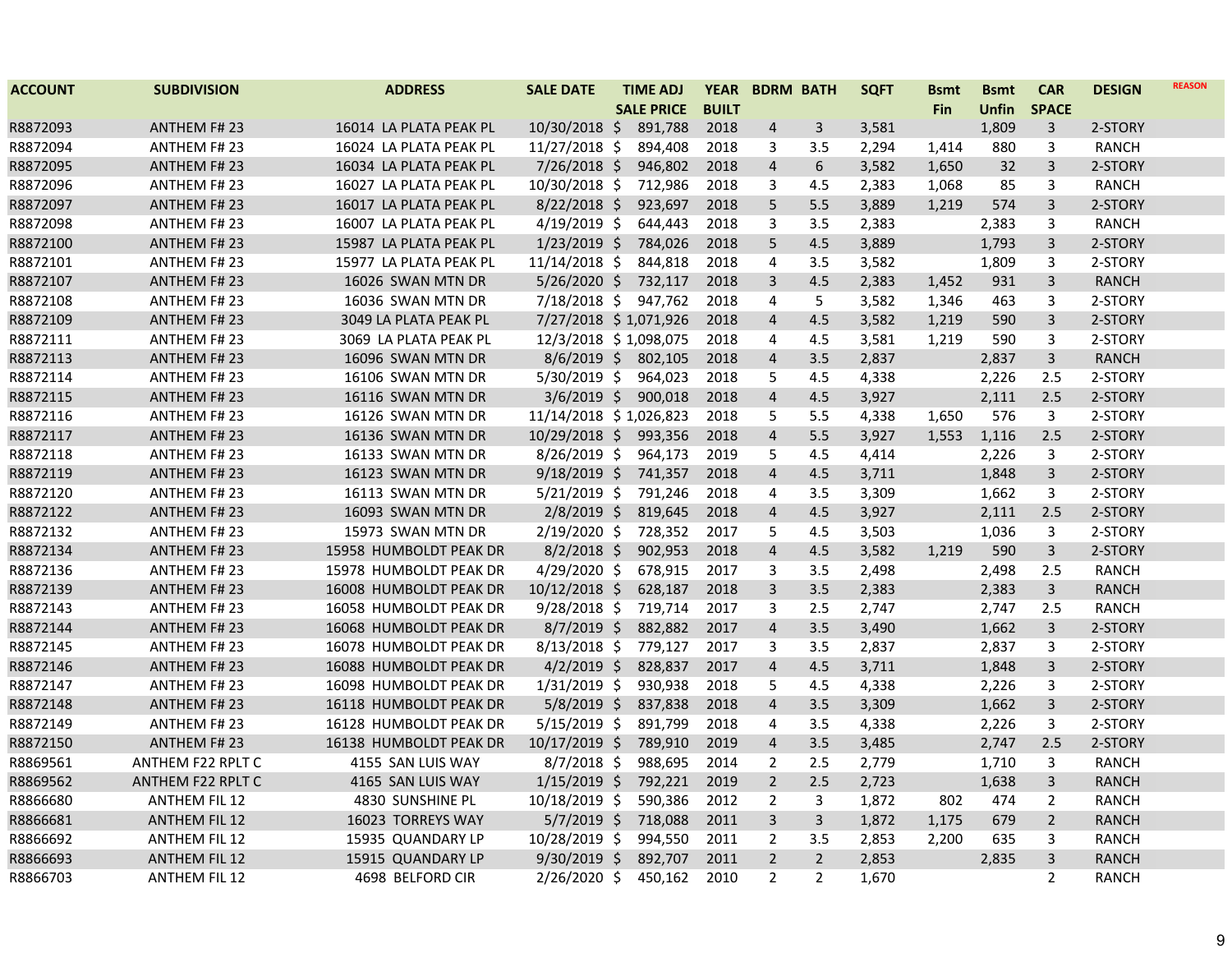| <b>ACCOUNT</b> | <b>SUBDIVISION</b>   | <b>ADDRESS</b>       | <b>SALE DATE</b> | <b>TIME ADJ</b>   | <b>YEAR</b>  |                | <b>BDRM BATH</b> | <b>SQFT</b> | <b>Bsmt</b> | <b>Bsmt</b> | <b>CAR</b>     | <b>DESIGN</b> | <b>REASON</b> |
|----------------|----------------------|----------------------|------------------|-------------------|--------------|----------------|------------------|-------------|-------------|-------------|----------------|---------------|---------------|
|                |                      |                      |                  | <b>SALE PRICE</b> | <b>BUILT</b> |                |                  |             | <b>Fin</b>  | Unfin       | <b>SPACE</b>   |               |               |
| R8866723       | <b>ANTHEM FIL 12</b> | 4578 HOPE CIR        | $6/18/2019$ \$   | 708,838           | 2012         | $\overline{2}$ | 3                | 1,800       | 1,250       | 532         | 3              | <b>RANCH</b>  |               |
| R8866725       | <b>ANTHEM FIL 12</b> | 4586 HOPE CIR        | $10/11/2019$ \$  | 461,974           | 2012         | $\overline{2}$ | 2                | 1,554       |             |             | 2              | <b>RANCH</b>  |               |
| R8866752       | <b>ANTHEM FIL 12</b> | 4565 HOPE CIR        | $1/31/2020$ \$   | 488,989           | 2013         | $\overline{2}$ | $\overline{2}$   | 1,670       |             |             | $\overline{2}$ | <b>RANCH</b>  |               |
| R8866756       | <b>ANTHEM FIL 12</b> | 16120 QUANDARY LP    | $4/26/2019$ \$   | 708,648           | 2011         | $\overline{2}$ | 3                | 1,872       | 1,620       | 234         | $\overline{2}$ | <b>RANCH</b>  |               |
| R8866760       | <b>ANTHEM FIL 12</b> | 16043 TORREYS WAY    | 4/30/2019 \$     | 712,811           | 2011         | $\overline{2}$ | $\overline{3}$   | 1,872       | 1,669       | 185         | $\overline{2}$ | <b>RANCH</b>  |               |
| R8866780       | <b>ANTHEM FIL 12</b> | 16020 CAMERON WAY    | $7/26/2018$ \$   | 576,018           | 2009         | $\overline{2}$ | 2                | 1,955       |             | 1,937       | $\overline{2}$ | <b>RANCH</b>  |               |
| R8866803       | <b>ANTHEM FIL 12</b> | 4660 WILSON DR       | $2/8/2019$ \$    | 648,035           | 2010         | $\overline{2}$ | $\overline{2}$   | 1,955       |             | 1,937       | $\overline{2}$ | RANCH         |               |
| R8866832       | <b>ANTHEM FIL 12</b> | 4681 BELFORD CIR     | 10/25/2019 \$    | 613,817           | 2010         | $\overline{2}$ | $\overline{2}$   | 1,872       |             | 1,854       | $\overline{2}$ | <b>RANCH</b>  |               |
| R8866840       | <b>ANTHEM FIL 12</b> | 16045 MEEKER WAY     | $10/17/2019$ \$  | 500,344           | 2010         | $\overline{2}$ | $\overline{2}$   | 1,670       |             |             | $\overline{2}$ | <b>RANCH</b>  |               |
| R8866847       | <b>ANTHEM FIL 12</b> | 4616 BELFORD CIR     | $8/9/2019$ \$    | 461,943           | 2008         | $\overline{2}$ | $\overline{2}$   | 1,800       |             |             | $\overline{2}$ | <b>RANCH</b>  |               |
| R8866848       | <b>ANTHEM FIL 12</b> | 4612 BELFORD CIR     | $5/20/2019$ \$   | 452,437           | 2008         | $\overline{2}$ | $\overline{2}$   | 1,670       |             |             | $\overline{2}$ | <b>RANCH</b>  |               |
| R8866853       | <b>ANTHEM FIL 12</b> | 16120 MEEKER WAY     | 12/16/2019 \$    | 482,247           | 2009         | $\overline{2}$ | 2                | 1,670       |             |             | $\overline{2}$ | <b>RANCH</b>  |               |
| R8866854       | <b>ANTHEM FIL 12</b> | 16100 MEEKER WAY     | 11/15/2018 \$    | 463,716           | 2009         | $\overline{2}$ | $\overline{2}$   | 1,670       |             |             | $\overline{2}$ | <b>RANCH</b>  |               |
| R8866855       | <b>ANTHEM FIL 12</b> | 16080 MEEKER WAY     | 11/21/2019 \$    | 477,806           | 2009         | $\overline{2}$ | 2                | 1,670       |             |             | $\overline{2}$ | <b>RANCH</b>  |               |
| R8866883       | <b>ANTHEM FIL 12</b> | 15870 QUANDARY LP    | 8/20/2019 \$     | 797,475           | 2011         | $\overline{2}$ | 2.5              | 2,241       |             | 2,221       | 3              | RANCH         |               |
| R8866894       | <b>ANTHEM FIL 12</b> | 4803 LITTLE BEAR PL  | 11/30/2018 \$    | 627,256           | 2011         | $\overline{2}$ | 3                | 1,670       | 910         | 742         | 2              | RANCH         |               |
| R8866895       | <b>ANTHEM FIL 12</b> | 4823 LITTLE BEAR PL  | $4/30/2019$ \$   | 556,721           | 2012         | $\overline{2}$ | $\overline{2}$   | 1,670       |             | 1,652       | $\overline{2}$ | <b>RANCH</b>  |               |
| R8866900       | <b>ANTHEM FIL 12</b> | 4825 FLASH CT        | $6/19/2020$ \$   | 690,000           | 2011         | 2              | 3                | 1,872       | 1,200       | 654         | $\overline{2}$ | <b>RANCH</b>  |               |
| R8866905       | <b>ANTHEM FIL 12</b> | 16073 TORREYS WAY    | $11/8/2018$ \$   | 732,239           | 2011         | $\overline{2}$ | $\overline{2}$   | 2,053       |             | 2,035       | $2^{\circ}$    | <b>RANCH</b>  |               |
| R8866914       | <b>ANTHEM FIL 12</b> | 4757 CASCO PL        | $4/3/2020$ \$    | 673,886           | 2009         | 3              | 3                | 1,554       | 1,240       | 296         | $\overline{2}$ | <b>RANCH</b>  |               |
| R8866928       | <b>ANTHEM FIL 12</b> | 4610 BELFORD CIR     | 7/15/2019 \$     | 453,313           | 2008         | $\overline{2}$ | $\overline{2}$   | 1,554       |             |             | $\overline{2}$ | <b>RANCH</b>  |               |
| R8866931       | <b>ANTHEM FIL 12</b> | 4622 BELFORD CIR     | $1/9/2019$ \$    | 602,298           | 2008         | $\overline{2}$ | $\overline{2}$   | 1,955       |             | 1,937       | $\overline{2}$ | <b>RANCH</b>  |               |
| R8866951       | <b>ANTHEM FIL 12</b> | 16010 MEEKER WAY     | $5/20/2019$ \$   | 493,945           | 2008         | $\overline{2}$ | $\overline{2}$   | 1,670       |             |             | $\overline{2}$ | <b>RANCH</b>  |               |
| R8866954       | <b>ANTHEM FIL 12</b> | 4769 KISMET PL       | $9/27/2019$ \$   | 579,746           | 2009         | $\overline{2}$ | 2                | 1,554       |             | 1,536       | $\overline{2}$ | RANCH         |               |
| R8866957       | <b>ANTHEM FIL 12</b> | 4727 CASCO PL        | $6/16/2020$ \$   | 546,700           | 2010         | $\overline{2}$ | $\overline{2}$   | 1,800       |             |             | $\overline{2}$ | <b>RANCH</b>  |               |
| R8866959       | <b>ANTHEM FIL 12</b> | 4756 CASCO PL        | 7/30/2019 \$     | 497,375           | 2010         | $\overline{2}$ | $\overline{2}$   | 1,670       |             |             | $\overline{2}$ | <b>RANCH</b>  |               |
| R8866975       | <b>ANTHEM FIL 12</b> | 15995 WETTERHORN WAY | $1/2/2020$ \$    | 973,920           | 2010         | $\overline{2}$ | 4.5              | 2,625       | 1,920       | 687         | 3              | <b>RANCH</b>  |               |
| R8866991       | <b>ANTHEM FIL 12</b> | 4480 CRYSTAL DR      | $9/13/2018$ \$   | 657,439           | 2013         | $\overline{2}$ | 3                | 1,872       | 800         | 476         | $\overline{2}$ | <b>RANCH</b>  |               |
| R8866998       | <b>ANTHEM FIL 12</b> | 4540 HOPE CIR        | $6/3/2019$ \$    | 661,030           | 2012         | $\overline{2}$ | $\overline{2}$   | 1,872       |             | 1,276       | $\overline{2}$ | <b>RANCH</b>  |               |
| R8867003       | <b>ANTHEM FIL 12</b> | 4584 HOPE CIR        | $4/16/2020$ \$   | 491,836           | 2012         | $\overline{2}$ | $\overline{2}$   | 1,670       |             |             | $\overline{2}$ | <b>RANCH</b>  |               |
| R8867004       | <b>ANTHEM FIL 12</b> | 4588 HOPE CIR        | $9/26/2018$ \$   | 419,585           | 2012         | $\overline{2}$ | $\overline{2}$   | 1,201       |             |             | $\overline{2}$ | <b>RANCH</b>  |               |
| R8867007       | <b>ANTHEM FIL 12</b> | 15915 VERMILLION WAY | $6/28/2019$ \$   | 661,133           | 2013         | $\overline{2}$ | 3                | 1,554       | 1,100       | 436         | $\overline{2}$ | <b>RANCH</b>  | <b>FSBO</b>   |
| R8867009       | <b>ANTHEM FIL 12</b> | 15950 VERMILLION WAY | $6/28/2019$ \$   | 745,056           | 2013         | $\overline{2}$ | 3                | 1,955       | 1,018       | 919         | $\overline{2}$ | <b>RANCH</b>  |               |
| R8867316       | <b>ANTHEM FIL 12</b> | 4305 CRYSTAL DR      | $7/10/2018$ \$   | 809,625           | 2013         | $\overline{2}$ | 3.5              | 2,241       | 535         | 1,686       | 3              | <b>RANCH</b>  |               |
| R8865850       | <b>ANTHEM FIL 13</b> | 3649 VESTAL LP       | $8/24/2018$ \$   | 611,685           | 2007         | $\overline{4}$ | 3                | 2,376       |             | 1,116       | 3              | 2-STORY       |               |
| R8865852       | <b>ANTHEM FIL 13</b> | 3641 VESTAL LP       | 7/31/2019 \$     | 602,629           | 2007         | 4              | 3                | 2,742       |             | 1,219       | 3              | 2-STORY       |               |
| R8865854       | <b>ANTHEM FIL 13</b> | 3563 VESTAL LP       | 11/11/2019 \$    | 571,878           | 2007         | 3              | 3                | 2,104       | 1.786       | 300         | $\overline{2}$ | <b>RANCH</b>  |               |
| R8865856       | <b>ANTHEM FIL 13</b> | 3437 TRAVER DR       | 3/22/2019 \$     | 669,300           | 2007         | 4              | 3                | 2,503       |             | 1,219       | 3              | 2-STORY       |               |
| R8865869       | <b>ANTHEM FIL 13</b> | 3430 VESTAL LP       | 12/20/2019 \$    | 676,138           | 2008         | $\overline{4}$ | 3.5              | 2,526       |             | 2,512       | 3              | <b>RANCH</b>  |               |
| R8865875       | <b>ANTHEM FIL 13</b> | 16565 TRINITY LP     | $6/12/2020$ \$   | 818,000           | 2010         | 4              | 3.5              | 2,979       |             | 1,496       | 3              | 2-STORY       |               |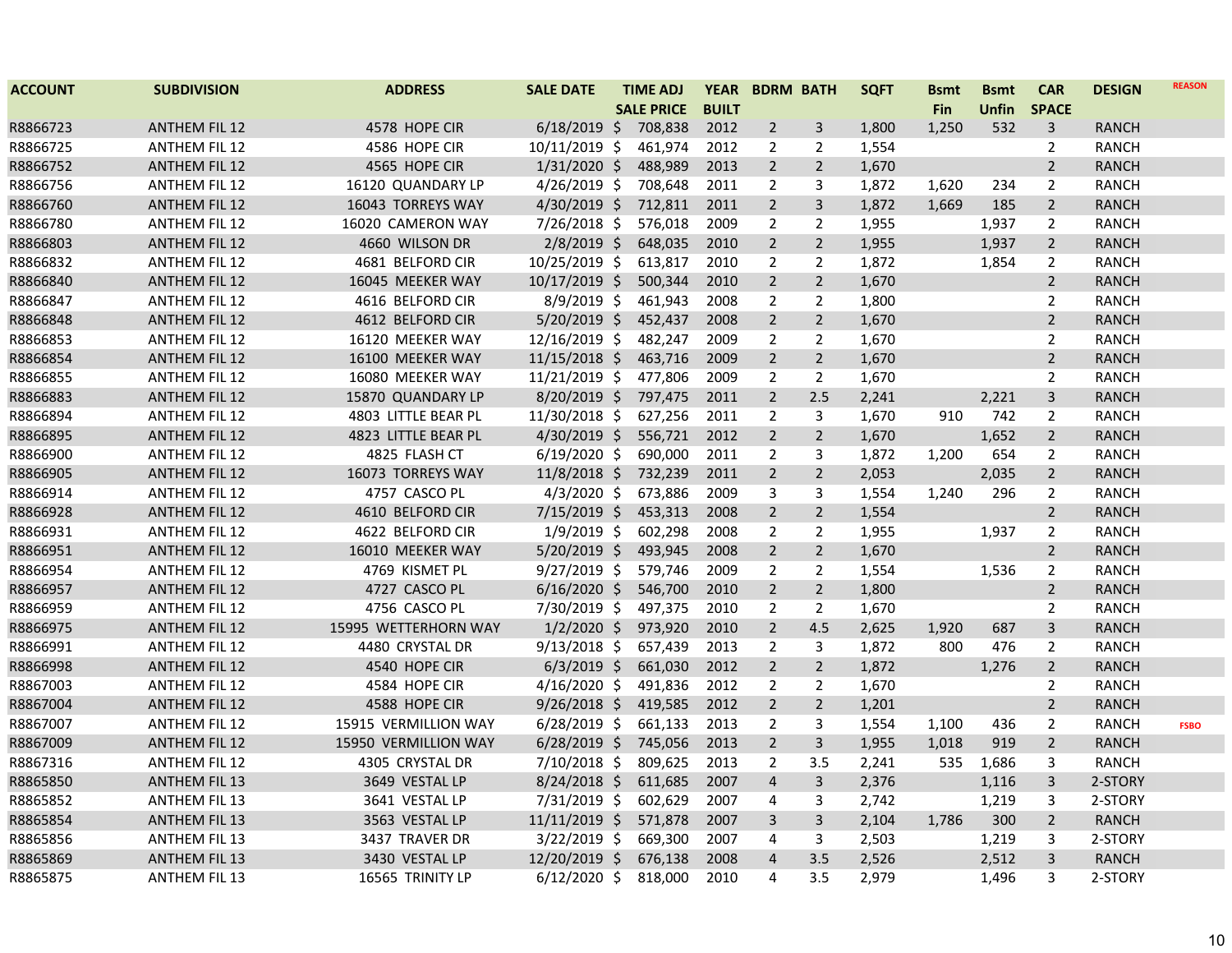| <b>ACCOUNT</b> | <b>SUBDIVISION</b>   | <b>ADDRESS</b>       | <b>SALE DATE</b> | <b>TIME ADJ</b>   | <b>YEAR</b>  | <b>BDRM BATH</b> |                | <b>SQFT</b> | <b>Bsmt</b> | <b>Bsmt</b>  | <b>CAR</b>     | <b>DESIGN</b> | <b>REASON</b> |
|----------------|----------------------|----------------------|------------------|-------------------|--------------|------------------|----------------|-------------|-------------|--------------|----------------|---------------|---------------|
|                |                      |                      |                  | <b>SALE PRICE</b> | <b>BUILT</b> |                  |                |             | <b>Fin</b>  | <b>Unfin</b> | <b>SPACE</b>   |               |               |
| R8865876       | <b>ANTHEM FIL 13</b> | 16631 TRINITY LP     | $5/15/2020$ \$   | 757,189           | 2010         | $\overline{4}$   | 3              | 2,526       |             | 2,512        | 3              | <b>RANCH</b>  |               |
| R8865883       | <b>ANTHEM FIL 13</b> | 2778 TRINITY LP      | 11/13/2018 \$    | 635,170           | 2010         | 4                | 2.5            | 2,502       |             | 1,270        | 3              | 2-STORY       |               |
| R8865900       | <b>ANTHEM FIL 13</b> | 2925 GEMINI LP       | $3/6/2020$ \$    | 726,264           | 2012         | 5                | 4.5            | 2,669       | 1,222       | 144          | 3              | 2-STORY       |               |
| R8865902       | <b>ANTHEM FIL 13</b> | 2651 REDCLIFF WAY    | 12/3/2019 \$     | 611,966           | 2011         | 4                | 3.5            | 2,669       | 1,093       | 273          | 3              | 2-STORY       |               |
| R8865947       | <b>ANTHEM FIL 13</b> | 3519 VESTAL LP       | 8/9/2019 \$      | 555,660           | 2007         | 3                | $\overline{3}$ | 2,104       | 1,500       | 586          | $\overline{2}$ | <b>RANCH</b>  |               |
| R8865960       | <b>ANTHEM FIL 13</b> | 3229 TRAVER DR       | $3/19/2020$ \$   | 549,741           | 2008         | 3                | 3              | 2,104       | 1,400       | 686          | $\overline{2}$ | <b>RANCH</b>  |               |
| R8865961       | <b>ANTHEM FIL 13</b> | 3193 TRAVER DR       | $5/1/2020$ \$    | 623,302           | 2008         | 5                | 3              | 2,742       | 1,219       |              | 3              | 2-STORY       |               |
| R8865967       | <b>ANTHEM FIL 13</b> | 3129 TRAVER DR       | 5/29/2020 \$     | 681,972           | 2008         | 4                | 3.5            | 2,376       | 847         | 269          | 3              | 2-STORY       |               |
| R8865969       | <b>ANTHEM FIL 13</b> | 3121 TRAVER DR       | $4/17/2020$ \$   | 657,793           | 2008         | $\mathbf{3}$     | $\overline{4}$ | 2,104       | 1,400       | 686          | $\overline{2}$ | <b>RANCH</b>  |               |
| R8865972       | <b>ANTHEM FIL 13</b> | 3120 TRAVER DR       | $9/12/2018$ \$   | 694,889           | 2008         | 4                | 3.5            | 2,526       |             | 2,512        | 3              | <b>RANCH</b>  |               |
| R8865991       | <b>ANTHEM FIL 13</b> | 3423 VESTAL LP       | $3/12/2020$ \$   | 605,119           | 2007         | 3                | $\overline{2}$ | 2,104       |             | 2,086        | $\overline{2}$ | <b>RANCH</b>  |               |
| R8865994       | <b>ANTHEM FIL 13</b> | 3450 VESTAL LP       | 12/15/2019 \$    | 745,957           | 2007         | $\overline{4}$   | 4.5            | 3,243       | 1,100       | 471          | 3              | 2-STORY       |               |
| R8865998       | <b>ANTHEM FIL 13</b> | 16719 CANBY WAY      | $4/1/2020$ \$    | 728,199           | 2007         | $\overline{4}$   | 3.5            | 3,243       |             | 1,471        | 3              | 2-STORY       |               |
| R8866007       | <b>ANTHEM FIL 13</b> | 3660 VESTAL LP       | $8/8/2019$ \$    | 660,618           | 2007         | $\overline{4}$   | 3              | 2,776       |             | 1,505        | 3              | 2-STORY       |               |
| R8866034       | <b>ANTHEM FIL 13</b> | 2833 TRINITY LP      | $5/11/2020$ \$   | 525,018           | 2010         | 3                | 3              | 1,568       | 800         | 126          | $\overline{2}$ | <b>RANCH</b>  |               |
| R8866044       | <b>ANTHEM FIL 13</b> | 16656 EDWARDS WAY    | 7/31/2018 \$     | 625,406           | 2009         | 3                | 2              | 2,104       |             | 2,086        | 2              | RANCH         |               |
| R8866049       | <b>ANTHEM FIL 13</b> | 16566 EDWARDS WAY    | 2/14/2020 \$     | 642,366           | 2009         | 3                | 3              | 2,104       | 1,288       | 798          | $\overline{2}$ | <b>RANCH</b>  |               |
| R8866054       | <b>ANTHEM FIL 13</b> | 16623 EDWARDS WAY    | 5/28/2019 \$     | 636,110           | 2009         | 3                | 3              | 2,104       | 1,200       | 886          | $\overline{2}$ | <b>RANCH</b>  |               |
| R8866056       | <b>ANTHEM FIL 13</b> | 16675 EDWARDS WAY    | $7/15/2018$ \$   | 757,357           | 2009         | 3                | 2.5            | 2,503       | 1,000       | 219          | 3              | 2-STORY       |               |
| R8866059       | <b>ANTHEM FIL 13</b> | 16624 TRINITY LP     | $5/2/2019$ \$    | 596,677           | 2010         | $\overline{4}$   | 3              | 2,526       |             | 2,512        | 3              | <b>RANCH</b>  |               |
| R8866112       | <b>ANTHEM FIL 13</b> | 2611 GRAY WOLF LP    | $5/6/2019$ \$    | 655,826           | 2008         | $\overline{4}$   | 3.5            | 2,580       | 868         | 420          | 3              | 2-STORY       |               |
| R8866120       | <b>ANTHEM FIL 13</b> | 16629 DYER WAY       | $7/6/2018$ \$    | 784,024           | 2008         | 5                | $\overline{4}$ | 3,328       |             | 1,670        | 3              | 2-STORY       |               |
| R8866123       | <b>ANTHEM FIL 13</b> | 2674 GRAY WOLF LP    | 7/25/2018 \$     | 642,686           | 2008         | $\overline{4}$   | 3              | 2,503       |             | 1,219        | 3              | 2-STORY       |               |
| R8866142       | <b>ANTHEM FIL 13</b> | 16682 TURRET WAY     | $10/5/2018$ \$   | 710,552           | 2009         | 4                | 4.5            | 2,979       | 1,221       | 275          | 3              | 2-STORY       |               |
| R8866151       | <b>ANTHEM FIL 13</b> | 2850 POTOSI PL       | $6/20/2019$ \$   | 605,358           | 2009         | $\overline{4}$   | 2.5            | 2,277       |             | 1,083        | 3              | 2-STORY       |               |
| R8866163       | <b>ANTHEM FIL 13</b> | 16643 TURRET WAY     | 12/5/2018 \$     | 630,057           | 2010         | 4                | 3              | 2,526       |             | 2,512        | 3              | <b>RANCH</b>  |               |
| R8867454       | <b>ANTHEM FIL 14</b> | 16253 CIRQUE MTN WAY | 11/16/2018 \$    | 492,731           | 2011         | $\overline{2}$   | $\overline{2}$ | 1,670       |             |              | $\overline{2}$ | <b>RANCH</b>  |               |
| R8867457       | <b>ANTHEM FIL 14</b> | 16244 CIRQUE MTN WAY | $8/29/2018$ \$   | 510,624           | 2011         | $\overline{2}$   | $\overline{2}$ | 1,670       |             | 1,652        | $\overline{2}$ | <b>RANCH</b>  |               |
| R8867464       | <b>ANTHEM FIL 14</b> | 4785 SILVER MTN LP   | $10/1/2018$ \$   | 856,980           | 2011         | $\overline{2}$   | 3.5            | 2,625       | 1,045       | 1,562        | 3              | <b>RANCH</b>  |               |
| R8867475       | <b>ANTHEM FIL 14</b> | 4530 SILVER MTN LP   | $6/17/2020$ \$   | 873,000           | 2010         | $\overline{2}$   | 3.5            | 2,241       | 510         | 719          | 3              | <b>RANCH</b>  |               |
| R8867481       | <b>ANTHEM FIL 14</b> | 4514 SILVER MTN LP   | $10/11/2019$ \$  | 698,334           | 2010         | $\overline{2}$   | 2.5            | 2,241       |             | 2,221        | 3              | <b>RANCH</b>  |               |
| R8867484       | <b>ANTHEM FIL 14</b> | 4500 SILVER MTN LP   | 11/19/2019 \$    | 663,092           | 2011         | 3                | $\overline{2}$ | 2,053       |             | 1,389        | $\overline{2}$ | <b>RANCH</b>  |               |
| R8867495       | <b>ANTHEM FIL 14</b> | 16243 CIRQUE MTN WAY | $3/5/2019$ \$    | 496,575           | 2011         | $\overline{2}$   | 2.5            | 1,554       | 700         | 836          | $\overline{2}$ | <b>RANCH</b>  |               |
| R8869343       | <b>ANTHEM FIL 15</b> | 2465 PROSPECT LN     | $1/14/2019$ \$   | 632,727           | 2016         | 3                | 2.5            | 2,301       |             | 1,180        | 2              | 2-STORY       |               |
| R8869367       | <b>ANTHEM FIL 15</b> | 16634 MINERS WAY     | 8/30/2019 \$     | 555,660           | 2014         | $\overline{2}$   | $\mathbf{3}$   | 1,705       | 1,393       | 300          | $\overline{2}$ | <b>RANCH</b>  |               |
| R8869418       | <b>ANTHEM FIL 15</b> | 16693 COMPASS WAY    | $6/26/2020$ \$   | 680,000           | 2016         | 3                | 3.5            | 2,740       | 702         | 558          | $\overline{2}$ | 2-STORY       |               |
| R8869428       | <b>ANTHEM FIL 15</b> | 16676 COMPASS WAY    | $6/18/2019$ \$   | 589,836           | 2016         | $\overline{2}$   | $\mathsf{3}$   | 1,705       | 1,295       | 398          | $\overline{2}$ | <b>RANCH</b>  |               |
| R8869429       | <b>ANTHEM FIL 15</b> | 16672 COMPASS WAY    | $5/31/2019$ \$   | 637,147           | 2016         | 3                | 3.5            | 2,666       | 1,073       | 212          | $\overline{2}$ | 2-STORY       |               |
| R8869438       | <b>ANTHEM FIL 15</b> | 16746 COMPASS WAY    | $5/6/2020$ \$    | 624,806           | 2014         | $\overline{3}$   | 3.5            | 2,377       | 693         | 462          | $\overline{2}$ | 2-STORY       |               |
| R8869440       | <b>ANTHEM FIL 15</b> | 16706 COMPASS WAY    | $9/4/2018$ \$    | 667,306           | 2015         | 4                | 3.5            | 2,666       | 1,182       | 103          | $\overline{2}$ | 2-STORY       |               |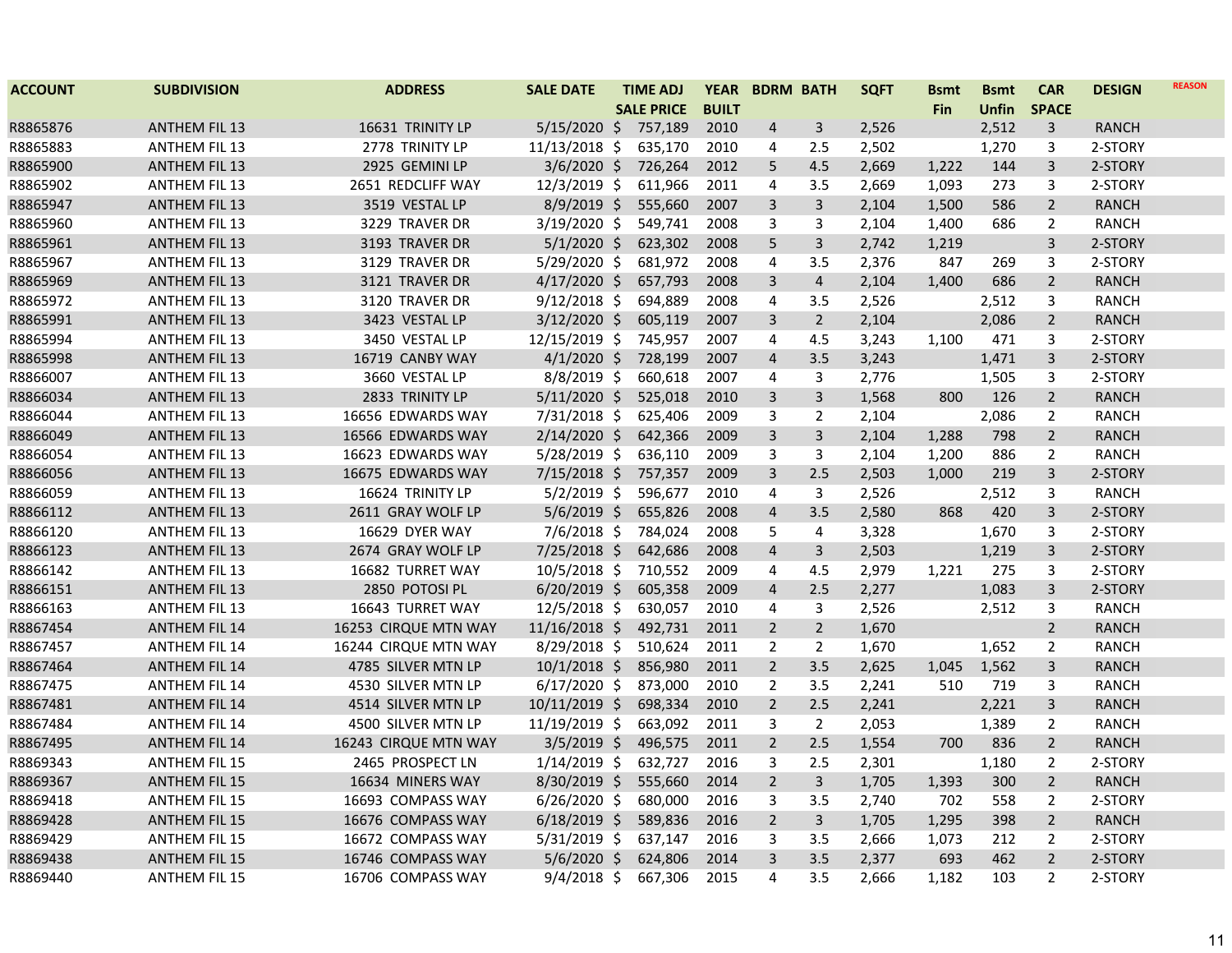| <b>ACCOUNT</b> | <b>SUBDIVISION</b>   | <b>ADDRESS</b>        | <b>SALE DATE</b> | <b>TIME ADJ</b>   | <b>YEAR</b>  |                | <b>BDRM BATH</b> | <b>SQFT</b> | <b>B</b> smt | <b>Bsmt</b>  | <b>CAR</b>     | <b>DESIGN</b> | <b>REASON</b> |
|----------------|----------------------|-----------------------|------------------|-------------------|--------------|----------------|------------------|-------------|--------------|--------------|----------------|---------------|---------------|
|                |                      |                       |                  | <b>SALE PRICE</b> | <b>BUILT</b> |                |                  |             | <b>Fin</b>   | <b>Unfin</b> | <b>SPACE</b>   |               |               |
| R8869442       | <b>ANTHEM FIL 15</b> | 16652 COMPASS WAY     | $7/15/2019$ \$   | 577,864           | 2016         | $\overline{2}$ | 2.5              | 1,705       | 1,295        | 398          | $\overline{2}$ | <b>RANCH</b>  |               |
| R8869496       | <b>ANTHEM FIL 15</b> | 16677 COMPASS WAY     | $5/8/2020$ \$    | 701,929           | 2016         | 3              | 3.5              | 2,740       | 1,009        | 251          | $\overline{2}$ | 2-STORY       |               |
| R8869504       | <b>ANTHEM FIL 15</b> | 2315 PROSPECT LN      | $6/26/2020$ \$   | 610,000           | 2017         | $\overline{4}$ | 3.5              | 2,666       |              | 1,285        | $\mathbf{1}$   | 2-STORY       |               |
| R8869507       | <b>ANTHEM FIL 15</b> | 2285 PROSPECT LN      | $3/11/2020$ \$   | 524,524           | 2017         | 2              | $\overline{2}$   | 1,705       |              | 1,694        | 2              | <b>RANCH</b>  |               |
| R8869381       | <b>ANTHEM FIL 15</b> | 16559 PROSPECT LN     | $5/31/2019$ \$   | 767,898           | 2015         | 3              | 3.5              | 2,528       | 1,070        | 205          | $\overline{2}$ | 2-STORY       |               |
| R8869452       | <b>ANTHEM FIL 15</b> | 16558 PROSPECT LN     | $10/1/2018$ \$   | 712,563           | 2015         | 4              | 4                | 2,910       |              | 1,584        | 3              | 2-STORY       |               |
| R8869454       | <b>ANTHEM FIL 15</b> | 16542 PROSPECT LN     | 11/22/2019 \$    | 700,435           | 2015         | $\overline{4}$ | 2.5              | 2,528       |              | 1,275        | $\overline{2}$ | 2-STORY       |               |
| R8869455       | <b>ANTHEM FIL 15</b> | 16532 PROSPECT LN     | 7/31/2018 \$     | 673,621           | 2016         | 3              | 2.5              | 2,528       |              | 880          | $\overline{2}$ | 2-STORY       |               |
| R8869457       | <b>ANTHEM FIL 15</b> | 16468 PROSPECT LN     | 5/30/2019 \$     | 658,939           | 2016         | 3              | 2.5              | 2,528       |              | 1,275        | $\overline{2}$ | 2-STORY       |               |
| R8869458       | <b>ANTHEM FIL 15</b> | 16448 PROSPECT LN     | $5/24/2019$ \$   | 715,909           | 2015         | 4              | 3                | 2,773       |              | 1,373        | 2.5            | 2-STORY       |               |
| R8869464       | <b>ANTHEM FIL 15</b> | 16553 PROSPECT LN     | $9/9/2019$ \$    | 833,603           | 2015         | 3              | 5                | 2,910       | 1,281        | 216          | 3.5            | 2-STORY       |               |
| R8869487       | <b>ANTHEM FIL 15</b> | 16570 PROSPECT LN     | $12/4/2019$ \$   | 722,354           | 2015         | 5              | 3                | 2,983       |              | 1,373        | 2.5            | 2-STORY       |               |
| R8869494       | <b>ANTHEM FIL 15</b> | 16626 COMPASS WAY     | 11/7/2019 \$     | 689,722           | 2014         | $\overline{4}$ | $\mathbf{3}$     | 2,773       |              | 1,373        | 2.5            | 2-STORY       |               |
| R8869524       | <b>ANTHEM FIL 15</b> | 16509 PROSPECT LN     | 9/18/2019 \$     | 764,444           | 2015         | 3              | 2.5              | 2,208       |              | 2,208        | $\overline{2}$ | <b>RANCH</b>  |               |
| R8868351       | <b>ANTHEM FIL 21</b> | 15927 ANTORA PEAK DR  | $8/12/2019$ \$   | 595,276           | 2011         | 5              | $\mathbf{3}$     | 2,296       |              | 1,019        | $\overline{2}$ | 2-STORY       |               |
| R8868552       | <b>ANTHEM FIL 21</b> | 16008 ANTORA PEAK DR  | $10/8/2019$ \$   | 555,086           | 2012         | 4              | 2.5              | 2,016       |              | 850          | 2              | 2-STORY       |               |
| R8868584       | <b>ANTHEM FIL 21</b> | 15945 WHEELER PT      | 8/23/2019 \$     | 776,895           | 2011         | $\overline{4}$ | 3.5              | 3,196       |              | 1,657        | 3              | 2-STORY       |               |
| R8868719       | <b>ANTHEM FIL 21</b> | 3442 HARVARD PL       | $1/17/2020$ \$   | 542,757           | 2012         | 4              | 2.5              | 2,296       |              | 1,019        | 2              | 2-STORY       |               |
| R8868767       | <b>ANTHEM FIL 21</b> | 3431 HARVARD PL       | 10/16/2018 \$    | 588,181           | 2011         | $\overline{4}$ | $\overline{3}$   | 2,036       | 600          | 419          | $\overline{2}$ | 2-STORY       |               |
| R8868793       | <b>ANTHEM FIL 21</b> | 3415 YALE DR          | 11/5/2019 \$     | 535,657           | 2011         | 3              | $\overline{2}$   | 2,104       |              | 2,086        | $\overline{2}$ | <b>RANCH</b>  |               |
| R8868343       | <b>ANTHEM FIL 21</b> | 16006 WHEELER PT      | $2/19/2020$ \$   | 722,282           | 2015         | $\overline{4}$ | 4.5              | 3,156       | 1,142        | 563          | 2.5            | 2-STORY       |               |
| R8868413       | <b>ANTHEM FIL 21</b> | 15969 HAMILTON WAY    | $5/21/2019$ \$   | 590,970           | 2014         | 3              | 2.5              | 1,955       | 1,200        | 755          | $\overline{2}$ | <b>RANCH</b>  |               |
| R8868420       | <b>ANTHEM FIL 21</b> | 3254 COLUMBIA CT      | $9/12/2018$ \$   | 647,149           | 2015         | $\overline{4}$ | 2.5              | 2,857       |              | 1,337        | $\overline{2}$ | 2-STORY       |               |
| R8868449       | <b>ANTHEM FIL 21</b> | 16106 WILLIAMS PL     | 7/17/2019 \$     | 709,947           | 2016         | 4              | 3.5              | 2,641       | 1,274        | 183          | 2              | 2-STORY       |               |
| R8868452       | <b>ANTHEM FIL 21</b> | 16030 HAMILTON WAY    | $8/21/2019$ \$   | 601,244           | 2015         | 3              | 3                | 1,991       | 1,297        | 694          | $\overline{2}$ | <b>RANCH</b>  |               |
| R8868453       | <b>ANTHEM FIL 21</b> | 16041 WILLIAMS PL     | 5/29/2020 \$     | 717,073           | 2015         | 4              | 3.5              | 2,641       | 1,204        | 253          | 2              | 2-STORY       |               |
| R8868471       | <b>ANTHEM FIL 21</b> | 3533 PRINCETON PL     | 3/24/2020 \$     | 620,350           | 2013         | 3              | $\overline{2}$   | 2,380       |              | 2,380        | 3              | <b>RANCH</b>  |               |
| R8868479       | <b>ANTHEM FIL 21</b> | 3381 HARVARD PL       | $3/6/2020$ \$    | 655,655           | 2016         | 4              | 3.5              | 2,720       |              | 1,329        | $\overline{2}$ | 2-STORY       |               |
| R8868498       | <b>ANTHEM FIL 21</b> | 3383 PRINCETON PL     | $8/22/2019$ \$   | 619,458           | 2015         | $\overline{4}$ | 2.5              | 2,720       |              | 1,329        | $\overline{2}$ | 2-STORY       |               |
| R8868500       | <b>ANTHEM FIL 21</b> | 3303 PRINCETON PL     | $4/1/2020$ \$    | 642,203           | 2015         | 3              | 3                | 1,955       | 1,470        | 485          | $\overline{2}$ | <b>RANCH</b>  |               |
| R8868506       | <b>ANTHEM FIL 21</b> | 16096 WILLIAMS PL     | $7/20/2018$ \$   | 699,435           | 2015         | $\overline{4}$ | 2.5              | 2,528       |              | 1,329        | $\overline{2}$ | 2-STORY       |               |
| R8868540       | <b>ANTHEM FIL 21</b> | 3393 PRINCETON PL     | $2/7/2019$ \$    | 672,521           | 2015         | 4              | 2.5              | 2,641       | 960          | 497          | $\overline{2}$ | 2-STORY       |               |
| R8868545       | <b>ANTHEM FIL 21</b> | 3503 PRINCETON PL     | $7/31/2018$ \$   | 697,621           | 2013         | $\overline{4}$ | 4.5              | 3,156       | 870          | 835          | 3              | 2-STORY       |               |
| R8868563       | <b>ANTHEM FIL 21</b> | 15991 WILLIAMS PL     | 10/30/2018 \$    | 662,308           | 2015         | 4              | 3.5              | 2,449       | 1,051        | 214          | $\overline{2}$ | 2-STORY       |               |
| R8868567       | <b>ANTHEM FIL 21</b> | 15999 HAMILTON WAY    | 4/30/2019 \$     | 673,788           | 2015         | $\overline{4}$ | 2.5              | 2,817       |              | 1,312        | $\overline{2}$ | 2-STORY       |               |
| R8868587       | <b>ANTHEM FIL 21</b> | 15994 MAROON BELLS DR | 4/30/2019 \$     | 613,329           | 2016         | 3              | 2.5              | 2,380       |              | 2,380        | 3              | RANCH         |               |
| R8868726       | <b>ANTHEM FIL 21</b> | 3388 COLUMBIA CT      | $5/22/2020$ \$   | 629,620           | 2013         | 3              | $\mathbf{3}$     | 1,955       | 1,264        | 691          | $\overline{2}$ | <b>RANCH</b>  |               |
| R8868729       | <b>ANTHEM FIL 21</b> | 3218 COLUMBIA CT      | $7/9/2018$ \$    | 674,687           | 2015         | 4              | 2.5              | 2,857       |              | 1,337        | 2              | 2-STORY       |               |
| R8868744       | <b>ANTHEM FIL 21</b> | 3216 YALE DR          | $6/26/2020$ \$   | 697,000           | 2014         | $\overline{4}$ | 3.5              | 2,857       | 767          | 570          | $\overline{2}$ | 2-STORY       |               |
| R8868745       | <b>ANTHEM FIL 21</b> | 3186 YALE DR          | $8/10/2018$ \$   | 626,046           | 2014         | 4              | 2.5              | 2,449       |              | 1,265        | $\overline{2}$ | 2-STORY       |               |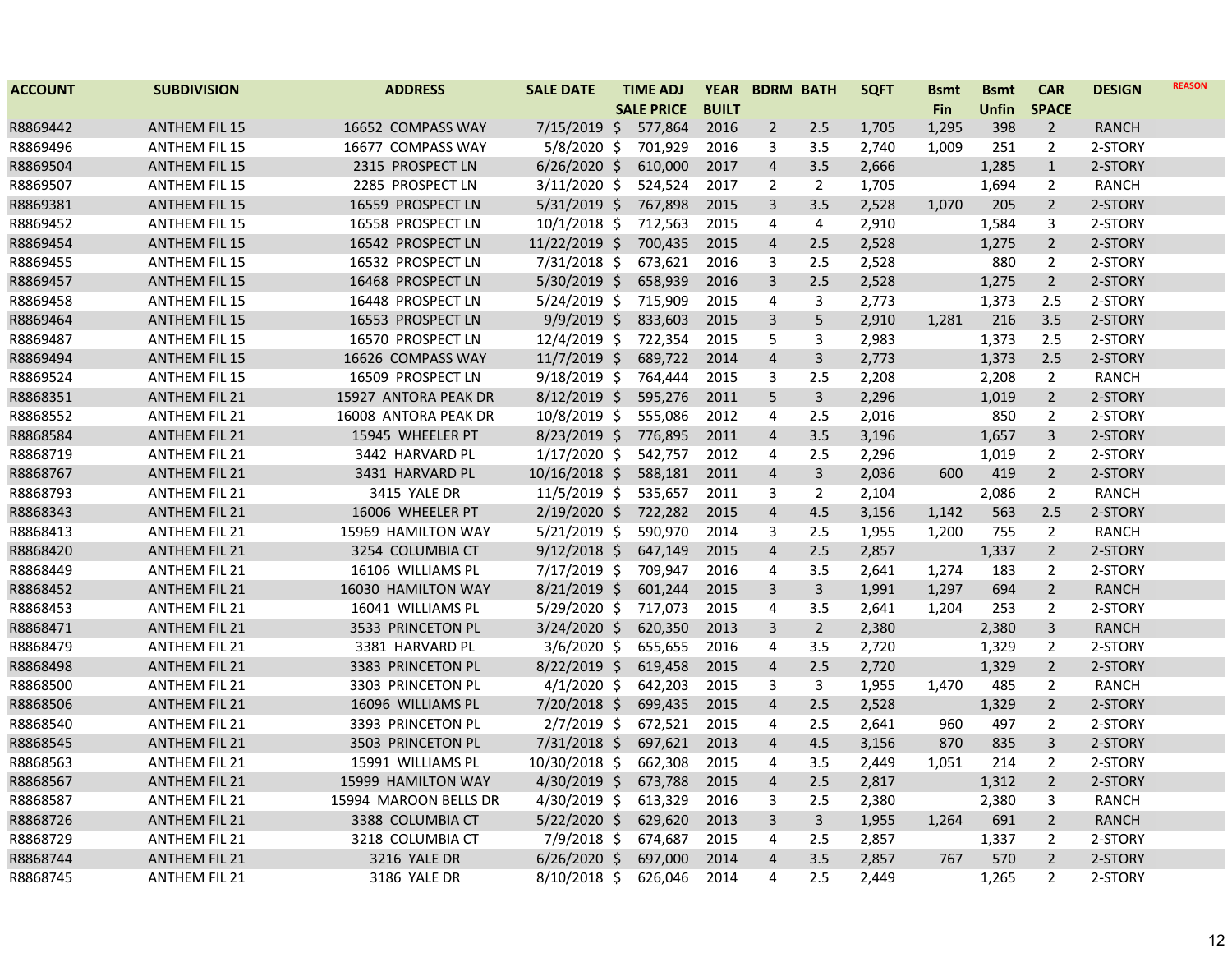| <b>ACCOUNT</b> | <b>SUBDIVISION</b>   | <b>ADDRESS</b>      | <b>SALE DATE</b>      | <b>TIME ADJ</b>   | <b>YEAR</b>  | <b>BDRM BATH</b> |                | <b>SQFT</b> | <b>Bsmt</b> | <b>Bsmt</b> | <b>CAR</b>     | <b>DESIGN</b> | <b>REASON</b> |
|----------------|----------------------|---------------------|-----------------------|-------------------|--------------|------------------|----------------|-------------|-------------|-------------|----------------|---------------|---------------|
|                |                      |                     |                       | <b>SALE PRICE</b> | <b>BUILT</b> |                  |                |             | Fin         | Unfin       | <b>SPACE</b>   |               |               |
| R8868747       | <b>ANTHEM FIL 21</b> | 3406 HARVARD PL     | $1/11/2019$ \$        | 664,206           | 2013         | $\overline{4}$   | 3.5            | 2,641       | 1,013       | 444         | $\overline{2}$ | 2-STORY       |               |
| R8868782       | <b>ANTHEM FIL 21</b> | 3255 YALE DR        | 7/31/2019 \$          | 616,044           | 2014         | 5                | 2.5            | 2,857       |             | 1,337       | $\overline{2}$ | 2-STORY       |               |
| R8868786       | <b>ANTHEM FIL 21</b> | 3266 YALE DR        | $9/17/2019$ \$        | 629,512           | 2013         | $\mathbf{3}$     | 3.5            | 2,765       | 1,200       | 137         | $\overline{2}$ | 2-STORY       |               |
| R8868797       | <b>ANTHEM FIL 21</b> | 3308 COLUMBIA CT    | $6/10/2019$ \$        | 625,536           | 2014         | 4                | 3.5            | 2,449       | 960         | 305         | $\overline{2}$ | 2-STORY       |               |
| R8868370       | <b>ANTHEM FIL 21</b> | 3685 YALE DR        | 4/24/2020 \$          | 854,075           | 2014         | $\overline{4}$   | 3.5            | 3,536       |             | 1,706       | 3              | 2-STORY       |               |
| R8868445       | <b>ANTHEM FIL 21</b> | 3606 YALE DR        | 10/15/2018 \$         | 846,400           | 2014         | 3                | 3.5            | 3,136       |             | 1,553       | 3              | 2-STORY       |               |
| R8868446       | <b>ANTHEM FIL 21</b> | 3676 YALE DR        | 4/10/2019 \$          | 722,696           | 2014         | $\overline{4}$   | 3              | 2,714       |             | 1,465       | 3              | 2-STORY       |               |
| R8868447       | <b>ANTHEM FIL 21</b> | 15992 LOOKOUT PT    | $3/18/2019$ \$        | 847,582           | 2013         | 4                | 4.5            | 3,536       | 1,253       | 453         | 3              | 2-STORY       |               |
| R8868459       | <b>ANTHEM FIL 21</b> | 3756 YALE DR        | 7/29/2019 \$1,000,943 |                   | 2015         | $\overline{4}$   | 3.5            | 3,536       | 1,289       | 417         | 3              | 2-STORY       |               |
| R8868462       | <b>ANTHEM FIL 21</b> | 3696 YALE DR        | 6/9/2020 \$1,020,000  |                   | 2014         | 5                | 4.5            | 3,136       | 1,117       | 436         | 3              | 2-STORY       |               |
| R8868591       | <b>ANTHEM FIL 21</b> | 15982 LOOKOUT PT    | $7/16/2018$ \$        | 723,222           | 2013         | $\overline{4}$   | 3              | 2,714       |             | 1,465       | 3              | 2-STORY       | <b>FSBO</b>   |
| R8868593       | <b>ANTHEM FIL 21</b> | 15991 LOOKOUT PT    | $8/30/2019$ \$        | 740,880           | 2014         | 3                | 2.5            | 2,967       |             | 2,171       | 3              | 2-STORY       |               |
| R8868596       | <b>ANTHEM FIL 21</b> | 15961 LOOKOUT PT    | 7/26/2018 \$          | 720,022           | 2015         | $\mathbf{3}$     | 3.5            | 2,967       |             | 2,171       | 3              | 2-STORY       |               |
| R8868597       | <b>ANTHEM FIL 21</b> | 16000 PIKES PEAK DR | 8/9/2019 \$           | 753,125           | 2015         | 5                | 5              | 3,136       | 1,435       | 118         | 3              | 2-STORY       |               |
| R8868599       | <b>ANTHEM FIL 21</b> | 15980 PIKES PEAK DR | 7/17/2019 \$          | 695,603           | 2014         | $\overline{4}$   | 3              | 2,714       |             | 1,465       | 3              | 2-STORY       |               |
| R8868756       | ANTHEM FIL 21 RPLT A | 3551 HARVARD PL     | $9/23/2019$ \$        | 611,452           | 2017         | 4                | 2.5            | 2,765       |             | 1,077       | $\overline{2}$ | 2-STORY       |               |
| R8868773       | ANTHEM FIL 21 RPLT A | 3741 HARVARD PL     | $6/29/2020$ \$        | 949,000           | 2016         | 5                | $\overline{4}$ | 2,528       | 916         | 413         | $\overline{2}$ | 2-STORY       |               |
| R8867670       | <b>ANTHEM FIL 22</b> | 4118 SAN LUIS WAY   | $9/18/2018$ \$        | 681,946           | 2018         | $\overline{2}$   | $\overline{2}$ | 2,178       |             | 750         | $\overline{2}$ | <b>RANCH</b>  |               |
| R8867671       | <b>ANTHEM FIL 22</b> | 4135 SAN LUIS WAY   | 10/18/2019 \$         | 740,796           | 2019         | $\overline{2}$   | $\overline{2}$ | 2,178       |             | 750         | $\overline{2}$ | <b>RANCH</b>  |               |
| R8867679       | <b>ANTHEM FIL 22</b> | 15934 WILD HORSE DR | 10/9/2018 \$          | 610,995           | 2016         | 2                | 3              | 2,071       | 711         | 117         | $\overline{2}$ | <b>RANCH</b>  |               |
| R8867692       | <b>ANTHEM FIL 22</b> | 4100 WILD HORSE DR  | $1/9/2020$ \$         | 547,830           | 2015         | $2^{\circ}$      | $\overline{2}$ | 1,847       |             | 1,831       | $\overline{2}$ | <b>RANCH</b>  |               |
| R8867695       | <b>ANTHEM FIL 22</b> | 4220 WILD HORSE DR  | $4/27/2020$ \$        | 750,930           | 2015         | $\overline{2}$   | $\overline{2}$ | 2,364       |             | 1,153       | $\overline{2}$ | <b>RANCH</b>  |               |
| R8867715       | <b>ANTHEM FIL 22</b> | 15909 LONGVIEW DR   | $8/3/2018$ \$         | 868,305           | 2014         | $\overline{2}$   | 2.5            | 2,911       |             | 1,243       | $\mathbf{3}$   | <b>RANCH</b>  |               |
| R8867735       | <b>ANTHEM FIL 22</b> | 15821 LAVENDER PL   | $6/11/2020$ \$        | 592,500           | 2015         | $\overline{2}$   | $\overline{2}$ | 1,966       |             | 795         | $\overline{2}$ | <b>RANCH</b>  |               |
| R8867751       | <b>ANTHEM FIL 22</b> | 4067 WHETSTONE DR   | 2/14/2020 \$          | 706,501           | 2015         | $\overline{2}$   | $\overline{2}$ | 2,222       |             | 794         | $\overline{2}$ | <b>RANCH</b>  |               |
| R8867754       | <b>ANTHEM FIL 22</b> | 4138 SAN LUIS WAY   | $7/9/2018$ \$         | 708,715           | 2018         | $\overline{2}$   | $\overline{2}$ | 2,419       |             | 1,109       | $\overline{2}$ | <b>RANCH</b>  |               |
| R8867755       | <b>ANTHEM FIL 22</b> | 4098 SAN LUIS WAY   | $9/4/2018$ \$         | 678,021           | 2018         | $\overline{2}$   | $\overline{2}$ | 2,419       |             | 1,109       | $\overline{2}$ | <b>RANCH</b>  |               |
| R8867772       | <b>ANTHEM FIL 22</b> | 3733 WILD HORSE DR  | $10/12/2018$ \$       | 666,540           | 2014         | $\overline{2}$   | $\overline{2}$ | 2,178       |             | 750         | $\overline{2}$ | <b>RANCH</b>  |               |
| R8867778       | <b>ANTHEM FIL 22</b> | 4104 WHETSTONE DR   | $9/5/2019$ \$         | 640,799           | 2014         | $\overline{2}$   | $\overline{2}$ | 2,419       |             | 1,109       | $\overline{2}$ | <b>RANCH</b>  |               |
| R8867787       | <b>ANTHEM FIL 22</b> | 15944 WILD HORSE DR | 11/20/2019 \$         | 545,350           | 2016         | $\overline{2}$   | 2              | 1,870       |             | 923         | $\overline{2}$ | <b>RANCH</b>  |               |
| R8867812       | <b>ANTHEM FIL 22</b> | 15746 WILD HORSE DR | 4/28/2020 \$          | 864,485           | 2015         | $\overline{2}$   | 3.5            | 2,397       | 1,300       | 468         | 3              | <b>RANCH</b>  |               |
| R8867827       | <b>ANTHEM FIL 22</b> | 15996 WHETSTONE DR  | $1/15/2019$ \$        | 710,690           | 2019         | $\overline{2}$   | $\overline{2}$ | 2,089       |             | 1,293       | $\overline{2}$ | <b>RANCH</b>  |               |
| R8867828       | <b>ANTHEM FIL 22</b> | 15986 WHETSTONE DR  | 7/9/2018 \$           | 752,023           | 2018         | $\overline{2}$   | $\overline{2}$ | 2,419       |             | 1,109       | $\overline{2}$ | <b>RANCH</b>  |               |
| R8867829       | <b>ANTHEM FIL 22</b> | 16006 WHETSTONE DR  | $5/2/2019$ \$         | 625,940           | 2019         | $\overline{2}$   | $\overline{2}$ | 2,419       |             | 1,109       | $\overline{2}$ | <b>RANCH</b>  |               |
| R8870278       | <b>ANTHEM FIL 22</b> | 4485 SAN LUIS WAY   | 10/15/2019 \$         | 766,376           | 2016         | $\overline{2}$   | $\overline{2}$ | 2,309       |             | 1,939       | $\overline{2}$ | <b>RANCH</b>  |               |
| R8873171       | <b>ANTHEM FIL 24</b> | 3436 154TH AVE      | 11/15/2019 \$         | 956,327           | 2019         | 3                | 4              | 2,361       | 1,667       | 693         | 3              | <b>RANCH</b>  |               |
| R8873172       | <b>ANTHEM FIL 24</b> | 3426 154TH AVE      | 6/30/2020 \$1,292,500 |                   | 2020         | 5                | 6              | 3,985       | 1,582       | 392         | 3              | 2-STORY       |               |
| R8873186       | <b>ANTHEM FIL 24</b> | 15412 IRVING ST     | 4/2/2020 \$1,272,940  |                   | 2020         | $\overline{4}$   | 5              | 3,985       | 1,511       | 463         | 3              | 2-STORY       |               |
| R8873187       | <b>ANTHEM FIL 24</b> | 15422 IRVING ST     | 5/13/2020 \$1,422,212 |                   | 2020         | $\overline{4}$   | 5              | 3,595       | 1,352       | 458         | 3              | 2-STORY       |               |
| R8873189       | <b>ANTHEM FIL 24</b> | 15442 IRVING ST     | 4/24/2020 \$1,047,037 |                   | 2020         | $\overline{2}$   | 3              | 2,361       |             | 2,361       | 3              | <b>RANCH</b>  |               |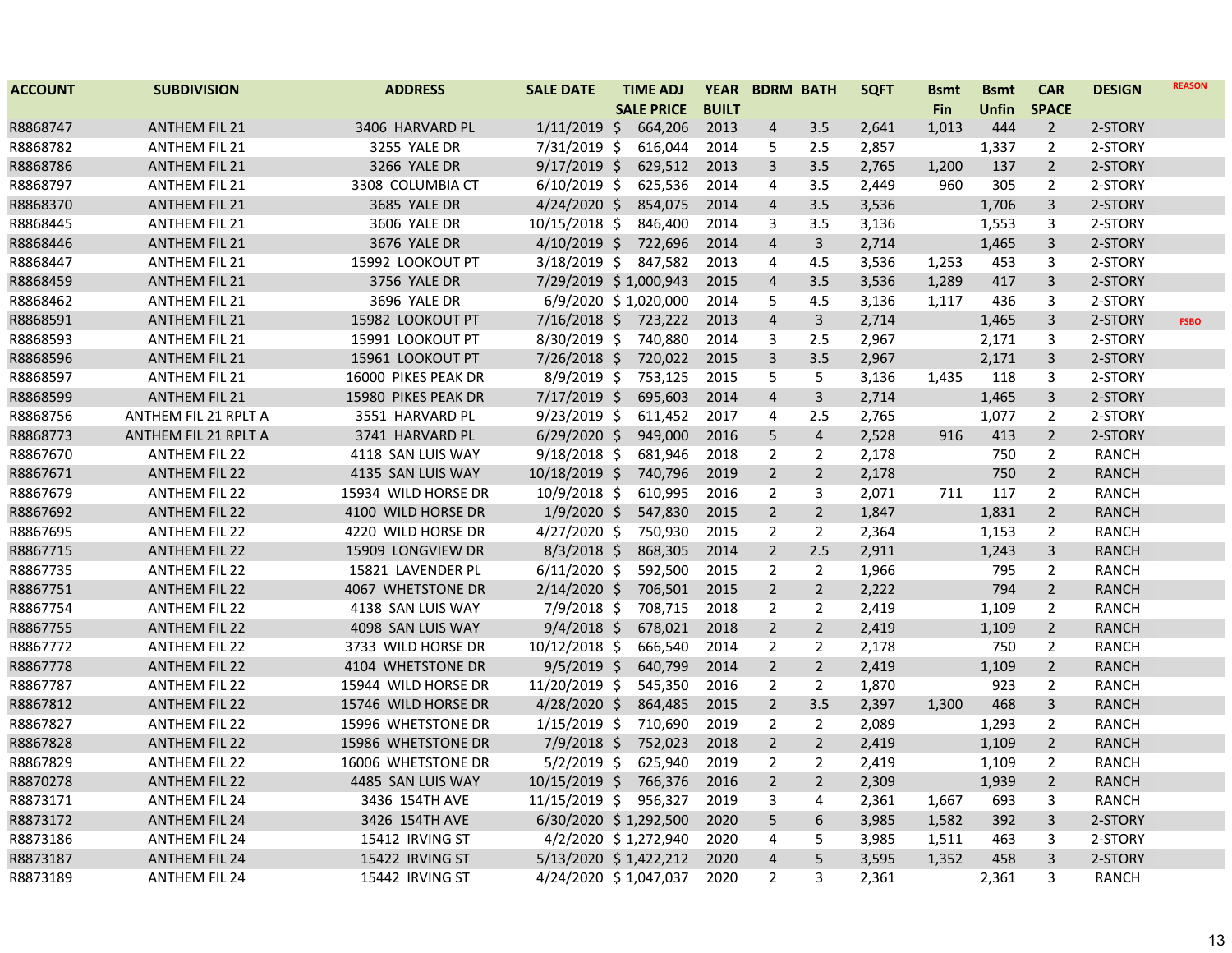| <b>ACCOUNT</b> | <b>SUBDIVISION</b>   | <b>ADDRESS</b>          | <b>SALE DATE</b>       | <b>TIME ADJ</b>   |         | <b>YEAR</b>  | <b>BDRM BATH</b> |                | <b>SQFT</b> | <b>Bsmt</b> | <b>Bsmt</b>  | <b>CAR</b>     | <b>DESIGN</b> | <b>REASON</b> |
|----------------|----------------------|-------------------------|------------------------|-------------------|---------|--------------|------------------|----------------|-------------|-------------|--------------|----------------|---------------|---------------|
|                |                      |                         |                        | <b>SALE PRICE</b> |         | <b>BUILT</b> |                  |                |             | <b>Fin</b>  | <b>Unfin</b> | <b>SPACE</b>   |               |               |
| R8873190       | <b>ANTHEM FIL 24</b> | 15452 IRVING ST         | 6/1/2020 \$1,226,707   |                   |         | 2020         | 4                | $\overline{4}$ | 3,985       |             | 1,974        | 3              | 2-STORY       |               |
| R8873191       | <b>ANTHEM FIL 24</b> | 15462 IRVING ST         | 5/20/2020 \$1,333,656  |                   |         | 2020         | 4                | 5              | 3,975       | 1,397       | 413          | 3              | 2-STORY       |               |
| R8873195       | <b>ANTHEM FIL 24</b> | 15512 IRVING ST         | 10/29/2019 \$1,275,521 |                   |         | 2019         | $\overline{4}$   | 4.5            | 3,985       | 1,511       | 463          | $\overline{3}$ | 2-STORY       |               |
| R8873196       | <b>ANTHEM FIL 24</b> | 15522 IRVING ST         | 8/26/2019 \$1,373,817  |                   |         | 2020         | 4                | 5              | 3,975       | 1,266       | 544          | 3              | 2-STORY       |               |
| R8873458       | <b>ANTHEM FIL 25</b> | 16121 ASPEN LODGE WAY   | $4/12/2019$ \$         |                   | 864,114 | 2018         | $\overline{2}$   | 3              | 1,919       | 1,693       | 188          | $\overline{2}$ | <b>RANCH</b>  |               |
| R8873459       | <b>ANTHEM FIL 25</b> | 16111 ASPEN LODGE WAY   | 12/6/2019 \$           |                   | 738,428 | 2019         | 2                | 3              | 1,684       | 1,417       | 221          | $\overline{2}$ | RANCH         |               |
| R8873460       | <b>ANTHEM FIL 25</b> | 16101 ASPEN LODGE WAY   | 12/28/2018 \$          |                   | 784,625 | 2018         | $\overline{2}$   | 3              | 1,844       | 1,613       | 188          | $\overline{2}$ | RANCH         |               |
| R8873461       | <b>ANTHEM FIL 25</b> | 16091 ASPEN LODGE WAY   | $5/22/2019$ \$         |                   | 648,562 | 2018         | $\overline{2}$   | $\overline{2}$ | 1,844       |             |              | $\overline{2}$ | <b>RANCH</b>  |               |
| R8873462       | <b>ANTHEM FIL 25</b> | 16081 ASPEN LODGE WAY   | $1/30/2019$ \$         |                   | 589,077 | 2018         | $\overline{2}$   | $\overline{2}$ | 1,684       |             |              | $\overline{2}$ | <b>RANCH</b>  |               |
| R8873466       | <b>ANTHEM FIL 25</b> | 16041 ASPEN LODGE WAY   | $5/17/2019$ \$         |                   | 644,930 | 2018         | $\overline{2}$   | $\overline{2}$ | 1,919       |             |              | $\overline{2}$ | <b>RANCH</b>  |               |
| R8873467       | <b>ANTHEM FIL 25</b> | 16031 ASPEN LODGE WAY   | $5/24/2019$ \$         |                   | 662,986 | 2018         | $\overline{2}$   | $\overline{2}$ | 1,844       |             | 1,801        | $\overline{2}$ | <b>RANCH</b>  |               |
| R8873468       | <b>ANTHEM FIL 25</b> | 16021 ASPEN LODGE WAY   | 8/28/2019 \$           |                   | 650,225 | 2019         | $\overline{2}$   | $\overline{2}$ | 1,684       |             |              | $\overline{2}$ | <b>RANCH</b>  |               |
| R8873469       | <b>ANTHEM FIL 25</b> | 16011 ASPEN LODGE WAY   | $9/27/2019$ \$         |                   | 758,698 | 2019         | $\overline{2}$   | 3              | 1,919       | 1,787       | 94           | $\overline{2}$ | <b>RANCH</b>  |               |
| R8873470       | <b>ANTHEM FIL 25</b> | 4120 BLAIR PEAK DR      | 7/30/2019 \$           |                   | 667,948 | 2019         | $\overline{2}$   | $\overline{2}$ | 1,684       |             |              | 2              | <b>RANCH</b>  |               |
| R8873471       | <b>ANTHEM FIL 25</b> | 4110 BLAIR PEAK DR      | $9/12/2019$ \$         |                   | 593,906 | 2019         | $\overline{2}$   | $\overline{2}$ | 1,684       |             |              | $\overline{2}$ | <b>RANCH</b>  |               |
| R8873472       | <b>ANTHEM FIL 25</b> | 4100 BLAIR PEAK DR      | 7/30/2019 \$           |                   | 620,584 | 2019         | 2                | 2              | 1,901       |             |              | 2              | <b>RANCH</b>  |               |
| R8873473       | <b>ANTHEM FIL 25</b> | 16010 ATLANTIC PEAK WAY | $5/5/2020$ \$          |                   | 530,734 | 2019         | $\overline{2}$   | $\overline{2}$ | 1,610       |             |              | $\overline{2}$ | <b>RANCH</b>  |               |
| R8873474       | <b>ANTHEM FIL 25</b> | 16020 ATLANTIC PEAK WAY | $3/13/2020$ \$         |                   | 538,343 | 2019         | $\overline{2}$   | $\overline{2}$ | 1,844       |             |              | $\overline{2}$ | <b>RANCH</b>  |               |
| R8873475       | <b>ANTHEM FIL 25</b> | 16030 ATLANTIC PEAK WAY | 7/12/2019 \$           |                   | 565,481 | 2019         | $\overline{2}$   | $\overline{2}$ | 1,610       |             |              | $\overline{2}$ | <b>RANCH</b>  |               |
| R8873476       | <b>ANTHEM FIL 25</b> | 16040 ATLANTIC PEAK WAY | $6/26/2019$ \$         |                   | 646,750 | 2019         | $\overline{2}$   | $\overline{2}$ | 1,684       |             |              | $\overline{2}$ | <b>RANCH</b>  |               |
| R8873477       | <b>ANTHEM FIL 25</b> | 16050 ATLANTIC PEAK WAY | $4/29/2019$ \$         |                   | 583,152 | 2018         | $\overline{2}$   | $\overline{2}$ | 1,684       |             |              | $\overline{2}$ | <b>RANCH</b>  |               |
| R8873478       | <b>ANTHEM FIL 25</b> | 16060 ATLANTIC PEAK WAY | 3/29/2019 \$           |                   | 609,404 | 2018         | $\overline{2}$   | $\overline{2}$ | 1,610       |             |              | $\overline{2}$ | <b>RANCH</b>  |               |
| R8873479       | <b>ANTHEM FIL 25</b> | 16070 ATLANTIC PEAK WAY | 10/28/2019 \$          |                   | 684,520 | 2018         | $\overline{2}$   | $\overline{2}$ | 1,901       |             | 1,881        | $\overline{2}$ | <b>RANCH</b>  |               |
| R8873481       | <b>ANTHEM FIL 25</b> | 16090 ATLANTIC PEAK WAY | 11/15/2018 \$          |                   | 582,098 | 2018         | $\overline{2}$   | $\overline{2}$ | 1,610       |             |              | $\overline{2}$ | <b>RANCH</b>  |               |
| R8873482       | <b>ANTHEM FIL 25</b> | 16095 ATLANTIC PEAK WAY | 12/13/2018 \$          |                   | 715,601 | 2018         | $\overline{2}$   | 3              | 1,684       | 1,474       | 164          | $\overline{2}$ | <b>RANCH</b>  |               |
| R8873483       | <b>ANTHEM FIL 25</b> | 16085 ATLANTIC PEAK WAY | 12/20/2018 \$          |                   | 522,417 | 2018         | $\overline{2}$   | $\overline{2}$ | 1,610       |             |              | $\overline{2}$ | <b>RANCH</b>  |               |
| R8873484       | <b>ANTHEM FIL 25</b> | 16075 ATLANTIC PEAK WAY | $2/27/2019$ \$         |                   | 546,011 | 2018         | $\overline{2}$   | $\overline{2}$ | 1,684       |             |              | $\overline{2}$ | <b>RANCH</b>  |               |
| R8873485       | <b>ANTHEM FIL 25</b> | 16065 ATLANTIC PEAK WAY | 3/28/2019 \$           |                   | 701,753 | 2018         | $\overline{2}$   | 3              | 1,610       | 1,311       | 299          | $\overline{2}$ | <b>RANCH</b>  |               |
| R8873486       | <b>ANTHEM FIL 25</b> | 16055 ATLANTIC PEAK WAY | $10/21/2019$ \$        |                   | 620,570 | 2019         | $\overline{2}$   | $\overline{2}$ | 1,684       |             |              | $\overline{2}$ | <b>RANCH</b>  |               |
| R8873487       | <b>ANTHEM FIL 25</b> | 16045 ATLANTIC PEAK WAY | 5/28/2019 \$           |                   | 660,703 | 2018         | $\overline{2}$   | 3              | 1,610       | 1,304       | 306          | $\overline{2}$ | <b>RANCH</b>  |               |
| R8873488       | <b>ANTHEM FIL 25</b> | 16035 ATLANTIC PEAK WAY | $6/22/2020$ \$         |                   | 690,000 | 2019         | $\overline{2}$   | $\overline{2}$ | 1,919       |             | 1,881        | $\overline{2}$ | <b>RANCH</b>  |               |
| R8873489       | <b>ANTHEM FIL 25</b> | 16044 ASPEN LODGE WAY   | $5/21/2019$ \$         |                   | 599,998 | 2018         | $\overline{2}$   | $\overline{2}$ | 1,684       |             |              | $\overline{2}$ | <b>RANCH</b>  |               |
| R8873490       | <b>ANTHEM FIL 25</b> | 16054 ASPEN LODGE WAY   | $3/28/2019$ \$         |                   | 754,867 | 2018         | $\overline{2}$   | 3              | 1,844       | 1,613       | 188          | $\overline{2}$ | RANCH         |               |
| R8873491       | <b>ANTHEM FIL 25</b> | 16064 ASPEN LODGE WAY   | 2/26/2019 \$           |                   | 587,135 | 2018         | $\overline{2}$   | 2              | 1,684       |             |              | $\overline{2}$ | <b>RANCH</b>  |               |
| R8865666       | ANTHEM FIL 8 RPLT A  | 16400 AVALANCHE RUN     | $4/15/2020$ \$         |                   | 734,234 | 2006         | 5                | $\overline{4}$ | 2,742       | 969         | 250          | 3              | 2-STORY       |               |
| R8865328       | ANTHEM FIL 9         | 4980 BROSS PL           | $9/26/2019$ \$         |                   | 769,575 | 2006         | 3                | 2.5            | 2,853       |             |              | 3              | <b>RANCH</b>  |               |
| R8865341       | <b>ANTHEM FIL 9</b>  | 16707 ANTERO ST         | 12/26/2018 \$          |                   | 425,088 | 2006         | $\overline{2}$   | $\overline{2}$ | 1,554       |             |              | $\overline{2}$ | <b>RANCH</b>  |               |
| R8865343       | ANTHEM FIL 9         | 16595 ELLINGWOOD DR     | 6/10/2019 \$1,073,087  |                   |         | 2006         | 3                | 3.5            | 2,853       | 1,700       | 1,135        | 3              | <b>RANCH</b>  |               |
| R8865360       | <b>ANTHEM FIL 9</b>  | 16511 ANTERO CIR        | $5/24/2019$ \$         |                   | 480,973 | 2007         | 3                | $\overline{2}$ | 1,800       |             |              | $\overline{2}$ | <b>RANCH</b>  |               |
| R8865362       | <b>ANTHEM FIL 9</b>  | 4831 SHAVANO DR         | 10/12/2018 \$          |                   | 460,018 | 2007         | $\overline{2}$   | $\overline{2}$ | 1,554       |             |              | $\overline{2}$ | RANCH         |               |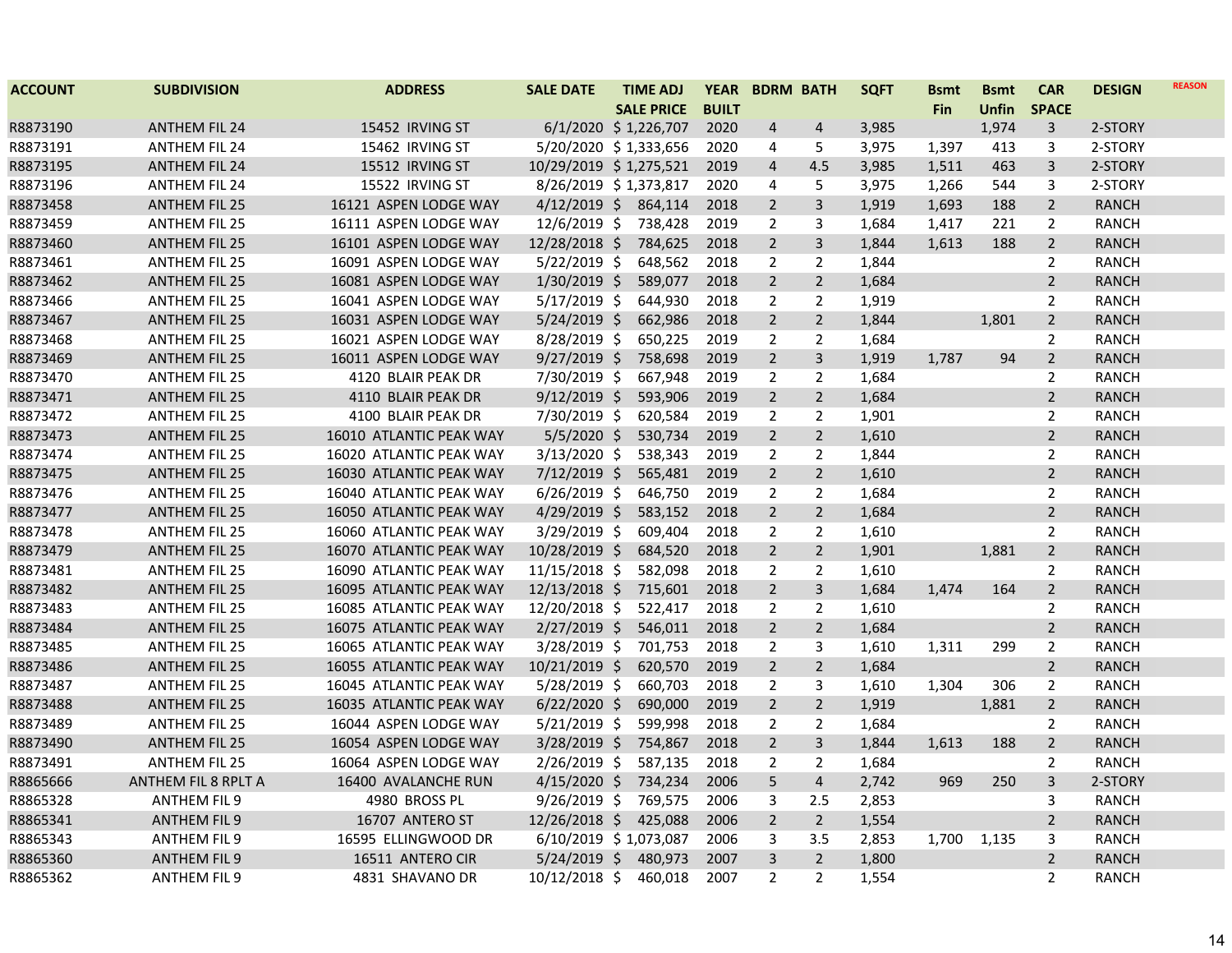| <b>ACCOUNT</b> | <b>SUBDIVISION</b>    | <b>ADDRESS</b>     | <b>SALE DATE</b>       | <b>TIME ADJ</b>   | <b>YEAR</b>  |                | <b>BDRM BATH</b> | <b>SQFT</b> | <b>Bsmt</b> | <b>Bsmt</b>  | <b>CAR</b>     | <b>DESIGN</b> | <b>REASON</b> |
|----------------|-----------------------|--------------------|------------------------|-------------------|--------------|----------------|------------------|-------------|-------------|--------------|----------------|---------------|---------------|
|                |                       |                    |                        | <b>SALE PRICE</b> | <b>BUILT</b> |                |                  |             | <b>Fin</b>  | <b>Unfin</b> | <b>SPACE</b>   |               |               |
| R8865364       | <b>ANTHEM FIL 9</b>   | 16514 ANTERO CIR   | $9/10/2018$ \$         | 476,238           | 2007         | $\overline{2}$ | $\overline{2}$   | 1,670       |             |              | $\overline{2}$ | <b>RANCH</b>  |               |
| R8865377       | ANTHEM FIL 9          | 16365 HANDIES WAY  | $10/12/2018$ \$        | 957,490           | 2007         | $\overline{2}$ | 3.5              | 2,241       | 2,000       | 221          | 3              | <b>RANCH</b>  | <b>FSBO</b>   |
| R8865389       | <b>ANTHEM FIL 9</b>   | 16561 SHERMAN WAY  | $1/3/2019$ \$          | 492,121           | 2007         | $\overline{2}$ | $\overline{2}$   | 1,554       |             |              | $\overline{2}$ | <b>RANCH</b>  |               |
| R8865412       | <b>ANTHEM FIL 9</b>   | 16475 GRAYS WAY    | $5/15/2019$ \$         | 965,061           | 2007         | 3              | 3.5              | 2,853       | 2,767       | 68           | 3              | <b>RANCH</b>  |               |
| R8865416       | <b>ANTHEM FIL 9</b>   | 16535 GRAYS WAY    | $7/12/2019$ \$         | 912,302           | 2006         | $\overline{2}$ | 2.5              | 2,625       | 652         | 1,955        | $\mathsf{3}$   | <b>RANCH</b>  |               |
| R8865432       | ANTHEM FIL 9          | 16421 GRAYSTONE CT | 10/28/2019 \$          | 687,805           | 2007         | $\overline{2}$ | $\overline{2}$   | 1,955       |             | 1,937        | 2              | RANCH         |               |
| R8865435       | <b>ANTHEM FIL 9</b>   | 16454 GRAYSTONE CT | $10/24/2019$ \$        | 597,651           | 2007         | $\overline{2}$ | $\overline{2}$   | 1,872       |             | 1,854        | $\overline{2}$ | <b>RANCH</b>  |               |
| R8865436       | ANTHEM FIL 9          | 16444 GRAYSTONE CT | $3/27/2020$ \$         | 617,324           | 2007         | $\overline{2}$ | $\overline{2}$   | 1,955       |             | 1,937        | $\overline{2}$ | RANCH         |               |
| R8865443       | <b>ANTHEM FIL 9</b>   | 16410 HANDIES WAY  | $10/7/2019$ \$         | 735,680           | 2007         | $\overline{2}$ | 2.5              | 2,853       |             | 2,835        | 3              | <b>RANCH</b>  |               |
| R8865475       | <b>ANTHEM FIL 9</b>   | 16515 ANTERO CIR   | $9/25/2018$ \$         | 488,014           | 2007         | $\overline{2}$ | $\overline{2}$   | 1,670       |             |              | $\overline{2}$ | <b>RANCH</b>  |               |
| R8865477       | <b>ANTHEM FIL 9</b>   | 16509 ANTERO CIR   | $7/12/2018$ \$         | 437,347           | 2007         | $\overline{2}$ | $\overline{2}$   | 1,554       |             |              | $\overline{2}$ | <b>RANCH</b>  |               |
| R8865486       | ANTHEM FIL 9          | 16532 ANTERO CIR   | $1/25/2019$ \$         | 456,445           | 2007         | 2              | 2                | 1,554       |             |              | 2              | <b>RANCH</b>  |               |
| R8865496       | <b>ANTHEM FIL 9</b>   | 16538 SHERMAN WAY  | $4/18/2019$ \$         | 494,285           | 2008         | $\overline{2}$ | $\overline{2}$   | 1,554       |             |              | $\overline{2}$ | <b>RANCH</b>  |               |
| R8865500       | ANTHEM FIL 9          | 16573 ANTERO CIR   | 11/22/2019 \$          | 501,477           | 2008         | 2              | 2                | 1,554       |             |              | 2              | <b>RANCH</b>  |               |
| R8865502       | <b>ANTHEM FIL 9</b>   | 16564 ANTERO CIR   | $12/3/2019$ \$         | 610,440           | 2008         | $\overline{2}$ | $\overline{2}$   | 1,955       |             |              | $\overline{2}$ | <b>RANCH</b>  |               |
| R8865515       | ANTHEM FIL 9          | 16517 ANTERO CIR   | 11/22/2019 \$          | 474,439           | 2007         | 2              | 2                | 1,554       |             |              | $\overline{2}$ | <b>RANCH</b>  |               |
| R8865542       | <b>ANTHEM FIL 9</b>   | 16570 ANTERO CIR   | 12/17/2018 \$          | 618,693           | 2008         | $\overline{2}$ | $\overline{2}$   | 1,872       |             | 1,854        | $\overline{2}$ | <b>RANCH</b>  |               |
| R8865543       | <b>ANTHEM FIL 9</b>   | 16500 SNEFFELS CT  | 10/17/2018 \$          | 766,256           | 2008         | 2              | 2.5              | 2,241       |             | 2,221        | 3              | <b>RANCH</b>  |               |
| R8865553       | <b>ANTHEM FIL 9</b>   | 16553 ANTERO CIR   | $6/14/2019$ \$         | 671,585           | 2008         | $\overline{2}$ | $\overline{2}$   | 1,872       |             | 1,854        | $\overline{2}$ | <b>RANCH</b>  |               |
| R8865571       | <b>ANTHEM FIL 9</b>   | 16470 GRAYS WAY    | 12/12/2019 \$          | 777,293           | 2007         | 2              | 3.5              | 2,241       | 1,800       | 421          | 3              | <b>RANCH</b>  |               |
| R8865580       | <b>ANTHEM FIL 9</b>   | 16381 LA PLATA WAY | 12/11/2019 \$          | 629,770           | 2008         | $\overline{2}$ | $\overline{2}$   | 1,872       |             |              | $\overline{2}$ | <b>RANCH</b>  |               |
| R8865583       | <b>ANTHEM FIL 9</b>   | 16664 CULEBRA WAY  | 7/26/2019 \$           | 567,545           | 2006         | $\overline{2}$ | 2                | 1,955       |             |              | $\overline{2}$ | <b>RANCH</b>  |               |
| R8865589       | <b>ANTHEM FIL 9</b>   | 4933 DEMOCRAT DR   | 10/21/2019 \$          | 577,084           | 2006         | $\overline{2}$ | $\overline{2}$   | 1,955       |             |              | $\overline{2}$ | <b>RANCH</b>  |               |
| R8865590       | ANTHEM FIL 9          | 4972 DEMOCRAT DR   | $7/1/2019$ \$          | 525,649           | 2006         | 2              | 2                | 1,872       |             |              | $\overline{2}$ | RANCH         |               |
| R8865616       | <b>ANTHEM FIL 9</b>   | 16636 ANTERO ST    | $12/4/2018$ \$         | 956,449           | 2006         | $\overline{2}$ | 3.5              | 2,625       | 1,800       | 807          | 3              | <b>RANCH</b>  |               |
| R8865622       | <b>ANTHEM FIL 9</b>   | 16677 ANTERO ST    | $8/31/2018$ \$         | 443,604           | 2006         | $\overline{2}$ | 2                | 1,670       |             |              | $\overline{2}$ | <b>RANCH</b>  | <b>FSBO</b>   |
| R8865627       | <b>ANTHEM FIL 9</b>   | 16700 EOLUS WAY    | $8/12/2019$ \$         | 457,905           | 2006         | $\overline{2}$ | $\overline{2}$   | 1,670       |             |              | $\overline{2}$ | <b>RANCH</b>  |               |
| R8865631       | <b>ANTHEM FIL 9</b>   | 4927 EOLUS PL      | 12/14/2018 \$          | 568,188           | 2006         | 3              | 2                | 2,053       |             |              | $\overline{2}$ | <b>RANCH</b>  |               |
| R8865633       | <b>ANTHEM FIL 9</b>   | 4916 EOLUS PL      | $4/25/2019$ \$         | 544,233           | 2006         | $\overline{2}$ | $\overline{2}$   | 1,955       |             |              | $\overline{2}$ | <b>RANCH</b>  |               |
| R8865647       | <b>ANTHEM FIL 9</b>   | 5005 BIERSTADT LP  | 4/25/2019 \$ 748,191   |                   | 2006         | 2              | $\overline{2}$   | 1,872       |             | 1,854        | $\overline{2}$ | <b>RANCH</b>  |               |
| R8865649       | <b>ANTHEM FIL 9</b>   | 4985 BIERSTADT LP  | 10/31/2018 \$1,036,840 |                   | 2006         | $\overline{2}$ | 3.5              | 2,853       | 1,790       | 1,668        | 3              | <b>RANCH</b>  |               |
| R8865657       | <b>ANTHEM FIL 9</b>   | 4865 BIERSTADT LP  | $6/25/2019$ \$         | 719,444           | 2006         | 3              | 3                | 2,418       | 2,000       | 35           | $\overline{2}$ | <b>RANCH</b>  |               |
| R1144479       | <b>ASPEN CREEK #3</b> | 5316 BAYBERRY CT   | $6/24/2020$ \$         | 705,000           | 2001         | 5              | 5                | 3,166       | 900         | 397          | $\overline{2}$ | 2-STORY       |               |
| R1144500       | <b>ASPEN CREEK #3</b> | 13710 BAYBERRY DR  | 8/30/2019 \$           | 605,052           | 2001         | 4              | 3.5              | 2,529       |             | 689          | 2              | 2-STORY       |               |
| R1144501       | <b>ASPEN CREEK #3</b> | 13700 BAYBERRY DR  | 2/28/2020 \$           | 606,302           | 2001         | 3              | 2.5              | 2,532       | 765         |              | 3              | 2-STORY       |               |
| R1144513       | <b>ASPEN CREEK #3</b> | 5330 PTARMIGAN LN  | 7/12/2019 \$           | 745,857           | 2001         | 5              | 4                | 2,945       | 800         | 611          | 3              | 2-STORY       |               |
| R1144521       | <b>ASPEN CREEK #3</b> | 5323 HEATHER CT    | $6/28/2019$ \$         | 733,673           | 2003         | 4              | 3.5              | 2,945       | 1,100       | 311          | $\overline{3}$ | 2-STORY       |               |
| R1144524       | <b>ASPEN CREEK #3</b> | 5318 HEATHER CT    | 4/24/2020 \$           | 627,619           | 2002         | 3              | 2                | 2,247       |             | 930          | 3              | <b>RANCH</b>  |               |
| R1144533       | <b>ASPEN CREEK #3</b> | 13878 PTARMIGAN DR | $9/5/2019$ \$          | 603,346           | 2003         | 3              | 2.5              | 2,411       |             | 924          | $\overline{2}$ | 2-STORY       |               |
| R1144548       | <b>ASPEN CREEK #4</b> | 13910 PTARMIGAN DR | $2/6/2020$ \$          | 822,430           | 2000         | 5              | 4.5              | 3,377       | 1,246       | 416          | 3              | 2-STORY       |               |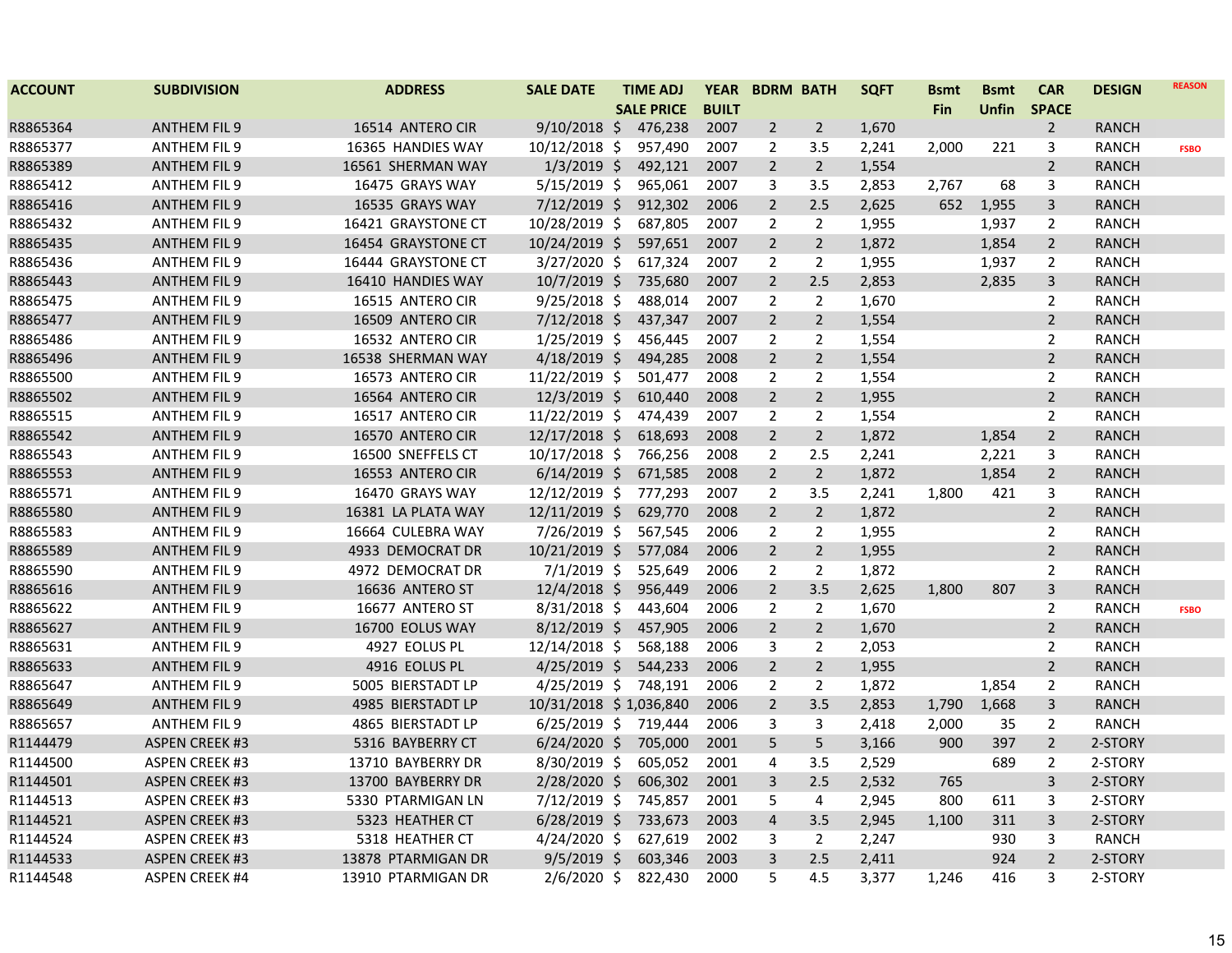| <b>ACCOUNT</b> | <b>SUBDIVISION</b>             | <b>ADDRESS</b>       | <b>SALE DATE</b>       | <b>TIME ADJ</b>   | <b>YEAR</b>  |                | <b>BDRM BATH</b> | <b>SQFT</b> | <b>Bsmt</b> | <b>Bsmt</b>  | <b>CAR</b>     | <b>DESIGN</b>      | <b>REASON</b> |
|----------------|--------------------------------|----------------------|------------------------|-------------------|--------------|----------------|------------------|-------------|-------------|--------------|----------------|--------------------|---------------|
|                |                                |                      |                        | <b>SALE PRICE</b> | <b>BUILT</b> |                |                  |             | <b>Fin</b>  | <b>Unfin</b> | <b>SPACE</b>   |                    |               |
| R1144550       | <b>ASPEN CREEK #4</b>          | 13905 PTARMIGAN DR   | $3/16/2020$ \$         | 723,237           | 2003         | $\overline{4}$ | 3.5              | 3,409       |             | 1,846        | 3              | 2-STORY            |               |
| R1144567       | <b>ASPEN CREEK #4</b>          | 5447 BROOKSIDE DR    | $4/1/2019$ \$          | 724,153           | 2001         | 4              | 3.5              | 3,377       |             | 1,662        | 3              | 2-STORY            |               |
| R1144573       | <b>ASPEN CREEK #4</b>          | 5332 BROOKSIDE DR    | $9/27/2019$ \$         | 882,446           | 2001         | 3              | 5                | 3,495       | 1,700       | 134          | 3              | 2-STORY            |               |
| R1148346       | <b>ASPEN CREEK #5</b>          | 13971 QUAIL RIDGE DR | 10/29/2018 \$          | 791,913           | 2002         | 4              | 4.5              | 3,495       | 1,300       | 534          | 3              | 2-STORY            |               |
| R1148347       | <b>ASPEN CREEK #5</b>          | 13991 QUAIL RIDGE DR | 11/13/2018 \$          | 636,749           | 2002         | $\overline{4}$ | 3.5              | 3,082       | 634         | 679          | 3              | 2-STORY            |               |
| R1148351       | <b>ASPEN CREEK #5</b>          | 14071 QUAIL RIDGE DR | $9/3/2019$ \$          | 836,784           | 2003         | 5              | 4                | 3,495       | 1,200       | 634          | 3              | 2-STORY            |               |
| R1148360       | <b>ASPEN CREEK #5</b>          | 14072 FOX RIDGE DR   | $6/12/2020$ \$         | 869,500           | 2005         | $\overline{4}$ | 3.5              | 3,789       |             | 1,835        | 3              | 2-STORY            |               |
| R1148371       | <b>ASPEN CREEK #5</b>          | 14075 WILLOW WOOD CT | 10/11/2019 \$          | 823,676           | 2003         | 3              | 5                | 3,453       | 1,795       | 94           | 3              | 2-STORY            |               |
| R1148373       | <b>ASPEN CREEK #5</b>          | 14068 WILLOW WOOD CT | $10/4/2019$ \$         | 819,071           | 2004         | $\overline{2}$ | $\overline{4}$   | 2,642       | 2,083       | 231          | 3              | <b>RANCH</b>       |               |
| R1148384       | <b>ASPEN CREEK #5</b>          | 5314 STONEYBROOK DR  | 6/3/2019 \$1,001,583   |                   | 2005         | $\overline{4}$ | 3.5              | 3,702       | 1,480       | 433          | 3              | 2-STORY            |               |
| R1148396       | <b>ASPEN CREEK #5</b>          | 5653 STONEYBROOK DR  | $3/25/2019$ \$         | 777,407           | 2005         | $\overline{4}$ | 3.5              | 3,839       |             | 1,931        | 3              | 2-STORY            |               |
| R1148409       | <b>ASPEN CREEK #5</b>          | 5988 FOX RIDGE CT    | $4/3/2020$ \$          | 854,930           | 2002         | $\overline{4}$ | 4.5              | 3,463       | 1,500       | 393          | 3              | 2-STORY            |               |
| R1148436       | <b>ASPEN CREEK #5</b>          | 13935 FOX HOLLOW CT  | $3/27/2019$ \$         | 781,059           | 2005         | 5              | $\overline{4}$   | 2,880       | 1,400       | 96           | $\overline{3}$ | 2-STORY            |               |
| R1148453       | <b>ASPEN CREEK #6</b>          | 13821 QUAIL RIDGE DR | $\frac{5}{15}/2020$ \$ | 719,079           | 2003         | 4              | 3.5              | 2,800       | 1,200       | 174          | 3              | 2-STORY            |               |
| R1148460       | <b>ASPEN CREEK #6</b>          | 13824 QUAIL RIDGE DR | 7/30/2019 \$           | 670,735           | 2003         | 5              | $\overline{4}$   | 3,209       |             | 1,685        | 3              | 2-STORY            |               |
| R1148465       | <b>ASPEN CREEK #6</b>          | 5717 BROOK HOLLOW DR | 11/19/2018 \$          | 688,452           | 2003         | 4              | 4.5              | 2,995       | 1,492       | 112          | 3              | 2-STORY            |               |
| R1148493       | <b>ASPEN CREEK #6</b>          | 5656 BROOK HOLLOW DR | $6/7/2019$ \$          | 705,733           | 2003         | $\overline{4}$ | 4.5              | 3,036       | 775         | 399          | 3              | 2-STORY            |               |
| R0134327       | <b>ASPEN CREEK #7</b>          | 5023 SAGE BRUSH CT   | $4/17/2020$ \$         | 831,213           | 2004         | 4              | 4.5              | 3,111       | 1,291       | 243          | 3              | 2-STORY            |               |
| R0134336       | <b>ASPEN CREEK #7</b>          | 5086 SAGE BRUSH DR   | 12/12/2019 \$          | 766,254           | 2004         | $\overline{4}$ | 4.5              | 2,995       | 1,100       | 504          | 3              | 2-STORY            |               |
| R0134354       | <b>ASPEN CREEK #7</b>          | 13794 SAGAR DR       | $8/16/2018$ \$         | 640,939           | 2006         | 5              | 4                | 2,930       |             | 1,482        | 3              | 2-STORY            |               |
| R0134365       | <b>ASPEN CREEK #7</b>          | 4935 BLUE HERON CT   | $2/12/2020$ \$         | 770,080           | 2005         | $\overline{4}$ | 3.5              | 3,006       |             | 1,617        | $\overline{3}$ | 2-STORY            |               |
| R0134375       | <b>ASPEN CREEK #7</b>          | 4881 ASPEN CREEK DR  | 7/9/2019 \$            | 703,755           | 2005         | 4              | $\overline{4}$   | 3,307       |             | 1,200        | 3              | 2-STORY            |               |
| R0134391       | <b>ASPEN CREEK #7</b>          | 13728 TEAL CREEK CT  | $8/17/2018$ \$         | 707,427           | 2003         | $\overline{3}$ | $\overline{4}$   | 2,340       | 1,898       | 442          | 3              | <b>RANCH</b>       |               |
| R0134395       | <b>ASPEN CREEK #7</b>          | 5080 ASPEN CREEK DR  | 12/21/2018 \$          | 696,556           | 2004         | 5              | 3.5              | 2,995       | 1,200       | 404          | 3              | 2-STORY            |               |
| R0132723       | <b>BOULDERS @ LEGEND TRAIL</b> | 13622 BOULDER CIR    | $2/7/2020$ \$          | 419,308           | 2004         | $\overline{3}$ | $\overline{2}$   | 1,904       |             | 1,347        | $\overline{2}$ | 2-STORY            |               |
| R0132807       | <b>BOULDERS @ LEGEND TRAIL</b> | 13787 STONE CIR      | $2/24/2020$ \$         | 451,173           | 2005         | $\overline{2}$ | 3.5              | 1,780       | 711         | 513          | $\overline{2}$ | 2-STORY            |               |
| R0132808       | <b>BOULDERS @ LEGEND TRAIL</b> | 13787 STONE CIR      | $8/7/2019$ \$          | 468,195           | 2005         | $\mathbf{3}$   | $\overline{2}$   | 1,904       |             | 1,347        | $\overline{2}$ | 2-STORY            |               |
| R0132810       | <b>BOULDERS @ LEGEND TRAIL</b> | 13795 STONE CIR      | $9/5/2019$ \$          | 486,371           | 2006         | $\overline{2}$ | 3                | 1,626       | 1,220       | 406          | $\overline{2}$ | <b>RANCH</b>       |               |
| R0132811       | <b>BOULDERS @ LEGEND TRAIL</b> | 13796 STONE CIR      | $6/12/2019$ \$         | 436,168           | 2005         | $\overline{2}$ | 3                | 1,627       |             | 1,627        | $\overline{2}$ | <b>RANCH</b>       |               |
| R0132812       | <b>BOULDERS @ LEGEND TRAIL</b> | 13796 STONE CIR      | $6/5/2020$ \$          | 437,000           | 2005         | $\overline{2}$ | 2.5              | 1,780       |             | 1,224        | $\overline{2}$ | 2-STORY            |               |
| R0132816       | <b>BOULDERS @ LEGEND TRAIL</b> | 13706 STONE CIR      | $10/22/2018$ \$        | 500,063           | 2005         | $\overline{4}$ | $\overline{3}$   | 1,904       | 783         | 564          | $\overline{2}$ | 2-STORY            |               |
| R0132820       | <b>BOULDERS @ LEGEND TRAIL</b> | 13705 STONE CIR      | 10/10/2019 \$          | 443,864           | 2005         | $\overline{2}$ | 2.5              | 1,780       |             | 1,224        | $\overline{2}$ | 2-STORY            |               |
| R0132836       | <b>BOULDERS @ LEGEND TRAIL</b> | 13718 ROCK PT        | $1/29/2019$ \$         | 435,564           | 2005         | $\overline{2}$ | $\overline{2}$   | 1,626       |             | 1,626        | $\overline{2}$ | <b>RANCH</b>       |               |
| R0132838       | <b>BOULDERS @ LEGEND TRAIL</b> | 13738 ROCK PT        | 12/14/2018 \$          | 452,446           | 2003         | 3              | 3.5              | 1,780       | 579         |              | $\overline{2}$ | 2-STORY            |               |
| R0132896       | <b>BOULDERS @ LEGEND TRAIL</b> | 13719 BOULDER PT     | 11/25/2019 \$          | 444,850           | 2003         | $\overline{2}$ | $\overline{3}$   | 1,472       | 764         | 166          | $\overline{2}$ | <b>RANCH</b>       |               |
| R0022213       | <b>BRANDYWINE #1</b>           | 12511 NEWTON ST      | 3/25/2020 \$           | 392,421           | 1979         | 4              | 2                | 1,650       |             |              | $\overline{2}$ | <b>BI-LEVEL</b>    |               |
| R0022236       | <b>BRANDYWINE #1</b>           | 12571 MEADE CT       | $2/14/2019$ \$         | 393,744           | 1979         | 3              | 3                | 1,038       | 935         | 49           | $\overline{2}$ | <b>RANCH</b>       |               |
| R0022237       | <b>BRANDYWINE #1</b>           | 12570 MEADE CT       | $12/6/2018$ \$         | 356,444           | 1979         | $\overline{4}$ | 2                | 1,650       |             |              | $\overline{2}$ | <b>BI-LEVEL</b>    |               |
| R0022253       | <b>BRANDYWINE #1</b>           | 12539 MARIA CIR      | $10/15/2019$ \$        | 346,698           | 1980         | $\overline{4}$ | 3                | 1,038       | 984         |              | $2^{\circ}$    | <b>RANCH</b>       |               |
| R0022268       | <b>BRANDYWINE #1</b>           | 12518 MARIA CIR      | 12/14/2018 \$          | 358,957           | 1987         | 4              | 3                | 1,386       | 365         | 19           | $\overline{2}$ | <b>SPLIT LEVEL</b> |               |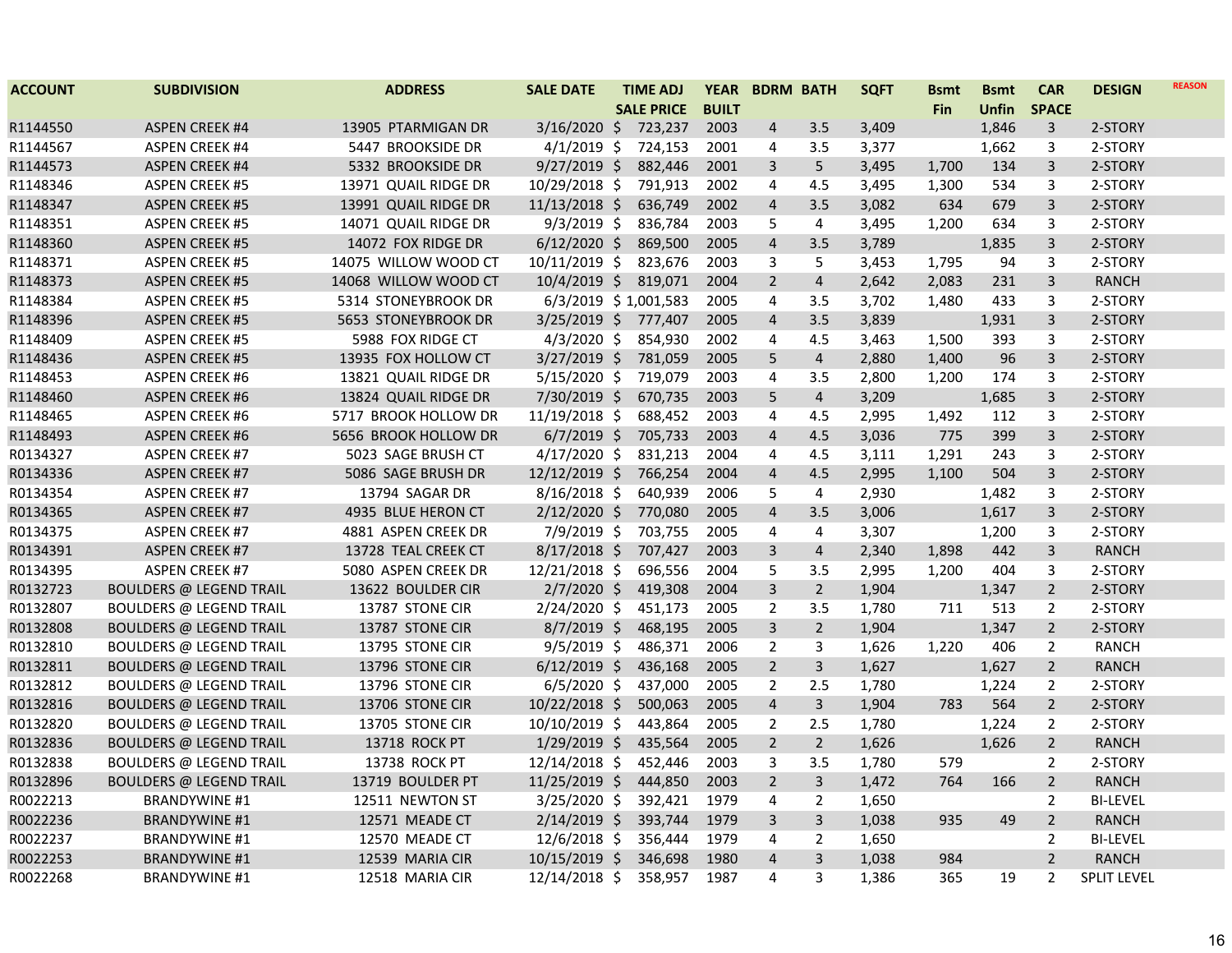| <b>ACCOUNT</b> | <b>SUBDIVISION</b>        | <b>ADDRESS</b>         | <b>SALE DATE</b> | <b>TIME ADJ</b>   | <b>YEAR</b>  | <b>BDRM BATH</b> |                | <b>SQFT</b> | <b>Bsmt</b> | <b>Bsmt</b>  | <b>CAR</b>     | <b>DESIGN</b>      | <b>REASON</b> |
|----------------|---------------------------|------------------------|------------------|-------------------|--------------|------------------|----------------|-------------|-------------|--------------|----------------|--------------------|---------------|
|                |                           |                        |                  | <b>SALE PRICE</b> | <b>BUILT</b> |                  |                |             | Fin         | <b>Unfin</b> | <b>SPACE</b>   |                    |               |
| R0022371       | <b>BRANDYWINE #2</b>      | 3905 126TH AVE         | $3/22/2019$ \$   | 382,837           | 1986         | 3                | 2.5            | 1,285       | 639         | 34           | $\overline{2}$ | 2-STORY            |               |
| R0022372       | <b>BRANDYWINE #2</b>      | 12621 OSCEOLA ST       | $10/1/2019$ \$   | 366,690           | 1986         | 3                | $\overline{2}$ | 1,350       |             |              | 2              | <b>BI-LEVEL</b>    |               |
| R0022398       | <b>BRANDYWINE #2</b>      | 3743 SHEFIELD DR       | $8/1/2018$ \$    | 400,372           | 1986         | 3                | $\overline{3}$ | 1,285       | 639         | 34           | $\overline{2}$ | 2-STORY            |               |
| R0022433       | <b>BRANDYWINE #2</b>      | 3863 126TH AVE         | $6/28/2019$ \$   | 352,775           | 1986         | 3                | $\overline{2}$ | 1,350       |             |              | 2              | <b>BI-LEVEL</b>    |               |
| R0022437       | <b>BRANDYWINE #2</b>      | 3765 126TH AVE         | 3/26/2020 \$     | 429,195           | 1986         | 3                | $\overline{3}$ | 1,285       | 605         | 68           | $\overline{2}$ | 2-STORY            |               |
| R0022457       | <b>BRANDYWINE #2</b>      | 12706 MEADE ST         | 4/10/2020 \$     | 397,980           | 1988         | 3                | $\overline{2}$ | 1,412       |             | 832          | 2              | 2-STORY            |               |
| R0022475       | <b>BRANDYWINE #2</b>      | 3848 126TH AVE         | 12/30/2019 \$    | 424,270           | 1986         | 3                | $\overline{4}$ | 1,620       | 490         | 183          | $\overline{2}$ | 2-STORY            |               |
| R0022480       | <b>BRANDYWINE #2</b>      | 3736 126TH AVE         | 7/18/2018 \$     | 448,908           | 1987         | 3                | 3              | 1,360       | 290         | 94           | $\overline{2}$ | <b>SPLIT LEVEL</b> |               |
| R0022484       | <b>BRANDYWINE #2</b>      | 12601 MEADE ST         | $2/11/2020$ \$   | 388,749           | 1987         | 3                | $2^{\circ}$    | 1,408       |             |              | $\overline{2}$ | <b>BI-LEVEL</b>    |               |
| R0022492       | <b>BRANDYWINE #2</b>      | 3928 126TH AVE         | 3/19/2020 \$     | 430,404           | 1988         | 3                | 2.5            | 1,740       |             | 486          | $\overline{2}$ | 2-STORY            |               |
| R0022495       | <b>BRANDYWINE #2</b>      | 12563 NEWTON WAY       | 7/15/2019 \$     | 455,696           | 1987         | 3                | 2.5            | 1,489       | 403         | 269          | $\overline{2}$ | 2-STORY            |               |
| R0022330       | <b>BRANDYWINE #3</b>      | 3944 CAMBRIDGE AVE     | 2/28/2019 \$     | 439,296           | 1993         | 3                | 2.5            | 1,536       | 776         |              | $\overline{2}$ | 2-STORY            |               |
| R0022339       | <b>BRANDYWINE #3</b>      | 3941 HILARY CT         | $5/6/2019$ \$    | 404,740           | 1987         | $\overline{4}$   | $\overline{2}$ | 1,243       | 363         | 40           | $\overline{2}$ | <b>SPLIT LEVEL</b> |               |
| R0022345       | <b>BRANDYWINE #3</b>      | 3958 HILARY CT         | 11/28/2018 \$    | 365,577           | 1987         | 3                | $\overline{2}$ | 1,350       |             |              | $\overline{2}$ | <b>BI-LEVEL</b>    |               |
| R0022375       | <b>BRANDYWINE #3</b>      | 12641 OSCEOLA ST       | $8/8/2019$ \$    | 371,357           | 1987         | 3                | $\overline{2}$ | 1,243       |             |              | $\overline{2}$ | <b>SPLIT LEVEL</b> |               |
| R0022376       | <b>BRANDYWINE #3</b>      | 12655 OSCEOLA ST       | $4/23/2019$ \$   | 393,817           | 1987         | 3                | 2.5            | 1,368       |             |              | $\overline{2}$ | <b>SPLIT LEVEL</b> |               |
| R0022384       | <b>BRANDYWINE #3</b>      | 12695 OSCEOLA ST       | $6/26/2020$ \$   | 299,000           | 1988         | $\overline{2}$   | $\mathbf{1}$   | 796         |             | 770          | $\overline{2}$ | <b>RANCH</b>       |               |
| R0022391       | <b>BRANDYWINE #3</b>      | 3813 SHEFIELD DR       | $6/17/2019$ \$   | 401,700           | 1986         | $\overline{2}$   | 3.5            | 1,285       | 600         | 73           | 2              | 2-STORY            |               |
| R0022319       | <b>BRANDYWINE #3 RPLT</b> | 3983 CAMBRIDGE AVE     | 7/23/2019 \$     | 413,568           | 1992         | 3                | $2^{\circ}$    | 1,410       |             | 1,410        | $\overline{2}$ | <b>RANCH</b>       |               |
| R0022424       | <b>BRANDYWINE #3 RPLT</b> | 3742 127TH AVE         | 12/11/2018 \$    | 436,810           | 1993         | 3                | 2.5            | 1,637       |             | 448          | $\overline{2}$ | <b>SPLIT LEVEL</b> |               |
| R0023476       | <b>BRANDYWINE #4</b>      | 12159 SUNFLOWER ST     | $9/9/2019$ \$    | 436,137           | 1994         | 3                | 2.5            | 1,624       | 237         | 560          | $\overline{2}$ | 2-STORY            |               |
| R0023481       | <b>BRANDYWINE #4</b>      | 12195 SUNFLOWER ST     | $7/6/2018$ \$    | 421,942           | 1993         | 3                | $\overline{2}$ | 1,484       |             | 400          | $\overline{2}$ | <b>SPLIT LEVEL</b> |               |
| R0023505       | <b>BRANDYWINE #4</b>      | 12123 CHERRYWOOD ST    | 12/3/2018 \$     | 439,736           | 1994         | 3                | 3.5            | 1,594       | 316         | 144          | $\overline{2}$ | 2-STORY            |               |
| R0023548       | <b>BRANDYWINE #4</b>      | 3756 DESERT WILLOW AVE | 8/29/2018 \$     | 436,770           | 1994         | 3                | 2.5            | 1,624       |             | 790          | $\overline{2}$ | 2-STORY            |               |
| R0023551       | <b>BRANDYWINE #4</b>      | 3786 DESERT WILLOW AVE | 7/31/2019 \$     | 358,597           | 1994         | 3                | $2^{\circ}$    | 1,484       |             | 400          | $\overline{2}$ | <b>SPLIT LEVEL</b> |               |
| R0023557       | <b>BRANDYWINE #4</b>      | 12266 SUNFLOWER ST     | $6/17/2019$ \$   | 385,735           | 1988         | $\overline{2}$   | $\overline{2}$ | 848         | 612         |              | $\overline{2}$ | <b>RANCH</b>       |               |
| R0023590       | <b>BRANDYWINE #4</b>      | 12233 DEERFIELD WAY    | $5/10/2019$ \$   | 337,885           | 1987         | 3                | $2^{\circ}$    | 848         | 612         |              | $\overline{2}$ | <b>RANCH</b>       |               |
| R0023591       | <b>BRANDYWINE #4</b>      | 12237 DEERFIELD WAY    | 4/24/2020 \$     | 412,703           | 1987         | 3                | 2.5            | 1,228       | 328         | 328          | $\overline{2}$ | 2-STORY            |               |
| R0023343       | <b>BRANDYWINE #5</b>      | 12280 DEERFIELD WAY    | 3/20/2020 \$     | 479,570           | 1995         | 3                | 3.5            | 1,594       | 460         |              | $\overline{2}$ | 2-STORY            |               |
| R0023354       | <b>BRANDYWINE #5</b>      | 12330 DEERFIELD WAY    | $4/27/2020$ \$   | 427,125           | 1996         | 3                | 3              | 1,594       |             | 460          | $\overline{2}$ | 2-STORY            |               |
| R0023360       | <b>BRANDYWINE #5</b>      | 12285 CHERRYWOOD ST    | $9/24/2019$ \$   | 437,630           | 1994         | 3                | 3.5            | 1,594       | 394         | 66           | $\overline{2}$ | 2-STORY            |               |
| R0023371       | <b>BRANDYWINE #5</b>      | 12223 CHERRYWOOD ST    | 4/16/2020 \$     | 432,150           | 1995         | 3                | 2.5            | 1,594       |             | 460          | $\overline{2}$ | 2-STORY            |               |
| R0023376       | <b>BRANDYWINE #5</b>      | 12181 APPLEWOOD CT     | $1/6/2020$ \$    | 397,912           | 1994         | 3                | 3              | 1,354       | 846         | 292          | $\overline{2}$ | <b>RANCH</b>       |               |
| R0023386       | <b>BRANDYWINE #5</b>      | 12105 APPLEWOOD CT     | $5/8/2019$ \$    | 449,757           | 1995         | 4                | 3.5            | 1,949       | 751         | 86           | $\overline{2}$ | 2-STORY            |               |
| R0023421       | <b>BRANDYWINE #5</b>      | 12185 CRABAPPLE ST     | $9/6/2019$ \$    | 432,261           | 1995         | 3                | 2.5            | 1,496       | 400         |              | $2^{\circ}$    | <b>SPLIT LEVEL</b> |               |
| R0023423       | <b>BRANDYWINE #5</b>      | 12195 CRABAPPLE ST     | 9/28/2018 \$     | 412,053           | 1995         | 3                | $\overline{2}$ | 1,484       |             | 400          | $\overline{2}$ | <b>SPLIT LEVEL</b> |               |
| R0023427       | <b>BRANDYWINE #5</b>      | 12217 CRABAPPLE ST     | $9/28/2018$ \$   | 419,947           | 1996         | 3                | $\overline{2}$ | 1,484       |             | 400          | $\overline{2}$ | <b>SPLIT LEVEL</b> |               |
| R0023442       | <b>BRANDYWINE #5</b>      | 12315 DEERFIELD WAY    | $3/19/2020$ \$   | 418,666           | 1995         | 3                | 3              | 1,464       | 368         |              | $\overline{2}$ | <b>SPLIT LEVEL</b> |               |
| R0023450       | <b>BRANDYWINE #5</b>      | 12264 CRABAPPLE ST     | 3/29/2019 \$     | 424,856           | 1995         | 3                | $2^{\circ}$    | 1,464       |             | 368          | $\overline{2}$ | <b>SPLIT LEVEL</b> |               |
| R0023454       | <b>BRANDYWINE #5</b>      | 12224 CRABAPPLE ST     | $2/12/2020$ \$   | 437,835           | 1995         | 3                | 2.5            | 1,364       | 672         |              | $\overline{2}$ | 2-STORY            |               |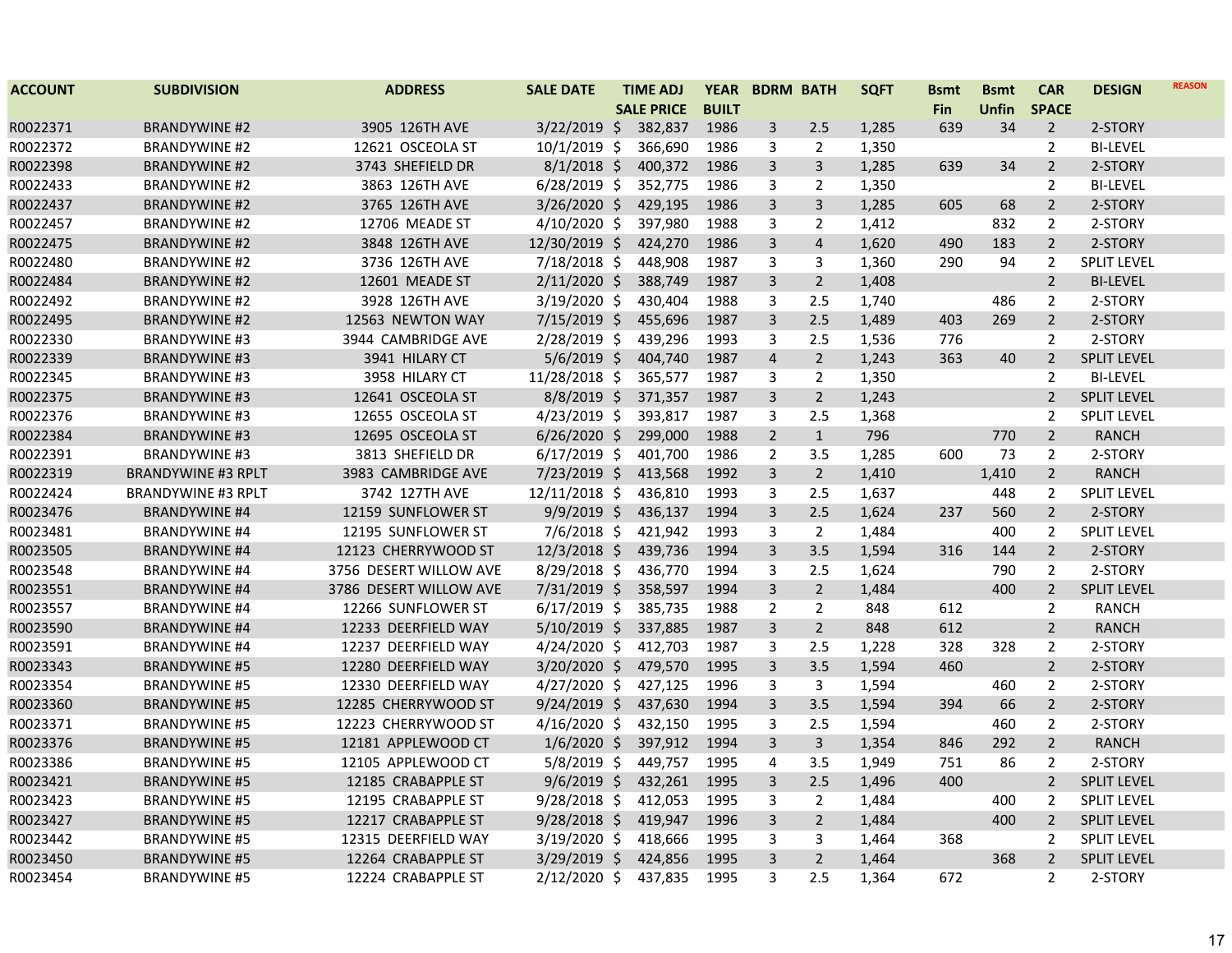| <b>ACCOUNT</b> | <b>SUBDIVISION</b>              | <b>ADDRESS</b>        | <b>SALE DATE</b> | <b>TIME ADJ</b>   | <b>YEAR</b>  | <b>BDRM BATH</b> |                | <b>SQFT</b> | <b>Bsmt</b> | <b>Bsmt</b>  | <b>CAR</b>     | <b>DESIGN</b>      | <b>REASON</b> |
|----------------|---------------------------------|-----------------------|------------------|-------------------|--------------|------------------|----------------|-------------|-------------|--------------|----------------|--------------------|---------------|
|                |                                 |                       |                  | <b>SALE PRICE</b> | <b>BUILT</b> |                  |                |             | Fin         | <b>Unfin</b> | <b>SPACE</b>   |                    |               |
| R0023497       | <b>BRANDYWINE #5</b>            | 12154 APPLEWOOD CT    | $10/9/2018$ \$   | 453,127           | 1995         | 3                | 2.5            | 1,624       |             | 790          | $\overline{2}$ | 2-STORY            |               |
| R0022524       | <b>BRANDYWINE #6</b>            | 12691 DAVIS ST        | 4/10/2020 \$     | 427,125           | 1997         | 4                | 3.5            | 1,624       | 693         |              | $\overline{2}$ | 2-STORY            |               |
| R0022546       | <b>BRANDYWINE #6</b>            | 4125 BROEMEL AVE      | $9/26/2019$ \$   | 393,151           | 1998         | 4                | 2.5            | 1,624       |             |              | $\overline{2}$ | 2-STORY            |               |
| R0022552       | <b>BRANDYWINE #6</b>            | 12688 PRONGHORN ST    | $6/3/2019$ \$    | 428,377           | 1998         | $\overline{2}$   | $\overline{2}$ | 1,382       | 268         | 186          | $\overline{2}$ | <b>SPLIT LEVEL</b> |               |
| R0022567       | <b>BRANDYWINE #6</b>            | 4335 BRANDON AVE      | $7/31/2019$ \$   | 441,825           | 1997         | 3                | 2.5            | 1,498       | 710         | 20           | $\overline{2}$ | 2-STORY            |               |
| R0022570       | <b>BRANDYWINE #6</b>            | 4283 BRANDON AVE      | 5/8/2020 \$      | 431,075           | 1997         | 3                | 2.5            | 1,407       | 599         | 66           | $\overline{2}$ | 2-STORY            |               |
| R0022584       | <b>BRANDYWINE #6</b>            | 4330 THORNDYKE PL     | 11/26/2018 \$    | 408,629           | 1998         | 3                | 2.5            | 1,407       | 693         |              | $\overline{2}$ | 2-STORY            |               |
| R0022589       | <b>BRANDYWINE #6</b>            | 4269 THORNDYKE PL     | $7/2/2018$ \$    | 465,300           | 1998         | 3                | 2.5            | 1,534       | 780         |              | 3              | 2-STORY            |               |
| R0022591       | <b>BRANDYWINE #6</b>            | 4111 THORNDYKE PL     | $11/7/2018$ \$   | 361,911           | 1998         | $\overline{2}$   | $\mathbf{1}$   | 1,418       |             | 712          | $\overline{2}$ | 2-STORY            |               |
| R0022594       | <b>BRANDYWINE #6</b>            | 4118 CAMBRIDGE AVE    | 10/31/2019 \$    | 369,240           | 1998         | 3                | $\overline{2}$ | 1,382       |             |              | $\overline{2}$ | <b>SPLIT LEVEL</b> |               |
| R0022600       | <b>BRANDYWINE #6</b>            | 4326 CAMBRIDGE AVE    | $6/28/2019$ \$   | 504,700           | 1998         | 3                | 3.5            | 1,478       | 700         |              | $\overline{2}$ | 2-STORY            |               |
| R0022606       | <b>BRANDYWINE #6</b>            | 4267 CAMBRIDGE AVE    | 10/19/2018 \$    | 443,625           | 1998         | 3                | 2.5            | 1,606       | 496         |              | $\overline{2}$ | <b>SPLIT LEVEL</b> |               |
| R0022607       | <b>BRANDYWINE #6</b>            | 4251 CAMBRIDGE AVE    | $9/14/2018$ \$   | 398,897           | 1998         | 3                | $2^{\circ}$    | 1,407       |             | 665          | $\overline{2}$ | 2-STORY            |               |
| R0022631       | <b>BRANDYWINE #6</b>            | 4324 BRANDON AVE      | $7/12/2018$ \$   | 405,022           | 1997         | 3                | $\overline{2}$ | 1,382       |             |              | $\overline{2}$ | <b>SPLIT LEVEL</b> |               |
| R0022636       | <b>BRANDYWINE #6</b>            | 4258 BRANDON AVE      | 11/18/2019 \$    | 447,140           | 1997         | 3                | 3.5            | 1,707       | 887         |              | $\overline{2}$ | 2-STORY            |               |
| R0022643       | <b>BRANDYWINE #7</b>            | 4347 SNOWBIRD AVE     | 12/6/2019 \$     | 460,810           | 1995         | 3                | 2.5            | 2,178       |             | 1,062        | $\overline{2}$ | 2-STORY            |               |
| R0022647       | <b>BRANDYWINE #7</b>            | 4281 SNOWBIRD AVE     | $3/25/2020$ \$   | 488,637           | 1995         | $\overline{4}$   | 3.5            | 1,806       | 795         | 60           | $\overline{2}$ | 2-STORY            |               |
| R0022670       | <b>BRANDYWINE #7</b>            | 12513 TAMMYWOOD ST    | $3/12/2019$ \$   | 425,375           | 1995         | 3                | 2.5            | 1,498       | 330         |              | $\overline{2}$ | 2-STORY            |               |
| R0022678       | <b>BRANDYWINE #7</b>            | 4342 SNOWBIRD AVE     | $4/8/2019$ \$    | 434,079           | 1994         | 3                | 2.5            | 1,872       |             | 844          | $\overline{2}$ | 2-STORY            |               |
| R0022680       | <b>BRANDYWINE #7</b>            | 4333 CHOKE CHERRY AVE | $2/11/2020$ \$   | 403,899           | 1995         | 3                | 2.5            | 1,438       | 276         | 414          | $\overline{2}$ | 2-STORY            |               |
| R0022707       | <b>BRANDYWINE #7</b>            | 12525 FOREST VIEW ST  | $4/8/2020$ \$    | 489,937           | 1996         | 3                | 2.5            | 1,962       |             | 464          | $\overline{2}$ | 2-STORY            |               |
| R0022709       | <b>BRANDYWINE #7</b>            | 12535 FOREST VIEW ST  | 8/30/2019 \$     | 408,308           | 1996         | 3                | $\overline{2}$ | 1,393       |             | 330          | $\overline{2}$ | 2-STORY            |               |
| R0022713       | <b>BRANDYWINE #7</b>            | 12567 FOREST VIEW ST  | $6/17/2020$ \$   | 459,800           | 1996         | $\overline{4}$   | 3.5            | 1,707       | 865         |              | $\overline{2}$ | 2-STORY            |               |
| R0022729       | <b>BRANDYWINE #7</b>            | 12513 RIVERA ST       | $9/25/2019$ \$   | 393,662           | 1995         | 3                | $\overline{2}$ | 1,244       | 400         | 34           | 2              | <b>SPLIT LEVEL</b> |               |
| R0022795       | <b>BRANDYWINE #7</b>            | 12457 ABBEY ST        | $7/16/2018$ \$   | 442,035           | 1994         | 3                | 3.5            | 1,478       | 400         | 41           | $\overline{2}$ | 2-STORY            |               |
| R0022798       | <b>BRANDYWINE #7</b>            | 12427 ABBEY ST        | $7/5/2019$ \$    | 446,962           | 1995         | 3                | 2.5            | 1,707       |             | 865          | $\overline{2}$ | 2-STORY            |               |
| R0022808       | <b>BRANDYWINE #7</b>            | 4272 HAWTHORNE DR     | $2/15/2019$ \$   | 407,680           | 1993         | 3                | $\mathbf{3}$   | 1,388       | 362         | 72           | $\overline{2}$ | <b>SPLIT LEVEL</b> |               |
| R0022831       | <b>BRANDYWINE #7</b>            | 4265 HAWTHORNE DR     | $1/8/2020$ \$    | 426,768           | 1995         | 3                | 1.5            | 1,398       | 300         |              | $\overline{2}$ | 2-STORY            |               |
| R0022832       | <b>BRANDYWINE #7</b>            | 4253 HAWTHORNE DR     | $6/21/2019$ \$   | 437,750           | 1994         | 3                | 2.5            | 1,478       | 300         | 30           | 2              | 2-STORY            |               |
| R1076506       | <b>BRM COUNTRY CLUB #1 RPLT</b> | 1384 NISSEN PL        | 12/5/2018 \$     | 635,528           | 1979         | 4                | 3.5            | 2,671       | 1,008       |              | 3              | 2-STORY            |               |
| R1076512       | <b>BRM COUNTRY CLUB #1 RPLT</b> | 1357 NISSEN PL        | $9/21/2018$ \$   | 678,976           | 1981         | 3                | 2.5            | 2,535       |             |              | $\overline{3}$ | <b>RANCH</b>       | <b>FSBO</b>   |
| R1076521       | <b>BRM COUNTRY CLUB #1 RPLT</b> | 1375 NISSEN CT        | $10/2/2018$ \$   | 612,582           | 1981         | 4                | 3.5            | 3,214       |             |              | $\overline{2}$ | 2-STORY            |               |
| R1076524       | <b>BRM COUNTRY CLUB #1 RPLT</b> | 1370 PARK PL          | $10/22/2018$ \$  | 539,580           | 1979         | 3                | 2.5            | 2,274       |             |              | 2.5            | 2-STORY            |               |
| R1076542       | BRM COUNTRY CLUB #1 RPLT        | 194 14TH CT           | 10/15/2018 \$    | 511,543           | 1979         | 3                | 3.5            | 2,163       | 630         | 137          | $\overline{2}$ | <b>SPLIT LEVEL</b> |               |
| R1076543       | <b>BRM COUNTRY CLUB #1 RPLT</b> | 97 14TH PL            | $4/26/2019$ \$   | 595,639           | 1979         | $\overline{4}$   | 3.5            | 2,483       | 716         | 80           | $\overline{2}$ | <b>SPLIT LEVEL</b> |               |
| R1076549       | <b>BRM COUNTRY CLUB #1 RPLT</b> | 62 14TH PL            | 8/30/2019 \$     | 581,385           | 1980         | 4                | 2.5            | 2,710       |             | 1,296        | $\overline{2}$ | 2-STORY            |               |
| R1076550       | <b>BRM COUNTRY CLUB #1 RPLT</b> | 92 14TH PL            | $3/21/2019$ \$   | 575,490           | 1982         | $\overline{4}$   | 3.5            | 2,707       | 1,398       | 200          | $\overline{2}$ | 2-STORY            |               |
| R1129133       | <b>BRM COUNTRY CLUB #10</b>     | 1619 REDWING LN       | 11/8/2019 \$     | 846,849           | 2000         | 4                | 4.5            | 3,052       | 1,413       | 74           | 3              | 2-STORY            |               |
| R1129137       | <b>BRM COUNTRY CLUB #10</b>     | 1539 REDWING LN       | $6/28/2019$ \$   | 930,285           | 1999         | $\overline{4}$   | 3.5            | 3,392       |             | 1,814        | $\mathsf{3}$   | 2-STORY            |               |
| R1129140       | <b>BRM COUNTRY CLUB #10</b>     | 1499 REDWING LN       | $8/15/2019$ \$   | 918,897           | 2001         | 4                | 4              | 2,938       | 1,861       | 207          | 3              | 2-STORY            | <b>FSBO</b>   |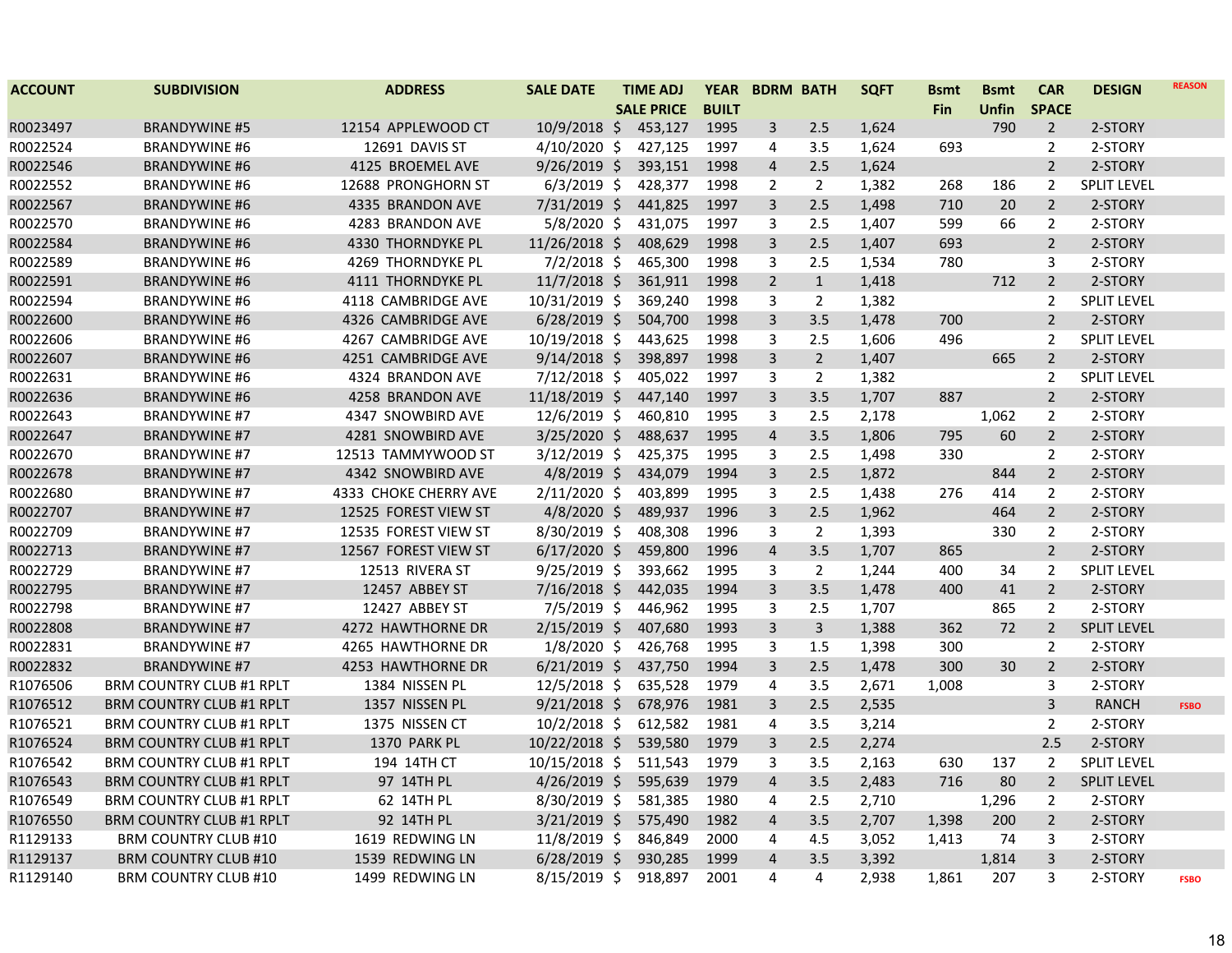| <b>ACCOUNT</b> | <b>SUBDIVISION</b>              | <b>ADDRESS</b>         | <b>SALE DATE</b> | <b>TIME ADJ</b>   | <b>YEAR</b>  |                | <b>BDRM BATH</b> | <b>SQFT</b> | <b>Bsmt</b> | <b>Bsmt</b>  | <b>CAR</b>              | <b>DESIGN</b>      | <b>REASON</b> |
|----------------|---------------------------------|------------------------|------------------|-------------------|--------------|----------------|------------------|-------------|-------------|--------------|-------------------------|--------------------|---------------|
|                |                                 |                        |                  | <b>SALE PRICE</b> | <b>BUILT</b> |                |                  |             | Fin         | <b>Unfin</b> | <b>SPACE</b>            |                    |               |
| R1129111       | <b>BRM COUNTRY CLUB #10</b>     | 1640 SNOWY OWL DR      | $9/5/2019$ \$    | 769,575           | 1999         | 5              | 5                | 3,231       | 1,018       | 288          | 3                       | 2-STORY            |               |
| R1129144       | <b>BRM COUNTRY CLUB #10</b>     | 1527 PRAIRIE FALCON LN | $2/8/2019$ \$    | 807,820           | 2000         | 4              | 3.5              | 3,224       |             | 1,557        | 3                       | 2-STORY            |               |
| R1129153       | <b>BRM COUNTRY CLUB #10</b>     | 1646 REDWING LN        | $8/5/2019$ \$    | 769,177           | 1999         | $\overline{4}$ | 3.5              | 3,449       |             | 1,380        | 3                       | 2-STORY            |               |
| R1129159       | <b>BRM COUNTRY CLUB #10</b>     | 1526 REDWING LN        | $9/17/2018$ \$   | 719,820           | 2000         | 4              | 3.5              | 3,068       |             | 1,108        | 3                       | 2-STORY            |               |
| R1129169       | <b>BRM COUNTRY CLUB #10</b>     | 1675 SNOWY OWL DR      | $4/19/2019$ \$   | 800,013           | 1999         | 4              | 5                | 3,325       | 1,728       | 91           | 3                       | 2-STORY            |               |
| R1129171       | <b>BRM COUNTRY CLUB #10</b>     | 1725 SNOWY OWL DR      | $8/7/2018$ \$    | 795,068           | 1999         | 4              | 5                | 3,325       | 1,637       | 182          | 3                       | 2-STORY            |               |
| R1129179       | <b>BRM COUNTRY CLUB #10</b>     | 1544 PRAIRIE FALCON LN | $7/11/2019$ \$   | 796,626           | 1999         | $\overline{4}$ | 4.5              | 3,449       | 1,380       |              | $\overline{\mathbf{3}}$ | 2-STORY            |               |
| R1083314       | <b>BRM COUNTRY CLUB #2</b>      | 1430 ST ANDREWS DR     | $11/5/2019$ \$   | 721,352           | 1985         | 4              | 3.5              | 2,766       | 1,288       | 68           | 3                       | 2-STORY            |               |
| R1083325       | <b>BRM COUNTRY CLUB #2</b>      | 1461 DUNSFORD WAY      | $9/19/2019$ \$   | 855,767           | 1984         | $\overline{4}$ | 3.5              | 2,566       | 1,233       | 98           | 3                       | 2-STORY            |               |
| R1098467       | <b>BRM COUNTRY CLUB #4</b>      | 1198 CLUBHOUSE DR      | $9/26/2019$ \$   | 640,286           | 1985         | 4              | 3                | 2,876       |             |              | 3                       | <b>BI-LEVEL</b>    |               |
| R1098500       | <b>BRM COUNTRY CLUB #4</b>      | 1175 OAKHURST DR       | $2/11/2020$ \$   | 711,154           | 1987         | 4              | 3.5              | 3,138       | 1,486       | 165          | 3                       | 2-STORY            |               |
| R1098442       | <b>BRM COUNTRY CLUB #4</b>      | 1276 IRONWOOD PL       | 7/26/2019 \$     | 851,317           | 1986         | 3              | 3.5              | 3,049       | 808         |              | 3                       | 2-STORY            |               |
| R1098451       | <b>BRM COUNTRY CLUB #4</b>      | 1271 IRONWOOD PL       | $6/23/2020$ \$   | 665,000           | 1986         | $\overline{2}$ | $\overline{3}$   | 1,929       | 1,833       | 96           | 2.5                     | <b>RANCH</b>       |               |
| R1098519       | <b>BRM COUNTRY CLUB #6</b>      | 1161 WELLSHIRE CIR     | $11/7/2019$ \$   | 656,052           | 1990         | 4              | 3.5              | 3,073       |             | 953          | 3                       | 2-STORY            |               |
| R1098521       | <b>BRM COUNTRY CLUB #6</b>      | 1151 CLUBHOUSE DR      | $4/24/2019$ \$   | 591,997           | 1991         | 4              | 3                | 2,700       |             | 1,503        | 3                       | 2-STORY            |               |
| R1098483       | <b>BRM COUNTRY CLUB #7</b>      | 1106 OAKHURST DR       | $6/29/2020$ \$   | 802,000           | 1990         | 4              | 4.5              | 3,145       | 1,075       | 133          | 3.5                     | 2-STORY            |               |
| R1111387       | <b>BRM COUNTRY CLUB #8</b>      | 285 PEREGRINE CIR      | $2/28/2019$ \$   | 528,751           | 1994         | $\overline{4}$ | 3.5              | 2,553       | 1,240       | 197          | $\overline{\mathbf{3}}$ | 2-STORY            |               |
| R1111425       | <b>BRM COUNTRY CLUB #8</b>      | 1660 PEREGRINE CT      | 12/12/2018 \$    | 567,957           | 1992         | 4              | 2.5              | 2,410       |             | 1,328        | 2.5                     | 2-STORY            |               |
| R1111433       | <b>BRM COUNTRY CLUB #8</b>      | 1645 PEREGRINE CT      | $1/27/2020$ \$   | 676,856           | 1992         | $\overline{2}$ | $\mathsf{3}$     | 1,845       | 1,845       |              | $\overline{\mathbf{3}}$ | <b>RANCH</b>       |               |
| R1111436       | <b>BRM COUNTRY CLUB #8</b>      | 1675 PEREGRINE CT      | $6/19/2019$ \$   | 580,920           | 1992         | 3              | 3.5              | 2,320       | 1,000       | 168          | 3                       | 2-STORY            |               |
| R1015960       | <b>BRM COUNTRY CLUB ESTATE</b>  | 1163 PAR RD            | $4/9/2020$ \$    | 434,160           | 1969         | $\overline{2}$ | $\overline{2}$   | 1,078       | 970         | 108          | $\overline{2}$          | <b>RANCH</b>       |               |
| R1017146       | <b>BRM COUNTRY CLUB ESTATE</b>  | 1164 PAR RD            | $6/12/2020$ \$   | 575,000           | 1969         | 4              | 3                | 2,558       |             |              | 2.5                     | <b>BI-LEVEL</b>    |               |
| R1017530       | <b>BRM COUNTRY CLUB ESTATE</b>  | 1170 PAR RD            | $4/15/2020$ \$   | 482,400           | 1969         | $\overline{4}$ | $2^{\circ}$      | 2,418       |             |              | $\overline{2}$          | <b>BI-LEVEL</b>    |               |
| R1017698       | <b>BRM COUNTRY CLUB ESTATE</b>  | 1174 EAGLE RD          | $1/16/2020$ \$   | 504,630           | 1974         | 4              | 3.5              | 2,132       | 709         | 435          | $\overline{2}$          | 2-STORY            |               |
| R1018836       | <b>BRM COUNTRY CLUB ESTATE</b>  | 1154 BIRDIE RD         | 10/27/2019 \$    | 550,800           | 1971         | 3              | $\overline{3}$   | 2,029       | 750         | 1,180        | $\overline{2}$          | <b>RANCH</b>       |               |
| R1018858       | <b>BRM COUNTRY CLUB ESTATE</b>  | 1133 EAGLE RD          | $3/20/2019$ \$   | 480,362           | 1967         | 3              | 2.5              | 2,329       | 860         | 155          | $\overline{2}$          | <b>RANCH</b>       |               |
| R1016988       | <b>BRM HEIGHTS #1 &amp; AMD</b> | 145 LAUREL ST          | $9/19/2019$ \$   | 449,388           | 1960         | $\overline{3}$ | $2^{\circ}$      | 1,550       |             |              | $\overline{2}$          | <b>RANCH</b>       |               |
| R1016989       | BRM HEIGHTS #1 & AMD            | 125 LAUREL ST          | $8/29/2019$ \$   | 419,225           | 1960         | 3              | $\overline{2}$   | 1,550       |             | 975          | $\overline{2}$          | <b>RANCH</b>       |               |
| R1017294       | <b>BRM HEIGHTS #1 &amp; AMD</b> | 120 LAUREL ST          | $6/10/2019$ \$   | 396,550           | 1959         | 4              | $\overline{2}$   | 1,457       |             |              |                         | <b>RANCH</b>       | <b>FSBO</b>   |
| R1015852       | BRM HEIGHTS #1 & AMD            | 395 GARNET ST          | 11/24/2019 \$    | 311,863           | 1959         | 3              | $\overline{2}$   | 1,102       | 1,102       |              | $\mathbf{1}$            | <b>RANCH</b>       | <b>FSBO</b>   |
| R1015873       | <b>BRM HEIGHTS #1 &amp; AMD</b> | 140 DAPHNE WAY         | $10/7/2019$ \$   | 448,086           | 1956         | $\overline{2}$ | $\overline{2}$   | 928         | 872         | 56           | $\overline{2}$          | <b>RANCH</b>       |               |
| R1015918       | <b>BRM HEIGHTS #1 &amp; AMD</b> | 270 GARNET ST          | $7/22/2019$ \$   | 395,073           | 1956         | 4              | $\overline{2}$   | 1,525       |             |              | 2                       | <b>SPLIT LEVEL</b> |               |
| R1015989       | <b>BRM HEIGHTS #1 &amp; AMD</b> | 166 GARNET ST          | $5/27/2020$ \$   | 395,987           | 1959         | $\overline{2}$ | $\overline{2}$   | 1,020       | 500         | 520          | $\mathbf{1}$            | <b>RANCH</b>       |               |
| R1016161       | BRM HEIGHTS #1 & AMD            | 140 JADE ST            | $7/1/2019$ \$    | 367,845           | 1962         | $\overline{2}$ | $\overline{2}$   | 1,276       | 789         | 197          | $\mathbf{1}$            | RANCH              |               |
| R1016231       | <b>BRM HEIGHTS #1 &amp; AMD</b> | 206 BERYL WAY          | 11/29/2018 \$    | 404,335           | 1956         | $\overline{2}$ | $\overline{2}$   | 1,000       | 900         | 100          | $\overline{2}$          | <b>RANCH</b>       |               |
| R1016279       | BRM HEIGHTS #1 & AMD            | 280 BERYL WAY          | 5/29/2019 \$     | 394,415           | 1956         | 3              | 2.5              | 1,372       | 560         | 560          | $\mathbf{1}$            | <b>RANCH</b>       |               |
| R1016288       | <b>BRM HEIGHTS #1 &amp; AMD</b> | 100 DAPHNE WAY         | $5/15/2019$ \$   | 472,368           | 1951         | $\overline{2}$ | $\mathbf{3}$     | 1,084       | 1,030       | 54           |                         | <b>RANCH</b>       |               |
| R1016314       | BRM HEIGHTS #1 & AMD            | 325 JADE ST            | $6/10/2020$ \$   | 417,000           | 1957         | 2              | 2.5              | 1,348       | 950         | 200          | $\mathbf{1}$            | <b>RANCH</b>       | <b>ESTATE</b> |
| R1016322       | <b>BRM HEIGHTS #1 &amp; AMD</b> | 130 EMERALD ST         | $8/15/2019$ \$   | 430,500           | 1956         | $\overline{4}$ | $\overline{2}$   | 1,794       |             |              | $\mathbf{1}$            | <b>SPLIT LEVEL</b> |               |
| R1016389       | <b>BRM HEIGHTS #1 &amp; AMD</b> | 210 JADE ST            | $2/20/2020$ \$   | 472,882           | 1959         | 3              | 3                | 1,212       | 1,020       |              | $\mathbf{1}$            | <b>RANCH</b>       |               |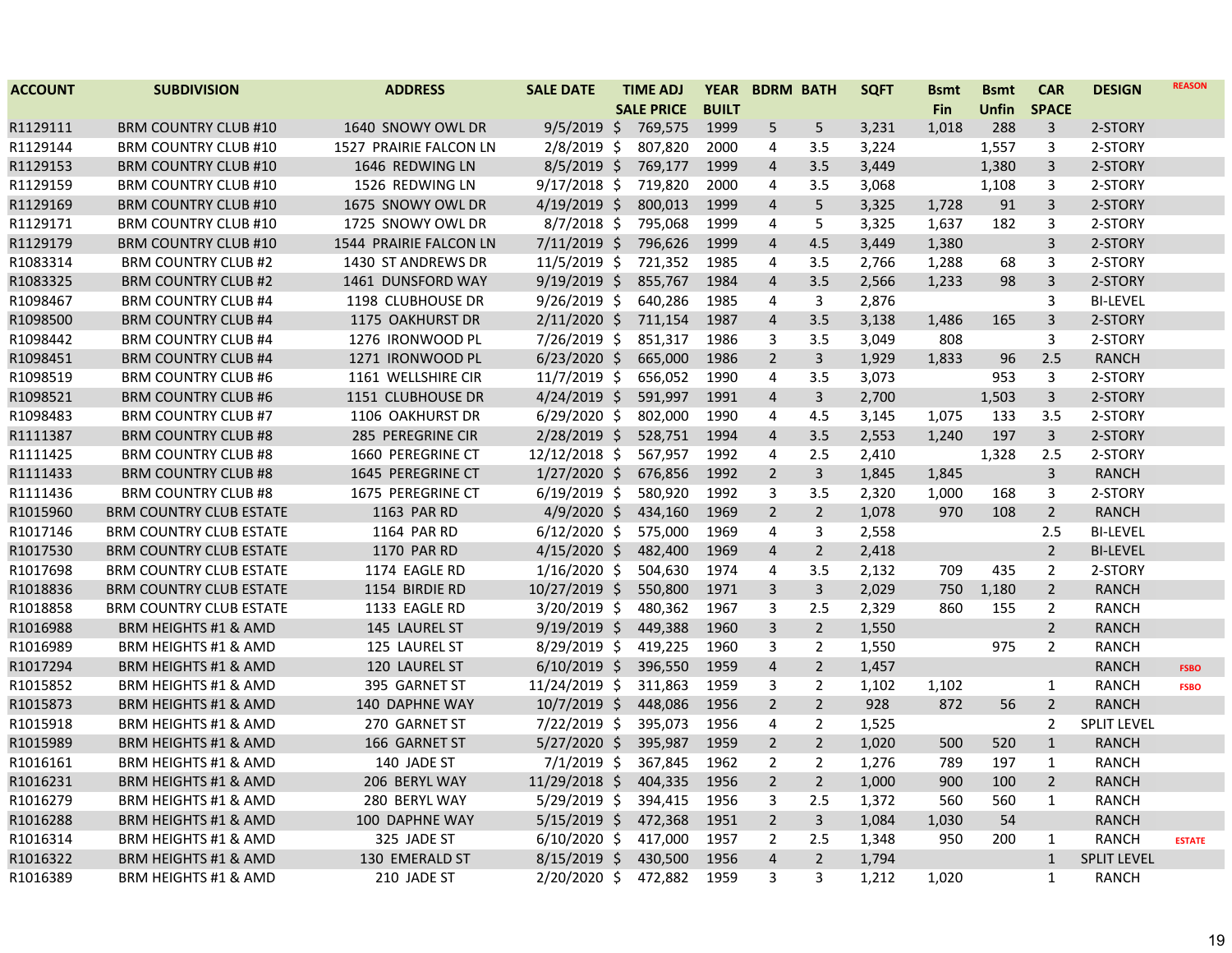| <b>ACCOUNT</b> | <b>SUBDIVISION</b>              | <b>ADDRESS</b>    | <b>SALE DATE</b> | <b>TIME ADJ</b>   | <b>YEAR</b>  | <b>BDRM BATH</b> |                         | <b>SQFT</b> | <b>Bsmt</b> | <b>Bsmt</b> | <b>CAR</b>     | <b>DESIGN</b>      | <b>REASON</b> |
|----------------|---------------------------------|-------------------|------------------|-------------------|--------------|------------------|-------------------------|-------------|-------------|-------------|----------------|--------------------|---------------|
|                |                                 |                   |                  | <b>SALE PRICE</b> | <b>BUILT</b> |                  |                         |             | Fin         | Unfin       | <b>SPACE</b>   |                    |               |
| R1016408       | <b>BRM HEIGHTS #1 &amp; AMD</b> | 760 1ST AVE       | $1/6/2020$ \$    | 416,137           | 1959         | 3                | $\overline{2}$          | 1,092       | 928         | 164         | $\overline{2}$ | <b>RANCH</b>       |               |
| R1016440       | BRM HEIGHTS #1 & AMD            | 150 BERYL WAY     | 2/10/2020 \$     | 424,200           | 1957         | 3                | 2.5                     | 1,348       | 1,092       | 58          | $\mathbf{1}$   | <b>RANCH</b>       |               |
| R1016470       | BRM HEIGHTS #1 & AMD            | 299 HEMLOCK ST    | $5/3/2019$ \$    | 442,942           | 1957         | $\overline{2}$   | $\overline{2}$          | 1,348       | 950         | 200         | $\mathsf{3}$   | <b>RANCH</b>       |               |
| R1016533       | BRM HEIGHTS #1 & AMD            | 345 HEMLOCK ST    | 8/30/2019 \$     | 433,298           | 1959         | 3                | $\overline{2}$          | 1,671       |             |             | $\overline{2}$ | <b>RANCH</b>       |               |
| R1016578       | <b>BRM HEIGHTS #1 &amp; AMD</b> | 295 BERYL WAY     | $7/2/2018$ \$    | 433,575           | 1957         | 3                | 2.5                     | 1,120       | 1,120       |             | $\mathbf{1}$   | <b>RANCH</b>       |               |
| R1016624       | <b>BRM HEIGHTS #1 &amp; AMD</b> | 195 KOHL ST       | $9/10/2018$ \$   | 317,855           | 1958         | 3                | 1.5                     | 1,348       |             | 1,150       | $\mathbf{1}$   | <b>RANCH</b>       |               |
| R1016643       | <b>BRM HEIGHTS #1 &amp; AMD</b> | 275 FLINT WAY     | $2/15/2019$ \$   | 410,800           | 1957         | 3                | $\overline{\mathbf{3}}$ | 1,324       | 1,258       | 66          | $\overline{2}$ | <b>RANCH</b>       |               |
| R1016654       | BRM HEIGHTS #1 & AMD            | 235 MAIN ST       | $8/31/2018$ \$   | 456,424           | 1959         | $\overline{2}$   | 3                       | 1,462       | 585         | 65          | 2.5            | <b>RANCH</b>       |               |
| R1016655       | <b>BRM HEIGHTS #1 &amp; AMD</b> | 250 GARNET ST     | $8/14/2019$ \$   | 373,100           | 1956         | 3                | $\overline{2}$          | 1,525       |             |             | $\overline{2}$ | <b>SPLIT LEVEL</b> |               |
| R1016661       | BRM HEIGHTS #1 & AMD            | 140 GARNET ST     | $1/6/2020$ \$    | 432,843           | 1957         | $\overline{2}$   | $\overline{2}$          | 1,020       | 1,020       |             | 1.5            | <b>RANCH</b>       |               |
| R1016766       | <b>BRM HEIGHTS #1 &amp; AMD</b> | 111 AGATE WAY     | $9/27/2019$ \$   | 376,791           | 1956         | 3                | 2.5                     | 1,348       | 200         | 950         | $\mathbf{1}$   | <b>RANCH</b>       |               |
| R1016784       | <b>BRM HEIGHTS #1 &amp; AMD</b> | 505 3RD AVENUE DR | $8/23/2019$ \$   | 494,562           | 1956         | 3                | $\overline{2}$          | 1,700       | 1,085       | 121         | $\overline{2}$ | <b>RANCH</b>       |               |
| R1016846       | <b>BRM HEIGHTS #1 &amp; AMD</b> | 1250 1ST AVE      | $3/29/2019$ \$   | 412,406           | 1958         | $\overline{2}$   | $\overline{2}$          | 1,120       | 880         | 172         | $\mathbf{1}$   | <b>RANCH</b>       |               |
| R1016876       | <b>BRM HEIGHTS #1 &amp; AMD</b> | 320 3RD AVENUE DR | $7/31/2018$ \$   | 482,220           | 1958         | $\overline{2}$   | 3                       | 1,421       | 784         | 637         | $\mathbf{1}$   | <b>RANCH</b>       |               |
| R1016902       | <b>BRM HEIGHTS #1 &amp; AMD</b> | 306 AGATE ST      | $6/25/2019$ \$   | 501,610           | 1958         | 3                | 3                       | 2,416       |             |             | $\overline{2}$ | <b>SPLIT LEVEL</b> |               |
| R1016980       | BRM HEIGHTS #1 & AMD            | 245 FLINT WAY     | $6/4/2020$ \$    | 404,500           | 1956         | $\overline{2}$   | $\overline{2}$          | 877         | 789         | 88          |                | <b>RANCH</b>       |               |
| R1017052       | <b>BRM HEIGHTS #1 &amp; AMD</b> | 305 MAIN ST       | $6/29/2020$ \$   | 422,300           | 1957         | 3                | 2.5                     | 1,724       | 1,030       | 120         | $\mathbf{1}$   | <b>RANCH</b>       |               |
| R1017061       | <b>BRM HEIGHTS #1 &amp; AMD</b> | 201 BERYL WAY     | 8/30/2018 \$     | 369,250           | 1959         | 3                | 1.5                     | 1,120       | 108         | 1,012       | $\mathbf{1}$   | <b>RANCH</b>       |               |
| R1017268       | <b>BRM HEIGHTS #1 &amp; AMD</b> | 256 BERYL WAY     | 7/30/2019 \$     | 357,570           | 1956         | 3                | $\overline{2}$          | 1,120       | 560         | 560         | $\mathbf{1}$   | <b>RANCH</b>       |               |
| R1017329       | BRM HEIGHTS #1 & AMD            | 204 AGATE WAY     | $4/24/2020$ \$   | 442,200           | 1958         | 3                | 2.5                     | 1,120       | 520         | 600         | 3              | <b>RANCH</b>       |               |
| R1017389       | <b>BRM HEIGHTS #1 &amp; AMD</b> | 1055 4TH AVE      | $6/24/2019$ \$   | 389,855           | 1958         | $\overline{2}$   | $\overline{3}$          | 1,102       | 1,102       |             | $\mathbf{1}$   | <b>RANCH</b>       |               |
| R1017394       | <b>BRM HEIGHTS #1 &amp; AMD</b> | 135 EMERALD ST    | $9/25/2019$ \$   | 448,366           | 1957         | 3                | 2.5                     | 1,742       |             |             | $\mathbf{1}$   | <b>SPLIT LEVEL</b> |               |
| R1017473       | <b>BRM HEIGHTS #1 &amp; AMD</b> | 325 GARNET ST     | $12/3/2018$ \$   | 411,416           | 1959         | 3                | $\overline{2}$          | 1,120       | 1,120       |             |                | <b>RANCH</b>       |               |
| R1017476       | BRM HEIGHTS #1 & AMD            | 285 GARNET ST     | $8/14/2018$ \$   | 404,065           | 1959         | 3                | $\overline{2}$          | 1,739       | 659         |             | 2              | <b>SPLIT LEVEL</b> |               |
| R1017531       | <b>BRM HEIGHTS #1 &amp; AMD</b> | 975 1ST AVE       | $3/28/2019$ \$   | 447,681           | 1957         | 3                | $\overline{3}$          | 1,328       | 1,080       | 248         | $\mathbf{1}$   | <b>RANCH</b>       |               |
| R1017571       | BRM HEIGHTS #1 & AMD            | 935 4TH AVE       | $7/3/2019$ \$    | 429,186           | 1959         | 3                | 3                       | 1,054       | 1,054       |             | $\mathbf{1}$   | <b>RANCH</b>       |               |
| R1017586       | <b>BRM HEIGHTS #1 &amp; AMD</b> | 185 KOHL ST       | 12/9/2019 \$     | 451,675           | 1958         | $\overline{2}$   | $\overline{2}$          | 1,612       | 1,000       | 150         |                | <b>RANCH</b>       |               |
| R1017607       | BRM HEIGHTS #1 & AMD            | 370 JADE ST       | 8/30/2018 \$     | 417,252           | 1957         | $\overline{2}$   | 2.5                     | 1,436       |             | 1,150       | $\mathbf{1}$   | <b>RANCH</b>       |               |
| R1017664       | BRM HEIGHTS #1 & AMD            | 260 IRIS ST       | $8/6/2018$ \$    | 400,900           | 1957         | 3                | $\overline{2}$          | 1,369       | 160         | 1,053       | $\mathbf{1}$   | <b>RANCH</b>       |               |
| R1017688       | BRM HEIGHTS #1 & AMD            | 290 DAPHNE WAY    | $1/21/2020$ \$   | 413,100           | 1956         | $\overline{2}$   | 3                       | 1,221       | 1,067       | 154         | 1.5            | <b>RANCH</b>       |               |
| R1017696       | <b>BRM HEIGHTS #1 &amp; AMD</b> | 150 KOHL ST       | $12/11/2019$ \$  | 389,252           | 1959         | $\overline{2}$   | $\overline{2}$          | 1,414       | 575         | 575         | $\mathbf{1}$   | <b>RANCH</b>       |               |
| R1017726       | BRM HEIGHTS #1 & AMD            | 130 BERYL WAY     | 4/30/2019 \$     | 445,050           | 1957         | 3                | 2.5                     | 1,348       | 1,035       | 115         | $\mathbf{1}$   | <b>RANCH</b>       |               |
| R1017764       | <b>BRM HEIGHTS #1 &amp; AMD</b> | 325 HEMLOCK ST    | $2/3/2020$ \$    | 460,560           | 1958         | $\overline{4}$   | $\overline{2}$          | 1,734       |             |             | $\mathbf{1}$   | <b>SPLIT LEVEL</b> |               |
| R1017879       | BRM HEIGHTS #1 & AMD            | 395 JADE ST       | $6/11/2019$ \$   | 415,090           | 1957         | 3                | 1.5                     | 1,348       |             | 1,150       | $\mathbf{1}$   | <b>RANCH</b>       |               |
| R1017881       | <b>BRM HEIGHTS #1 &amp; AMD</b> | 125 DAPHNE WAY    | $2/22/2019$ \$   | 409,760           | 1956         | 3                | $\overline{2}$          | 1,135       | 1,078       | 57          | $\mathbf{1}$   | <b>RANCH</b>       |               |
| R1017887       | <b>BRM HEIGHTS #1 &amp; AMD</b> | 180 FLINT WAY     | $2/26/2019$ \$   | 446,680           | 1956         | 3                | $\overline{2}$          | 1,189       | 832         | 357         | $\mathbf{1}$   | <b>RANCH</b>       |               |
| R1017968       | BRM HEIGHTS #1 & AMD            | 920 1ST AVE       | 4/30/2020 \$     | 385,920           | 1959         | 3                | $\overline{2}$          | 1,120       | 1,008       | 112         | $\mathbf{1}$   | <b>RANCH</b>       |               |
| R1018116       | BRM HEIGHTS #1 & AMD            | 400 MIDWAY BLVD   | 10/16/2018 \$    | 358,575           | 1956         | 2                | $\overline{2}$          | 1,180       | 1,120       | 60          |                | <b>RANCH</b>       | <b>ESTATE</b> |
| R1018130       | <b>BRM HEIGHTS #1 &amp; AMD</b> | 160 EMERALD ST    | $1/30/2019$ \$   | 503,501           | 1956         | 3                | $2^{\circ}$             | 1,552       | 1,120       |             | $\mathbf{1}$   | <b>RANCH</b>       |               |
| R1018136       | BRM HEIGHTS #1 & AMD            | 100 3RD AVENUE DR | 8/30/2019 \$     | 501,020           | 1958         | 3                | 2.5                     | 1,718       |             |             | 2              | <b>RANCH</b>       |               |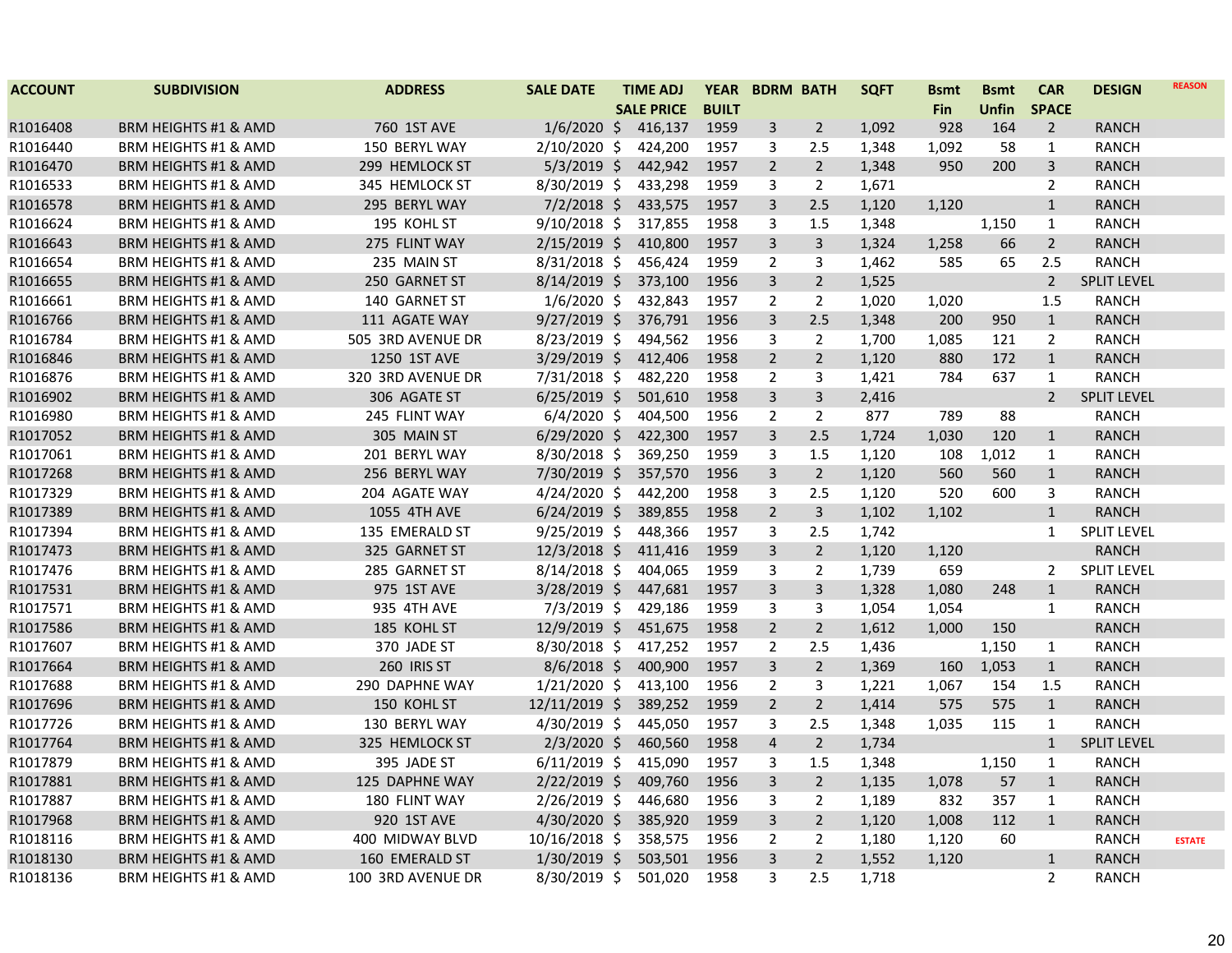| <b>ACCOUNT</b> | <b>SUBDIVISION</b>               | <b>ADDRESS</b>     | <b>SALE DATE</b> | <b>TIME ADJ</b>   | <b>YEAR</b>  |                         | <b>BDRM BATH</b> | <b>SQFT</b> | <b>Bsmt</b> | <b>Bsmt</b> | <b>CAR</b>     | <b>DESIGN</b>      | <b>REASON</b>    |
|----------------|----------------------------------|--------------------|------------------|-------------------|--------------|-------------------------|------------------|-------------|-------------|-------------|----------------|--------------------|------------------|
|                |                                  |                    |                  | <b>SALE PRICE</b> | <b>BUILT</b> |                         |                  |             | <b>Fin</b>  | Unfin       | <b>SPACE</b>   |                    |                  |
| R1018141       | <b>BRM HEIGHTS #1 &amp; AMD</b>  | 280 GARNET ST      | $4/28/2020$ \$   | 424,813           | 1956         | $\overline{\mathbf{4}}$ | $\overline{2}$   | 1,955       |             |             | $\overline{2}$ | <b>SPLIT LEVEL</b> |                  |
| R1018197       | <b>BRM HEIGHTS #1 &amp; AMD</b>  | 500 MIDWAY BLVD    | 12/18/2018 \$    | 364,182           | 1956         | 3                       | $\overline{2}$   | 1,233       | 180         | 1,053       |                | <b>RANCH</b>       | <b>FSBO</b>      |
| R1018234       | <b>BRM HEIGHTS #1 &amp; AMD</b>  | 260 KOHL ST        | 10/5/2018 \$     | 408,975           | 1958         | 3                       | 2.5              | 1,436       | 764         | 386         | $\mathbf{1}$   | <b>RANCH</b>       |                  |
| R1018240       | BRM HEIGHTS #1 & AMD             | 230 GARNET ST      | $9/17/2019$ \$   | 394,981           | 1956         | 4                       | $\overline{2}$   | 1,550       |             |             | $\overline{2}$ | <b>SPLIT LEVEL</b> |                  |
| R1018249       | <b>BRM HEIGHTS #1 &amp; AMD</b>  | 165 HEMLOCK WAY    | $8/23/2019$ \$   | 380,736           | 1958         | 3                       | 1.5              | 1,372       | 200         | 892         | $\overline{2}$ | <b>RANCH</b>       |                  |
| R1018261       | <b>BRM HEIGHTS #1 &amp; AMD</b>  | 200 IRIS ST        | 11/26/2018 \$    | 444,140           | 1957         | $\overline{2}$          | 3                | 1,260       | 1,100       | 160         | $\mathbf{1}$   | <b>RANCH</b>       |                  |
| R1018282       | BRM HEIGHTS #1 & AMD             | 211 IRIS ST        | 5/4/2020 \$      | 404,007           | 1961         | $\overline{4}$          | $\overline{2}$   | 1,547       |             |             | $\mathbf{1}$   | <b>BI-LEVEL</b>    |                  |
| R1018373       | <b>BRM HEIGHTS #1 &amp; AMD</b>  | 225 JADE ST        | $2/15/2019$ \$   | 447,720           | 1959         | 3                       | 3                | 1,232       | 632         | 432         | $\mathbf{1}$   | <b>RANCH</b>       |                  |
| R1018458       | <b>BRM HEIGHTS #1 &amp; AMD</b>  | 111 FLINT WAY      | $9/13/2019$ \$   | 388,550           | 1958         | 3                       | 2.5              | 1,532       | 846         | 378         | $\mathbf{1}$   | <b>RANCH</b>       |                  |
| R1018469       | <b>BRM HEIGHTS #1 &amp; AMD</b>  | 121 MAIN ST        | 7/30/2019 \$     | 426,412           | 1959         | 3                       | 3                | 1,468       | 924         | 208         | $\mathbf{1}$   | <b>RANCH</b>       |                  |
| R1018506       | <b>BRM HEIGHTS #1 &amp; AMD</b>  | 180 CORAL WAY      | 10/8/2019 \$     | 378,930           | 1956         | 3                       | $\overline{2}$   | 1,456       |             | 1,148       | $\mathbf{1}$   | <b>RANCH</b>       | <b>FSBO</b>      |
| R1018862       | <b>BRM HEIGHTS #1 &amp; AMD</b>  | 146 FLINT WAY      | $2/12/2020$ \$   | 431,169           | 1956         | 3                       | $\overline{2}$   | 1,189       | 832         | 357         | $\mathbf{1}$   | <b>RANCH</b>       |                  |
| R1018876       | <b>BRM HEIGHTS #1 &amp; AMD</b>  | 395 KOHL ST        | 2/28/2020 \$     | 443,592           | 1958         | 3                       | $\overline{3}$   | 1,494       | 232         | 1,007       | $\overline{2}$ | <b>RANCH</b>       |                  |
| R1018928       | <b>BRM HEIGHTS #1 &amp; AMD</b>  | 275 IRIS ST        | $6/11/2019$ \$   | 364,105           | 1962         | 3                       | $\mathbf{1}$     | 2,076       |             |             |                | <b>BI-LEVEL</b>    |                  |
| R1018937       | <b>BRM HEIGHTS #1 &amp; AMD</b>  | 195 EMERALD ST     | 11/30/2018 \$    | 486,459           | 1956         | $\overline{2}$          | 2.5              | 1,401       | 1,299       | 102         | $\overline{2}$ | <b>RANCH</b>       |                  |
| R1018939       | BRM HEIGHTS #1 & AMD             | 570 MIDWAY BLVD    | $6/28/2019$ \$   | 391,915           | 1956         | 3                       | $\overline{2}$   | 1,312       | 1,008       | 304         | 3              | <b>RANCH</b>       |                  |
| R1018961       | <b>BRM HEIGHTS #1 &amp; AMD</b>  | 375 MAIN ST        | $8/9/2019$ \$    | 443,312           | 1957         | $\overline{3}$          | 2.5              | 1,348       | 805         | 345         | $\mathbf{3}$   | <b>RANCH</b>       |                  |
| R1019015       | <b>BRM HEIGHTS #1 &amp; AMD</b>  | 185 JADE ST        | $9/5/2018$ \$    | 393,635           | 1959         | 3                       | 3                | 1,232       | 1,064       |             | $\mathbf{1}$   | <b>RANCH</b>       |                  |
| R1019055       | <b>BRM HEIGHTS #1 &amp; AMD</b>  | 345 KOHL ST        | $2/6/2020$ \$    | 466,115           | 1958         | 3                       | $\mathbf{3}$     | 1,494       | 1,239       |             | $\mathbf{1}$   | <b>RANCH</b>       |                  |
| R1019065       | <b>BRM HEIGHTS #1 &amp; AMD</b>  | 205 IRIS ST        | $5/11/2020$ \$   | 414,032           | 1961         | 5                       | $\overline{2}$   | 1,872       |             |             |                | <b>BI-LEVEL</b>    |                  |
| R1019132       | <b>BRM HEIGHTS #1 &amp; AMD</b>  | 275 JADE ST        | $7/11/2019$ \$   | 394,765           | 1959         | $\overline{3}$          | $2^{\circ}$      | 1,232       | 914         | 150         | $\mathbf{1}$   | <b>RANCH</b>       |                  |
| R1069219       | <b>BRM HEIGHTS #1 &amp; AMD</b>  | 300 MIDWAY BLVD    | $6/14/2019$ \$   | 409,425           | 1956         | $\overline{2}$          | 3                | 1,091       | 982         | 109         | $\mathbf{1}$   | <b>RANCH</b>       |                  |
| R1015847       | <b>BRM HEIGHTS #2 &amp; RPLT</b> | 605 LOTUS WAY      | $4/26/2019$ \$   | 486,139           | 1959         | 3                       | 2.5              | 1,351       | 1,008       | 112         |                | <b>RANCH</b>       |                  |
| R1016048       | <b>BRM HEIGHTS #2 &amp; RPLT</b> | 905 FLINT WAY      | $4/30/2020$ \$   | 532,650           | 1962         | 3                       | 4                | 1,856       | 849         | 166         | 2              | 1.5-STORY          |                  |
| R1016081       | <b>BRM HEIGHTS #2 &amp; RPLT</b> | 605 MIDWAY BLVD    | 10/28/2019 \$    | 326,400           | 1957         | 3                       | $\overline{2}$   | 2,292       |             |             | $\overline{2}$ | <b>SPLIT LEVEL</b> |                  |
| R1016120       | BRM HEIGHTS #2 & RPLT            | 1380 6TH AVE       | $9/7/2018$ \$    | 408,054           | 1960         | $\overline{2}$          | 3                | 1,376       | 765         | 255         | $\mathbf{1}$   | <b>RANCH</b>       |                  |
| R1016139       | <b>BRM HEIGHTS #2 &amp; RPLT</b> | 805 DAPHNE ST      | 11/15/2019 \$    | 427,350           | 1960         | 3                       | $\overline{2}$   | 1,426       |             | 1,426       | $\overline{2}$ | <b>RANCH</b>       |                  |
| R1016159       | <b>BRM HEIGHTS #2 &amp; RPLT</b> | 1075 EMERALD ST    | 5/18/2020 \$     | 436,087           | 1964         | 3                       | 3                | 1,405       | 974         | 431         | $\overline{2}$ | <b>RANCH</b>       |                  |
| R1016267       | <b>BRM HEIGHTS #2 &amp; RPLT</b> | 705 KALMIA WAY     | $6/4/2019$ \$    | 365,650           | 1959         | 3                       | $\overline{2}$   | 994         | 420         | 574         | $\mathbf{1}$   | <b>RANCH</b>       |                  |
| R1016270       | <b>BRM HEIGHTS #2 &amp; RPLT</b> | 1045 MIDWAY BLVD   | $2/7/2020$ \$    | 471,266           | 1957         | $\overline{2}$          | 3                | 1,370       | 852         | 298         | $\overline{2}$ | <b>RANCH</b>       |                  |
| R1016319       | <b>BRM HEIGHTS #2 &amp; RPLT</b> | 950 FLINT WAY      | $3/1/2019$ \$    | 409,812           | 1972         | $\overline{4}$          | $\overline{2}$   | 2,106       |             |             | 2.5            | <b>SPLIT LEVEL</b> |                  |
| R1016416       | <b>BRM HEIGHTS #2 &amp; RPLT</b> | 874 HEMLOCK WAY    | 11/8/2018 \$     | 332,057           | 1961         | $\overline{2}$          | $\overline{2}$   | 910         | 819         | 91          | $\mathbf{1}$   | <b>RANCH</b>       |                  |
| R1016524       | <b>BRM HEIGHTS #2 &amp; RPLT</b> | 655 CORAL ST       | $7/27/2018$ \$   | 415,809           | 1968         | 4                       | $\overline{2}$   | 1,950       |             |             | $\overline{2}$ | <b>BI-LEVEL</b>    |                  |
| R1016540       | <b>BRM HEIGHTS #2 &amp; RPLT</b> | 960 MARBLE ST      | 11/30/2018 \$    | 394,907           | 1961         | 3                       | $\overline{2}$   | 1,073       | 966         | 107         | $\mathbf{1}$   | <b>RANCH</b>       |                  |
| R1016542       | BRM HEIGHTS #2 & RPLT            | 745 DAPHNE ST      | 12/27/2018 \$    | 503,167           | 1976         | 3                       | $\mathbf{3}$     | 2,104       | 2,104       |             | $\overline{2}$ | <b>RANCH</b>       |                  |
| R1016551       | <b>BRM HEIGHTS #2 &amp; RPLT</b> | 1105 8TH AVENUE DR | 12/19/2018 \$    | 376,200           | 1958         | $\overline{2}$          | $\overline{2}$   | 910         | 702         | 208         | $\mathbf{1}$   | <b>RANCH</b>       | <b>FORECLOSE</b> |
| R1016554       | <b>BRM HEIGHTS #2 &amp; RPLT</b> | 925 EMERALD ST     | $10/4/2018$ \$   | 452,550           | 1964         | 3                       | $\mathbf{3}$     | 1,545       | 1,134       | 126         | $\overline{2}$ | <b>RANCH</b>       |                  |
| R1016610       | BRM HEIGHTS #2 & RPLT            | 990 MARBLE ST      | $8/1/2019$ \$    | 369,000           | 1961         | 3                       | $\overline{2}$   | 1,132       | 776         | 176         | 1              | <b>RANCH</b>       |                  |
| R1016632       | <b>BRM HEIGHTS #2 &amp; RPLT</b> | 800 7TH AVENUE DR  | $5/21/2020$ \$   | 379,947           | 1962         | 5                       | $\mathbf{3}$     | 2,000       |             |             | $\mathbf{1}$   | <b>SPLIT LEVEL</b> |                  |
| R1016682       | BRM HEIGHTS #2 & RPLT            | 675 QUARTZ WAY     | 9/23/2019 \$     | 433,540           | 1960         | 3                       | 3                | 1,102       | 1,102       |             | $\mathbf{1}$   | <b>RANCH</b>       |                  |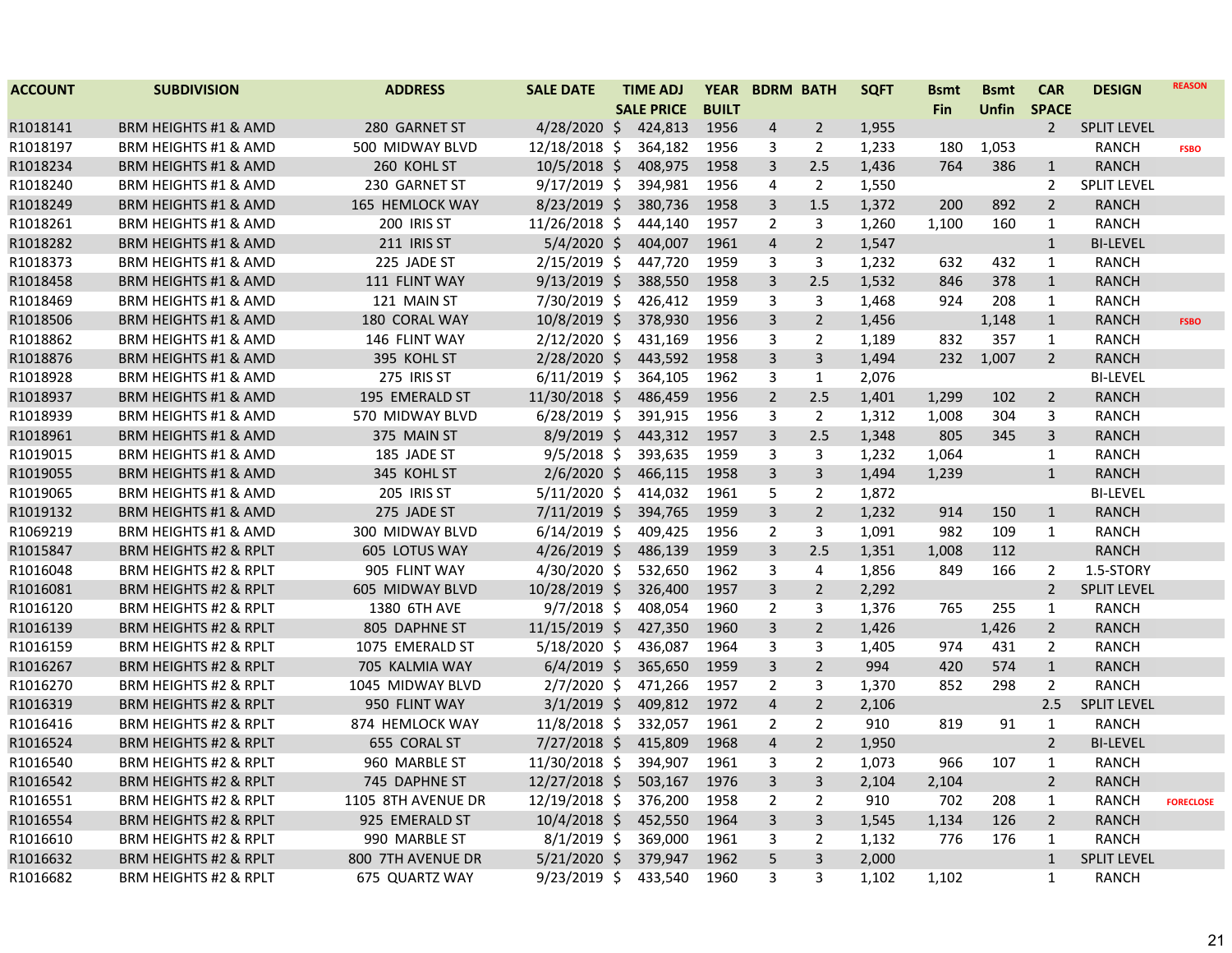| <b>ACCOUNT</b> | <b>SUBDIVISION</b>               | <b>ADDRESS</b>       | <b>SALE DATE</b> | <b>TIME ADJ</b>   | <b>YEAR</b>  |                | <b>BDRM BATH</b> | <b>SQFT</b> | <b>Bsmt</b> | <b>Bsmt</b> | <b>CAR</b>     | <b>DESIGN</b>      | <b>REASON</b>     |
|----------------|----------------------------------|----------------------|------------------|-------------------|--------------|----------------|------------------|-------------|-------------|-------------|----------------|--------------------|-------------------|
|                |                                  |                      |                  | <b>SALE PRICE</b> | <b>BUILT</b> |                |                  |             | <b>Fin</b>  | Unfin       | <b>SPACE</b>   |                    |                   |
| R1016715       | <b>BRM HEIGHTS #2 &amp; RPLT</b> | 615 POPPY WAY        | $4/30/2019$ \$   | 367,425           | 1960         | 3              | $\overline{2}$   | 1,102       | 551         | 551         | $\mathbf{1}$   | <b>RANCH</b>       |                   |
| R1016802       | <b>BRM HEIGHTS #2 &amp; RPLT</b> | 920 MARBLE ST        | $5/20/2019$ \$   | 423,841           | 1961         | $\overline{2}$ | $\overline{2}$   | 1,108       | 886         | 222         | $\overline{2}$ | <b>RANCH</b>       |                   |
| R1016836       | <b>BRM HEIGHTS #2 &amp; RPLT</b> | 165 MIDWAY BLVD      | $5/10/2019$ \$   | 479,907           | 1957         | 3              | $\mathbf{3}$     | 1,661       | 1,198       | 133         | $\overline{2}$ | <b>RANCH</b>       |                   |
| R1016951       | BRM HEIGHTS #2 & RPLT            | 740 EMERALD ST       | $3/4/2019$ \$    | 497,481           | 1965         | 3              | 3.5              | 2,040       | 1,020       | 1,020       | 2.5            | <b>RANCH</b>       | <b>ESTATE</b>     |
| R1017049       | <b>BRM HEIGHTS #2 &amp; RPLT</b> | 925 LAUREL ST        | $8/31/2018$ \$   | 371,360           | 1959         | $\overline{3}$ | $\overline{2}$   | 1,400       |             | 1,400       |                | <b>RANCH</b>       |                   |
| R1017116       | <b>BRM HEIGHTS #2 &amp; RPLT</b> | 785 EMERALD ST       | $6/28/2019$ \$   | 483,070           | 1969         | 4              | 2.5              | 2,910       |             |             | $\overline{2}$ | <b>BI-LEVEL</b>    |                   |
| R1017170       | <b>BRM HEIGHTS #2 &amp; RPLT</b> | 1020 7TH AVENUE DR   | $1/31/2019$ \$   | 350,905           | 1962         | 4              | $\mathbf{3}$     | 2,000       |             |             | $\overline{2}$ | <b>SPLIT LEVEL</b> | <b>FSBO</b>       |
| R1017179       | <b>BRM HEIGHTS #2 &amp; RPLT</b> | 935 FLINT WAY        | 7/31/2018 \$     | 361,665           | 1969         | 3              | 2.5              | 1,293       | 487         | 26          | $\mathbf{1}$   | <b>RANCH</b>       |                   |
| R1017277       | <b>BRM HEIGHTS #2 &amp; RPLT</b> | 700 EMERALD ST       | $2/19/2019$ \$   | 435,240           | 1960         | $\overline{a}$ | 3                | 2,144       |             |             | $\overline{2}$ | <b>SPLIT LEVEL</b> |                   |
| R1017332       | <b>BRM HEIGHTS #2 &amp; RPLT</b> | 855 8TH AVENUE DR    | $5/29/2019$ \$   | 430,036           | 1961         | $\overline{2}$ | $\overline{2}$   | 1,260       | 1,014       |             | $\mathbf{1}$   | <b>RANCH</b>       |                   |
| R1017425       | <b>BRM HEIGHTS #2 &amp; RPLT</b> | 765 LOTUS WAY        | $4/9/2020$ \$    | 374,362           | 1959         | 3              | 1.5              | 1,272       | 542         | 543         | $\mathbf{1}$   | <b>RANCH</b>       |                   |
| R1017457       | <b>BRM HEIGHTS #2 &amp; RPLT</b> | 545 MIDWAY BLVD      | 10/30/2019 \$    | 428,910           | 1957         | 4              | 2.5              | 2,254       | 454         | 50          | $\mathbf{1}$   | <b>SPLIT LEVEL</b> |                   |
| R1017470       | <b>BRM HEIGHTS #2 &amp; RPLT</b> | 905 EMERALD ST       | $4/27/2020$ \$   | 453,365           | 1964         | $\overline{4}$ | $2^{\circ}$      | 1,881       |             | 980         | 1.5            | 1.5-STORY          |                   |
| R1017518       | <b>BRM HEIGHTS #2 &amp; RPLT</b> | 1025 EMERALD ST      | $3/29/2019$ \$   | 434,204           | 1964         | 4              | 2                | 1,788       | 200         | 304         | $\overline{2}$ | <b>SPLIT LEVEL</b> |                   |
| R1017521       | <b>BRM HEIGHTS #2 &amp; RPLT</b> | 540 6TH AVE          | $4/16/2020$ \$   | 523,102           | 1960         | 3              | 3                | 1,508       | 1,508       |             | $\overline{2}$ | <b>RANCH</b>       |                   |
| R1017550       | BRM HEIGHTS #2 & RPLT            | 640 QUARTZ WAY       | 12/12/2019 \$    | 449,645           | 1960         | 3              | 3                | 1,102       | 1,052       | 50          | $\mathbf{1}$   | <b>RANCH</b>       |                   |
| R1017635       | <b>BRM HEIGHTS #2 &amp; RPLT</b> | 985 LAUREL ST        | $11/14/2019$ \$  | 340,862           | 1961         | $\overline{2}$ | $2^{\circ}$      | 910         | 819         | 91          | $\mathbf{1}$   | <b>RANCH</b>       |                   |
| R1017659       | <b>BRM HEIGHTS #2 &amp; RPLT</b> | 845 KALMIA WAY       | $3/29/2019$ \$   | 422,262           | 1959         | 3              | $\overline{2}$   | 1,370       |             | 1,150       | $\overline{2}$ | <b>RANCH</b>       |                   |
| R1017809       | <b>BRM HEIGHTS #2 &amp; RPLT</b> | 780 MARBLE ST        | $3/19/2020$ \$   | 471,510           | 1959         | $\overline{2}$ | 3.5              | 1,612       | 1,050       | 100         | $\overline{2}$ | <b>RANCH</b>       |                   |
| R1017853       | <b>BRM HEIGHTS #2 &amp; RPLT</b> | 1200 8TH AVENUE DR   | 10/14/2019 \$    | 375,360           | 1959         | 2              | 2                | 1,020       | 765         | 255         | $\mathbf{1}$   | <b>RANCH</b>       |                   |
| R1017902       | <b>BRM HEIGHTS #2 &amp; RPLT</b> | 785 MAIN ST          | $11/8/2019$ \$   | 407,000           | 1961         | 3              | $\mathbf{3}$     | 1,288       | 728         |             | $\overline{2}$ | <b>RANCH</b>       |                   |
| R1018121       | BRM HEIGHTS #2 & RPLT            | 820 7TH AVENUE DR    | $5/3/2019$ \$    | 389,252           | 1962         | 3              | 2.5              | 1,326       | 546         | 546         | $\overline{2}$ | <b>RANCH</b>       |                   |
| R1018132       | <b>BRM HEIGHTS #2 &amp; RPLT</b> | 680 LOTUS WAY        | $7/3/2019$ \$    | 501,522           | 1959         | 3              | $\mathbf{3}$     | 1,272       | 1,085       |             | $\mathbf{1}$   | <b>RANCH</b>       |                   |
| R1018247       | <b>BRM HEIGHTS #2 &amp; RPLT</b> | 740 NICKEL ST        | 11/22/2019 \$    | 455,840           | 1959         | $\overline{2}$ | 3                | 1,220       | 1,092       |             | $\mathbf{1}$   | <b>RANCH</b>       |                   |
| R1018267       | <b>BRM HEIGHTS #2 &amp; RPLT</b> | 325 MIDWAY BLVD      | 7/20/2018 \$     | 437,910           | 1957         | 4              | 2.5              | 2,102       |             |             | $\overline{2}$ | <b>SPLIT LEVEL</b> |                   |
| R1018331       | <b>BRM HEIGHTS #2 &amp; RPLT</b> | 965 LAUREL ST        | 8/23/2019 \$     | 435,625           | 1961         | 3              | 3                | 1,132       | 952         |             | $\mathbf{1}$   | <b>RANCH</b>       |                   |
| R1018436       | <b>BRM HEIGHTS #2 &amp; RPLT</b> | 1000 JADE ST         | $3/4/2019$ \$    | 349,637           | 1969         | 3              | 1.5              | 1,026       |             | 1,026       | 2.5            | <b>RANCH</b>       |                   |
| R1018442       | <b>BRM HEIGHTS #2 &amp; RPLT</b> | 985 MIDWAY BLVD      | 12/14/2018 \$    | 390,830           | 1958         | 3              | $\overline{2}$   | 1,497       | 528         | 528         | $\overline{2}$ | <b>RANCH</b>       |                   |
| R1018447       | <b>BRM HEIGHTS #2 &amp; RPLT</b> | 845 BERYL ST         | 10/9/2019 \$     | 533,460           | 1969         | $\overline{4}$ | $\mathsf{3}$     | 1,828       | 1,021       | 255         | $\overline{2}$ | <b>RANCH</b>       |                   |
| R1018518       | <b>BRM HEIGHTS #2 &amp; RPLT</b> | 725 7TH AVENUE DR    | $9/4/2019$ \$    | 340,492           | 1961         | 3              | $\overline{2}$   | 1,820       |             |             | $\mathbf{1}$   | <b>BI-LEVEL</b>    |                   |
| R1018821       | <b>BRM HEIGHTS #2 &amp; RPLT</b> | 855 OPAL WAY         | $4/24/2019$ \$   | 366,907           | 1961         | $\overline{3}$ | $2^{\circ}$      | 1,987       |             |             |                | 1.5-STORY          | <b>SHORT SALE</b> |
| R1018861       | <b>BRM HEIGHTS #2 &amp; RPLT</b> | 985 8TH AVENUE DR    | $2/15/2019$ \$   | 332,800           | 1961         | 4              | 3                | 2,000       |             |             | 1              | <b>SPLIT LEVEL</b> |                   |
| R1018999       | <b>BRM HEIGHTS #2 &amp; RPLT</b> | 400 6TH AVE          | $4/3/2019$ \$    | 433,975           | 1959         | 3              | 3                | 1,592       | 728         |             | $\overline{2}$ | <b>RANCH</b>       | <b>ESTATE</b>     |
| R1019041       | BRM HEIGHTS #2 & RPLT            | 925 7TH AVENUE DR    | $7/12/2019$ \$   | 417,165           | 1961         | 4              | 2                | 1,820       |             |             | $\mathbf{1}$   | <b>BI-LEVEL</b>    |                   |
| R1019120       | <b>BRM HEIGHTS #2 &amp; RPLT</b> | 980 EMERALD ST       | 12/20/2018 \$    | 518,842           | 1973         | 3              | 3.5              | 2,153       | 725         |             | $\overline{2}$ | <b>SPLIT LEVEL</b> |                   |
| R1110809       | <b>BRM HIGHLANDS #1</b>          | 1190 11TH CT         | 10/23/2018 \$    | 513,975           | 1992         | 3              | 2.5              | 2,137       |             | 806         | $\overline{2}$ | 2-STORY            |                   |
| R8866326       | <b>BRM URBAN TV F10</b>          | 11566 COLONY ROW     | $9/12/2018$ \$   | 385,215           | 2008         | $\overline{2}$ | $1.5\,$          | 1,650       |             |             |                | <b>TOWNHOUSI</b>   | <b>FSBO</b>       |
| R8868921       | <b>BRM URBAN TV F19</b>          | 11320 SHEPS WAY      | 11/20/2018 \$    | 400,668           | 2013         | 3              | 2.5              | 1,625       |             |             | $\overline{2}$ | <b>ASF</b>         |                   |
| R8868932       | <b>BRM URBAN TV F19</b>          | 8436 SHEPS WAY       | $2/22/2019$ \$   | 431,600           | 2014         | $\overline{2}$ | 2.5              | 1,434       |             | 654         | $\overline{2}$ | ASF                |                   |
| R8868944       | <b>BRM URBAN TV F19</b>          | 11340 DESTINATION DR | $3/13/2019$ \$   | 460,650           | 2013         | 3              | 2.5              | 1,625       | 575         | 60          | $\overline{2}$ | <b>ASF</b>         |                   |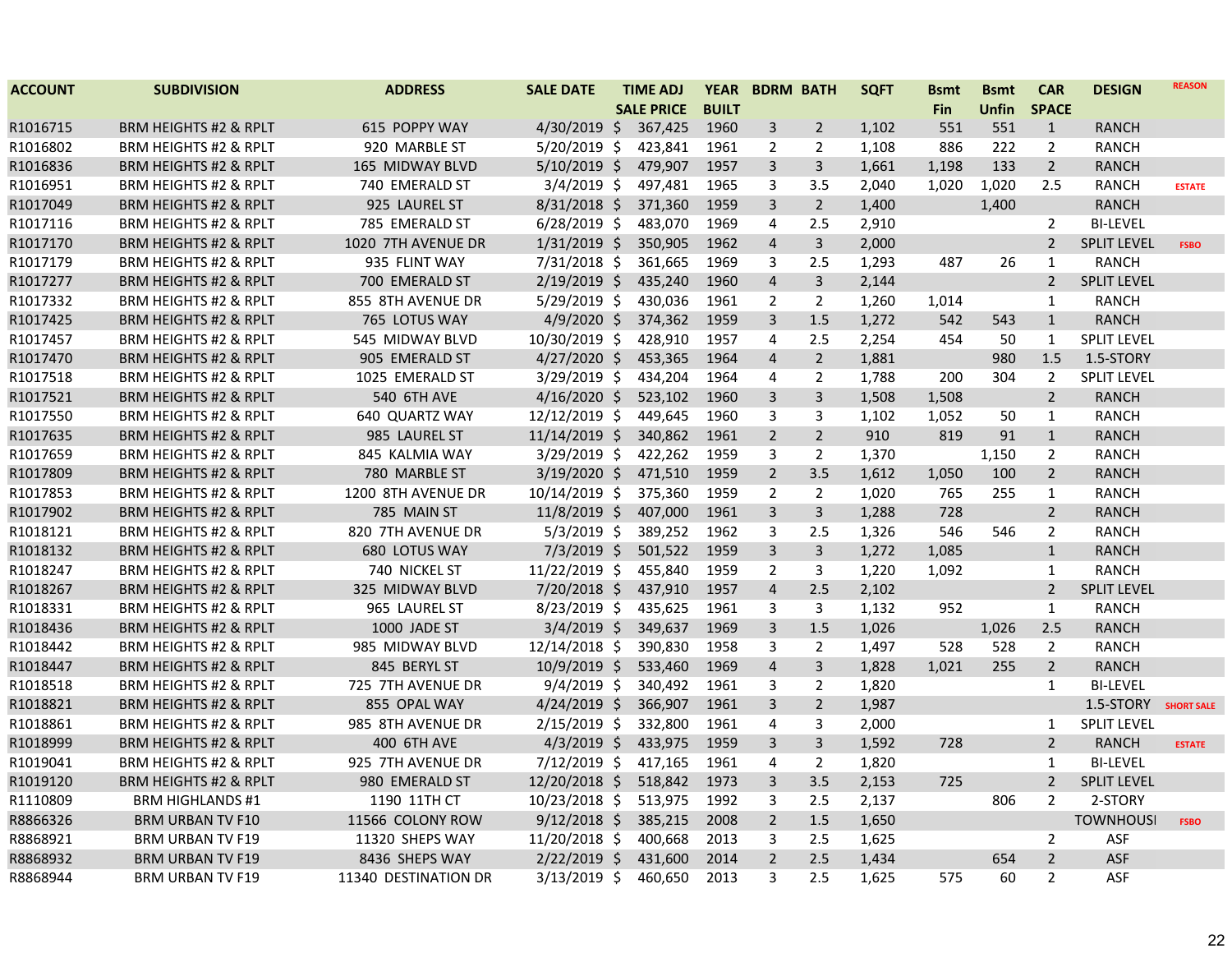| <b>ACCOUNT</b> | <b>SUBDIVISION</b>      | <b>ADDRESS</b>    | <b>SALE DATE</b> | <b>TIME ADJ</b>   | <b>YEAR</b>  | <b>BDRM BATH</b> |                | <b>SQFT</b> | <b>Bsmt</b> | <b>Bsmt</b>  | <b>CAR</b>     | <b>DESIGN</b>    | <b>REASON</b> |
|----------------|-------------------------|-------------------|------------------|-------------------|--------------|------------------|----------------|-------------|-------------|--------------|----------------|------------------|---------------|
|                |                         |                   |                  | <b>SALE PRICE</b> | <b>BUILT</b> |                  |                |             | <b>Fin</b>  | <b>Unfin</b> | <b>SPACE</b>   |                  |               |
| R8868959       | <b>BRM URBAN TV F19</b> | 11350 SHEPS WAY   | $9/28/2018$ \$   | 434,366           | 2012         | 3                | 2.5            | 1,674       |             | 660          | $\overline{2}$ | <b>ASF</b>       |               |
| R8868968       | <b>BRM URBAN TV F19</b> | 11335 UPTOWN AVE  | 7/25/2018 \$     | 445,207           | 2013         | 3                | 2.5            | 1,674       |             | 660          | $\overline{2}$ | ASF              |               |
| R8868975       | <b>BRM URBAN TV F19</b> | 8428 SHEPS WAY    | $3/20/2020$ \$   | 468,789           | 2014         | 3                | 2.5            | 1,674       |             | 660          | $\overline{2}$ | ASF              |               |
| R8868980       | <b>BRM URBAN TV F19</b> | 8500 REDPOINT WAY | $3/17/2020$ \$   | 452,166           | 2013         | 3                | 2.5            | 1,625       |             | 635          | $\overline{2}$ | ASF              |               |
| R8869276       | <b>BRM URBAN TV F21</b> | 11208 COLONY CIR  | $12/4/2018$ \$   | 458,755           | 2012         | $\overline{4}$   | $\overline{4}$ | 2,010       |             |              | $\overline{2}$ | <b>TOWNHOUSE</b> |               |
| R8869749       | <b>BRM URBAN TV F22</b> | 11236 UPTOWN AVE  | $6/9/2020$ \$    | 399,200           | 2016         | $\overline{2}$   | 2.5            | 1,285       |             |              | 2              | <b>TOWNHOUSE</b> |               |
| R8869754       | BRM URBAN TV F22        | 11216 UPTOWN AVE  | $6/28/2019$ \$   | 421,682           | 2016         | 3                | 2.5            | 1,393       |             |              | $\overline{2}$ | <b>TOWNHOUSE</b> |               |
| R8869764       | <b>BRM URBAN TV F22</b> | 11229 COLONY ROW  | $8/1/2019$ \$    | 396,162           | 2016         | $\overline{2}$   | 2.5            | 1,242       |             |              | $\overline{2}$ | <b>TOWNHOUSE</b> |               |
| R8869773       | <b>BRM URBAN TV F22</b> | 11225 COLONY CIR  | 10/29/2019 \$    | 416,160           | 2015         | $\overline{3}$   | 2.5            | 1,393       |             |              | 2              | <b>TOWNHOUSE</b> |               |
| R8869775       | <b>BRM URBAN TV F22</b> | 11233 COLONY CIR  | $5/14/2019$ \$   | 403,088           | 2016         | $\overline{2}$   | 2.5            | 1,285       |             |              | $\overline{2}$ | <b>TOWNHOUSE</b> |               |
| R8869784       | BRM URBAN TV F22        | 11288 COLONY CIR  | $12/14/2018$ \$  | 409,117           | 2015         | $\overline{2}$   | 2.5            | 1,242       |             |              | 2              | <b>TOWNHOUSE</b> |               |
| R8869785       | <b>BRM URBAN TV F22</b> | 11292 COLONY CIR  | $3/4/2020$ \$    | 420,631           | 2015         | 3                | 2.5            | 1,393       |             |              | $\overline{2}$ | <b>TOWNHOUSE</b> |               |
| R8869794       | <b>BRM URBAN TV F22</b> | 11252 UPTOWN AVE  | $5/6/2020$ \$    | 401,000           | 2015         | 3                | 2.5            | 1,393       |             |              | $\overline{2}$ | <b>TOWNHOUSE</b> |               |
| R8869795       | <b>BRM URBAN TV F22</b> | 11250 UPTOWN AVE  | 12/10/2018 \$    | 399,190           | 2015         | $\overline{2}$   | 2.5            | 1,242       |             |              | 2              | <b>TOWNHOUSE</b> |               |
| R8869797       | <b>BRM URBAN TV F22</b> | 11246 UPTOWN AVE  | 3/20/2019 \$     | 403,068           | 2015         | $\overline{2}$   | 2.5            | 1,285       |             |              | $\overline{2}$ | <b>TOWNHOUSE</b> |               |
| R8869800       | <b>BRM URBAN TV F22</b> | 11238 UPTOWN AVE  | 2/21/2020 \$     | 401,980           | 2016         | $\overline{2}$   | 2.5            | 1,242       |             |              | 2              | <b>TOWNHOUSE</b> |               |
| R8869807       | <b>BRM URBAN TV F22</b> | 11210 UPTOWN AVE  | $9/25/2018$ \$   | 403,633           | 2016         | $\overline{2}$   | 2.5            | 1,242       |             |              | $\overline{2}$ | <b>TOWNHOUSE</b> |               |
| R8869808       | <b>BRM URBAN TV F22</b> | 11206 UPTOWN AVE  | $6/5/2020$ \$    | 425,900           | 2017         | 3                | 2.5            | 1,393       |             |              | 2              | <b>TOWNHOUSE</b> |               |
| R8869814       | <b>BRM URBAN TV F22</b> | 11253 CENTRAL CT  | 10/9/2018 \$     | 416,850           | 2016         | 3                | 2.5            | 1,393       |             |              | $\overline{2}$ | <b>TOWNHOUSE</b> |               |
| R8869818       | <b>BRM URBAN TV F22</b> | 11239 COLONY CIR  | 8/22/2019 \$     | 421,787           | 2016         | 3                | 2.5            | 1,393       |             |              | $\overline{2}$ | <b>TOWNHOUSE</b> |               |
| R8869820       | <b>BRM URBAN TV F22</b> | 11247 COLONY CIR  | 11/29/2018 \$    | 378,671           | 2016         | $\overline{2}$   | 2.5            | 1,242       |             |              | $\overline{2}$ | <b>TOWNHOUSE</b> |               |
| R8869824       | <b>BRM URBAN TV F22</b> | 11231 COLONY CIR  | $4/2/2019$ \$    | 380,362           | 2016         | $\overline{2}$   | 2.5            | 1,285       |             |              | $\overline{2}$ | <b>TOWNHOUSE</b> |               |
| R8869826       | <b>BRM URBAN TV F22</b> | 11253 COLONY ROW  | 7/10/2018 \$     | 402,801           | 2016         | $\overline{2}$   | 2.5            | 1,242       |             |              | $\overline{2}$ | <b>TOWNHOUSE</b> |               |
| R8869827       | <b>BRM URBAN TV F22</b> | 11251 COLONY ROW  | 11/11/2019 \$    | 400,386           | 2016         | $\overline{2}$   | 2.5            | 1,285       |             |              | 2              | <b>TOWNHOUSE</b> |               |
| R8869829       | <b>BRM URBAN TV F22</b> | 11243 COLONY ROW  | $6/26/2020$ \$   | 422,500           | 2016         | 3                | 2.5            | 1,393       |             |              | $\overline{2}$ | <b>TOWNHOUSE</b> |               |
| R8869831       | <b>BRM URBAN TV F22</b> | 11219 COLONY CIR  | 10/12/2018 \$    | 406,350           | 2015         | $\overline{2}$   | 2.5            | 1,285       |             |              | $\overline{2}$ | <b>TOWNHOUSE</b> |               |
| R8869833       | <b>BRM URBAN TV F22</b> | 11298 COLONY CIR  | $2/8/2019$ \$    | 386,412           | 2015         | $\overline{2}$   | 2.5            | 1,242       |             |              | $\overline{2}$ | <b>TOWNHOUSE</b> |               |
| R0111628       | <b>BROADLANDS #1</b>    | 14380 ERIN CT     | $4/1/2019$ \$    | 488,041           | 1999         | 4                | 2.5            | 1,874       |             | 936          | $\overline{2}$ | 2-STORY          |               |
| R0111641       | <b>BROADLANDS #1</b>    | 4535 LEXI CIR     | $1/25/2019$ \$   | 486,875           | 1999         | $\overline{4}$   | 2.5            | 2,287       |             | 617          | $\overline{2}$ | 2-STORY          |               |
| R0111659       | <b>BROADLANDS #1</b>    | 4415 LEXI CIR     | 12/27/2018 \$    | 445,080           | 1999         | 3                | 2.5            | 1,874       |             | 572          | $\overline{2}$ | 2-STORY          |               |
| R0111692       | <b>BROADLANDS #1</b>    | 4505 NELSON DR    | 7/19/2018 \$     | 480,015           | 1999         | $\overline{3}$   | 2.5            | 1,810       | 448         | 149          | $\overline{2}$ | 2-STORY          |               |
| R0111715       | <b>BROADLANDS #1</b>    | 14340 KEITH CT    | 11/8/2019 \$     | 610,649           | 1999         | 3                | $\mathbf{3}$   | 2,320       | 961         | 51           | $\overline{2}$ | <b>RANCH</b>     |               |
| R0111716       | <b>BROADLANDS #1</b>    | 14320 KEITH CT    | $9/18/2018$ \$   | 633,357           | 1999         | 4                | 2.5            | 2,651       |             | 1,357        | 3              | 2-STORY          |               |
| R0111725       | BROADLANDS #1           | 4304 LEXI CIR     | 12/5/2019 \$     | 620,614           | 1999         | 3                | 3.5            | 2,345       | 606         | 606          | 3              | 2-STORY          |               |
| R0111742       | <b>BROADLANDS #1</b>    | 4215 LEXI CIR     | 11/15/2018 \$    | 516,999           | 1999         | 5                | $\overline{3}$ | 2,620       |             | 1,380        | $\overline{2}$ | 2-STORY          |               |
| R0111747       | <b>BROADLANDS #1</b>    | 4230 NELSON DR    | $9/10/2018$ \$   | 570,233           | 1999         | 3                | $\overline{2}$ | 2,320       |             | 2,320        | $\overline{2}$ | <b>RANCH</b>     |               |
| R0111768       | <b>BROADLANDS #1</b>    | 4440 NELSON DR    | $3/27/2020$ \$   | 508,384           | 1999         | $\overline{a}$   | 3.5            | 1,874       | 572         |              | $2^{\circ}$    | 2-STORY          |               |
| R0111774       | BROADLANDS #1           | 4550 ELIZABETH LN | $4/6/2020$ \$    | 507,929           | 1999         | 3                | 2.5            | 1,905       |             | 1,096        | 2              | 2-STORY          |               |
| R0111784       | <b>BROADLANDS #1</b>    | 4530 NELSON DR    | $2/22/2019$ \$   | 493,900           | 1999         | 3                | 3.5            | 1,905       | 637         |              | $\overline{2}$ | 2-STORY          |               |
| R0111787       | <b>BROADLANDS #1</b>    | 4560 NELSON DR    | $3/22/2019$ \$   | 485,227           | 1999         | 3                | 2.5            | 1,905       |             | 637          | $\overline{2}$ | 2-STORY          |               |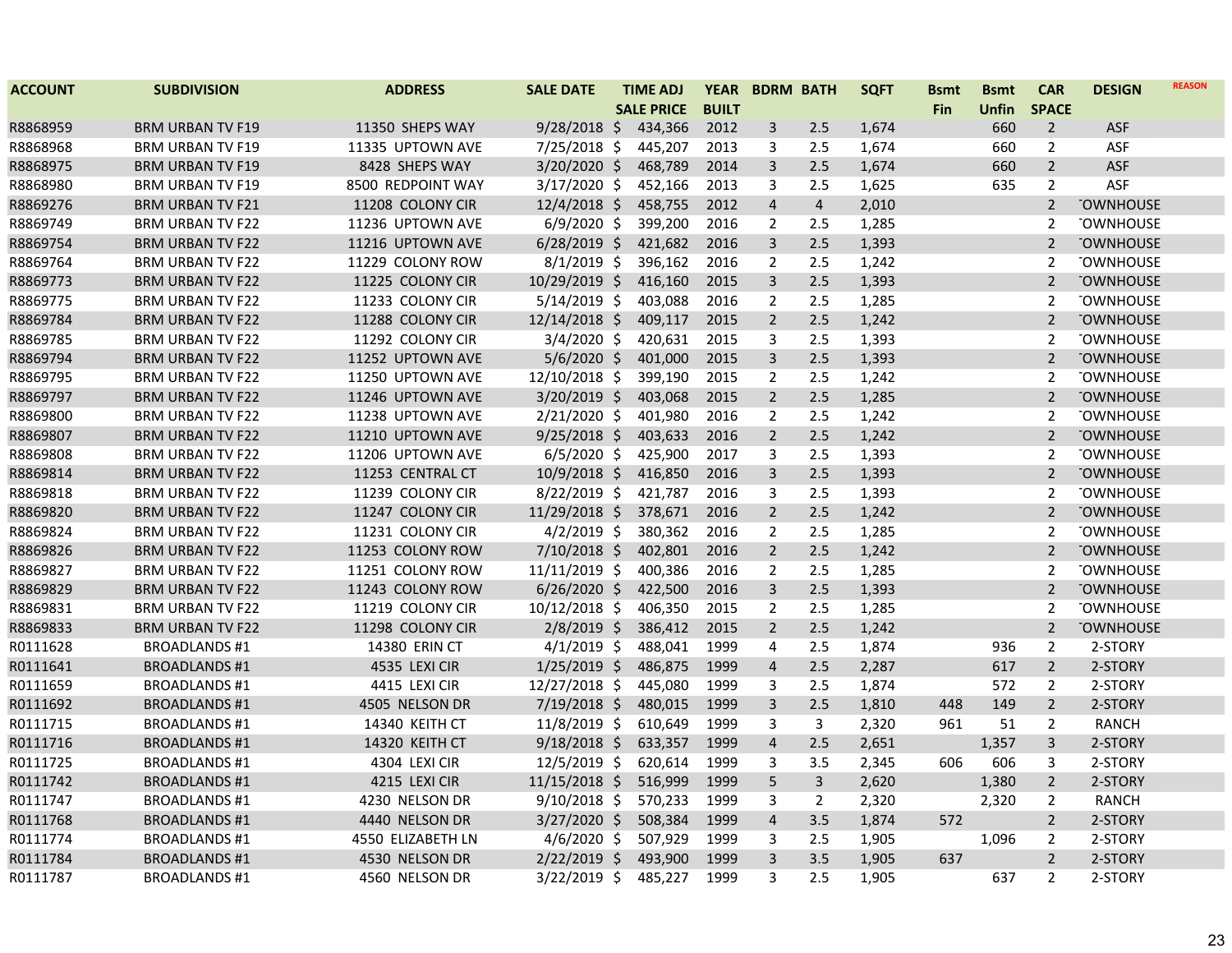| <b>ACCOUNT</b> | <b>SUBDIVISION</b>    | <b>ADDRESS</b>         | <b>SALE DATE</b>       | <b>TIME ADJ</b>   | <b>YEAR</b>  |                | <b>BDRM BATH</b> | <b>SQFT</b> | <b>Bsmt</b> | <b>Bsmt</b> | <b>CAR</b>     | <b>DESIGN</b>    | <b>REASON</b> |
|----------------|-----------------------|------------------------|------------------------|-------------------|--------------|----------------|------------------|-------------|-------------|-------------|----------------|------------------|---------------|
|                |                       |                        |                        | <b>SALE PRICE</b> | <b>BUILT</b> |                |                  |             | Fin         | Unfin       | <b>SPACE</b>   |                  |               |
| R0130106       | <b>BROADLANDS #10</b> | 14011 BLUE RIVER TRL   | $8/10/2018$ \$         | 511,155           | 2002         | 3              | 3.5              | 1,997       |             | 752         | $\overline{2}$ | 2-STORY          |               |
| R0130125       | <b>BROADLANDS #10</b> | 14045 BLUE RIVER TRL   | 12/19/2019 \$          | 518,874           | 2003         | 3              | 3.5              | 1,996       |             | 752         | $\overline{2}$ | 2-STORY          |               |
| R0130127       | <b>BROADLANDS #10</b> | 14051 BLUE RIVER TRL   | 2/20/2019 \$           | 551,976           | 2003         | $\overline{4}$ | 3.5              | 2,352       |             | 1,068       | $\overline{2}$ | 2-STORY          |               |
| R0130133       | <b>BROADLANDS #10</b> | 14061 BLUE RIVER TRL   | $3/12/2019$ \$         | 524,880           | 2002         | 4              | 3.5              | 1,997       |             | 752         | $\overline{2}$ | 2-STORY          |               |
| R0130135       | <b>BROADLANDS #10</b> | 14065 BLUE RIVER TRL   | 3/29/2019 \$           | 560,359           | 2002         | $\overline{4}$ | 3.5              | 2,271       |             | 955         | $\overline{2}$ | 2-STORY          |               |
| R0130282       | <b>BROADLANDS #10</b> | 14017 ROARING FORK CIR | $5/27/2020$ \$         | 635,337           | 2004         | 3              | $\overline{2}$   | 2,188       |             | 1,443       | 3              | RANCH            |               |
| R0130291       | <b>BROADLANDS #10</b> | 14067 ROARING FORK CIR | $7/1/2019$ \$          | 628,427           | 2004         | $\overline{3}$ | 3.5              | 2,953       |             | 764         | 3              | 2-STORY          |               |
| R0130315       | <b>BROADLANDS #10</b> | 14113 ROARING FORK CIR | $3/9/2020$ \$          | 680,872           | 2004         | 5              | 5                | 3,286       | 912         |             | 3              | 2-STORY          |               |
| R0130323       | <b>BROADLANDS #10</b> | 14126 ROARING FORK CIR | $4/19/2019$ \$         | 778,368           | 2006         | 5              | 5                | 2,953       | 1,497       | 79          | 3              | 2-STORY          |               |
| R0130352       | <b>BROADLANDS #10</b> | 14186 PINEY RIVER RD   | $8/21/2018$ \$         | 769,659           | 2005         | 4              | 4.5              | 2,686       | 1,307       | 69          | 2.5            | 2-STORY          |               |
| R0130462       | <b>BROADLANDS #10</b> | 14056 ROARING FORK CIR | 12/30/2019 \$          | 634,857           | 2004         | $\overline{4}$ | 4.5              | 2,522       | 720         | 23          | 2.5            | 2-STORY          |               |
| R0130606       | <b>BROADLANDS #10</b> | 14167 ROARING FORK CIR | $9/18/2018$ \$         | 664,123           | 2004         | 4              | 3.5              | 3,286       |             | 1,529       | 3              | 2-STORY          |               |
| R0130835       | <b>BROADLANDS #11</b> | 14005 CRESTONE CIR     | $6/6/2019$ \$          | 853,710           | 2003         | $\overline{4}$ | 3.5              | 3,816       | 1,133       | 126         | 3              | 2-STORY          |               |
| R0130828       | <b>BROADLANDS #11</b> | 14037 CRESTONE CIR     | 11/15/2019 \$1,053,459 |                   | 2004         | $\overline{4}$ | 4.5              | 3,816       | 1,590       | 297         | 3              | 2-STORY          |               |
| R0136854       | <b>BROADLANDS #14</b> | <b>14105 DERRY CT</b>  | $10/5/2018$ \$         | 646,781           | 2003         | $\overline{4}$ | 3.5              | 2,654       |             | 1,104       | 2.5            | 2-STORY          |               |
| R0136858       | <b>BROADLANDS #14</b> | <b>14075 DERRY CT</b>  | $6/12/2020$ \$         | 694,000           | 2003         | $\overline{4}$ | 4.5              | 2,654       | 1,050       | 54          | 3              | 2-STORY          |               |
| R0136879       | <b>BROADLANDS #14</b> | 13945 SHANNON DR       | $4/8/2020$ \$          | 712,911           | 2003         | 5              | 5                | 3,108       | 1,501       | 167         | $\overline{2}$ | 2-STORY          |               |
| R0136909       | <b>BROADLANDS #14</b> | 14170 SHANNON DR       | 8/12/2019 \$           | 615,084           | 2002         | 3              | 2.5              | 2,408       |             | 1,388       | 3              | <b>RANCH</b>     |               |
| R0136926       | <b>BROADLANDS #15</b> | 14113 WHITNEY CIR      | 7/12/2019 \$           | 787,339           | 2003         | 3              | 2.5              | 3,022       |             | 1,600       | 3              | 2-STORY          |               |
| R0136937       | <b>BROADLANDS #15</b> | 14157 WHITNEY CIR      | $8/30/2019$ \$         | 808,176           | 2004         | 3              | 4                | 3,463       | 1,700       | 193         | 3              | 2-STORY          |               |
| R0136942       | <b>BROADLANDS #15</b> | 14177 WHITNEY CIR      | $7/5/2019$ \$          | 765,669           | 2004         | $\overline{4}$ | 3.5              | 3,685       |             | 2,144       | $\overline{3}$ | 2-STORY          |               |
| R0136946       | <b>BROADLANDS #15</b> | 14190 WHITNEY CIR      | 12/17/2018 \$          | 760,740           | 2003         | $\overline{2}$ | 3.5              | 2,720       | 1,208       | 1,208       | 3              | <b>RANCH</b>     |               |
| R0136948       | <b>BROADLANDS #15</b> | 14198 WHITNEY CIR      | 8/28/2019 \$           | 826,287           | 2004         | 5              | 3.5              | 2,610       | 1,800       | 790         | 3              | <b>RANCH</b>     |               |
| R0136961       | <b>BROADLANDS #15</b> | 3211 MADISON CT        | 8/10/2018 \$           | 867,528           | 2004         | $\overline{4}$ | 4.5              | 3,082       | 1,247       | 66          | 3              | 2-STORY          |               |
| R8863382       | <b>BROADLANDS #19</b> | 14096 PINEHURST CIR    | $6/24/2020$ \$         | 863,100           | 2005         | $\overline{4}$ | $\overline{4}$   | 3,881       | 1,151       | 100         | $\overline{3}$ | 2-STORY          |               |
| R8863425       | <b>BROADLANDS #19</b> | 14056 KAHLER PL        | $4/29/2019$ \$         | 901,159           | 2006         | 3              | 2.5              | 3,511       |             | 1,854       | 3              | 2-STORY          |               |
| R8863428       | <b>BROADLANDS #19</b> | 14032 KAHLER PL        | 6/12/2020 \$1,020,000  |                   | 2006         | $\overline{4}$ | 4.5              | 3,511       | 1,206       | 649         | $\overline{3}$ | 2-STORY          |               |
| R8863440       | <b>BROADLANDS #19</b> | 13985 PINEHURST CIR    | $8/30/2019$ \$         | 972,405           | 2008         | 4              | 4.5              | 4,062       | 1,200       | 292         | 3.5            | 2-STORY          |               |
| R8863451       | <b>BROADLANDS #19</b> | 14083 PINEHURST CIR    | 7/19/2019 \$           | 933,250           | 2005         | 3              | 3.5              | 3,258       | 1,772       | 200         | 3              | <b>RANCH</b>     |               |
| R0110935       | <b>BROADLANDS #2</b>  | 14025 DOGLEG LN        | $3/2/2020$ \$          | 585,046           | 1998         | 4              | 3                | 2,320       |             | 722         | 3              | 2-STORY          |               |
| R0110952       | <b>BROADLANDS #2</b>  | 13875 DOGLEG LN        | 4/29/2019 \$           | 703,341           | 1999         | $\overline{4}$ | 3.5              | 2,810       | 900         | 404         | 3              | 2-STORY          |               |
| R0110958       | <b>BROADLANDS #2</b>  | 13845 DOGLEG LN        | $5/16/2019$ \$         | 594,602           | 1999         | 4              | 3                | 2,923       |             | 846         | 3              | 2-STORY          |               |
| R0110962       | <b>BROADLANDS #2</b>  | 13825 DOGLEG LN        | $4/29/2019$ \$         | 642,310           | 1999         | $\overline{4}$ | $\overline{4}$   | 2,810       | 1,000       | 304         | 3              | 2-STORY          |               |
| R0110985       | <b>BROADLANDS #2</b>  | 13886 DOGLEG LN        | 3/29/2019 \$           | 675,666           | 1999         | 5              | 3.5              | 2,721       | 1,088       | 164         | 3              | 2-STORY          |               |
| R0110987       | <b>BROADLANDS #2</b>  | 13882 DOGLEG LN        | 10/10/2019 \$          | 609,315           | 1999         | $\overline{4}$ | 2.5              | 2,721       |             | 1,252       | $\overline{3}$ | 2-STORY          |               |
| R0111000       | <b>BROADLANDS #2</b>  | 13945 SANDTRAP CIR     | $8/27/2018$ \$         | 461,689           | 1999         | $\overline{2}$ | $\overline{2}$   | 1,778       |             | 836         | $\overline{2}$ | <b>RANCH</b>     |               |
| R0111008       | <b>BROADLANDS #2</b>  | 13930 SANDTRAP CIR     | 7/12/2019 \$           | 599,533           | 1998         | $\overline{4}$ | 3.5              | 2,721       | 1,079       | 173         | 3              | 2-STORY          |               |
| R8864314       | <b>BROADLANDS #20</b> | 3751 136TH AVE         | $6/28/2019$ \$         | 491,530           | 2006         | 3              | 3                | 1,525       | 1,042       | 483         | 2              | <b>TOWNHOUSE</b> |               |
| R8864370       | <b>BROADLANDS #20</b> | 3751 136TH AVE         | $10/25/2018$ \$        | 470,281           | 2007         | $\overline{2}$ | 3.5              | 1,629       | 1,057       | 30          | $\overline{2}$ | <b>TOWNHOUSE</b> |               |
| R8864374       | <b>BROADLANDS #20</b> | 3751 136TH AVE         | $5/30/2019$ \$         | 424,419           | 2008         | $\overline{2}$ | 2.5              | 1,684       |             | 920         | 2              | <b>TOWNHOUSE</b> |               |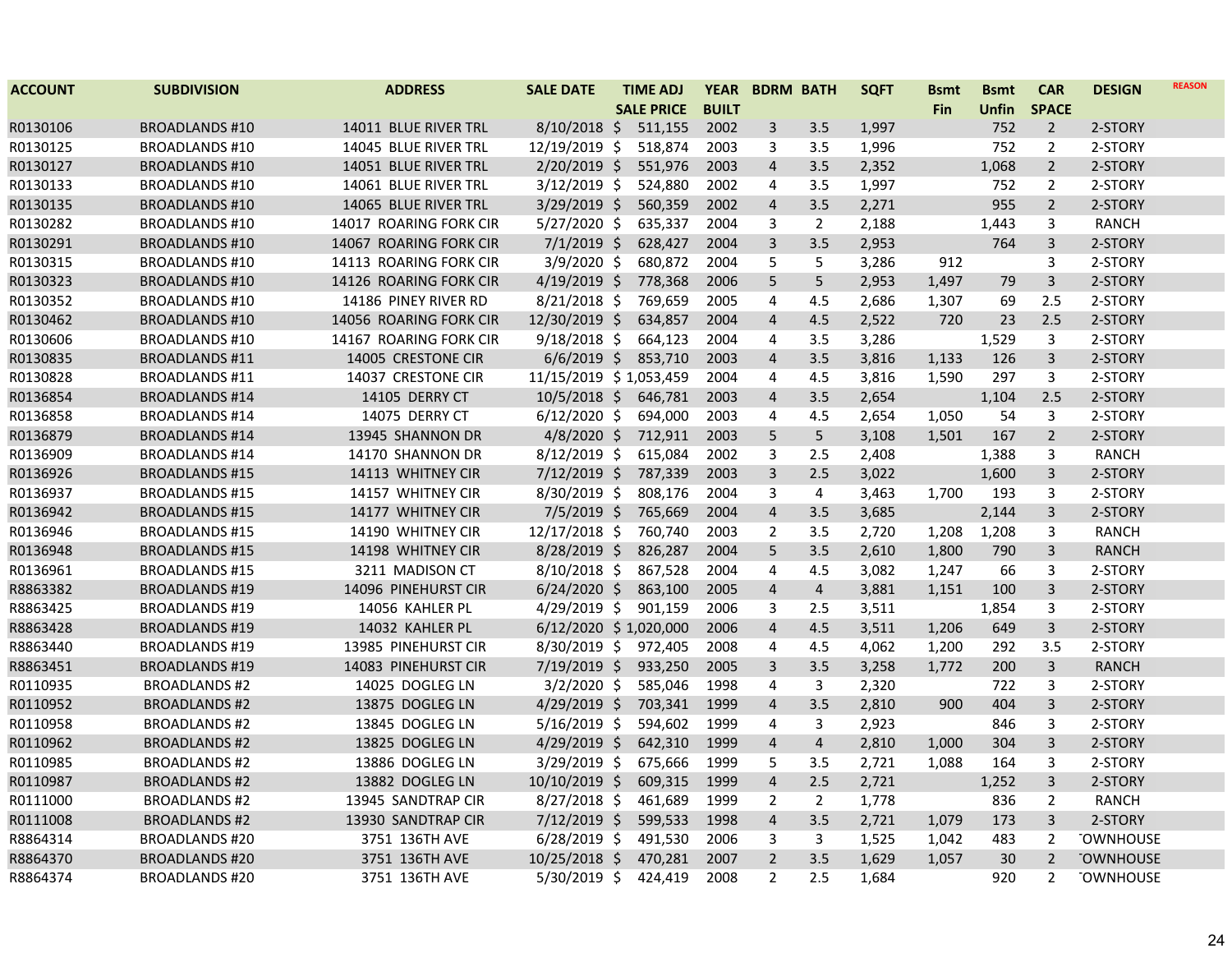| <b>ACCOUNT</b> | <b>SUBDIVISION</b>        | <b>ADDRESS</b>      | <b>SALE DATE</b>     | <b>TIME ADJ</b>   | <b>YEAR</b>  |                | <b>BDRM BATH</b> | <b>SQFT</b> | <b>Bsmt</b> | <b>Bsmt</b>  | <b>CAR</b>     | <b>DESIGN</b>    | <b>REASON</b>    |
|----------------|---------------------------|---------------------|----------------------|-------------------|--------------|----------------|------------------|-------------|-------------|--------------|----------------|------------------|------------------|
|                |                           |                     |                      | <b>SALE PRICE</b> | <b>BUILT</b> |                |                  |             | Fin         | <b>Unfin</b> | <b>SPACE</b>   |                  |                  |
| R8864381       | <b>BROADLANDS #20</b>     | 3751 136TH AVE      | $6/17/2020$ \$       | 400,000           | 2006         | $\overline{2}$ | 2.5              | 1,684       |             | 920          | $\overline{2}$ | <b>TOWNHOUSE</b> |                  |
| R8867323       | <b>BROADLANDS #20</b>     | 3751 136TH AVE      | $1/28/2019$ \$       | 440,706           | 2010         | $\overline{2}$ | $\overline{2}$   | 1,525       |             | 1,525        | 2              | <b>TOWNHOUSE</b> |                  |
| R8867328       | <b>BROADLANDS #20</b>     | 3751 136TH AVE      | 8/30/2019 \$         | 478,485           | 2009         | 3              | $\overline{3}$   | 1,525       | 1,080       | 445          | $\overline{2}$ | <b>TOWNHOUSE</b> |                  |
| R8867353       | <b>BROADLANDS #20</b>     | 3751 136TH AVE      | 11/30/2018 \$        | 428,370           | 2012         | $\overline{2}$ | $\overline{2}$   | 1,525       |             | 1,525        | $\overline{2}$ | <b>TOWNHOUSE</b> |                  |
| R8867354       | <b>BROADLANDS #20</b>     | 3751 136TH AVE      | 12/16/2019 \$        | 406,960           | 2012         | $\overline{2}$ | $\mathsf{3}$     | 1,684       |             | 920          | $\overline{2}$ | <b>TOWNHOUSE</b> |                  |
| R8867363       | <b>BROADLANDS #20</b>     | 3751 136TH AVE      | $3/5/2019$ \$        | 414,269           | 2013         | $\overline{2}$ | 2.5              | 1,684       |             | 920          | $\overline{2}$ | <b>TOWNHOUSE</b> |                  |
| R8864421       | <b>BROADLANDS #21</b>     | 3744 JENNY LN       | $10/16/2019$ \$      | 664,210           | 2012         | $\overline{2}$ | $\mathsf{3}$     | 1,604       | 1,096       | 482          | 3              | <b>RANCH</b>     |                  |
| R8864428       | <b>BROADLANDS #21</b>     | 14188 DAVIES WAY    | 10/19/2018 \$        | 658,605           | 2014         | $\overline{2}$ | 3                | 2,122       | 1,017       | 1,090        | $\overline{2}$ | <b>RANCH</b>     |                  |
| R8864449       | <b>BROADLANDS #21</b>     | 14137 RESERVE PL    | $4/27/2020$ \$       | 834,814           | 2006         | $\overline{2}$ | 3                | 2,122       | 1,190       | 916          | $\overline{3}$ | <b>RANCH</b>     |                  |
| R0111027       | <b>BROADLANDS #3</b>      | 14015 TURNBERRY CT  | $1/13/2020$ \$       | 821,745           | 1999         | 4              | 4.5              | 3,447       | 1,300       | 506          | 3              | 2-STORY          |                  |
| R0111042       | <b>BROADLANDS #3</b>      | 13990 TURNBERRY CT  | $6/14/2019$ \$       | 847,190           | 1999         | 3              | $\overline{4}$   | 2,957       |             | 1,620        | 3              | 2-STORY          |                  |
| R0111096       | <b>BROADLANDS #3</b>      | 13843 MUIRFIELD PT  | $7/9/2019$ \$        | 713,558           | 1998         | 4              | 4.5              | 2,849       | 1,134       | 378          | 3              | 2-STORY          |                  |
| R0112661       | <b>BROADLANDS #3 RPLT</b> | 3991 TROON CIR      | $7/31/2019$ \$       | 861,120           | 1999         | $\overline{3}$ | $\overline{4}$   | 2,784       | 1,706       |              | 3              | 2-STORY          |                  |
| R0112662       | <b>BROADLANDS #3 RPLT</b> | 3981 TROON CIR      | 10/24/2018 \$        | 882,901           | 1999         | 4              | 4.5              | 3,598       | 1,761       | 187          | 3              | 2-STORY          | <b>GVMT SALE</b> |
| R0112686       | <b>BROADLANDS #3 RPLT</b> | 13740 TROON CT      | 9/7/2018 \$1,034,377 |                   | 2003         | $\overline{4}$ | 4.5              | 3,664       | 2,164       | 496          | 3              | 2-STORY          |                  |
| R0114874       | <b>BROADLANDS #3 RPLT</b> | 13851 BROADLANDS LN | $9/26/2019$ \$       | 921,437           | 2000         | 4              | 4.5              | 3,517       | 1,650       |              | 5              | 2-STORY          |                  |
| R0114873       | <b>BROADLANDS #3 RPLT</b> | 13856 MUIRFIELD CIR | $4/21/2020$ \$       | 844,872           | 1999         | $\overline{4}$ | 4.5              | 3,815       | 1,826       | 266          | $\overline{3}$ | 2-STORY          |                  |
| R8873223       | <b>BROADLANDS #3 RPLT</b> | 13891 BROADLANDS LN | $1/9/2019$ \$        | 842,587           | 2018         | 3              | 2.5              | 2,317       |             | 1,922        | 3.5            | <b>RANCH</b>     |                  |
| R8873226       | <b>BROADLANDS #3 RPLT</b> | 13861 BROADLANDS LN | $9/12/2018$ \$       | 843,945           | 2018         | 3              | 2.5              | 2,325       |             | 2,325        | 3.5            | <b>RANCH</b>     |                  |
| R8873227       | <b>BROADLANDS #3 RPLT</b> | 13855 BROADLANDS LN | $1/29/2019$ \$       | 865,672           | 2018         | 3              | 2.5              | 2,469       |             | 1,854        | 3.5            | <b>RANCH</b>     |                  |
| R0112710       | <b>BROADLANDS #4</b>      | 14321 CRAFTSMAN WAY | 7/12/2019 \$         | 444,439           | 2002         | $\overline{3}$ | 2.5              | 1,834       | 597         | 66           | $\overline{2}$ | 2-STORY          |                  |
| R0112720       | <b>BROADLANDS #4</b>      | 5129 PASADENA WAY   | 12/16/2019 \$        | 391,699           | 2002         | 3              | 2.5              | 1,910       | 504         | 385          | $\overline{2}$ | 2-STORY          |                  |
| R0112721       | <b>BROADLANDS #4</b>      | 5127 PASADENA WAY   | 2/22/2019 \$         | 414,897           | 2001         | $\overline{3}$ | 2.5              | 1,750       |             |              | $\overline{2}$ | 2-STORY          |                  |
| R0112733       | <b>BROADLANDS #4</b>      | 5039 PASADENA WAY   | $9/13/2019$ \$       | 432,501           | 2001         | 4              | 3.5              | 1,811       | 889         |              | $\overline{2}$ | 2-STORY          |                  |
| R0112754       | <b>BROADLANDS #4</b>      | 4915 PASADENA WAY   | $8/1/2018$ \$        | 372,330           | 2000         | 3              | 2.5              | 1,910       |             | 519          | $\overline{2}$ | 2-STORY          |                  |
| R0112787       | <b>BROADLANDS #4</b>      | 4725 PASADENA WAY   | $5/9/2019$ \$        | 439,881           | 2000         | 3              | $\mathbf{3}$     | 1,586       |             | 454          | $\overline{2}$ | 2-STORY          |                  |
| R0112796       | <b>BROADLANDS #4</b>      | 14354 MISSION WAY   | 1/24/2020 \$         | 405,800           | 1999         | $\overline{3}$ | 2.5              | 1,834       |             | 663          | $\overline{2}$ | 2-STORY          |                  |
| R0112842       | <b>BROADLANDS #4</b>      | 5113 SPYGLASS DR    | 2/28/2019 \$         | 418,560           | 2001         | 3              | 2.5              | 1,910       |             | 519          | $\overline{2}$ | 2-STORY          |                  |
| R0112844       | <b>BROADLANDS #4</b>      | 5137 SPYGLASS DR    | $11/21/2019$ \$      | 430,566           | 2001         | $\overline{2}$ | $\mathsf{3}$     | 1,301       | 728         |              | $\overline{2}$ | 2-STORY          |                  |
| R0112856       | <b>BROADLANDS #4</b>      | 5014 PASADENA WAY   | $10/22/2018$ \$      | 427,961           | 2001         | $\overline{2}$ | 2.5              | 1,300       | 416         |              | $\overline{2}$ | 2-STORY          |                  |
| R0112858       | <b>BROADLANDS #4</b>      | 14341 COTTAGE WAY   | 3/29/2019 \$         | 427,835           | 2001         | 3              | 2.5              | 1,301       | 416         |              | $\overline{2}$ | 2-STORY          |                  |
| R0112899       | <b>BROADLANDS #4</b>      | 14342 COTTAGE WAY   | 12/12/2019 \$        | 430,360           | 2000         | 3              | 3.5              | 1,910       | 490         | 29           | $\overline{2}$ | 2-STORY          |                  |
| R0112901       | <b>BROADLANDS#4</b>       | 14330 COTTAGE WAY   | 10/24/2019 \$        | 429,744           | 2000         | 3              | 2.5              | 1,910       |             | 519          | $\overline{2}$ | 2-STORY          |                  |
| R0112930       | <b>BROADLANDS #4</b>      | 14334 WRIGHT WAY    | 10/30/2018 \$        | 415,794           | 2000         | 4              | 3                | 1,663       |             |              | $\overline{2}$ | 2-STORY          |                  |
| R0112938       | <b>BROADLANDS #4</b>      | 14310 WRIGHT WAY    | $5/1/2019$ \$        | 422,343           | 2000         | $\overline{3}$ | 3.5              | 1,750       | 519         |              | $\overline{2}$ | 2-STORY          |                  |
| R0112939       | <b>BROADLANDS #4</b>      | 14312 WRIGHT WAY    | 8/30/2019 \$         | 412,114           | 2000         | 3              | 2.5              | 1,834       |             | 663          | $\overline{2}$ | 2-STORY          |                  |
| R0112941       | <b>BROADLANDS #4</b>      | 14315 MISSION WAY   | $9/14/2018$ \$       | 459,900           | 2000         | 3              | 3.5              | 1,834       | 663         |              | $\overline{2}$ | 2-STORY          |                  |
| R0112942       | <b>BROADLANDS #4</b>      | 14313 MISSION WAY   | 8/24/2018 \$         | 479,773           | 2000         | 3              | 2.5              | 1,910       |             | 889          | $\overline{2}$ | 2-STORY          |                  |
| R0112948       | <b>BROADLANDS #4</b>      | 4849 SPYGLASS DR    | $7/8/2019$ \$        | 447,328           | 2000         | $\overline{3}$ | 2.5              | 1,834       | 663         |              | $\overline{2}$ | 2-STORY          |                  |
| R0112965       | <b>BROADLANDS #4</b>      | 4737 SPYGLASS DR    | $9/24/2018$ \$       | 420,646           | 1999         | 3              | 2.5              | 1,834       |             | 662          | $\overline{2}$ | 2-STORY          |                  |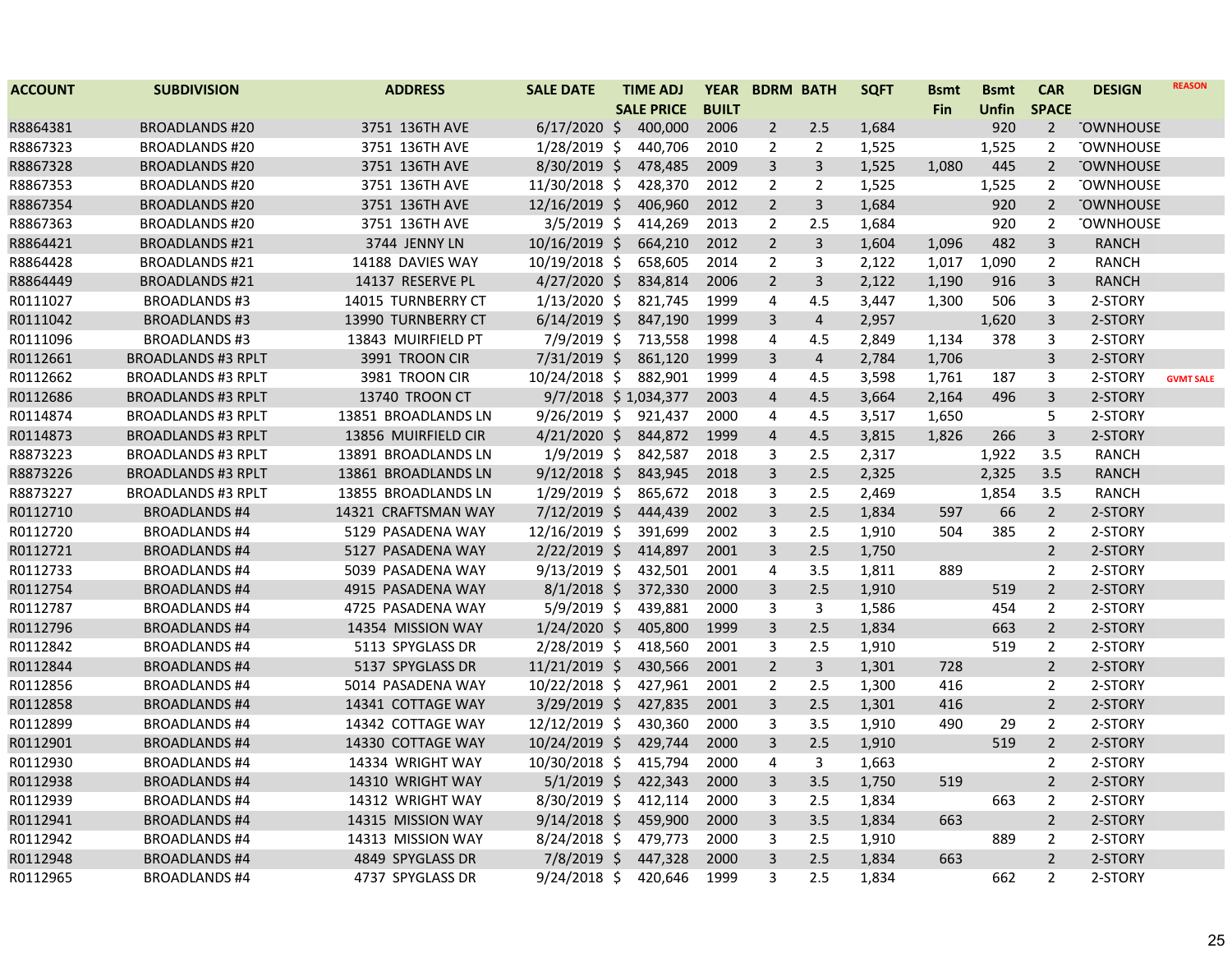| <b>ACCOUNT</b> | <b>SUBDIVISION</b>            | <b>ADDRESS</b>         | <b>SALE DATE</b>      | <b>TIME ADJ</b>   | <b>YEAR</b>  | <b>BDRM BATH</b>        |                | <b>SQFT</b> | <b>Bsmt</b> | <b>Bsmt</b> | <b>CAR</b>     | <b>DESIGN</b> | <b>REASON</b>     |
|----------------|-------------------------------|------------------------|-----------------------|-------------------|--------------|-------------------------|----------------|-------------|-------------|-------------|----------------|---------------|-------------------|
|                |                               |                        |                       | <b>SALE PRICE</b> | <b>BUILT</b> |                         |                |             | Fin         | Unfin       | <b>SPACE</b>   |               |                   |
| R0115508       | <b>BROADLANDS#5</b>           | 13696 PLASTER CIR      | $8/31/2018$ \$        | 527,644           | 2000         | 4                       | 3.5            | 2,052       | 400         | 116         | $\overline{2}$ | 2-STORY       |                   |
| R0115513       | <b>BROADLANDS#5</b>           | 13686 PLASTER CIR      | $9/19/2018$ \$        | 460,218           | 2000         | 3                       | $\overline{2}$ | 1,416       |             | 968         | $\overline{2}$ | <b>RANCH</b>  |                   |
| R0115515       | <b>BROADLANDS#5</b>           | 13682 PLASTER CIR      | 7/24/2018 \$          | 596,285           | 2000         | 5                       | 3.5            | 2,052       | 1,080       | 104         | $\mathbf{3}$   | 2-STORY       |                   |
| R0115547       | <b>BROADLANDS#5</b>           | 13630 PLASTER CIR      | 8/27/2018 \$          | 514,347           | 2000         | 3                       | 3.5            | 2,052       | 976         | 208         | $\overline{2}$ | 2-STORY       |                   |
| R0115627       | <b>BROADLANDS #5</b>          | 13624 PARKVIEW PL      | $5/28/2019$ \$        | 537,321           | 2001         | 3                       | 2.5            | 2,052       |             | 1,184       | $\overline{2}$ | 2-STORY       |                   |
| R0115634       | <b>BROADLANDS #5</b>          | 13647 PARKVIEW PL      | $5/14/2019$ \$        | 522,481           | 2000         | 4                       | 3.5            | 2,052       | 275         | 241         | $\overline{2}$ | 2-STORY       |                   |
| R0115638       | <b>BROADLANDS#5</b>           | 13623 PARKVIEW PL      | $7/10/2018$ \$        | 473,982           | 2000         | 3                       | 2.5            | 1,632       | 256         | 256         | $\overline{2}$ | 2-STORY       |                   |
| R0115642       | <b>BROADLANDS#5</b>           | 13607 PARKVIEW PL      | $6/15/2020$ \$        | 490,000           | 2000         | 3                       | 2.5            | 1,724       |             | 872         | $\overline{2}$ | 2-STORY       |                   |
| R0115674       | <b>BROADLANDS#6</b>           | 4135 BROADMOOR LP      | 10/30/2018 \$         | 788,051           | 2000         | $\overline{a}$          | 3.5            | 3,536       |             | 1,259       | $\overline{3}$ | 2-STORY       | <b>RELOCATION</b> |
| R0115699       | <b>BROADLANDS#6</b>           | 3922 BROADMOOR LP      | 2/12/2020 \$          | 720,765           | 2000         | 5                       | 5              | 3,447       | 1,350       | 420         | 3              | 2-STORY       |                   |
| R0115709       | <b>BROADLANDS#6</b>           | 3981 STONEGRASS PT     | 7/19/2019 \$          | 708,089           | 2001         | 4                       | 4.5            | 2,698       | 700         | 456         | 3              | 2-STORY       |                   |
| R0115726       | <b>BROADLANDS#6</b>           | 3910 STONEGRASS PT     | 2/12/2020 \$          | 774,885           | 2000         | 4                       | 3.5            | 2,110       | 1,236       | 100         | 3              | <b>RANCH</b>  |                   |
| R0115733       | <b>BROADLANDS#6</b>           | 14040 WESTHAMPTON PT   | 7/29/2019 \$          | 864,732           | 2001         | $\overline{4}$          | 4.5            | 3,678       | 800         | 347         | $\overline{3}$ | 2-STORY       |                   |
| R0115734       | <b>BROADLANDS #6</b>          | 4182 BROADMOOR LP      | $6/5/2019$ \$         | 754,886           | 2001         | 4                       | 3.5            | 3,209       |             | 1,386       | 3              | 2-STORY       |                   |
| R0115735       | <b>BROADLANDS#6</b>           | 4172 BROADMOOR LP      | 10/9/2019 \$          | 701,915           | 2000         | 5                       | 4.5            | 3,066       | 1,612       | 85          | $\mathbf{3}$   | 2-STORY       |                   |
| R0115673       | <b>BROADLANDS #6</b>          | 3815 BROADMOOR LP      | $3/1/2019$ \$         | 790,451           | 2000         | 3                       | 3.5            | 2,957       |             | 1,620       | 3              | 2-STORY       |                   |
| R0115680       | <b>BROADLANDS#6</b>           | 4195 BROADMOOR LP      | 10/15/2019 \$         | 846,084           | 2001         | $\overline{4}$          | 3.5            | 3,816       |             | 1,259       | $\overline{3}$ | 2-STORY       |                   |
| R0116150       | <b>BROADLANDS#6</b>           | 13921 WESTHAMPTON CT   | 6/28/2019 \$1,021,347 |                   | 2001         | 5                       | 4.5            | 3,816       | 1,887       |             | 3              | 2-STORY       |                   |
| R0115805       | <b>BROADLANDS#7</b>           | 4320 AUGUSTA DR        | 7/23/2018 \$ 959,496  |                   | 1999         | 4                       | 5              | 3,500       | 2,212       | 1,288       | $\overline{4}$ | <b>RANCH</b>  |                   |
| R0115834       | <b>BROADLANDS#7</b>           | 4484 FAIRWAY LN        | 4/30/2020 \$          | 999,765           | 2000         | 4                       | 4              | 3,266       | 1,290       | 526         | 3              | 2-STORY       |                   |
| R0115839       | <b>BROADLANDS #7</b>          | 4384 FAIRWAY LN        | 5/13/2019 \$ 876,109  |                   | 2005         | 3                       | 3.5            | 2,563       | 2,358       | 205         | $\overline{3}$ | <b>RANCH</b>  |                   |
| R0115851       | <b>BROADLANDS #7</b>          | 4342 CALLOWAY CT       | 1/31/2019 \$1,065,039 |                   | 2003         | 5                       | 4.5            | 3,263       | 1,648       | 412         | 3              | 2-STORY       |                   |
| R0115861       | <b>BROADLANDS#7</b>           | 14165 DORADO CT        | $11/2/2018$ \$        | 920,047           | 2002         | $\overline{\mathbf{4}}$ | $\overline{4}$ | 3,245       | 1,279       | 592         | $\mathbf{3}$   | 2-STORY       |                   |
| R0115862       | <b>BROADLANDS #7</b>          | 14145 DORADO CT        | 2/25/2020 \$1,150,189 |                   | 2003         | 4                       | 5.5            | 4,254       | 427         | 1,600       | 4              | 2-STORY       |                   |
| R0115815       | <b>BROADLANDS#7</b>           | 4375 FAIRWAY LN        | $11/2/2018$ \$        | 954,140           | 2001         | 5                       | 4.5            | 3,373       | 1,375       | 458         | $\mathbf{3}$   | 2-STORY       |                   |
| R8863267       | <b>BROADLANDS#7</b>           | 14249 AUGUSTA DR       | $4/26/2019$ \$        | 914,687           | 2014         | 4                       | $\overline{4}$ | 2,938       |             | 1,355       | 3              | <b>RANCH</b>  |                   |
| R0121636       | <b>BROADLANDS#9</b>           | 3280 SHANNON DR        | 7/23/2019 \$          | 533,492           | 2003         | 3                       | 2.5            | 1,905       | 411         | 226         | $\overline{2}$ | 2-STORY       |                   |
| R0121638       | <b>BROADLANDS #9</b>          | 3260 SHANNON DR        | 11/29/2018 \$         | 555,510           | 2003         | 3                       | 3              | 1,648       | 720         |             | $\overline{2}$ | <b>RANCH</b>  |                   |
| R0121646       | <b>BROADLANDS#9</b>           | 3116 SHANNON DR        | $10/11/2019$ \$       | 635,407           | 2003         | 4                       | 4.5            | 2,524       | 1,151       | 61          | 3              | 2-STORY       |                   |
| R0121672       | <b>BROADLANDS#9</b>           | 14272 ADAM CT          | 2/14/2020 \$          | 603,925           | 2001         | 4                       | 3              | 2,651       | 447         | 23          | $\overline{2}$ | 2-STORY       |                   |
| R0121686       | <b>BROADLANDS #9</b>          | 14213 JARED CT         | 11/30/2018 \$         | 558,147           | 2002         | 5                       | 3.5            | 2,651       | 400         | 70          | $\overline{3}$ | 2-STORY       |                   |
| R0121687       | <b>BROADLANDS#9</b>           | 14243 JARED CT         | $4/4/2019$ \$         | 603,027           | 2003         | 4                       | 3              | 2,578       | 661         | 35          | $\overline{2}$ | 2-STORY       |                   |
| R0121691       | <b>BROADLANDS#9</b>           | 14393 JARED CT         | $9/12/2019$ \$        | 557,685           | 2001         | 4                       | 2.5            | 2,195       | 240         | 360         | 3              | 2-STORY       |                   |
| R0121702       | <b>BROADLANDS #9</b>          | 3125 SHANNON DR        | 7/26/2019 \$          | 678,474           | 2001         | 3                       | 3              | 2,320       | 942         | 70          | $\overline{2}$ | <b>RANCH</b>  |                   |
| R0121704       | <b>BROADLANDS#9</b>           | 14225 CORRINE CT       | 3/23/2020 \$          | 528,558           | 2002         | 3                       | 3.5            | 1,874       | 555         | 17          | $2^{\circ}$    | 2-STORY       |                   |
| R0121715       | <b>BROADLANDS#9</b>           | 14296 CORRINE CT       | 10/2/2018 \$          | 576,504           | 2001         | 3                       | 3.5            | 1,810       | 585         | 12          | $\overline{2}$ | 2-STORY       |                   |
| R0121716       | <b>BROADLANDS#9</b>           | 14276 CORRINE CT       | $4/14/2020$ \$        | 538,103           | 2002         | 3                       | 2.5            | 1,874       |             | 572         | $\overline{2}$ | 2-STORY       |                   |
| R0130376       | <b>BROADLANDS F10 REPLT A</b> | 14232 PINEY RIVER RD   | $9/4/2019$ \$         | 651,060           | 2005         | 4                       | 3.5            | 2,688       |             | 788         | 2.5            | 2-STORY       |                   |
| R0130390       | <b>BROADLANDS F10 REPLT A</b> | 14272 PINEY RIVER RD   | $6/20/2019$ \$        | 635,367           | 2005         | 4                       | 3.5            | 2,670       | 1,307       | 69          | 2.5            | 2-STORY       |                   |
| R0130467       | <b>BROADLANDS F10 REPLT A</b> | 14066 ROARING FORK CIR | 11/7/2019 \$          | 637,177           | 2004         | 5                       | 4.5            | 2,522       | 788         |             | 2.5            | 2-STORY       |                   |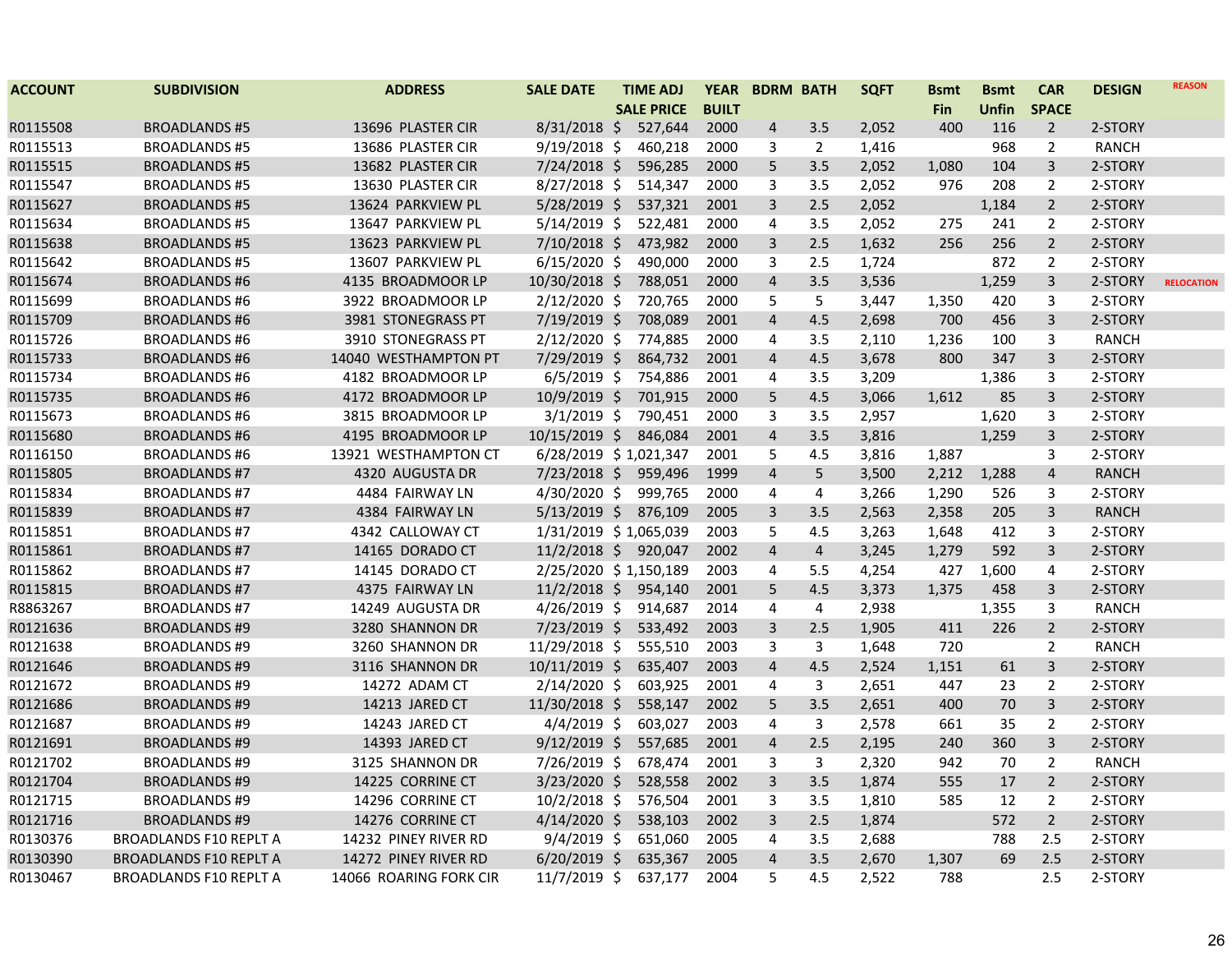| <b>ACCOUNT</b> | <b>SUBDIVISION</b>                      | <b>ADDRESS</b>         | <b>SALE DATE</b>      | <b>TIME ADJ</b>   | <b>YEAR</b>  | <b>BDRM BATH</b>        |                | <b>SQFT</b> | <b>B</b> smt | <b>Bsmt</b>  | <b>CAR</b>     | <b>DESIGN</b>      | <b>REASON</b>     |
|----------------|-----------------------------------------|------------------------|-----------------------|-------------------|--------------|-------------------------|----------------|-------------|--------------|--------------|----------------|--------------------|-------------------|
|                |                                         |                        |                       | <b>SALE PRICE</b> | <b>BUILT</b> |                         |                |             | Fin          | <b>Unfin</b> | <b>SPACE</b>   |                    |                   |
| R0130474       | <b>BROADLANDS F10 REPLT A</b>           | 14072 ROARING FORK CIR | $11/2/2018$ \$        | 656,799           | 2004         | 4                       | 4.5            | 2,649       | 848          | 44           | $\overline{2}$ | 2-STORY            |                   |
| R8863268       | <b>BROADLANDS F7 REPLT B</b>            | 4535 FAIRWAY LN        | 8/30/2019 \$          | 923,460           | 2008         | 3                       | 3.5            | 2,351       | 2,336        |              | 3              | <b>RANCH</b>       |                   |
| R0117255       | BROADLANDS W #1 & TRCT 1 BRO            | 4416 MAROON CIR        | $4/25/2019$ \$        | 680,032           | 2000         | 4                       | $\overline{3}$ | 3,280       |              | 846          | $\mathsf{3}$   | 2-STORY            |                   |
| R0117257       | BROADLANDS W #1 & TRCT 1 BRO            | 4497 MAROON CIR        | $2/28/2020$ \$        | 652,482           | 2000         | 3                       | 4              | 2,923       | 846          |              | 3              | 2-STORY            |                   |
| R0117262       | BROADLANDS W #1 & TRCT 1 BRO            | 4557 MAROON CIR        | $4/5/2019$ \$         | 631,644           | 2000         | 5                       | $\overline{4}$ | 2,923       | 803          | 43           | $\overline{3}$ | 2-STORY            |                   |
| R0117264       | BROADLANDS W #1 & TRCT 1 BRO            | 4586 MAROON CIR        | $12/9/2019$ \$        | 564,657           | 2000         | 3                       | 3              | 2,923       |              | 846          | 3              | 2-STORY            |                   |
| R0117267       | BROADLANDS W #1 & TRCT 1 BRO            | 4597 MAROON CIR        | $8/8/2018$ \$         | 628,067           | 2000         | $\overline{\mathbf{4}}$ | 2.5            | 2,721       |              | 1,252        | $\overline{3}$ | 2-STORY            |                   |
| R0117275       | BROADLANDS W #1 & TRCT 1 BRO            | 4540 MAROON CIR        | 7/31/2018 \$          | 653,887           | 2000         | 3                       | 3              | 2,923       |              | 846          | 3              | 2-STORY            |                   |
| R0117277       | <b>BROADLANDS W #1 &amp; TRCT 1 BRO</b> | 4520 MAROON CIR        | $1/27/2020$ \$        | 565,786           | 2000         | 4                       | $\overline{3}$ | 2,412       |              | 1,224        | $\overline{3}$ | 2-STORY            |                   |
| R0117278       | BROADLANDS W #1 & TRCT 1 BRO            | 4510 MAROON CIR        | 4/30/2019 \$          | 569,728           | 2000         | 4                       | 3.5            | 2,320       | 650          | 72           | 3              | 2-STORY            |                   |
| R0117384       | BROADLANDS W #1 & TRCT 1 BRO            | 4410 CRESTONE CIR      | 5/28/2019 \$1,034,586 |                   | 2001         | 4                       | 6              | 4,531       | 1,800        | 427          | 3              | 2-STORY            |                   |
| R0117387       | BROADLANDS W #1 & TRCT 1 BRO            | 4380 CRESTONE CIR      | 7/30/2019 \$          | 929,741           | 2001         | 4                       | 3.5            | 4,132       | 2,064        |              | 3              | 2-STORY            |                   |
| R0117390       | BROADLANDS W #1 & TRCT 1 BRO            | 4350 CRESTONE CIR      | $5/1/2020$ \$         | 852,465           | 2001         | 5                       | 3.5            | 4,298       |              | 2,327        | 3              | 2-STORY            |                   |
| R0117393       | BROADLANDS W #1 & TRCT 1 BRO            | 4320 CRESTONE CIR      | 7/30/2018 \$          | 794,584           | 2018         | 3                       | 2.5            | 2,825       |              | 1,303        | 3              | <b>RANCH</b>       |                   |
| R0117395       | BROADLANDS W #1 & TRCT 1 BRO            | 4331 CRESTONE CIR      | 10/26/2018 \$         | 618,401           | 2000         | 4                       | $\overline{4}$ | 4,531       |              | 1,678        | 3              | 2-STORY            |                   |
| R0117453       | BROADLANDS W #1 & TRCT 1 BRO            | 4606 CASTLE CIR        | 3/31/2020 \$          | 831,673           | 2003         | 5                       | 3.5            | 4,531       |              | 2,227        | 3              | 2-STORY            |                   |
| R0117462       | BROADLANDS W #1 & TRCT 1 BRO            | 4487 CASTLE LN         | $7/1/2019$ \$         | 760,303           | 2001         | 4                       | $\overline{4}$ | 4,531       | 1,800        | 427          | $\overline{3}$ | 2-STORY            |                   |
| R0117291       | BROADLANDS W #1 & TRCT 1 BRO            | 4608 PYRAMID CIR       | 4/29/2019 \$          | 651,415           | 2005         | 3                       | 3              | 2,320       | 2,189        | 115          | 3              | <b>RANCH</b>       |                   |
| R0117306       | BROADLANDS W #1 & TRCT 1 BRO            | 13793 WINDOM LN        | $3/5/2020$ \$         | 650,107           | 2004         | 5                       | 3.5            | 3,790       | 1,710        | 121          | $\overline{2}$ | 2-STORY            |                   |
| R0117317       | BROADLANDS W #1 & TRCT 1 BRO            | 4727 LONGS CT          | $9/27/2019$ \$        | 694,669           | 2005         | 4                       | 3.5            | 3,537       |              | 720          | 3              | 2-STORY            |                   |
| R0117320       | BROADLANDS W #1 & TRCT 1 BRO            | 4667 LONGS CT          | $6/19/2020$ \$        | 638,900           | 2005         | 5                       | 3.5            | 3,346       |              | 688          | $\overline{3}$ | 2-STORY            |                   |
| R0117349       | BROADLANDS W #1 & TRCT 1 BRO            | 13816 WINDOM LN        | 2/19/2019 \$          | 736,665           | 2005         | 3                       | 3.5            | 3,672       | 540          | 60           | $\mathbf{3}$   | 2.5 STORY          |                   |
| R0117350       | BROADLANDS W #1 & TRCT 1 BRO            | 13826 WINDOM LN        | $10/2/2019$ \$        | 683,599           | 2004         | 5                       | 3.5            | 3,790       |              | 720          | $\overline{3}$ | 2-STORY            |                   |
| R0117355       | BROADLANDS W #1 & TRCT 1 BRO            | 4666 LONGS CT          | 4/29/2019 \$          | 620,197           | 2005         | 4                       | 2.5            | 3,537       |              | 720          | 3              | 2-STORY            |                   |
| R0014304       | <b>BROZOVICH SUB</b>                    | 15330 HURON ST         | $1/22/2019$ \$        | 589,706           | 2001         | 3                       | 2.5            | 2,083       |              |              | $\overline{2}$ | <b>RANCH</b>       |                   |
| R2038288       | <b>COLMANS LAKEVIEW</b>                 | 7845 119TH PL          | 7/19/2018 \$          | 353,733           | 1975         | $\overline{2}$          | $\mathbf{1}$   | 1,157       |              |              | 3.5            | <b>RANCH</b>       |                   |
| R2086253       | <b>COLMANS LAKEVIEW</b>                 | 7965 119TH AVE         | $6/23/2020$ \$        | 368,000           | 1943         | 3                       | $2^{\circ}$    | 1,023       | 665          | 358          | $\overline{2}$ | <b>RANCH</b>       | <b>NOT ON MKT</b> |
| R0023820       | <b>COLUMBINE MEADOWS</b>                | 12711 JULIAN CT        | $8/2/2019$ \$         | 398,110           | 1986         | 3                       | $\overline{2}$ | 1,344       | 310          | 138          | $\overline{2}$ | <b>SPLIT LEVEL</b> |                   |
| R0023826       | <b>COLUMBINE MEADOWS</b>                | 12712 JULIAN CT        | $6/4/2020$ \$         | 433,000           | 1986         | $\overline{4}$          | $\overline{2}$ | 1,360       | 384          |              | $\overline{2}$ | <b>SPLIT LEVEL</b> |                   |
| R0023835       | <b>COLUMBINE MEADOWS</b>                | 3303 127TH AVE         | $3/15/2019$ \$        | 393,731           | 1987         | $\overline{2}$          | $\overline{2}$ | 1,130       | 374          | 42           | $\overline{2}$ | <b>SPLIT LEVEL</b> |                   |
| R0023842       | <b>COLUMBINE MEADOWS</b>                | 3206 COLUMBINE CT      | $2/14/2020$ \$        | 361,580           | 1986         | 3                       | $\overline{2}$ | 1,130       | 287          | 129          | $\overline{2}$ | <b>SPLIT LEVEL</b> |                   |
| R0023850       | <b>COLUMBINE MEADOWS</b>                | 3301 COLUMBINE CT      | 1/29/2020 \$          | 372,752           | 1986         | 3                       | $\overline{2}$ | 1,130       | 374          | 42           | 2              | SPLIT LEVEL        |                   |
| R0023868       | <b>COLUMBINE MEADOWS</b>                | 3005 127TH AVE         | $12/7/2018$ \$        | 370,661           | 1986         | $\overline{2}$          | 1.5            | 1,408       |              |              | $\overline{2}$ | <b>BI-LEVEL</b>    |                   |
| R0023871       | <b>COLUMBINE MEADOWS</b>                | 12680 GREEN CIR        | $12/4/2019$ \$        | 368,140           | 1986         | 3                       | $\overline{2}$ | 1,408       |              |              | $\overline{2}$ | <b>BI-LEVEL</b>    |                   |
| R0023909       | <b>COLUMBINE MEADOWS</b>                | 3106 127TH AVE         | 12/16/2019 \$         | 394,327           | 1985         | 3                       | $2^{\circ}$    | 1,297       |              |              | $\overline{2}$ | <b>SPLIT LEVEL</b> |                   |
| R0023911       | <b>COLUMBINE MEADOWS</b>                | 12646 HAZEL ST         | 5/22/2020 \$          | 446,112           | 1986         | 3                       | 3.5            | 1,522       | 606          |              | $\overline{2}$ | 2-STORY            |                   |
| R0023925       | <b>COLUMBINE MEADOWS</b>                | 12641 GROVE ST         | $4/5/2019$ \$         | 350,865           | 1986         | 3                       | $\overline{2}$ | 1,297       |              |              | $\overline{2}$ | <b>SPLIT LEVEL</b> |                   |
| R0023927       | <b>COLUMBINE MEADOWS</b>                | 12645 GROVE ST         | 10/22/2018 \$         | 393,540           | 1986         | 3                       | $\mathbf{1}$   | 1,408       |              |              | 2              | <b>BI-LEVEL</b>    |                   |
| R0023934       | <b>COLUMBINE MEADOWS</b>                | 12618 JULIAN ST        | 3/29/2019 \$          | 383,096           | 1986         | 3                       | $2^{\circ}$    | 1,408       |              |              | $\overline{2}$ | <b>BI-LEVEL</b>    |                   |
| R0023935       | <b>COLUMBINE MEADOWS</b>                | 12620 JULIAN ST        | 8/30/2018 \$          | 364,502           | 1986         | 3                       | $\overline{2}$ | 1,280       |              |              | $\overline{2}$ | <b>SPLIT LEVEL</b> |                   |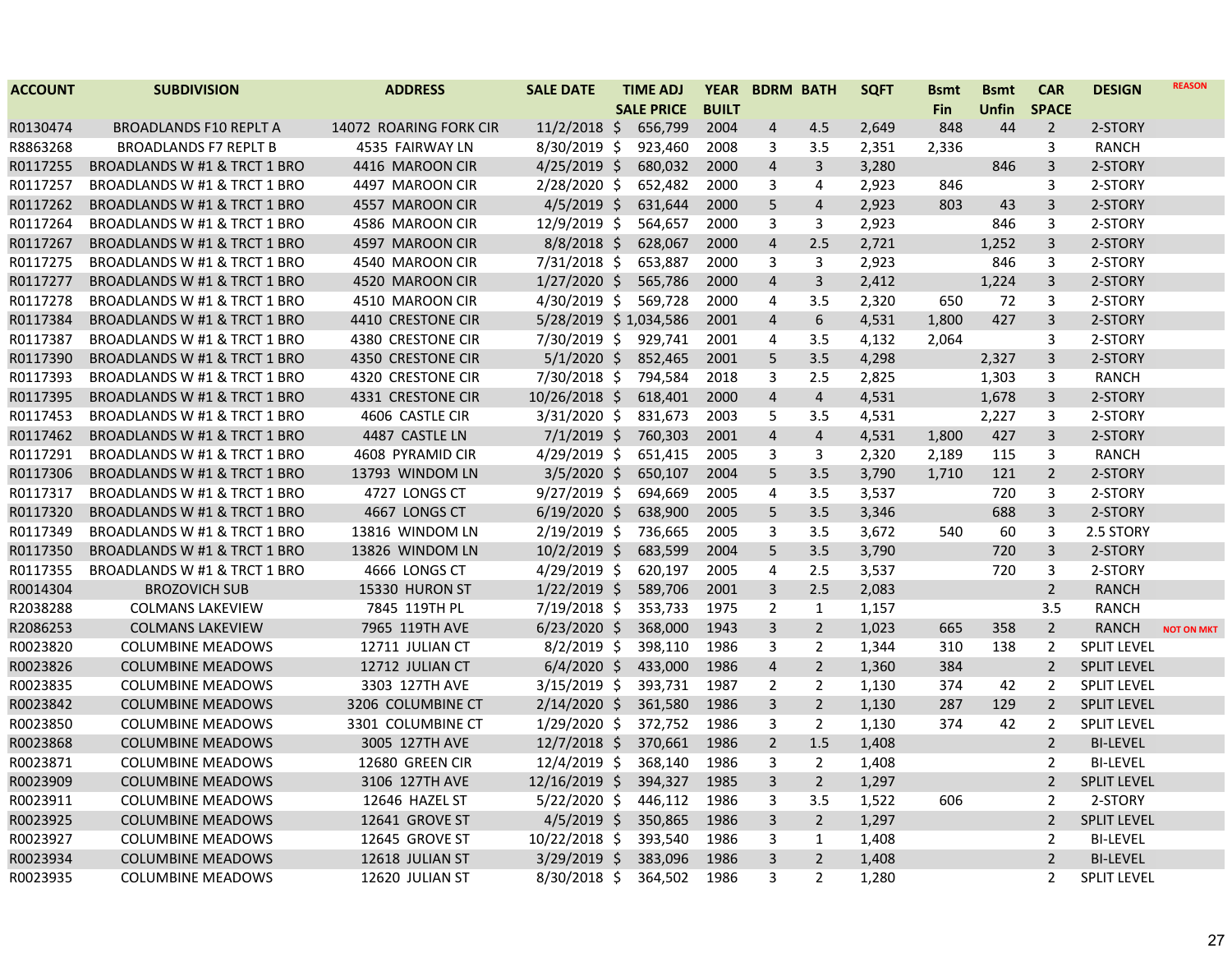| <b>ACCOUNT</b> | <b>SUBDIVISION</b>               | <b>ADDRESS</b>          | <b>SALE DATE</b>      | <b>TIME ADJ</b>   | <b>YEAR</b>  | <b>BDRM BATH</b> |                | <b>SQFT</b> | <b>Bsmt</b> | <b>Bsmt</b> | <b>CAR</b>     | <b>DESIGN</b>      | <b>REASON</b> |
|----------------|----------------------------------|-------------------------|-----------------------|-------------------|--------------|------------------|----------------|-------------|-------------|-------------|----------------|--------------------|---------------|
|                |                                  |                         |                       | <b>SALE PRICE</b> | <b>BUILT</b> |                  |                |             | <b>Fin</b>  | Unfin       | <b>SPACE</b>   |                    |               |
| R0023945       | <b>COLUMBINE MEADOWS</b>         | 12649 HAZEL ST          | $4/3/2020$ \$         | 374,865           | 1986         | $\overline{2}$   | $\mathbf{1}$   | 1,240       |             |             | $\overline{2}$ | <b>SPLIT LEVEL</b> |               |
| R0023946       | <b>COLUMBINE MEADOWS</b>         | 12647 HAZEL ST          | $5/15/2019$ \$        | 417,233           | 1986         | 3                | 2              | 1,297       |             |             | 2              | <b>SPLIT LEVEL</b> |               |
| R0023952       | <b>COLUMBINE MEADOWS</b>         | 12636 IRVING CT         | $6/30/2020$ \$        | 438,000           | 1986         | $\overline{4}$   | 3              | 1,352       | 384         |             | $\overline{2}$ | <b>SPLIT LEVEL</b> |               |
| R0023954       | <b>COLUMBINE MEADOWS</b>         | 12640 IRVING CT         | 2/28/2020 \$          | 414,100           | 1986         | 3                | $\overline{2}$ | 1,352       |             | 384         | 2              | <b>SPLIT LEVEL</b> |               |
| R0023999       | <b>COLUMBINE MEADOWS</b>         | 3216 MEADOW AVE         | $9/16/2019$ \$        | 413,090           | 1986         | 3                | $\overline{2}$ | 1,130       | 374         | 42          | $\overline{2}$ | <b>SPLIT LEVEL</b> |               |
| R0024000       | <b>COLUMBINE MEADOWS</b>         | 3218 MEADOW AVE         | $4/18/2019$ \$        | 420,417           | 1986         | 3                | 3              | 1,360       | 372         | 12          | $\overline{2}$ | <b>SPLIT LEVEL</b> |               |
| R0024016       | <b>COLUMBINE MEADOWS</b>         | 12601 JULIAN ST         | $4/3/2020$ \$         | 369,337           | 1986         | $\overline{2}$   | $\overline{2}$ | 1,130       | 337         | 87          | $\overline{2}$ | <b>SPLIT LEVEL</b> |               |
| R0024027       | <b>COLUMBINE MEADOWS</b>         | 3218 126TH AVE          | $4/11/2019$ \$        | 485,415           | 1992         | 3                | 3.5            | 1,702       | 727         | 128         | $\overline{2}$ | 2-STORY            |               |
| R0024030       | <b>COLUMBINE MEADOWS</b>         | 3212 126TH AVE          | 12/7/2018 \$          | 402,847           | 1987         | $\overline{3}$   | $\overline{2}$ | 1,416       | 346         | 38          | $\overline{2}$ | <b>SPLIT LEVEL</b> |               |
| R0024032       | <b>COLUMBINE MEADOWS</b>         | 3208 126TH AVE          | 4/26/2019 \$          | 380,207           | 1988         | 3                | $\overline{2}$ | 1,438       |             |             | $\overline{2}$ | <b>BI-LEVEL</b>    |               |
| R1081653       | <b>COUNTRY ESTATES #1</b>        | 13630 BASALT CT         | $7/23/2018$ \$        | 580,818           | 1982         | $\overline{4}$   | 2.5            | 2,249       |             | 664         | $\overline{2}$ | <b>SPLIT LEVEL</b> |               |
| R1081673       | <b>COUNTRY ESTATES #1</b>        | 13711 BASALT CT         | 7/8/2019 \$           | 548,970           | 1981         | $\overline{4}$   | 3.5            | 2,524       | 1,192       | 298         | $\overline{2}$ | 2-STORY            |               |
| R1081694       | <b>COUNTRY ESTATES #1</b>        | 13911 TELLURIDE DR      | $6/4/2020$ \$         | 685,000           | 1991         | $\overline{3}$   | 2.5            | 2,588       |             | 811         | 3              | <b>SPLIT LEVEL</b> |               |
| R1081697       | <b>COUNTRY ESTATES #1</b>        | 13941 TELLURIDE DR      | $4/15/2019$ \$        | 718,014           | 1989         | 3                | 3.5            | 2,949       | 716         | 953         | 3              | 2-STORY            |               |
| R1081709       | <b>COUNTRY ESTATES #1</b>        | 13740 TELLURIDE DR      | $8/13/2018$ \$        | 575,515           | 1983         | $\overline{3}$   | 2.5            | 2,088       | 562         | 102         | 2.5            | 2-STORY            |               |
| R1081711       | <b>COUNTRY ESTATES #1</b>        | 13720 TELLURIDE DR      | 2/19/2020 \$          | 639,938           | 1982         | 4                | 3.5            | 2,556       | 1,490       |             | $\overline{2}$ | 2-STORY            |               |
| R1081737       | <b>COUNTRY ESTATES #1</b>        | 523 COLUMBINE AVE       | $12/7/2018$ \$        | 668,673           | 1992         | $\overline{4}$   | 3.5            | 2,829       |             | 1,479       | 2.5            | 2-STORY            |               |
| R1081751       | <b>COUNTRY ESTATES #1</b>        | 13930 SILVERTON DR      | 10/30/2018 \$         | 608,350           | 1988         | 4                | 2.5            | 2,568       | 955         | 72          | $\overline{2}$ | 2-STORY            |               |
| R1081754       | <b>COUNTRY ESTATES #1</b>        | 13830 SILVERTON DR      | $1/10/2020$ \$        | 654,352           | 1989         | $\overline{3}$   | 3              | 1,967       | 1,650       | 242         | $\overline{2}$ | <b>RANCH</b>       |               |
| R1081772       | <b>COUNTRY ESTATES #1</b>        | 13671 SILVERTON DR      | 10/9/2019 \$          | 654,848           | 1985         | 3                | 3.5            | 2,362       | 1,200       | 541         | 2              | <b>RANCH</b>       |               |
| R1081775       | <b>COUNTRY ESTATES #1</b>        | 13630 TELLURIDE DR      | 12/6/2019 \$          | 556,517           | 1982         | $\overline{3}$   | $\overline{3}$ | 1,687       | 1,364       | 280         | $\overline{2}$ | <b>RANCH</b>       |               |
| R1081784       | <b>COUNTRY ESTATES #1</b>        | 210 FAIRPLAY AVE        | 11/22/2019 \$         | 728,902           | 1982         | 4                | 2.5            | 2,563       |             | 1,490       | $\overline{2}$ | 2-STORY            |               |
| R1113798       | <b>COUNTRY ESTATES #3</b>        | 660 REDSTONE DR         | $3/31/2020$ \$        | 754,709           | 1994         | $\overline{4}$   | $\overline{4}$ | 3,523       | 1,420       | 358         | $\overline{3}$ | 2-STORY            |               |
| R1113816       | <b>COUNTRY ESTATES #3</b>        | 540 COLUMBINE AVE       | $12/2/2019$ \$        | 763,050           | 1993         | 5                | 4              | 2,617       | 1,311       | 81          | 3              | 2-STORY            |               |
| R1113840       | <b>COUNTRY ESTATES #3</b>        | 593 COLUMBINE AVE       | $2/6/2020$ \$         | 768,107           | 1994         | $\overline{4}$   | 4.5            | 2,997       | 1,256       | 573         | $\overline{3}$ | 2-STORY            |               |
| R1113795       | <b>COUNTRY ESTATES #3 RPLT 1</b> | 632 BRECKENRIDGE DR     | $6/10/2019$ \$        | 696,006           | 1993         | $\overline{4}$   | 3.5            | 2,718       | 1,288       | 214         | $\mathbf{3}$   | 2-STORY            |               |
| R1113827       | <b>COUNTRY ESTATES #3 RPLT 2</b> | 523 OURAY AVE           | $8/2/2019$ \$         | 848,925           | 1994         | $\overline{4}$   | 5              | 3,568       | 1,615       | 286         | $\mathbf{3}$   | 2-STORY            |               |
| R1115187       | <b>COUNTRY ESTATES #4</b>        | 13631 FALL CREEK CIR    | 11/26/2019 \$         | 739,717           | 1994         | 4                | 4.5            | 3,316       | 1,721       | 91          | 3              | 2-STORY            |               |
| R1114294       | <b>COUNTRY ESTATES #5</b>        | 13951 TELLURIDE DR      | $6/24/2020$ \$        | 737,250           | 1998         | $\overline{4}$   | 3.5            | 3,650       | 1,435       | 479         | 3              | 2-STORY            |               |
| R1115180       | <b>COUNTRY ESTATES #5</b>        | 313 COLUMBINE AVE       | 7/31/2019 \$          | 709,431           | 1996         | $\overline{4}$   | 3.5            | 3,160       |             | 1,629       | $\mathbf{3}$   | 2-STORY            |               |
| R1118456       | <b>COUNTRY ESTATES #6</b>        | 14040 CORTEZ CT         | 12/9/2019 \$          | 941,095           | 2001         | $\overline{4}$   | 5.5            | 3,214       | 1,486       | 109         | $\mathbf{3}$   | 2-STORY            |               |
| R1129501       | <b>COUNTRY ESTATES #8</b>        | 495 HIMALAYA AVE        | $5/17/2019$ \$        | 895,016           | 2005         | 4                | 4.5            | 3,238       | 1,376       | 258         | $\mathbf{3}$   | 2-STORY            |               |
| R1129504       | <b>COUNTRY ESTATES #8</b>        | <b>481 HIMALAYA AVE</b> | $6/13/2019$ \$        | 874,406           | 2001         | $\overline{4}$   | 3.5            | 3,181       | 1,221       | 451         | $\overline{3}$ | 2-STORY            |               |
| R1129506       | <b>COUNTRY ESTATES #8</b>        | 471 HIMALAYA AVE        | 7/31/2019 \$          | 954,507           | 2000         | 4                | 4.5            | 2,794       | 1,936       |             | 4              | 2-STORY            |               |
| R1129541       | <b>COUNTRY ESTATES #8</b>        | 13971 CRAIG WAY         | $5/15/2019$ \$        | 850,914           | 2014         | $\overline{3}$   | 3.5            | 2,771       |             | 2,745       | $\mathbf{3}$   | <b>RANCH</b>       |               |
| R1129543       | <b>COUNTRY ESTATES #8</b>        | 13955 CRAIG WAY         | 3/22/2019 \$          | 892,192           | 2005         | 4                | 4.5            | 3,519       | 1,500       | 338         | 3              | 2-STORY            |               |
| R1129544       | <b>COUNTRY ESTATES #8</b>        | 13922 GUNNISON WAY      | 8/20/2018 \$1,239,327 |                   | 2014         | 5                | 5.5            | 4,624       | 1,848       | 390         | 3.5            | 2-STORY            |               |
| R1129548       | <b>COUNTRY ESTATES #8</b>        | 13962 GUNNISON WAY      | 7/20/2018 \$          | 809,518           | 2006         | 3                | 2.5            | 2,547       |             | 2,434       | 3              | <b>RANCH</b>       |               |
| R1129554       | <b>COUNTRY ESTATES #8</b>        | 13973 GUNNISON WAY      | $3/20/2020$ \$        | 955,944           | 2008         | 3                | 3.5            | 3,133       | 1,700       | 389         | 2.5            | <b>RANCH</b>       |               |
| R1129555       | <b>COUNTRY ESTATES #8</b>        | 13963 GUNNISON WAY      | 12/4/2019 \$1,134,401 |                   | 2006         | 4                | 5              | 3,653       | 2,248       | 206         | 3              | 2-STORY            |               |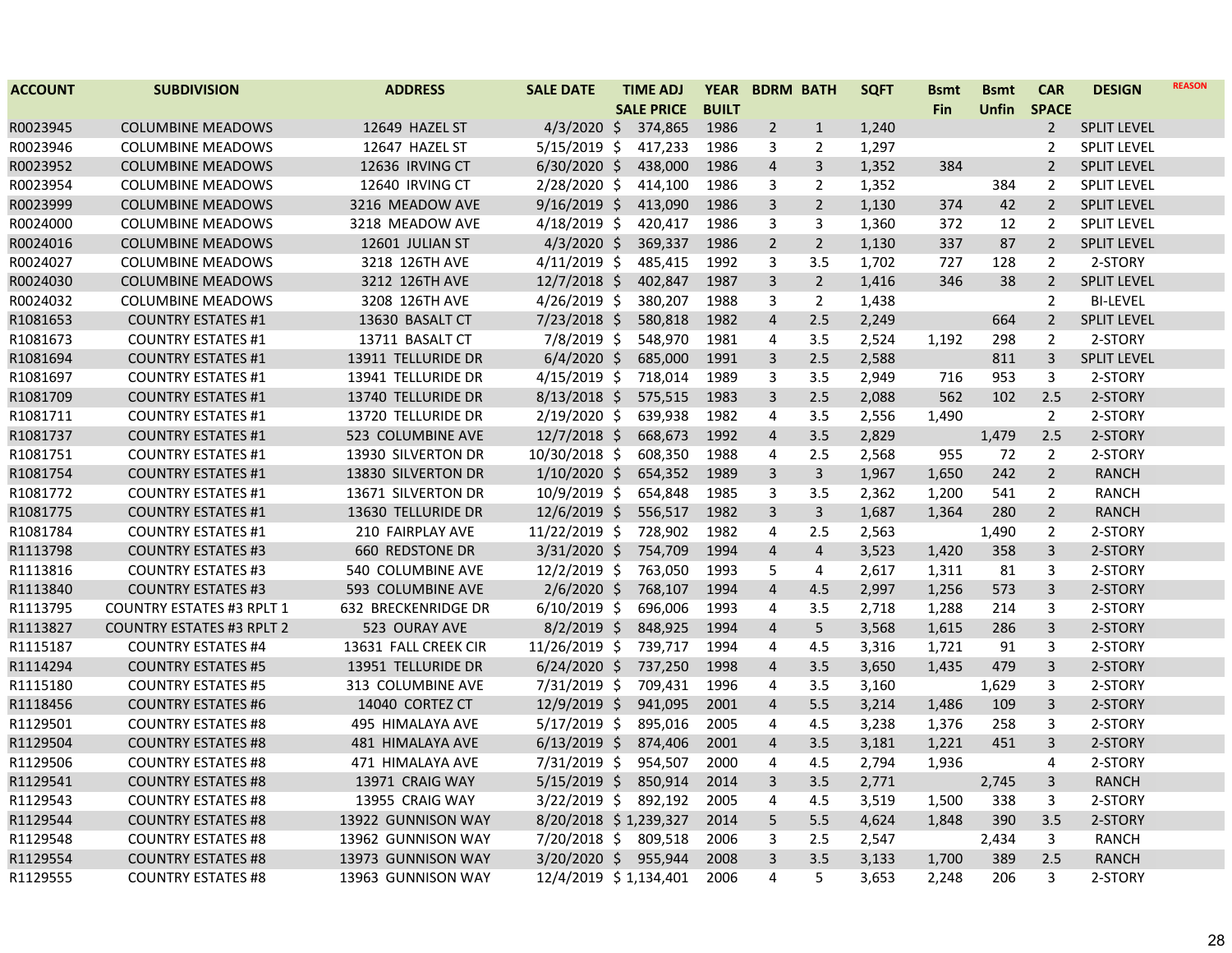| <b>ACCOUNT</b> | <b>SUBDIVISION</b>        | <b>ADDRESS</b>     | <b>SALE DATE</b>      | <b>TIME ADJ</b>   | <b>YEAR</b>  | <b>BDRM BATH</b> |                | <b>SQFT</b> | <b>Bsmt</b> | <b>Bsmt</b>    | <b>CAR</b>     | <b>DESIGN</b>      | <b>REASON</b> |
|----------------|---------------------------|--------------------|-----------------------|-------------------|--------------|------------------|----------------|-------------|-------------|----------------|----------------|--------------------|---------------|
|                |                           |                    |                       | <b>SALE PRICE</b> | <b>BUILT</b> |                  |                |             | <b>Fin</b>  | <b>Unfin</b>   | <b>SPACE</b>   |                    |               |
| R1129559       | <b>COUNTRY ESTATES #8</b> | 13935 GUNNISON WAY | 5/29/2020 \$1,062,537 |                   | 2005         | $\overline{4}$   | 4.5            | 3,220       | 1,350       | 871            | 3              | 2-STORY            |               |
| R1129565       | <b>COUNTRY ESTATES #8</b> | 13901 GUNNISON WAY | 1/11/2019 \$ 928,630  |                   | 2008         | 4                | 3.5            | 3,449       |             | 1,598          | 3.5            | 2-STORY            |               |
| R1129566       | <b>COUNTRY ESTATES #8</b> | 281 HIMALAYA AVE   | 12/5/2019 \$1,143,048 |                   | 2001         | 3                | 4.5            | 2,992       | 2,400       | 518            | $\overline{4}$ | <b>RANCH</b>       |               |
| R1129573       | <b>COUNTRY ESTATES #8</b> | 220 HIMALAYA AVE   | $4/6/2020$ \$         | 787,541           | 2000         | 4                | 5              | 3,011       | 1,074       | 544            | 3              | 2-STORY            |               |
| R1129576       | <b>COUNTRY ESTATES #8</b> | 250 HIMALAYA AVE   | $1/4/2019$ \$         | 946,627           | 2006         | 3                | 4.5            | 3,534       | 1,338       | 572            | 3              | 2-STORY            |               |
| R1129469       | <b>COUNTRY ESTATES #8</b> | 508 RIFLE WAY      | $8/3/2018$ \$         | 662,215           | 2014         | $\overline{2}$   | 3              | 1,896       | 1,071       | 825            | $\overline{2}$ | <b>RANCH</b>       |               |
| R1129480       | <b>COUNTRY ESTATES #8</b> | 453 RIFLE WAY      | $8/24/2018$ \$        | 662,747           | 2005         | $\overline{2}$   | 3              | 1,900       | 1,800       | 100            | $\overline{2}$ | <b>RANCH</b>       |               |
| R1129497       | <b>COUNTRY ESTATES #8</b> | 543 RIFLE WAY      | $7/31/2018$ \$        | 588,711           | 2006         | $\overline{2}$   | 2              | 1,730       |             | 1,730          | $\overline{2}$ | <b>RANCH</b>       |               |
| R1129498       | <b>COUNTRY ESTATES #8</b> | 537 RIFLE WAY      | 12/12/2019 \$         | 553,465           | 2005         | $\overline{2}$   | $\overline{2}$ | 1,900       |             | 925            | $\overline{2}$ | <b>RANCH</b>       |               |
| R0021960       | <b>COUNTRY VISTA #1</b>   | 5145 123RD PL      | 10/28/2019 \$         | 490,518           | 1994         | 4                | 3.5            | 1,682       | 740         |                | $\overline{2}$ | 2-STORY            |               |
| R0021976       | <b>COUNTRY VISTA #1</b>   | 5142 YATES PL      | $8/14/2019$ \$        | 474,985           | 1994         | 3                | 3              | 1,645       | 978         |                | 3              | <b>RANCH</b>       |               |
| R0021980       | <b>COUNTRY VISTA #1</b>   | 5040 YATES CT      | $2/28/2020$ \$        | 459,954           | 1994         | 3                | 2.5            | 1,886       |             | 910            | 3              | 2-STORY            |               |
| R0021984       | <b>COUNTRY VISTA #1</b>   | 4960 YATES CT      | $6/20/2019$ \$        | 463,500           | 1994         | $\overline{4}$   | 2.5            | 1,682       |             | 740            | $\overline{2}$ | 2-STORY            |               |
| R0021988       | <b>COUNTRY VISTA #1</b>   | 4880 YATES CT      | $5/10/2019$ \$        | 443,458           | 1994         | 3                | 2.5            | 1,615       |             | 624            | $\overline{2}$ | <b>SPLIT LEVEL</b> |               |
| R0022013       | <b>COUNTRY VISTA #1</b>   | 4961 YATES CT      | $4/4/2019$ \$         | 469,476           | 1995         | 3                | 3.5            | 1,615       | 828         | 72             | $\overline{2}$ | <b>SPLIT LEVEL</b> |               |
| R0022019       | <b>COUNTRY VISTA #1</b>   | 12213 WOLFF DR     | 7/25/2019 \$          | 493,200           | 1995         | 3                | 3              | 1,890       | 606         |                | 3              | 2-STORY            |               |
| R0022030       | <b>COUNTRY VISTA #1</b>   | 12266 WOLFF PL     | $8/1/2018$ \$         | 459,980           | 1996         | $\overline{4}$   | 3.5            | 1,475       | 812         |                | $\overline{2}$ | 2-STORY            |               |
| R0022045       | <b>COUNTRY VISTA #1</b>   | 12288 WOLFF DR     | $1/3/2019$ \$         | 455,989           | 1996         | 3                | 2.5            | 1,693       |             | 837            | $\overline{2}$ | 2-STORY            |               |
| R0022046       | <b>COUNTRY VISTA #1</b>   | 12286 WOLFF DR     | $9/14/2018$ \$        | 464,678           | 1996         | 3                | 2.5            | 1,890       |             | 606            | $\overline{2}$ | 2-STORY            |               |
| R0022048       | <b>COUNTRY VISTA #1</b>   | 12282 WOLFF DR     | $12/4/2019$ \$        | 463,246           | 1995         | 3                | 3.5            | 1,887       | 570         |                | $\overline{2}$ | 2-STORY            |               |
| R0022072       | <b>COUNTRY VISTA #2</b>   | 12355 VRAIN CIR    | $9/21/2018$ \$        | 457,321           | 1998         | 3                | 2.5            | 1,970       | 430         | 32             | 3              | 2-STORY            |               |
| R0022082       | <b>COUNTRY VISTA #2</b>   | 12349 WOLFF CT     | $6/3/2019$ \$         | 468,650           | 1998         | 3                | $\overline{2}$ | 1,416       |             | 384            | $\overline{2}$ | <b>SPLIT LEVEL</b> |               |
| R0022095       | <b>COUNTRY VISTA #2</b>   | 4594 WINONA PL     | $2/15/2019$ \$        | 515,840           | 1998         | $\overline{4}$   | 3.5            | 1,980       | 400         | 62             | $\overline{2}$ | 2-STORY            |               |
| R0022098       | <b>COUNTRY VISTA #2</b>   | 4564 WINONA PL     | $3/1/2019$ \$         | 455,981           | 1998         | 3                | 2.5            | 1,404       | 400         | $\blacksquare$ | $\overline{2}$ | 2-STORY            |               |
| R0022106       | <b>COUNTRY VISTA #2</b>   | 4454 WINONA PL     | 7/15/2019 \$          | 474,191           | 1998         | $\overline{3}$   | 2.5            | 1,642       |             | 542            | $\overline{2}$ | 2-STORY            |               |
| R0022109       | <b>COUNTRY VISTA #2</b>   | 4692 123RD PL      | $9/30/2019$ \$        | 474,440           | 1998         | 4                | 2.5            | 1,822       | 480         |                | $\overline{2}$ | <b>SPLIT LEVEL</b> |               |
| R0022112       | <b>COUNTRY VISTA #2</b>   | 4627 WINONA PL     | 5/12/2020 \$          | 450,122           | 1998         | $\overline{3}$   | 2.5            | 1,430       | 384         |                | $\overline{2}$ | <b>SPLIT LEVEL</b> |               |
| R0022114       | <b>COUNTRY VISTA #2</b>   | 4607 WINONA PL     | 10/29/2018 \$         | 461,475           | 1998         | 3                | 3              | 1,416       | 384         |                | 2              | SPLIT LEVEL        |               |
| R0022116       | <b>COUNTRY VISTA #2</b>   | 12291 WINONA DR    | $10/25/2018$ \$       | 483,210           | 1998         | $\overline{4}$   | 3.5            | 1,806       | 510         |                | $\overline{2}$ | <b>SPLIT LEVEL</b> |               |
| R0022119       | <b>COUNTRY VISTA #2</b>   | 12282 WINONA DR    | $3/1/2019$ \$         | 479,325           | 1998         | 4                | 3              | 1,396       | 364         | 20             | $\overline{2}$ | <b>SPLIT LEVEL</b> |               |
| R0022125       | <b>COUNTRY VISTA #2</b>   | 4457 WINONA PL     | $2/6/2020$ \$         | 439,350           | 1998         | $\overline{3}$   | 2.5            | 1,226       |             | 240            | $2^{\circ}$    | 2-STORY            |               |
| R0022136       | <b>COUNTRY VISTA #2</b>   | 12319 UTICA PL     | 10/29/2018 \$         | 434,700           | 1998         | 3                | 3.5            | 1,762       | 485         | 25             | $\overline{2}$ | <b>SPLIT LEVEL</b> |               |
| R0022137       | <b>COUNTRY VISTA #2</b>   | 4502 123RD PL      | $1/10/2020$ \$        | 449,803           | 1998         | 3                | 2.5            | 1,764       | 495         | 15             | $\overline{2}$ | <b>SPLIT LEVEL</b> |               |
| R0022147       | <b>COUNTRY VISTA #2</b>   | 4672 123RD PL      | 11/25/2019 \$         | 449,735           | 1998         | 3                | 2.5            | 1,970       | 462         |                | $\overline{2}$ | 2-STORY            |               |
| R0022158       | <b>COUNTRY VISTA #2</b>   | 12337 UTICA ST     | $6/27/2019$ \$        | 451,655           | 1998         | $\overline{3}$   | 2.5            | 1,404       |             | 400            | $\overline{2}$ | 2-STORY            |               |
| R0130699       | <b>CROFTON PARK</b>       | 12631 JAMES CIR    | $6/12/2019$ \$        | 483,070           | 2003         | 3                | 2.5            | 1,964       |             | 1,063          | $\overline{2}$ | 2-STORY            |               |
| R0130700       | <b>CROFTON PARK</b>       | 12641 JAMES CIR    | 10/22/2018 \$         | 461,738           | 2003         | $\overline{2}$   | $\overline{2}$ | 1,683       | 470         | 757            | $\overline{2}$ | <b>RANCH</b>       |               |
| R0130705       | <b>CROFTON PARK</b>       | 12672 JAMES CIR    | $5/16/2019$ \$        | 464,625           | 2003         | 2                | 2.5            | 1,898       |             | 726            | $\overline{2}$ | 2-STORY            |               |
| R0130706       | <b>CROFTON PARK</b>       | 12662 JAMES CIR    | $4/18/2019$ \$        | 490,590           | 2004         | 3                | 3.5            | 1,993       | 263         | 1,054          | $2^{\circ}$    | 2-STORY            |               |
| R0130708       | <b>CROFTON PARK</b>       | 12642 JAMES CIR    | $6/19/2020$ \$        | 490,050           | 2003         | 3                | 2.5            | 1,964       |             | 1,063          | 2              | 2-STORY            |               |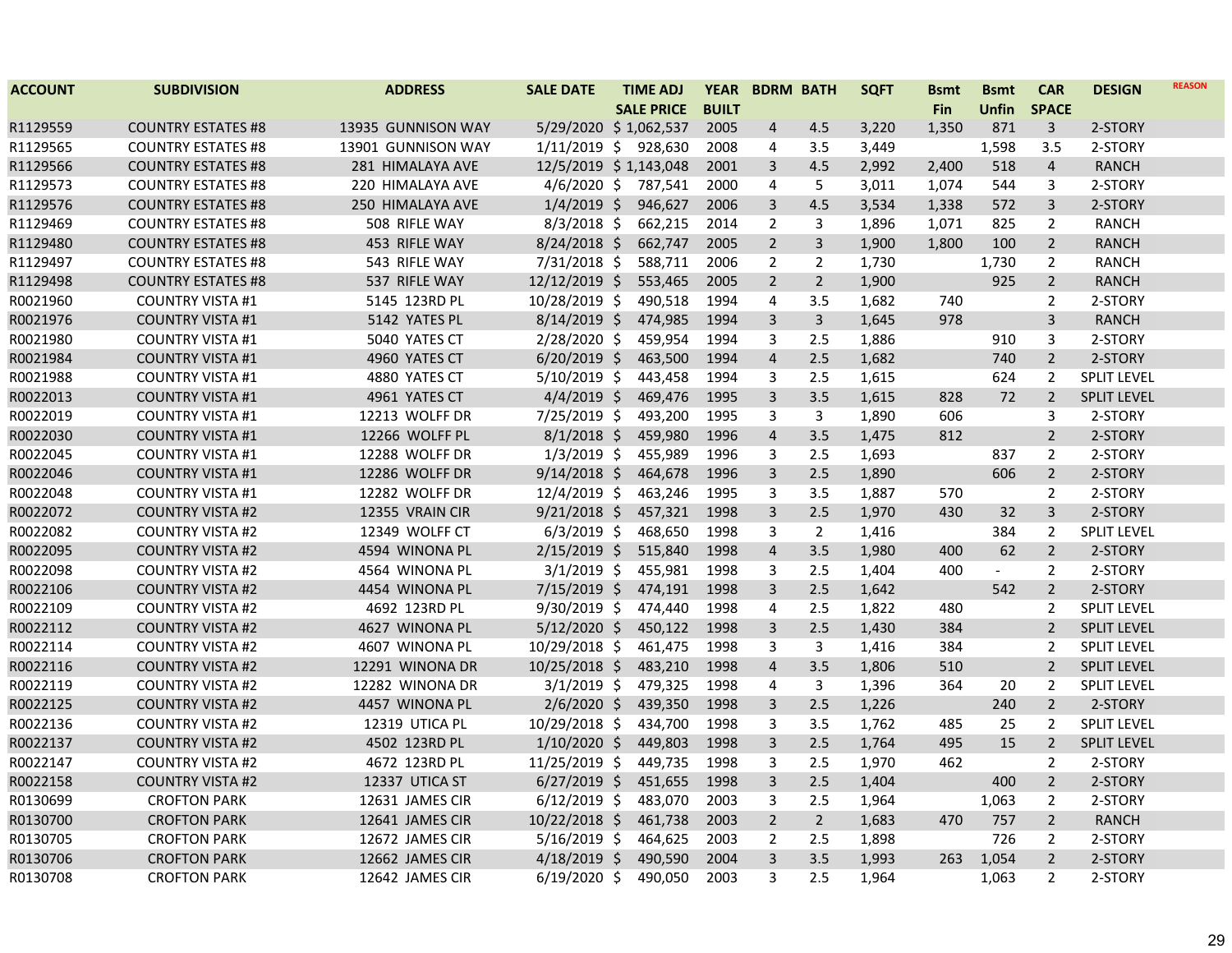| <b>ACCOUNT</b> | <b>SUBDIVISION</b>      | <b>ADDRESS</b>       | <b>SALE DATE</b> | <b>TIME ADJ</b>   | <b>YEAR</b>  |                | <b>BDRM BATH</b> | <b>SQFT</b> | <b>Bsmt</b> | <b>Bsmt</b> | <b>CAR</b>     | <b>DESIGN</b>    | <b>REASON</b> |
|----------------|-------------------------|----------------------|------------------|-------------------|--------------|----------------|------------------|-------------|-------------|-------------|----------------|------------------|---------------|
|                |                         |                      |                  | <b>SALE PRICE</b> | <b>BUILT</b> |                |                  |             | Fin         | Unfin       | <b>SPACE</b>   |                  |               |
| R0130896       | <b>CROFTON PARK</b>     | 3364 126TH PL        | $7/1/2019$ \$    | 472,650           | 2004         | $\overline{2}$ | $\overline{3}$   | 1,702       | 1,217       |             | $\overline{2}$ | <b>RANCH</b>     |               |
| R0130902       | <b>CROFTON PARK</b>     | 3396 126TH DR        | 4/22/2019 \$     | 456,952           | 2004         | 2              | 2                | 1,702       |             | 1,217       | 2              | <b>RANCH</b>     |               |
| R0130914       | <b>CROFTON PARK</b>     | 3405 126TH PL        | $4/1/2020$ \$    | 517,575           | 2004         | 3              | 2.5              | 1,801       |             | 1,317       | $\overline{2}$ | 2-STORY          |               |
| R0130920       | <b>CROFTON PARK</b>     | 12557 IRVING ST      | 4/30/2020 \$     | 472,350           | 2004         | 3              | $\overline{2}$   | 1,702       | 215         | 1,002       | 2              | <b>RANCH</b>     |               |
| R0130951       | <b>CROFTON PARK</b>     | 12560 GROVE ST       | 9/28/2018 \$     | 463,100           | 2006         | $\overline{2}$ | $\overline{2}$   | 1,702       |             | 1,217       | $\overline{2}$ | <b>RANCH</b>     |               |
| R0130970       | <b>CROFTON PARK</b>     | 12462 IRVING DR      | 5/15/2020 \$     | 416,037           | 2006         | $\overline{2}$ | $\overline{2}$   | 1,489       |             | 954         | $\overline{2}$ | <b>RANCH</b>     |               |
| R0130765       | <b>CROFTON PARK</b>     | 3552 125TH DR        | 3/31/2020 \$     | 498,712           | 2005         | $\overline{3}$ | 3.5              | 2,085       | 850         | 145         | $\overline{2}$ | 2-STORY          |               |
| R0130766       | <b>CROFTON PARK</b>     | 3542 125TH DR        | 10/16/2019 \$    | 446,760           | 2005         | 3              | 2.5              | 2,030       |             | 910         | $\overline{2}$ | 2-STORY          |               |
| R0130773       | <b>CROFTON PARK</b>     | 12412 KING ST        | 12/13/2019 \$    | 434,420           | 2006         | $\overline{3}$ | 2.5              | 2,030       |             | 910         | $\overline{2}$ | 2-STORY          |               |
| R0130774       | <b>CROFTON PARK</b>     | 12402 KING ST        | $9/12/2019$ \$   | 475,615           | 2006         | 3              | 2.5              | 2,039       |             | 995         | $\overline{2}$ | 2-STORY          |               |
| R0130784       | <b>CROFTON PARK</b>     | 12457 JAMES CT       | $12/3/2019$ \$   | 434,420           | 2003         | $\overline{2}$ | 2.5              | 1,616       |             | 990         | $\overline{2}$ | 2-STORY          |               |
| R0130792       | <b>CROFTON PARK</b>     | 12429 JAMES ST       | 2/22/2019 \$     | 477,360           | 2003         | 3              | 3.5              | 1,584       | 744         | 83          | $\overline{2}$ | 2-STORY          |               |
| R0130802       | <b>CROFTON PARK</b>     | 12431 IRVING DR      | 11/21/2018 \$    | 463,518           | 2003         | $\overline{4}$ | 3.5              | 1,584       | 827         |             | $\overline{2}$ | 2-STORY          |               |
| R0130804       | <b>CROFTON PARK</b>     | 12411 IRVING DR      | $4/2/2019$ \$    | 468,906           | 2002         | 3              | 2.5              | 1,750       |             | 910         | $\overline{2}$ | 2-STORY          |               |
| R0130855       | <b>CROFTON PARK</b>     | 3502 125TH DR        | $1/7/2020$ \$    | 466,357           | 2005         | 3              | 3.5              | 1,531       | 1,020       |             | $\overline{2}$ | 2-STORY          |               |
| R0130859       | <b>CROFTON PARK</b>     | 12466 JULIAN CT      | 11/26/2019 \$    | 401,810           | 2003         | 2              | 2.5              | 1,584       | 827         |             | $\overline{2}$ | 2-STORY          |               |
| R0130860       | <b>CROFTON PARK</b>     | 12456 JULIAN CT      | 8/30/2018 \$     | 505,872           | 2004         | $\overline{4}$ | 2.5              | 2,054       |             | 995         | $\overline{2}$ | 2-STORY          |               |
| R0130877       | <b>CROFTON PARK</b>     | 3422 125TH DR        | 5/29/2019 \$     | 519,347           | 2002         | 3              | 3.5              | 2,054       | 895         | 100         | $\overline{2}$ | 2-STORY          |               |
| R0130878       | <b>CROFTON PARK</b>     | 12480 JAMES ST       | 12/21/2018 \$    | 425,733           | 2002         | $\overline{2}$ | 2.5              | 1,531       |             | 1,020       | $\overline{2}$ | 2-STORY          |               |
| R0130887       | <b>CROFTON PARK</b>     | 12440 JAMES ST       | $5/24/2019$ \$   | 431,585           | 2003         | 2              | 2.5              | 1,584       |             | 827         | $\overline{2}$ | 2-STORY          |               |
| R0130888       | <b>CROFTON PARK</b>     | 12430 JAMES ST       | $4/5/2019$ \$    | 491,625           | 2003         | $\overline{3}$ | 2.5              | 2,039       |             | 995         | $\overline{2}$ | 2-STORY          |               |
| R0130889       | <b>CROFTON PARK</b>     | 12420 JAMES ST       | 9/20/2019 \$     | 485,687           | 2002         | $\overline{2}$ | 3.5              | 1,750       | 819         | 91          | $\overline{2}$ | 2-STORY          |               |
| R0130890       | <b>CROFTON PARK</b>     | 12410 JAMES ST       | $7/11/2018$ \$   | 459,378           | 2003         | $\overline{3}$ | 2.5              | 1,584       |             | 827         | $\overline{2}$ | 2-STORY          |               |
| R0130638       | <b>CROFTON PARK</b>     | 12611 KING PT        | $8/1/2019$ \$    | 460,225           | 2003         | $\overline{2}$ | 3.5              | 1,698       | 1,050       | 78          | 2              | <b>TOWNHOUSE</b> |               |
| R0130642       | <b>CROFTON PARK</b>     | 12612 KING PT        | 8/17/2018 \$     | 389,295           | 2003         | $\overline{2}$ | 2.5              | 1,635       |             | 640         | $\overline{2}$ | <b>TOWNHOUSE</b> |               |
| R0130647       | <b>CROFTON PARK</b>     | 12603 KNOX PT        | 3/16/2020 \$     | 431,210           | 2002         | $\mathbf{3}$   | $\overline{3}$   | 2,111       |             | 989         | $\overline{2}$ | <b>TOWNHOUSE</b> |               |
| R0130649       | <b>CROFTON PARK</b>     | 12624 KNOX PT        | 3/9/2020 \$      | 379,424           | 2002         | $\overline{2}$ | 2.5              | 1,635       |             | 831         | $\overline{2}$ | <b>TOWNHOUSE</b> |               |
| R0130657       | <b>CROFTON PARK</b>     | 12626 JULIAN PT      | 8/2/2019 \$      | 391,550           | 2003         | $\overline{2}$ | $1.5\,$          | 1,441       |             | 662         | $\overline{2}$ | <b>TOWNHOUSE</b> |               |
| R0130666       | <b>CROFTON PARK</b>     | 12618 JAMES PT       | $9/23/2019$ \$   | 431,495           | 2004         | $\overline{2}$ | 2.5              | 1,698       |             | 1,128       | $\overline{2}$ | <b>TOWNHOUSE</b> |               |
| R0130693       | <b>CROFTON PARK</b>     | 3464 125TH PT        | $7/6/2018$ \$    | 454,725           | 2003         | 3              | 3.5              | 1,635       | 640         |             | $\overline{2}$ | <b>TOWNHOUSE</b> |               |
| R1108218       | <b>CRYSTAL PINES</b>    | 2540 OUTLOOK TRL     | $3/16/2020$ \$   | 892,699           | 1993         | $\mathbf{1}$   | 3.5              | 2,554       | 2,300       | 254         | 3              | <b>RANCH</b>     |               |
| R1018533       | <b>ELLIOTT</b>          | 8035 EMERALD LN      | 10/4/2018 \$     | 365,400           | 1956         | 4              | 1.5              | 1,536       |             |             |                | <b>RANCH</b>     |               |
| R8874990       | FIORE SUBD #1 RPLT A    | 14527 FEDERAL BLVD   | $7/1/2019$ \$    | 851,317           | 1994         | 3              | 3.5              | 2,700       | 1,536       |             | 3              | 2-STORY          | <b>FSBO</b>   |
| R1062459       | <b>FOXBOROUGH TOWNE</b> | <b>6 AMESBURY ST</b> | 12/30/2019 \$    | 284,200           | 1975         | $\overline{2}$ | $\overline{2}$   | 1,012       | 484         |             |                | <b>TOWNHOUSE</b> |               |
| R1062463       | <b>FOXBOROUGH TOWNE</b> | 10 AMESBURY ST       | $6/28/2019$ \$   | 277,070           | 1975         | $2^{1}$        | 1.5              | 1,012       | 484         |             |                | <b>TOWNHOUSE</b> |               |
| R1062465       | <b>FOXBOROUGH TOWNE</b> | 12 AMESBURY ST       | $8/3/2018$ \$    | 287,804           | 1975         | $\overline{2}$ | $\overline{2}$   | 968         | 411         | 73          |                | <b>TOWNHOUSE</b> |               |
| R1062466       | <b>FOXBOROUGH TOWNE</b> | 13 AMESBURY ST       | $5/6/2020$ \$    | 275,687           | 1975         | $\overline{3}$ | $\overline{2}$   | 1,012       | 436         | 48          |                | <b>TOWNHOUSE</b> |               |
| R1062478       | <b>FOXBOROUGH TOWNE</b> | 25 AMESBURY ST       | 10/28/2019 \$    | 287,640           | 1975         | 2              | 2                | 1,012       | 387         | 97          |                | <b>TOWNHOUSE</b> |               |
| R1062481       | <b>FOXBOROUGH TOWNE</b> | 28 AMESBURY ST       | $9/18/2018$ \$   | 272,023           | 1975         | 3              | 1.5              | 1,012       | 30          | 454         |                | <b>TOWNHOUSE</b> |               |
| R1016529       | <b>GATE N GREEN #1</b>  | 10 IRENE CT          | 7/23/2019 \$     | 384,798           | 1973         | $\overline{2}$ | $\overline{2}$   | 1,500       |             |             | $\overline{2}$ | <b>RANCH</b>     |               |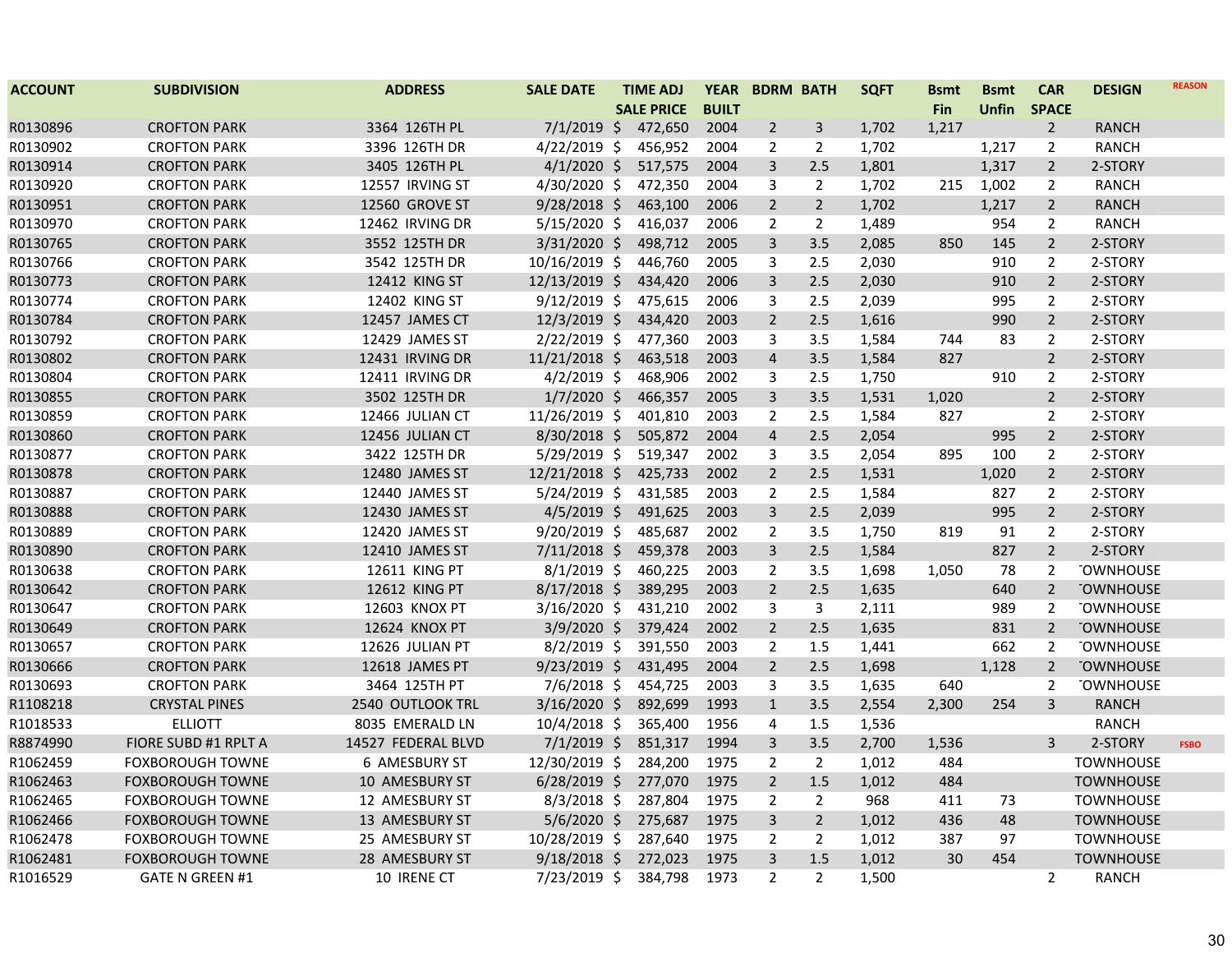| <b>ACCOUNT</b> | <b>SUBDIVISION</b>             | <b>ADDRESS</b>         | <b>SALE DATE</b> | <b>TIME ADJ</b>   | <b>YEAR</b>  | <b>BDRM BATH</b> |                | <b>SQFT</b> | <b>Bsmt</b> | <b>Bsmt</b>  | <b>CAR</b>     | <b>DESIGN</b> | <b>REASON</b> |
|----------------|--------------------------------|------------------------|------------------|-------------------|--------------|------------------|----------------|-------------|-------------|--------------|----------------|---------------|---------------|
|                |                                |                        |                  | <b>SALE PRICE</b> | <b>BUILT</b> |                  |                |             | <b>Fin</b>  | <b>Unfin</b> | <b>SPACE</b>   |               |               |
| R1016671       | <b>GATE N GREEN #1</b>         | <b>49 S DOUGLAS DR</b> | $4/24/2019$ \$   | 386,055           | 1972         | $\overline{2}$   | $\overline{2}$ | 1,508       |             |              | $\overline{2}$ | <b>RANCH</b>  |               |
| R1016686       | <b>GATE N GREEN #1</b>         | <b>20 N DOUGLAS DR</b> | $8/8/2018$ \$    | 379,694           | 1972         | 2                | $\overline{2}$ | 1,392       |             |              | $\overline{2}$ | <b>RANCH</b>  |               |
| R1017262       | <b>GATE N GREEN #1</b>         | 3 RUTH RD              | 7/11/2019 \$     | 395,587           | 1973         | $2^{\circ}$      | $\overline{2}$ | 1,512       |             |              | $\overline{2}$ | RANCH         |               |
| R1017973       | <b>GATE N GREEN #1</b>         | 2 S DOUGLAS DR         | 7/18/2019 \$     | 346,781           | 1972         | $\overline{2}$   | $\overline{2}$ | 1,595       |             |              | $\overline{2}$ | <b>RANCH</b>  |               |
| R1017977       | <b>GATE N GREEN #1</b>         | 12 CURTIS CT           | 8/8/2018 \$      | 307,242           | 1972         | $\overline{2}$   | $\overline{2}$ | 1,474       |             |              | $\overline{2}$ | <b>RANCH</b>  |               |
| R1017982       | <b>GATE N GREEN #1</b>         | 38 S DOUGLAS DR        | $6/24/2019$ \$   | 339,385           | 1973         | $\overline{2}$   | $\overline{2}$ | 1,392       |             |              | 2              | RANCH         |               |
| R1017988       | <b>GATE N GREEN #1</b>         | 50 S DOUGLAS DR        | $1/31/2019$ \$   | 363,311           | 1972         | $\overline{2}$   | $\overline{2}$ | 1,500       |             |              | $\overline{2}$ | RANCH         |               |
| R1017999       | <b>GATE N GREEN #1</b>         | 14 WALTER WAY          | 7/18/2018 \$     | 364,837           | 1974         | $\overline{2}$   | $\overline{2}$ | 1,560       |             |              | $\overline{2}$ | <b>RANCH</b>  |               |
| R1018000       | <b>GATE N GREEN #1</b>         | 17 WALTER WAY          | $6/13/2019$ \$   | 385,735           | 1972         | $\overline{2}$   | $\overline{2}$ | 1,560       |             |              | $\overline{2}$ | <b>RANCH</b>  |               |
| R1065999       | <b>GATE N GREEN #1</b>         | 43 S DOUGLAS DR        | 8/14/2019 \$     | 364,900           | 1972         | $\overline{2}$   | $\overline{2}$ | 1,604       |             |              | $\overline{2}$ | <b>RANCH</b>  |               |
| R1018021       | GATE N GREEN #2 & RESUB LOT 28 | 9 SCOTT DR             | $9/14/2018$ \$   | 355,745           | 1973         | $\overline{2}$   | $\overline{2}$ | 1,500       |             |              | $\overline{2}$ | <b>RANCH</b>  |               |
| R1018037       | GATE N GREEN #2 & RESUB LOT 28 | 16 N SCOTT DR          | $2/18/2020$ \$   | 320,170           | 1977         | $\overline{2}$   | 2              | 1,500       |             |              | $\overline{2}$ | <b>RANCH</b>  |               |
| R1018041       | GATE N GREEN #2 & RESUB LOT 28 | 8 SCOTT DR             | 10/18/2019 \$    | 371,280           | 1978         | $\overline{2}$   | $\overline{2}$ | 1,560       |             |              | $\overline{2}$ | <b>RANCH</b>  |               |
| R1018042       | GATE N GREEN #2 & RESUB LOT 28 | 6 SCOTT DR             | $9/7/2018$ \$    | 342,780           | 1978         | 3                | 2              | 1,373       |             |              | 2              | <b>RANCH</b>  |               |
| R1018046       | GATE N GREEN #2 & RESUB LOT 28 | 45 RUTH RD             | $2/15/2019$ \$   | 361,920           | 1974         | $\overline{2}$   | $\overline{2}$ | 1,604       |             |              | $\overline{2}$ | <b>RANCH</b>  |               |
| R1018060       | GATE N GREEN #2 & RESUB LOT 28 | 56 S SCOTT DR          | $6/21/2019$ \$   | 352,260           | 1976         | 2                | 2              | 1,380       |             |              | 2              | <b>RANCH</b>  |               |
| R1018074       | GATE N GREEN #2 & RESUB LOT 28 | 42 S SCOTT DR          | $9/13/2019$ \$   | 357,875           | 1976         | $\mathbf{3}$     | $\overline{2}$ | 1,373       |             |              | $\overline{2}$ | <b>RANCH</b>  |               |
| R1018078       | GATE N GREEN #2 & RESUB LOT 28 | 39 S SCOTT DR          | 4/18/2019 \$     | 419,692           | 1974         | $\overline{2}$   | 2              | 1,512       |             |              | 2              | <b>RANCH</b>  |               |
| R1062107       | <b>GATE N GREEN #3</b>         | 54 CURTIS CT           | 11/16/2018 \$    | 335,723           | 1978         | $\overline{2}$   | $\overline{2}$ | 1,754       |             |              | $\overline{2}$ | <b>RANCH</b>  | <b>ESTATE</b> |
| R1062111       | <b>GATE N GREEN #3</b>         | 47 CURTIS CT           | 7/25/2018 \$     | 383,343           | 1993         | $\overline{2}$   | 2              | 1,519       |             |              | 2              | <b>RANCH</b>  |               |
| R1062114       | <b>GATE N GREEN #3</b>         | 41 CURTIS CT           | $6/30/2020$ \$   | 485,000           | 1992         | $2^{\circ}$      | $\overline{2}$ | 1,953       |             |              | $\overline{2}$ | <b>RANCH</b>  |               |
| R1062115       | <b>GATE N GREEN #3</b>         | 34 CURTIS CT           | 2/28/2020 \$     | 478,740           | 1992         | $\overline{2}$   | $\overline{2}$ | 2,211       | 524         |              | $\overline{2}$ | <b>RANCH</b>  |               |
| R1062117       | <b>GATE N GREEN #3</b>         | 38 CURTIS CT           | 5/20/2020 \$     | 457,140           | 1993         | $\overline{2}$   | $\overline{2}$ | 2,054       |             | 272          | $\overline{2}$ | <b>RANCH</b>  | <b>FSBO</b>   |
| R1062121       | <b>GATE N GREEN #3</b>         | <b>48 CURTIS CT</b>    | $10/11/2018$ \$  | 393,330           | 1985         | $\overline{2}$   | 2              | 1,510       |             |              | $\overline{2}$ | RANCH         |               |
| R1062127       | <b>GATE N GREEN #3</b>         | 11 DOUGLAS DR          | $6/8/2020$ \$    | 425,000           | 1983         | $\overline{2}$   | $\overline{2}$ | 1,756       |             |              | $\overline{2}$ | RANCH         | <b>ESTATE</b> |
| R1062136       | <b>GATE N GREEN #3</b>         | 31 SANDRA LN           | $1/2/2019$ \$    | 380,721           | 1993         | $\overline{2}$   | 2              | 1,586       |             | 348          | $\overline{2}$ | <b>RANCH</b>  |               |
| R1062144       | <b>GATE N GREEN #3</b>         | 20 CARLA WAY           | 7/24/2019 \$     | 447,476           | 1990         | $\mathbf{3}$     | $\overline{2}$ | 2,060       |             |              | $\overline{2}$ | <b>RANCH</b>  |               |
| R1062150       | <b>GATE N GREEN #3</b>         | 32 CARLA WAY           | 11/6/2018 \$     | 391,241           | 1993         | $\overline{2}$   | $\overline{2}$ | 1,543       |             | 228          | $\overline{2}$ | <b>RANCH</b>  |               |
| R1062154       | <b>GATE N GREEN #3</b>         | 19 CARLA WAY           | 10/31/2018 \$    | 424,200           | 1988         | $\overline{2}$   | $\overline{2}$ | 1,852       |             |              | $\overline{2}$ | <b>RANCH</b>  |               |
| R1062155       | <b>GATE N GREEN #3</b>         | 17 CARLA WAY           | 11/19/2018 \$    | 405,801           | 1986         | 3                | 2.5            | 1,898       |             |              | $\overline{2}$ | <b>RANCH</b>  |               |
| R1062165       | <b>GATE N GREEN #3</b>         | 29 N DOUGLAS DR        | $1/10/2019$ \$   | 432,324           | 1979         | $\overline{2}$   | $\overline{2}$ | 1,735       |             |              | $\overline{2}$ | <b>RANCH</b>  |               |
| R1062169       | <b>GATE N GREEN #3</b>         | 57 CARLA WAY           | $9/25/2018$ \$   | 391,003           | 1983         | $\overline{2}$   | 2              | 1,312       |             |              | 2              | <b>RANCH</b>  |               |
| R1062183       | <b>GATE N GREEN #3</b>         | 40 CARLA WAY           | 7/12/2019 \$     | 493,200           | 1994         | $\overline{2}$   | $\overline{2}$ | 1,896       |             | 385          | $\overline{2}$ | <b>RANCH</b>  |               |
| R1062202       | <b>GATE N GREEN #3</b>         | 18 CARLA CIR           | $9/7/2018$ \$    | 478,887           | 1994         | 2                | 2              | 1,800       |             | 416          | 2              | <b>RANCH</b>  |               |
| R1062208       | <b>GATE N GREEN #3</b>         | 6 CARLA CIR            | $4/24/2019$ \$   | 365,355           | 1980         | $\mathbf{3}$     | $\overline{2}$ | 1,380       |             |              | $\overline{2}$ | <b>RANCH</b>  |               |
| R1062209       | <b>GATE N GREEN #3</b>         | 4 CARLA CIR            | 4/27/2020 \$     | 428,130           | 1980         | 3                | 2              | 2,092       |             |              | 2              | <b>RANCH</b>  |               |
| R1062219       | <b>GATE N GREEN #3</b>         | 9 IRENE CT             | 3/31/2020 \$     | 342,449           | 1979         | $\mathbf{3}$     | $\overline{2}$ | 1,373       |             |              | $\overline{2}$ | <b>RANCH</b>  |               |
| R1062220       | <b>GATE N GREEN #3</b>         | 11 IRENE CT            | 10/17/2018 \$    | 407,295           | 1981         | 3                | 2              | 1,988       |             |              | 2              | <b>RANCH</b>  |               |
| R1062221       | <b>GATE N GREEN #3</b>         | 13 IRENE CT            | 10/2/2019 \$     | 344,760           | 1979         | $\overline{2}$   | $\overline{2}$ | 1,560       |             |              | $\overline{2}$ | <b>RANCH</b>  |               |
| R1062226       | <b>GATE N GREEN #3</b>         | 23 IRENE CT            | 3/27/2020 \$     | 317,362           | 1979         | 3                | $\overline{2}$ | 1,440       |             |              | $\overline{2}$ | RANCH         | <b>FSBO</b>   |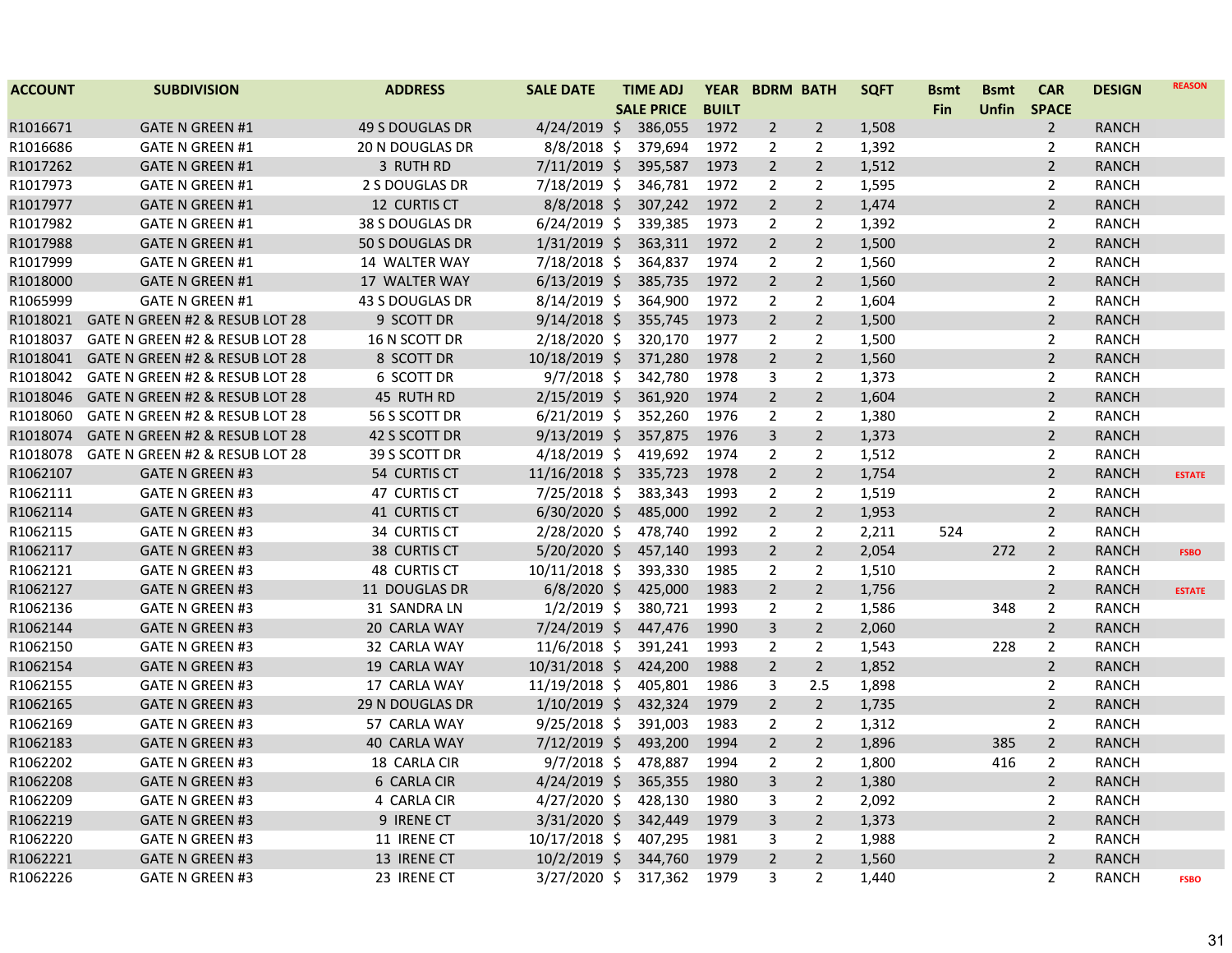| <b>SALE PRICE</b><br><b>BUILT</b><br><b>Unfin</b><br><b>SPACE</b><br><b>Fin</b><br>$9/3/2019$ \$<br>398,775<br>1979<br>1,373<br>R1062228<br><b>GATE N GREEN #3</b><br>27 IRENE CT<br>3<br>$\overline{2}$<br>$\overline{2}$<br><b>RANCH</b><br>R1062235<br>$2/7/2020$ \$<br>376,225<br>1980<br>2<br>1,735<br>$\overline{2}$<br><b>RANCH</b><br><b>GATE N GREEN #3</b><br>41 IRENE CT<br>2<br>R1062237<br>3<br>$\overline{2}$<br>2,156<br>$\overline{2}$<br><b>GATE N GREEN #3</b><br>42 IRENE CT<br>$8/9/2019$ \$<br>415,637<br>1979<br><b>RANCH</b><br>R1062251<br><b>GATE N GREEN #3</b><br>62 RUTH RD<br>$9/30/2019$ \$<br>406,955<br>1978<br>$\overline{2}$<br>$\overline{2}$<br>1,756<br>2<br><b>RANCH</b><br>R1062259<br>10/10/2019 \$<br>354,960<br>1979<br>$\overline{2}$<br>$\overline{2}$<br>1,118<br>$\overline{2}$<br><b>GATE N GREEN #3</b><br>46 RUTH RD<br><b>RANCH</b><br>R1062260<br><b>GATE N GREEN #3</b><br>44 RUTH RD<br>$4/27/2020$ \$<br>365,820<br>1979<br>$\overline{2}$<br>$\overline{2}$<br>1,322<br>$\overline{2}$<br>RANCH<br>12/5/2019 \$<br>624,225<br>2017<br>2.5<br>R8870721<br><b>GREAT WESTERN PARK F# 4 RPLT E</b><br>12778 MONTANE DR<br>$\overline{2}$<br>$\overline{2}$<br>1,978<br>1,158<br><b>RANCH</b><br>$\overline{2}$<br>R8870754<br><b>GREAT WESTERN PARK F#4 RPLT E</b><br>$4/23/2020$ \$<br>633,150<br>2016<br>3.5<br>2,010<br>226<br>$\overline{2}$<br><b>RANCH</b><br>12721 ELKHORN RD<br>1,684<br>11/6/2019 \$<br>649,673<br>2016<br>$\overline{2}$<br>3.5<br>2,010<br>1,574<br>$\overline{2}$<br><b>RANCH</b><br>R8870756<br><b>GREAT WESTERN PARK F# 4 RPLT E</b><br>12665 SANDSTONE DR<br>436<br>2/22/2019 \$<br>$\overline{2}$<br>R8870771<br><b>GREAT WESTERN PARK F# 4 RPLT E</b><br>12982 ELKHORN CIR<br>702,000<br>2017<br>2.5<br>2,379<br>2,379<br>3<br><b>RANCH</b><br>R8870789<br><b>GREAT WESTERN PARK F# 4 RPLT E</b><br>3/18/2020 \$<br>502,742<br>2017<br>3<br>$\overline{2}$<br>1,750<br>919<br>$\overline{2}$<br><b>RANCH</b><br>12890 BIG HORN DR<br>R8870800<br>10/24/2018 \$<br>529,200<br>2017<br>$\overline{2}$<br>1,543<br>$\overline{2}$<br><b>GREAT WESTERN PARK F# 4 RPLT E</b><br>12891 BIG HORN DR<br>2<br>1,543<br><b>RANCH</b><br>R8870801<br><b>GREAT WESTERN PARK F# 4 RPLT E</b><br>12881 BIG HORN DR<br>$6/13/2019$ \$<br>535,600<br>2017<br>$\overline{2}$<br>$\overline{2}$<br>1,750<br>1,548<br>$\overline{2}$<br><b>RANCH</b><br>R8870806<br>$9/5/2019$ \$<br>582,313<br>2017<br>2,010<br><b>GREAT WESTERN PARK F#4 RPLT E</b><br>12831 BIG HORN DR<br>$\overline{2}$<br>2.5<br>2,010<br>$\overline{2}$<br><b>RANCH</b><br>R8870814<br><b>GREAT WESTERN PARK F#4 RPLT E</b><br>12760 ELKHORN RD<br>$4/17/2020$ \$<br>472,078<br>2016<br>$\overline{2}$<br>$\overline{2}$<br>1,543<br>917<br>$\overline{2}$<br><b>RANCH</b><br>R8870827<br><b>GREAT WESTERN PARK F# 4 RPLT E</b><br>$8/21/2018$ \$<br>473,167<br>2016<br>$\overline{2}$<br>1,543<br>917<br>2<br><b>RANCH</b><br>12738 SANDSTONE DR<br>2<br><b>ESTATE</b><br>$\overline{2}$<br>$\overline{2}$<br>R8870262<br><b>GREAT WESTERN PARK F# 4 RPLT G</b><br>12/18/2019 \$<br>500,293<br>2015<br>$\overline{2}$<br>1,750<br>919<br>RANCH<br>12652 MEADOWLARK LN<br>R8872584<br>2,010<br><b>GREAT WESTERN PARK F# 4 RPLT I</b><br>12755 MONTANE DR<br>11/14/2018 \$<br>605,559<br>2018<br>2<br>2.5<br>2,010<br>2<br><b>RANCH</b><br>$\overline{2}$<br>1,543<br>R8872585<br><b>GREAT WESTERN PARK F# 4 RPLT I</b><br>12745 MONTANE DR<br>$9/13/2018$ \$<br>519,303<br>2018<br>$\overline{2}$<br>1,543<br>$\overline{2}$<br><b>RANCH</b><br>R8872586<br>11/28/2018 \$<br>535,167<br>2018<br>1,750<br><b>GREAT WESTERN PARK F# 4 RPLT I</b><br>12725 MONTANE DR<br>2<br>2<br>1,548<br>2<br><b>RANCH</b><br>2018<br>$\overline{2}$<br>$\overline{2}$<br>1,543<br>$\overline{2}$<br>R8872587<br><b>GREAT WESTERN PARK F# 4 RPLT I</b><br>12715 MONTANE DR<br>$1/25/2019$ \$<br>539,285<br>1,543<br><b>RANCH</b><br>R8872588<br><b>GREAT WESTERN PARK F# 4 RPLT I</b><br>12695 MONTANE DR<br>10/29/2018 \$<br>636,930<br>2018<br>$\overline{2}$<br>2.5<br>2,109<br>2,109<br>2<br><b>RANCH</b><br>R8872590<br>12/17/2018 \$<br>619,580<br>2018<br>$\overline{2}$<br>2.5<br>2,109<br>$\overline{2}$<br><b>GREAT WESTERN PARK F# 4 RPLT I</b><br>12665 MONTANE DR<br>2,109<br><b>RANCH</b><br>R8872591<br><b>GREAT WESTERN PARK F# 4 RPLT I</b><br>12655 MONTANE DR<br>$9/4/2018$ \$<br>582,558<br>2018<br>$\overline{2}$<br>2.5<br>2,010<br>2,010<br>$\overline{2}$<br><b>RANCH</b><br>R8872592<br><b>GREAT WESTERN PARK F# 4 RPLT I</b><br>$8/9/2018$ \$<br>543,958<br>2018<br>$\overline{2}$<br>$\overline{2}$<br>1,543<br>$\overline{2}$<br>12635 MONTANE DR<br>1,543<br><b>RANCH</b><br>R8872594<br><b>GREAT WESTERN PARK F# 4 RPLT I</b><br>12605 MONTANE DR<br>$1/6/2020$ \$<br>601,931<br>2018<br>$\overline{2}$<br>2.5<br>2,010<br>2,010<br>$\overline{2}$<br><b>RANCH</b><br>R8872615<br>$7/27/2018$ \$<br>459,906<br>$\overline{2}$<br>$\overline{2}$<br>1,543<br>$\overline{2}$<br><b>GREAT WESTERN PARK F# 4 RPLT I</b><br>12487 BIG HORN CIR<br>2018<br>917<br><b>RANCH</b><br>R8872616<br>12507 BIG HORN CIR<br>$8/14/2019$ \$<br>2018<br>$\overline{2}$<br>$\overline{2}$<br>1,750<br>1,548<br>$\overline{2}$<br><b>GREAT WESTERN PARK F# 4 RPLT I</b><br>543,660<br><b>RANCH</b><br>R8872618<br><b>GREAT WESTERN PARK F# 4 RPLT I</b><br>12547 BIG HORN CIR<br>$6/28/2019$ \$<br>556,715<br>2018<br>$\overline{2}$<br>$\overline{2}$<br>1,750<br>1,535<br>$\overline{2}$<br><b>RANCH</b><br>R8872619<br><b>GREAT WESTERN PARK F# 4 RPLT I</b><br>12567 BIG HORN CIR<br>$3/3/2020$ \$<br>584,350<br>2018<br>$\overline{2}$<br>2.5<br>2,010<br>2,010<br>$\overline{2}$<br><b>RANCH</b><br>R8872621<br>$5/6/2019$ \$<br>567,875<br>2018<br>$\overline{2}$<br>2.5<br>77<br>$\overline{2}$<br><b>RANCH</b><br><b>GREAT WESTERN PARK F# 4 RPLT I</b><br>12597 BIG HORN CIR<br>1,458 | <b>ACCOUNT</b> | <b>SUBDIVISION</b> | <b>ADDRESS</b> | <b>SALE DATE</b> | TIME ADJ | <b>YEAR</b> | <b>BDRM BATH</b> | <b>SQFT</b> | <b>Bsmt</b> | <b>Bsmt</b> | <b>CAR</b> | <b>DESIGN</b> | <b>REASON</b> |
|-------------------------------------------------------------------------------------------------------------------------------------------------------------------------------------------------------------------------------------------------------------------------------------------------------------------------------------------------------------------------------------------------------------------------------------------------------------------------------------------------------------------------------------------------------------------------------------------------------------------------------------------------------------------------------------------------------------------------------------------------------------------------------------------------------------------------------------------------------------------------------------------------------------------------------------------------------------------------------------------------------------------------------------------------------------------------------------------------------------------------------------------------------------------------------------------------------------------------------------------------------------------------------------------------------------------------------------------------------------------------------------------------------------------------------------------------------------------------------------------------------------------------------------------------------------------------------------------------------------------------------------------------------------------------------------------------------------------------------------------------------------------------------------------------------------------------------------------------------------------------------------------------------------------------------------------------------------------------------------------------------------------------------------------------------------------------------------------------------------------------------------------------------------------------------------------------------------------------------------------------------------------------------------------------------------------------------------------------------------------------------------------------------------------------------------------------------------------------------------------------------------------------------------------------------------------------------------------------------------------------------------------------------------------------------------------------------------------------------------------------------------------------------------------------------------------------------------------------------------------------------------------------------------------------------------------------------------------------------------------------------------------------------------------------------------------------------------------------------------------------------------------------------------------------------------------------------------------------------------------------------------------------------------------------------------------------------------------------------------------------------------------------------------------------------------------------------------------------------------------------------------------------------------------------------------------------------------------------------------------------------------------------------------------------------------------------------------------------------------------------------------------------------------------------------------------------------------------------------------------------------------------------------------------------------------------------------------------------------------------------------------------------------------------------------------------------------------------------------------------------------------------------------------------------------------------------------------------------------------------------------------------------------------------------------------------------------------------------------------------------------------------------------------------------------------------------------------------------------------------------------------------------------------------------------------------------------------------------------------------------------------------------------------------------------------------------------------------------------------------------------------------------------------------------------------------------------------------------------------------------------------------------------------------------------------------------------------------------------------------------------------------------------------------------------------------------------------------------------------------------------------------------------------------------------------------------------------------------------------------------------------------------------------------------------------------------------------------------------------------------------------------------------------------------------------------------------------------------------------------------------------------------------------------------------------------------------------------------------------------------------------------------------------------------------------------------------------------------------------------------------------------------------------------------------------------------------------------------------------------------------------------------------------------------------------|----------------|--------------------|----------------|------------------|----------|-------------|------------------|-------------|-------------|-------------|------------|---------------|---------------|
|                                                                                                                                                                                                                                                                                                                                                                                                                                                                                                                                                                                                                                                                                                                                                                                                                                                                                                                                                                                                                                                                                                                                                                                                                                                                                                                                                                                                                                                                                                                                                                                                                                                                                                                                                                                                                                                                                                                                                                                                                                                                                                                                                                                                                                                                                                                                                                                                                                                                                                                                                                                                                                                                                                                                                                                                                                                                                                                                                                                                                                                                                                                                                                                                                                                                                                                                                                                                                                                                                                                                                                                                                                                                                                                                                                                                                                                                                                                                                                                                                                                                                                                                                                                                                                                                                                                                                                                                                                                                                                                                                                                                                                                                                                                                                                                                                                                                                                                                                                                                                                                                                                                                                                                                                                                                                                                                                                                                                                                                                                                                                                                                                                                                                                                                                                                                                                                                                                                                     |                |                    |                |                  |          |             |                  |             |             |             |            |               |               |
|                                                                                                                                                                                                                                                                                                                                                                                                                                                                                                                                                                                                                                                                                                                                                                                                                                                                                                                                                                                                                                                                                                                                                                                                                                                                                                                                                                                                                                                                                                                                                                                                                                                                                                                                                                                                                                                                                                                                                                                                                                                                                                                                                                                                                                                                                                                                                                                                                                                                                                                                                                                                                                                                                                                                                                                                                                                                                                                                                                                                                                                                                                                                                                                                                                                                                                                                                                                                                                                                                                                                                                                                                                                                                                                                                                                                                                                                                                                                                                                                                                                                                                                                                                                                                                                                                                                                                                                                                                                                                                                                                                                                                                                                                                                                                                                                                                                                                                                                                                                                                                                                                                                                                                                                                                                                                                                                                                                                                                                                                                                                                                                                                                                                                                                                                                                                                                                                                                                                     |                |                    |                |                  |          |             |                  |             |             |             |            |               |               |
|                                                                                                                                                                                                                                                                                                                                                                                                                                                                                                                                                                                                                                                                                                                                                                                                                                                                                                                                                                                                                                                                                                                                                                                                                                                                                                                                                                                                                                                                                                                                                                                                                                                                                                                                                                                                                                                                                                                                                                                                                                                                                                                                                                                                                                                                                                                                                                                                                                                                                                                                                                                                                                                                                                                                                                                                                                                                                                                                                                                                                                                                                                                                                                                                                                                                                                                                                                                                                                                                                                                                                                                                                                                                                                                                                                                                                                                                                                                                                                                                                                                                                                                                                                                                                                                                                                                                                                                                                                                                                                                                                                                                                                                                                                                                                                                                                                                                                                                                                                                                                                                                                                                                                                                                                                                                                                                                                                                                                                                                                                                                                                                                                                                                                                                                                                                                                                                                                                                                     |                |                    |                |                  |          |             |                  |             |             |             |            |               |               |
|                                                                                                                                                                                                                                                                                                                                                                                                                                                                                                                                                                                                                                                                                                                                                                                                                                                                                                                                                                                                                                                                                                                                                                                                                                                                                                                                                                                                                                                                                                                                                                                                                                                                                                                                                                                                                                                                                                                                                                                                                                                                                                                                                                                                                                                                                                                                                                                                                                                                                                                                                                                                                                                                                                                                                                                                                                                                                                                                                                                                                                                                                                                                                                                                                                                                                                                                                                                                                                                                                                                                                                                                                                                                                                                                                                                                                                                                                                                                                                                                                                                                                                                                                                                                                                                                                                                                                                                                                                                                                                                                                                                                                                                                                                                                                                                                                                                                                                                                                                                                                                                                                                                                                                                                                                                                                                                                                                                                                                                                                                                                                                                                                                                                                                                                                                                                                                                                                                                                     |                |                    |                |                  |          |             |                  |             |             |             |            |               |               |
|                                                                                                                                                                                                                                                                                                                                                                                                                                                                                                                                                                                                                                                                                                                                                                                                                                                                                                                                                                                                                                                                                                                                                                                                                                                                                                                                                                                                                                                                                                                                                                                                                                                                                                                                                                                                                                                                                                                                                                                                                                                                                                                                                                                                                                                                                                                                                                                                                                                                                                                                                                                                                                                                                                                                                                                                                                                                                                                                                                                                                                                                                                                                                                                                                                                                                                                                                                                                                                                                                                                                                                                                                                                                                                                                                                                                                                                                                                                                                                                                                                                                                                                                                                                                                                                                                                                                                                                                                                                                                                                                                                                                                                                                                                                                                                                                                                                                                                                                                                                                                                                                                                                                                                                                                                                                                                                                                                                                                                                                                                                                                                                                                                                                                                                                                                                                                                                                                                                                     |                |                    |                |                  |          |             |                  |             |             |             |            |               |               |
|                                                                                                                                                                                                                                                                                                                                                                                                                                                                                                                                                                                                                                                                                                                                                                                                                                                                                                                                                                                                                                                                                                                                                                                                                                                                                                                                                                                                                                                                                                                                                                                                                                                                                                                                                                                                                                                                                                                                                                                                                                                                                                                                                                                                                                                                                                                                                                                                                                                                                                                                                                                                                                                                                                                                                                                                                                                                                                                                                                                                                                                                                                                                                                                                                                                                                                                                                                                                                                                                                                                                                                                                                                                                                                                                                                                                                                                                                                                                                                                                                                                                                                                                                                                                                                                                                                                                                                                                                                                                                                                                                                                                                                                                                                                                                                                                                                                                                                                                                                                                                                                                                                                                                                                                                                                                                                                                                                                                                                                                                                                                                                                                                                                                                                                                                                                                                                                                                                                                     |                |                    |                |                  |          |             |                  |             |             |             |            |               |               |
|                                                                                                                                                                                                                                                                                                                                                                                                                                                                                                                                                                                                                                                                                                                                                                                                                                                                                                                                                                                                                                                                                                                                                                                                                                                                                                                                                                                                                                                                                                                                                                                                                                                                                                                                                                                                                                                                                                                                                                                                                                                                                                                                                                                                                                                                                                                                                                                                                                                                                                                                                                                                                                                                                                                                                                                                                                                                                                                                                                                                                                                                                                                                                                                                                                                                                                                                                                                                                                                                                                                                                                                                                                                                                                                                                                                                                                                                                                                                                                                                                                                                                                                                                                                                                                                                                                                                                                                                                                                                                                                                                                                                                                                                                                                                                                                                                                                                                                                                                                                                                                                                                                                                                                                                                                                                                                                                                                                                                                                                                                                                                                                                                                                                                                                                                                                                                                                                                                                                     |                |                    |                |                  |          |             |                  |             |             |             |            |               |               |
|                                                                                                                                                                                                                                                                                                                                                                                                                                                                                                                                                                                                                                                                                                                                                                                                                                                                                                                                                                                                                                                                                                                                                                                                                                                                                                                                                                                                                                                                                                                                                                                                                                                                                                                                                                                                                                                                                                                                                                                                                                                                                                                                                                                                                                                                                                                                                                                                                                                                                                                                                                                                                                                                                                                                                                                                                                                                                                                                                                                                                                                                                                                                                                                                                                                                                                                                                                                                                                                                                                                                                                                                                                                                                                                                                                                                                                                                                                                                                                                                                                                                                                                                                                                                                                                                                                                                                                                                                                                                                                                                                                                                                                                                                                                                                                                                                                                                                                                                                                                                                                                                                                                                                                                                                                                                                                                                                                                                                                                                                                                                                                                                                                                                                                                                                                                                                                                                                                                                     |                |                    |                |                  |          |             |                  |             |             |             |            |               |               |
|                                                                                                                                                                                                                                                                                                                                                                                                                                                                                                                                                                                                                                                                                                                                                                                                                                                                                                                                                                                                                                                                                                                                                                                                                                                                                                                                                                                                                                                                                                                                                                                                                                                                                                                                                                                                                                                                                                                                                                                                                                                                                                                                                                                                                                                                                                                                                                                                                                                                                                                                                                                                                                                                                                                                                                                                                                                                                                                                                                                                                                                                                                                                                                                                                                                                                                                                                                                                                                                                                                                                                                                                                                                                                                                                                                                                                                                                                                                                                                                                                                                                                                                                                                                                                                                                                                                                                                                                                                                                                                                                                                                                                                                                                                                                                                                                                                                                                                                                                                                                                                                                                                                                                                                                                                                                                                                                                                                                                                                                                                                                                                                                                                                                                                                                                                                                                                                                                                                                     |                |                    |                |                  |          |             |                  |             |             |             |            |               |               |
|                                                                                                                                                                                                                                                                                                                                                                                                                                                                                                                                                                                                                                                                                                                                                                                                                                                                                                                                                                                                                                                                                                                                                                                                                                                                                                                                                                                                                                                                                                                                                                                                                                                                                                                                                                                                                                                                                                                                                                                                                                                                                                                                                                                                                                                                                                                                                                                                                                                                                                                                                                                                                                                                                                                                                                                                                                                                                                                                                                                                                                                                                                                                                                                                                                                                                                                                                                                                                                                                                                                                                                                                                                                                                                                                                                                                                                                                                                                                                                                                                                                                                                                                                                                                                                                                                                                                                                                                                                                                                                                                                                                                                                                                                                                                                                                                                                                                                                                                                                                                                                                                                                                                                                                                                                                                                                                                                                                                                                                                                                                                                                                                                                                                                                                                                                                                                                                                                                                                     |                |                    |                |                  |          |             |                  |             |             |             |            |               |               |
|                                                                                                                                                                                                                                                                                                                                                                                                                                                                                                                                                                                                                                                                                                                                                                                                                                                                                                                                                                                                                                                                                                                                                                                                                                                                                                                                                                                                                                                                                                                                                                                                                                                                                                                                                                                                                                                                                                                                                                                                                                                                                                                                                                                                                                                                                                                                                                                                                                                                                                                                                                                                                                                                                                                                                                                                                                                                                                                                                                                                                                                                                                                                                                                                                                                                                                                                                                                                                                                                                                                                                                                                                                                                                                                                                                                                                                                                                                                                                                                                                                                                                                                                                                                                                                                                                                                                                                                                                                                                                                                                                                                                                                                                                                                                                                                                                                                                                                                                                                                                                                                                                                                                                                                                                                                                                                                                                                                                                                                                                                                                                                                                                                                                                                                                                                                                                                                                                                                                     |                |                    |                |                  |          |             |                  |             |             |             |            |               |               |
|                                                                                                                                                                                                                                                                                                                                                                                                                                                                                                                                                                                                                                                                                                                                                                                                                                                                                                                                                                                                                                                                                                                                                                                                                                                                                                                                                                                                                                                                                                                                                                                                                                                                                                                                                                                                                                                                                                                                                                                                                                                                                                                                                                                                                                                                                                                                                                                                                                                                                                                                                                                                                                                                                                                                                                                                                                                                                                                                                                                                                                                                                                                                                                                                                                                                                                                                                                                                                                                                                                                                                                                                                                                                                                                                                                                                                                                                                                                                                                                                                                                                                                                                                                                                                                                                                                                                                                                                                                                                                                                                                                                                                                                                                                                                                                                                                                                                                                                                                                                                                                                                                                                                                                                                                                                                                                                                                                                                                                                                                                                                                                                                                                                                                                                                                                                                                                                                                                                                     |                |                    |                |                  |          |             |                  |             |             |             |            |               |               |
|                                                                                                                                                                                                                                                                                                                                                                                                                                                                                                                                                                                                                                                                                                                                                                                                                                                                                                                                                                                                                                                                                                                                                                                                                                                                                                                                                                                                                                                                                                                                                                                                                                                                                                                                                                                                                                                                                                                                                                                                                                                                                                                                                                                                                                                                                                                                                                                                                                                                                                                                                                                                                                                                                                                                                                                                                                                                                                                                                                                                                                                                                                                                                                                                                                                                                                                                                                                                                                                                                                                                                                                                                                                                                                                                                                                                                                                                                                                                                                                                                                                                                                                                                                                                                                                                                                                                                                                                                                                                                                                                                                                                                                                                                                                                                                                                                                                                                                                                                                                                                                                                                                                                                                                                                                                                                                                                                                                                                                                                                                                                                                                                                                                                                                                                                                                                                                                                                                                                     |                |                    |                |                  |          |             |                  |             |             |             |            |               |               |
|                                                                                                                                                                                                                                                                                                                                                                                                                                                                                                                                                                                                                                                                                                                                                                                                                                                                                                                                                                                                                                                                                                                                                                                                                                                                                                                                                                                                                                                                                                                                                                                                                                                                                                                                                                                                                                                                                                                                                                                                                                                                                                                                                                                                                                                                                                                                                                                                                                                                                                                                                                                                                                                                                                                                                                                                                                                                                                                                                                                                                                                                                                                                                                                                                                                                                                                                                                                                                                                                                                                                                                                                                                                                                                                                                                                                                                                                                                                                                                                                                                                                                                                                                                                                                                                                                                                                                                                                                                                                                                                                                                                                                                                                                                                                                                                                                                                                                                                                                                                                                                                                                                                                                                                                                                                                                                                                                                                                                                                                                                                                                                                                                                                                                                                                                                                                                                                                                                                                     |                |                    |                |                  |          |             |                  |             |             |             |            |               |               |
|                                                                                                                                                                                                                                                                                                                                                                                                                                                                                                                                                                                                                                                                                                                                                                                                                                                                                                                                                                                                                                                                                                                                                                                                                                                                                                                                                                                                                                                                                                                                                                                                                                                                                                                                                                                                                                                                                                                                                                                                                                                                                                                                                                                                                                                                                                                                                                                                                                                                                                                                                                                                                                                                                                                                                                                                                                                                                                                                                                                                                                                                                                                                                                                                                                                                                                                                                                                                                                                                                                                                                                                                                                                                                                                                                                                                                                                                                                                                                                                                                                                                                                                                                                                                                                                                                                                                                                                                                                                                                                                                                                                                                                                                                                                                                                                                                                                                                                                                                                                                                                                                                                                                                                                                                                                                                                                                                                                                                                                                                                                                                                                                                                                                                                                                                                                                                                                                                                                                     |                |                    |                |                  |          |             |                  |             |             |             |            |               |               |
|                                                                                                                                                                                                                                                                                                                                                                                                                                                                                                                                                                                                                                                                                                                                                                                                                                                                                                                                                                                                                                                                                                                                                                                                                                                                                                                                                                                                                                                                                                                                                                                                                                                                                                                                                                                                                                                                                                                                                                                                                                                                                                                                                                                                                                                                                                                                                                                                                                                                                                                                                                                                                                                                                                                                                                                                                                                                                                                                                                                                                                                                                                                                                                                                                                                                                                                                                                                                                                                                                                                                                                                                                                                                                                                                                                                                                                                                                                                                                                                                                                                                                                                                                                                                                                                                                                                                                                                                                                                                                                                                                                                                                                                                                                                                                                                                                                                                                                                                                                                                                                                                                                                                                                                                                                                                                                                                                                                                                                                                                                                                                                                                                                                                                                                                                                                                                                                                                                                                     |                |                    |                |                  |          |             |                  |             |             |             |            |               |               |
|                                                                                                                                                                                                                                                                                                                                                                                                                                                                                                                                                                                                                                                                                                                                                                                                                                                                                                                                                                                                                                                                                                                                                                                                                                                                                                                                                                                                                                                                                                                                                                                                                                                                                                                                                                                                                                                                                                                                                                                                                                                                                                                                                                                                                                                                                                                                                                                                                                                                                                                                                                                                                                                                                                                                                                                                                                                                                                                                                                                                                                                                                                                                                                                                                                                                                                                                                                                                                                                                                                                                                                                                                                                                                                                                                                                                                                                                                                                                                                                                                                                                                                                                                                                                                                                                                                                                                                                                                                                                                                                                                                                                                                                                                                                                                                                                                                                                                                                                                                                                                                                                                                                                                                                                                                                                                                                                                                                                                                                                                                                                                                                                                                                                                                                                                                                                                                                                                                                                     |                |                    |                |                  |          |             |                  |             |             |             |            |               |               |
|                                                                                                                                                                                                                                                                                                                                                                                                                                                                                                                                                                                                                                                                                                                                                                                                                                                                                                                                                                                                                                                                                                                                                                                                                                                                                                                                                                                                                                                                                                                                                                                                                                                                                                                                                                                                                                                                                                                                                                                                                                                                                                                                                                                                                                                                                                                                                                                                                                                                                                                                                                                                                                                                                                                                                                                                                                                                                                                                                                                                                                                                                                                                                                                                                                                                                                                                                                                                                                                                                                                                                                                                                                                                                                                                                                                                                                                                                                                                                                                                                                                                                                                                                                                                                                                                                                                                                                                                                                                                                                                                                                                                                                                                                                                                                                                                                                                                                                                                                                                                                                                                                                                                                                                                                                                                                                                                                                                                                                                                                                                                                                                                                                                                                                                                                                                                                                                                                                                                     |                |                    |                |                  |          |             |                  |             |             |             |            |               |               |
|                                                                                                                                                                                                                                                                                                                                                                                                                                                                                                                                                                                                                                                                                                                                                                                                                                                                                                                                                                                                                                                                                                                                                                                                                                                                                                                                                                                                                                                                                                                                                                                                                                                                                                                                                                                                                                                                                                                                                                                                                                                                                                                                                                                                                                                                                                                                                                                                                                                                                                                                                                                                                                                                                                                                                                                                                                                                                                                                                                                                                                                                                                                                                                                                                                                                                                                                                                                                                                                                                                                                                                                                                                                                                                                                                                                                                                                                                                                                                                                                                                                                                                                                                                                                                                                                                                                                                                                                                                                                                                                                                                                                                                                                                                                                                                                                                                                                                                                                                                                                                                                                                                                                                                                                                                                                                                                                                                                                                                                                                                                                                                                                                                                                                                                                                                                                                                                                                                                                     |                |                    |                |                  |          |             |                  |             |             |             |            |               |               |
|                                                                                                                                                                                                                                                                                                                                                                                                                                                                                                                                                                                                                                                                                                                                                                                                                                                                                                                                                                                                                                                                                                                                                                                                                                                                                                                                                                                                                                                                                                                                                                                                                                                                                                                                                                                                                                                                                                                                                                                                                                                                                                                                                                                                                                                                                                                                                                                                                                                                                                                                                                                                                                                                                                                                                                                                                                                                                                                                                                                                                                                                                                                                                                                                                                                                                                                                                                                                                                                                                                                                                                                                                                                                                                                                                                                                                                                                                                                                                                                                                                                                                                                                                                                                                                                                                                                                                                                                                                                                                                                                                                                                                                                                                                                                                                                                                                                                                                                                                                                                                                                                                                                                                                                                                                                                                                                                                                                                                                                                                                                                                                                                                                                                                                                                                                                                                                                                                                                                     |                |                    |                |                  |          |             |                  |             |             |             |            |               |               |
|                                                                                                                                                                                                                                                                                                                                                                                                                                                                                                                                                                                                                                                                                                                                                                                                                                                                                                                                                                                                                                                                                                                                                                                                                                                                                                                                                                                                                                                                                                                                                                                                                                                                                                                                                                                                                                                                                                                                                                                                                                                                                                                                                                                                                                                                                                                                                                                                                                                                                                                                                                                                                                                                                                                                                                                                                                                                                                                                                                                                                                                                                                                                                                                                                                                                                                                                                                                                                                                                                                                                                                                                                                                                                                                                                                                                                                                                                                                                                                                                                                                                                                                                                                                                                                                                                                                                                                                                                                                                                                                                                                                                                                                                                                                                                                                                                                                                                                                                                                                                                                                                                                                                                                                                                                                                                                                                                                                                                                                                                                                                                                                                                                                                                                                                                                                                                                                                                                                                     |                |                    |                |                  |          |             |                  |             |             |             |            |               |               |
|                                                                                                                                                                                                                                                                                                                                                                                                                                                                                                                                                                                                                                                                                                                                                                                                                                                                                                                                                                                                                                                                                                                                                                                                                                                                                                                                                                                                                                                                                                                                                                                                                                                                                                                                                                                                                                                                                                                                                                                                                                                                                                                                                                                                                                                                                                                                                                                                                                                                                                                                                                                                                                                                                                                                                                                                                                                                                                                                                                                                                                                                                                                                                                                                                                                                                                                                                                                                                                                                                                                                                                                                                                                                                                                                                                                                                                                                                                                                                                                                                                                                                                                                                                                                                                                                                                                                                                                                                                                                                                                                                                                                                                                                                                                                                                                                                                                                                                                                                                                                                                                                                                                                                                                                                                                                                                                                                                                                                                                                                                                                                                                                                                                                                                                                                                                                                                                                                                                                     |                |                    |                |                  |          |             |                  |             |             |             |            |               |               |
|                                                                                                                                                                                                                                                                                                                                                                                                                                                                                                                                                                                                                                                                                                                                                                                                                                                                                                                                                                                                                                                                                                                                                                                                                                                                                                                                                                                                                                                                                                                                                                                                                                                                                                                                                                                                                                                                                                                                                                                                                                                                                                                                                                                                                                                                                                                                                                                                                                                                                                                                                                                                                                                                                                                                                                                                                                                                                                                                                                                                                                                                                                                                                                                                                                                                                                                                                                                                                                                                                                                                                                                                                                                                                                                                                                                                                                                                                                                                                                                                                                                                                                                                                                                                                                                                                                                                                                                                                                                                                                                                                                                                                                                                                                                                                                                                                                                                                                                                                                                                                                                                                                                                                                                                                                                                                                                                                                                                                                                                                                                                                                                                                                                                                                                                                                                                                                                                                                                                     |                |                    |                |                  |          |             |                  |             |             |             |            |               |               |
|                                                                                                                                                                                                                                                                                                                                                                                                                                                                                                                                                                                                                                                                                                                                                                                                                                                                                                                                                                                                                                                                                                                                                                                                                                                                                                                                                                                                                                                                                                                                                                                                                                                                                                                                                                                                                                                                                                                                                                                                                                                                                                                                                                                                                                                                                                                                                                                                                                                                                                                                                                                                                                                                                                                                                                                                                                                                                                                                                                                                                                                                                                                                                                                                                                                                                                                                                                                                                                                                                                                                                                                                                                                                                                                                                                                                                                                                                                                                                                                                                                                                                                                                                                                                                                                                                                                                                                                                                                                                                                                                                                                                                                                                                                                                                                                                                                                                                                                                                                                                                                                                                                                                                                                                                                                                                                                                                                                                                                                                                                                                                                                                                                                                                                                                                                                                                                                                                                                                     |                |                    |                |                  |          |             |                  |             |             |             |            |               |               |
|                                                                                                                                                                                                                                                                                                                                                                                                                                                                                                                                                                                                                                                                                                                                                                                                                                                                                                                                                                                                                                                                                                                                                                                                                                                                                                                                                                                                                                                                                                                                                                                                                                                                                                                                                                                                                                                                                                                                                                                                                                                                                                                                                                                                                                                                                                                                                                                                                                                                                                                                                                                                                                                                                                                                                                                                                                                                                                                                                                                                                                                                                                                                                                                                                                                                                                                                                                                                                                                                                                                                                                                                                                                                                                                                                                                                                                                                                                                                                                                                                                                                                                                                                                                                                                                                                                                                                                                                                                                                                                                                                                                                                                                                                                                                                                                                                                                                                                                                                                                                                                                                                                                                                                                                                                                                                                                                                                                                                                                                                                                                                                                                                                                                                                                                                                                                                                                                                                                                     |                |                    |                |                  |          |             |                  |             |             |             |            |               |               |
|                                                                                                                                                                                                                                                                                                                                                                                                                                                                                                                                                                                                                                                                                                                                                                                                                                                                                                                                                                                                                                                                                                                                                                                                                                                                                                                                                                                                                                                                                                                                                                                                                                                                                                                                                                                                                                                                                                                                                                                                                                                                                                                                                                                                                                                                                                                                                                                                                                                                                                                                                                                                                                                                                                                                                                                                                                                                                                                                                                                                                                                                                                                                                                                                                                                                                                                                                                                                                                                                                                                                                                                                                                                                                                                                                                                                                                                                                                                                                                                                                                                                                                                                                                                                                                                                                                                                                                                                                                                                                                                                                                                                                                                                                                                                                                                                                                                                                                                                                                                                                                                                                                                                                                                                                                                                                                                                                                                                                                                                                                                                                                                                                                                                                                                                                                                                                                                                                                                                     |                |                    |                |                  |          |             |                  |             |             |             |            |               |               |
|                                                                                                                                                                                                                                                                                                                                                                                                                                                                                                                                                                                                                                                                                                                                                                                                                                                                                                                                                                                                                                                                                                                                                                                                                                                                                                                                                                                                                                                                                                                                                                                                                                                                                                                                                                                                                                                                                                                                                                                                                                                                                                                                                                                                                                                                                                                                                                                                                                                                                                                                                                                                                                                                                                                                                                                                                                                                                                                                                                                                                                                                                                                                                                                                                                                                                                                                                                                                                                                                                                                                                                                                                                                                                                                                                                                                                                                                                                                                                                                                                                                                                                                                                                                                                                                                                                                                                                                                                                                                                                                                                                                                                                                                                                                                                                                                                                                                                                                                                                                                                                                                                                                                                                                                                                                                                                                                                                                                                                                                                                                                                                                                                                                                                                                                                                                                                                                                                                                                     |                |                    |                |                  |          |             |                  |             |             |             |            |               |               |
|                                                                                                                                                                                                                                                                                                                                                                                                                                                                                                                                                                                                                                                                                                                                                                                                                                                                                                                                                                                                                                                                                                                                                                                                                                                                                                                                                                                                                                                                                                                                                                                                                                                                                                                                                                                                                                                                                                                                                                                                                                                                                                                                                                                                                                                                                                                                                                                                                                                                                                                                                                                                                                                                                                                                                                                                                                                                                                                                                                                                                                                                                                                                                                                                                                                                                                                                                                                                                                                                                                                                                                                                                                                                                                                                                                                                                                                                                                                                                                                                                                                                                                                                                                                                                                                                                                                                                                                                                                                                                                                                                                                                                                                                                                                                                                                                                                                                                                                                                                                                                                                                                                                                                                                                                                                                                                                                                                                                                                                                                                                                                                                                                                                                                                                                                                                                                                                                                                                                     |                |                    |                |                  |          |             |                  |             |             |             |            |               |               |
|                                                                                                                                                                                                                                                                                                                                                                                                                                                                                                                                                                                                                                                                                                                                                                                                                                                                                                                                                                                                                                                                                                                                                                                                                                                                                                                                                                                                                                                                                                                                                                                                                                                                                                                                                                                                                                                                                                                                                                                                                                                                                                                                                                                                                                                                                                                                                                                                                                                                                                                                                                                                                                                                                                                                                                                                                                                                                                                                                                                                                                                                                                                                                                                                                                                                                                                                                                                                                                                                                                                                                                                                                                                                                                                                                                                                                                                                                                                                                                                                                                                                                                                                                                                                                                                                                                                                                                                                                                                                                                                                                                                                                                                                                                                                                                                                                                                                                                                                                                                                                                                                                                                                                                                                                                                                                                                                                                                                                                                                                                                                                                                                                                                                                                                                                                                                                                                                                                                                     |                |                    |                |                  |          |             |                  |             |             |             |            |               |               |
|                                                                                                                                                                                                                                                                                                                                                                                                                                                                                                                                                                                                                                                                                                                                                                                                                                                                                                                                                                                                                                                                                                                                                                                                                                                                                                                                                                                                                                                                                                                                                                                                                                                                                                                                                                                                                                                                                                                                                                                                                                                                                                                                                                                                                                                                                                                                                                                                                                                                                                                                                                                                                                                                                                                                                                                                                                                                                                                                                                                                                                                                                                                                                                                                                                                                                                                                                                                                                                                                                                                                                                                                                                                                                                                                                                                                                                                                                                                                                                                                                                                                                                                                                                                                                                                                                                                                                                                                                                                                                                                                                                                                                                                                                                                                                                                                                                                                                                                                                                                                                                                                                                                                                                                                                                                                                                                                                                                                                                                                                                                                                                                                                                                                                                                                                                                                                                                                                                                                     |                |                    |                |                  |          |             |                  |             |             |             |            |               |               |
|                                                                                                                                                                                                                                                                                                                                                                                                                                                                                                                                                                                                                                                                                                                                                                                                                                                                                                                                                                                                                                                                                                                                                                                                                                                                                                                                                                                                                                                                                                                                                                                                                                                                                                                                                                                                                                                                                                                                                                                                                                                                                                                                                                                                                                                                                                                                                                                                                                                                                                                                                                                                                                                                                                                                                                                                                                                                                                                                                                                                                                                                                                                                                                                                                                                                                                                                                                                                                                                                                                                                                                                                                                                                                                                                                                                                                                                                                                                                                                                                                                                                                                                                                                                                                                                                                                                                                                                                                                                                                                                                                                                                                                                                                                                                                                                                                                                                                                                                                                                                                                                                                                                                                                                                                                                                                                                                                                                                                                                                                                                                                                                                                                                                                                                                                                                                                                                                                                                                     |                |                    |                |                  |          |             |                  |             |             |             |            |               |               |
|                                                                                                                                                                                                                                                                                                                                                                                                                                                                                                                                                                                                                                                                                                                                                                                                                                                                                                                                                                                                                                                                                                                                                                                                                                                                                                                                                                                                                                                                                                                                                                                                                                                                                                                                                                                                                                                                                                                                                                                                                                                                                                                                                                                                                                                                                                                                                                                                                                                                                                                                                                                                                                                                                                                                                                                                                                                                                                                                                                                                                                                                                                                                                                                                                                                                                                                                                                                                                                                                                                                                                                                                                                                                                                                                                                                                                                                                                                                                                                                                                                                                                                                                                                                                                                                                                                                                                                                                                                                                                                                                                                                                                                                                                                                                                                                                                                                                                                                                                                                                                                                                                                                                                                                                                                                                                                                                                                                                                                                                                                                                                                                                                                                                                                                                                                                                                                                                                                                                     |                |                    |                |                  |          |             |                  | 1,750       |             |             |            |               |               |
| R8872627<br>10/7/2019 \$<br>560,898<br>1,389<br>154<br><b>GREAT WESTERN PARK F# 4 RPLT I</b><br>12687 BIG HORN CIR<br>2018<br>$\overline{2}$<br>3<br>1,543<br>$\overline{2}$<br><b>RANCH</b>                                                                                                                                                                                                                                                                                                                                                                                                                                                                                                                                                                                                                                                                                                                                                                                                                                                                                                                                                                                                                                                                                                                                                                                                                                                                                                                                                                                                                                                                                                                                                                                                                                                                                                                                                                                                                                                                                                                                                                                                                                                                                                                                                                                                                                                                                                                                                                                                                                                                                                                                                                                                                                                                                                                                                                                                                                                                                                                                                                                                                                                                                                                                                                                                                                                                                                                                                                                                                                                                                                                                                                                                                                                                                                                                                                                                                                                                                                                                                                                                                                                                                                                                                                                                                                                                                                                                                                                                                                                                                                                                                                                                                                                                                                                                                                                                                                                                                                                                                                                                                                                                                                                                                                                                                                                                                                                                                                                                                                                                                                                                                                                                                                                                                                                                        |                |                    |                |                  |          |             |                  |             |             |             |            |               |               |
| R8872630<br>7/13/2018 \$<br>2018<br>$\overline{2}$<br>1,750<br>1,535<br>$\overline{2}$<br><b>RANCH</b><br><b>GREAT WESTERN PARK F# 4 RPLT I</b><br>12747 BIG HORN CIR<br>487,613<br>2                                                                                                                                                                                                                                                                                                                                                                                                                                                                                                                                                                                                                                                                                                                                                                                                                                                                                                                                                                                                                                                                                                                                                                                                                                                                                                                                                                                                                                                                                                                                                                                                                                                                                                                                                                                                                                                                                                                                                                                                                                                                                                                                                                                                                                                                                                                                                                                                                                                                                                                                                                                                                                                                                                                                                                                                                                                                                                                                                                                                                                                                                                                                                                                                                                                                                                                                                                                                                                                                                                                                                                                                                                                                                                                                                                                                                                                                                                                                                                                                                                                                                                                                                                                                                                                                                                                                                                                                                                                                                                                                                                                                                                                                                                                                                                                                                                                                                                                                                                                                                                                                                                                                                                                                                                                                                                                                                                                                                                                                                                                                                                                                                                                                                                                                               |                |                    |                |                  |          |             |                  |             |             |             |            |               |               |
| R8872639<br><b>GREAT WESTERN PARK F# 4 RPLT I</b><br>$7/3/2018$ \$<br>573,799<br>2018<br>$\overline{2}$<br>2.5<br>2,379<br>1,260<br>3<br><b>RANCH</b><br>12630 BIG HORN CIR                                                                                                                                                                                                                                                                                                                                                                                                                                                                                                                                                                                                                                                                                                                                                                                                                                                                                                                                                                                                                                                                                                                                                                                                                                                                                                                                                                                                                                                                                                                                                                                                                                                                                                                                                                                                                                                                                                                                                                                                                                                                                                                                                                                                                                                                                                                                                                                                                                                                                                                                                                                                                                                                                                                                                                                                                                                                                                                                                                                                                                                                                                                                                                                                                                                                                                                                                                                                                                                                                                                                                                                                                                                                                                                                                                                                                                                                                                                                                                                                                                                                                                                                                                                                                                                                                                                                                                                                                                                                                                                                                                                                                                                                                                                                                                                                                                                                                                                                                                                                                                                                                                                                                                                                                                                                                                                                                                                                                                                                                                                                                                                                                                                                                                                                                         |                |                    |                |                  |          |             |                  |             |             |             |            |               |               |
| $\overline{2}$<br>2.5<br>3<br>R8872641<br><b>GREAT WESTERN PARK F# 4 RPLT I</b><br>12590 BIG HORN CIR<br>7/6/2018 \$<br>662,946<br>2018<br>2,500<br>1,258<br><b>RANCH</b>                                                                                                                                                                                                                                                                                                                                                                                                                                                                                                                                                                                                                                                                                                                                                                                                                                                                                                                                                                                                                                                                                                                                                                                                                                                                                                                                                                                                                                                                                                                                                                                                                                                                                                                                                                                                                                                                                                                                                                                                                                                                                                                                                                                                                                                                                                                                                                                                                                                                                                                                                                                                                                                                                                                                                                                                                                                                                                                                                                                                                                                                                                                                                                                                                                                                                                                                                                                                                                                                                                                                                                                                                                                                                                                                                                                                                                                                                                                                                                                                                                                                                                                                                                                                                                                                                                                                                                                                                                                                                                                                                                                                                                                                                                                                                                                                                                                                                                                                                                                                                                                                                                                                                                                                                                                                                                                                                                                                                                                                                                                                                                                                                                                                                                                                                           |                |                    |                |                  |          |             |                  |             |             |             |            |               |               |
| R8872652<br><b>GREAT WESTERN PARK F# 4 RPLT I</b><br>12360 BIG HORN CT<br>$6/29/2020$ \$<br>700,000<br>2017<br>2<br>$\overline{2}$<br>1,978<br>1,978<br>2.5<br><b>RANCH</b>                                                                                                                                                                                                                                                                                                                                                                                                                                                                                                                                                                                                                                                                                                                                                                                                                                                                                                                                                                                                                                                                                                                                                                                                                                                                                                                                                                                                                                                                                                                                                                                                                                                                                                                                                                                                                                                                                                                                                                                                                                                                                                                                                                                                                                                                                                                                                                                                                                                                                                                                                                                                                                                                                                                                                                                                                                                                                                                                                                                                                                                                                                                                                                                                                                                                                                                                                                                                                                                                                                                                                                                                                                                                                                                                                                                                                                                                                                                                                                                                                                                                                                                                                                                                                                                                                                                                                                                                                                                                                                                                                                                                                                                                                                                                                                                                                                                                                                                                                                                                                                                                                                                                                                                                                                                                                                                                                                                                                                                                                                                                                                                                                                                                                                                                                         |                |                    |                |                  |          |             |                  |             |             |             |            |               |               |
| R8872654<br>12377 BIG HORN CT<br>$4/17/2020$ \$<br>742,594<br>2017<br>$\overline{2}$<br>3.5<br>2,010<br>100<br>$\overline{2}$<br><b>RANCH</b><br><b>GREAT WESTERN PARK F# 4 RPLT I</b><br>1,910                                                                                                                                                                                                                                                                                                                                                                                                                                                                                                                                                                                                                                                                                                                                                                                                                                                                                                                                                                                                                                                                                                                                                                                                                                                                                                                                                                                                                                                                                                                                                                                                                                                                                                                                                                                                                                                                                                                                                                                                                                                                                                                                                                                                                                                                                                                                                                                                                                                                                                                                                                                                                                                                                                                                                                                                                                                                                                                                                                                                                                                                                                                                                                                                                                                                                                                                                                                                                                                                                                                                                                                                                                                                                                                                                                                                                                                                                                                                                                                                                                                                                                                                                                                                                                                                                                                                                                                                                                                                                                                                                                                                                                                                                                                                                                                                                                                                                                                                                                                                                                                                                                                                                                                                                                                                                                                                                                                                                                                                                                                                                                                                                                                                                                                                     |                |                    |                |                  |          |             |                  |             |             |             |            |               |               |
| R8873438<br><b>GREAT WESTERN PARK F# 4 RPLT J</b><br>10755 BEAR CUB DR<br>$8/13/2019$ \$<br>417,995<br>2019<br>2<br>2<br>1,216<br>2<br><b>RANCH</b>                                                                                                                                                                                                                                                                                                                                                                                                                                                                                                                                                                                                                                                                                                                                                                                                                                                                                                                                                                                                                                                                                                                                                                                                                                                                                                                                                                                                                                                                                                                                                                                                                                                                                                                                                                                                                                                                                                                                                                                                                                                                                                                                                                                                                                                                                                                                                                                                                                                                                                                                                                                                                                                                                                                                                                                                                                                                                                                                                                                                                                                                                                                                                                                                                                                                                                                                                                                                                                                                                                                                                                                                                                                                                                                                                                                                                                                                                                                                                                                                                                                                                                                                                                                                                                                                                                                                                                                                                                                                                                                                                                                                                                                                                                                                                                                                                                                                                                                                                                                                                                                                                                                                                                                                                                                                                                                                                                                                                                                                                                                                                                                                                                                                                                                                                                                 |                |                    |                |                  |          |             |                  |             |             |             |            |               |               |
| $\overline{2}$<br>$\overline{2}$<br>$\overline{2}$<br>R8873439<br>10767 BEAR CUB DR<br>$8/14/2019$ \$<br>462,787<br>2019<br>1,445<br>816<br><b>RANCH</b><br><b>GREAT WESTERN PARK F# 4 RPLT J</b>                                                                                                                                                                                                                                                                                                                                                                                                                                                                                                                                                                                                                                                                                                                                                                                                                                                                                                                                                                                                                                                                                                                                                                                                                                                                                                                                                                                                                                                                                                                                                                                                                                                                                                                                                                                                                                                                                                                                                                                                                                                                                                                                                                                                                                                                                                                                                                                                                                                                                                                                                                                                                                                                                                                                                                                                                                                                                                                                                                                                                                                                                                                                                                                                                                                                                                                                                                                                                                                                                                                                                                                                                                                                                                                                                                                                                                                                                                                                                                                                                                                                                                                                                                                                                                                                                                                                                                                                                                                                                                                                                                                                                                                                                                                                                                                                                                                                                                                                                                                                                                                                                                                                                                                                                                                                                                                                                                                                                                                                                                                                                                                                                                                                                                                                   |                |                    |                |                  |          |             |                  |             |             |             |            |               |               |
| R8873440<br>$8/23/2019$ \$<br>430,500<br>2019<br>2<br>1,382<br>$\overline{2}$<br><b>RANCH</b><br><b>GREAT WESTERN PARK F# 4 RPLT J</b><br>10765 BEAR CUB DR<br>$\mathbf{1}$                                                                                                                                                                                                                                                                                                                                                                                                                                                                                                                                                                                                                                                                                                                                                                                                                                                                                                                                                                                                                                                                                                                                                                                                                                                                                                                                                                                                                                                                                                                                                                                                                                                                                                                                                                                                                                                                                                                                                                                                                                                                                                                                                                                                                                                                                                                                                                                                                                                                                                                                                                                                                                                                                                                                                                                                                                                                                                                                                                                                                                                                                                                                                                                                                                                                                                                                                                                                                                                                                                                                                                                                                                                                                                                                                                                                                                                                                                                                                                                                                                                                                                                                                                                                                                                                                                                                                                                                                                                                                                                                                                                                                                                                                                                                                                                                                                                                                                                                                                                                                                                                                                                                                                                                                                                                                                                                                                                                                                                                                                                                                                                                                                                                                                                                                         |                |                    |                |                  |          |             |                  |             |             |             |            |               |               |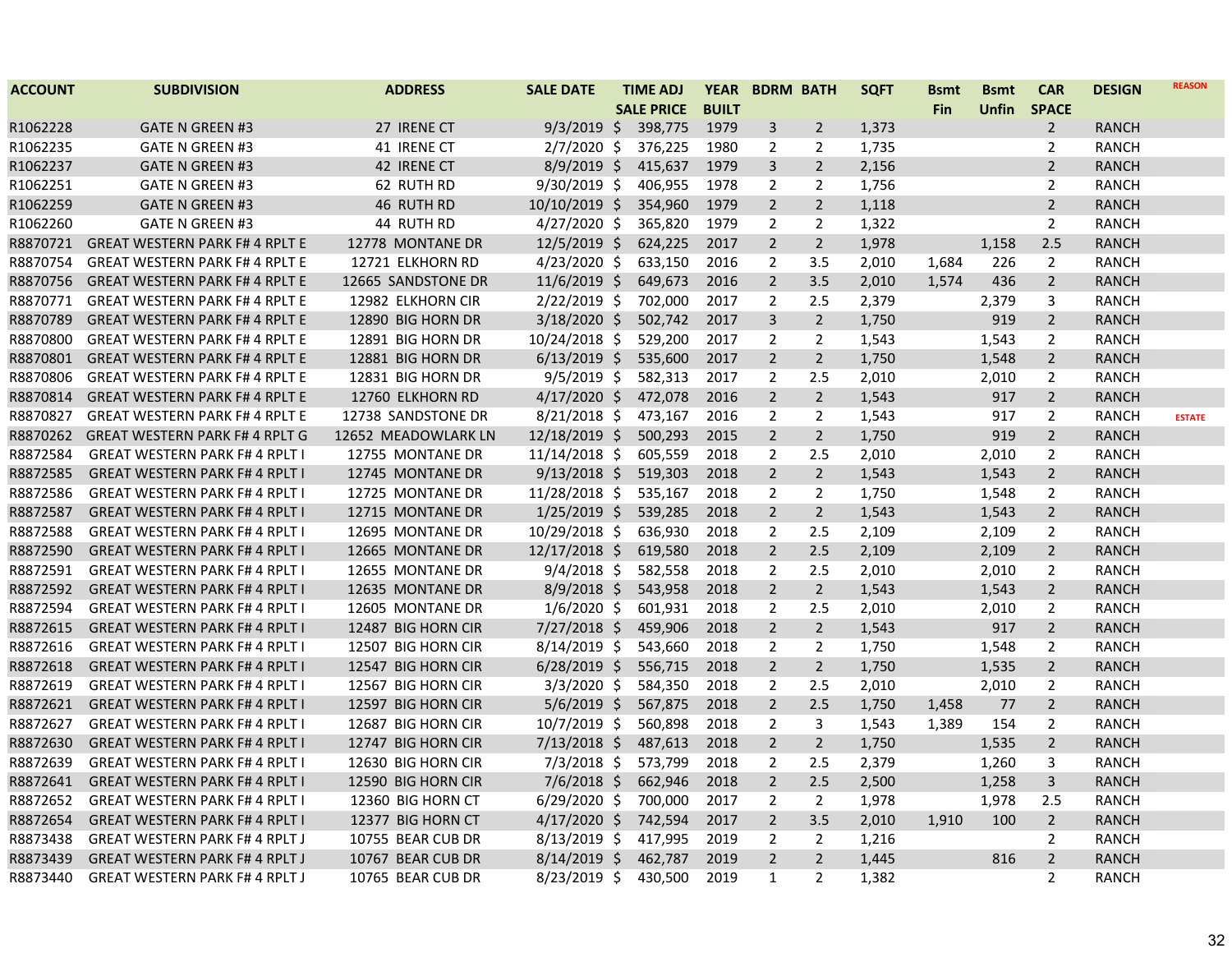| <b>ACCOUNT</b> | <b>SUBDIVISION</b>                   | <b>ADDRESS</b>      | <b>SALE DATE</b> | <b>TIME ADJ</b>   | <b>YEAR</b>  | <b>BDRM BATH</b> |                | <b>SQFT</b> | <b>B</b> smt | <b>Bsmt</b> | <b>CAR</b>     | <b>DESIGN</b> | <b>REASON</b> |
|----------------|--------------------------------------|---------------------|------------------|-------------------|--------------|------------------|----------------|-------------|--------------|-------------|----------------|---------------|---------------|
|                |                                      |                     |                  | <b>SALE PRICE</b> | <b>BUILT</b> |                  |                |             | <b>Fin</b>   | Unfin       | <b>SPACE</b>   |               |               |
| R8873726       | <b>GREAT WESTERN PARK F#4 RPLT L</b> | 10806 MONTANE DR    | $7/31/2018$ \$   | 529,807           | 2018         | 2                | $\overline{2}$ | 1,750       |              | 919         | $\overline{2}$ | <b>RANCH</b>  |               |
| R8873728       | <b>GREAT WESTERN PARK F#4 RPLT L</b> | 10786 MONTANE DR    | $8/15/2018$ \$   | 459,241           | 2018         | 2                | $\overline{2}$ | 1,543       |              | 917         | 2              | RANCH         |               |
| R8873729       | <b>GREAT WESTERN PARK F#4 RPLT L</b> | 10776 MONTANE DR    | $11/15/2018$ \$  | 570,992           | 2018         | $\overline{2}$   | 2.5            | 2,109       |              | 1,046       | $\overline{2}$ | <b>RANCH</b>  |               |
| R8873730       | <b>GREAT WESTERN PARK F#4 RPLT L</b> | 10766 MONTANE DR    | $10/10/2018$ \$  | 540,330           | 2018         | 2                | 2.5            | 2,010       |              | 1,124       | 2              | <b>RANCH</b>  |               |
| R8873731       | <b>GREAT WESTERN PARK F#4 RPLT L</b> | 13073 SANDSTONE DR  | $9/10/2019$ \$   | 535,176           | 2019         | $\overline{2}$   | $\overline{2}$ | 1,543       |              | 1,543       | $\overline{2}$ | <b>RANCH</b>  |               |
| R8873732       | <b>GREAT WESTERN PARK F#4 RPLT L</b> | 13063 SANDSTONE DR  | $6/19/2019$ \$   | 631,699           | 2019         | $\overline{2}$   | 2.5            | 2,010       |              | 2,010       | 2              | <b>RANCH</b>  |               |
| R8873733       | <b>GREAT WESTERN PARK F#4 RPLT L</b> | 13053 SANDSTONE DR  | $5/23/2019$ \$   | 532,150           | 2019         | $\overline{2}$   | $2^{\circ}$    | 1,750       |              | 1,548       | $\overline{2}$ | <b>RANCH</b>  |               |
| R8873734       | <b>GREAT WESTERN PARK F#4 RPLT L</b> | 13043 SANDSTONE DR  | $6/7/2019$ \$    | 593,383           | 2019         | $\overline{2}$   | 2.5            | 2,109       |              | 2,109       | $\overline{2}$ | <b>RANCH</b>  |               |
| R8873736       | <b>GREAT WESTERN PARK F#4 RPLT L</b> | 13023 SANDSTONE DR  | $8/6/2019$ \$    | 644,622           | 2019         | $\overline{2}$   | 3.5            | 2,010       | 1,704        | 306         | $\overline{2}$ | <b>RANCH</b>  |               |
| R8873737       | <b>GREAT WESTERN PARK F#4 RPLT L</b> | 13013 SANDSTONE DR  | $8/1/2019$ \$    | 551,655           | 2019         | 2                | $\overline{2}$ | 1,750       |              | 919         | $\overline{2}$ | <b>RANCH</b>  |               |
| R8873738       | <b>GREAT WESTERN PARK F#4 RPLT L</b> | 12993 SANDSTONE DR  | 10/24/2019 \$    | 550,290           | 2019         | 2                | $\overline{2}$ | 1,543       |              | 1,543       | $\overline{2}$ | <b>RANCH</b>  |               |
| R8873739       | <b>GREAT WESTERN PARK F#4 RPLT L</b> | 12983 SANDSTONE DR  | $11/12/2019$ \$  | 572,445           | 2019         | 2                | 2              | 1,750       |              | 1,548       | $\overline{2}$ | <b>RANCH</b>  |               |
| R8873740       | <b>GREAT WESTERN PARK F#4 RPLT L</b> | 12963 SANDSTONE DR  | 5/27/2020 \$     | 536,337           | 2019         | $\overline{2}$   | $\overline{2}$ | 1,543       |              | 1,543       | $\overline{2}$ | <b>RANCH</b>  |               |
| R8873741       | <b>GREAT WESTERN PARK F#4 RPLT L</b> | 12953 SANDSTONE DR  | $2/14/2020$ \$   | 700,738           | 2020         | $\overline{2}$   | 3.5            | 2,109       | 1,826        | 283         | $\overline{2}$ | <b>RANCH</b>  |               |
| R8873742       | <b>GREAT WESTERN PARK F#4 RPLT L</b> | 12943 SANDSTONE DR  | $3/13/2020$ \$   | 702,227           | 2020         | $\overline{2}$   | 3.5            | 2,010       | 1,704        | 306         | $\overline{2}$ | <b>RANCH</b>  |               |
| R8873743       | <b>GREAT WESTERN PARK F#4 RPLT L</b> | 12923 SANDSTONE DR  | $4/9/2020$ \$    | 541,092           | 2020         | $\overline{2}$   | $\mathbf{2}$   | 1,750       |              | 1,548       | $\overline{2}$ | RANCH         |               |
| R8873744       | <b>GREAT WESTERN PARK F#4 RPLT L</b> | 12893 SANDSTONE DR  | $4/15/2020$ \$   | 587,020           | 2020         | $\overline{2}$   | 2.5            | 2,010       |              | 2,010       | $\overline{2}$ | <b>RANCH</b>  |               |
| R8873753       | <b>GREAT WESTERN PARK F#4 RPLT L</b> | 12878 SANDSTONE DR  | $3/23/2020$ \$   | 503,850           | 2020         | $\overline{2}$   | $\overline{2}$ | 1,750       |              | 919         | $\overline{2}$ | <b>RANCH</b>  |               |
| R8873754       | <b>GREAT WESTERN PARK F#4 RPLT L</b> | 12898 SANDSTONE DR  | $3/25/2020$ \$   | 580,017           | 2020         | $\overline{2}$   | 2.5            | 2,010       |              | 1,124       | $\overline{2}$ | <b>RANCH</b>  |               |
| R8873756       | <b>GREAT WESTERN PARK F#4 RPLT L</b> | 12928 SANDSTONE DR  | $3/11/2020$ \$   | 541,531           | 2020         | 2                | 2.5            | 2,010       |              | 1,124       | $\overline{2}$ | <b>RANCH</b>  |               |
| R8873757       | <b>GREAT WESTERN PARK F#4 RPLT L</b> | 12948 SANDSTONE DR  | $3/16/2020$ \$   | 503,750           | 2020         | $\overline{2}$   | $2^{\circ}$    | 1,750       |              | 919         | $2^{\circ}$    | <b>RANCH</b>  |               |
| R8873758       | <b>GREAT WESTERN PARK F#4 RPLT L</b> | 12958 SANDSTONE DR  | $4/10/2020$ \$   | 541,996           | 2019         | $\overline{2}$   | 2.5            | 2,010       |              | 1,124       | $\overline{2}$ | <b>RANCH</b>  |               |
| R8873759       | <b>GREAT WESTERN PARK F#4 RPLT L</b> | 12968 SANDSTONE DR  | 10/15/2019 \$    | 535,908           | 2019         | $\overline{2}$   | $\overline{2}$ | 1,750       |              | 919         | $\overline{2}$ | <b>RANCH</b>  |               |
| R8873760       | <b>GREAT WESTERN PARK F#4 RPLT L</b> | 12988 SANDSTONE DR  | $10/8/2019$ \$   | 490,008           | 2019         | $\overline{2}$   | $\overline{2}$ | 1,543       |              | 917         | $\overline{2}$ | <b>RANCH</b>  |               |
| R8873761       | <b>GREAT WESTERN PARK F#4 RPLT L</b> | 12998 SANDSTONE DR  | $9/23/2019$ \$   | 524,542           | 2019         | $\overline{2}$   | $\overline{2}$ | 1,750       |              | 919         | $\overline{2}$ | <b>RANCH</b>  |               |
| R8873762       | <b>GREAT WESTERN PARK F#4 RPLT L</b> | 13018 SANDSTONE CIR | 7/15/2019 \$     | 472,701           | 2019         | $\overline{2}$   | $\overline{2}$ | 1,543       |              | 917         | $\overline{2}$ | <b>RANCH</b>  |               |
| R8873763       | <b>GREAT WESTERN PARK F#4 RPLT L</b> | 13038 SANDSTONE CIR | $9/30/2019$ \$   | 575,156           | 2019         | $\overline{2}$   | 2.5            | 2,010       |              | 1,124       | $\overline{2}$ | <b>RANCH</b>  |               |
| R8873764       | <b>GREAT WESTERN PARK F#4 RPLT L</b> | 13048 SANDSTONE CIR | $6/28/2019$ \$   | 527,257           | 2019         | 2                | 2              | 1,543       |              | 917         | $\overline{2}$ | RANCH         |               |
| R8873765       | <b>GREAT WESTERN PARK F#4 RPLT L</b> | 13058 SANDSTONE CIR | $9/30/2019$ \$   | 579,246           | 2019         | $\overline{2}$   | 2.5            | 2,109       |              | 1,046       | $\overline{2}$ | <b>RANCH</b>  |               |
| R8873766       | <b>GREAT WESTERN PARK F#4 RPLT L</b> | 13078 SANDSTONE CIR | $9/12/2019$ \$   | 573,520           | 2019         | 2                | 2.5            | 2,010       |              | 1,124       | $\overline{2}$ | <b>RANCH</b>  |               |
| R8873767       | <b>GREAT WESTERN PARK F#4 RPLT L</b> | 13088 SANDSTONE CIR | $5/13/2019$ \$   | 553,420           | 2019         | $\overline{2}$   | $\overline{2}$ | 1,543       |              | 1,543       | $\overline{2}$ | <b>RANCH</b>  |               |
| R8873769       | <b>GREAT WESTERN PARK F#4 RPLT L</b> | 13138 SANDSTONE CIR | $5/16/2019$ \$   | 561,267           | 2019         | 2                | $\overline{2}$ | 1,750       |              | 919         | $\overline{2}$ | RANCH         |               |
| R8873771       | <b>GREAT WESTERN PARK F#4 RPLT L</b> | 13158 SANDSTONE CIR | $5/19/2019$ \$   | 580,305           | 2019         | $\overline{2}$   | 2.5            | 2,010       |              | 1,124       | $\overline{2}$ | <b>RANCH</b>  |               |
| R8873772       | <b>GREAT WESTERN PARK F#4 RPLT L</b> | 13168 SANDSTONE CIR | $5/21/2019$ \$   | 513,772           | 2019         | 2                | 2              | 1,750       |              | 919         | 2              | RANCH         |               |
| R8873773       | <b>GREAT WESTERN PARK F#4 RPLT L</b> | 13178 SANDSTONE CIR | 12/20/2019 \$    | 511,560           | 2019         | $\overline{2}$   | $\overline{2}$ | 1,543       |              | 917         | $\overline{2}$ | <b>RANCH</b>  |               |
| R8873774       | <b>GREAT WESTERN PARK F#4 RPLT L</b> | 13188 SANDSTONE CIR | 10/24/2019 \$    | 541,620           | 2019         | 2                | 2              | 1,750       |              | 1,548       | $\overline{2}$ | RANCH         |               |
| R8873775       | <b>GREAT WESTERN PARK F#4 RPLT L</b> | 10756 MONTANE DR    | $12/10/2018$ \$  | 607,040           | 2018         | $\overline{2}$   | 2.5            | 2,010       |              | 1,124       | $\overline{2}$ | <b>RANCH</b>  |               |
| R8873776       | <b>GREAT WESTERN PARK F#4 RPLT L</b> | 10746 MONTANE DR    | 10/12/2018 \$    | 500,430           | 2018         | 2                | 2              | 1,750       |              | 919         | $\overline{2}$ | <b>RANCH</b>  |               |
| R8873777       | <b>GREAT WESTERN PARK F#4 RPLT L</b> | 10736 MONTANE DR    | $9/27/2019$ \$   | 513,192           | 2018         | $\overline{2}$   | 2.5            | 2,010       |              | 1,124       | $\overline{2}$ | <b>RANCH</b>  |               |
| R8873778       | <b>GREAT WESTERN PARK F#4 RPLT L</b> | 10726 MONTANE DR    | 3/8/2019 \$      | 505,470           | 2019         | $\overline{2}$   | $\overline{2}$ | 1,750       |              | 919         | $\overline{2}$ | <b>RANCH</b>  |               |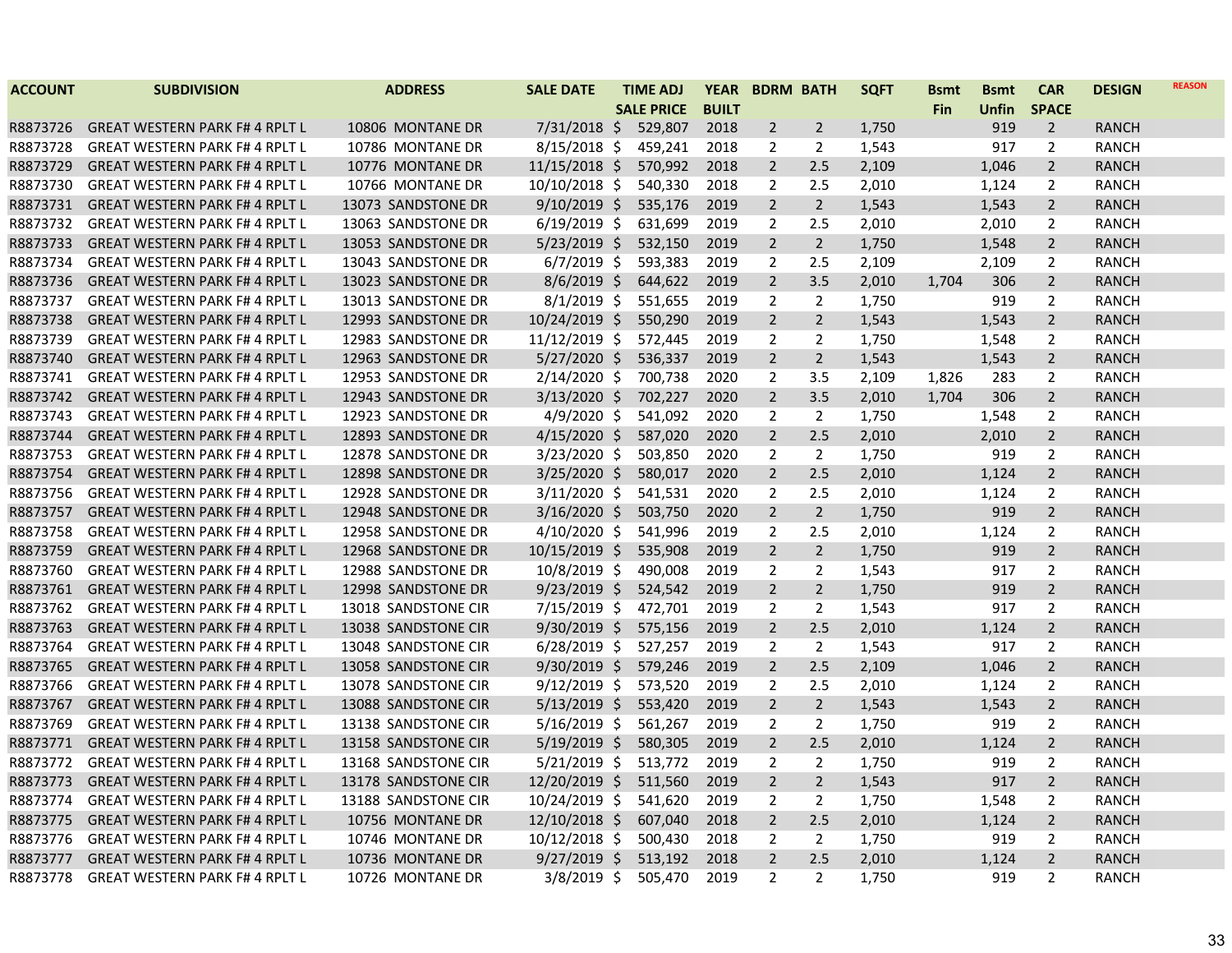| <b>ACCOUNT</b> | <b>SUBDIVISION</b>                    | <b>ADDRESS</b>    | <b>SALE DATE</b> | <b>TIME ADJ</b>   | <b>YEAR</b>  | <b>BDRM BATH</b> |                | <b>SQFT</b> | <b>Bsmt</b> | <b>B</b> smt | <b>CAR</b>     | <b>DESIGN</b> | <b>REASON</b> |
|----------------|---------------------------------------|-------------------|------------------|-------------------|--------------|------------------|----------------|-------------|-------------|--------------|----------------|---------------|---------------|
|                |                                       |                   |                  | <b>SALE PRICE</b> | <b>BUILT</b> |                  |                |             | Fin         | Unfin        | <b>SPACE</b>   |               |               |
| R8873779       | <b>GREAT WESTERN PARK F#4 RPLT L</b>  | 10716 MONTANE DR  | $4/18/2019$ \$   | 490,900           | 2019         | 2                | 2              | 1,543       |             | 1,543        | $\overline{2}$ | RANCH         |               |
| R8873780       | <b>GREAT WESTERN PARK F#4 RPLT L</b>  | 10706 MONTANE DR  | 3/20/2019 \$     | 507,130           | 2019         | 2                | 2              | 1,750       |             | 1,548        | 2              | RANCH         |               |
| R8873781       | <b>GREAT WESTERN PARK F#4 RPLT L</b>  | 10696 MONTANE DR  | $3/29/2019$ \$   | 588,885           | 2019         | $\overline{2}$   | 2.5            | 2,010       |             | 2,010        | $\overline{2}$ | RANCH         |               |
| R8873782       | <b>GREAT WESTERN PARK F#4 RPLT L</b>  | 10686 MONTANE DR  | $4/8/2019$ \$    | 520,915           | 2019         | $\overline{2}$   | $\overline{2}$ | 1,543       |             | 917          | 2              | <b>RANCH</b>  |               |
| R8873783       | <b>GREAT WESTERN PARK F#4 RPLT L</b>  | 10676 MONTANE DR  | $4/13/2020$ \$   | 540,690           | 2019         | $\overline{2}$   | 2.5            | 2,010       |             | 2,010        | $\overline{2}$ | <b>RANCH</b>  |               |
| R8873784       | <b>GREAT WESTERN PARK F#4 RPLT L</b>  | 10656 MONTANE DR  | $6/8/2019$ \$    | 615,734           | 2019         | 2                | 2.5            | 2,109       |             | 2,109        | $\overline{2}$ | <b>RANCH</b>  |               |
| R8873785       | <b>GREAT WESTERN PARK F#4 RPLT L</b>  | 13147 MONTANE DR  | $11/6/2018$ \$   | 639,289           | 2018         | $\overline{2}$   | 2.5            | 2,010       |             | 2,010        | $\overline{2}$ | RANCH         |               |
| R8873786       | <b>GREAT WESTERN PARK F#4 RPLT L</b>  | 13137 MONTANE DR  | $11/26/2018$ \$  | 584,295           | 2018         | $\overline{2}$   | $\overline{2}$ | 1,543       |             | 1,543        | $\overline{2}$ | <b>RANCH</b>  |               |
| R8873787       | <b>GREAT WESTERN PARK F# 4 RPLT L</b> | 13117 MONTANE DR  | $4/12/2019$ \$   | 650,290           | 2019         | $\overline{2}$   | 2.5            | 2,109       |             | 2,109        | $\overline{2}$ | <b>RANCH</b>  |               |
| R8873788       | <b>GREAT WESTERN PARK F#4 RPLT L</b>  | 13097 MONTANE DR  | $3/25/2019$ \$   | 680,714           | 2019         | $\overline{2}$   | 2.5            | 2,010       |             | 2,010        | $\overline{2}$ | <b>RANCH</b>  |               |
| R8873789       | <b>GREAT WESTERN PARK F#4 RPLT L</b>  | 13087 MONTANE DR  | $4/26/2019$ \$   | 645,840           | 2019         | 2                | 2.5            | 2,109       |             | 2,109        | $\overline{2}$ | RANCH         |               |
| R8873790       | <b>GREAT WESTERN PARK F#4 RPLT L</b>  | 13067 MONTANE DR  | $4/4/2019$ \$    | 622,863           | 2019         | 2                | $\overline{2}$ | 1,543       |             | 1,543        | $\overline{2}$ | <b>RANCH</b>  |               |
| R8873791       | <b>GREAT WESTERN PARK F# 4 RPLT L</b> | 13047 MONTANE DR  | $5/23/2019$ \$   | 668,234           | 2019         | $\overline{2}$   | 2.5            | 2,010       |             | 2,010        | $\overline{2}$ | <b>RANCH</b>  |               |
| R8873792       | <b>GREAT WESTERN PARK F#4 RPLT L</b>  | 13037 MONTANE DR  | $6/11/2019$ \$   | 698,105           | 2019         | $\overline{2}$   | 3              | 1,750       | 1,262       | 286          | $\overline{2}$ | <b>RANCH</b>  |               |
| R8873793       | <b>GREAT WESTERN PARK F#4 RPLT L</b>  | 13017 MONTANE DR  | $6/6/2019$ \$    | 649,003           | 2019         | $\overline{2}$   | 2.5            | 2,010       |             | 2,010        | $\overline{2}$ | RANCH         |               |
| R8873794       | <b>GREAT WESTERN PARK F#4 RPLT L</b>  | 13007 MONTANE DR  | $6/26/2019$ \$   | 671,457           | 2019         | $\overline{2}$   | 2.5            | 2,109       |             | 2,109        | $\overline{2}$ | RANCH         |               |
| R8873795       | <b>GREAT WESTERN PARK F#4 RPLT L</b>  | 12987 MONTANE DR  | $7/17/2019$ \$   | 640,954           | 2019         | $\overline{2}$   | 3.5            | 2,010       | 1,621       | 389          | $\overline{2}$ | RANCH         |               |
| R8873798       | <b>GREAT WESTERN PARK F#4 RPLT L</b>  | 12947 MONTANE DR  | 8/29/2019 \$     | 579,535           | 2019         | 2                | $\overline{2}$ | 1,750       |             | 1,548        | $\overline{2}$ | <b>RANCH</b>  |               |
| R8873799       | <b>GREAT WESTERN PARK F#4 RPLT L</b>  | 12937 MONTANE DR  | $8/9/2019$ \$    | 558,830           | 2019         | $\overline{2}$   | $\overline{2}$ | 1,543       |             | 1,543        | $\overline{2}$ | RANCH         |               |
| R8873800       | <b>GREAT WESTERN PARK F#4 RPLT L</b>  | 12917 MONTANE DR  | $8/13/2019$ \$   | 585,685           | 2019         | 2                | $\overline{2}$ | 1,750       |             | 1,548        | $\overline{2}$ | <b>RANCH</b>  |               |
| R8873801       | <b>GREAT WESTERN PARK F#4 RPLT L</b>  | 12897 MONTANE DR  | $8/14/2019$ \$   | 594,500           | 2019         | $\overline{2}$   | $\overline{2}$ | 1,543       |             | 1,543        | $\overline{2}$ | <b>RANCH</b>  |               |
| R8873802       | <b>GREAT WESTERN PARK F#4 RPLT L</b>  | 12877 MONTANE DR  | 11/26/2019 \$    | 643,467           | 2019         | $\overline{2}$   | 2.5            | 2,010       |             | 2,010        | $\overline{2}$ | <b>RANCH</b>  |               |
| R8873803       | <b>GREAT WESTERN PARK F# 4 RPLT L</b> | 12867 MONTANE DR  | $1/22/2020$ \$   | 648,202           | 2019         | $\overline{2}$   | 2.5            | 2,109       |             | 2,109        | $\overline{2}$ | <b>RANCH</b>  |               |
| R8873804       | <b>GREAT WESTERN PARK F# 4 RPLT L</b> | 12847 MONTANE DR  | 1/24/2020 \$     | 571,657           | 2019         | 2                | $\overline{2}$ | 1,750       |             | 1,548        | $\overline{2}$ | RANCH         |               |
| R8873805       | <b>GREAT WESTERN PARK F#4 RPLT L</b>  | 12827 MONTANE DR  | $5/1/2020$ \$    | 664,156           | 2020         | $\overline{2}$   | 3              | 1,543       | 1,272       | 271          | $\overline{2}$ | <b>RANCH</b>  |               |
| R8873806       | <b>GREAT WESTERN PARK F#4 RPLT L</b>  | 12817 MONTANE DR  | $5/27/2020$ \$   | 595,284           | 2020         | $\overline{2}$   | $\overline{2}$ | 1,750       |             | 1,548        | $\overline{2}$ | <b>RANCH</b>  |               |
| R8873807       | <b>GREAT WESTERN PARK F# 4 RPLT L</b> | 12807 MONTANE DR  | $5/26/2020$ \$   | 653,128           | 2020         | $\overline{2}$   | 2.5            | 2,109       |             | 2,109        | $\overline{2}$ | <b>RANCH</b>  |               |
| R8873809       | <b>GREAT WESTERN PARK F#4 RPLT L</b>  | 12816 MONTANE CIR | $3/22/2019$ \$   | 666,178           | 2019         | $\overline{2}$   | 2.5            | 2,500       |             | 2,500        | 3              | RANCH         |               |
| R8873811       | <b>GREAT WESTERN PARK F#4 RPLT L</b>  | 12836 MONTANE CIR | $12/6/2018$ \$   | 652,184           | 2018         | $\overline{2}$   | 2.5            | 2,379       |             | 1,260        | 3              | RANCH         |               |
| R8873812       | <b>GREAT WESTERN PARK F#4 RPLT L</b>  | 12886 MONTANE CIR | $9/12/2018$ \$   | 761,589           | 2018         | $\overline{2}$   | 2.5            | 2,379       |             | 2,379        | 3              | <b>RANCH</b>  |               |
| R8873817       | <b>GREAT WESTERN PARK F#4 RPLT L</b>  | 12996 MONTANE DR  | $10/24/2018$ \$  | 570,255           | 2018         | $\overline{2}$   | $\overline{2}$ | 1,978       |             | 1,158        | 2.5            | <b>RANCH</b>  |               |
| R8873818       | <b>GREAT WESTERN PARK F#4 RPLT L</b>  | 13016 MONTANE DR  | 11/14/2018 \$    | 625,776           | 2018         | $\overline{2}$   | 2.5            | 2,379       |             | 1,260        | 3              | RANCH         |               |
| R8873819       | <b>GREAT WESTERN PARK F#4 RPLT L</b>  | 13046 MONTANE DR  | $2/7/2019$ \$    | 701,376           | 2019         | $\overline{2}$   | 2.5            | 2,500       |             | 1,258        | 3              | RANCH         |               |
| R8873820       | <b>GREAT WESTERN PARK F#4 RPLT L</b>  | 13066 MONTANE DR  | 11/8/2018 \$     | 656,677           | 2018         | $\overline{2}$   | 3              | 1,978       | 977         | 181          | 2.5            | RANCH         |               |
| R8873821       | <b>GREAT WESTERN PARK F#4 RPLT L</b>  | 13086 MONTANE DR  | $12/21/2018$ \$  | 725,752           | 2018         | $\overline{2}$   | 2.5            | 2,333       |             | 1,254        | 3              | RANCH         |               |
| R8873822       | <b>GREAT WESTERN PARK F#4 RPLT L</b>  | 13096 MONTANE DR  | 12/21/2018 \$    | 674,652           | 2018         | $\overline{2}$   | 2.5            | 2,379       |             | 1,260        | 3              | RANCH         |               |
| R8873823       | <b>GREAT WESTERN PARK F#4 RPLT L</b>  | 13116 MONTANE DR  | $2/4/2019$ \$    | 630,032           | 2018         | $\overline{2}$   | $\overline{2}$ | 1,978       |             | 1,158        | 2.5            | <b>RANCH</b>  |               |
| R8873824       | <b>GREAT WESTERN PARK F# 4 RPLT L</b> | 13126 MONTANE DR  | $2/14/2019$ \$   | 733,304           | 2019         | 2                | 2.5            | 2,333       |             | 2,333        | 3              | RANCH         |               |
| R8873825       | <b>GREAT WESTERN PARK F#4 RPLT L</b>  | 13136 MONTANE CT  | $4/15/2019$ \$   | 588,811           | 2019         | $\overline{2}$   | $\overline{2}$ | 1,978       |             | 1,158        | 2.5            | <b>RANCH</b>  |               |
| R8873826       | <b>GREAT WESTERN PARK F#4 RPLT L</b>  | 13146 MONTANE CT  | 11/29/2018 \$    | 742,782           | 2018         | $\overline{2}$   | 2.5            | 2,379       |             | 1,260        | 3              | <b>RANCH</b>  |               |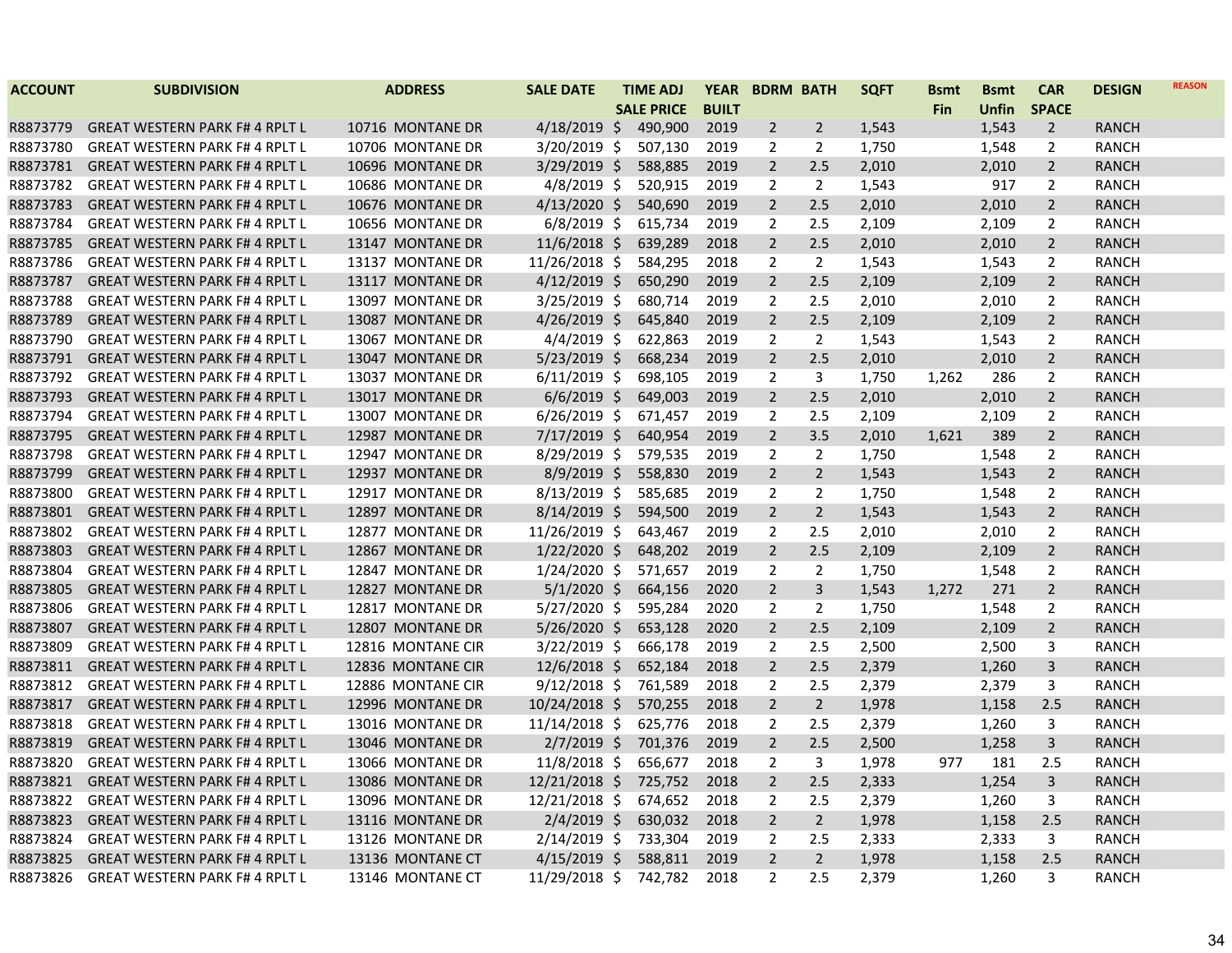| <b>ACCOUNT</b> | <b>SUBDIVISION</b>                   | <b>ADDRESS</b>      | <b>SALE DATE</b> | <b>TIME ADJ</b>   | <b>YEAR</b>  | <b>BDRM BATH</b> |                | <b>SQFT</b> | <b>Bsmt</b> | <b>Bsmt</b> | <b>CAR</b>     | <b>DESIGN</b> | <b>REASON</b> |
|----------------|--------------------------------------|---------------------|------------------|-------------------|--------------|------------------|----------------|-------------|-------------|-------------|----------------|---------------|---------------|
|                |                                      |                     |                  | <b>SALE PRICE</b> | <b>BUILT</b> |                  |                |             | <b>Fin</b>  | Unfin       | <b>SPACE</b>   |               |               |
| R8873829       | <b>GREAT WESTERN PARK F#4 RPLT L</b> | 13176 MONTANE CT    | $4/12/2019$ \$   | 639,940           | 2019         | $\overline{2}$   | 2              | 1,978       |             | 1,158       | 2.5            | RANCH         |               |
| R8873832       | <b>GREAT WESTERN PARK F#4 RPLT L</b> | 10667 MONTANE DR    | 10/26/2018 \$    | 570,360           | 2018         | 2                | 2.5            | 2,379       |             | 1,260       | 3              | RANCH         |               |
| R8873833       | <b>GREAT WESTERN PARK F#4 RPLT L</b> | 10677 MONTANE DR    | $4/11/2019$ \$   | 665,194           | 2019         | $\overline{2}$   | 3.5            | 2,500       | 1,156       | 102         | 3              | RANCH         |               |
| R8873834       | <b>GREAT WESTERN PARK F#4 RPLT L</b> | 10687 MONTANE DR    | $4/16/2019$ \$   | 604,957           | 2019         | $\overline{2}$   | $\overline{2}$ | 1,978       |             | 1,158       | 2.5            | <b>RANCH</b>  |               |
| R8873835       | <b>GREAT WESTERN PARK F#4 RPLT L</b> | 10697 MONTANE DR    | $3/19/2019$ \$   | 605,900           | 2019         | $\overline{2}$   | 2.5            | 2,379       |             | 1,260       | 3              | <b>RANCH</b>  |               |
| R8869588       | <b>GREAT WESTERN PARK F4 RPLT A</b>  | 12101 RED FOX WAY   | $6/9/2020$ \$    | 560,000           | 2014         | $\overline{2}$   | $\overline{2}$ | 1,543       |             | 1,543       | $\overline{2}$ | <b>RANCH</b>  |               |
| R8869589       | <b>GREAT WESTERN PARK F4 RPLT A</b>  | 12071 RED FOX WAY   | $5/20/2020$ \$   | 650,021           | 2020         | $\overline{2}$   | 2.5            | 2,500       |             | 2,500       | 3              | <b>RANCH</b>  |               |
| R8869590       | <b>GREAT WESTERN PARK F4 RPLT A</b>  | 12142 MEADOWLARK LN | $5/15/2020$ \$   | 569,019           | 2020         | $\overline{2}$   | 3              | 1,543       | 846         | 71          | $\overline{2}$ | <b>RANCH</b>  |               |
| R8869608       | <b>GREAT WESTERN PARK F4 RPLT A</b>  | 12323 MEADOWLARK LN | $4/24/2020$ \$   | 552,147           | 2014         | $\overline{2}$   | 2.5            | 2,010       | 1,550       | 460         | $\overline{2}$ | <b>RANCH</b>  |               |
| R8869633       | <b>GREAT WESTERN PARK F4 RPLT A</b>  | 12512 MEADOWLARK LN | $3/6/2019$ \$    | 636,506           | 2015         | $\overline{2}$   | 3.5            | 2,010       | 1,124       |             | $\overline{2}$ | <b>RANCH</b>  |               |
| R8869644       | <b>GREAT WESTERN PARK F4 RPLT A</b>  | 12151 RED FOX WAY   | $12/11/2018$ \$  | 720,945           | 2014         | $\overline{2}$   | 2.5            | 2,500       |             | 2,500       | 3              | RANCH         |               |
| R8869645       | <b>GREAT WESTERN PARK F4 RPLT A</b>  | 12121 RED FOX WAY   | $1/15/2020$ \$   | 580,162           | 2014         | $\overline{2}$   | $\overline{2}$ | 1,750       |             | 1,750       | $\overline{2}$ | <b>RANCH</b>  |               |
| R8869646       | <b>GREAT WESTERN PARK F4 RPLT A</b>  | 12091 RED FOX WAY   | $3/10/2020$ \$   | 804,992           | 2014         | $\overline{2}$   | 3.5            | 2,153       | 1,817       | 336         | 2.5            | <b>RANCH</b>  |               |
| R8869648       | <b>GREAT WESTERN PARK F4 RPLT A</b>  | 12122 RED FOX WAY   | $4/13/2020$ \$   | 614,457           | 2020         | $\overline{2}$   | 2.5            | 2,109       |             | 2,109       | $\overline{2}$ | <b>RANCH</b>  |               |
| R8869652       | <b>GREAT WESTERN PARK F4 RPLT A</b>  | 12324 RED FOX WAY   | $8/30/2019$ \$   | 643,187           | 2014         | $\overline{2}$   | 3.5            | 2,500       | 1,350       | 161         | 3              | RANCH         |               |
| R8869970       | <b>GREAT WESTERN PARK F4 RPLT D</b>  | 10884 GRAPHITE ST   | $3/27/2020$ \$   | 775,775           | 2015         | $\overline{2}$   | 3.5            | 2,379       | 1,780       | 599         | 3              | <b>RANCH</b>  |               |
| R8869972       | <b>GREAT WESTERN PARK F4 RPLT D</b>  | 10864 GRAPHITE ST   | $11/8/2019$ \$   | 712,250           | 2015         | $\overline{2}$   | 3.5            | 2,379       | 1,343       | 1,036       | 3              | RANCH         |               |
| R8873327       | <b>GREAT WESTERN PARK F4 RPLT H</b>  | 10775 BEAR CUB DR   | $7/2/2019$ \$    | 396,409           | 2019         | $\overline{2}$   | $\overline{2}$ | 1,216       |             |             | $\overline{2}$ | <b>RANCH</b>  |               |
| R8873329       | <b>GREAT WESTERN PARK F4 RPLT H</b>  | 10787 BEAR CUB DR   | $7/12/2019$ \$   | 487,240           | 2019         | $\overline{2}$   | $\overline{2}$ | 1,445       |             | 816         | $\overline{2}$ | RANCH         |               |
| R8873330       | <b>GREAT WESTERN PARK F4 RPLT H</b>  | 10785 BEAR CUB DR   | $8/15/2019$ \$   | 405,900           | 2019         | 2                | 2              | 1,382       |             |             | $\overline{2}$ | <b>RANCH</b>  |               |
| R8873331       | <b>GREAT WESTERN PARK F4 RPLT H</b>  | 10795 BEAR CUB DR   | $5/15/2019$ \$   | 417,543           | 2019         | $\overline{2}$   | $\overline{2}$ | 1,216       |             |             | $\overline{2}$ | RANCH         |               |
| R8873332       | <b>GREAT WESTERN PARK F4 RPLT H</b>  | 10797 BEAR CUB DR   | $5/30/2019$ \$   | 434,063           | 2019         | $\overline{2}$   | $\overline{2}$ | 1,469       |             | 913         | 2              | <b>RANCH</b>  |               |
| R8873333       | <b>GREAT WESTERN PARK F4 RPLT H</b>  | 10817 BEAR CUB DR   | $1/25/2019$ \$   | 485,179           | 2019         | $\overline{2}$   | $\overline{2}$ | 1,445       |             | 816         | $\overline{2}$ | <b>RANCH</b>  |               |
| R8873334       | <b>GREAT WESTERN PARK F4 RPLT H</b>  | 10827 BEAR CUB DR   | $1/15/2019$ \$   | 439,205           | 2019         | $\overline{2}$   | $\overline{2}$ | 1,445       |             | 816         | $\overline{2}$ | <b>RANCH</b>  |               |
| R8873336       | <b>GREAT WESTERN PARK F4 RPLT H</b>  | 10835 BEAR CUB DR   | $12/12/2018$ \$  | 378,499           | 2018         | $\overline{2}$   | $\overline{2}$ | 1,216       |             |             | $\overline{2}$ | RANCH         |               |
| R8873337       | <b>GREAT WESTERN PARK F4 RPLT H</b>  | 10837 BEAR CUB DR   | 12/13/2018 \$    | 429,077           | 2018         | $\overline{2}$   | $\overline{2}$ | 1,445       |             |             | $\overline{2}$ | <b>RANCH</b>  |               |
| R8873338       | <b>GREAT WESTERN PARK F4 RPLT H</b>  | 10847 BEAR CUB DR   | 12/21/2018 \$    | 501,913           | 2018         | $\overline{2}$   | $2^{\circ}$    | 1,469       |             | 913         | $\overline{2}$ | <b>RANCH</b>  |               |
| R8873339       | <b>GREAT WESTERN PARK F4 RPLT H</b>  | 10845 BEAR CUB DR   | 12/13/2018 \$    | 424,479           | 2018         | $\overline{2}$   | $\overline{2}$ | 1,382       |             |             | $\overline{2}$ | <b>RANCH</b>  |               |
| R8873340       | <b>GREAT WESTERN PARK F4 RPLT H</b>  | 10855 BEAR CUB DR   | $12/3/2018$ \$   | 395,323           | 2018         | 2                | $\overline{2}$ | 1,216       |             |             | $\overline{2}$ | RANCH         |               |
| R8873341       | <b>GREAT WESTERN PARK F4 RPLT H</b>  | 10857 BEAR CUB DR   | 12/6/2018 \$     | 427,405           | 2018         | $\overline{2}$   | $\overline{2}$ | 1,445       |             | 816         | $\overline{2}$ | <b>RANCH</b>  |               |
| R8873342       | <b>GREAT WESTERN PARK F4 RPLT H</b>  | 10867 BEAR CUB DR   | $12/5/2018$ \$   | 488,015           | 2018         | $\overline{2}$   | $\overline{2}$ | 1,445       |             | 816         | $\overline{2}$ | <b>RANCH</b>  |               |
| R8873343       | <b>GREAT WESTERN PARK F4 RPLT H</b>  | 10875 BEAR CUB DR   | $12/6/2018$ \$   | 386,023           | 2018         | $\overline{2}$   | $\overline{2}$ | 1,382       |             |             | $\overline{2}$ | <b>RANCH</b>  |               |
| R8873344       | <b>GREAT WESTERN PARK F4 RPLT H</b>  | 10877 BEAR CUB DR   | $12/7/2018$ \$   | 421,030           | 2018         | $\overline{2}$   | $\overline{2}$ | 1,445       |             | 816         | $\overline{2}$ | <b>RANCH</b>  |               |
| R8873346       | <b>GREAT WESTERN PARK F4 RPLT H</b>  | 10885 BEAR CUB DR   | 11/30/2018 \$    | 417,533           | 2018         | $\overline{2}$   | 2              | 1,216       |             |             | $\overline{2}$ | <b>RANCH</b>  |               |
| R8873352       | <b>GREAT WESTERN PARK F4 RPLT H</b>  | 12910 BOBCAT CT     | $10/15/2018$ \$  | 461,370           | 2018         | $\mathbf{1}$     | $\overline{2}$ | 1,216       |             |             | $\overline{2}$ | RANCH         |               |
| R8873353       | <b>GREAT WESTERN PARK F4 RPLT H</b>  | 12930 BOBCAT CT     | 10/12/2018 \$    | 403,305           | 2018         | $\mathbf{1}$     | 2              | 1,382       |             |             | 2              | <b>RANCH</b>  |               |
| R8873356       | <b>GREAT WESTERN PARK F4 RPLT H</b>  | 13012 BOBCAT CT     | $9/11/2018$ \$   | 368,690           | 2018         | $\overline{2}$   | $\overline{2}$ | 1,216       |             |             | $\overline{2}$ | RANCH         |               |
| R8873357       | <b>GREAT WESTERN PARK F4 RPLT H</b>  | 13014 BOBCAT CT     | $8/14/2018$ \$   | 370,516           | 2018         | 2                | 2              | 1,445       |             |             | 2              | RANCH         |               |
| R8873358       | <b>GREAT WESTERN PARK F4 RPLT H</b>  | 13004 BOBCAT CT     | $8/13/2018$ \$   | 399,106           | 2018         | $\overline{2}$   | $\overline{2}$ | 1,469       |             |             | $\overline{2}$ | RANCH         |               |
| R8873359       | <b>GREAT WESTERN PARK F4 RPLT H</b>  | 13002 BOBCAT CT     | $8/13/2018$ \$   | 379,167           | 2018         | $\mathbf{1}$     | 2              | 1,382       |             |             | $\overline{2}$ | <b>RANCH</b>  |               |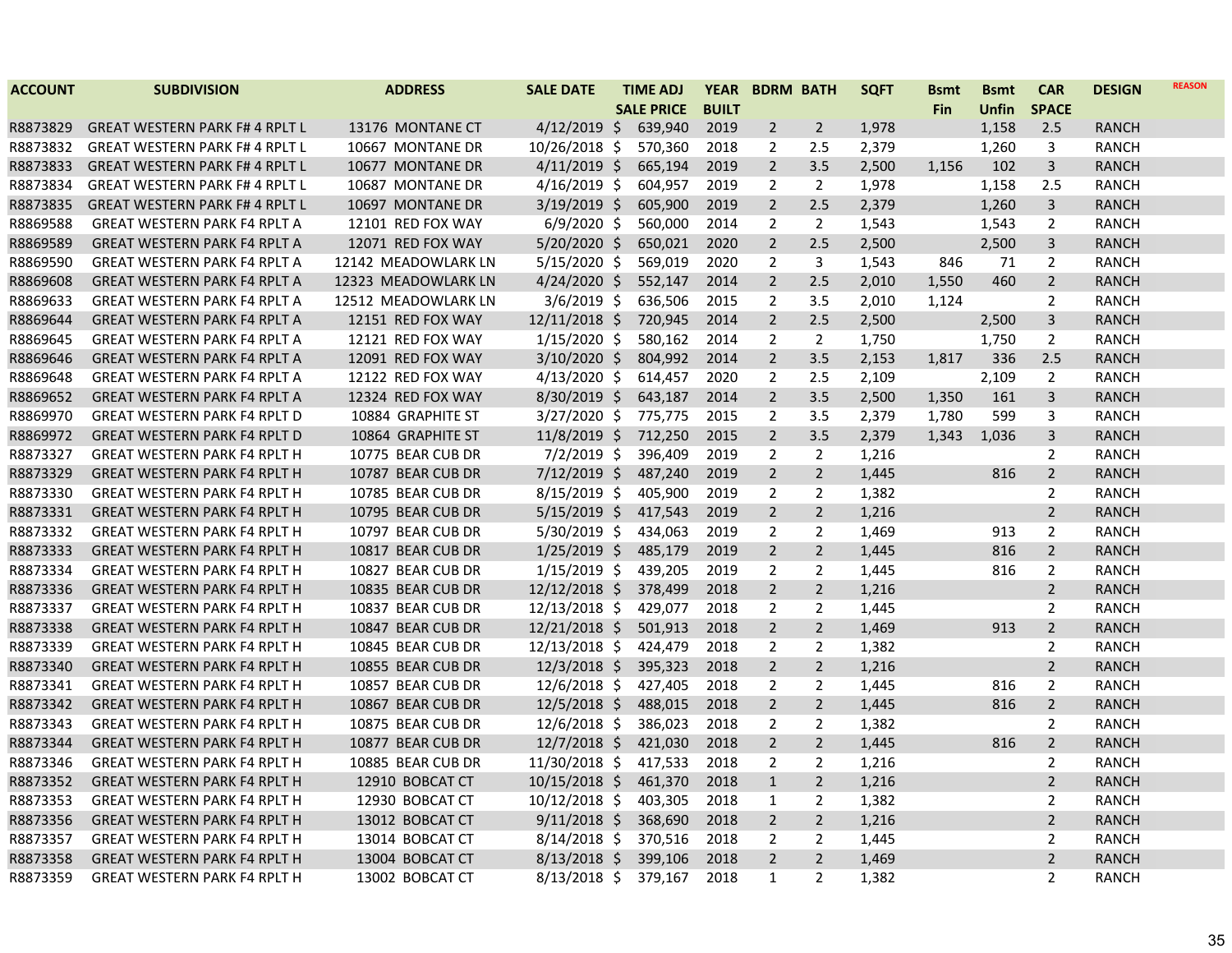| <b>ACCOUNT</b> | <b>SUBDIVISION</b>                  | <b>ADDRESS</b>    | <b>SALE DATE</b> | <b>TIME ADJ</b>   | <b>YEAR</b>  | <b>BDRM BATH</b> |                | <b>SQFT</b> | <b>Bsmt</b> | <b>B</b> smt | <b>CAR</b>     | <b>DESIGN</b> | <b>REASON</b> |
|----------------|-------------------------------------|-------------------|------------------|-------------------|--------------|------------------|----------------|-------------|-------------|--------------|----------------|---------------|---------------|
|                |                                     |                   |                  | <b>SALE PRICE</b> | <b>BUILT</b> |                  |                |             | <b>Fin</b>  | Unfin        | <b>SPACE</b>   |               |               |
| R8873360       | <b>GREAT WESTERN PARK F4 RPLT H</b> | 13003 BOBCAT CT   | $8/24/2018$ \$   | 375,158           | 2018         | $\overline{2}$   | $\overline{2}$ | 1,216       |             |              | $\overline{2}$ | <b>RANCH</b>  |               |
| R8873361       | <b>GREAT WESTERN PARK F4 RPLT H</b> | 13005 BOBCAT CT   | $8/14/2018$ \$   | 413,876           | 2018         | 3                | 2              | 1,445       |             |              | 2              | <b>RANCH</b>  |               |
| R8873362       | <b>GREAT WESTERN PARK F4 RPLT H</b> | 13015 BOBCAT CT   | $8/20/2018$ \$   | 434,132           | 2018         | $\overline{2}$   | $2^{\circ}$    | 1,469       |             | 913          | $\overline{2}$ | <b>RANCH</b>  |               |
| R8873364       | <b>GREAT WESTERN PARK F4 RPLT H</b> | 12991 BOBCAT CT   | $9/4/2018$ \$    | 365,112           | 2018         | $\mathbf{1}$     | $\overline{2}$ | 1,382       |             |              | $\overline{2}$ | <b>RANCH</b>  |               |
| R8873365       | <b>GREAT WESTERN PARK F4 RPLT H</b> | 12993 BOBCAT CT   | $9/24/2018$ \$   | 419,842           | 2018         | $\overline{2}$   | $\overline{2}$ | 1,445       |             | 816          | $\overline{2}$ | <b>RANCH</b>  |               |
| R8873366       | <b>GREAT WESTERN PARK F4 RPLT H</b> | 12973 BOBCAT CT   | $9/7/2018$ \$    | 456,364           | 2018         | 2                | 2              | 1,469       |             | 913          | $\overline{2}$ | <b>RANCH</b>  |               |
| R8873367       | <b>GREAT WESTERN PARK F4 RPLT H</b> | 12971 BOBCAT CT   | $9/6/2018$ \$    | 375,321           | 2018         | $\overline{2}$   | $2^{\circ}$    | 1,216       |             |              | $\overline{2}$ | <b>RANCH</b>  |               |
| R8873371       | <b>GREAT WESTERN PARK F4 RPLT H</b> | 10711 MONTANE DR  | $4/12/2019$ \$   | 409,549           | 2019         | $\overline{2}$   | $\overline{2}$ | 1,216       |             |              | $\overline{2}$ | <b>RANCH</b>  |               |
| R8873372       | <b>GREAT WESTERN PARK F4 RPLT H</b> | 10713 MONTANE DR  | $4/10/2019$ \$   | 418,968           | 2019         | $\overline{2}$   | $2^{\circ}$    | 1,445       |             |              | $\overline{2}$ | <b>RANCH</b>  |               |
| R8873373       | <b>GREAT WESTERN PARK F4 RPLT H</b> | 10723 MONTANE DR  | $4/11/2019$ \$   | 458,670           | 2019         | 2                | $\overline{2}$ | 1,469       |             | 913          | $\overline{2}$ | <b>RANCH</b>  |               |
| R8873374       | <b>GREAT WESTERN PARK F4 RPLT H</b> | 10721 MONTANE DR  | $4/12/2019$ \$   | 396,612           | 2019         | $\mathbf{1}$     | $\overline{2}$ | 1,382       |             |              | $\overline{2}$ | <b>RANCH</b>  |               |
| R8873375       | <b>GREAT WESTERN PARK F4 RPLT H</b> | 10731 MONTANE DR  | $1/31/2019$ \$   | 401,258           | 2019         | $\overline{2}$   | $\overline{2}$ | 1,382       |             |              | $\overline{2}$ | <b>RANCH</b>  |               |
| R8873376       | <b>GREAT WESTERN PARK F4 RPLT H</b> | 10733 MONTANE DR  | $1/29/2019$ \$   | 430,031           | 2019         | $\overline{2}$   | $2^{\circ}$    | 1,445       |             |              | $\overline{2}$ | <b>RANCH</b>  |               |
| R8873378       | <b>GREAT WESTERN PARK F4 RPLT H</b> | 10741 MONTANE DR  | $1/30/2019$ \$   | 389,061           | 2019         | $\overline{2}$   | $\overline{2}$ | 1,216       |             |              | $\overline{2}$ | <b>RANCH</b>  |               |
| R8873379       | <b>GREAT WESTERN PARK F4 RPLT H</b> | 10751 MONTANE DR  | $1/24/2019$ \$   | 381,346           | 2018         | $\mathbf{1}$     | $\overline{2}$ | 1,216       |             |              | $\overline{2}$ | <b>RANCH</b>  |               |
| R8873381       | <b>GREAT WESTERN PARK F4 RPLT H</b> | 10763 MONTANE DR  | $2/11/2019$ \$   | 450,840           | 2019         | $\overline{2}$   | $\overline{2}$ | 1,469       |             | 913          | $\overline{2}$ | <b>RANCH</b>  |               |
| R8873382       | <b>GREAT WESTERN PARK F4 RPLT H</b> | 10761 MONTANE DR  | $1/23/2019$ \$   | 394,377           | 2018         | $\overline{2}$   | $2^{\circ}$    | 1,382       |             |              | $\overline{2}$ | <b>RANCH</b>  |               |
| R8873383       | <b>GREAT WESTERN PARK F4 RPLT H</b> | 10771 MONTANE DR  | $4/19/2019$ \$   | 395,887           | 2018         | $\overline{2}$   | $\overline{2}$ | 1,216       |             |              | $\overline{2}$ | <b>RANCH</b>  |               |
| R8873384       | <b>GREAT WESTERN PARK F4 RPLT H</b> | 10773 MONTANE DR  | $11/8/2018$ \$   | 405,173           | 2018         | $\overline{2}$   | $\overline{2}$ | 1,445       |             |              | $\overline{2}$ | <b>RANCH</b>  |               |
| R8873385       | <b>GREAT WESTERN PARK F4 RPLT H</b> | 10783 MONTANE DR  | $11/19/2018$ \$  | 452,729           | 2018         | $\overline{2}$   | $\overline{2}$ | 1,469       |             | 913          | $\overline{2}$ | <b>RANCH</b>  |               |
| R8873386       | <b>GREAT WESTERN PARK F4 RPLT H</b> | 10781 MONTANE DR  | 12/30/2018 \$    | 423,078           | 2018         | $\overline{2}$   | $2^{\circ}$    | 1,382       |             |              | $\overline{2}$ | <b>RANCH</b>  |               |
| R8873396       | <b>GREAT WESTERN PARK F4 RPLT H</b> | 10816 BEAR CUB DR | $11/9/2018$ \$   | 429,684           | 2018         | $\overline{2}$   | $\overline{2}$ | 1,469       |             |              | $\overline{2}$ | <b>RANCH</b>  |               |
| R8873397       | <b>GREAT WESTERN PARK F4 RPLT H</b> | 10814 BEAR CUB DR | 10/30/2018 \$    | 421,365           | 2018         | $\overline{2}$   | $\overline{2}$ | 1,382       |             |              | $\overline{2}$ | <b>RANCH</b>  |               |
| R8873399       | <b>GREAT WESTERN PARK F4 RPLT H</b> | 10806 BEAR CUB DR | $4/15/2019$ \$   | 465,646           | 2019         | $\overline{2}$   | $\overline{2}$ | 1,445       |             | 816          | $\overline{2}$ | <b>RANCH</b>  |               |
| R8873400       | <b>GREAT WESTERN PARK F4 RPLT H</b> | 10796 BEAR CUB DR | $3/21/2019$ \$   | 446,747           | 2019         | $\overline{2}$   | $\overline{2}$ | 1,469       |             | 913          | $\overline{2}$ | <b>RANCH</b>  |               |
| R8873401       | <b>GREAT WESTERN PARK F4 RPLT H</b> | 10794 BEAR CUB DR | 2/26/2019 \$     | 388,336           | 2019         | $\overline{2}$   | $\overline{2}$ | 1,216       |             |              | $\overline{2}$ | <b>RANCH</b>  |               |
| R8873402       | <b>GREAT WESTERN PARK F4 RPLT H</b> | 10784 BEAR CUB DR | $5/13/2019$ \$   | 402,158           | 2019         | $\overline{2}$   | $\overline{2}$ | 1,216       |             |              | $\overline{2}$ | <b>RANCH</b>  |               |
| R8873403       | <b>GREAT WESTERN PARK F4 RPLT H</b> | 10786 BEAR CUB DR | $5/10/2019$ \$   | 484,139           | 2019         | 2                | $\overline{2}$ | 1,445       |             | 816          | $\overline{2}$ | RANCH         |               |
| R8873404       | <b>GREAT WESTERN PARK F4 RPLT H</b> | 10774 BEAR CUB DR | $5/15/2019$ \$   | 411,761           | 2019         | $\overline{2}$   | $\overline{2}$ | 1,382       |             |              | $\overline{2}$ | <b>RANCH</b>  |               |
| R8873405       | <b>GREAT WESTERN PARK F4 RPLT H</b> | 10776 BEAR CUB DR | $5/14/2019$ \$   | 432,720           | 2019         | $\overline{2}$   | $\overline{2}$ | 1,469       |             | 913          | $\overline{2}$ | <b>RANCH</b>  |               |
| R8873406       | <b>GREAT WESTERN PARK F4 RPLT H</b> | 10764 BEAR CUB DR | $5/13/2019$ \$   | 417,852           | 2019         | $\overline{2}$   | $\overline{2}$ | 1,216       |             |              | $\overline{2}$ | <b>RANCH</b>  |               |
| R8873407       | <b>GREAT WESTERN PARK F4 RPLT H</b> | 10754 BEAR CUB DR | $5/30/2019$ \$   | 435,921           | 2019         | 2                | $\overline{2}$ | 1,382       |             |              | $\overline{2}$ | <b>RANCH</b>  |               |
| R8873408       | <b>GREAT WESTERN PARK F4 RPLT H</b> | 10744 BEAR CUB DR | $5/14/2019$ \$   | 424,151           | 2019         | $\overline{2}$   | $\overline{2}$ | 1,382       |             |              | $\overline{2}$ | <b>RANCH</b>  |               |
| R8873870       | <b>GREAT WESTERN PARK F4 RPLT H</b> | 12943 BOBCAT CT   | $9/27/2018$ \$   | 442,576           | 2018         | 3                | $\overline{2}$ | 1,445       |             | 816          | $\overline{2}$ | RANCH         |               |
| R8873871       | <b>GREAT WESTERN PARK F4 RPLT H</b> | 12941 BOBCAT CT   | $9/14/2018$ \$   | 421,105           | 2018         | $\overline{2}$   | $2^{\circ}$    | 1,382       |             |              | $\overline{2}$ | <b>RANCH</b>  |               |
| R8873512       | <b>GREAT WESTERN PARK F4 RPLT K</b> | 10881 MONTANE DR  | $3/15/2019$ \$   | 518,123           | 2017         | 2                | $\overline{2}$ | 1,445       |             | 816          | $\overline{2}$ | <b>RANCH</b>  |               |
| R8873862       | <b>GREAT WESTERN PARK F4 RPLT M</b> | 13013 BOBCAT CT   | $3/22/2019$ \$   | 404,106           | 2018         | $\overline{2}$   | $\overline{2}$ | 1,382       |             |              | $\overline{2}$ | <b>RANCH</b>  |               |
| R8873872       | <b>GREAT WESTERN PARK F4 RPLT N</b> | 12921 BOBCAT CT   | $9/14/2018$ \$   | 414,264           | 2018         | 2                | 2              | 1,445       |             |              | $\overline{2}$ | <b>RANCH</b>  |               |
| R8873879       | <b>GREAT WESTERN PARK F4 RPLT O</b> | 12960 BOBCAT CT   | $11/30/2018$ \$  | 471,689           | 2018         | $\overline{2}$   | $\overline{2}$ | 1,469       |             |              | $\overline{2}$ | <b>RANCH</b>  |               |
| R8873880       | <b>GREAT WESTERN PARK F4 RPLT O</b> | 12950 BOBCAT CT   | 11/29/2018 \$    | 383,385           | 2018         | $\overline{2}$   | $\overline{2}$ | 1,445       |             |              | $\overline{2}$ | <b>RANCH</b>  |               |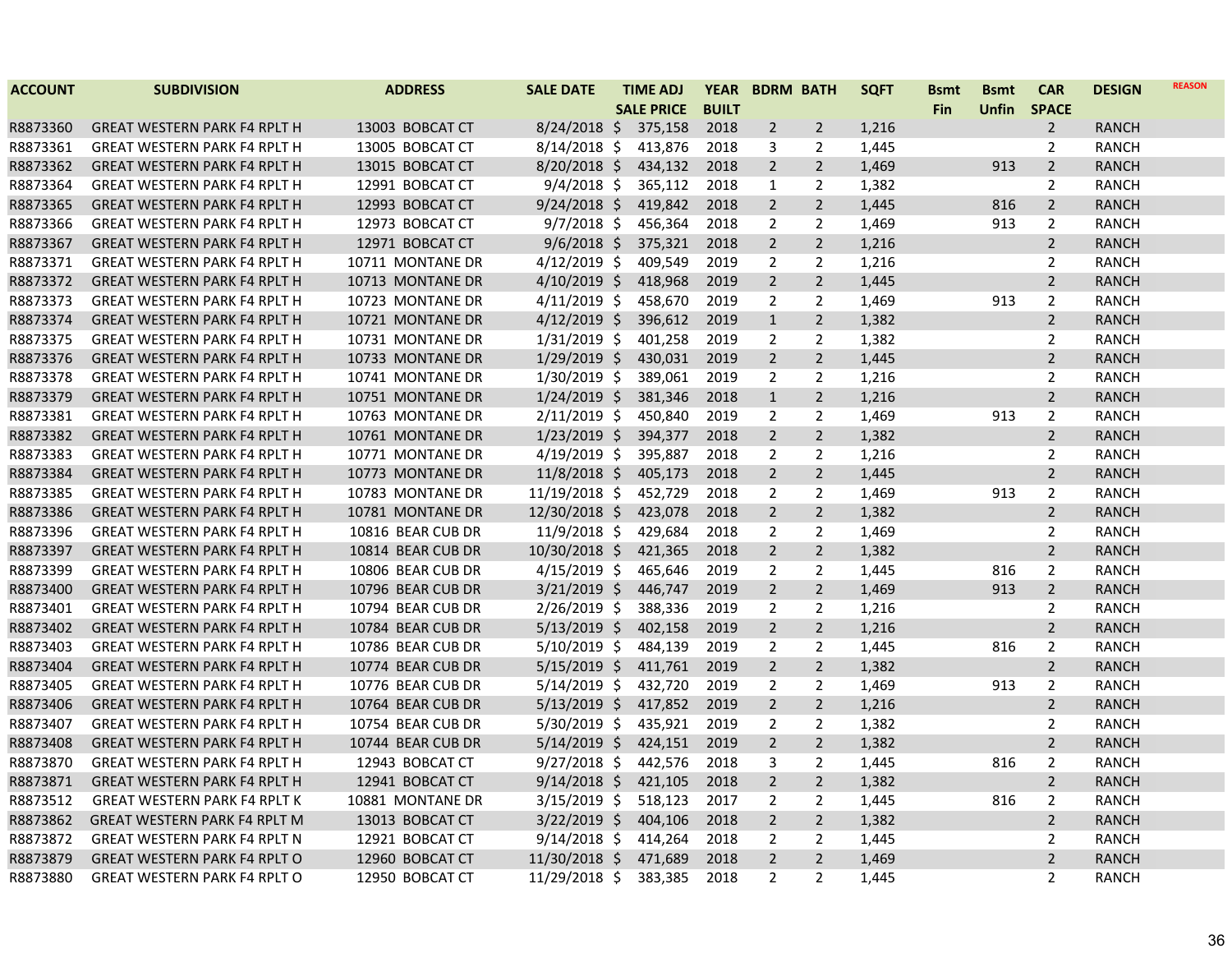| <b>ACCOUNT</b> | <b>SUBDIVISION</b>            | <b>ADDRESS</b>        | <b>SALE DATE</b> | <b>TIME ADJ</b>   | <b>YEAR</b>  |                | <b>BDRM BATH</b> | <b>SQFT</b> | <b>Bsmt</b> | <b>Bsmt</b>  | <b>CAR</b>     | <b>DESIGN</b>      | <b>REASON</b> |
|----------------|-------------------------------|-----------------------|------------------|-------------------|--------------|----------------|------------------|-------------|-------------|--------------|----------------|--------------------|---------------|
|                |                               |                       |                  | <b>SALE PRICE</b> | <b>BUILT</b> |                |                  |             | <b>Fin</b>  | <b>Unfin</b> | <b>SPACE</b>   |                    |               |
| R2095214       | <b>GREENWAY PARK</b>          | 112 PINE WAY          | 12/10/2019 \$    | 256,795           | 1972         | 3              | 1.5              | 948         | 454         | 50           | $\mathbf{1}$   | <b>RANCH</b>       |               |
| R2095215       | <b>GREENWAY PARK</b>          | 110 PINE WAY          | 12/12/2019 \$    | 339,517           | 1972         | 3              | $\overline{2}$   | 984         | 100         | 884          |                | <b>RANCH</b>       |               |
| R2095225       | <b>GREENWAY PARK</b>          | 10 PINE PL            | 11/13/2019 \$    | 334,874           | 1972         | $\overline{3}$ | 2.5              | 1,353       |             |              | $\mathbf{1}$   | <b>SPLIT LEVEL</b> |               |
| R2095229       | <b>GREENWAY PARK</b>          | 105 PINE ST           | $1/14/2020$ \$   | 405,000           | 1972         | 4              | $\overline{2}$   | 1,393       | 419         |              | $\mathbf{1}$   | <b>SPLIT LEVEL</b> |               |
| R2095251       | <b>GREENWAY PARK</b>          | 4 PINON PL            | $6/18/2020$ \$   | 398,000           | 1972         | 3              | $\overline{3}$   | 1,157       | 598         |              | $\overline{2}$ | 2-STORY            |               |
| R2095253       | <b>GREENWAY PARK</b>          | 6 PINON PL            | 4/20/2020 \$     | 336,675           | 1972         | 3              | $\overline{2}$   | 960         | 960         |              | $\mathbf{1}$   | <b>RANCH</b>       | <b>ESTATE</b> |
| R2095267       | <b>GREENWAY PARK</b>          | 3 EVERGREEN PL        | $5/5/2019$ \$    | 358,277           | 1972         | 3              | 2.5              | 1,353       |             |              | $\overline{2}$ | <b>SPLIT LEVEL</b> |               |
| R2095268       | <b>GREENWAY PARK</b>          | 5 EVERGREEN PL        | $9/27/2018$ \$   | 365,743           | 1972         | 3              | $\overline{2}$   | 1,210       | 497         | 55           | $\mathbf{1}$   | <b>RANCH</b>       |               |
| R2095283       | <b>GREENWAY PARK</b>          | 113 PONDEROSA ST      | $5/4/2020$ \$    | 355,887           | 1972         | $\overline{4}$ | $\overline{2}$   | 1,393       | 419         |              | $\mathbf{1}$   | <b>SPLIT LEVEL</b> |               |
| R2095286       | <b>GREENWAY PARK</b>          | 107 PONDEROSA ST      | $6/4/2019$ \$    | 348,140           | 1972         | 3              | $\overline{2}$   | 1,337       |             | 599          | $\overline{2}$ | 2-STORY            |               |
| R2095296       | <b>GREENWAY PARK</b>          | 204 CYPRESS CIR       | $8/13/2019$ \$   | 315,700           | 1973         | 3              | $\overline{2}$   | 1,157       |             | 599          | $\overline{2}$ | 2-STORY            |               |
| R2095300       | <b>GREENWAY PARK</b>          | 212 CYPRESS CIR       | $3/13/2020$ \$   | 360,181           | 1973         | 3              | 2.5              | 1,453       |             |              | $\overline{2}$ | <b>SPLIT LEVEL</b> |               |
| R2095310       | <b>GREENWAY PARK</b>          | 232 CYPRESS CIR       | $6/29/2020$ \$   | 415,500           | 1973         | $\overline{3}$ | 2.5              | 1,533       |             |              | $\overline{2}$ | <b>SPLIT LEVEL</b> |               |
| R2095322       | <b>GREENWAY PARK</b>          | 219 CYPRESS CIR       | $4/24/2020$ \$   | 407,025           | 1973         | 3              | $\overline{2}$   | 936         | 889         | 47           | 1              | <b>RANCH</b>       |               |
| R2095333       | <b>GREENWAY PARK</b>          | 403 CYPRESS ST        | $8/31/2018$ \$   | 378,217           | 1973         | 3              | 3                | 1,218       | 601         | 257          | $\mathbf{1}$   | <b>RANCH</b>       |               |
| R2095337       | <b>GREENWAY PARK</b>          | 395 CYPRESS ST        | $1/22/2020$ \$   | 374,625           | 1973         | 3              | 2                | 1,157       | 450         | 149          | $\mathbf{2}$   | 2-STORY            |               |
| R2095354       | <b>GREENWAY PARK</b>          | 398 CYPRESS ST        | 12/28/2018 \$    | 341,192           | 1973         | $\overline{4}$ | $\overline{2}$   | 1,318       |             | 442          | $\mathbf{1}$   | <b>SPLIT LEVEL</b> |               |
| R2095356       | <b>GREENWAY PARK</b>          | 394 CYPRESS ST        | $3/6/2019$ \$    | 322,662           | 1973         | 3              | $\overline{2}$   | 1,393       |             | 419          | $\mathbf{1}$   | <b>SPLIT LEVEL</b> | <b>ESTATE</b> |
| R2095360       | <b>GREENWAY PARK</b>          | 386 CYPRESS ST        | $7/11/2019$ \$   | 346,370           | 1973         | 3              | 2.5              | 1,322       |             |              | $\mathbf{1}$   | <b>SPLIT LEVEL</b> |               |
| R2095370       | <b>GREENWAY PARK</b>          | 366 CYPRESS ST        | $7/5/2019$ \$    | 391,477           | 1975         | 3              | 3                | 1,317       | 760         | 85           | $\overline{2}$ | 2-STORY            |               |
| R2095379       | <b>GREENWAY PARK</b>          | 449 HICKORY PL        | $1/10/2020$ \$   | 349,312           | 1974         | $\overline{3}$ | $\overline{3}$   | 1,157       | 569         | 30           | $\overline{2}$ | 2-STORY            | <b>FSBO</b>   |
| R2095385       | <b>GREENWAY PARK</b>          | 466 HICKORY PL        | 5/30/2019 \$     | 361,375           | 1974         | 3              | $\overline{2}$   | 1,157       | 449         | 150          | $\overline{2}$ | 2-STORY            | <b>FSBO</b>   |
| R2095399       | <b>GREENWAY PARK</b>          | 438 HICKORY ST        | $3/19/2019$ \$   | 398,400           | 1975         | $\overline{4}$ | $\overline{3}$   | 2,133       |             | 476          | $\overline{2}$ | <b>SPLIT LEVEL</b> |               |
| R2095582       | <b>GREENWAY PARK</b>          | 146 S WILLOW PL       | $3/19/2020$ \$   | 347,587           | 1979         | $\overline{2}$ | 2                | 1,764       |             | 1,040        | $\overline{2}$ | <b>ASF</b>         |               |
| R2095599       | <b>GREENWAY PARK</b>          | 112 N WILLOW PL       | $9/6/2019$ \$    | 403,887           | 1978         | $\overline{2}$ | 3                | 1,825       | 941         | 105          | $\overline{2}$ | 2-STORY            |               |
| R2095605       | <b>GREENWAY PARK</b>          | 100 N WILLOW PL       | $9/13/2019$ \$   | 364,419           | 1978         | $\overline{2}$ | 3.5              | 1,825       | 861         | 185          | $\overline{2}$ | ASF                |               |
| R2095608       | <b>GREENWAY PARK</b>          | 166 S WILLOW PL       | $5/13/2019$ \$   | 442,942           | 1979         | $\overline{2}$ | 3.5              | 2,072       | 1,059       | 118          | $\overline{2}$ | 2-STORY            |               |
| R2095372       | <b>GREENWAY PARK</b>          | <b>435 HICKORY ST</b> | 8/26/2019 \$     | 410,000           | 1988         | 3              | 3                | 1,232       | 822         | 363          | $\overline{2}$ | <b>RANCH</b>       |               |
| R2095375       | <b>GREENWAY PARK</b>          | 441 HICKORY ST        | $6/13/2019$ \$   | 365,959           | 1985         | 3              | $\overline{2}$   | 1,422       |             |              | $\overline{2}$ | <b>BI-LEVEL</b>    |               |
| R2095391       | <b>GREENWAY PARK</b>          | 454 HICKORY ST        | $6/14/2019$ \$   | 374,199           | 1985         | 3              | $\overline{2}$   | 1,321       |             |              | $\overline{2}$ | <b>SPLIT LEVEL</b> |               |
| R2095392       | <b>GREENWAY PARK</b>          | <b>452 HICKORY ST</b> | 12/20/2019 \$    | 390,166           | 1985         | $\overline{4}$ | $\overline{2}$   | 1,814       |             |              | $\overline{2}$ | <b>BI-LEVEL</b>    |               |
| R2095432       | <b>GREENWAY PARK 3RD RPLT</b> | 415 HICKORY ST        | $6/12/2020$ \$   | 358,300           | 1984         | 3              | $\overline{2}$   | 1,321       |             |              | 2              | <b>SPLIT LEVEL</b> | <b>FSBO</b>   |
| R2095440       | <b>GREENWAY PARK 3RD RPLT</b> | 438 CHESTNUT WAY      | 3/27/2020 \$     | 402,899           | 1984         | $\overline{4}$ | $\overline{2}$   | 1,814       |             |              | $\overline{2}$ | <b>BI-LEVEL</b>    |               |
| R2095442       | <b>GREENWAY PARK 3RD RPLT</b> | 426 HICKORY ST        | $5/24/2019$ \$   | 384,606           | 1985         | 3              | $\overline{2}$   | 1,321       |             |              | $\overline{2}$ | <b>SPLIT LEVEL</b> |               |
| R2095444       | <b>GREENWAY PARK 3RD RPLT</b> | 422 HICKORY ST        | $9/18/2018$ \$   | 359,955           | 1984         | $\overline{3}$ | 1.5              | 1,235       |             |              | $\overline{2}$ | <b>SPLIT LEVEL</b> |               |
| R2095446       | <b>GREENWAY PARK 3RD RPLT</b> | 418 HICKORY ST        | $3/1/2019$ \$    | 358,456           | 1984         | 3              | $\overline{2}$   | 1,329       |             |              | 2              | <b>SPLIT LEVEL</b> | <b>FSBO</b>   |
| R2095453       | <b>GREENWAY PARK 3RD RPLT</b> | 404 HICKORY ST        | $8/3/2018$ \$    | 400,900           | 1984         | 3              | $\mathsf{3}$     | 1,332       | 528         |              | $\overline{2}$ | 2-STORY            |               |
| R2095463       | <b>GREENWAY PARK 3RD RPLT</b> | 388 CHERRY WAY        | $4/14/2020$ \$   | 368,583           | 1984         | 3              | 1.5              | 1,321       |             |              | $\overline{2}$ | <b>SPLIT LEVEL</b> |               |
| R2095477       | <b>GREENWAY PARK 3RD RPLT</b> | 330 MULBERRY CIR      | 11/28/2018 \$    | 371,338           | 1984         | 3              | $\overline{2}$   | 1,422       |             |              | $\overline{2}$ | <b>BI-LEVEL</b>    |               |
| R2095478       | <b>GREENWAY PARK 3RD RPLT</b> | 338 MULBERRY CIR      | 10/15/2018 \$    | 383,250           | 1984         | 4              | $\overline{2}$   | 1,814       |             |              | $\overline{2}$ | <b>BI-LEVEL</b>    |               |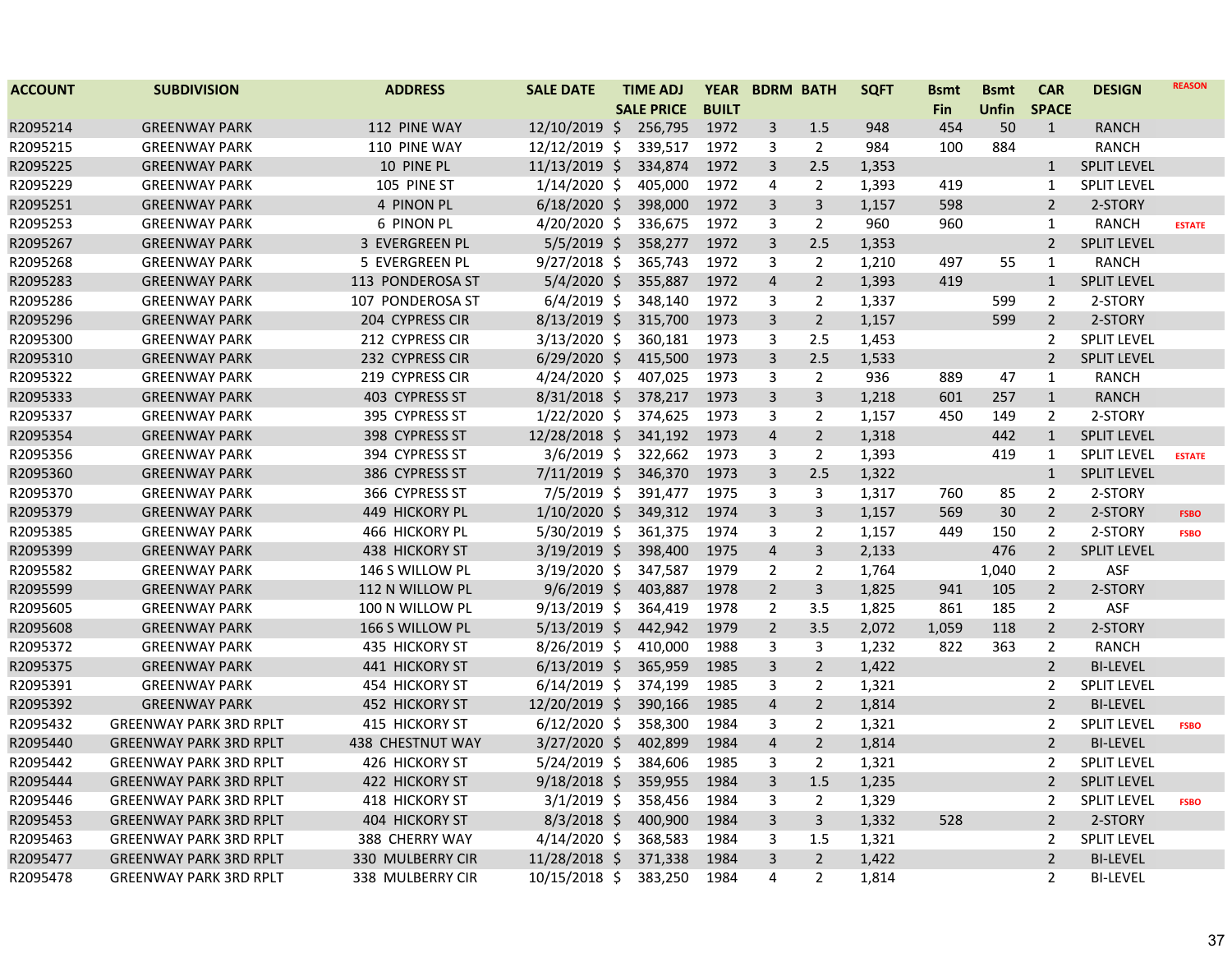| <b>ACCOUNT</b> | <b>SUBDIVISION</b>            | <b>ADDRESS</b>          | <b>SALE DATE</b> | <b>TIME ADJ</b>   | <b>YEAR</b>  | <b>BDRM BATH</b> |                | <b>SQFT</b> | <b>Bsmt</b> | <b>Bsmt</b>  | <b>CAR</b>     | <b>DESIGN</b>      | <b>REASON</b> |
|----------------|-------------------------------|-------------------------|------------------|-------------------|--------------|------------------|----------------|-------------|-------------|--------------|----------------|--------------------|---------------|
|                |                               |                         |                  | <b>SALE PRICE</b> | <b>BUILT</b> |                  |                |             | Fin         | <b>Unfin</b> | <b>SPACE</b>   |                    |               |
| R2095484       | <b>GREENWAY PARK 3RD RPLT</b> | <b>392 FIR LN</b>       | $5/29/2020$ \$   | 390,975           | 1984         | 3                | $\overline{2}$ | 1,321       |             |              | $\overline{2}$ | <b>SPLIT LEVEL</b> |               |
| R2095485       | <b>GREENWAY PARK 3RD RPLT</b> | 394 FIR LN              | 12/15/2018 \$    | 338,893           | 1984         | 3                | 2              | 1,422       |             |              | 2              | <b>BI-LEVEL</b>    |               |
| R2095497       | <b>GREENWAY PARK 3RD RPLT</b> | <b>370 FIR LN</b>       | 4/29/2019 \$     | 380,331           | 1984         | 3                | $\overline{2}$ | 1,422       |             |              | $\overline{2}$ | <b>BI-LEVEL</b>    |               |
| R2095501       | <b>GREENWAY PARK 3RD RPLT</b> | 356 MULBERRY CIR        | 7/31/2019 \$     | 401,547           | 1984         | 4                | 2              | 1,814       |             |              | 2              | <b>BI-LEVEL</b>    |               |
| R2095505       | <b>GREENWAY PARK 3RD RPLT</b> | <b>365 MULBERRY CIR</b> | 2/28/2019 \$     | 408,720           | 1984         | $\overline{4}$   | $\overline{2}$ | 1,814       |             |              | $\overline{2}$ | <b>BI-LEVEL</b>    |               |
| R2095506       | <b>GREENWAY PARK 3RD RPLT</b> | 363 MULBERRY CIR        | $7/6/2018$ \$    | 395,505           | 1984         | 3                | $\overline{2}$ | 1,422       |             |              | $\overline{2}$ | <b>BI-LEVEL</b>    | <b>FSBO</b>   |
| R2095515       | <b>GREENWAY PARK 3RD RPLT</b> | 345 MULBERRY CIR        | 10/5/2018 \$     | 368,340           | 1983         | 3                | $\overline{2}$ | 1,422       |             |              | $\overline{2}$ | <b>BI-LEVEL</b>    |               |
| R2095517       | <b>GREENWAY PARK 3RD RPLT</b> | 341 MULBERRY CIR        | 11/6/2019 \$     | 369,912           | 1983         | 3                | $\mathbf{1}$   | 1,321       |             |              | $\overline{2}$ | <b>SPLIT LEVEL</b> |               |
| R2095519       | <b>GREENWAY PARK 3RD RPLT</b> | 337 MULBERRY CIR        | $3/8/2019$ \$    | 349,637           | 1983         | 3                | $\overline{2}$ | 1,321       |             |              | $\overline{2}$ | <b>SPLIT LEVEL</b> |               |
| R2095532       | <b>GREENWAY PARK 3RD RPLT</b> | 311 MULBERRY CIR        | 12/28/2018 \$    | 336,490           | 1983         | 3                | $\overline{2}$ | 1,235       |             |              | $\overline{2}$ | <b>SPLIT LEVEL</b> |               |
| R2095549       | <b>GREENWAY PARK 3RD RPLT</b> | 213 REDWOOD CIR         | $5/6/2019$ \$    | 370,151           | 1983         | $\overline{3}$   | $\overline{2}$ | 1,321       |             |              | $\overline{2}$ | <b>SPLIT LEVEL</b> |               |
| R2095551       | <b>GREENWAY PARK 3RD RPLT</b> | 209 REDWOOD CIR         | 10/23/2019 \$    | 392,190           | 1983         | $\overline{4}$   | $\overline{2}$ | 1,814       |             |              | $\overline{2}$ | <b>BI-LEVEL</b>    |               |
| R2095555       | <b>GREENWAY PARK 3RD RPLT</b> | 201 REDWOOD CIR         | 7/19/2019 \$     | 548,248           | 1983         | $\overline{4}$   | 3.5            | 2,780       | 432         | 432          | $\overline{2}$ | 2-STORY            |               |
| R2095561       | <b>GREENWAY PARK 3RD RPLT</b> | 212 REDWOOD CIR         | 3/9/2020 \$      | 402,395           | 1983         | 4                | $\overline{2}$ | 1,814       |             |              | $\overline{2}$ | <b>BI-LEVEL</b>    |               |
| R2185310       | <b>GREENWAY PARK 4TH RPLT</b> | 177 N WILLOW CT         | 10/29/2018 \$    | 366,450           | 1985         | 3                | $\overline{2}$ | 1,422       |             |              | $\overline{2}$ | <b>BI-LEVEL</b>    |               |
| R2185315       | <b>GREENWAY PARK 4TH RPLT</b> | 176 N WILLOW CT         | $3/21/2019$ \$   | 366,756           | 1985         | 3                | $\overline{2}$ | 1,321       |             |              | $\overline{2}$ | <b>SPLIT LEVEL</b> |               |
| R2185316       | <b>GREENWAY PARK 4TH RPLT</b> | 174 WILLOW CT           | 3/13/2020 \$     | 397,962           | 1985         | $\overline{3}$   | $\overline{2}$ | 1,422       |             |              | $\overline{2}$ | <b>BI-LEVEL</b>    |               |
| R2185326       | <b>GREENWAY PARK 4TH RPLT</b> | 188 S WILLOW CT         | 7/3/2018 \$      | 372,768           | 1985         | 3                | $\overline{2}$ | 1,422       |             |              | $\overline{2}$ | <b>BI-LEVEL</b>    |               |
| R2185328       | <b>GREENWAY PARK 4TH RPLT</b> | 184 S WILLOW CT         | $7/13/2018$ \$   | 347,917           | 1985         | $\mathsf{3}$     | $\overline{2}$ | 1,537       |             |              | $\overline{2}$ | <b>BI-LEVEL</b>    |               |
| R2185345       | <b>GREENWAY PARK 4TH RPLT</b> | 253 W GREENWAY CIR      | 5/29/2019 \$     | 374,487           | 1985         | $\overline{2}$   | $\overline{2}$ | 1,142       | 496         |              | 2              | 2-STORY            |               |
| R2185349       | <b>GREENWAY PARK 4TH RPLT</b> | 292 GREENWAY CIR        | $4/8/2020$ \$    | 422,100           | 1993         | $\overline{3}$   | $\overline{3}$ | 1,200       | 1,080       | 120          | $\overline{2}$ | <b>RANCH</b>       |               |
| R2185350       | <b>GREENWAY PARK 4TH RPLT</b> | 290 GREENWAY CIR        | 12/27/2019 \$    | 404,477           | 1987         | 4                | $\overline{2}$ | 1,814       |             |              | $\overline{2}$ | <b>BI-LEVEL</b>    |               |
| R2185353       | <b>GREENWAY PARK 4TH RPLT</b> | 284 E GREENWAY CIR      | $4/2/2019$ \$    | 346,311           | 1988         | $\overline{2}$   | $\overline{2}$ | 841         | 784         | 41           | $\overline{2}$ | <b>RANCH</b>       |               |
| R2185356       | <b>GREENWAY PARK 4TH RPLT</b> | 278 GREENWAY CIR        | 12/20/2018 \$    | 349,030           | 1987         | 4                | $\overline{2}$ | 1,814       |             |              | $\overline{2}$ | <b>BI-LEVEL</b>    |               |
| R2185365       | <b>GREENWAY PARK 4TH RPLT</b> | 401 GREENWAY LN         | $1/14/2019$ \$   | 367,481           | 1988         | $\overline{2}$   | $\overline{3}$ | 1,449       | 372         | 20           | $\overline{2}$ | <b>SPLIT LEVEL</b> |               |
| R2185368       | <b>GREENWAY PARK 4TH RPLT</b> | 407 GREENWAY LN         | 12/20/2019 \$    | 333,732           | 1987         | 3                | $\mathbf{1}$   | 1,306       |             |              | $\overline{2}$ | <b>SPLIT LEVEL</b> |               |
| R2185378       | <b>GREENWAY PARK 4TH RPLT</b> | <b>402 GREENWAY LN</b>  | 4/8/2020 \$      | 432,702           | 1987         | $\overline{3}$   | $\mathbf{3}$   | 1,457       | 353         | 51           | $\overline{2}$ | <b>SPLIT LEVEL</b> |               |
| R2411076       | <b>GREENWAY PARK 5TH RPLT</b> | 342 OAK LN              | $6/3/2019$ \$    | 496,254           | 1996         | 4                | 3              | 2,351       |             | 1,180        | 3              | 2-STORY            |               |
| R2411081       | <b>GREENWAY PARK 5TH RPLT</b> | 312 OAK LN              | 11/15/2018 \$    | 443,616           | 1994         | $\overline{4}$   | 2.5            | 2,230       |             | 1,493        | $\overline{2}$ | 2-STORY            |               |
| R2411084       | <b>GREENWAY PARK 5TH RPLT</b> | <b>327 OAK LN</b>       | 7/26/2018 \$     | 413,852           | 1996         | 3                | 2.5            | 1,844       |             | 922          | $\overline{2}$ | 2-STORY            |               |
| R2110756       | <b>GREENWAY PARK RPLT</b>     | 5 EVERGREEN ST          | $5/24/2019$ \$   | 288,067           | 1979         | $\overline{3}$   | 2.5            | 1,200       | 600         |              |                | <b>TOWNHOUSE</b>   |               |
| R2110760       | <b>GREENWAY PARK RPLT</b>     | 9 EVERGREEN ST          | $1/24/2020$ \$   | 277,650           | 1979         | 3                | 1.5            | 1,200       | 600         |              |                | <b>TOWNHOUSE</b>   |               |
| R2110762       | <b>GREENWAY PARK RPLT</b>     | 11 EVERGREEN ST         | $6/3/2019$ \$    | 246,170           | 1979         | $\overline{2}$   | 1.5            | 1,000       |             | 500          |                | <b>TOWNHOUSE</b>   |               |
| R2110772       | <b>GREENWAY PARK RPLT</b>     | 21 EVERGREEN ST         | 7/23/2018 \$     | 256,443           | 1973         | $\overline{2}$   | 2.5            | 1,007       | 478         | 25           |                | <b>TOWNHOUSE</b>   |               |
| R2110779       | <b>GREENWAY PARK RPLT</b>     | 29 EVERGREEN ST         | $9/12/2019$ \$   | 275,563           | 1973         | $\overline{3}$   | 1.5            | 1,200       |             |              |                | <b>TOWNHOUSE</b>   |               |
| R2110787       | <b>GREENWAY PARK RPLT</b>     | 37 EVERGREEN ST         | 5/30/2019 \$     | 263,287           | 1973         | $\overline{2}$   | 2.5            | 1,000       | 250         | 250          |                | TOWNHOUSE          |               |
| R2110790       | <b>GREENWAY PARK RPLT</b>     | <b>40 EVERGREEN ST</b>  | $5/31/2019$ \$   | 289,203           | 1973         | $\mathsf{3}$     | 2.5            | 1,200       | 456         | 144          |                | <b>TOWNHOUSE</b>   |               |
| R1076725       | <b>HIGHLAND PARK SOUTH</b>    | 475 ASH ST              | 5/14/2019 \$     | 526,575           | 1980         | 4                | 3.5            | 2,393       | 608         | 68           | 3              | 2-STORY            |               |
| R1076776       | <b>HIGHLAND PARK SOUTH</b>    | 435 BIRCH ST            | $3/17/2020$ \$   | 476,799           | 1981         | 3                | $\overline{3}$ | 1,856       | 656         |              | $\overline{2}$ | <b>SPLIT LEVEL</b> |               |
| R1076778       | <b>HIGHLAND PARK SOUTH</b>    | 475 BIRCH ST            | 5/31/2019 \$     | 492,502           | 1981         | $\overline{4}$   | 3.5            | 2,330       | 857         | 95           | $\overline{2}$ | 2-STORY            |               |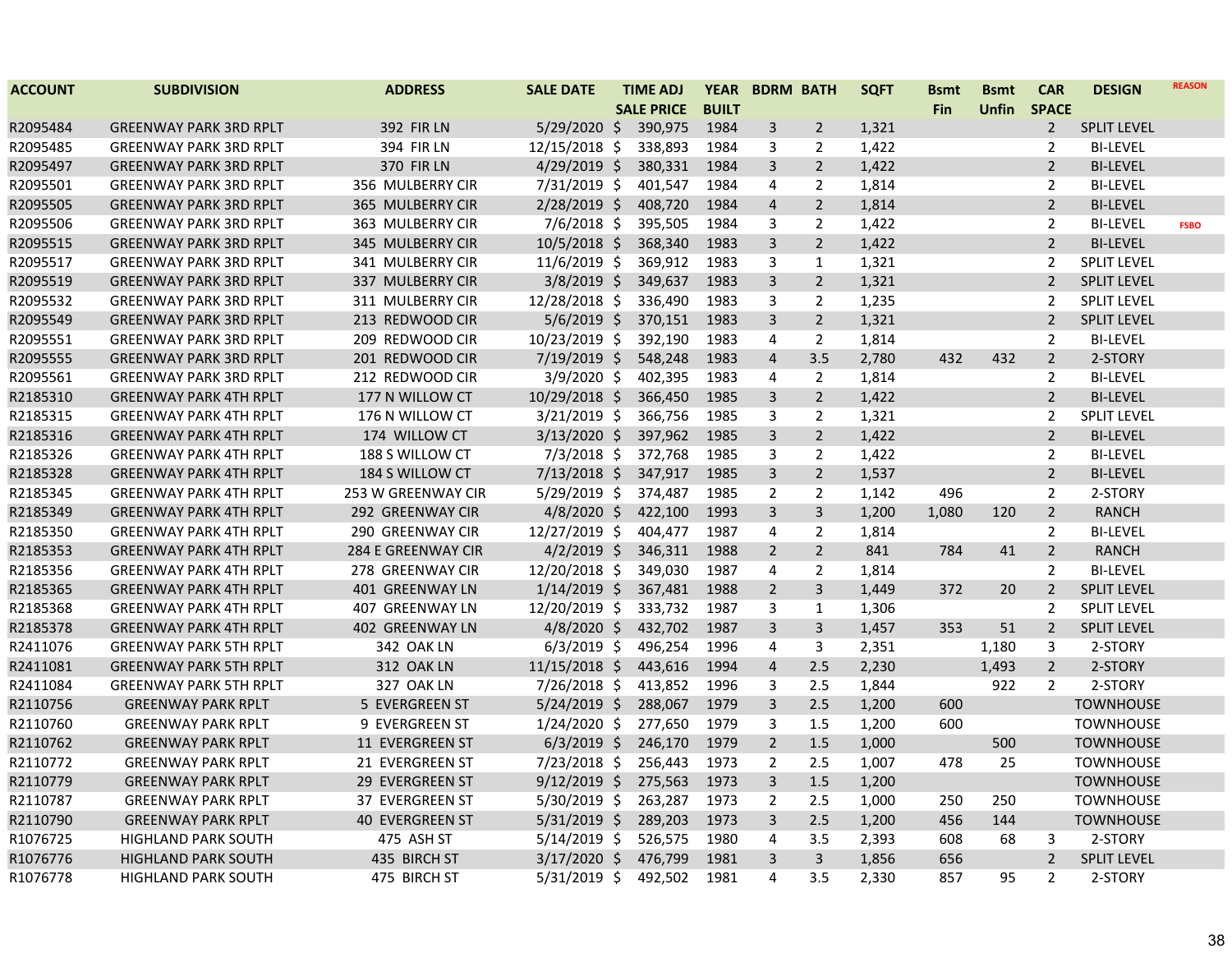| <b>ACCOUNT</b> | <b>SUBDIVISION</b>            | <b>ADDRESS</b>        | <b>SALE DATE</b> | <b>TIME ADJ</b>   | <b>YEAR</b>  | <b>BDRM BATH</b>        |                | <b>SQFT</b> | <b>B</b> smt | <b>Bsmt</b>  | <b>CAR</b>     | <b>DESIGN</b>      | <b>REASON</b> |
|----------------|-------------------------------|-----------------------|------------------|-------------------|--------------|-------------------------|----------------|-------------|--------------|--------------|----------------|--------------------|---------------|
|                |                               |                       |                  | <b>SALE PRICE</b> | <b>BUILT</b> |                         |                |             | Fin          | <b>Unfin</b> | <b>SPACE</b>   |                    |               |
| R1076781       | <b>HIGHLAND PARK SOUTH</b>    | 450 BIRCH ST          | $8/22/2019$ \$   | 488,002           | 1983         | 3                       | 3              | 2,915       |              |              | $\overline{2}$ | <b>BI-LEVEL</b>    |               |
| R1076788       | <b>HIGHLAND PARK SOUTH</b>    | 1253 3RD AVE          | 10/16/2018 \$    | 499,800           | 1983         | 5                       | 3              | 2,400       |              |              | 3              | <b>BI-LEVEL</b>    |               |
| R1076798       | <b>HIGHLAND PARK SOUTH</b>    | 390 COTTONWOOD CT     | 11/26/2019 \$    | 422,160           | 1983         | $\overline{2}$          | 2.5            | 1,848       | 489          | 55           | $\overline{2}$ | 2-STORY            |               |
| R1076809       | <b>HIGHLAND PARK SOUTH</b>    | 1250 3RD AVE          | $3/6/2020$ \$    | 467,480           | 1983         | 4                       | 3              | 1,741       | 490          | 96           | 2              | <b>SPLIT LEVEL</b> |               |
| R1076813       | <b>HIGHLAND PARK SOUTH</b>    | 1330 3RD AVE          | $3/19/2019$ \$   | 515,637           | 1983         | 3                       | $\overline{3}$ | 2,024       | 1,036        |              | $\overline{2}$ | 2-STORY            |               |
| R1093275       | <b>HIGHLAND PARK SOUTH F2</b> | 1005 ABERDEEN DR      | $4/14/2020$ \$   | 602,246           | 1992         | 4                       | 3.5            | 2,267       | 1,435        | 75           | 2              | 2-STORY            |               |
| R1093289       | <b>HIGHLAND PARK SOUTH F2</b> | 1194 LOCH NESS AVE    | $6/4/2020$ \$    | 665,000           | 1992         | $\overline{4}$          | $\overline{4}$ | 2,729       | 1,473        |              | $\overline{3}$ | 2-STORY            |               |
| R1093373       | HIGHLAND PARK SOUTH F2        | 232 INVERNESS ST      | $6/14/2019$ \$   | 559,805           | 1992         | 4                       | 4              | 2,377       | 1,077        | 120          | $\overline{2}$ | 2-STORY            |               |
| R1093391       | <b>HIGHLAND PARK SOUTH F2</b> | 1420 STONEHAVEN AVE   | $4/15/2019$ \$   | 506,115           | 1991         | 3                       | 2.5            | 1,885       |              | 906          | $\overline{2}$ | 2-STORY            |               |
| R1093392       | HIGHLAND PARK SOUTH F2        | 1440 STONEHAVEN AVE   | 1/30/2020 \$     | 467,748           | 1992         | 4                       | $\mathbf{3}$   | 1,919       | 496          | 55           | $\overline{2}$ | <b>SPLIT LEVEL</b> |               |
| R1093405       | <b>HIGHLAND PARK SOUTH F2</b> | 1367 MCINTOSH AVE     | $4/22/2019$ \$   | 506,736           | 1991         | 3                       | 2.5            | 1,928       | 384          | 128          | 3              | <b>SPLIT LEVEL</b> |               |
| R1093429       | <b>HIGHLAND PARK SOUTH F2</b> | 1318 BEN NEVIS AVE    | $8/6/2018$ \$    | 475,805           | 1987         | 3                       | 2.5            | 1,634       |              | 481          | $\overline{2}$ | <b>SPLIT LEVEL</b> |               |
| R1093433       | <b>HIGHLAND PARK SOUTH F2</b> | 1358 BEN NEVIS AVE    | $7/20/2018$ \$   | 504,956           | 1989         | $\overline{4}$          | 2.5            | 1,925       |              | 857          | $\overline{2}$ | 2-STORY            |               |
| R1093441       | <b>HIGHLAND PARK SOUTH F2</b> | 1478 BEN NEVIS AVE    | 9/20/2019 \$     | 540,391           | 1988         | 3                       | 3.5            | 1,742       | 481          |              | 3              | <b>SPLIT LEVEL</b> |               |
| R1093446       | <b>HIGHLAND PARK SOUTH F2</b> | 1443 LOCH LOMAND AVE  | $2/11/2020$ \$   | 426,018           | 1989         | 3                       | 3.5            | 1,634       | 457          | 24           | $\overline{2}$ | <b>SPLIT LEVEL</b> |               |
| R1093448       | HIGHLAND PARK SOUTH F2        | 1403 LOCH LOMAND AVE  | $4/15/2019$ \$   | 494,730           | 1987         | 3                       | 3              | 1,284       | 1,284        |              | $\overline{2}$ | <b>RANCH</b>       |               |
| R1093449       | <b>HIGHLAND PARK SOUTH F2</b> | 1363 LOCH LOMAND AVE  | 11/15/2019 \$    | 486,746           | 1987         | $\overline{3}$          | 3.5            | 1,585       | 833          |              | $\overline{3}$ | 2-STORY            |               |
| R1093452       | HIGHLAND PARK SOUTH F2        | 1303 LOCH LOMAND AVE  | $4/15/2019$ \$   | 457,470           | 1987         | 3                       | 2.5            | 1,808       |              | 512          | $\overline{2}$ | <b>SPLIT LEVEL</b> |               |
| R1093453       | <b>HIGHLAND PARK SOUTH F2</b> | 1201 STONEHAVEN AVE   | $4/14/2020$ \$   | 490,440           | 1988         | 3                       | 3.5            | 1,585       | 791          | 42           | $\overline{3}$ | 2-STORY            |               |
| R1093464       | <b>HIGHLAND PARK SOUTH F2</b> | 1296 HIGHLAND PARK DR | $6/12/2020$ \$   | 503,300           | 1990         | 3                       | 3.5            | 1,890       | 889          | 55           | $\overline{2}$ | 2-STORY            |               |
| R1093490       | <b>HIGHLAND PARK SOUTH F2</b> | 1009 HIGHLAND PARK DR | $4/24/2019$ \$   | 655,672           | 1991         | $\overline{4}$          | 3.5            | 2,267       | 1,435        | 75           | $\overline{3}$ | 2-STORY            |               |
| R1093502       | <b>HIGHLAND PARK SOUTH F2</b> | 966 HIGHLAND PARK DR  | $8/3/2018$ \$    | 600,822           | 1991         | 4                       | 4              | 2,320       | 1,076        | 120          | 3              | 2-STORY            |               |
| R1093505       | HIGHLAND PARK SOUTH F2        | 996 HIGHLAND PARK DR  | $5/21/2019$ \$   | 450,583           | 1991         | 3                       | $\overline{2}$ | 1,457       |              | 690          | $\overline{2}$ | 2-STORY            |               |
| R1093524       | <b>HIGHLAND PARK SOUTH F2</b> | 981 STONEHAVEN AVE    | $9/24/2019$ \$   | 540,902           | 1991         | 3                       | 3.5            | 2,267       | 1,359        | 151          | 3              | 2-STORY            | <b>ESTATE</b> |
| R1093530       | <b>HIGHLAND PARK SOUTH F2</b> | 1060 STONEHAVEN AVE   | 11/9/2018 \$     | 560,412           | 1991         | 3                       | $\overline{4}$ | 2,430       | 1,077        | 120          | $\overline{3}$ | 2-STORY            |               |
| R1093531       | <b>HIGHLAND PARK SOUTH F2</b> | 1080 STONEHAVEN AVE   | $3/5/2020$ \$    | 497,100           | 1991         | 4                       | 2.5            | 2,267       |              | 1,510        | $\overline{2}$ | 2-STORY            | <b>FSBO</b>   |
| R1093542       | <b>HIGHLAND PARK SOUTH F2</b> | 1037 MCINTOSH AVE     | $6/1/2020$ \$    | 450,000           | 1991         | $\overline{\mathbf{4}}$ | $\mathbf{3}$   | 1,626       | 422          | 74           | $\overline{2}$ | <b>SPLIT LEVEL</b> |               |
| R1093554       | <b>HIGHLAND PARK SOUTH F2</b> | 1134 MCINTOSH AVE     | $6/30/2019$ \$   | 550,741           | 1992         | 3                       | 3.5            | 1,890       | 750          | 194          | $\overline{2}$ | 2-STORY            |               |
| R1093570       | <b>HIGHLAND PARK SOUTH F2</b> | 1434 MCINTOSH AVE     | $6/14/2019$ \$   | 517,781           | 1991         | $\overline{\mathbf{4}}$ | 2.5            | 1,919       |              | 922          | 3              | <b>SPLIT LEVEL</b> |               |
| R1016564       | <b>HIGHLAND PARK SOUTH F2</b> | 930 3RD AVE           | $6/22/2020$ \$   | 589,000           | 1984         | 3                       | 3.5            | 2,271       | 1,470        |              | $\overline{2}$ | 2-STORY            |               |
| R1093261       | <b>HIGHLAND PARK SOUTH F2</b> | 1090 3RD AVE          | $9/20/2018$ \$   | 505,200           | 1984         | 3                       | 3.5            | 2,321       | 613          | 204          | $\overline{2}$ | 2-STORY            |               |
| R1093295       | <b>HIGHLAND PARK SOUTH F2</b> | 1152 ABERDEEN DR      | $6/22/2020$ \$   | 498,000           | 1988         | 3                       | 2.5            | 1,578       | 734          | 39           | $\mathbf{3}$   | 2-STORY            |               |
| R1093296       | <b>HIGHLAND PARK SOUTH F2</b> | 1172 ABERDEEN DR      | 12/31/2018 \$    | 496,897           | 1989         | 3                       | 3              | 1,453       | 729          |              | $\overline{2}$ | <b>RANCH</b>       |               |
| R8871816       | HIGHLANDS F1 RPLT A           | 1489 W 171ST PL       | 7/25/2018 \$     | 665,294           | 2018         | 4                       | 3.5            | 3,104       |              | 1,373        | 3.5            | 2-STORY            |               |
| R8871818       | HIGHLANDS F1 RPLT A           | 1449 171ST PL         | $9/24/2018$ \$   | 559,645           | 2018         | $\overline{\mathbf{4}}$ | 2.5            | 2,642       |              | 1,133        | $\overline{2}$ | 2-STORY            |               |
| R8871823       | HIGHLANDS F1 RPLT A           | 1339 171ST PL         | $7/13/2018$ \$   | 614,952           | 2018         | $\overline{2}$          | 4              | 1,782       | 1,607        | 157          | 2              | <b>RANCH</b>       |               |
| R8871860       | HIGHLANDS F1 RPLT A           | 17143 LEXINGTON ST    | $6/19/2019$ \$   | 656,063           | 2017         | 5                       | 4.5            | 3,595       |              | 1,839        | $\overline{3}$ | 2-STORY            |               |
| R8871855       | <b>HIGHLANDS F1 RPLT A</b>    | 17144 MARIPOSA ST     | 10/23/2018 \$    | 587,190           | 2017         | 4                       | 3              | 3,125       |              | 1,421        | 2.5            | 2-STORY            |               |
| R8871861       | HIGHLANDS F1 RPLT A           | 17133 LEXINGTON ST    | $9/16/2019$ \$   | 598,216           | 2017         | 3                       | $\overline{3}$ | 2,242       | 607          | 562          | $\overline{3}$ | 2-STORY            |               |
| R8871862       | <b>HIGHLANDS F1 RPLT A</b>    | 17123 LEXINGTON ST    | $2/27/2020$ \$   | 580,658           | 2017         | $\overline{2}$          | 3.5            | 1,782       | 832          | 932          | 3              | <b>RANCH</b>       |               |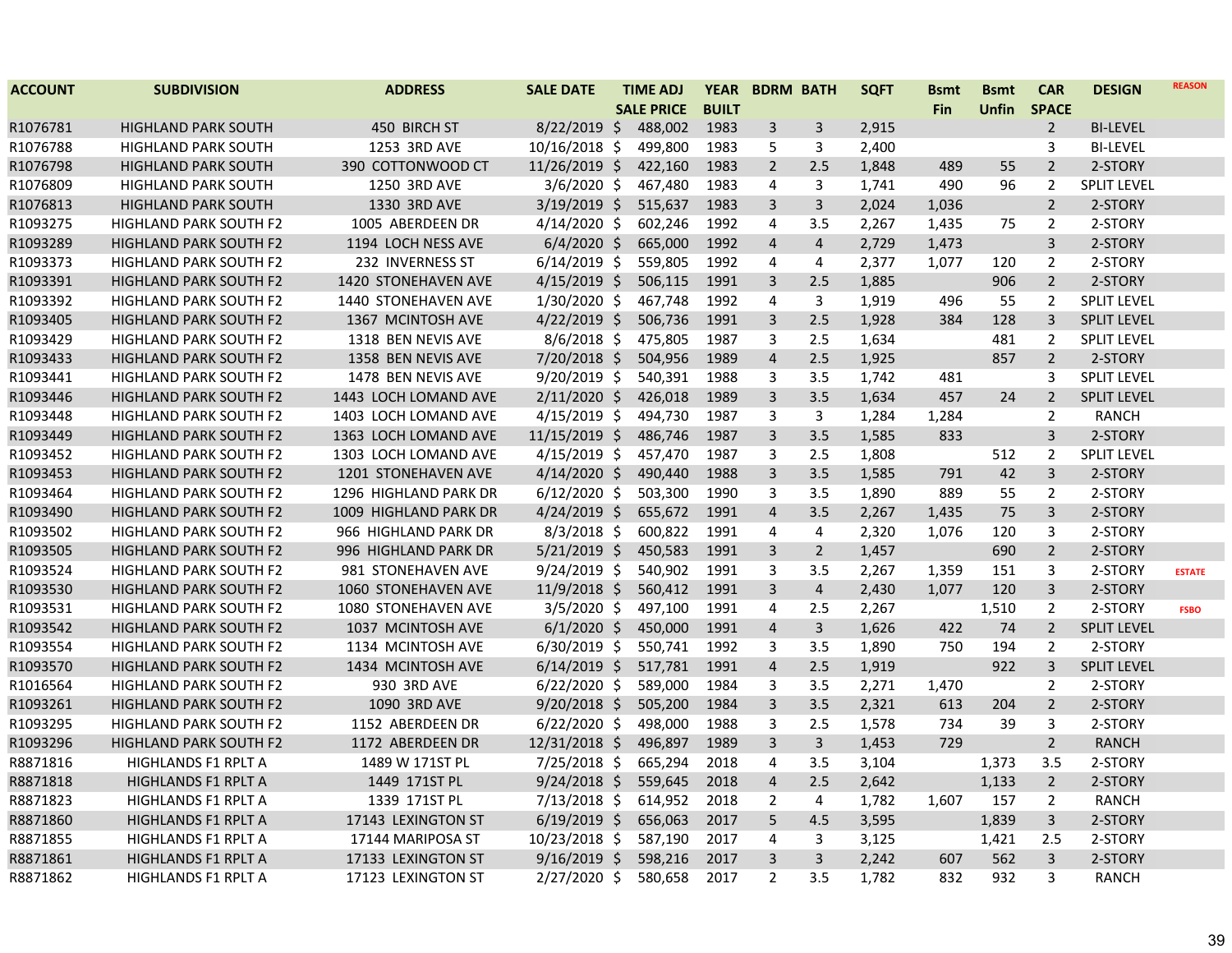| <b>ACCOUNT</b> | <b>SUBDIVISION</b>         | <b>ADDRESS</b>        | <b>SALE DATE</b> | <b>TIME ADJ</b>   | <b>YEAR</b>  | <b>BDRM BATH</b> |                | <b>SQFT</b> | <b>Bsmt</b> | <b>Bsmt</b>  | <b>CAR</b>     | <b>DESIGN</b> | <b>REASON</b> |
|----------------|----------------------------|-----------------------|------------------|-------------------|--------------|------------------|----------------|-------------|-------------|--------------|----------------|---------------|---------------|
|                |                            |                       |                  | <b>SALE PRICE</b> | <b>BUILT</b> |                  |                |             | <b>Fin</b>  | <b>Unfin</b> | <b>SPACE</b>   |               |               |
| R8871865       | HIGHLANDS F1 RPLT A        | 17156 NAVAJO ST       | $8/30/2018$ \$   | 564,771           | 2018         | $\overline{4}$   | 2.5            | 2,434       |             | 1,150        | $\overline{2}$ | 2-STORY       |               |
| R8871886       | <b>HIGHLANDS F1 RPLT A</b> | 17101 PECOS ST        | $1/30/2019$ \$   | 607,754           | 2018         | 4                | 2.5            | 2,642       |             | 1,133        | 3              | 2-STORY       |               |
| R8871892       | HIGHLANDS F1 RPLT A        | 17041 PECOS ST        | 12/11/2019 \$    | 616,646           | 2019         | $\overline{4}$   | 3              | 2,642       |             | 133          | 3              | 2-STORY       |               |
| R8871893       | <b>HIGHLANDS F1 RPLT A</b> | 17031 PECOS ST        | $2/5/2020$ \$    | 532,101           | 2020         | 4                | 3              | 2,434       |             | 1,150        | 3              | 2-STORY       |               |
| R8871895       | HIGHLANDS F1 RPLT A        | 17011 PECOS ST        | 12/23/2019 \$    | 609,422           | 2017         | $\overline{4}$   | 2.5            | 2,642       |             | 1,133        | 3              | 2-STORY       |               |
| R8871896       | HIGHLANDS F1 RPLT A        | 17001 PECOS ST        | 5/29/2020 \$     | 631,827           | 2017         | 3                | $\overline{2}$ | 1,966       |             | 1,966        | 3              | RANCH         |               |
| R8871903       | <b>HIGHLANDS F1 RPLT A</b> | 17050 PECOS ST        | 1/24/2020 \$     | 545,293           | 2019         | $\overline{4}$   | 2.5            | 2,434       |             | 1,150        | 3              | 2-STORY       |               |
| R8871904       | HIGHLANDS F1 RPLT A        | 17040 PECOS ST        | 2/19/2020 \$     | 529,066           | 2019         | 3                | $\overline{2}$ | 1,829       |             | 1,829        | $\overline{2}$ | RANCH         |               |
| R8871905       | HIGHLANDS F1 RPLT A        | 17030 PECOS ST        | $3/27/2020$ \$   | 549,741           | 2020         | $\overline{4}$   | 2.5            | 2,642       |             | 814          | 3              | 2-STORY       |               |
| R8871906       | <b>HIGHLANDS F1 RPLT A</b> | 17020 PECOS ST        | 4/30/2020 \$     | 567,975           | 2020         | $\overline{4}$   | 3.5            | 3,104       |             | 1,159        | 3              | 2-STORY       |               |
| R8871942       | <b>HIGHLANDS F1 RPLT A</b> | 17065 MARIPOSA ST     | $11/8/2019$ \$   | 580,244           | 2016         | $\overline{2}$   | 3.5            | 2,205       | 721         | 1,484        | $\overline{2}$ | <b>RANCH</b>  |               |
| R8871950       | <b>HIGHLANDS F1 RPLT A</b> | 1246 171ST AVE        | 10/31/2018 \$    | 569,733           | 2018         | 3                | 3              | 2,242       | 607         | 562          | $\overline{2}$ | 2-STORY       |               |
| R8871951       | <b>HIGHLANDS F1 RPLT A</b> | 1226 171ST AVE        | $7/20/2018$ \$   | 488,548           | 2018         | $\overline{3}$   | $\overline{2}$ | 1,895       |             | 1,131        | $\overline{2}$ | <b>RANCH</b>  |               |
| R8871952       | HIGHLANDS F1 RPLT A        | 1206 171ST AVE        | 7/27/2018 \$     | 501,242           | 2018         | 4                | 2.5            | 2,593       |             | 777          | $\overline{2}$ | 2-STORY       |               |
| R8871953       | <b>HIGHLANDS F1 RPLT A</b> | 1196 171ST AVE        | 7/23/2018 \$     | 581,351           | 2018         | 3                | 3              | 2,242       |             | 1,169        | $\overline{2}$ | 2-STORY       |               |
| R8871964       | <b>HIGHLANDS F1 RPLT A</b> | 1225 170TH PL         | $9/28/2018$ \$   | 528,328           | 2018         | 4                | 4              | 2,486       |             | 1,493        | $\overline{2}$ | 2-STORY       |               |
| R8871969       | HIGHLANDS F1 RPLT A        | 1145 170TH PL         | 12/16/2019 \$    | 489,369           | 2018         | $\overline{4}$   | $\overline{2}$ | 1,895       |             | 1,131        | $\overline{2}$ | <b>RANCH</b>  |               |
| R8871981       | <b>HIGHLANDS F1 RPLT A</b> | 1164 170TH PL         | $3/2/2020$ \$    | 498,802           | 2017         | 4                | 2              | 1,895       |             | 1,131        | $\overline{2}$ | <b>RANCH</b>  |               |
| R8871987       | HIGHLANDS F1 RPLT A        | 1281 170TH AVE        | $2/28/2019$ \$   | 565,056           | 2016         | 3                | $\mathsf{3}$   | 2,242       | 607         | 562          | $\overline{2}$ | 2-STORY       |               |
| R8871988       | HIGHLANDS F1 RPLT A        | 1261 170TH AVE        | 12/11/2018 \$    | 605,961           | 2016         | 3                | 3.5            | 1,781       | 1,607       | 157          | $\overline{2}$ | <b>RANCH</b>  |               |
| R8871991       | HIGHLANDS F1 RPLT A        | 1201 170TH AVE        | $3/17/2020$ \$   | 574,959           | 2018         | $\overline{3}$   | 2.5            | 2,242       | 607         | 562          | $\overline{2}$ | 2-STORY       |               |
| R8872025       | <b>HIGHLANDS F1 RPLT A</b> | 1390 170TH AVE        | 3/16/2020 \$     | 504,350           | 2019         | 3                | $\overline{2}$ | 1,808       |             | 956          | $\overline{2}$ | <b>RANCH</b>  |               |
| R8872026       | HIGHLANDS F1 RPLT A        | 1410 170TH AVE        | $1/16/2020$ \$   | 568,627           | 2019         | $\overline{4}$   | $\overline{3}$ | 2,906       |             | 1,366        | 2.5            | 2-STORY       |               |
| R8872027       | HIGHLANDS F1 RPLT A        | 1430 170TH AVE        | 1/30/2020 \$     | 561,525           | 2020         | 4                | 2.5            | 2,642       |             | 1,133        | 2              | 2-STORY       |               |
| R8872028       | HIGHLANDS F1 RPLT A        | 1450 170TH AVE        | $2/6/2020$ \$    | 558,403           | 2020         | $\overline{4}$   | $\overline{3}$ | 2,906       |             | 1,366        | 2.5            | 2-STORY       |               |
| R8872029       | HIGHLANDS F1 RPLT A        | 1460 170TH AVE        | $3/17/2020$ \$   | 560,837           | 2020         | 4                | 2.5            | 2,642       |             | 1,133        | $\overline{2}$ | 2-STORY       |               |
| R8872030       | HIGHLANDS F1 RPLT A        | 1480 170TH AVE        | $3/17/2020$ \$   | 554,785           | 2020         | $\overline{4}$   | 2.5            | 2,434       |             | 1,150        | $\overline{2}$ | 2-STORY       |               |
| R8872031       | HIGHLANDS F1 RPLT A        | 1490 170TH AVE        | $4/30/2020$ \$   | 588,393           | 2020         | 4                | 3.5            | 3,104       |             | 1,373        | 2.5            | 2-STORY       |               |
| R8872033       | <b>HIGHLANDS F1 RPLT A</b> | 1530 170TH AVE        | $4/24/2020$ \$   | 546,652           | 2020         | $\overline{4}$   | 2.5            | 2,434       |             | 1,150        | $\overline{2}$ | 2-STORY       |               |
| R8872034       | <b>HIGHLANDS F1 RPLT A</b> | 1540 170TH AVE        | $5/12/2020$ \$   | 558,615           | 2020         | 4                | 3              | 2,906       |             | 1,366        | 2.5            | 2-STORY       |               |
| R8873231       | HIGHLANDS F1 RPLT C        | 1091 170TH AVE        | $2/25/2020$ \$   | 530,078           | 2016         | $\overline{4}$   | 2.5            | 2,242       |             | 1,169        | $\overline{2}$ | 2-STORY       |               |
| R8873234       | <b>HIGHLANDS F1 RPLT C</b> | 1141 170TH AVE        | 10/23/2019 \$    | 524,390           | 2017         | 4                | 2.5            | 2,430       |             | 1,169        | $\overline{2}$ | 2-STORY       |               |
| R8873219       | <b>HIGHLANDS F1 RPLT D</b> | 1249 171ST PL         | $7/8/2019$ \$    | 685,181           | 2017         | 5                | 4.5            | 3,595       |             | 1,839        | 3              | 2-STORY       |               |
| R8873220       | HIGHLANDS F1 RPLT D        | 1229 171ST PL         | $6/27/2019$ \$   | 768,856           | 2017         | 5                | 6              | 4,220       | 2,030       | 43           | 3              | 2-STORY       |               |
| R8871836       | <b>HIGHLANDS FIL 1</b>     | <b>17160 LIPAN DR</b> | 12/19/2018 \$    | 670,356           | 2018         | 5                | 4.5            | 3,595       |             | 1,839        | $\overline{3}$ | 2-STORY       |               |
| R8871837       | <b>HIGHLANDS FIL 1</b>     | 17150 LIPAN DR        | $1/11/2019$ \$   | 710,900           | 2018         | 5                | 4.5            | 4,220       |             | 2,073        | 3              | 2-STORY       |               |
| R8871838       | <b>HIGHLANDS FIL 1</b>     | 17140 LIPAN DR        | $1/30/2019$ \$   | 600,764           | 2018         | $\overline{4}$   | 3              | 3,125       |             | 1,421        | 2.5            | 2-STORY       |               |
| R8871839       | <b>HIGHLANDS FIL 1</b>     | 17130 LIPAN DR        | 12/20/2018 \$    | 638,685           | 2018         | 5                | 5              | 3,378       |             | 1,574        | 3              | 2-STORY       |               |
| R8871866       | <b>HIGHLANDS FIL 1</b>     | 17146 NAVAJO ST       | $7/27/2018$ \$   | 617,085           | 2018         | $\overline{4}$   | 2.5            | 2,642       |             | 1,133        | $\overline{3}$ | 2-STORY       |               |
| R8871867       | HIGHLANDS FIL 1            | 17136 NAVAJO ST       | 7/30/2018 \$     | 589,991           | 2018         | 4                | 3              | 2,906       |             | 1,366        | 2.5            | 2-STORY       |               |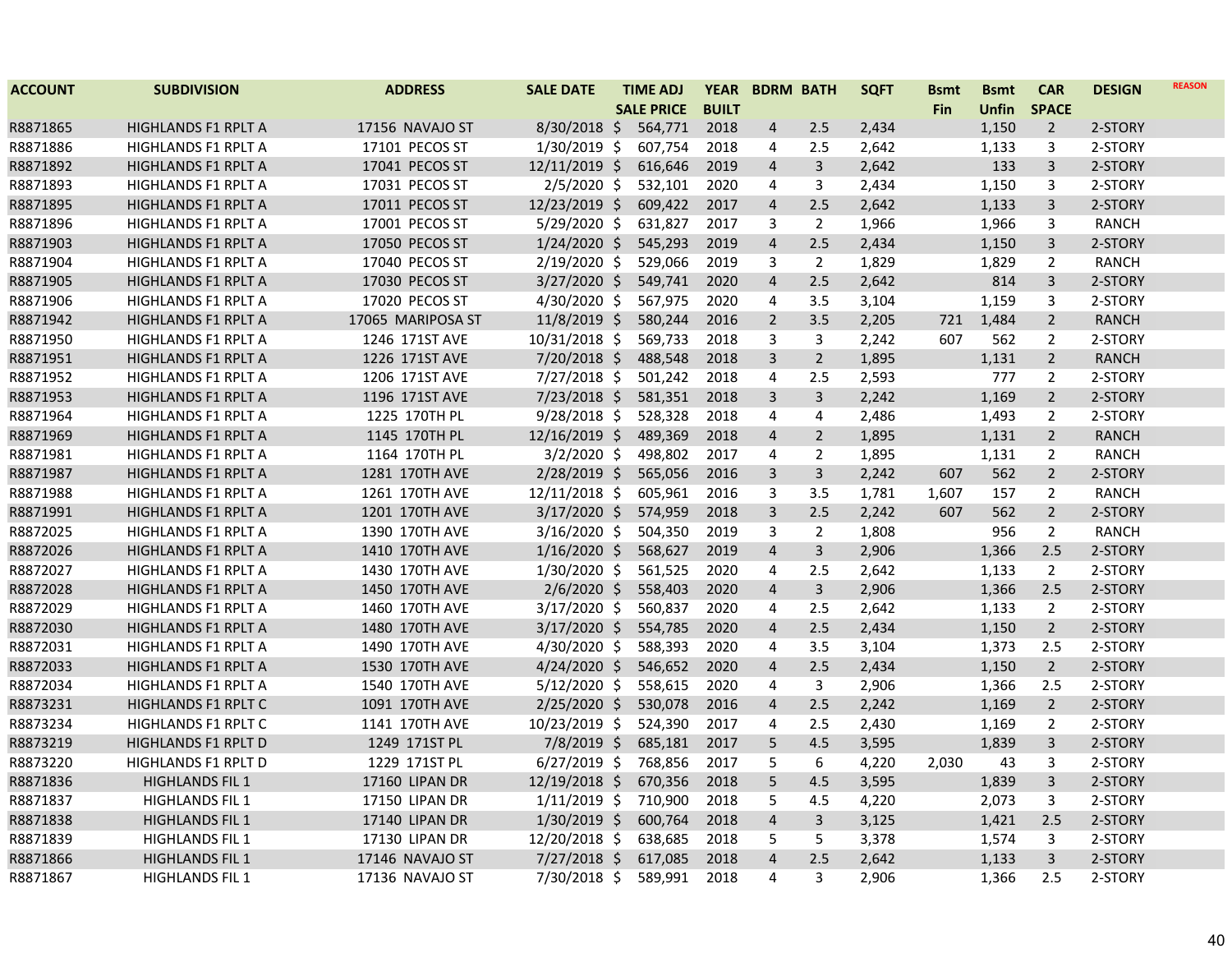| <b>ACCOUNT</b> | <b>SUBDIVISION</b>     | <b>ADDRESS</b>    | <b>SALE DATE</b> | <b>TIME ADJ</b>   | <b>YEAR</b>  | <b>BDRM BATH</b> |                | <b>SQFT</b> | <b>Bsmt</b> | <b>Bsmt</b>  | <b>CAR</b>     | <b>DESIGN</b> | <b>REASON</b> |
|----------------|------------------------|-------------------|------------------|-------------------|--------------|------------------|----------------|-------------|-------------|--------------|----------------|---------------|---------------|
|                |                        |                   |                  | <b>SALE PRICE</b> | <b>BUILT</b> |                  |                |             | <b>Fin</b>  | <b>Unfin</b> | <b>SPACE</b>   |               |               |
| R8871868       | <b>HIGHLANDS FIL 1</b> | 17126 NAVAJO ST   | 12/28/2018 \$    | 541,883           | 2018         | 3                | $\overline{2}$ | 1,808       |             | 1,808        | $\overline{3}$ | <b>RANCH</b>  |               |
| R8871870       | <b>HIGHLANDS FIL 1</b> | 17155 MARIPOSA ST | $3/26/2019$ \$   | 661,996           | 2019         | 5                | 5              | 3,378       |             | 1,574        | 3.5            | 2-STORY       |               |
| R8871872       | <b>HIGHLANDS FIL 1</b> | 17135 MARIPOSA ST | $2/22/2019$ \$   | 701,088           | 2019         | 5                | 5              | 4,220       |             | 2,073        | 3              | 2-STORY       |               |
| R8871873       | <b>HIGHLANDS FIL 1</b> | 17125 MARIPOSA ST | 10/22/2018 \$    | 615,756           | 2018         | 4                | 3              | 3,125       |             | 1,421        | 2.5            | 2-STORY       |               |
| R8871876       | <b>HIGHLANDS FIL 1</b> | 17158 OSAGE ST    | 7/31/2018 \$     | 587,111           | 2018         | $\overline{a}$   | 3              | 2,906       |             | 1,366        | 2.5            | 2-STORY       |               |
| R8871877       | <b>HIGHLANDS FIL 1</b> | 17148 OSAGE ST    | 10/31/2018 \$    | 571,214           | 2018         | 3                | $\overline{2}$ | 1,808       |             | 1,808        | 3              | <b>RANCH</b>  |               |
| R8871878       | <b>HIGHLANDS FIL 1</b> | 17138 OSAGE ST    | 10/26/2018 \$    | 647,707           | 2018         | $\overline{4}$   | 2.5            | 2,642       |             | 1,133        | $\overline{3}$ | 2-STORY       |               |
| R8871879       | <b>HIGHLANDS FIL 1</b> | 17128 OSAGE ST    | 11/7/2018 \$     | 614,933           | 2018         | 4                | 3.5            | 3,104       |             | 1,373        | 2.5            | 2-STORY       |               |
| R8871882       | <b>HIGHLANDS FIL 1</b> | 17147 NAVAJO ST   | $9/27/2018$ \$   | 539,234           | 2018         | 3                | $\overline{2}$ | 1,808       |             | 1,808        | $\overline{3}$ | <b>RANCH</b>  |               |
| R8871884       | <b>HIGHLANDS FIL 1</b> | 17127 NAVAJO ST   | $4/5/2019$ \$    | 515,097           | 2018         | 4                | 2.5            | 2,434       |             | 1,150        | $\overline{2}$ | 2-STORY       |               |
| R8871888       | <b>HIGHLANDS FIL 1</b> | 17081 PECOS ST    | 7/30/2019 \$     | 562,282           | 2019         | $\overline{2}$   | $\overline{2}$ | 1,829       |             | 1,829        | $\overline{2}$ | <b>RANCH</b>  |               |
| R8871889       | <b>HIGHLANDS FIL 1</b> | 17071 PECOS ST    | 10/15/2019 \$    | 572,992           | 2019         | 4                | 3.5            | 3,103       |             | 1,159        | 2.5            | 2-STORY       |               |
| R8871890       | <b>HIGHLANDS FIL 1</b> | 17061 PECOS ST    | 12/3/2019 \$     | 507,681           | 2019         | $\overline{3}$   | $\overline{2}$ | 1,829       |             | 1,176        | $\overline{2}$ | <b>RANCH</b>  |               |
| R8871891       | <b>HIGHLANDS FIL 1</b> | 17051 PECOS ST    | 12/27/2019 \$    | 559,570           | 2019         | 3                | 2              | 1,808       |             | 1,808        | 3              | <b>RANCH</b>  |               |
| R8871894       | <b>HIGHLANDS FIL 1</b> | 17021 PECOS ST    | 2/13/2020 \$     | 591,280           | 2020         | $\overline{3}$   | $\overline{2}$ | 1,966       |             | 1,966        | 3              | <b>RANCH</b>  |               |
| R8871897       | <b>HIGHLANDS FIL 1</b> | 16991 PECOS ST    | $5/13/2020$ \$   | 570,850           | 2020         | 4                | 3.5            | 3,104       |             | 1,373        | 2.5            | 2-STORY       |               |
| R8871901       | <b>HIGHLANDS FIL 1</b> | 17070 PECOS ST    | 11/12/2019 \$    | 555,043           | 2019         | $\overline{4}$   | $\mathbf{3}$   | 2,906       |             | 1,366        | 2.5            | 2-STORY       |               |
| R8871902       | <b>HIGHLANDS FIL 1</b> | 17060 PECOS ST    | 11/13/2019 \$    | 548,921           | 2019         | 4                | 2.5            | 2,642       |             | 1,133        | $\overline{2}$ | 2-STORY       |               |
| R8871907       | <b>HIGHLANDS FIL 1</b> | 17099 OSAGE ST    | 12/27/2018 \$    | 615,537           | 2018         | $\overline{2}$   | $\overline{3}$ | 1,966       | 984         | 982          | 3              | <b>RANCH</b>  |               |
| R8871908       | <b>HIGHLANDS FIL 1</b> | 17089 OSAGE ST    | $9/13/2018$ \$   | 582,667           | 2018         | 4                | 2.5            | 2,642       |             | 814          | $\overline{2}$ | 2-STORY       |               |
| R8871909       | <b>HIGHLANDS FIL 1</b> | 17079 OSAGE ST    | 2/28/2019 \$     | 533,664           | 2019         | $\overline{a}$   | 3.5            | 3,104       |             | 1,159        | 2.5            | 2-STORY       |               |
| R8871910       | <b>HIGHLANDS FIL 1</b> | 17059 OSAGE ST    | 3/18/2019 \$     | 610,447           | 2019         | $\overline{2}$   | $\overline{3}$ | 1,829       | 984         | 982          | 3              | RANCH         |               |
| R8871911       | <b>HIGHLANDS FIL 1</b> | 17049 OSAGE ST    | $2/19/2019$ \$   | 572,715           | 2019         | $\overline{a}$   | 2.5            | 2,642       |             | 1,133        | $\overline{2}$ | 2-STORY       |               |
| R8871912       | <b>HIGHLANDS FIL 1</b> | 17039 OSAGE ST    | $6/14/2019$ \$   | 563,469           | 2019         | 4                | 3.5            | 3,104       |             | 1,373        | 2.5            | 2-STORY       |               |
| R8871913       | <b>HIGHLANDS FIL 1</b> | 17029 OSAGE ST    | 2/28/2019 \$     | 511,898           | 2019         | 3                | $\overline{2}$ | 1,829       |             | 1,176        | $\overline{2}$ | <b>RANCH</b>  |               |
| R8871914       | <b>HIGHLANDS FIL 1</b> | 17019 OSAGE ST    | $3/7/2019$ \$    | 584,902           | 2019         | 4                | 2.5            | 2,642       |             | 1,133        | $\overline{2}$ | 2-STORY       |               |
| R8871915       | <b>HIGHLANDS FIL 1</b> | 17098 OSAGE ST    | 12/12/2018 \$    | 561,874           | 2018         | $\overline{3}$   | $\overline{2}$ | 1,808       |             | 1,808        | $\overline{3}$ | <b>RANCH</b>  |               |
| R8871916       | <b>HIGHLANDS FIL 1</b> | 17088 OSAGE ST    | 11/15/2018 \$    | 585,580           | 2018         | 4                | 3              | 2,906       |             | 1,366        | 2.5            | 2-STORY       |               |
| R8871917       | <b>HIGHLANDS FIL 1</b> | 17078 OSAGE ST    | $6/28/2019$ \$   | 563,966           | 2018         | $\overline{4}$   | 2.5            | 2,642       |             | 1,133        | $\overline{2}$ | 2-STORY       |               |
| R8871918       | <b>HIGHLANDS FIL 1</b> | 17068 OSAGE ST    | $5/15/2019$ \$   | 531,821           | 2019         | 4                | 2.5            | 2,434       |             | 1,150        | $\overline{2}$ | 2-STORY       |               |
| R8871919       | <b>HIGHLANDS FIL 1</b> | 17058 OSAGE ST    | $2/22/2019$ \$   | 633,825           | 2019         | $\overline{3}$   | $\overline{3}$ | 1,829       | 984         | 845          | 3              | <b>RANCH</b>  |               |
| R8871920       | <b>HIGHLANDS FIL 1</b> | 17048 OSAGE ST    | 3/13/2020 \$     | 574,959           | 2020         | 4                | 2.5            | 2,642       |             | 1,133        | 3              | 2-STORY       |               |
| R8871921       | <b>HIGHLANDS FIL 1</b> | 17038 OSAGE ST    | $8/28/2019$ \$   | 564,921           | 2019         | 4                | 3              | 2,906       |             | 1,366        | 2.5            | 2-STORY       |               |
| R8871922       | <b>HIGHLANDS FIL 1</b> | 17028 OSAGE ST    | $2/5/2020$ \$    | 524,008           | 2020         | $\overline{2}$   | $\overline{2}$ | 1,829       |             | 1,829        | 2              | <b>RANCH</b>  |               |
| R8871924       | <b>HIGHLANDS FIL 1</b> | 17087 NAVAJO ST   | $9/27/2018$ \$   | 550,607           | 2018         | $\overline{4}$   | 2.5            | 2,642       |             | 814          | $\overline{3}$ | 2-STORY       |               |
| R8871925       | <b>HIGHLANDS FIL 1</b> | 17077 NAVAJO ST   | $3/12/2019$ \$   | 505,054           | 2018         | 4                | 2.5            | 2,434       |             | 1,150        | $\overline{2}$ | 2-STORY       |               |
| R8871926       | <b>HIGHLANDS FIL 1</b> | 17067 NAVAJO ST   | $9/28/2018$ \$   | 598,347           | 2018         | 3                | $\overline{2}$ | 1,829       |             | 1,829        | 3              | <b>RANCH</b>  |               |
| R8871927       | <b>HIGHLANDS FIL 1</b> | 17057 NAVAJO ST   | $6/21/2019$ \$   | 508,313           | 2018         | 3                | 2              | 1,808       |             | 1,808        | 2              | <b>RANCH</b>  |               |
| R8871928       | <b>HIGHLANDS FIL 1</b> | 17047 NAVAJO ST   | $2/28/2019$ \$   | 600,633           | 2018         | $\overline{4}$   | 3.5            | 3,104       |             | 1,373        | 2.5            | 2-STORY       |               |
| R8871929       | <b>HIGHLANDS FIL 1</b> | 17027 NAVAJO ST   | 4/30/2019 \$     | 560,883           | 2018         | 4                | 3              | 2,906       |             | 1,366        | 2.5            | 2-STORY       |               |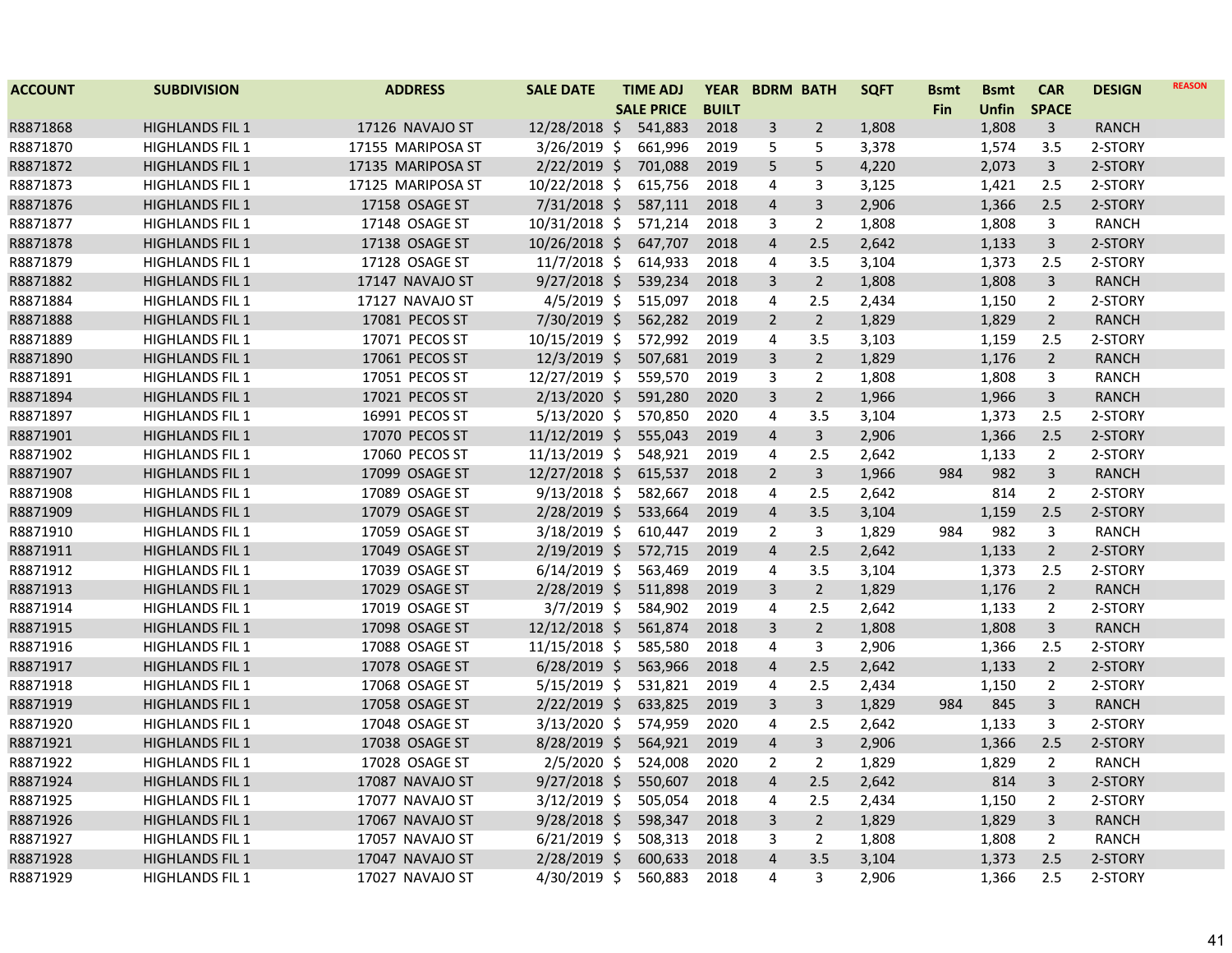| <b>ACCOUNT</b> | <b>SUBDIVISION</b>     | <b>ADDRESS</b>     | <b>SALE DATE</b> | <b>TIME ADJ</b>   |              | YEAR BDRM BATH          |                | <b>SQFT</b> | <b>Bsmt</b> | <b>Bsmt</b> | <b>CAR</b>     | <b>DESIGN</b>      | <b>REASON</b> |
|----------------|------------------------|--------------------|------------------|-------------------|--------------|-------------------------|----------------|-------------|-------------|-------------|----------------|--------------------|---------------|
|                |                        |                    |                  | <b>SALE PRICE</b> | <b>BUILT</b> |                         |                |             | Fin         | Unfin       | <b>SPACE</b>   |                    |               |
| R8871931       | <b>HIGHLANDS FIL 1</b> | 17096 NAVAJO ST    | $12/6/2018$ \$   | 537,716           | 2018         | 4                       | 2.5            | 2,642       |             | 1,133       | $\overline{2}$ | 2-STORY            |               |
| R8871932       | <b>HIGHLANDS FIL 1</b> | 17086 NAVAJO ST    | $9/20/2018$ \$   | 589,542           | 2018         | 4                       | 3.5            | 3,104       |             | 1,373       | 2.5            | 2-STORY            |               |
| R8871933       | <b>HIGHLANDS FIL 1</b> | 17076 NAVAJO ST    | $6/20/2019$ \$   | 533,854           | 2018         | 3                       | $\overline{2}$ | 1,808       |             | 1,808       | $\overline{2}$ | <b>RANCH</b>       |               |
| R8871934       | <b>HIGHLANDS FIL 1</b> | 17066 NAVAJO ST    | 4/25/2019 \$     | 546,315           | 2018         | 4                       | 2.5            | 2,642       |             | 1,133       | 3              | 2-STORY            |               |
| R8871935       | <b>HIGHLANDS FIL 1</b> | 17056 NAVAJO ST    | $6/27/2019$ \$   | 538,096           | 2018         | 3                       | $\overline{2}$ | 1,829       |             | 1,829       | $\mathbf{3}$   | <b>RANCH</b>       |               |
| R8871936       | <b>HIGHLANDS FIL 1</b> | 17046 NAVAJO ST    | $6/14/2019$ \$   | 544,822           | 2018         | 4                       | 2.5            | 2,434       |             | 1,150       | 3              | 2-STORY            |               |
| R8871937       | <b>HIGHLANDS FIL 1</b> | 17036 NAVAJO ST    | $6/7/2019$ \$    | 584,662           | 2019         | $\overline{4}$          | 3.5            | 3,104       |             | 1,373       | 2.5            | 2-STORY            |               |
| R8871938       | <b>HIGHLANDS FIL 1</b> | 17026 NAVAJO ST    | $6/28/2019$ \$   | 538,096           | 2019         | 4                       | 2.5            | 2,434       |             | 1,150       | $\overline{2}$ | 2-STORY            |               |
| R8871954       | <b>HIGHLANDS FIL 1</b> | 1186 171ST AVE     | 7/31/2018 \$     | 486,956           | 2018         | 3                       | $\overline{2}$ | 1,895       |             | 1,131       | $\overline{2}$ | <b>RANCH</b>       |               |
| R8871955       | <b>HIGHLANDS FIL 1</b> | 1166 171ST AVE     | 7/23/2018 \$     | 467,868           | 2018         | 4                       | 3              | 2,593       |             | 777         | $\overline{2}$ | 2-STORY            |               |
| R8871956       | <b>HIGHLANDS FIL 1</b> | 1146 171ST AVE     | $1/15/2019$ \$   | 514,261           | 2019         | 5                       | 3              | 2,775       |             | 874         | $\overline{2}$ | 2-STORY            |               |
| R8871957       | <b>HIGHLANDS FIL 1</b> | 1126 171ST AVE     | $4/1/2019$ \$    | 463,795           | 2019         | 3                       | $\overline{2}$ | 1,895       |             | 1,131       | $\overline{2}$ | <b>RANCH</b>       |               |
| R8871958       | <b>HIGHLANDS FIL 1</b> | 1106 171ST AVE     | 8/28/2018 \$     | 550,197           | 2018         | $2^{1}$                 | $\overline{3}$ | 1,782       | 832         | 932         | $\overline{2}$ | <b>RANCH</b>       |               |
| R8871973       | <b>HIGHLANDS FIL 1</b> | 1294 170TH PL      | 12/21/2018 \$    | 578,710           | 2018         | 3                       | 3              | 1,782       |             | 1,764       | $\overline{2}$ | <b>RANCH</b>       |               |
| R8871974       | <b>HIGHLANDS FIL 1</b> | 1284 170TH PL      | $2/27/2019$ \$   | 442,627           | 2018         | 3                       | $\overline{2}$ | 1,895       |             | 1,131       | $\overline{2}$ | <b>RANCH</b>       |               |
| R8871975       | <b>HIGHLANDS FIL 1</b> | 1264 170TH PL      | 5/29/2019 \$     | 541,679           | 2019         | 3                       | 3              | 2,242       | 607         | 562         | $\overline{2}$ | 2-STORY            |               |
| R8871976       | <b>HIGHLANDS FIL 1</b> | 1244 170TH PL      | 12/21/2018 \$    | 517,261           | 2018         | 5                       | $\overline{3}$ | 2,775       |             | 874         | $\overline{2}$ | 2-STORY            |               |
| R8871986       | <b>HIGHLANDS FIL 1</b> | 1291 170TH AVE     | $4/11/2019$ \$   | 502,370           | 2019         | 5                       | $\overline{3}$ | 2,775       |             | 874         | $\overline{2}$ | 2-STORY            |               |
| R8871989       | <b>HIGHLANDS FIL 1</b> | 1241 170TH AVE     | $1/25/2019$ \$   | 485,616           | 2019         | $\overline{\mathbf{4}}$ | 2.5            | 2,593       |             | 777         | $\overline{2}$ | 2-STORY            |               |
| R8871990       | <b>HIGHLANDS FIL 1</b> | 1221 170TH AVE     | 12/7/2018 \$     | 516,314           | 2018         | 5                       | 3              | 2,775       |             | 874         | $\overline{2}$ | 2-STORY            |               |
| R8872014       | <b>HIGHLANDS FIL 1</b> | 1220 170TH AVE     | 7/18/2019 \$     | 528,745           | 2019         | $\overline{3}$          | 3.5            | 1,782       | 832         | 932         | $\overline{2}$ | <b>RANCH</b>       |               |
| R8872015       | <b>HIGHLANDS FIL 1</b> | 1240 170TH AVE     | 1/23/2019 \$     | 517,619           | 2019         | 5                       | $\overline{3}$ | 2,775       |             | 874         | $\overline{2}$ | 2-STORY            |               |
| R8872016       | <b>HIGHLANDS FIL 1</b> | 1260 170TH AVE     | 11/15/2018 \$    | 507,292           | 2018         | $\overline{4}$          | 2.5            | 2,593       |             | 777         | $\overline{2}$ | 2-STORY            |               |
| R8872017       | <b>HIGHLANDS FIL 1</b> | 1280 170TH AVE     | 3/29/2019 \$     | 444,754           | 2018         | 3                       | 2              | 1,895       |             | 1,131       | $\overline{2}$ | <b>RANCH</b>       |               |
| R8872018       | <b>HIGHLANDS FIL 1</b> | 1290 170TH AVE     | 4/29/2019 \$     | 543,807           | 2019         | $2^{1}$                 | $\overline{3}$ | 1,782       | 832         | 932         | $\overline{2}$ | <b>RANCH</b>       |               |
| R8872021       | <b>HIGHLANDS FIL 1</b> | 1310 170TH AVE     | 11/14/2018 \$    | 506,870           | 2018         | 5                       | $\mathbf{3}$   | 2,775       |             | 874         | $\overline{2}$ | 2-STORY            |               |
| R8872022       | <b>HIGHLANDS FIL 1</b> | 1330 170TH AVE     | 11/27/2018 \$    | 494,314           | 2018         | $\overline{3}$          | $\overline{2}$ | 1,895       |             | 1,131       | $\overline{2}$ | <b>RANCH</b>       |               |
| R8872023       | <b>HIGHLANDS FIL 1</b> | 1350 170TH AVE     | 9/19/2019 \$     | 566,407           | 2019         | 4                       | 3.5            | 3,104       |             | 1,159       | 2.5            | 2-STORY            |               |
| R8872024       | <b>HIGHLANDS FIL 1</b> | 1370 170TH AVE     | $9/26/2019$ \$   | 512,947           | 2019         | 4                       | 2.5            | 2,434       |             | 671         | $\overline{2}$ | 2-STORY            |               |
| R1060026       | LAC AMORA              | 2191 RIDGE DR      | 4/16/2019 \$     | 441,686           | 1973         | 3                       | $\overline{3}$ | 1,260       | 958         | 50          | $\overline{2}$ | <b>RANCH</b>       |               |
| R1060039       | LAC AMORA              | 2132 RIDGE DR      | $3/15/2019$ \$   | 466,356           | 1975         | $\overline{4}$          | 2.5            | 1,824       |             |             | $\overline{2}$ | <b>SPLIT LEVEL</b> |               |
| R1060049       | LAC AMORA              | 2392 RIDGE DR      | $9/26/2018$ \$   | 440,471           | 1977         | 4                       | $\overline{2}$ | 1,875       |             |             | $\overline{2}$ | <b>BI-LEVEL</b>    |               |
| R1060058       | <b>LAC AMORA</b>       | 2632 RIDGE DR      | 10/18/2019 \$    | 425,238           | 1977         | 3                       | $\overline{2}$ | 1,154       | 1,080       |             | $\overline{2}$ | <b>RANCH</b>       |               |
| R1060059       | LAC AMORA              | 2662 RIDGE DR      | $5/1/2019$ \$    | 381,586           | 1977         | 3                       | 1.5            | 1,548       |             |             | $\overline{2}$ | 2-STORY            |               |
| R1060085       | LAC AMORA              | 1159 LILAC ST      | $6/17/2020$ \$   | 436,400           | 1974         | $\overline{3}$          | $\overline{2}$ | 1,644       | 456         | 24          | $2^{\circ}$    | <b>SPLIT LEVEL</b> |               |
| R1060133       | LAC AMORA              | 2130 RIDGE DR      | 12/21/2018 \$    | 358,988           | 1973         | $\mathbf{1}$            | $\overline{2}$ | 944         | 912         |             | $\overline{2}$ | <b>RANCH</b>       |               |
| R1060142       | LAC AMORA              | 2325 RIDGE CIR     | $4/17/2019$ \$   | 382,432           | 1977         | 3                       | $\overline{2}$ | 1,372       |             |             | $\mathbf{1}$   | <b>SPLIT LEVEL</b> |               |
| R1060147       | LAC AMORA              | 2394 RIDGE CIR     | $5/1/2020$ \$    | 466,663           | 1975         | 3                       | 1.5            | 2,219       |             |             | 2              | 2-STORY            |               |
| R1060168       | LAC AMORA              | 1298 FERN CIR      | $6/17/2020$ \$   | 399,500           | 1977         | $\overline{4}$          | $\overline{2}$ | 1,372       | 400         |             | $\overline{2}$ | <b>SPLIT LEVEL</b> |               |
| R1060206       | LAC AMORA              | 1102 GOLDENROD CIR | $7/2/2018$ \$    | 475,346           | 1974         | 3                       | 3              | 1,524       | 876         | 396         | 2              | <b>RANCH</b>       |               |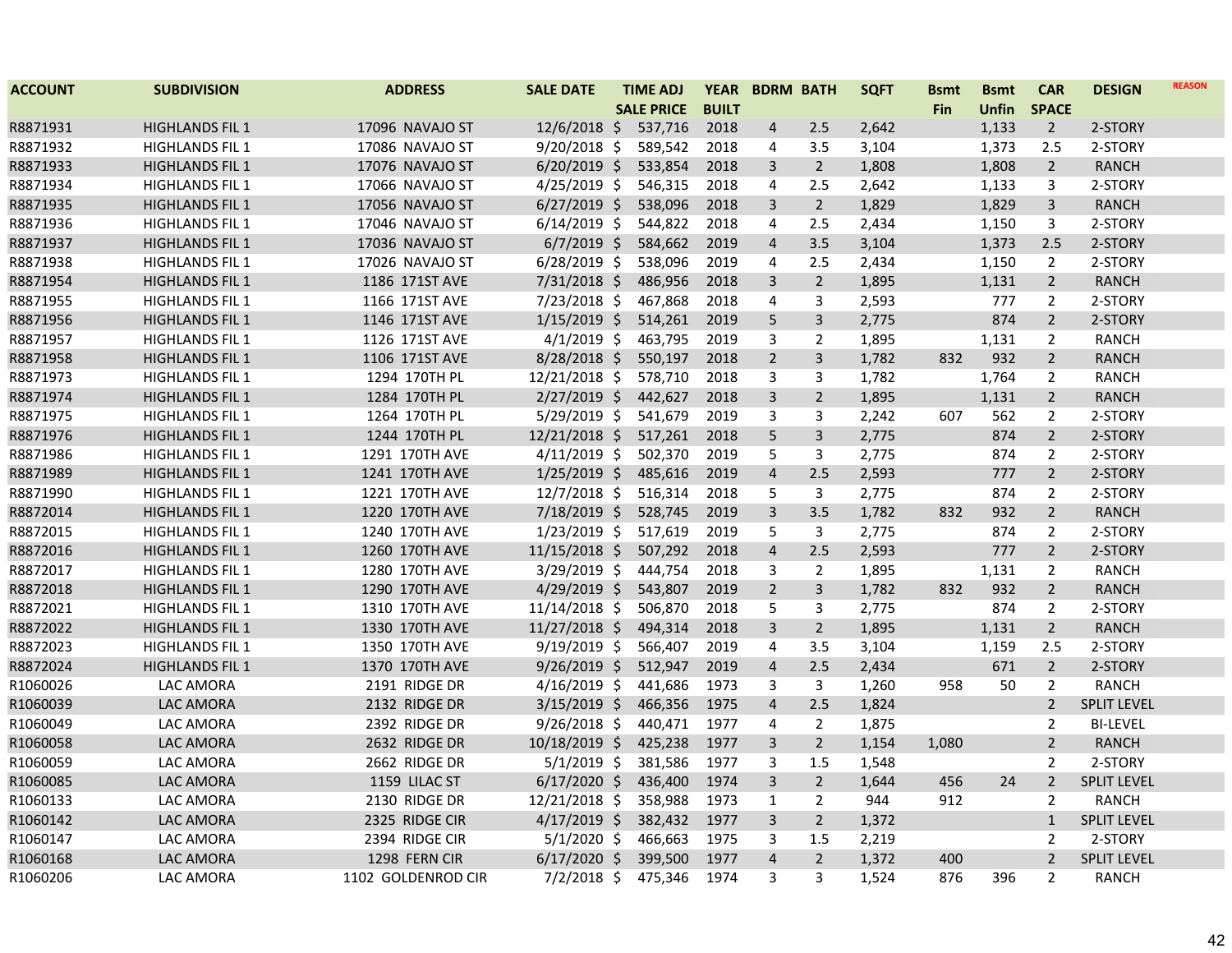| <b>ACCOUNT</b> | <b>SUBDIVISION</b>           | <b>ADDRESS</b>       | <b>SALE DATE</b> | <b>TIME ADJ</b>   | <b>YEAR</b>  |                | <b>BDRM BATH</b> | <b>SQFT</b> | <b>Bsmt</b> | <b>Bsmt</b> | <b>CAR</b>     | <b>DESIGN</b>      | <b>REASON</b>     |
|----------------|------------------------------|----------------------|------------------|-------------------|--------------|----------------|------------------|-------------|-------------|-------------|----------------|--------------------|-------------------|
|                |                              |                      |                  | <b>SALE PRICE</b> | <b>BUILT</b> |                |                  |             | <b>Fin</b>  | Unfin       | <b>SPACE</b>   |                    |                   |
| R1060207       | LAC AMORA                    | 1112 GOLDENROD CIR   | $11/9/2018$ \$   | 434,712           | 1974         | 4              | $\overline{2}$   | 1,344       | 291         | 189         | $\overline{2}$ | <b>SPLIT LEVEL</b> |                   |
| R1060216       | LAC AMORA                    | 1101 GOLDENROD CIR   | 11/8/2019 \$     | 412,087           | 1974         | 3              | 2.5              | 1,916       | 50          | 606         | 2              | <b>SPLIT LEVEL</b> |                   |
| R1060217       | LAC AMORA                    | 1104 HONEYSUCKLE CIR | $7/2/2018$ \$    | 465,300           | 1974         | 4              | 3.5              | 1,966       | 775         |             | $\overline{2}$ | 2-STORY            | <b>FSBO</b>       |
| R1060225       | LAC AMORA                    | 1120 LILAC ST        | 11/13/2018 \$    | 377,100           | 1974         | 3              | 3                | 1,296       | 432         |             | $\overline{2}$ | <b>SPLIT LEVEL</b> |                   |
| R1073223       | LAC AMORA 2                  | 1087 LILAC ST        | $9/14/2018$ \$   | 385,215           | 1977         | 3              | $\overline{2}$   | 1,154       |             | 1,080       | $\overline{2}$ | <b>RANCH</b>       | <b>FSBO</b>       |
| R1073228       | LAC AMORA 2                  | 1100 LILAC CIR       | $9/28/2018$ \$   | 437,313           | 1977         | 3              | 2                | 1,154       | 972         | 108         | $\overline{2}$ | <b>RANCH</b>       |                   |
| R1073237       | LAC AMORA 2                  | 1049 LILAC ST        | 7/19/2019 \$     | 332,910           | 1977         | 3              | $\overline{2}$   | 1,154       | 756         | 324         | $\mathbf{1}$   | <b>RANCH</b>       | <b>FSBO</b>       |
| R1073243       | LAC AMORA 2                  | 1052 LILAC CT        | 3/30/2020 \$     | 416,097           | 1977         | 3              | 1.5              | 1,320       | 273         | 111         | $\overline{2}$ | <b>SPLIT LEVEL</b> |                   |
| R1073252       | LAC AMORA 2                  | 1024 MAPLE DR        | $2/4/2019$ \$    | 401,960           | 1977         | $\overline{4}$ | $2\overline{ }$  | 1,730       |             |             | $\overline{2}$ | <b>SPLIT LEVEL</b> |                   |
| R1073272       | LAC AMORA 2                  | 1025 MAPLE DR        | $5/7/2020$ \$    | 355,687           | 1977         | 4              | 2.5              | 2,031       |             |             | $\overline{2}$ | <b>SPLIT LEVEL</b> | <b>ESTATE</b>     |
| R1073276       | LAC AMORA 2                  | 939 LILAC ST         | $2/28/2019$ \$   | 373,360           | 1977         | 3              | $1.5\,$          | 1,320       |             |             | $\overline{2}$ | <b>SPLIT LEVEL</b> |                   |
| R1073287       | LAC AMORA 2                  | 1000 LILAC ST        | $2/12/2019$ \$   | 457,600           | 1977         | 4              | $\overline{2}$   | 1,875       |             |             | $\overline{2}$ | <b>BI-LEVEL</b>    |                   |
| R1073290       | LAC AMORA 2                  | 970 LILAC ST         | $11/6/2019$ \$   | 405,982           | 1977         | $\overline{4}$ | $2^{\circ}$      | 1,875       |             |             | $\overline{2}$ | <b>BI-LEVEL</b>    |                   |
| R1073293       | LAC AMORA 2                  | 940 LILAC ST         | $4/16/2020$ \$   | 432,150           | 1977         | 4              | $\overline{2}$   | 1,875       |             |             | $\overline{2}$ | <b>BI-LEVEL</b>    |                   |
| R1073297       | LAC AMORA 2                  | 900 LILAC ST         | $9/26/2018$ \$   | 411,580           | 1977         | 3              | $\overline{2}$   | 1,320       |             |             | $\overline{2}$ | <b>SPLIT LEVEL</b> |                   |
| R1073311       | LAC AMORA 2                  | 3222 10TH AVENUE PL  | $6/26/2020$ \$   | 445,500           | 1977         | 4              | $\overline{2}$   | 1,875       |             |             | 2              | <b>BI-LEVEL</b>    |                   |
| R1073355       | LAC AMORA 2                  | 3132 10TH AVENUE PL  | $5/27/2020$ \$   | 481,099           | 1978         | 3              | 2.5              | 1,976       | 336         | 336         | $\overline{2}$ | 2-STORY            |                   |
| R1073381       | LAC AMORA 2                  | 1144 MAPLE DR        | 2/28/2019 \$     | 386,984           | 1978         | 3              | 1.5              | 1,320       |             |             | $\overline{2}$ | <b>SPLIT LEVEL</b> |                   |
| R1073325       | LAC AMORA 2                  | 3372 10TH AVENUE PL  | $3/5/2019$ \$    | 437,825           | 1977         | 3              | $\overline{2}$   | 1,875       |             |             | $\overline{2}$ | <b>BI-LEVEL</b>    |                   |
| R1073329       | LAC AMORA 2                  | 3341 10TH AVENUE PL  | $6/19/2020$ \$   | 517,500           | 1978         | 4              | $\overline{2}$   | 1,875       |             |             | 2              | <b>BI-LEVEL</b>    | <b>RELOCATION</b> |
| R1073330       | LAC AMORA 2                  | 3331 10TH AVENUE PL  | $8/6/2018$ \$    | 419,362           | 1977         | 3              | $\overline{2}$   | 1,320       |             |             | $2^{\circ}$    | <b>SPLIT LEVEL</b> |                   |
| R1073332       | LAC AMORA 2                  | 3301 10TH AVENUE PL  | $11/9/2018$ \$   | 412,715           | 1977         | 3              | $\overline{2}$   | 1,320       |             |             | $\overline{2}$ | <b>SPLIT LEVEL</b> |                   |
| R1073333       | LAC AMORA 2                  | 3291 10TH AVENUE PL  | $5/23/2019$ \$   | 447,485           | 1977         | 3              | $2^{\circ}$      | 1,394       | 981         | 99          | $\overline{2}$ | <b>RANCH</b>       |                   |
| R1073336       | LAC AMORA 2                  | 3261 10TH AVENUE PL  | $8/14/2019$ \$   | 450,051           | 1978         | 4              | $\overline{2}$   | 1,827       |             | 459         | $\overline{2}$ | <b>SPLIT LEVEL</b> |                   |
| R1073388       | LAC AMORA 2                  | 1177 MAPLE DR        | 10/30/2019 \$    | 515,100           | 1978         | 3              | 3.5              | 1,536       | 648         |             | $\overline{2}$ | 2-STORY            |                   |
| R1073393       | LAC AMORA 2                  | 1155 MAPLE CIR       | 7/8/2019 \$      | 409,972           | 1978         | 4              | $\overline{2}$   | 1,875       |             |             | $\overline{2}$ | <b>BI-LEVEL</b>    |                   |
| R1079838       | LAC AMORA 3                  | 3353 11TH AVENUE DR  | $6/17/2020$ \$   | 430,000           | 1980         | 3              | 2.5              | 1,968       | 600         | 150         | $\overline{2}$ | 2-STORY            | <b>FSBO</b>       |
| R1079844       | LAC AMORA 3                  | 3285 11TH AVENUE CT  | $6/21/2019$ \$   | 481,525           | 1980         | 4              | 2.5              | 2,568       | 624         | 156         | $\overline{2}$ | 2-STORY            |                   |
| R1079864       | LAC AMORA 3                  | 3263 11TH AVENUE DR  | $9/12/2019$ \$   | 412,578           | 1980         | 4              | 2.5              | 2,122       | 600         | 76          | $\overline{2}$ | <b>SPLIT LEVEL</b> |                   |
| R1079882       | LAC AMORA 3                  | 3224 11TH AVENUE DR  | $6/18/2020$ \$   | 408,550           | 1981         | 3              | 2.5              | 1,958       |             | 750         | $\overline{2}$ | 2-STORY            |                   |
| R1079884       | LAC AMORA 3                  | 3244 11TH AVENUE DR  | $8/12/2019$ \$   | 410,000           | 1981         | 3              | 2.5              | 1,992       |             | 650         | $\overline{2}$ | <b>SPLIT LEVEL</b> |                   |
| R1079887       | LAC AMORA 3                  | 3274 11TH AVENUE DR  | $10/1/2019$ \$   | 473,280           | 1981         | 3              | 3.5              | 2,002       | 672         | 78          | $\overline{2}$ | 2-STORY            |                   |
| R1079926       | LAC AMORA 3                  | 3122 ROCK CREEK DR   | $9/28/2018$ \$   | 454,680           | 1979         | 4              | 2.5              | 2,232       | 780         |             | $\overline{2}$ | 2-STORY            |                   |
| R1079949       | LAC AMORA 3                  | 3134 12TH AVENUE CT  | $1/4/2019$ \$    | 483,720           | 1979         | 3              | 3.5              | 2,102       | 676         |             | $\overline{2}$ | <b>SPLIT LEVEL</b> |                   |
| R1079955       | LAC AMORA 3                  | 3064 12TH AVENUE CT  | 12/6/2019 \$     | 472,990           | 1981         | $\overline{4}$ | 2.5              | 2,154       | 646         | 30          | $\overline{2}$ | SPLIT LEVEL        |                   |
| R1079964       | LAC AMORA 3                  | 3149 OAK CIR         | 7/29/2019 \$     | 416,651           | 1979         | 3              | $\overline{2}$   | 1,512       |             | 1,512       | $\overline{2}$ | <b>RANCH</b>       |                   |
| R1079979       | LAC AMORA 3                  | 3080 OAK CIR         | $7/12/2018$ \$   | 504,427           | 1978         | 3              | $\overline{3}$   | 1,512       | 1,361       | 151         | $\overline{2}$ | <b>RANCH</b>       |                   |
| R1079987       | LAC AMORA 3                  | 3101 ROCK CREEK DR   | $5/30/2019$ \$   | 521,412           | 1979         | 4              | 2.5              | 2,154       |             | 676         | $\overline{2}$ | <b>SPLIT LEVEL</b> |                   |
| R1079996       | LAC AMORA 3                  | 3191 ROCK CREEK DR   | 12/12/2018 \$    | 595,023           | 1979         | 4              | 3.5              | 3,128       |             | 780         | $\overline{2}$ | 2-STORY            |                   |
| R8869216       | <b>LAMBERTSON FARMS F 6A</b> | 13627 PECOS LP       | 10/15/2019 \$    | 694,241           | 2017         | 3              | 2.5              | 2,747       |             | 1,638       | 3              | 2-STORY            |                   |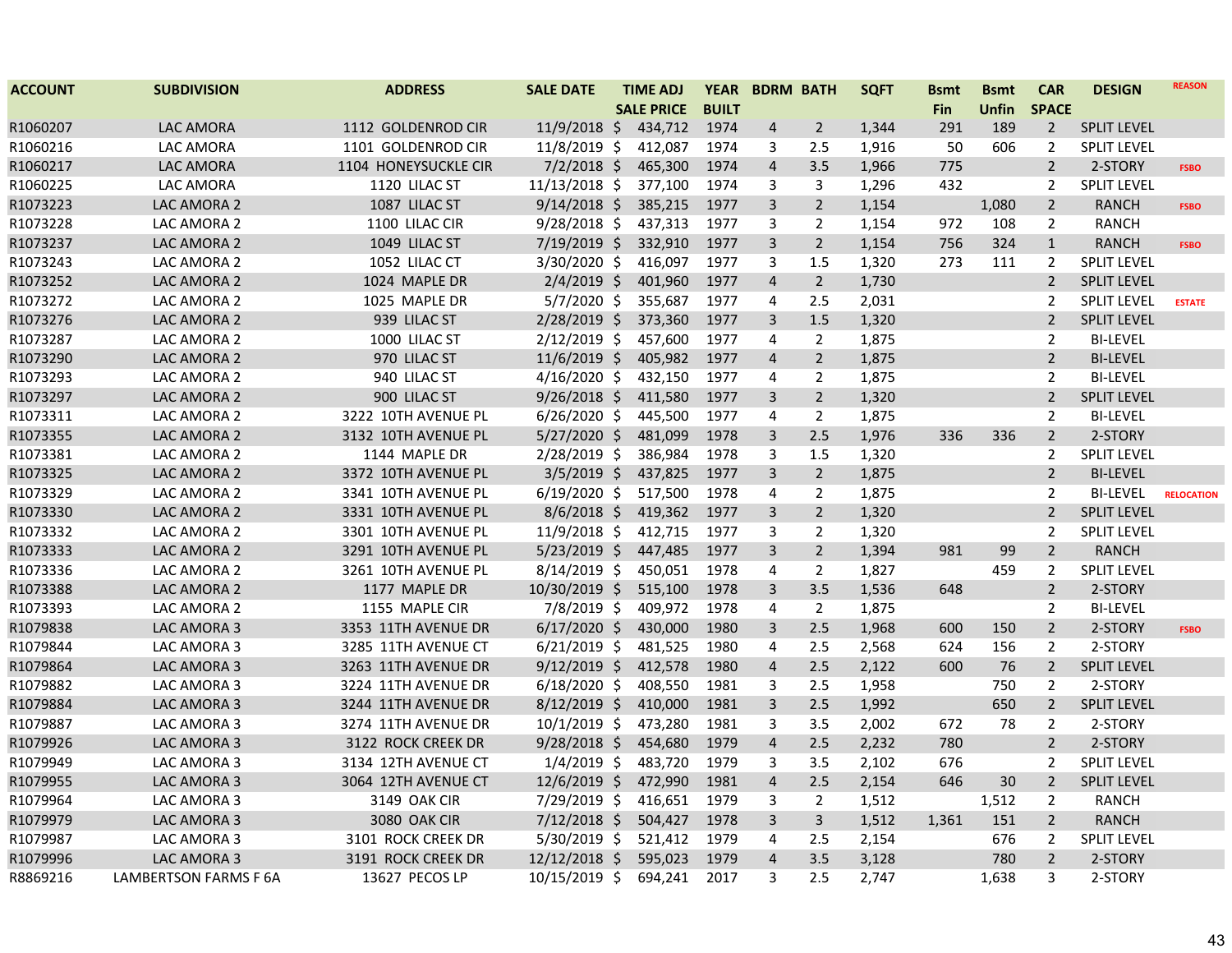| <b>ACCOUNT</b> | <b>SUBDIVISION</b>           | <b>ADDRESS</b>           | <b>SALE DATE</b>         | <b>TIME ADJ</b>   | <b>YEAR</b>  | <b>BDRM BATH</b>        |                | <b>SQFT</b> | <b>Bsmt</b> | <b>B</b> smt | <b>CAR</b>     | <b>DESIGN</b> | <b>REASON</b> |
|----------------|------------------------------|--------------------------|--------------------------|-------------------|--------------|-------------------------|----------------|-------------|-------------|--------------|----------------|---------------|---------------|
|                |                              |                          |                          | <b>SALE PRICE</b> | <b>BUILT</b> |                         |                |             | <b>Fin</b>  | <b>Unfin</b> | <b>SPACE</b>   |               |               |
| R8869224       | LAMBERTSON FARMS F 6A        | 13710 NAVAJO ST          | $2/28/2019$ \$           | 785,323           | 2015         | 3                       | 3.5            | 2,747       | 900         | 404          | 3              | 2-STORY       |               |
| R8869246       | <b>LAMBERTSON FARMS F 6A</b> | 13651 NAVAJO ST          | 11/13/2019 \$            | 678,499           | 2015         | 3                       | 2.5            | 3,058       |             | 1,638        | 3              | 2-STORY       |               |
| R8869249       | LAMBERTSON FARMS F 6A        | 13615 OSAGE CT           | 7/24/2019 \$             | 751,223           | 2016         | $\overline{4}$          | 3.5            | 3,555       |             | 1,647        | $\overline{2}$ | 2-STORY       |               |
| R8869263       | LAMBERTSON FARMS F 6A        | 13632 OSAGE ST           | 7/23/2019 \$             | 725,425           | 2015         | 5                       | 3.5            | 3,333       |             | 1,654        | 2.5            | 2-STORY       |               |
| R8869270       | <b>LAMBERTSON FARMS F 6A</b> | 1508 136TH LN            | $8/24/2018$ \$           | 603,706           | 2015         | $\overline{2}$          | $\mathbf{3}$   | 2,165       | 1,123       | 620          | $2^{\circ}$    | <b>RANCH</b>  |               |
| R8867048       | <b>LAMBERTSON FARMS F2</b>   | 1780 TIVERTON AVE        | 2/20/2020 \$1,011,600    |                   | 2013         | 3                       | 3.5            | 3,210       | 1,151       | 1,303        | 3              | 2-STORY       |               |
| R8867073       | <b>LAMBERTSON FARMS F2</b>   | 1675 TIVERTON AVE        | 10/11/2019 \$1,031,385   |                   | 2014         | 5                       | 4.5            | 4,395       | 1,200       | 443          | 3              | 2-STORY       |               |
| R8867079       | <b>LAMBERTSON FARMS F2</b>   | 1365 EVERSOLE DR         | 6/3/2019 \$1,283,152     |                   | 2016         | 4                       | 3.5            | 4,702       |             | 1,855        | 3              | 2-STORY       |               |
| R8867090       | <b>LAMBERTSON FARMS F2</b>   | 1350 EVERSOLE DR         | 12/17/2019 \$1,033,678   |                   | 2017         | $\overline{\mathbf{4}}$ | 3.5            | 4,315       |             | 1,598        | 2.5            | 2-STORY       |               |
| R8867096       | LAMBERTSON FARMS F2          | <b>1650 TIVERTON AVE</b> | 11/8/2019 \$ 892,762     |                   | 2015         | 3                       | 3.5            | 2,825       | 1,183       | 350          | 3              | <b>RANCH</b>  |               |
| R8867097       | <b>LAMBERTSON FARMS F2</b>   | 1570 TIVERTON AVE        | $9/27/2019$ \$ 1,087,666 |                   | 2014         | $\overline{4}$          | 3.5            | 3,970       |             | 1,551        | 3              | 2-STORY       |               |
| R8867098       | <b>LAMBERTSON FARMS F2</b>   | <b>1610 TIVERTON AVE</b> | 7/19/2018 \$1,059,233    |                   | 2014         | 4                       | 3.5            | 3,970       |             | 2,211        | 3              | 2-STORY       |               |
| R8867116       | <b>LAMBERTSON FARMS F2</b>   | 13857 BARBOUR ST         | 12/13/2019 \$ 959,408    |                   | 2012         | $\overline{4}$          | 3.5            | 3,751       |             | 1,902        | 3              | 2-STORY       |               |
| R8867139       | LAMBERTSON FARMS F2          | 1828 TIVERTON AVE        | 6/19/2020 \$1,575,000    |                   | 2013         | 4                       | 4.5            | 4,177       | 2,072       | 286          | 3              | 2-STORY       |               |
| R8867142       | <b>LAMBERTSON FARMS F2</b>   | 1988 TIVERTON AVE        | 1/15/2020 \$1,644,504    |                   | 2015         | 4                       | 3.5            | 4,141       |             | 1,698        | 3              | 2-STORY       |               |
| R8867153       | LAMBERTSON FARMS F2          | 13824 BEACON ST          | 9/25/2018 \$1,129,858    |                   | 2014         | 4                       | 3.5            | 3,967       |             | 1,551        | 3              | 2-STORY       |               |
| R8867159       | <b>LAMBERTSON FARMS F2</b>   | 1335 EVERSOLE DR         | 6/8/2020 \$1,173,000     |                   | 2016         | $\overline{4}$          | 3              | 4,103       |             | 1,620        | 2.5            | 2-STORY       |               |
| R8867162       | LAMBERTSON FARMS F2          | 1085 MADDOX CT           | 8/19/2019 \$1,471,470    |                   | 2016         | 5                       | 6              | 4,663       | 1,750       | 614          | 3              | 2-STORY       |               |
| R8867168       | <b>LAMBERTSON FARMS F2</b>   | 1330 EVERSOLE DR         | 6/12/2020 \$1,284,000    |                   | 2016         | 6                       | 5.5            | 4,274       | 1,707       | 807          | 3              | 2-STORY       |               |
| R8869704       | <b>LAMBERTSON FARMS F7</b>   | 13647 MARIPOSA ST        | 2/20/2019 \$ 769,104     |                   | 2017         | 4                       | 3.5            | 3,433       |             | 948          | 2.5            | 2-STORY       |               |
| R8869708       | <b>LAMBERTSON FARMS F7</b>   | 13641 MARIPOSA ST        | 11/15/2019 \$ 760,123    |                   | 2017         | $\overline{4}$          | 3.5            | 3,297       | 830         | 44           | $\overline{2}$ | 2-STORY       |               |
| R8869712       | <b>LAMBERTSON FARMS F7</b>   | 13633 MARIPOSA ST        | $3/26/2020$ \$           | 690,959           | 2016         | $\overline{2}$          | $\overline{2}$ | 2,271       |             | 1,832        | $\overline{2}$ | <b>RANCH</b>  |               |
| R8869713       | <b>LAMBERTSON FARMS F7</b>   | 13631 MARIPOSA ST        | $2/28/2020$ \$           | 761,734           | 2017         | $\overline{4}$          | 3.5            | 3,383       |             | 1,264        | 2.5            | 2-STORY       |               |
| R8869720       | <b>LAMBERTSON FARMS F7</b>   | 1254 136TH LN            | 10/25/2019 \$            | 740,796           | 2017         | 4                       | 2.5            | 3,297       |             | 874          | 3              | 2-STORY       |               |
| R8869724       | <b>LAMBERTSON FARMS F7</b>   | 1223 136TH LN            | $4/9/2019$ \$            | 779,409           | 2016         | 5                       | 4.5            | 3,731       |             | 1,350        | $\overline{2}$ | 2-STORY       |               |
| R8872321       | <b>LAMBERTSON FARMS F8</b>   | 13710 RARITAN DR         | $3/20/2019$ \$           | 652,187           | 2018         | 4                       | 3.5            | 2,870       |             | 1,262        | $\overline{2}$ | 2-STORY       |               |
| R8872322       | LAMBERTSON FARMS F8          | 13700 RARITAN DR         | 10/31/2019 \$            | 654,336           | 2016         | 3                       | 4.5            | 2,678       | 855         | 335          | $\overline{2}$ | 2-STORY       |               |
| R8872324       | <b>LAMBERTSON FARMS F8</b>   | 1852 137TH DR            | $3/4/2019$ \$            | 655,839           | 2018         | 4                       | 4.5            | 2,870       | 953         | 309          | $\overline{2}$ | 2-STORY       |               |
| R8872328       | LAMBERTSON FARMS F8          | 1902 137TH DR            | $3/28/2019$ \$           | 604,916           | 2018         | 3                       | 2.5            | 2,477       |             | 1,189        | $\overline{2}$ | 2-STORY       |               |
| R8872329       | <b>LAMBERTSON FARMS F8</b>   | 1912 137TH DR            | $8/21/2019$ \$           | 671,010           | 2018         | 4                       | 4.5            | 2,870       | 953         | 309          | $\overline{2}$ | 2-STORY       |               |
| R8872330       | LAMBERTSON FARMS F8          | 1922 137TH DR            | $12/5/2018$ \$           | 585,970           | 2018         | 3                       | 3.5            | 2,678       |             | 1,190        | $\overline{2}$ | 2-STORY       |               |
| R8872331       | <b>LAMBERTSON FARMS F8</b>   | 1932 137TH DR            | 10/30/2018 \$            | 611,100           | 2018         | 3                       | 3.5            | 2,678       |             | 1,190        | $\overline{2}$ | 2-STORY       |               |
| R8872332       | <b>LAMBERTSON FARMS F8</b>   | 1942 137TH DR            | 12/20/2018 \$            | 620,271           | 2018         | 3                       | 2.5            | 2,477       |             | 1,189        | $\overline{2}$ | 2-STORY       |               |
| R8872333       | <b>LAMBERTSON FARMS F8</b>   | 1952 137TH DR            | $8/15/2019$ \$           | 657,016           | 2018         | 4                       | 3.5            | 2,846       |             | 1,262        | 2              | 2-STORY       |               |
| R8872335       | <b>LAMBERTSON FARMS F8</b>   | 13709 VALLEJO LP         | 8/27/2019 \$             | 703,012           | 2018         | 3                       | 4.5            | 2,678       | 855         | 335          | $\overline{2}$ | 2-STORY       |               |
| R8872336       | <b>LAMBERTSON FARMS F8</b>   | 13719 VALLEJO LP         | $9/10/2019$ \$           | 611,042           | 2019         | 4                       | 3.5            | 2,870       |             | 1,262        | $\overline{2}$ | 2-STORY       |               |
| R8872337       | LAMBERTSON FARMS F8          | 13729 VALLEJO LP         | $5/29/2019$ \$           | 614,007           | 2018         | 3                       | 2.5            | 2,477       |             | 1,189        | $\overline{2}$ | 2-STORY       |               |
| R8872338       | <b>LAMBERTSON FARMS F8</b>   | 13739 VALLEJO LP         | $9/23/2019$ \$           | 657,935           | 2019         | 4                       | 3.5            | 2,870       |             | 1,262        | 2              | 2-STORY       |               |
| R8872339       | <b>LAMBERTSON FARMS F8</b>   | 13749 VALLEJO LP         | $10/25/2019$ \$          | 713,170           | 2019         | $\overline{4}$          | 4.5            | 2,678       | 855         | 335          | $\overline{2}$ | 2-STORY       |               |
| R8872340       | LAMBERTSON FARMS F8          | 13759 VALLEJO LP         | $9/27/2019$ \$           | 692,514           | 2019         | 3                       | 2.5            | 2,477       |             | 1,189        | $\overline{2}$ | 2-STORY       |               |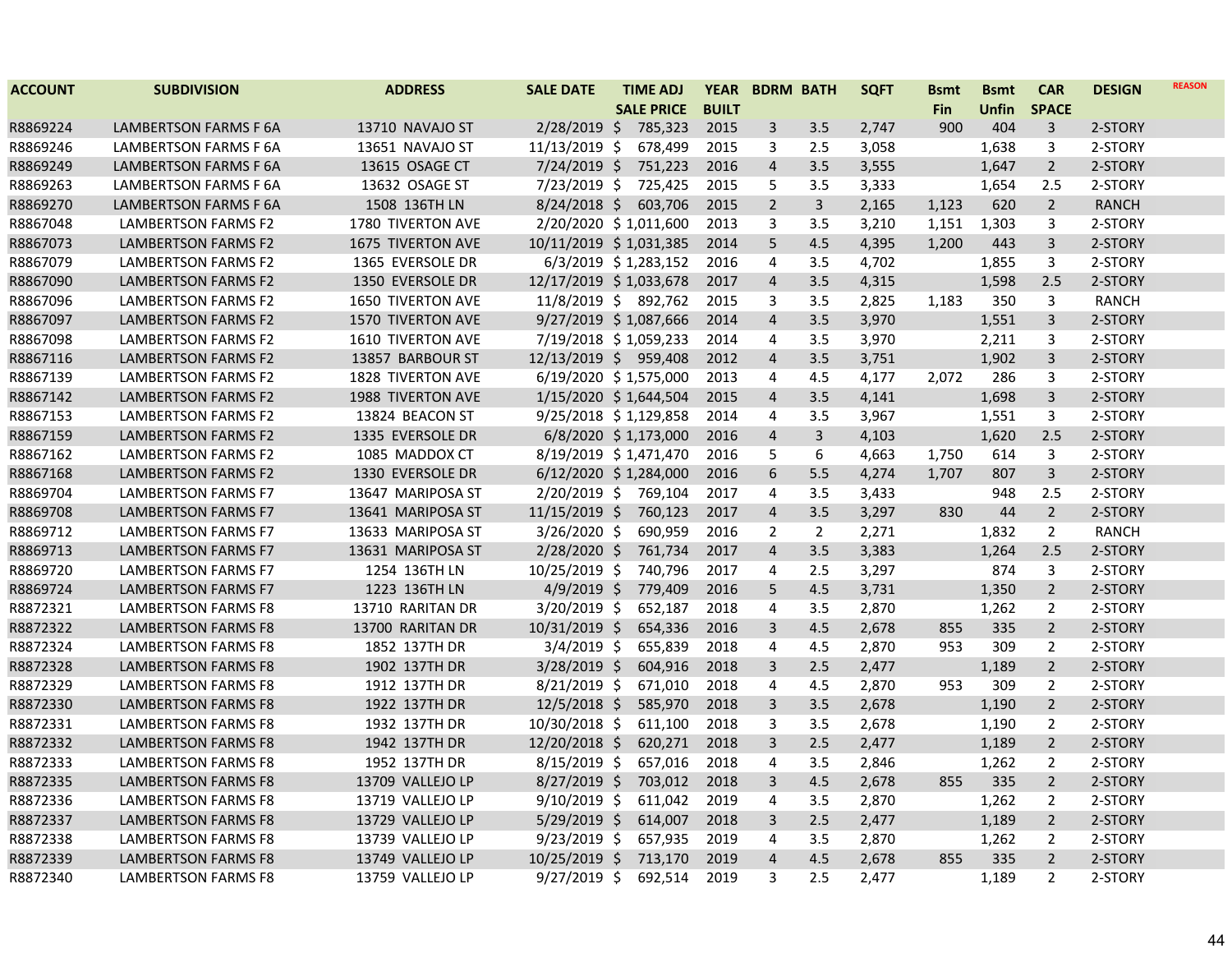| <b>ACCOUNT</b> | <b>SUBDIVISION</b>         | <b>ADDRESS</b>        | <b>SALE DATE</b> | <b>TIME ADJ</b>   | <b>YEAR</b>  |                         | <b>BDRM BATH</b> | <b>SQFT</b> | <b>Bsmt</b> | <b>Bsmt</b> | <b>CAR</b>     | <b>DESIGN</b>    | <b>REASON</b> |
|----------------|----------------------------|-----------------------|------------------|-------------------|--------------|-------------------------|------------------|-------------|-------------|-------------|----------------|------------------|---------------|
|                |                            |                       |                  | <b>SALE PRICE</b> | <b>BUILT</b> |                         |                  |             | <b>Fin</b>  | Unfin       | <b>SPACE</b>   |                  |               |
| R8872341       | <b>LAMBERTSON FARMS F8</b> | 13769 VALLEJO LP      | $10/17/2019$ \$  | 757,065           | 2019         | 4                       | 4.5              | 2,678       | 889         | 301         | $\overline{2}$ | 2-STORY          |               |
| R8872342       | LAMBERTSON FARMS F8        | 13779 VALLEJO LP      | $8/13/2019$ \$   | 622,133           | 2018         | 3                       | 2.5              | 2,477       |             | 1,189       | $\overline{2}$ | 2-STORY          |               |
| R8872343       | <b>LAMBERTSON FARMS F8</b> | 13789 VALLEJO LP      | $7/25/2019$ \$   | 747,921           | 2018         | 3                       | 4.5              | 2,678       | 855         | 335         | $\overline{2}$ | 2-STORY          |               |
| R8872344       | <b>LAMBERTSON FARMS F8</b> | 13799 VALLEJO LP      | $8/16/2019$ \$   | 686,034           | 2018         | 4                       | 3.5              | 2,870       |             | 1,262       | $\overline{2}$ | 2-STORY          |               |
| R8872345       | <b>LAMBERTSON FARMS F8</b> | 2047 VALLEJO LP       | $7/26/2019$ \$   | 681,982           | 2018         | 3                       | 3.5              | 2,678       |             | 1,190       | $2^{\circ}$    | 2-STORY          |               |
| R8872346       | LAMBERTSON FARMS F8        | 2037 VALLEJO LP       | $6/25/2019$ \$   | 571,416           | 2018         | 3                       | 3.5              | 2,477       | 889         | 300         | $\overline{2}$ | 2-STORY          |               |
| R8872355       | <b>LAMBERTSON FARMS F8</b> | 1917 VALLEJO LP       | 11/30/2018 \$    | 581,782           | 2018         | $\overline{4}$          | 3.5              | 2,870       |             | 1,262       | $\overline{2}$ | 2-STORY          |               |
| R8872357       | LAMBERTSON FARMS F8        | 13776 UMATILLA DR     | $8/31/2018$ \$   | 621,259           | 2018         | 4                       | 3.5              | 2,870       |             | 1,262       | $\overline{2}$ | 2-STORY          |               |
| R8872359       | <b>LAMBERTSON FARMS F8</b> | 13768 UMATILLA LN     | $6/27/2019$ \$   | 539,130           | 2018         | 3                       | 3.5              | 1,913       | 526         | 287         | $\overline{2}$ | 2-STORY          |               |
| R8872360       | <b>LAMBERTSON FARMS F8</b> | 13778 UMATILLA LN     | 7/24/2019 \$     | 557,122           | 2018         | 3                       | 3.5              | 2,088       | 468         | 469         | $\overline{2}$ | 2-STORY          |               |
| R8872361       | <b>LAMBERTSON FARMS F8</b> | 13788 UMATILLA LN     | $7/29/2019$ \$   | 540,096           | 2018         | 3                       | 3.5              | 2,260       |             | 940         | $\overline{2}$ | 2-STORY          |               |
| R8872362       | <b>LAMBERTSON FARMS F8</b> | 13787 UMATILLA LN     | $5/30/2019$ \$   | 586,923           | 2018         | 3                       | 4.5              | 2,260       | 673         | 182         | $\overline{2}$ | 2-STORY          |               |
| R8872363       | <b>LAMBERTSON FARMS F8</b> | 13777 UMATILLA LN     | $4/12/2019$ \$   | 558,906           | 2018         | 3                       | 2.5              | 2,088       |             | 937         | $\overline{2}$ | 2-STORY          |               |
| R8872364       | LAMBERTSON FARMS F8        | 13767 UMATILLA LN     | $5/24/2019$ \$   | 616,497           | 2018         | 3                       | 4.5              | 2,260       | 658         | 282         | $\overline{2}$ | 2-STORY          |               |
| R8872365       | LAMBERTSON FARMS F8        | 1965 137TH PL         | $2/28/2019$ \$   | 571,334           | 2018         | $\overline{4}$          | 4.5              | 2,295       | 620         | 235         | $\overline{2}$ | 2-STORY          |               |
| R8872366       | LAMBERTSON FARMS F8        | 1955 137TH PL         | $12/3/2018$ \$   | 607,750           | 2018         | 3                       | 3.5              | 2,260       |             | 940         | 2              | 2-STORY          |               |
| R8872367       | LAMBERTSON FARMS F8        | 1945 137TH PL         | $12/7/2018$ \$   | 478,014           | 2018         | 3                       | 2.5              | 1,913       |             | 813         | $\overline{2}$ | 2-STORY          |               |
| R8872368       | <b>LAMBERTSON FARMS F8</b> | 1935 137TH PL         | 12/14/2018 \$    | 562,611           | 2018         | 3                       | 4.5              | 2,260       | 658         | 282         | $\overline{2}$ | 2-STORY          |               |
| R8872369       | LAMBERTSON FARMS F8        | 1964 137TH PL         | $9/28/2018$ \$   | 616,064           | 2018         | 3                       | 4.5              | 2,336       | 658         | 282         | $\overline{2}$ | 2-STORY          |               |
| R8872370       | <b>LAMBERTSON FARMS F8</b> | 1954 137TH PL         | 10/23/2018 \$    | 495,355           | 2018         | 3                       | 2.5              | 1,913       |             | 813         | $\overline{2}$ | 2-STORY          |               |
| R8872371       | <b>LAMBERTSON FARMS F8</b> | 1944 137TH PL         | $11/5/2018$ \$   | 594,021           | 2018         | $\overline{3}$          | 4.5              | 2,260       | 673         | 267         | $\overline{2}$ | 2-STORY          |               |
| R8872372       | <b>LAMBERTSON FARMS F8</b> | 1934 137TH PL         | 12/26/2018 \$    | 490,851           | 2018         | 3                       | 2.5              | 2,088       |             | 937         | $\overline{2}$ | 2-STORY          |               |
| R8872374       | LAMBERTSON FARMS F8        | 13716 UMATILLA LN     | $8/8/2018$ \$    | 499,666           | 2018         | $\overline{3}$          | 2.5              | 2,088       |             | 937         | $2^{\circ}$    | 2-STORY          |               |
| R8872375       | <b>LAMBERTSON FARMS F8</b> | 13726 UMATILLA LN     | $8/29/2018$ \$   | 475,199           | 2018         | 3                       | 2.5              | 1,913       |             | 813         | $\overline{2}$ | 2-STORY          |               |
| R8872376       | <b>LAMBERTSON FARMS F8</b> | 13736 UMATILLA LN     | $7/13/2018$ \$   | 519,269           | 2018         | 3                       | 2.5              | 2,088       |             | 937         | $\overline{2}$ | 2-STORY          |               |
| R8872381       | <b>LAMBERTSON FARMS F8</b> | 13755 SHOSHONE LN     | $3/24/2020$ \$   | 547,724           | 2017         | 3                       | 2.5              | 2,088       |             | 937         | $\overline{2}$ | 2-STORY          |               |
| R8872400       | LAMBERTSON FARMS F8        | 13723 RARITAN LN      | $8/24/2018$ \$   | 517,538           | 2017         | 3                       | 2.5              | 1,913       |             | 813         | $\overline{2}$ | 2-STORY          |               |
| R8872403       | <b>LAMBERTSON FARMS F8</b> | 13702 RARITAN LN      | $10/21/2019$ \$  | 598,572           | 2019         | 3                       | 4.5              | 2,295       | 620         | 235         | $\overline{2}$ | 2-STORY          |               |
| R8872404       | LAMBERTSON FARMS F8        | 13712 RARITAN LN      | $3/8/2019$ \$    | 609,404           | 2016         | 3                       | 4.5              | 2,260       | 512         | 428         | $\overline{2}$ | 2-STORY          |               |
| R8872405       | <b>LAMBERTSON FARMS F8</b> | 13722 RARITAN LN      | $1/31/2019$ \$   | 557,702           | 2018         | 3                       | 3.5              | 2,260       |             | 940         | $\overline{2}$ | 2-STORY          |               |
| R0014827       | <b>LAWRENCES PLACE</b>     | 3450 147TH CT         | $8/26/2019$ \$   | 784,612           | 1994         | 3                       | 3                | 1,837       | 1,723       |             | $\overline{3}$ | <b>RANCH</b>     |               |
| R8863511       | <b>MCKAY HEIGHTS FIL 1</b> | 14542 HOMESTEAD PL    | $1/2/2019$ \$    | 640,073           | 2010         | $\overline{2}$          | $\overline{2}$   | 1,725       |             | 1,725       | $\overline{2}$ | <b>RANCH</b>     |               |
| R0126814       | <b>MCKAY LANDING #1</b>    | 2649 CREEKSIDE DR     | 11/30/2018 \$    | 713,775           | 2001         | $\overline{4}$          | 3                | 2,780       |             | 1,487       | 3              | 2-STORY          |               |
| R0126882       | <b>MCKAY LANDING #1</b>    | 2610 CREEKSIDE CT     | $6/24/2019$ \$   | 767,821           | 2003         | 4                       | 3.5              | 2,524       | 1,120       | 125         | $\overline{2}$ | 2-STORY          |               |
| R0126886       | MCKAY LANDING #1           | 2560 CREEKSIDE DR     | $6/24/2020$ \$   | 749,600           | 2003         | $\overline{4}$          | 2.5              | 2,977       |             | 880         | 3              | 2-STORY          |               |
| R0133013       | <b>MCKAY LANDING #1</b>    | 13987 MCKAY PARK DR   | 7/10/2019 \$     | 651,644           | 2004         | 5                       | 3.5              | 2,274       | 1,100       |             | 3              | 2-STORY          |               |
| R0133019       | MCKAY LANDING #1           | 13997 RIVER GLEN CT   | $5/22/2019$ \$   | 757,521           | 2003         | $\overline{\mathbf{4}}$ | 2.5              | 2,780       | 800         | 686         | 3              | 2-STORY          |               |
| R0133028       | <b>MCKAY LANDING #1</b>    | 2755 RIVER VIEW DR    | $6/14/2019$ \$   | 697,972           | 2003         | 4                       | 4                | 2,619       | 1,000       | 166         | $\overline{2}$ | 2-STORY          |               |
| R0133100       | MCKAY LANDING #1           | 2738 RIVER VIEW DR    | $7/10/2018$ \$   | 640,052           | 2003         | $\overline{\mathbf{4}}$ | 2.5              | 2,782       |             | 1,487       | 3              | 2-STORY          |               |
| R0127114       | <b>MCKAY LANDING #1</b>    | 2550 WINDING RIVER DR | $7/12/2019$ \$   | 427,206           | 2004         | $\overline{2}$          | 3.5              | 1,606       | 600         | 222         | $\mathbf{1}$   | <b>TOWNHOUSE</b> |               |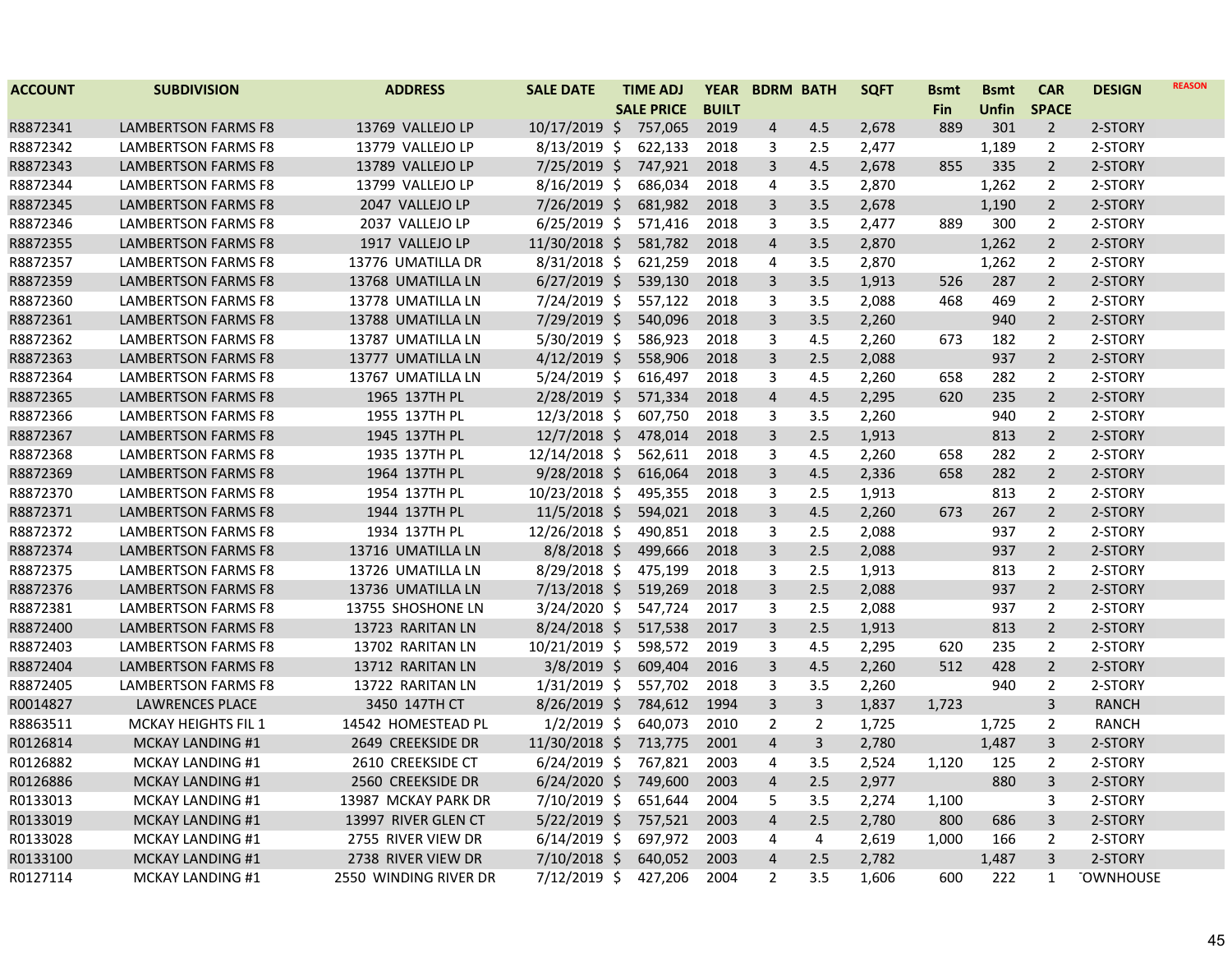| <b>ACCOUNT</b> | <b>SUBDIVISION</b>      | <b>ADDRESS</b>         | <b>SALE DATE</b> | <b>TIME ADJ</b>   | <b>YEAR</b>  | <b>BDRM BATH</b>        |     | <b>SQFT</b> | <b>Bsmt</b> | <b>Bsmt</b>  | <b>CAR</b>     | <b>DESIGN</b>    | <b>REASON</b> |
|----------------|-------------------------|------------------------|------------------|-------------------|--------------|-------------------------|-----|-------------|-------------|--------------|----------------|------------------|---------------|
|                |                         |                        |                  | <b>SALE PRICE</b> | <b>BUILT</b> |                         |     |             | <b>Fin</b>  | <b>Unfin</b> | <b>SPACE</b>   |                  |               |
| R0127130       | <b>MCKAY LANDING #1</b> | 2550 WINDING RIVER DR  | $4/23/2019$ \$   | 470,351           | 2004         | 3                       | 2.5 | 1,854       |             | 1,188        | $\overline{2}$ | <b>TOWNHOUSE</b> |               |
| R0127132       | MCKAY LANDING #1        | 2550 WINDING RIVER DR  | 7/27/2018 \$     | 415,479           | 2004         | 2                       | 2.5 | 1,731       |             | 946          | 2              | <b>TOWNHOUSE</b> |               |
| R0127133       | <b>MCKAY LANDING #1</b> | 2550 WINDING RIVER DR  | $2/25/2019$ \$   | 444,720           | 2004         | $\overline{2}$          | 2.5 | 1,731       |             | 946          | $\overline{2}$ | <b>TOWNHOUSE</b> |               |
| R0127139       | <b>MCKAY LANDING #1</b> | 2550 WINDING RIVER DR  | $4/17/2019$ \$   | 485,752           | 2004         | 3                       | 3.5 | 1,778       | 964         |              | 2              | <b>TOWNHOUSE</b> |               |
| R0127140       | <b>MCKAY LANDING #1</b> | 2550 WINDING RIVER DR  | $7/23/2018$ \$   | 442,680           | 2004         | $\overline{2}$          | 2.5 | 1,731       |             | 946          | $\overline{2}$ | <b>TOWNHOUSE</b> |               |
| R0127142       | <b>MCKAY LANDING #1</b> | 2550 WINDING RIVER DR  | 2/28/2019 \$     | 504,888           | 2004         | 3                       | 3.5 | 1,854       | 780         | 408          | 2              | <b>TOWNHOUSE</b> |               |
| R0127144       | <b>MCKAY LANDING #1</b> | 2550 WINDING RIVER DR  | 3/29/2019 \$     | 406,182           | 2004         | $\overline{2}$          | 3.5 | 1,606       | 650         | 172          | $\mathbf{1}$   | <b>TOWNHOUSE</b> |               |
| R0127152       | MCKAY LANDING #1        | 2550 WINDING RIVER DR  | 10/18/2019 \$    | 404,164           | 2004         | $\overline{2}$          | 2.5 | 1,731       |             | 946          | $\overline{2}$ | <b>TOWNHOUSE</b> |               |
| R0127167       | <b>MCKAY LANDING #1</b> | 2550 WINDING RIVER DR  | $7/12/2018$ \$   | 469,348           | 2002         | $\overline{3}$          | 3.5 | 1,854       | 1,025       | 163          | $\overline{2}$ | <b>TOWNHOUSE</b> |               |
| R0127174       | MCKAY LANDING #1        | 14000 WINDING RIVER CT | $8/10/2018$ \$   | 414,562           | 2004         | $\overline{2}$          | 2.5 | 1,606       | 822         |              | $\mathbf{1}$   | <b>TOWNHOUSE</b> |               |
| R0127183       | <b>MCKAY LANDING #1</b> | 14000 WINDING RIVER CT | $4/6/2019$ \$    | 417,800           | 2003         | 3                       | 2.5 | 1,854       |             | 1,188        | $\overline{2}$ | <b>OWNHOUSE</b>  |               |
| R0127206       | MCKAY LANDING #1        | 2550 WINDING RIVER DR  | $6/9/2020$ \$    | 426,500           | 2001         | $\mathbf{3}$            | 3.5 | 1,731       | 880         | 66           | 2              | <b>TOWNHOUSE</b> |               |
| R0126897       | <b>MCKAY LANDING #1</b> | 13900 LAKE SONG LN     | $12/7/2018$ \$   | 344,069           | 2003         | $\overline{2}$          | 2.5 | 1,129       | 500         | 110          | $\mathbf{1}$   | <b>TOWNHOUSE</b> |               |
| R0126925       | <b>MCKAY LANDING #1</b> | 13900 LAKE SONG LN     | 10/21/2019 \$    | 317,192           | 2003         | $\overline{2}$          | 2.5 | 1,165       |             | 610          | $\mathbf{1}$   | <b>TOWNHOUSE</b> |               |
| R0126934       | <b>MCKAY LANDING #1</b> | 13900 LAKE SONG LN     | $11/4/2019$ \$   | 331,087           | 2001         | $\overline{2}$          | 1.5 | 1,129       |             | 610          | $\mathbf{1}$   | <b>TOWNHOUSE</b> |               |
| R0126936       | MCKAY LANDING #1        | 13900 LAKE SONG LANE   | $6/30/2020$ \$   | 335,000           | 2001         | $\overline{2}$          | 1.5 | 1,129       |             | 610          | $\mathbf{1}$   | <b>TOWNHOUSE</b> |               |
| R0126939       | <b>MCKAY LANDING #1</b> | 13900 LAKE SONG LN     | $6/5/2020$ \$    | 362,500           | 2001         | $\overline{2}$          | 2.5 | 1,129       | 610         |              | $\mathbf{1}$   | <b>TOWNHOUSE</b> |               |
| R0126943       | MCKAY LANDING #1        | 13900 LAKE SONG LN     | $8/31/2018$ \$   | 351,054           | 2001         | $\overline{2}$          | 2.5 | 1,129       | 570         | 40           | 1              | <b>TOWNHOUSE</b> |               |
| R0126948       | <b>MCKAY LANDING #1</b> | 13900 LAKE SONG LN     | 12/30/2019 \$    | 312,341           | 2001         | $\overline{2}$          | 1.5 | 1,129       |             | 610          | $\mathbf{1}$   | <b>TOWNHOUSE</b> |               |
| R0126960       | MCKAY LANDING #1        | 13900 LAKE SONG LN     | $1/14/2019$ \$   | 337,349           | 2001         | 2                       | 1.5 | 1,129       |             | 610          | $\mathbf{1}$   | <b>TOWNHOUSE</b> |               |
| R0126978       | MCKAY LANDING #1        | 13900 LAKE SONG LN     | $6/14/2019$ \$   | 367,354           | 2003         | $\overline{2}$          | 2.5 | 1,129       | 360         | 250          | $\mathbf{1}$   | <b>TOWNHOUSE</b> |               |
| R0126986       | <b>MCKAY LANDING #1</b> | 13900 LAKE SONG LN     | $4/3/2020$ \$    | 368,424           | 2003         | $\overline{2}$          | 3.5 | 1,165       | 550         | 60           | $\mathbf{1}$   | <b>TOWNHOUSE</b> |               |
| R0126989       | <b>MCKAY LANDING #1</b> | 13900 LAKE SONG LN     | 12/28/2018 \$    | 331,443           | 2003         | $\overline{2}$          | 1.5 | 1,129       |             | 610          | $\mathbf{1}$   | <b>TOWNHOUSE</b> |               |
| R0126990       | MCKAY LANDING #1        | 13900 LAKE SONG LN     | $4/25/2019$ \$   | 333,850           | 2003         | $\overline{2}$          | 2.5 | 1,165       |             | 610          | $\mathbf{1}$   | <b>TOWNHOUSE</b> |               |
| R0126998       | <b>MCKAY LANDING #1</b> | 13900 LAKE SONG LN     | $6/10/2019$ \$   | 348,727           | 2001         | $\overline{2}$          | 1.5 | 1,129       | 440         | 170          | $\mathbf{1}$   | <b>TOWNHOUSE</b> |               |
| R0127000       | MCKAY LANDING #1        | 13900 LAKE SONG LN     | 10/19/2018 \$    | 348,082           | 2001         | $\overline{2}$          | 1.5 | 1,129       |             | 610          | $\mathbf{1}$   | <b>TOWNHOUSE</b> |               |
| R0127094       | <b>MCKAY LANDING #1</b> | 13900 LAKE SONG LN     | $9/14/2018$ \$   | 369,511           | 2001         | $\overline{3}$          | 3.5 | 1,165       | 610         |              | $\mathbf{1}$   | <b>TOWNHOUSE</b> |               |
| R0127098       | <b>MCKAY LANDING #1</b> | 13900 LAKE SONG LN     | 10/11/2019 \$    | 347,376           | 2001         | $\overline{2}$          | 1.5 | 1,129       |             | 610          | 1              | <b>TOWNHOUSE</b> |               |
| R0127107       | <b>MCKAY LANDING #1</b> | 13900 LAKE SONG LN     | $6/27/2019$ \$   | 341,484           | 2001         | $\overline{2}$          | 2.5 | 1,165       |             | 610          | $\mathbf{1}$   | <b>TOWNHOUSE</b> |               |
| R0127110       | <b>MCKAY LANDING #1</b> | 13900 LAKE SONG LN     | 8/16/2019 \$     | 370,440           | 2001         | $\overline{2}$          | 2.5 | 1,129       | 580         | 30           | $\mathbf{1}$   | <b>TOWNHOUSE</b> |               |
| R8861233       | <b>MCKAY LANDING #1</b> | 14019 MCKAY PARK CIR   | $8/1/2019$ \$    | 746,025           | 2004         | $\overline{a}$          | 3.5 | 3,106       |             | 1,221        | $\mathsf{3}$   | 2-STORY          |               |
| R0126669       | <b>MCKAY LANDING #1</b> | 2517 QUAIL CREEK DR    | 12/12/2019 \$    | 562,113           | 2001         | $\mathbf{3}$            | 3.5 | 2,572       | 693         |              | 2              | 2-STORY          |               |
| R0126710       | <b>MCKAY LANDING #1</b> | 13960 LAKE ISLE LN     | 4/29/2020 \$     | 650,988           | 2001         | $\overline{4}$          | 4.5 | 3,034       | 915         | 285          | $\overline{2}$ | 2-STORY          |               |
| R0126753       | <b>MCKAY LANDING #1</b> | 14011 SUMMER BAY LN    | 10/11/2019 \$    | 638,169           | 2003         | 4                       | 3.5 | 2,854       | 884         |              | 2              | 2-STORY          |               |
| R0126763       | <b>MCKAY LANDING #1</b> | 14048 FAIRWIND LN      | 12/12/2019 \$    | 541,765           | 2002         | $\overline{3}$          | 2.5 | 2,097       |             | 954          | $\overline{2}$ | 2-STORY          |               |
| R0126778       | <b>MCKAY LANDING #1</b> | 14058 MCKAY PARK CIR   | 2/28/2019 \$     | 595,401           | 2004         | 3                       | 3.5 | 2,019       | 800         | 288          | 2              | 2-STORY          |               |
| R0133152       | <b>MCKAY LANDING #1</b> | 14171 ZUNI ST          | $3/9/2020$ \$    | 641,533           | 2004         | $\overline{a}$          | 4.5 | 3,130       | 850         | 485          | $\overline{2}$ | 2-STORY          |               |
| R0133161       | <b>MCKAY LANDING #1</b> | 14105 ZUNI ST          | 12/14/2018 \$    | 572,396           | 2003         | $\overline{4}$          | 3.5 | 2,661       | 905         | 48           | 2              | 2-STORY          |               |
| R0133112       | <b>MCKAY LANDING #2</b> | 2688 QUAIL CREEK DR    | $5/22/2019$ \$   | 667,656           | 2003         | $\overline{\mathbf{4}}$ | 3.5 | 2,549       | 925         | 320          | $\overline{2}$ | 2-STORY          |               |
| R0133117       | <b>MCKAY LANDING #2</b> | 14150 MCKAY PARK CIR   | 8/2/2019 \$      | 527,362           | 2003         | 3                       | 2.5 | 2,203       |             | 1,134        | $\overline{2}$ | 2-STORY          |               |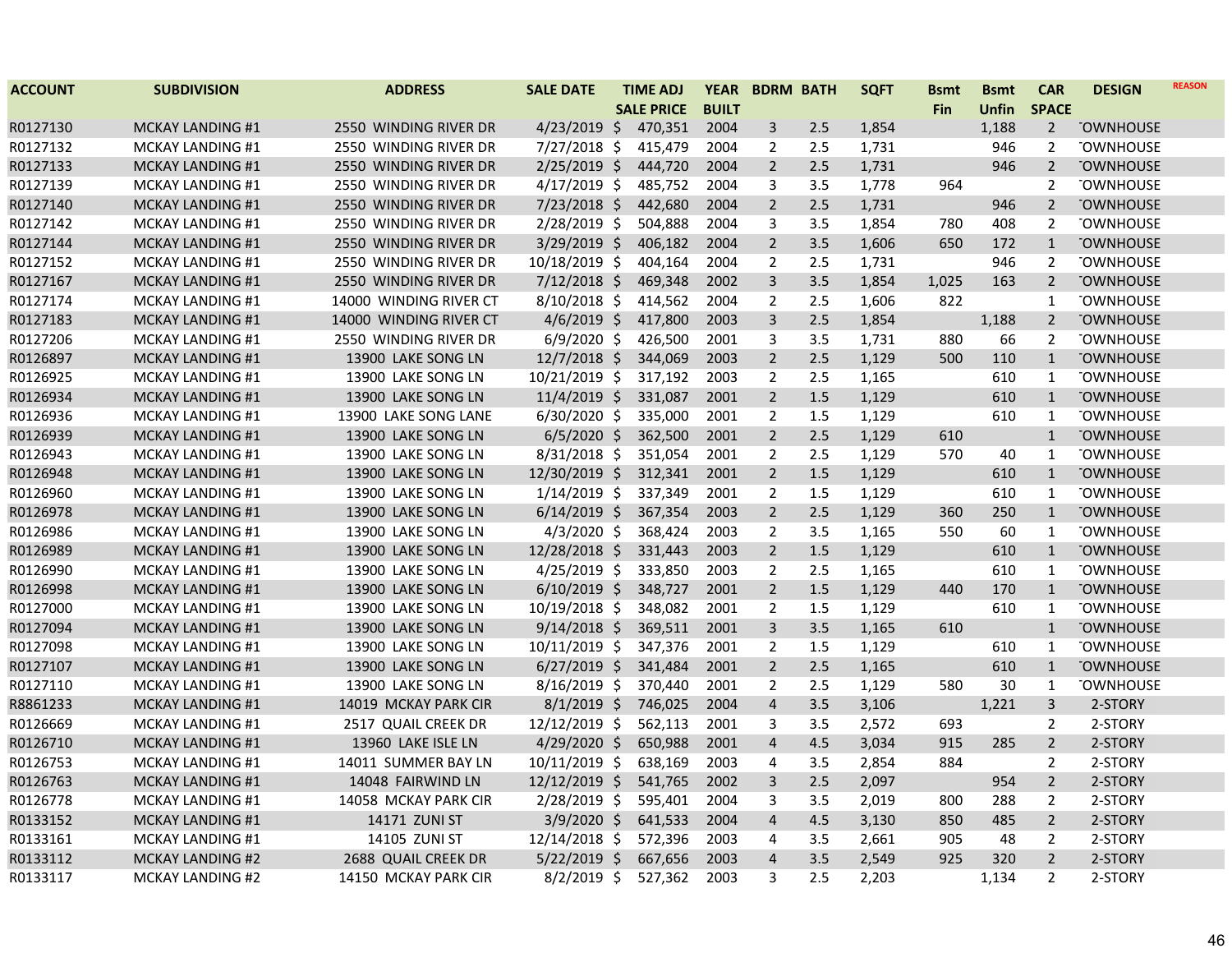| <b>ACCOUNT</b> | <b>SUBDIVISION</b>            | <b>ADDRESS</b>         | <b>SALE DATE</b> | <b>TIME ADJ</b>   | <b>YEAR</b>  |                | <b>BDRM BATH</b> | <b>SQFT</b> | <b>Bsmt</b> | <b>Bsmt</b> | <b>CAR</b>     | <b>DESIGN</b>      | <b>REASON</b> |
|----------------|-------------------------------|------------------------|------------------|-------------------|--------------|----------------|------------------|-------------|-------------|-------------|----------------|--------------------|---------------|
|                |                               |                        |                  | <b>SALE PRICE</b> | <b>BUILT</b> |                |                  |             | <b>Fin</b>  | Unfin       | <b>SPACE</b>   |                    |               |
| R0133137       | <b>MCKAY LANDING #2</b>       | 2590 LAKE VISTA DR     | $8/19/2019$ \$   | 655,730           | 2008         | 4              | 3.5              | 3,148       | 798         | 650         | $\overline{2}$ | 2-STORY            |               |
| R0133145       | <b>MCKAY LANDING #2</b>       | 2482 LAKE VISTA DR     | $9/11/2018$ \$   | 600,933           | 2004         | 4              | 3.5              | 3,148       | 1,050       | 398         | $\overline{2}$ | 2-STORY            |               |
| R0133146       | <b>MCKAY LANDING #2</b>       | 2474 LAKE VISTA DR     | $7/27/2018$ \$   | 523,749           | 2004         | 3              | 2.5              | 2,097       |             | 1,577       | $\overline{2}$ | 2-STORY            |               |
| R0133148       | <b>MCKAY LANDING #2</b>       | 14221 ZUNI ST          | 8/26/2019 \$     | 588,485           | 2004         | 4              | 3.5              | 2,939       |             | 1,377       | $\overline{2}$ | 2-STORY            |               |
| R0133182       | <b>MCKAY LANDING #2</b>       | 14172 FAIRWIND LN      | $6/29/2020$ \$   | 600,000           | 2005         | 3              | 3                | 2,306       |             | 1,736       | $\overline{2}$ | 2-STORY            |               |
| R0133193       | <b>MCKAY LANDING #2</b>       | 14147 FAIRWIND LN      | $7/12/2019$ \$   | 634,618           | 2003         | 4              | 4                | 2,979       | 713         | 573         | $\overline{2}$ | 2-STORY            |               |
| R0133195       | <b>MCKAY LANDING #2</b>       | 14133 FAIRWIND LN      | $6/28/2019$ \$   | 547,460           | 2003         | 3              | 2.5              | 2,019       | 647         |             | $\overline{2}$ | 2-STORY            |               |
| R8861217       | <b>MCKAY LANDING #3</b>       | 14034 PARK COVE DR     | $3/12/2019$ \$   | 782,103           | 2004         | 4              | 3.5              | 3,359       |             | 1,284       | 3              | 2-STORY            |               |
| R8861240       | <b>MCKAY LANDING #3</b>       | 14065 PARK COVE DR     | $5/24/2019$ \$   | 806,292           | 2005         | $\overline{4}$ | 4.5              | 3,106       | 1,156       | 65          | 3              | 2-STORY            |               |
| R8863113       | <b>MCKAY LANDING #4</b>       | 14379 WATERSIDE LN     | 8/12/2019 \$     | 633,864           | 2005         | 4              | 3.5              | 2,970       | 1,412       | 74          | 3              | 2-STORY            |               |
| R8863123       | <b>MCKAY LANDING #4</b>       | 14309 LAKEVIEW LN      | $12/6/2019$ \$   | 635,366           | 2005         | 4              | 2.5              | 2,977       |             | 880         | $\overline{2}$ | 2-STORY            |               |
| R8863132       | <b>MCKAY LANDING #4</b>       | 14291 LAKEVIEW LN      | 7/27/2018 \$     | 560,337           | 2008         | $\overline{2}$ | $\overline{2}$   | 1,808       |             | 1,796       | $\overline{2}$ | <b>RANCH</b>       |               |
| R8863140       | <b>MCKAY LANDING #4</b>       | 2565 BAY POINT LN      | $6/17/2019$ \$   | 646,750           | 2006         | $\overline{4}$ | 3.5              | 2,977       | 1,411       | 75          | $\overline{3}$ | 2-STORY            |               |
| R8863153       | <b>MCKAY LANDING #4</b>       | 2919 SPRING HARBOR WAY | $4/4/2019$ \$    | 667,857           | 2004         | 4              | 2.5              | 2,977       |             | 1,486       | 3              | 2-STORY            |               |
| R8863192       | <b>MCKAY LANDING #4</b>       | 14337 BLUE VISTA WAY   | $8/14/2018$ \$   | 561,686           | 2005         | 3              | 2.5              | 2,303       | 150         | 1,411       | 3              | 2-STORY            |               |
| R0131387       | MCKAY LANDING F1 REPLT A      | 13900 LAKE SONG LN     | 4/30/2019 \$     | 356,405           | 2001         | $\overline{2}$ | 2.5              | 1,165       | 535         | 75          | 1              | <b>TOWNHOUSE</b>   |               |
| R0131410       | MCKAY LANDING F1 REPLT B      | 13900 LAKE SONG LN     | $7/2/2019$ \$    | 360,752           | 2001         | $\overline{2}$ | 2.5              | 1,129       | 610         |             | $\mathbf{1}$   | <b>TOWNHOUSE</b>   |               |
| R0131414       | MCKAY LANDING F1 REPLT B      | 13900 LAKE SONG LN     | $4/15/2019$ \$   | 381,900           | 2001         | $\overline{2}$ | 2.5              | 1,129       | 549         | 61          | 1              | <b>TOWNHOUSE</b>   |               |
| R0131408       | MCKAY LANDING F1 REPLT C      | 13900 LAKE SONG LN     | $3/25/2020$ \$   | 353,045           | 2003         | $\overline{2}$ | 2.5              | 1,165       |             | 610         | $\mathbf{1}$   | <b>TOWNHOUSE</b>   |               |
| R8862771       | MCKAY LANDING F2 REPLT A      | 14215 WATERSIDE LN     | $3/25/2020$ \$   | 652,628           | 2005         | 3              | 3.5              | 2,203       | 1,028       | 114         | $\overline{2}$ | 2-STORY            |               |
| R1015984       | <b>MIRAMONTE</b>              | 1550 ABILENE DR        | $8/9/2019$ \$    | 483,543           | 1972         | $\overline{3}$ | $\overline{3}$   | 1,524       | 1,081       | 191         | $\overline{2}$ | <b>RANCH</b>       |               |
| R1016141       | <b>MIRAMONTE</b>              | 1380 HOLLY DR          | $4/26/2019$ \$   | 445,050           | 1972         | 3              | 2                | 1,296       | 367         | 65          | $\overline{2}$ | <b>SPLIT LEVEL</b> |               |
| R1016194       | <b>MIRAMONTE</b>              | 1345 HOLLY DR          | $4/17/2019$ \$   | 404,685           | 1970         | $\overline{3}$ | 3                | 1,898       |             |             | $\overline{2}$ | <b>BI-LEVEL</b>    |               |
| R1016295       | <b>MIRAMONTE</b>              | 14 CEDAR CT            | 12/2/2019 \$     | 451,167           | 1973         | 3              | 3                | 2,050       | 168         | 538         | $\overline{2}$ | <b>SPLIT LEVEL</b> |               |
| R1016592       | <b>MIRAMONTE</b>              | 1360 MIRAMONTE CT      | 10/19/2018 \$    | 460,950           | 1971         | 3              | 2.5              | 1,564       | 795         | 189         | $\overline{2}$ | <b>RANCH</b>       |               |
| R1016647       | <b>MIRAMONTE</b>              | 1335 HOLLY DR          | 5/30/2019 \$     | 428,487           | 1970         | 3              | $\overline{2}$   | 1,650       |             |             | $\overline{2}$ | <b>RANCH</b>       |               |
| R1016867       | <b>MIRAMONTE</b>              | 1 ARGO CT              | $9/21/2018$ \$   | 470,715           | 1973         | 3              | $\overline{3}$   | 1,268       | 1,008       |             | $\overline{2}$ | <b>RANCH</b>       |               |
| R1017608       | <b>MIRAMONTE</b>              | 1380 HOLLY DR          | $5/15/2019$ \$   | 510,055           | 1968         | 4              | 2                | 2,346       |             |             | $\overline{2}$ | <b>BI-LEVEL</b>    |               |
| R1017670       | <b>MIRAMONTE</b>              | 1470 ABILENE DR        | 12/30/2019 \$    | 538,965           | 1972         | 3              | 3                | 1,524       | 938         | 334         | $\overline{2}$ | <b>RANCH</b>       |               |
| R1018128       | <b>MIRAMONTE</b>              | 1300 HOLLY DR          | 12/28/2018 \$    | 480,700           | 1966         | $\overline{4}$ | $\overline{2}$   | 1,685       | 135         | 437         | $\overline{2}$ | <b>SPLIT LEVEL</b> |               |
| R1018825       | <b>MIRAMONTE</b>              | 1580 ABILENE DR        | 12/13/2019 \$    | 466,900           | 1972         | $\overline{2}$ | 3                | 1,650       | 840         | 210         | $\overline{2}$ | <b>RANCH</b>       |               |
| R1018887       | <b>MIRAMONTE</b>              | 1605 ABILENE DR        | $7/6/2018$ \$    | 393,918           | 1972         | 3              | 2                | 1,368       | 180         | 180         | $\overline{2}$ | <b>SPLIT LEVEL</b> |               |
| R1019085       | <b>MIRAMONTE</b>              | 1440 ABILENE DR        | $11/5/2018$ \$   | 381,394           | 1972         | 3              | $\overline{2}$   | 1,248       | 280         | 200         | $\overline{2}$ | <b>SPLIT LEVEL</b> |               |
| R1019097       | <b>MIRAMONTE</b>              | 835 MESA CT            | 8/31/2018 \$     | 540,951           | 1967         | 3              | 3                | 2,447       | 406         |             | $\overline{2}$ | SPLIT LEVEL        |               |
| R1016234       | <b>MIRAMONTE COUNTRY CLUB</b> | 965 11TH AVE           | 12/3/2019 \$     | 400,823           | 1972         | 3              | $\overline{3}$   | 1,290       | 998         | 52          | $\overline{2}$ | <b>RANCH</b>       |               |
| R1112881       | <b>MIRAMONTE FARMS #1</b>     | 1300 FOXTAIL DR        | $11/1/2019$ \$   | 463,674           | 1993         | 3              | 3.5              | 2,137       | 989         | 79          | $\overline{2}$ | 2-STORY            |               |
| R1112882       | <b>MIRAMONTE FARMS #1</b>     | 1310 FOXTAIL DR        | $10/11/2019$ \$  | 483,123           | 1993         | 3              | $\overline{2}$   | 1,989       |             | 1,369       | $\overline{2}$ | <b>RANCH</b>       |               |
| R1112887       | <b>MIRAMONTE FARMS #1</b>     | 1390 FOXTAIL DR        | $7/19/2018$ \$   | 544,401           | 1993         | 4              | 3.5              | 2,111       | 1,080       |             | 3              | 2-STORY            |               |
| R1112927       | MIRAMONTE FARMS #1            | 1320 SNOWBERRY LN      | $8/30/2018$ \$   | 551,237           | 1993         | 3              | 3.5              | 2,137       | 1,015       | 53          | 3              | 2-STORY            |               |
| R1112938       | MIRAMONTE FARMS #1            | 1040 SASSAFRAS LN      | 11/16/2018 \$    | 487,087           | 1992         | 3              | 2.5              | 1,952       |             | 757         | $\overline{2}$ | <b>SPLIT LEVEL</b> |               |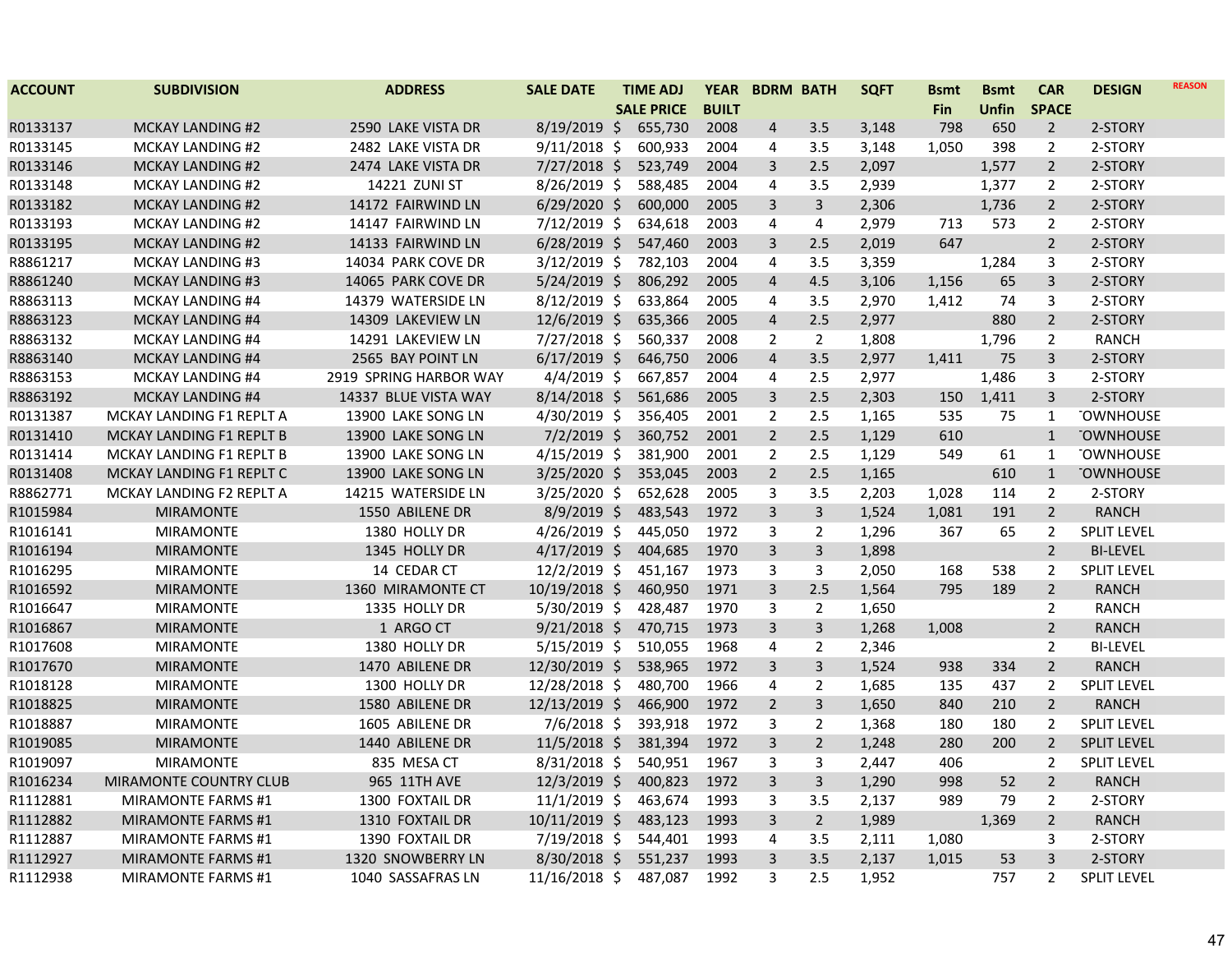| <b>ACCOUNT</b> | <b>SUBDIVISION</b>            | <b>ADDRESS</b>     | <b>SALE DATE</b> | <b>TIME ADJ</b>   | <b>YEAR</b>  |                         | <b>BDRM BATH</b> | <b>SQFT</b> | <b>Bsmt</b> | <b>Bsmt</b>  | <b>CAR</b>     | <b>DESIGN</b>      | <b>REASON</b> |
|----------------|-------------------------------|--------------------|------------------|-------------------|--------------|-------------------------|------------------|-------------|-------------|--------------|----------------|--------------------|---------------|
|                |                               |                    |                  | <b>SALE PRICE</b> | <b>BUILT</b> |                         |                  |             | <b>Fin</b>  | <b>Unfin</b> | <b>SPACE</b>   |                    |               |
| R1112943       | <b>MIRAMONTE FARMS #1</b>     | 1045 SASSAFRAS LN  | $11/5/2018$ \$   | 534,067           | 1992         | 4                       | 3.5              | 2,137       | 1,037       | 55           | $\mathsf{3}$   | 2-STORY            |               |
| R1112961       | <b>MIRAMONTE FARMS #1</b>     | 1035 SAGE ST       | $4/23/2020$ \$   | 715,057           | 1993         | 4                       | 3.5              | 2,526       | 1,350       |              | 3.5            | 2-STORY            |               |
| R1118322       | <b>MIRAMONTE FARMS #3</b>     | 1270 12TH AVE      | 12/20/2018 \$    | 512,050           | 1995         | 4                       | 2.5              | 2,116       |             | 1,022        | $\overline{2}$ | 2-STORY            |               |
| R1118326       | <b>MIRAMONTE FARMS #3</b>     | 1230 12TH AVE      | $1/24/2019$ \$   | 472,356           | 1995         | 3                       | 2.5              | 1,854       | 139         | 788          | $\overline{2}$ | 2-STORY            |               |
| R1118368       | <b>MIRAMONTE FARMS #3</b>     | 1400 12TH AVE      | $4/30/2019$ \$   | 531,783           | 2000         | $\overline{4}$          | 2.5              | 2,732       |             | 1,015        | $\mathbf{3}$   | 2-STORY            |               |
| R8863574       | <b>MORGAN ACRES FIL 1</b>     | 3724 COUNTY ROAD 6 | $3/29/2019$ \$   | 586,447           | 1962         | 3                       | $\overline{2}$   | 1,365       |             |              | $\overline{2}$ | <b>RANCH</b>       |               |
| R8869005       | MTN VIEW ESTATES FIL 1A       | 4070 KESTREL DR    | $1/23/2019$ \$   | 779,629           | 2013         | 3                       | 3                | 3,079       |             | 1,643        | 3              | 2-STORY            |               |
| R8869011       | MTN VIEW ESTATES FIL 1A       | 3881 149TH AVE     | $9/27/2019$ \$   | 718,783           | 2014         | 3                       | $\overline{2}$   | 2,387       |             | 2,387        | 3              | <b>RANCH</b>       |               |
| R8869012       | MTN VIEW ESTATES FIL 1A       | 3925 149TH AVE     | $7/26/2019$ \$   | 716,757           | 2014         | $\overline{4}$          | 3.5              | 3,079       |             | 1,643        | 2.5            | 2-STORY            |               |
| R8869016       | MTN VIEW ESTATES FIL 1A       | 4111 149TH AVE     | $3/11/2020$ \$   | 766,107           | 2014         | 3                       | 3                | 2,387       | 2,066       | 321          | 3              | <b>RANCH</b>       |               |
| R8869032       | MTN VIEW ESTATES FIL 1A       | 3870 KESTREL DR    | $3/7/2019$ \$    | 817,060           | 2014         | 4                       | 3.5              | 2,643       |             | 1,066        | 3              | <b>RANCH</b>       |               |
| R8869036       | MTN VIEW ESTATES FIL 1A       | 15015 BLUE JAY CT  | 7/26/2019 \$     | 798,896           | 2013         | 4                       | 3.5              | 2,643       | 2,179       | 431          | 3              | <b>RANCH</b>       |               |
| R8869037       | MTN VIEW ESTATES FIL 1A       | 15021 BLUE JAY CT  | $4/25/2019$ \$   | 961,514           | 2013         | 3                       | 2.5              | 3,075       |             | 1,561        | $\mathbf{3}$   | <b>RANCH</b>       |               |
| R8869040       | MTN VIEW ESTATES FIL 1A       | 14981 BLUE JAY CT  | 7/30/2019 \$     | 789,403           | 2013         | 4                       | 3.5              | 3,587       |             | 1,766        | 3              | 2-STORY            |               |
| R8869041       | MTN VIEW ESTATES FIL 1A       | 14971 BLUE JAY CT  | $8/24/2018$ \$   | 940,399           | 2013         | 3                       | 2.5              | 3,075       |             | 2,180        | $\mathbf{3}$   | <b>RANCH</b>       |               |
| R8869048       | MTN VIEW ESTATES FIL 1A       | 4239 KESTREL DR    | $6/18/2020$ \$   | 795,000           | 2014         | 3                       | 3                | 3,075       |             | 2,180        | 3              | <b>RANCH</b>       |               |
| R8869067       | MTN VIEW ESTATES FIL 1A       | 3951 149TH AVE     | $1/6/2020$ \$    | 918,122           | 2014         | $\overline{\mathbf{4}}$ | $\overline{4}$   | 3,630       |             | 1,952        | 3.5            | 2-STORY            | <b>FSBO</b>   |
| R8869074       | MTN VIEW ESTATES FIL 1A       | 4050 149TH AVE     | $7/6/2018$ \$    | 691,648           | 2013         | 3                       | $\overline{2}$   | 2,643       |             | 1,066        | 3              | <b>RANCH</b>       |               |
| R8870364       | <b>NORTH PARK F# 1 RPLT C</b> | 2387 165TH LN      | $7/12/2018$ \$   | 471,481           | 2016         | 3                       | 2.5              | 1,668       |             | 655          | $\overline{2}$ | <b>ASF</b>         |               |
| R8870368       | <b>NORTH PARK F#1 RPLT C</b>  | 2369 165TH LN      | 2/18/2020 \$     | 455,220           | 2016         | 3                       | 2.5              | 1,668       |             | 655          | $\overline{2}$ | ASF                |               |
| R8870369       | <b>NORTH PARK F# 1 RPLT C</b> | 2367 165TH LN      | $6/26/2020$ \$   | 469,650           | 2016         | 3                       | 2.5              | 1,668       |             | 655          | $\overline{2}$ | ASF                |               |
| R8870390       | <b>NORTH PARK F# 1 RPLT C</b> | 2361 165TH PL      | 12/14/2018 \$    | 441,397           | 2016         | 3                       | 2.5              | 1,668       |             |              | $\overline{2}$ | ASF                |               |
| R8870431       | <b>NORTH PARK F# 1 RPLT C</b> | 16416 ZUNI PL      | $5/24/2019$ \$   | 480,455           | 2017         | $\overline{3}$          | 2.5              | 1,668       |             | 655          | $\overline{2}$ | ASF                |               |
| R8870433       | <b>NORTH PARK F#1 RPLT C</b>  | 16437 ZUNI PL      | $4/3/2020$ \$    | 432,494           | 2017         | 3                       | 2.5              | 1,668       |             | 655          | $\overline{2}$ | ASF                |               |
| R8870473       | <b>NORTH PARK F# 1 RPLT C</b> | 2322 164TH PL      | 11/22/2019 \$    | 435,045           | 2017         | 3                       | 2.5              | 1,442       |             | 652          | $\overline{2}$ | ASF                |               |
| R1015877       | <b>NORTHMOOR ESTATES #1</b>   | 1005 ASH ST        | $2/28/2019$ \$   | 444,080           | 1962         | 3                       | 2.5              | 1,120       | 1,120       |              | $\mathbf{1}$   | <b>RANCH</b>       |               |
| R1016009       | <b>NORTHMOOR ESTATES #1</b>   | 933 10TH AVE       | 10/19/2018 \$    | 340,515           | 1962         | $\overline{2}$          | $2^{\circ}$      | 1,408       | 238         | 714          |                | <b>RANCH</b>       |               |
| R1016035       | <b>NORTHMOOR ESTATES #1</b>   | 984 8TH AVE        | $5/29/2020$ \$   | 471,175           | 1971         | 3                       | $\overline{2}$   | 1,824       | 450         | 126          | $\overline{2}$ | <b>SPLIT LEVEL</b> |               |
| R1016085       | <b>NORTHMOOR ESTATES #1</b>   | 963 10TH AVE       | $6/18/2020$ \$   | 375,000           | 1962         | $\overline{2}$          | 1.5              | 962         | 914         | 48           | $\mathbf{1}$   | <b>RANCH</b>       |               |
| R1016195       | <b>NORTHMOOR ESTATES #1</b>   | 927 7TH AVE        | $1/24/2019$ \$   | 353,407           | 1972         | 3                       | $\overline{2}$   | 1,308       |             |              | $\overline{2}$ | <b>RANCH</b>       |               |
| R1016199       | <b>NORTHMOOR ESTATES #1</b>   | 975 7TH AVE        | 10/9/2019 \$     | 380,460           | 1973         | 3                       | 2.5              | 1,174       | 774         | 136          | $\overline{2}$ | <b>RANCH</b>       |               |
| R1016366       | <b>NORTHMOOR ESTATES #1</b>   | 945 9TH AVE        | $7/25/2018$ \$   | 418,770           | 1962         | 3                       | 2.5              | 1,120       | 500         | 620          | $\mathbf{1}$   | <b>RANCH</b>       |               |
| R1016394       | <b>NORTHMOOR ESTATES #1</b>   | 941 BIRCH ST       | 8/30/2019 \$     | 393,343           | 1962         | 3                       | 2.5              | 1,120       | 1,008       | 112          | $\mathbf{1}$   | <b>RANCH</b>       |               |
| R1016604       | <b>NORTHMOOR ESTATES #1</b>   | 936 6TH AVE        | 12/27/2019 \$    | 314,650           | 1973         | 3                       | $\overline{2}$   | 966         | 475         | 475          | $\mathbf{1}$   | <b>RANCH</b>       |               |
| R1016637       | <b>NORTHMOOR ESTATES #1</b>   | 909 10TH AVE       | $2/20/2020$ \$   | 441,370           | 1962         | $\overline{2}$          | $2^{\circ}$      | 962         | 763         | 241          | $\mathbf{1}$   | <b>RANCH</b>       |               |
| R1016779       | <b>NORTHMOOR ESTATES #1</b>   | 954 8TH AVE        | $6/30/2020$ \$   | 510,000           | 1971         | 3                       | 2.5              | 2,024       |             |              | $\overline{2}$ | <b>BI-LEVEL</b>    |               |
| R1016879       | <b>NORTHMOOR ESTATES #1</b>   | 1009 ASH ST        | $2/13/2019$ \$   | 440,440           | 1962         | 3                       | $2\overline{ }$  | 1,408       | 857         | 95           |                | <b>RANCH</b>       |               |
| R1017009       | <b>NORTHMOOR ESTATES #1</b>   | 960 10TH AVE       | 12/21/2018 \$    | 391,848           | 1962         | 3                       | $\mathbf{2}$     | 1,144       | 904         | 48           | $\mathbf{1}$   | <b>RANCH</b>       |               |
| R1017067       | <b>NORTHMOOR ESTATES #1</b>   | 933 9TH AVE        | $1/17/2020$ \$   | 382,092           | 1962         | 3                       | $1.5\,$          | 1,120       | 560         | 560          | $\mathbf{1}$   | <b>RANCH</b>       |               |
| R1017509       | <b>NORTHMOOR ESTATES #1</b>   | 957 8TH AVE        | $2/15/2019$ \$   | 421,720           | 1971         | 4                       | 2.5              | 1,824       |             |              | $\overline{2}$ | <b>SPLIT LEVEL</b> |               |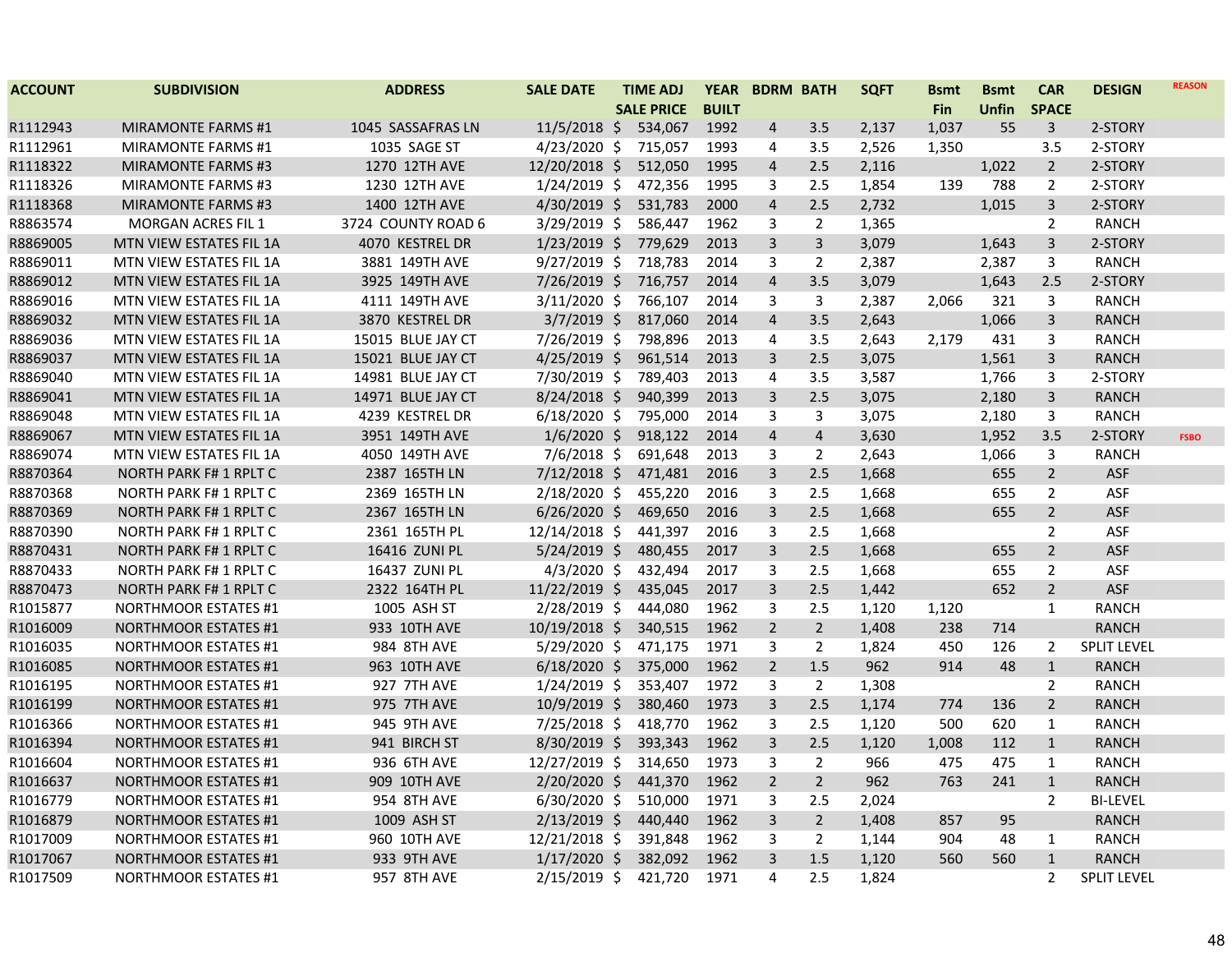| <b>ACCOUNT</b> | <b>SUBDIVISION</b>          | <b>ADDRESS</b>      | <b>SALE DATE</b> | <b>TIME ADJ</b>   | <b>YEAR</b>  | <b>BDRM BATH</b>        |                         | <b>SQFT</b> | <b>Bsmt</b> | <b>B</b> smt | <b>CAR</b>     | <b>DESIGN</b>      | <b>REASON</b> |
|----------------|-----------------------------|---------------------|------------------|-------------------|--------------|-------------------------|-------------------------|-------------|-------------|--------------|----------------|--------------------|---------------|
|                |                             |                     |                  | <b>SALE PRICE</b> | <b>BUILT</b> |                         |                         |             | <b>Fin</b>  | <b>Unfin</b> | <b>SPACE</b>   |                    |               |
| R1017538       | <b>NORTHMOOR ESTATES #1</b> | 950 BIRCH ST        | $9/11/2018$ \$   | 377,637           | 1962         | 3                       | $\overline{2}$          | 1,144       | 752         | 200          | $\mathbf{1}$   | <b>RANCH</b>       |               |
| R1017947       | <b>NORTHMOOR ESTATES #1</b> | 701 ASH ST          | $5/15/2020$ \$   | 432,328           | 1963         | 3                       | 2                       | 1,144       | 716         | 236          | $\mathbf{1}$   | <b>RANCH</b>       |               |
| R1018909       | <b>NORTHMOOR ESTATES #1</b> | 502 ASH ST          | $8/10/2018$ \$   | 428,330           | 1976         | 3                       | $\overline{2}$          | 1,834       | 97          | 877          | $\overline{2}$ | <b>SPLIT LEVEL</b> | <b>FSBO</b>   |
| R1018977       | <b>NORTHMOOR ESTATES #1</b> | 948 10TH AVE        | 12/11/2018 \$    | 369,407           | 1962         | 3                       | $\mathbf{1}$            | 1,144       |             | 952          | $\mathbf{1}$   | <b>RANCH</b>       |               |
| R1084470       | <b>NORTHMOOR ESTATES #1</b> | 939 10TH AVE        | $6/10/2020$ \$   | 350,000           | 1962         | $\overline{2}$          | 2.5                     | 1,120       | 1,064       | 56           | $\mathbf{1}$   | <b>RANCH</b>       |               |
| R1016077       | <b>NORTHMOOR ESTATES #2</b> | 1119 ASPEN ST       | $6/10/2020$ \$   | 606,350           | 1970         | 4                       | 3.5                     | 2,395       | 1,407       | 505          | $\overline{2}$ | <b>RANCH</b>       |               |
| R1016142       | <b>NORTHMOOR ESTATES #2</b> | 1107 ASH ST         | $9/18/2018$ \$   | 450,470           | 1965         | 4                       | $2^{\circ}$             | 1,958       |             |              | $\overline{2}$ | <b>BI-LEVEL</b>    |               |
| R1016725       | <b>NORTHMOOR ESTATES #2</b> | 1180 BELLAIRE ST    | 12/13/2019 \$    | 481,617           | 1968         | 3                       | $\mathbf{3}$            | 1,609       | 1,519       |              | $\overline{2}$ | <b>RANCH</b>       |               |
| R1016736       | <b>NORTHMOOR ESTATES #2</b> | 907 12TH AVE        | 11/30/2018 \$    | 643,165           | 1972         | $\overline{\mathbf{4}}$ | 3.5                     | 2,618       | 1,076       |              | 2.5            | 2-STORY            |               |
| R1016754       | <b>NORTHMOOR ESTATES #2</b> | 1198 ASH ST         | 5/30/2019 \$     | 585,427           | 1966         | 4                       | 3                       | 2,386       | 1,310       | 145          | $\overline{2}$ | 2-STORY            |               |
| R1017288       | <b>NORTHMOOR ESTATES #2</b> | 1061 DEXTER ST      | 12/30/2019 \$    | 425,285           | 1972         | 3                       | 3                       | 2,428       |             |              | $\overline{2}$ | <b>BI-LEVEL</b>    |               |
| R1017613       | <b>NORTHMOOR ESTATES #2</b> | 1081 DEXTER ST      | 3/18/2019 \$     | 498,518           | 1972         | 5                       | 3                       | 2,572       |             |              | $\overline{2}$ | <b>BI-LEVEL</b>    |               |
| R1017643       | <b>NORTHMOOR ESTATES #2</b> | 1040 CEDAR ST       | $6/18/2020$ \$   | 432,000           | 1970         | $\overline{4}$          | 3.5                     | 1,934       | 581         | 225          | $\overline{2}$ | 2-STORY            |               |
| R1018289       | <b>NORTHMOOR ESTATES #2</b> | 1080 CEDAR ST       | 7/19/2018 \$     | 443,621           | 1970         | 3                       | 2.5                     | 1,790       | 540         | 60           | 2              | <b>SPLIT LEVEL</b> |               |
| R1018456       | <b>NORTHMOOR ESTATES #2</b> | 1100 BELLAIRE ST    | $4/12/2019$ \$   | 578,668           | 1969         | 3                       | 3                       | 1,701       | 1,421       | 208          | $\overline{2}$ | <b>RANCH</b>       |               |
| R1018809       | <b>NORTHMOOR ESTATES #2</b> | 1140 ASH ST         | 5/6/2019 \$      | 579,748           | 1966         | 3                       | 2.5                     | 2,292       |             | 872          | $\overline{2}$ | 2-STORY            |               |
| R1018919       | <b>NORTHMOOR ESTATES #2</b> | 1181 COTTONWOOD ST  | 11/8/2019 \$     | 574,887           | 1972         | $\overline{3}$          | $\overline{3}$          | 1,734       | 931         | 49           | $\overline{4}$ | <b>RANCH</b>       |               |
| R1019099       | <b>NORTHMOOR ESTATES #2</b> | 990 11TH AVE        | 10/9/2018 \$     | 483,525           | 1969         | $\overline{2}$          | 3                       | 1,722       | 1,500       | 129          | 2              | <b>RANCH</b>       |               |
| R1019136       | <b>NORTHMOOR ESTATES #2</b> | 1100 ASPEN ST       | 9/9/2019 \$      | 582,211           | 1966         | 5                       | $\overline{\mathbf{3}}$ | 2,948       |             |              | 2.5            | <b>BI-LEVEL</b>    |               |
| R1016304       | <b>NORTHMOOR ESTATES #3</b> | 1201 DEXTER ST      | $2/27/2019$ \$   | 404,258           | 1972         | 3                       | 3                       | 1,896       |             |              | $\overline{2}$ | <b>BI-LEVEL</b>    |               |
| R1016492       | <b>NORTHMOOR ESTATES #3</b> | 1222 CEDAR ST       | $6/11/2019$ \$   | 566,500           | 1973         | $\overline{3}$          | $\overline{3}$          | 1,661       | 1,495       | 166          | $\overline{2}$ | <b>RANCH</b>       |               |
| R1016585       | <b>NORTHMOOR ESTATES #3</b> | 1211 DEXTER ST      | $9/18/2019$ \$   | 439,675           | 1972         | 3                       | 3                       | 2,057       | 700         | 106          | $\overline{2}$ | 2-STORY            |               |
| R1017147       | <b>NORTHMOOR ESTATES #3</b> | 1200 BIRCH ST       | $1/4/2019$ \$    | 488,932           | 1972         | $\overline{\mathbf{4}}$ | 2.5                     | 2,394       | 700         |              | $\mathbf{3}$   | <b>SPLIT LEVEL</b> |               |
| R1017832       | <b>NORTHMOOR ESTATES #3</b> | 1212 CEDAR ST       | 10/11/2019 \$    | 418,200           | 1972         | 5                       | 3                       | 2,644       |             |              | $\overline{2}$ | <b>BI-LEVEL</b>    |               |
| R1018525       | <b>NORTHMOOR ESTATES #3</b> | 1371 ASPEN ST       | 10/15/2018 \$    | 873,600           | 1973         | $\overline{\mathbf{4}}$ | 5                       | 3,448       | 1,363       |              | $\overline{2}$ | 2-STORY            |               |
| R1018604       | <b>NORTHMOOR ESTATES #3</b> | 1311 BELLAIRE ST    | 11/13/2018 \$    | 505,418           | 1974         | 3                       | 2.5                     | 2,212       | 603         | 189          | $\overline{2}$ | <b>SPLIT LEVEL</b> |               |
| R1018628       | <b>NORTHMOOR ESTATES #3</b> | 1351 BIRCH ST       | 12/11/2019 \$    | 492,860           | 1975         | $\overline{\mathbf{4}}$ | $\overline{3}$          | 1,690       | 666         | 74           | $\overline{2}$ | <b>RANCH</b>       |               |
| R1018633       | <b>NORTHMOOR ESTATES #3</b> | 1311 BIRCH ST       | 4/9/2020 \$      | 562,800           | 1974         | 3                       | 3.5                     | 1,964       | 648         |              | $\overline{2}$ | 2-STORY            |               |
| R1018886       | <b>NORTHMOOR ESTATES #3</b> | 1241 CEDAR ST       | 2/26/2020 \$     | 504,495           | 1973         | 3                       | 3                       | 1,573       | 1,527       | 18           | $\overline{2}$ | <b>RANCH</b>       |               |
| R1019092       | <b>NORTHMOOR ESTATES #3</b> | 1203 COTTONWOOD ST  | 7/18/2019 \$     | 427,953           | 1972         | 4                       | 3                       | 1,934       |             |              | $\overline{2}$ | <b>BI-LEVEL</b>    |               |
| R1016151       | <b>NORTHMOOR ESTATES #3</b> | 1353 ELMWOOD ST     | $6/12/2020$ \$   | 410,000           | 1972         | $\overline{4}$          | $2^{\circ}$             | 1,781       |             |              | 2              | <b>BI-LEVEL</b>    |               |
| R1016491       | <b>NORTHMOOR ESTATES #3</b> | 1365 DOVER ST       | 2/13/2020 \$     | 394,152           | 1972         | 4                       | 1.5                     | 1,322       |             |              | $\mathbf{1}$   | <b>SPLIT LEVEL</b> |               |
| R1017020       | <b>NORTHMOOR ESTATES #3</b> | 1367 DEXTER ST      | $6/12/2019$ \$   | 360,500           | 1973         | 3                       | $\overline{2}$          | 1,781       |             |              | $\mathbf{1}$   | <b>BI-LEVEL</b>    |               |
| R1018377       | <b>NORTHMOOR ESTATES #3</b> | 1343 ELMWOOD ST     | 10/11/2019 \$    | 375,360           | 1972         | 3                       | $\overline{2}$          | 982         | 684         | 228          | $\overline{2}$ | <b>RANCH</b>       |               |
| R1019059       | <b>NORTHMOOR ESTATES #3</b> | 13221 SHERIDAN BLVD | 4/16/2019 \$     | 326,542           | 1972         | $\overline{3}$          | 1.5                     | 1,322       |             |              | $\mathbf{1}$   | <b>SPLIT LEVEL</b> |               |
| R1019074       | <b>NORTHMOOR ESTATES #3</b> | 13321 SHERIDAN BLVD | $5/10/2019$ \$   | 322,140           | 1972         | 4                       | $\overline{2}$          | 1,511       |             |              | 2              | <b>SPLIT LEVEL</b> |               |
| R1019086       | <b>NORTHMOOR ESTATES #3</b> | 1377 DEXTER ST      | $6/2/2020$ \$    | 404,500           | 1973         | 4                       | $\overline{2}$          | 1,511       |             |              | $\mathbf{1}$   | <b>SPLIT LEVEL</b> |               |
| R1015842       | <b>NORTHMOOR ESTATES #4</b> | 1607 DEXTER ST      | 7/18/2018 \$     | 387,468           | 1973         | 2                       | 2                       | 982         | 821         | 91           | $\mathbf{1}$   | <b>RANCH</b>       |               |
| R1015932       | <b>NORTHMOOR ESTATES #4</b> | 1993 ELMWOOD ST     | 8/30/2018 \$     | 389,295           | 1972         | $\overline{4}$          | $\overline{2}$          | 1,781       |             |              | $\mathbf{1}$   | <b>BI-LEVEL</b>    |               |
| R1016369       | <b>NORTHMOOR ESTATES #4</b> | 1980 ELMWOOD ST     | $6/26/2019$ \$   | 331,660           | 1972         | 3                       | $\mathbf{1}$            | 984         |             |              | 1              | <b>RANCH</b>       |               |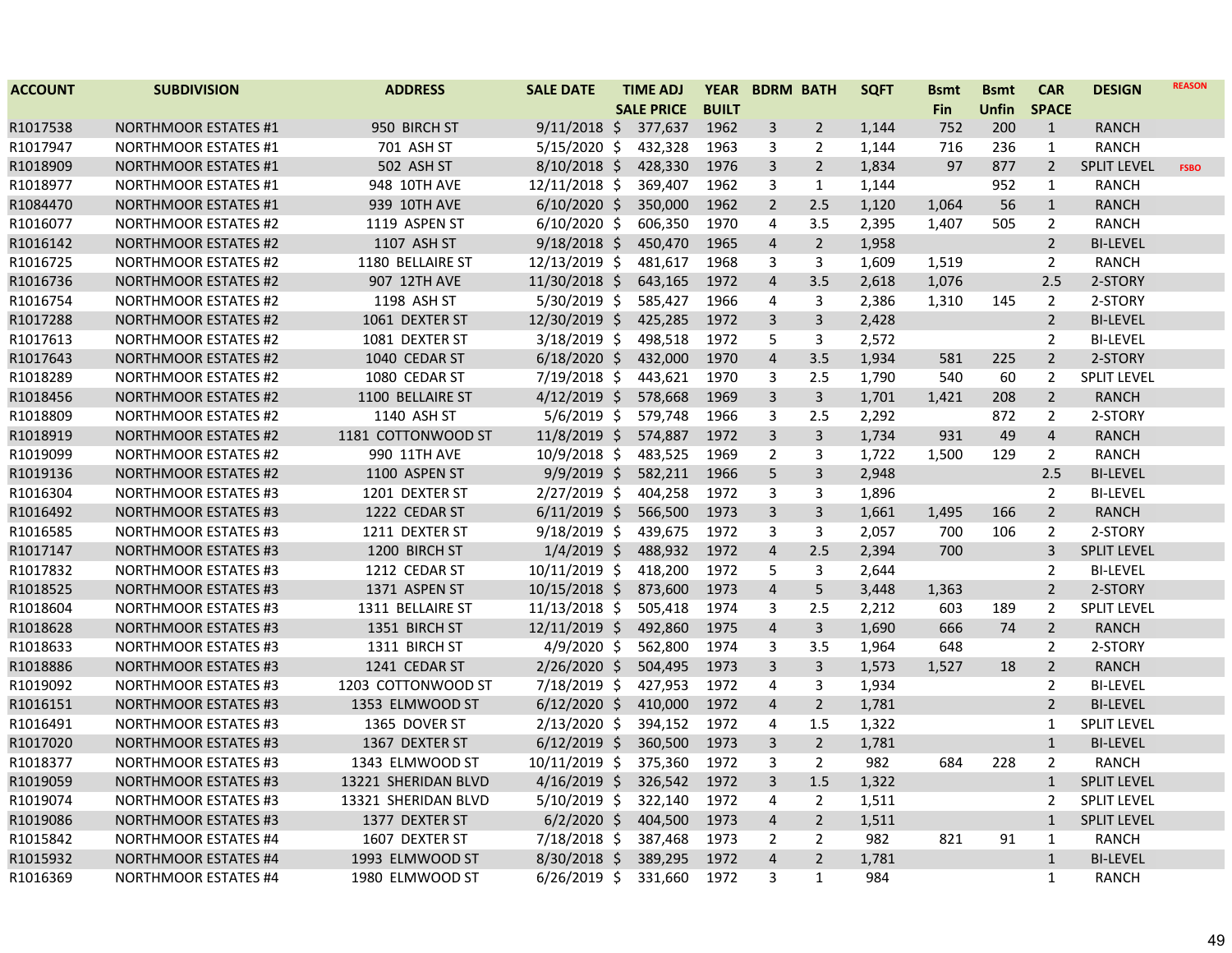| <b>ACCOUNT</b> | <b>SUBDIVISION</b>          | <b>ADDRESS</b>      | <b>SALE DATE</b> | <b>TIME ADJ</b>   | <b>YEAR</b>  | <b>BDRM BATH</b> |                | <b>SQFT</b> | <b>Bsmt</b> | <b>Bsmt</b>  | <b>CAR</b>     | <b>DESIGN</b>      | <b>REASON</b> |
|----------------|-----------------------------|---------------------|------------------|-------------------|--------------|------------------|----------------|-------------|-------------|--------------|----------------|--------------------|---------------|
|                |                             |                     |                  | <b>SALE PRICE</b> | <b>BUILT</b> |                  |                |             | Fin         | <b>Unfin</b> | <b>SPACE</b>   |                    |               |
| R1016477       | <b>NORTHMOOR ESTATES #4</b> | 1677 DEXTER ST      | $5/31/2019$ \$   | 320,075           | 1972         | 3                | $\mathbf{1}$   | 988         |             |              | $\mathbf{1}$   | <b>RANCH</b>       |               |
| R1016662       | <b>NORTHMOOR ESTATES #4</b> | 1899 CEDAR ST       | $8/7/2018$ \$    | 377,162           | 1973         | 4                | $\overline{2}$ | 1,781       |             |              | $\mathbf{1}$   | <b>BI-LEVEL</b>    |               |
| R1016675       | <b>NORTHMOOR ESTATES #4</b> | 1674 DEXTER ST      | 12/18/2018 \$    | 378,812           | 1972         | 3                | $\overline{2}$ | 1,598       |             |              | $\mathbf{1}$   | <b>RANCH</b>       |               |
| R1016717       | <b>NORTHMOOR ESTATES #4</b> | 1467 DEXTER ST      | $1/15/2020$ \$   | 379,687           | 1972         | 4                | 2              | 1,511       |             |              | 1              | <b>SPLIT LEVEL</b> |               |
| R1016738       | <b>NORTHMOOR ESTATES #4</b> | 1863 ELMWOOD ST     | $8/29/2019$ \$   | 392,062           | 1972         | $\overline{4}$   | $\overline{2}$ | 1,322       |             |              | $\overline{2}$ | <b>SPLIT LEVEL</b> |               |
| R1017105       | <b>NORTHMOOR ESTATES #4</b> | 13341 SHERIDAN BLVD | 3/23/2020 \$     | 332,475           | 1972         | 3                | $\mathbf{1}$   | 984         |             |              | $\mathbf{1}$   | <b>RANCH</b>       |               |
| R1017249       | <b>NORTHMOOR ESTATES #4</b> | 1979 COTTONWOOD ST  | 7/18/2018 \$     | 385,458           | 1973         | $\overline{3}$   | $2^{\circ}$    | 1,781       |             |              | $\mathbf{1}$   | <b>BI-LEVEL</b>    |               |
| R1017370       | <b>NORTHMOOR ESTATES #4</b> | 1797 DEXTER ST      | $8/22/2019$ \$   | 363,131           | 1973         | 3                | 1.5            | 1,591       |             |              |                | SPLIT LEVEL        |               |
| R1017427       | <b>NORTHMOOR ESTATES #4</b> | 1908 CEDAR ST       | 10/9/2019 \$     | 412,590           | 1973         | $\overline{3}$   | $\overline{2}$ | 2,112       |             |              | $2^{\circ}$    | <b>BI-LEVEL</b>    |               |
| R1017466       | <b>NORTHMOOR ESTATES #4</b> | 1895 DOVER ST       | 10/30/2019 \$    | 377,400           | 1972         | 3                | 1.5            | 1,322       |             |              | 2              | <b>SPLIT LEVEL</b> |               |
| R1017510       | <b>NORTHMOOR ESTATES #4</b> | 1516 COTTONWOOD ST  | $2/21/2020$ \$   | 373,700           | 1972         | 3                | $\overline{2}$ | 1,511       |             |              | $\mathbf{1}$   | <b>SPLIT LEVEL</b> |               |
| R1017894       | <b>NORTHMOOR ESTATES #4</b> | 1405 DOVER ST       | $3/2/2020$ \$    | 417,105           | 1972         | 4                | $\overline{2}$ | 1,781       |             |              | $\mathbf{1}$   | <b>BI-LEVEL</b>    |               |
| R1018393       | <b>NORTHMOOR ESTATES #4</b> | 1788 CEDAR ST       | 7/18/2019 \$     | 402,369           | 1973         | $\overline{3}$   | $\overline{3}$ | 1,143       | 729         | 171          | $\mathbf{1}$   | <b>RANCH</b>       |               |
| R1018540       | <b>NORTHMOOR ESTATES #4</b> | 1737 DEXTER ST      | 12/30/2019 \$    | 388,243           | 1973         | 3                | $\overline{2}$ | 982         | 912         |              | $\mathbf{1}$   | <b>RANCH</b>       |               |
| R1018830       | <b>NORTHMOOR ESTATES #4</b> | 1976 COTTONWOOD ST  | $4/23/2019$ \$   | 377,775           | 1972         | $\overline{3}$   | $\overline{2}$ | 1,322       |             |              | $\mathbf{1}$   | <b>SPLIT LEVEL</b> |               |
| R1019037       | <b>NORTHMOOR ESTATES #4</b> | 13361 SHERIDAN BLVD | 7/15/2019 \$     | 474,396           | 1972         | $\overline{2}$   | 3              | 1,531       | 912         |              | $\mathbf{1}$   | <b>RANCH</b>       |               |
| R1019052       | <b>NORTHMOOR ESTATES #4</b> | 1925 DOVER ST       | 12/31/2019 \$    | 334,950           | 1972         | $\overline{3}$   | $2^{\circ}$    | 971         | 855         | 45           | $\mathbf{1}$   | <b>RANCH</b>       |               |
| R1018641       | <b>NORTHMOOR ESTATES #4</b> | 5796 136TH AVE      | $9/21/2018$ \$   | 430,998           | 1978         | 3                | 2.5            | 1,972       |             | 703          | 2              | <b>SPLIT LEVEL</b> |               |
| R1018659       | <b>NORTHMOOR ESTATES #4</b> | 1015 19TH AVE       | $2/13/2019$ \$   | 457,600           | 1978         | 3                | $\mathsf{3}$   | 1,860       | 186         | 1,674        | $\overline{2}$ | <b>RANCH</b>       |               |
| R1018674       | <b>NORTHMOOR ESTATES #4</b> | 1084 17TH AVE       | $6/4/2019$ \$    | 499,550           | 1978         | $\overline{4}$   | 3              | 2,304       |             |              | $\overline{2}$ | <b>BI-LEVEL</b>    |               |
| R1018676       | <b>NORTHMOOR ESTATES #4</b> | 1098 17TH AVE       | $8/21/2019$ \$   | 475,805           | 1977         | $\overline{3}$   | $\overline{3}$ | 1,740       | 652         | 46           | $\overline{2}$ | <b>SPLIT LEVEL</b> |               |
| R1018679       | <b>NORTHMOOR ESTATES #4</b> | 1661 ASPEN ST       | 12/19/2019 \$    | 519,071           | 1978         | 3                | 2.5            | 2,349       | 773         |              | 3              | <b>SPLIT LEVEL</b> |               |
| R1018710       | <b>NORTHMOOR ESTATES #4</b> | 1005 ASPEN WAY      | 11/5/2019 \$     | 514,855           | 1977         | $\overline{3}$   | 2.5            | 2,181       | 234         | 234          | $\overline{2}$ | 2-STORY            |               |
| R1018723       | <b>NORTHMOOR ESTATES #4</b> | 1750 BIRCH ST       | 10/11/2019 \$    | 540,600           | 1977         | 4                | 3              | 2,058       | 663         | 35           | $\overline{2}$ | 2-STORY            |               |
| R1018747       | <b>NORTHMOOR ESTATES #4</b> | 1035 14TH AVE       | $8/6/2019$ \$    | 548,375           | 1976         | $\overline{3}$   | $\overline{4}$ | 2,162       | 1,028       | 266          | $\overline{2}$ | 2-STORY            |               |
| R1018753       | <b>NORTHMOOR ESTATES #4</b> | 1404 ASPEN ST       | $6/12/2019$ \$   | 696,537           | 1975         | $\overline{4}$   | 3.5            | 2,736       | 911         | 101          | $\overline{2}$ | 2-STORY            |               |
| R1018782       | <b>NORTHMOOR ESTATES #4</b> | 1051 ASPEN WAY      | $1/10/2020$ \$   | 803,925           | 1977         | 5                | 4.5            | 4,538       |             | 1,592        | 3              | <b>SPLIT LEVEL</b> |               |
| R1069879       | <b>NORTHMOOR ESTATES #6</b> | 760 COTTONWOOD DR   | 10/15/2018 \$    | 376,425           | 1979         | 3                | 2.5            | 2,141       |             | 672          | $\overline{2}$ | 2-STORY            |               |
| R1069925       | <b>NORTHMOOR ESTATES #6</b> | 1087 6TH CIR        | 12/26/2019 \$    | 342,055           | 1978         | 3                | 2.5            | 1,492       |             | 480          | $\overline{2}$ | SPLIT LEVEL        | <b>FSBO</b>   |
| R1069938       | <b>NORTHMOOR ESTATES #6</b> | 1120 9TH AVE        | 7/16/2018 \$     | 420,885           | 1978         | 4                | 2.5            | 1,956       | 203         | 475          | $\overline{2}$ | <b>SPLIT LEVEL</b> |               |
| R1069940       | <b>NORTHMOOR ESTATES #6</b> | 1100 9TH AVE        | 11/9/2018 \$     | 362,958           | 1979         | $\overline{4}$   | 2.5            | 1,945       |             | 678          | $\overline{2}$ | <b>SPLIT LEVEL</b> |               |
| R1069963       | <b>NORTHMOOR ESTATES #6</b> | 756 DOVER ST        | 11/15/2019 \$    | 472,628           | 1979         | 4                | 3.5            | 1,945       | 678         |              | $\overline{2}$ | <b>SPLIT LEVEL</b> |               |
| R1069971       | <b>NORTHMOOR ESTATES #6</b> | 845 DOVER ST        | 2/19/2019 \$     | 453,440           | 1979         | 3                | 2.5            | 1,945       |             | 678          | $\overline{2}$ | <b>SPLIT LEVEL</b> |               |
| R1069972       | <b>NORTHMOOR ESTATES #6</b> | 805 DOVER ST        | $6/2/2020$ \$    | 489,500           | 1979         | $\overline{3}$   | 3.5            | 1,822       | 713         | 79           | 2              | 2-STORY            |               |
| R1114329       | <b>NORTHRIDGE</b>           | 1261 ELMWOOD CT     | $6/25/2020$ \$   | 512,500           | 1993         | $\overline{3}$   | $\overline{2}$ | 1,888       |             | 1,025        | $\overline{2}$ | <b>RANCH</b>       |               |
| R1114332       | <b>NORTHRIDGE</b>           | 1291 ELMWOOD CT     | 12/6/2019 \$     | 540,995           | 1994         | 3                | 3.5            | 1,819       | 894         |              | 3              | 2-STORY            |               |
| R1114362       | <b>NORTHRIDGE</b>           | 1221 DOVER CT       | 10/25/2018 \$    | 544,162           | 1994         | $\overline{a}$   | 2.5            | 2,392       |             | 1,350        | $\overline{2}$ | 2-STORY            |               |
| R1114379       | <b>NORTHRIDGE</b>           | 1120 12TH AVE       | $4/2/2019$ \$    | 533,025           | 1994         | 4                | 3.5            | 2,147       | 855         | 251          | 2.5            | 2-STORY            |               |
| R1114382       | <b>NORTHRIDGE</b>           | 1145 12TH CT        | 8/29/2019 \$     | 528,080           | 1994         | 3                | 3.5            | 2,186       | 1,193       | 112          | $\mathsf{3}$   | 2-STORY            |               |
| R1114388       | <b>NORTHRIDGE</b>           | 1170 INVERNESS ST   | 7/13/2018 \$     | 481,162           | 1994         | $\overline{3}$   | 2.5            | 1,980       | 268         | 626          | $\overline{2}$ | 2-STORY            |               |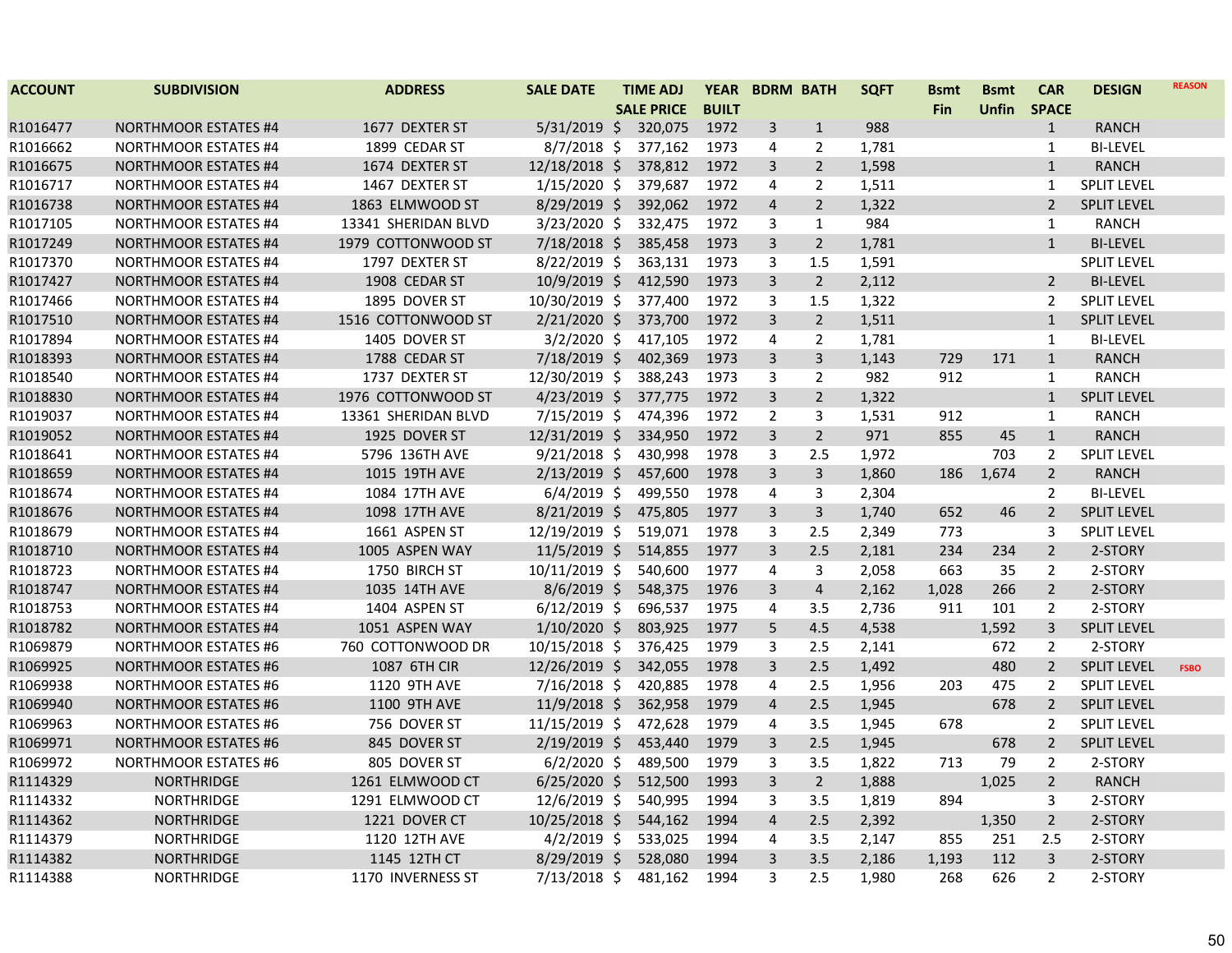| <b>ACCOUNT</b> | <b>SUBDIVISION</b>     | <b>ADDRESS</b>              | <b>SALE DATE</b> | <b>TIME ADJ</b>   | <b>YEAR</b>  |                         | <b>BDRM BATH</b> | <b>SQFT</b> | <b>Bsmt</b> | <b>Bsmt</b> | <b>CAR</b>     | <b>DESIGN</b>      | <b>REASON</b> |
|----------------|------------------------|-----------------------------|------------------|-------------------|--------------|-------------------------|------------------|-------------|-------------|-------------|----------------|--------------------|---------------|
|                |                        |                             |                  | <b>SALE PRICE</b> | <b>BUILT</b> |                         |                  |             | <b>Fin</b>  | Unfin       | <b>SPACE</b>   |                    |               |
| R1114392       | <b>NORTHRIDGE</b>      | 1130 INVERNESS ST           | $2/14/2020$ \$   | 521,766           | 1997         | 3                       | 3.5              | 2,123       | 1,067       | 125         | 3              | 2-STORY            | <b>FSBO</b>   |
| R1114393       | <b>NORTHRIDGE</b>      | 1120 INVERNESS ST           | $9/26/2018$ \$   | 509,410           | 1999         | 4                       | 3.5              | 2,301       | 800         | 240         | 3              | 2-STORY            |               |
| R1104575       | <b>OUTLOOK #3</b>      | 212 POWDERHORN TRL          | $6/17/2019$ \$   | 470,316           | 1992         | 3                       | 2.5              | 1,660       |             | 888         | $\overline{2}$ | 2-STORY            |               |
| R1104576       | OUTLOOK #3             | 216 POWDERHORN TRL          | $8/13/2019$ \$   | 504,210           | 1992         | 3                       | 2.5              | 1,532       | 551         | 29          | $\overline{2}$ | <b>SPLIT LEVEL</b> |               |
| R1104578       | <b>OUTLOOK #3</b>      | 224 POWDERHORN TRL          | $6/19/2020$ \$   | 557,000           | 1993         | 3                       | 3.5              | 1,721       | 806         | 90          | $2^{\circ}$    | 2-STORY            |               |
| R1104590       | <b>OUTLOOK #3</b>      | 214 MONARCH TRL             | $8/14/2019$ \$   | 514,602           | 1993         | 4                       | 3.5              | 1,680       | 640         |             | $\overline{2}$ | <b>SPLIT LEVEL</b> |               |
| R1109079       | <b>OUTLOOK #5</b>      | 231 BERTHOUD TRL            | $5/9/2019$ \$    | 645,449           | 1999         | $\overline{2}$          | 3                | 1,963       | 1,858       | 105         | $\overline{2}$ | RANCH              |               |
| R1109074       | <b>OUTLOOK #5</b>      | 241 BERTHOUD TRL            | $6/5/2019$ \$    | 739,882           | 1992         | $\overline{2}$          | 3                | 1,809       | 1,253       | 532         | $\overline{2}$ | <b>RANCH</b>       |               |
| R1112587       | <b>OUTLOOK #6</b>      | 256 BERTHOUD TRL            | $6/10/2020$ \$   | 651,800           | 1994         | $\overline{a}$          | 2.5              | 2,524       |             | 1,258       | 3              | 2-STORY            |               |
| R1112589       | <b>OUTLOOK #6</b>      | <b>264 BERTHOUD TRL</b>     | 3/12/2020 \$     | 642,642           | 1994         | 3                       | $\overline{4}$   | 2,113       | 1,050       | 119         | 3              | 2-STORY            |               |
| R1112594       | <b>OUTLOOK #6</b>      | 258 SUMMIT TRL              | $6/29/2020$ \$   | 562,200           | 1994         | $\overline{4}$          | 2.5              | 2,372       |             | 772         | $\overline{2}$ | 2-STORY            |               |
| R1112605       | <b>OUTLOOK #6</b>      | <b>209 BRECKENRIDGE TRL</b> | $6/19/2020$ \$   | 579,000           | 1993         | 4                       | 3.5              | 2,105       | 930         | 103         | $\overline{2}$ | 2-STORY            |               |
| R1112609       | <b>OUTLOOK #6</b>      | 2420 OUTLOOK TRL            | $5/2/2019$ \$    | 707,192           | 1995         | $\overline{4}$          | 5                | 2,390       | 1,182       | 95          | $\overline{2}$ | 2-STORY            |               |
| R1113900       | OUTLOOK #6             | <b>200 BRECKENRIDGE TRL</b> | 10/30/2019 \$    | 516,306           | 1994         | 3                       | 2.5              | 2,019       | 843         | 93          | $\overline{2}$ | 2-STORY            |               |
| R1113901       | <b>OUTLOOK #6</b>      | 146 KEYSTONE TRL            | $5/16/2019$ \$   | 594,602           | 1993         | $\overline{4}$          | 2.5              | 2,467       |             | 894         | $\overline{2}$ | 2-STORY            |               |
| R1113906       | <b>OUTLOOK #6</b>      | 130 BRECKENRIDGE TRL        | $6/25/2020$ \$   | 561,000           | 1993         | 4                       | 3.5              | 2,051       | 800         | 233         | $\overline{2}$ | 2-STORY            |               |
| R8873523       | PALISADE PARK 4 RPLT A | 17593 DRAKE ST              | 12/13/2019 \$    | 560,180           | 2019         | 5                       | 3.5              | 2,589       |             | 1,273       | $\overline{2}$ | 2-STORY            |               |
| R8873524       | PALISADE PARK 4 RPLT A | 17585 DRAKE ST              | 12/6/2019 \$     | 600,469           | 2019         | 4                       | 3.5              | 2,808       |             | 1,228       | $\overline{2}$ | 2-STORY            |               |
| R8873525       | PALISADE PARK 4 RPLT A | 17581 DRAKE ST              | $11/20/2019$ \$  | 529,433           | 2019         | 3                       | $\mathsf{3}$     | 2,404       |             | 1,105       | 2.5            | 2-STORY            |               |
| R8873526       | PALISADE PARK 4 RPLT A | 17577 DRAKE ST              | 11/13/2019 \$    | 483,418           | 2019         | 3                       | $\overline{2}$   | 1,987       |             | 1,987       | $\overline{2}$ | <b>RANCH</b>       |               |
| R8873527       | PALISADE PARK 4 RPLT A | 17573 DRAKE ST              | 11/5/2019 \$     | 548,819           | 2019         | $\overline{3}$          | $\overline{3}$   | 2,477       |             | 1,115       | 2.5            | 2-STORY            |               |
| R8873528       | PALISADE PARK 4 RPLT A | 17565 DRAKE ST              | 10/18/2019 \$    | 537,282           | 2019         | $\overline{2}$          | $\overline{2}$   | 1,874       |             | 1,874       | $\overline{2}$ | <b>RANCH</b>       |               |
| R8873529       | PALISADE PARK 4 RPLT A | 17551 DRAKE ST              | 10/9/2019 \$     | 488,884           | 2019         | 5                       | 3.5              | 2,808       |             | 588         | $2^{\circ}$    | 2-STORY            |               |
| R8873530       | PALISADE PARK 4 RPLT A | 17543 DRAKE ST              | $9/20/2019$ \$   | 601,089           | 2019         | 4                       | 3.5              | 3,052       |             | 595         | 2.5            | 2-STORY            |               |
| R8873531       | PALISADE PARK 4 RPLT A | 638 175TH AVE               | $10/25/2019$ \$  | 529,403           | 2019         | 5                       | 4                | 2,623       |             | 629         | $\overline{2}$ | 2-STORY            |               |
| R8873532       | PALISADE PARK 4 RPLT A | 628 175TH AVE               | $9/11/2019$ \$   | 536,342           | 2019         | 5                       | 3.5              | 2,808       |             | 588         | $\overline{2}$ | 2-STORY            |               |
| R8873533       | PALISADE PARK 4 RPLT A | 618 175TH AVE               | $9/5/2019$ \$    | 532,135           | 2019         | 3                       | $\overline{3}$   | 2,455       |             | 1,139       | 2.5            | 2-STORY            |               |
| R8873534       | PALISADE PARK 4 RPLT A | 608 175TH AVE               | 9/29/2019 \$     | 589,750           | 2019         | 4                       | 3.5              | 2,997       |             | 595         | 2.5            | 2-STORY            |               |
| R8873535       | PALISADE PARK 4 RPLT A | 598 175TH AVE               | $2/11/2020$ \$   | 536,148           | 2020         | 3                       | 3                | 2,623       |             | 1,307       | $\overline{2}$ | 2-STORY            |               |
| R8873536       | PALISADE PARK 4 RPLT A | 588 175TH AVE               | 8/29/2019 \$     | 521,085           | 2019         | 3                       | $\overline{2}$   | 1,987       |             | 1,187       | $\overline{2}$ | <b>RANCH</b>       |               |
| R8873537       | PALISADE PARK 4 RPLT A | 578 175TH AVE               | $8/9/2019$ \$    | 553,807           | 2019         | 3                       | 3                | 2,623       |             | 1,307       | $\overline{2}$ | 2-STORY            |               |
| R8873538       | PALISADE PARK 4 RPLT A | 568 175TH AVE               | 10/21/2019 \$    | 554,062           | 2019         | 5                       | 3.5              | 2,808       |             | 588         | $\overline{2}$ | 2-STORY            |               |
| R8873539       | PALISADE PARK 4 RPLT A | 567 174TH AVE               | $5/17/2019$ \$   | 508,057           | 2019         | 3                       | 2.5              | 2,455       |             | 1,139       | 2.5            | 2-STORY            |               |
| R8873540       | PALISADE PARK 4 RPLT A | 577 174TH AVE               | $5/7/2019$ \$    | 534,623           | 2019         | 5                       | 3                | 2,808       |             | 588         | $\overline{2}$ | 2-STORY            |               |
| R8873541       | PALISADE PARK 4 RPLT A | 587 174TH AVE               | $8/8/2019$ \$    | 529,008           | 2019         | 3                       | $\mathsf{3}$     | 2,455       |             | 1,139       | 2.5            | 2-STORY            |               |
| R8873542       | PALISADE PARK 4 RPLT A | 597 174TH AVE               | 9/30/2019 \$     | 551,836           | 2019         | 5                       | 3.5              | 2,808       |             | 588         | $\overline{2}$ | 2-STORY            |               |
| R8873543       | PALISADE PARK 4 RPLT A | 607 174TH AVE               | $8/5/2019$ \$    | 537,240           | 2019         | $\overline{\mathbf{4}}$ | 3.5              | 2,623       |             | 1,307       | $\overline{2}$ | 2-STORY            |               |
| R8873544       | PALISADE PARK 4 RPLT A | 617 174TH AVE               | $11/4/2019$ \$   | 469,235           | 2019         | 3                       | $\overline{2}$   | 1,874       |             | 1,035       | $\overline{2}$ | <b>RANCH</b>       |               |
| R8873545       | PALISADE PARK 4 RPLT A | 627 174TH AVE               | $7/2/2019$ \$    | 540,818           | 2019         | $\overline{4}$          | 2.5              | 2,997       |             | 595         | $\overline{2}$ | 2-STORY            |               |
| R8873546       | PALISADE PARK 4 RPLT A | 637 174TH AVE               | $6/17/2019$ \$   | 620,776           | 2019         | 3                       | 3                | 2,455       |             | 1,139       | 2.5            | 2-STORY            |               |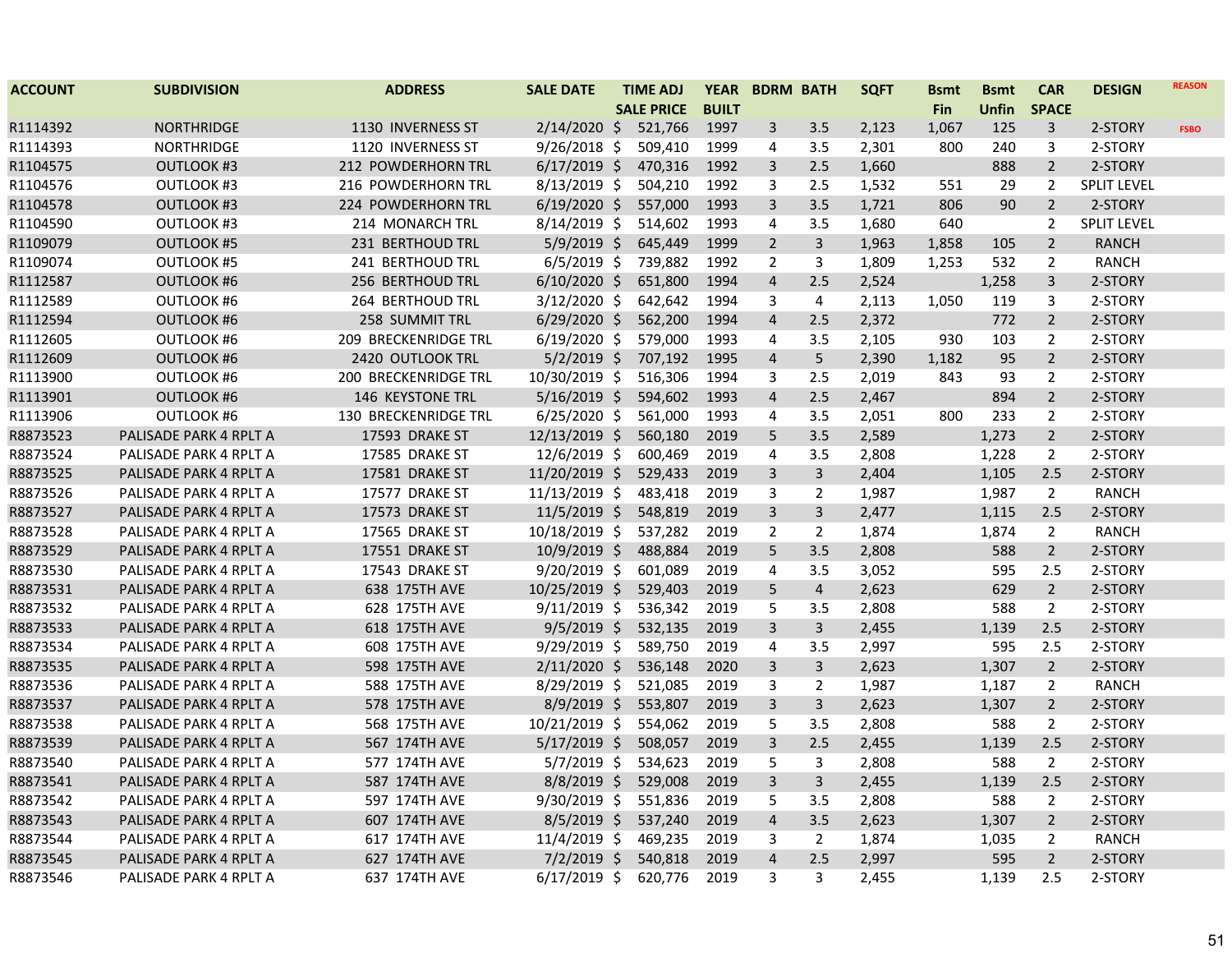| <b>ACCOUNT</b> | <b>SUBDIVISION</b>     | <b>ADDRESS</b> | <b>SALE DATE</b> | <b>TIME ADJ</b>   | <b>YEAR</b>  | <b>BDRM BATH</b> |                | <b>SQFT</b> | <b>Bsmt</b> | <b>Bsmt</b>  | <b>CAR</b>     | <b>DESIGN</b> | <b>REASON</b> |
|----------------|------------------------|----------------|------------------|-------------------|--------------|------------------|----------------|-------------|-------------|--------------|----------------|---------------|---------------|
|                |                        |                |                  | <b>SALE PRICE</b> | <b>BUILT</b> |                  |                |             | <b>Fin</b>  | <b>Unfin</b> | <b>SPACE</b>   |               |               |
| R8873547       | PALISADE PARK 4 RPLT A | 17495 DRAKE ST | $4/29/2019$ \$   | 517,074           | 2019         | 3                | $\overline{2}$ | 1,987       |             | 1,187        | $\overline{2}$ | <b>RANCH</b>  |               |
| R8873548       | PALISADE PARK 4 RPLT A | 17491 DRAKE ST | $4/9/2019$ \$    | 534,348           | 2019         | 3                | 3              | 2,404       |             | 1,105        | 2.5            | 2-STORY       |               |
| R8873549       | PALISADE PARK 4 RPLT A | 17487 DRAKE ST | $5/2/2019$ \$    | 510,548           | 2019         | $\mathbf{3}$     | $\overline{2}$ | 1,987       |             | 1,187        | $\overline{2}$ | <b>RANCH</b>  |               |
| R8873550       | PALISADE PARK 4 RPLT A | 17483 DRAKE ST | $5/30/2019$ \$   | 542,613           | 2019         | 3                | 2.5            | 2,589       |             | 1,273        | 2              | 2-STORY       |               |
| R8873551       | PALISADE PARK 4 RPLT A | 17475 DRAKE ST | $3/14/2019$ \$   | 508,288           | 2019         | $\mathbf{3}$     | $\overline{2}$ | 1,874       |             | 1,035        | $\overline{2}$ | <b>RANCH</b>  |               |
| R8873552       | PALISADE PARK 4 RPLT A | 17461 DRAKE ST | $7/1/2019$ \$    | 557,226           | 2018         | 4                | 2.5            | 2,404       |             | 1,105        | 2.5            | 2-STORY       |               |
| R8873553       | PALISADE PARK 4 RPLT A | 17457 DRAKE ST | 12/14/2018 \$    | 528,520           | 2018         | 5                | 3.5            | 2,822       |             | 588          | $\overline{2}$ | 2-STORY       |               |
| R8873554       | PALISADE PARK 4 RPLT A | 17443 DRAKE ST | $2/19/2019$ \$   | 614,132           | 2019         | $\overline{4}$   | 2.5            | 2,997       |             | 1,378        | 2              | 2-STORY       |               |
| R8873555       | PALISADE PARK 4 RPLT A | 17397 DRAKE ST | $3/15/2019$ \$   | 577,055           | 2018         | $\overline{4}$   | 2.5            | 2,997       |             | 595          | $\overline{2}$ | 2-STORY       |               |
| R8873556       | PALISADE PARK 4 RPLT A | 17393 DRAKE ST | $1/11/2019$ \$   | 523,600           | 2018         | 5                | 3.5            | 2,589       |             | 1,273        | $\mathbf{2}$   | 2-STORY       |               |
| R8873557       | PALISADE PARK 4 RPLT A | 17391 DRAKE ST | $3/8/2019$ \$    | 506,619           | 2019         | 3                | $\overline{2}$ | 1,987       |             | 1,987        | $\overline{2}$ | <b>RANCH</b>  |               |
| R8873558       | PALISADE PARK 4 RPLT A | 17387 DRAKE ST | $1/18/2019$ \$   | 492,016           | 2018         | $\overline{2}$   | $\overline{2}$ | 1,874       |             | 1,035        | $\overline{2}$ | <b>RANCH</b>  |               |
| R8873559       | PALISADE PARK 4 RPLT A | 17383 DRAKE ST | $11/7/2018$ \$   | 462,239           | 2018         | $\overline{3}$   | $\overline{2}$ | 1,987       |             | 1,187        | $\overline{2}$ | <b>RANCH</b>  |               |
| R8873560       | PALISADE PARK 4 RPLT A | 17377 DRAKE ST | 11/13/2018 \$    | 482,180           | 2018         | $\overline{2}$   | $\overline{2}$ | 1,874       |             | 1,035        | 2              | <b>RANCH</b>  |               |
| R8873561       | PALISADE PARK 4 RPLT A | 17375 DRAKE ST | $11/1/2018$ \$   | 551,711           | 2018         | $\overline{4}$   | 2.5            | 2,757       |             | 1,192        | $\overline{2}$ | 2-STORY       |               |
| R8873562       | PALISADE PARK 4 RPLT A | 17371 DRAKE ST | $1/17/2019$ \$   | 490,023           | 2018         | $\overline{2}$   | 2              | 1,987       |             | 1,187        | 2              | <b>RANCH</b>  |               |
| R8873564       | PALISADE PARK 4 RPLT A | 17363 DRAKE ST | $7/12/2018$ \$   | 533,883           | 2018         | $\overline{4}$   | 2.5            | 2,808       |             | 588          | $\overline{2}$ | 2-STORY       |               |
| R8873565       | PALISADE PARK 4 RPLT A | 17355 DRAKE ST | 7/19/2018 \$     | 507,215           | 2018         | $\overline{2}$   | $\overline{2}$ | 1,874       |             | 1,035        | 2              | RANCH         |               |
| R8873566       | PALISADE PARK 4 RPLT A | 17351 DRAKE ST | $3/20/2020$ \$   | 504,955           | 2020         | 5                | 3.5            | 2,589       |             | 629          | $\overline{2}$ | 2-STORY       |               |
| R8873567       | PALISADE PARK 4 RPLT A | 17347 DRAKE ST | 5/29/2020 \$     | 497,839           | 2020         | 4                | 2.5            | 2,757       |             | 588          | $\overline{2}$ | 2-STORY       |               |
| R8873568       | PALISADE PARK 4 RPLT A | 17343 DRAKE ST | $6/10/2020$ \$   | 562,500           | 2020         | $\overline{3}$   | $\overline{3}$ | 2,455       |             | 1,139        | 2.5            | 2-STORY       |               |
| R8873569       | PALISADE PARK 4 RPLT A | 17335 DRAKE ST | 5/28/2020 \$     | 584,289           | 2020         | $\overline{4}$   | 2.5            | 2,997       |             | 1,378        | $\overline{2}$ | 2-STORY       |               |
| R8873577       | PALISADE PARK 4 RPLT A | 631 175TH PL   | $6/25/2020$ \$   | 446,300           | 2020         | $\overline{4}$   | 3.5            | 2,378       |             |              | $\overline{2}$ | 2-STORY       |               |
| R8873578       | PALISADE PARK 4 RPLT A | 621 175TH PL   | $6/25/2020$ \$   | 448,500           | 2020         | $\overline{2}$   | $\overline{2}$ | 1,672       |             |              | $\overline{2}$ | RANCH         |               |
| R8873579       | PALISADE PARK 4 RPLT A | 611 175TH PL   | $6/15/2020$ \$   | 495,300           | 2020         | $\overline{4}$   | 3              | 2,252       |             |              | $\overline{2}$ | 2-STORY       |               |
| R8873580       | PALISADE PARK 4 RPLT A | 601 175TH PL   | 5/20/2020 \$     | 451,204           | 2020         | 3                | 2.5            | 1,922       |             |              | $\overline{2}$ | 2-STORY       |               |
| R8873581       | PALISADE PARK 4 RPLT A | 591 175TH PL   | $5/27/2020$ \$   | 437,966           | 2020         | $\overline{3}$   | 2.5            | 2,129       |             |              | $\overline{2}$ | 2-STORY       |               |
| R8873582       | PALISADE PARK 4 RPLT A | 581 175TH PL   | $5/27/2020$ \$   | 459,428           | 2020         | 5                | 4.5            | 2,378       |             |              | $\overline{2}$ | 2-STORY       |               |
| R8873583       | PALISADE PARK 4 RPLT A | 571 175TH PL   | $3/23/2020$ \$   | 429,778           | 2020         | 3                | 2.5            | 2,129       |             |              | $\overline{2}$ | 2-STORY       |               |
| R8873584       | PALISADE PARK 4 RPLT A | 561 175TH PL   | 3/30/2020 \$     | 502,029           | 2020         | $\overline{4}$   | 3.5            | 2,378       |             |              | $\overline{2}$ | 2-STORY       |               |
| R8873585       | PALISADE PARK 4 RPLT A | 551 175TH PL   | $4/23/2020$ \$   | 425,352           | 2020         | $\overline{3}$   | 2.5            | 2,129       |             |              | $\overline{2}$ | 2-STORY       |               |
| R8873586       | PALISADE PARK 4 RPLT A | 541 175TH PL   | $6/16/2020$ \$   | 445,800           | 2020         | 3                | $\overline{2}$ | 1,672       |             |              | $\overline{2}$ | <b>RANCH</b>  |               |
| R8873591       | PALISADE PARK 4 RPLT A | 17592 OLIVE ST | $3/30/2020$ \$   | 581,313           | 2020         | $\overline{3}$   | 2.5            | 2,404       |             | 1,105        | 2.5            | 2-STORY       |               |
| R8873592       | PALISADE PARK 4 RPLT A | 17588 OLIVE ST | $4/24/2020$ \$   | 563,348           | 2020         | 4                | 2.5            | 2,757       |             | 588          | 2              | 2-STORY       |               |
| R8873593       | PALISADE PARK 4 RPLT A | 17574 OLIVE ST | 2/28/2020 \$     | 519,355           | 2020         | $\overline{4}$   | 2.5            | 2,997       |             | 595          | 2.5            | 2-STORY       |               |
| R8873594       | PALISADE PARK 4 RPLT A | 17566 OLIVE ST | $3/16/2020$ \$   | 531,786           | 2020         | 3                | 2.5            | 1,987       |             | 1,187        | 2              | <b>RANCH</b>  |               |
| R8873595       | PALISADE PARK 4 RPLT A | 17562 OLIVE ST | $2/14/2020$ \$   | 474,035           | 2020         | $\mathbf{3}$     | $\overline{2}$ | 1,874       |             | 1,035        | $\overline{2}$ | <b>RANCH</b>  |               |
| R8873596       | PALISADE PARK 4 RPLT A | 17558 OLIVE ST | $2/7/2020$ \$    | 574,083           | 2020         | 5                | 3.5            | 2,589       |             | 1,273        | $\overline{2}$ | 2-STORY       |               |
| R8873597       | PALISADE PARK 4 RPLT A | 17544 OLIVE ST | $3/5/2020$ \$    | 548,833           | 2020         | 5 <sup>5</sup>   | 3.5            | 2,808       |             | 588          | $\overline{2}$ | 2-STORY       |               |
| R8873598       | PALISADE PARK 4 RPLT A | 17536 OLIVE ST | 10/23/2019 \$    | 564,704           | 2019         | 3                | 3              | 2,455       |             | 1,139        | $\overline{2}$ | 2-STORY       |               |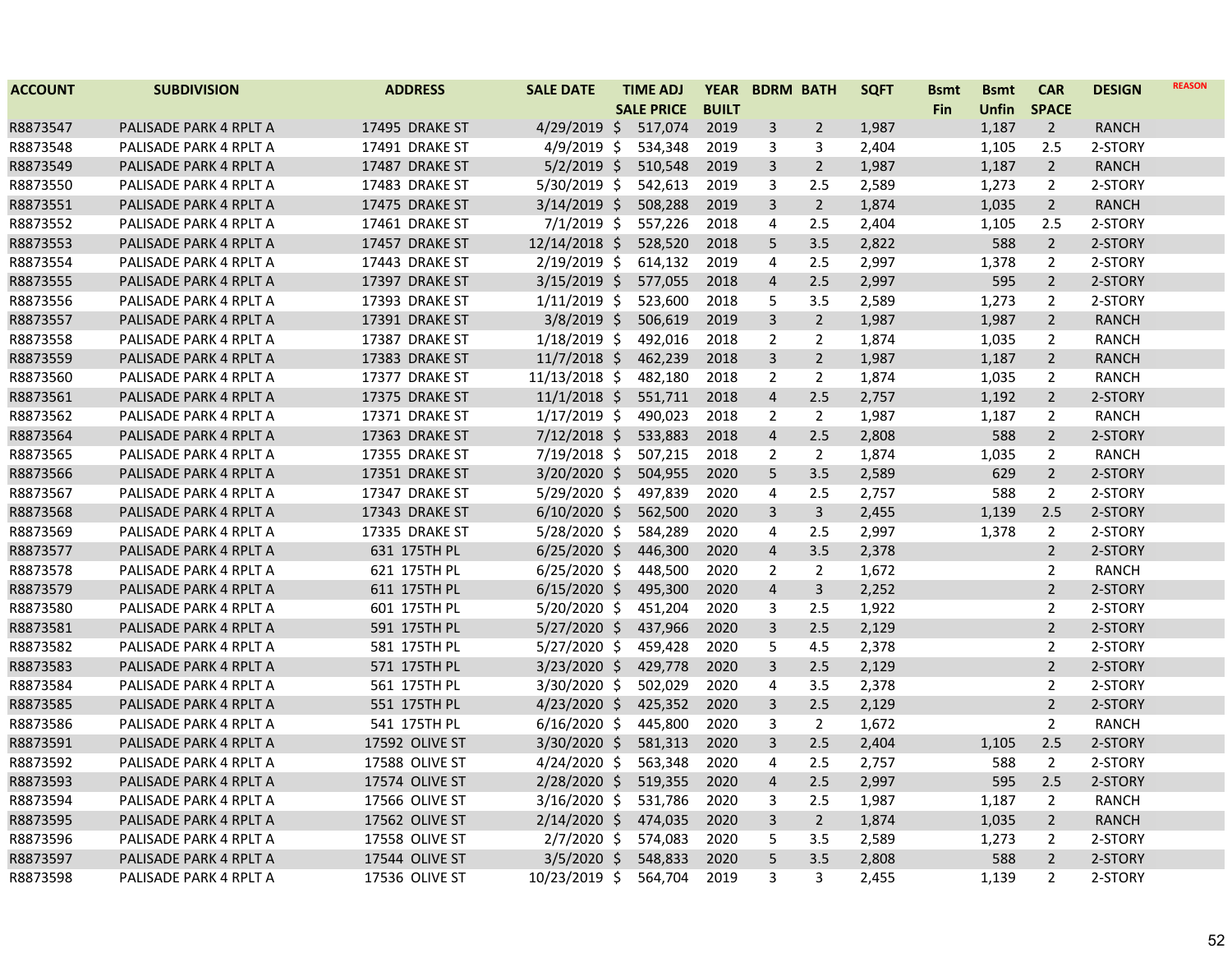| <b>ACCOUNT</b> | <b>SUBDIVISION</b>     | <b>ADDRESS</b> | <b>SALE DATE</b> | <b>TIME ADJ</b>   | <b>YEAR</b>  | <b>BDRM BATH</b> |                | <b>SQFT</b> | <b>Bsmt</b> | <b>Bsmt</b> | <b>CAR</b>     | <b>DESIGN</b> | <b>REASON</b> |
|----------------|------------------------|----------------|------------------|-------------------|--------------|------------------|----------------|-------------|-------------|-------------|----------------|---------------|---------------|
|                |                        |                |                  | <b>SALE PRICE</b> | <b>BUILT</b> |                  |                |             | <b>Fin</b>  | Unfin       | <b>SPACE</b>   |               |               |
| R8873599       | PALISADE PARK 4 RPLT A | 17522 OLIVE ST | $1/21/2020$ \$   | 489,191           | 2019         | 5                | 2.5            | 2,808       |             | 588         | $\overline{2}$ | 2-STORY       |               |
| R8873601       | PALISADE PARK 4 RPLT A | 630 175TH PL   | 12/20/2019 \$    | 427,206           | 2019         | 3                | $\overline{2}$ | 1,672       |             |             | $\overline{2}$ | <b>RANCH</b>  |               |
| R8873602       | PALISADE PARK 4 RPLT A | 620 175TH PL   | $2/27/2020$ \$   | 429,323           | 2019         | $\mathbf{3}$     | 2.5            | 1,922       |             |             | $\overline{2}$ | 2-STORY       |               |
| R8873603       | PALISADE PARK 4 RPLT A | 610 175TH PL   | 12/19/2019 \$    | 454,370           | 2019         | 3                | 2.5            | 2,129       |             |             | $\overline{2}$ | 2-STORY       |               |
| R8873604       | PALISADE PARK 4 RPLT A | 600 175TH PL   | 10/8/2019 \$     | 415,726           | 2019         | $\overline{2}$   | $\overline{2}$ | 1,672       |             |             | $\overline{2}$ | <b>RANCH</b>  |               |
| R8873605       | PALISADE PARK 4 RPLT A | 590 175TH PL   | 11/22/2019 \$    | 462,093           | 2019         | 3                | 2.5            | 2,129       |             |             | $\overline{2}$ | 2-STORY       |               |
| R8873606       | PALISADE PARK 4 RPLT A | 580 175TH PL   | $11/22/2019$ \$  | 420,057           | 2019         | 3                | 2.5            | 1,922       |             |             | $\overline{2}$ | 2-STORY       |               |
| R8873607       | PALISADE PARK 4 RPLT A | 570 175TH PL   | 12/31/2019 \$    | 475,125           | 2019         | 4                | 2.5            | 2,252       |             |             | $\overline{2}$ | 2-STORY       |               |
| R8873608       | PALISADE PARK 4 RPLT A | 560 175TH PL   | $1/22/2020$ \$   | 465,858           | 2020         | 5                | $\sqrt{5}$     | 2,378       |             |             | $\overline{2}$ | 2-STORY       |               |
| R8873609       | PALISADE PARK 4 RPLT A | 550 175TH PL   | $1/30/2020$ \$   | 432,278           | 2020         | 3                | 2.5            | 2,129       |             |             | $\overline{2}$ | 2-STORY       |               |
| R8873610       | PALISADE PARK 4 RPLT A | 540 175TH PL   | $12/10/2019$ \$  | 404,009           | 2019         | $\overline{2}$   | 3              | 1,672       |             |             | $\overline{2}$ | <b>RANCH</b>  |               |
| R8873611       | PALISADE PARK 4 RPLT A | 530 175TH PL   | 12/31/2019 \$    | 439,415           | 2019         | 3                | 2.5            | 1,922       |             |             | $\overline{2}$ | 2-STORY       |               |
| R8873612       | PALISADE PARK 4 RPLT A | 520 175TH PL   | 12/11/2019 \$    | 457,524           | 2019         | $\overline{4}$   | 3.5            | 2,378       |             |             | $\overline{2}$ | 2-STORY       |               |
| R8873613       | PALISADE PARK 4 RPLT A | 510 175TH PL   | 1/23/2020 \$     | 444,553           | 2019         | 3                | 2.5            | 1,922       |             |             | 2              | 2-STORY       |               |
| R8873615       | PALISADE PARK 4 RPLT A | 509 175TH AVE  | $5/12/2020$ \$   | 491,621           | 2020         | $\overline{4}$   | 2.5            | 2,808       |             | 588         | $\overline{2}$ | 2-STORY       |               |
| R8873616       | PALISADE PARK 4 RPLT A | 519 175TH AVE  | $3/27/2020$ \$   | 528,357           | 2020         | 3                | 2.5            | 1,987       |             | 1,987       | $\overline{2}$ | RANCH         |               |
| R8873617       | PALISADE PARK 4 RPLT A | 529 175TH AVE  | $1/30/2020$ \$   | 515,568           | 2020         | 5                | 3.5            | 2,623       |             | 629         | $\overline{2}$ | 2-STORY       |               |
| R8873618       | PALISADE PARK 4 RPLT A | 539 175TH AVE  | $1/30/2020$ \$   | 449,220           | 2019         | 3                | $\overline{2}$ | 1,987       |             | 1,187       | $\overline{2}$ | <b>RANCH</b>  |               |
| R8873619       | PALISADE PARK 4 RPLT A | 549 175TH AVE  | $1/17/2020$ \$   | 489,902           | 2019         | 5                | 3.5            | 2,874       |             |             | $\overline{2}$ | 2-STORY       |               |
| R8873620       | PALISADE PARK 4 RPLT A | 559 175TH AVE  | 12/27/2019 \$    | 504,426           | 2019         | 3                | $\overline{2}$ | 1,987       |             | 1,187       | $\overline{2}$ | RANCH         |               |
| R8873621       | PALISADE PARK 4 RPLT A | 569 175TH AVE  | $1/17/2020$ \$   | 454,496           | 2020         | $\overline{3}$   | 2.5            | 2,129       |             |             | $\overline{2}$ | 2-STORY       |               |
| R8873622       | PALISADE PARK 4 RPLT A | 579 175TH AVE  | 12/31/2019 \$    | 478,686           | 2019         | $\overline{2}$   | $\overline{2}$ | 1,672       |             |             | $\overline{2}$ | RANCH         |               |
| R8873623       | PALISADE PARK 4 RPLT A | 589 175TH AVE  | $2/21/2020$ \$   | 481,218           | 2020         | 3                | 2.5            | 2,129       |             |             | $\overline{2}$ | 2-STORY       |               |
| R8873624       | PALISADE PARK 4 RPLT A | 599 175TH AVE  | $2/7/2020$ \$    | 491,536           | 2020         | 4                | 3.5            | 2,378       |             |             | $\overline{2}$ | 2-STORY       |               |
| R8873625       | PALISADE PARK 4 RPLT A | 609 175TH AVE  | $2/6/2020$ \$    | 486,276           | 2020         | $\overline{2}$   | $\overline{2}$ | 1,672       |             |             | $\overline{2}$ | <b>RANCH</b>  |               |
| R8873626       | PALISADE PARK 4 RPLT A | 619 175TH AVE  | $5/26/2020$ \$   | 470,861           | 2020         | 3                | 2.5            | 2,129       |             |             | $\overline{2}$ | 2-STORY       |               |
| R8873627       | PALISADE PARK 4 RPLT A | 626 174TH AVE  | $11/25/2019$ \$  | 500,634           | 2019         | $\overline{4}$   | $\overline{3}$ | 2,252       |             |             | $\overline{2}$ | 2-STORY       |               |
| R8873628       | PALISADE PARK 4 RPLT A | 616 174TH AVE  | $11/1/2019$ \$   | 437,810           | 2019         | 3                | 2.5            | 1,922       |             |             | $\overline{2}$ | 2-STORY       |               |
| R8873629       | PALISADE PARK 4 RPLT A | 606 174TH AVE  | $9/25/2019$ \$   | 467,901           | 2019         | $\overline{4}$   | 3.5            | 2,378       |             |             | $\overline{2}$ | 2-STORY       |               |
| R8873630       | PALISADE PARK 4 RPLT A | 596 174TH AVE  | 10/18/2019 \$    | 445,092           | 2019         | 2                | $\overline{2}$ | 1,672       |             |             | $\overline{2}$ | <b>RANCH</b>  |               |
| R8873631       | PALISADE PARK 4 RPLT A | 586 174TH AVE  | 10/11/2019 \$    | 454,300           | 2019         | $\overline{4}$   | 2.5            | 2,252       |             |             | $\overline{2}$ | 2-STORY       |               |
| R8873632       | PALISADE PARK 4 RPLT A | 576 174TH AVE  | $8/21/2019$ \$   | 481,263           | 2019         | 4                | 3.5            | 2,378       |             |             | $\overline{2}$ | 2-STORY       |               |
| R8873633       | PALISADE PARK 4 RPLT A | 566 174TH AVE  | $6/28/2019$ \$   | 497,842           | 2019         | 3                | 2.5            | 2,129       |             |             | $\overline{2}$ | 2-STORY       |               |
| R8873634       | PALISADE PARK 4 RPLT A | 556 174TH AVE  | $7/2/2019$ \$    | 491,493           | 2019         | 5                | $\overline{4}$ | 2,378       |             |             | $\overline{2}$ | 2-STORY       |               |
| R8873635       | PALISADE PARK 4 RPLT A | 546 174TH AVE  | $9/20/2019$ \$   | 479,496           | 2019         | $\overline{3}$   | 2.5            | 2,129       |             |             | $\overline{2}$ | 2-STORY       |               |
| R8873636       | PALISADE PARK 4 RPLT A | 536 174TH AVE  | $10/1/2019$ \$   | 444,682           | 2019         | 3                | 2.5            | 1,922       |             |             | $\overline{2}$ | 2-STORY       |               |
| R8873637       | PALISADE PARK 4 RPLT A | 526 174TH AVE  | 11/13/2019 \$    | 448,013           | 2019         | $\overline{3}$   | 2.5            | 2,129       |             |             | $\overline{2}$ | 2-STORY       |               |
| R8873638       | PALISADE PARK 4 RPLT A | 516 174TH AVE  | $11/1/2019$ \$   | 467,603           | 2019         | 4                | 3.5            | 2,378       |             |             | $\overline{2}$ | 2-STORY       |               |
| R8873639       | PALISADE PARK 4 RPLT A | 506 174TH AVE  | $10/3/2019$ \$   | 472,411           | 2019         | $\overline{4}$   | 2.5            | 2,252       |             |             | $\overline{2}$ | 2-STORY       |               |
| R8873640       | PALISADE PARK 4 RPLT A | 515 174TH PL   | $9/25/2019$ \$   | 455,383           | 2019         | $\overline{2}$   | 2              | 1.672       |             |             | $\overline{2}$ | <b>RANCH</b>  |               |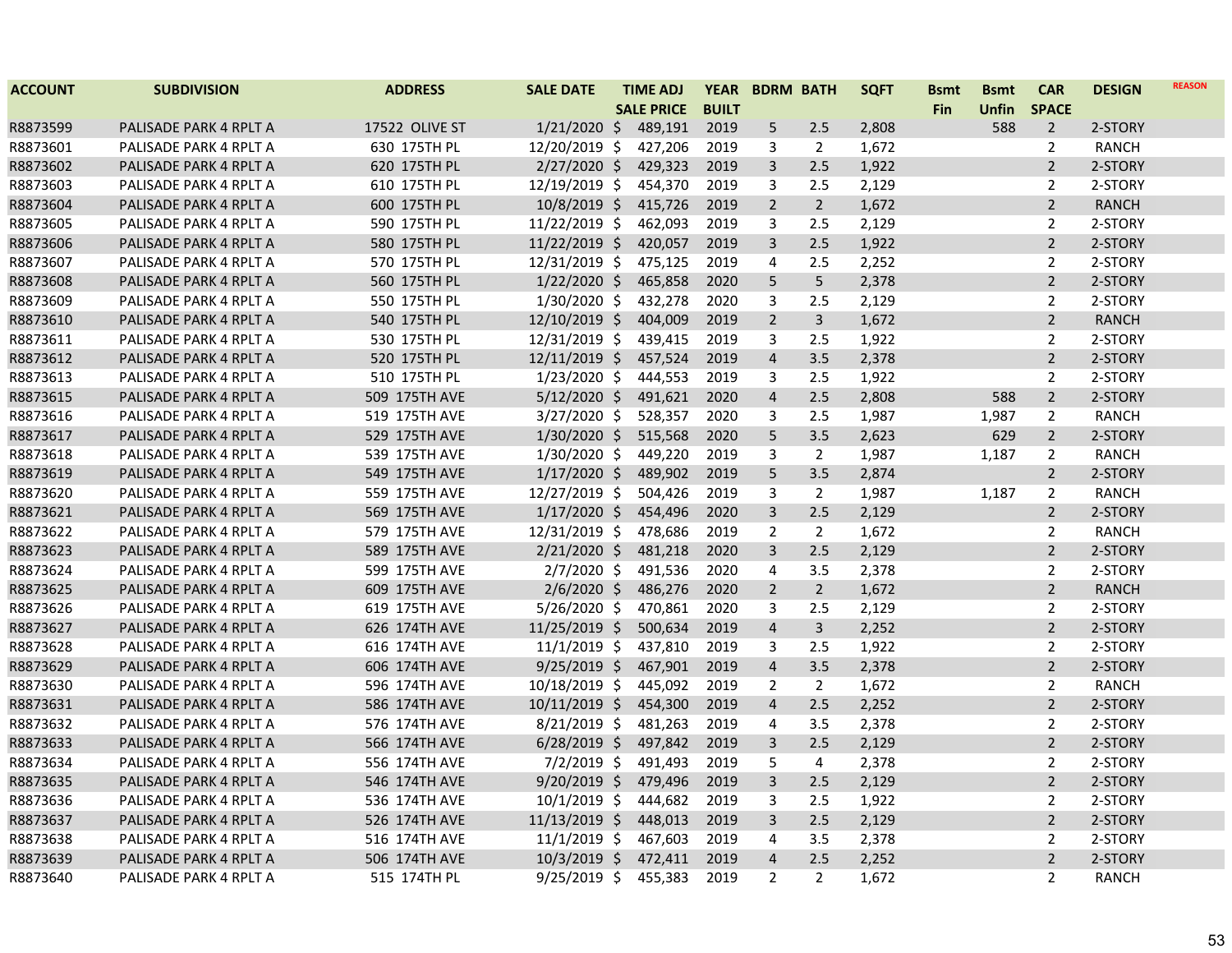| <b>ACCOUNT</b> | <b>SUBDIVISION</b>     | <b>ADDRESS</b> | <b>SALE DATE</b> | TIME ADJ          | <b>YEAR</b>  |                | <b>BDRM BATH</b> | <b>SQFT</b> | <b>Bsmt</b> | <b>Bsmt</b>  | <b>CAR</b>     | <b>DESIGN</b> | <b>REASON</b> |
|----------------|------------------------|----------------|------------------|-------------------|--------------|----------------|------------------|-------------|-------------|--------------|----------------|---------------|---------------|
|                |                        |                |                  | <b>SALE PRICE</b> | <b>BUILT</b> |                |                  |             | <b>Fin</b>  | <b>Unfin</b> | <b>SPACE</b>   |               |               |
| R8873641       | PALISADE PARK 4 RPLT A | 525 174TH PL   | $5/31/2019$ \$   | 486,577           | 2019         | $\mathsf{3}$   | 2.5              | 2,129       |             |              | $\overline{2}$ | 2-STORY       |               |
| R8873642       | PALISADE PARK 4 RPLT A | 535 174TH PL   | $9/6/2019$ \$    | 424,702           | 2019         | 3              | 2.5              | 1,922       |             |              | $\overline{2}$ | 2-STORY       |               |
| R8873643       | PALISADE PARK 4 RPLT A | 545 174TH PL   | $4/23/2019$ \$   | 444,232           | 2019         | 3              | 2.5              | 2,129       |             |              | $\overline{2}$ | 2-STORY       |               |
| R8873644       | PALISADE PARK 4 RPLT A | 555 174TH PL   | $2/24/2019$ \$   | 476,112           | 2018         | $\overline{4}$ | 3.5              | 2,378       |             |              | $\overline{2}$ | 2-STORY       |               |
| R8873645       | PALISADE PARK 4 RPLT A | 565 174TH PL   | $2/14/2019$ \$   | 443,255           | 2018         | 3              | 2.5              | 1,922       |             |              | $\overline{2}$ | 2-STORY       |               |
| R8873646       | PALISADE PARK 4 RPLT A | 575 174TH PL   | $2/5/2019$ \$    | 476,844           | 2018         | 3              | 2.5              | 2,129       |             |              | 2              | 2-STORY       |               |
| R8873647       | PALISADE PARK 4 RPLT A | 585 174TH PL   | $12/5/2018$ \$   | 439,714           | 2018         | $\overline{2}$ | $2^{\circ}$      | 1,672       |             |              | $\overline{2}$ | <b>RANCH</b>  |               |
| R8873648       | PALISADE PARK 4 RPLT A | 595 174TH PL   | $12/7/2018$ \$   | 452,761           | 2018         | $\overline{4}$ | 2.5              | 2,252       |             |              | $\overline{2}$ | 2-STORY       |               |
| R8873649       | PALISADE PARK 4 RPLT A | 605 174TH PL   | $12/4/2018$ \$   | 479,697           | 2018         | $\overline{a}$ | 3.5              | 2,378       |             |              | $\overline{2}$ | 2-STORY       |               |
| R8873651       | PALISADE PARK 4 RPLT A | 625 174TH PL   | $11/7/2018$ \$   | 416,447           | 2018         | 3              | $\overline{2}$   | 1,672       |             |              | $\overline{2}$ | <b>RANCH</b>  |               |
| R8873652       | PALISADE PARK 4 RPLT A | 624 174TH PL   | $6/19/2020$ \$   | 494,000           | 2018         | 3              | 2.5              | 2,129       |             |              | $\overline{2}$ | 2-STORY       |               |
| R8873653       | PALISADE PARK 4 RPLT A | 614 174TH PL   | 12/14/2018 \$    | 417,933           | 2018         | 2              | $\overline{2}$   | 1,672       |             |              | $\overline{2}$ | <b>RANCH</b>  |               |
| R8873654       | PALISADE PARK 4 RPLT A | 604 174TH PL   | 12/14/2018 \$    | 425,194           | 2018         | $\overline{3}$ | 2.5              | 2,129       |             |              | $\overline{2}$ | 2-STORY       |               |
| R8873655       | PALISADE PARK 4 RPLT A | 594 174TH PL   | $3/5/2019$ \$    | 409,365           | 2018         | 3              | 2.5              | 1,922       |             |              | 2              | 2-STORY       |               |
| R8873657       | PALISADE PARK 4 RPLT A | 574 174TH PL   | $2/25/2019$ \$   | 410,398           | 2018         | 3              | 2.5              | 1,922       |             |              | $\overline{2}$ | 2-STORY       |               |
| R8873659       | PALISADE PARK 4 RPLT A | 554 174TH PL   | $4/15/2019$ \$   | 497,094           | 2019         | 4              | 3                | 2,129       |             |              | $\overline{2}$ | 2-STORY       |               |
| R8873660       | PALISADE PARK 4 RPLT A | 544 174TH PL   | $4/4/2019$ \$    | 451,932           | 2019         | 3              | $2^{\circ}$      | 1,672       |             |              | $\overline{2}$ | <b>RANCH</b>  |               |
| R8873661       | PALISADE PARK 4 RPLT A | 534 174TH PL   | $4/10/2019$ \$   | 461,089           | 2019         | 4              | 2.5              | 2,252       |             |              | 2              | 2-STORY       |               |
| R8873662       | PALISADE PARK 4 RPLT A | 524 174TH PL   | 10/16/2019 \$    | 470,058           | 2019         | $\overline{4}$ | 3.5              | 2,378       |             |              | $\overline{2}$ | 2-STORY       |               |
| R8873665       | PALISADE PARK 4 RPLT A | 553 173RD AVE  | 10/31/2018 \$    | 434,097           | 2018         | 3              | 2.5              | 1,922       |             |              | 2              | 2-STORY       |               |
| R8873666       | PALISADE PARK 4 RPLT A | 563 173RD AVE  | $11/5/2018$ \$   | 447,362           | 2018         | $\overline{4}$ | 3.5              | 2,378       |             |              | $\overline{2}$ | 2-STORY       |               |
| R8873667       | PALISADE PARK 4 RPLT A | 573 173RD AVE  | $8/29/2018$ \$   | 474,773           | 2018         | 3              | 2.5              | 2,129       |             |              | $\overline{2}$ | 2-STORY       |               |
| R8873668       | PALISADE PARK 4 RPLT A | 583 173RD AVE  | $9/6/2018$ \$    | 443,986           | 2018         | $\overline{2}$ | $2^{\circ}$      | 1,672       |             |              | $\overline{2}$ | <b>RANCH</b>  |               |
| R8873670       | PALISADE PARK 4 RPLT A | 603 173RD AVE  | $10/11/2018$ \$  | 462,240           | 2018         | $\overline{2}$ | $\overline{2}$   | 1,672       |             |              | $\overline{2}$ | <b>RANCH</b>  |               |
| R8873671       | PALISADE PARK 4 RPLT A | 613 173RD AVE  | $10/3/2018$ \$   | 454,297           | 2018         | $\overline{4}$ | 4.5              | 2,378       |             |              | $\overline{2}$ | 2-STORY       |               |
| R8873673       | PALISADE PARK 4 RPLT A | 17496 OLIVE ST | 10/25/2019 \$    | 469,648           | 2019         | 3              | 2.5              | 2,129       |             |              | $\overline{2}$ | 2-STORY       |               |
| R8873674       | PALISADE PARK 4 RPLT A | 17492 OLIVE ST | $11/12/2019$ \$  | 447,911           | 2019         | 3              | 2.5              | 1,922       |             |              | $\overline{2}$ | 2-STORY       |               |
| R8873675       | PALISADE PARK 4 RPLT A | 17488 OLIVE ST | 12/23/2019 \$    | 436,973           | 2019         | $\overline{2}$ | $\overline{2}$   | 1,672       |             |              | $\overline{2}$ | <b>RANCH</b>  |               |
| R8873676       | PALISADE PARK 4 RPLT A | 17484 OLIVE ST | 11/25/2019 \$    | 491,682           | 2019         | 3              | 2.5              | 2,129       |             |              | $\overline{2}$ | 2-STORY       |               |
| R8873677       | PALISADE PARK 4 RPLT A | 17476 OLIVE ST | $6/11/2019$ \$   | 488,425           | 2019         | 5              | 4                | 2,378       |             |              | $\overline{2}$ | 2-STORY       |               |
| R8873678       | PALISADE PARK 4 RPLT A | 17472 OLIVE ST | 7/29/2019 \$     | 467,863           | 2019         | $\overline{4}$ | $\overline{3}$   | 2,252       |             |              | $\overline{2}$ | 2-STORY       |               |
| R8873680       | PALISADE PARK 4 RPLT A | 17464 OLIVE ST | $6/27/2019$ \$   | 472,489           | 2019         | 3              | 2.5              | 2,129       |             |              | 2              | 2-STORY       |               |
| R8873681       | PALISADE PARK 4 RPLT A | 17456 OLIVE ST | $7/31/2019$ \$   | 455,583           | 2019         | 3              | 2.5              | 1,922       |             |              | $\overline{2}$ | 2-STORY       |               |
| R8873682       | PALISADE PARK 4 RPLT A | 17452 OLIVE ST | $6/28/2019$ \$   | 455,622           | 2019         | 4              | 3.5              | 2,378       |             |              | $\overline{2}$ | 2-STORY       |               |
| R8873683       | PALISADE PARK 4 RPLT A | 17448 OLIVE ST | $5/21/2019$ \$   | 507,642           | 2019         | 3              | 2.5              | 2,129       |             |              | $\overline{2}$ | 2-STORY       |               |
| R8873684       | PALISADE PARK 4 RPLT A | 17444 OLIVE ST | $4/25/2019$ \$   | 447,041           | 2019         | 4              | 3.5              | 2,378       |             |              | 2              | 2-STORY       |               |
| R8873691       | PALISADE PARK 4 RPLT A | 552 173RD AVE  | $11/13/2018$ \$  | 430,058           | 2018         | $\overline{2}$ | $2^{\circ}$      | 1,672       |             |              | $\overline{2}$ | <b>RANCH</b>  |               |
| R8873692       | PALISADE PARK 4 RPLT A | 562 173RD AVE  | $11/1/2018$ \$   | 429,953           | 2018         | 3              | 2.5              | 2,129       |             |              | 2              | 2-STORY       |               |
| R8873693       | PALISADE PARK 4 RPLT A | 572 173RD AVE  | $8/24/2018$ \$   | 446,476           | 2018         | $\overline{3}$ | $2^{\circ}$      | 1,672       |             |              | $\overline{2}$ | <b>RANCH</b>  |               |
| R8873694       | PALISADE PARK 4 RPLT A | 582 173RD AVE  | $9/14/2018$ \$   | 431,786           | 2018         | 3              | 2.5              | 1,922       |             |              | $\overline{2}$ | 2-STORY       |               |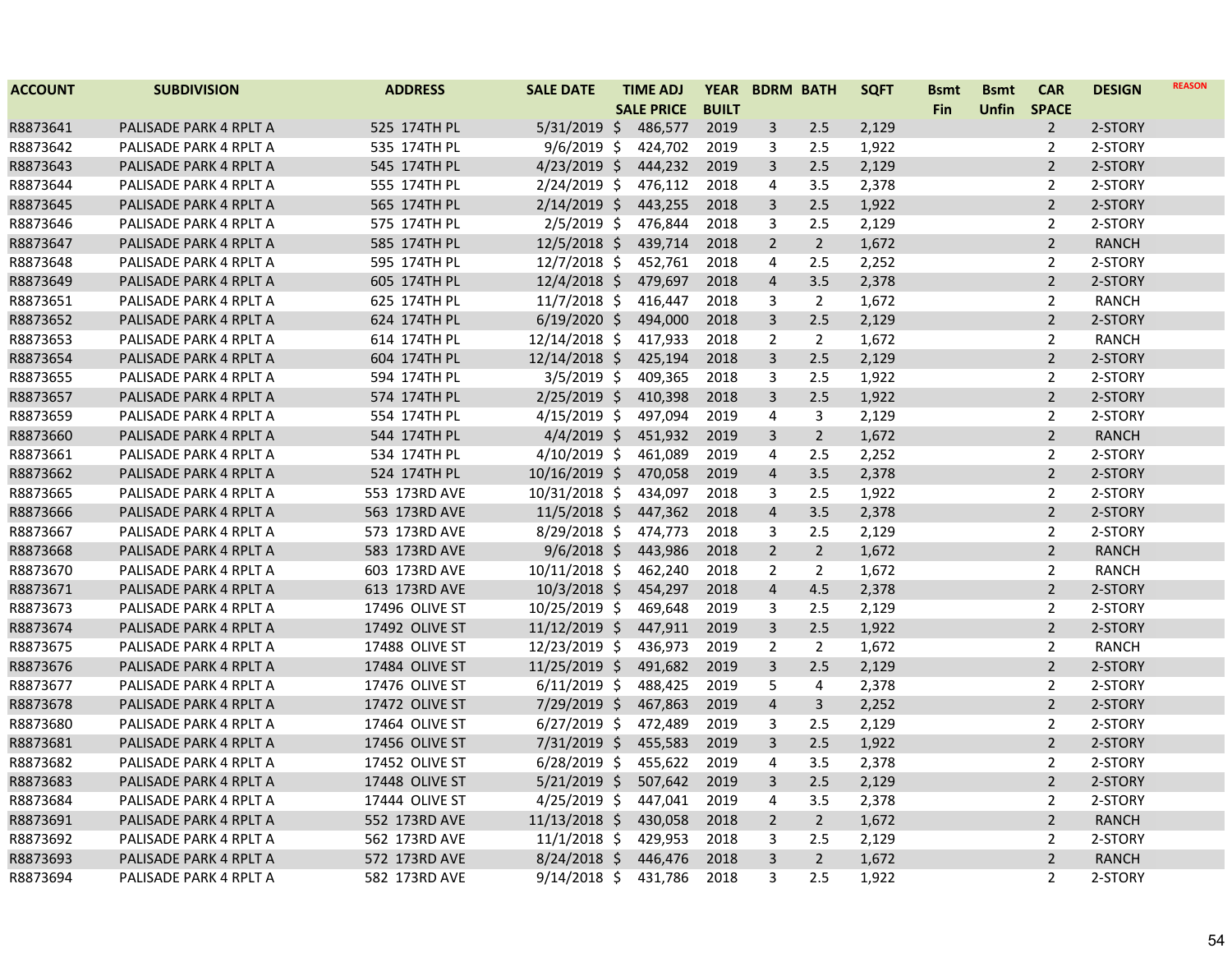| <b>ACCOUNT</b> | <b>SUBDIVISION</b>      | <b>ADDRESS</b>    | <b>SALE DATE</b> | <b>TIME ADJ</b>   | <b>YEAR</b>  | <b>BDRM BATH</b> |                | <b>SQFT</b> | <b>Bsmt</b> | <b>Bsmt</b>  | <b>CAR</b>     | <b>DESIGN</b> | <b>REASON</b> |
|----------------|-------------------------|-------------------|------------------|-------------------|--------------|------------------|----------------|-------------|-------------|--------------|----------------|---------------|---------------|
|                |                         |                   |                  | <b>SALE PRICE</b> | <b>BUILT</b> |                  |                |             | Fin         | <b>Unfin</b> | <b>SPACE</b>   |               |               |
| R8873695       | PALISADE PARK 4 RPLT A  | 592 173RD AVE     | 10/10/2018 \$    | 469,646           | 2018         | 4                | 3.5            | 2,378       |             |              | $\overline{2}$ | 2-STORY       |               |
| R8873697       | PALISADE PARK 4 RPLT A  | 612 173RD AVE     | $8/9/2018$ \$    | 443,179           | 2018         | 3                | 2.5            | 1,922       |             |              | $\overline{2}$ | 2-STORY       |               |
| R8873698       | PALISADE PARK 4 RPLT A  | 622 173RD AVE     | $7/27/2018$ \$   | 433,186           | 2018         | 3                | $2^{\circ}$    | 1,672       |             |              | $\overline{2}$ | <b>RANCH</b>  |               |
| R8873699       | PALISADE PARK 4 RPLT A  | 621 173RD PL      | 10/19/2018 \$    | 544,341           | 2018         | 4                | 2.5            | 2,997       |             | 595          | $\overline{2}$ | 2-STORY       |               |
| R8873700       | PALISADE PARK 4 RPLT A  | 611 173RD PL      | $1/24/2019$ \$   | 461,587           | 2018         | $\overline{2}$   | $\overline{2}$ | 1,874       |             | 1,035        | $\overline{2}$ | <b>RANCH</b>  |               |
| R8873701       | PALISADE PARK 4 RPLT A  | 601 173RD PL      | $11/1/2018$ \$   | 467,388           | 2018         | 3                | 2.5            | 1,987       |             | 1,187        | $\overline{2}$ | RANCH         |               |
| R8873702       | PALISADE PARK 4 RPLT A  | 591 173RD PL      | $9/19/2018$ \$   | 539,573           | 2018         | $\overline{4}$   | 2.5            | 2,996       |             | 595          | $\overline{2}$ | 2-STORY       |               |
| R8873703       | PALISADE PARK 4 RPLT A  | 581 173RD PL      | $2/1/2019$ \$    | 451,312           | 2018         | $\overline{2}$   | $\overline{2}$ | 1,874       |             | 1,035        | $\overline{2}$ | RANCH         |               |
| R8873713       | PALISADE PARK 4 RPLT A  | 17344 DRAKE ST    | $4/22/2020$ \$   | 591,410           | 2018         | $\overline{4}$   | 3.5            | 2,661       |             | 1,299        | $\overline{2}$ | 2-STORY       |               |
| R8873714       | PALISADE PARK 4 RPLT A  | 17336 DRAKE ST    | $4/23/2020$ \$   | 512,958           | 2018         | 3                | 2.5            | 2,129       |             |              | $\overline{2}$ | 2-STORY       |               |
| R8873873       | PALISADE PARK 4 RPLT A  | 542 173RD AVE     | 12/14/2018 \$    | 451,183           | 2018         | 3                | 2.5            | 2,129       |             |              | $\overline{2}$ | 2-STORY       |               |
| R8873874       | PALISADE PARK 4 RPLT A  | 571 173RD PL      | $8/28/2018$ \$   | 567,856           | 2018         | 5                | 3.5            | 2,589       |             | 1,273        | $\overline{2}$ | 2-STORY       |               |
| R8873875       | PALISADE PARK 4 RPLT A  | 561 173RD PL      | $10/2/2018$ \$   | 543,812           | 2018         | 5                | 3.5            | 2,822       |             | 588          | $\overline{2}$ | 2-STORY       |               |
| R8873877       | PALISADE PARK 4 RPLT A  | 17436 OLIVE ST    | $5/7/2019$ \$    | 461,050           | 2019         | 3                | 2.5            | 2,129       |             |              | $\overline{2}$ | 2-STORY       |               |
| R8873710       | PALISADE PARK 4 RPLT A  | 600 173RD PL      | $4/23/2020$ \$   | 567,472           | 2020         | $\overline{3}$   | 3              | 2,455       |             | 1,139        | 2.5            | 2-STORY       |               |
| R8873890       | PALISADE PARK 5 RPLT B  | 520 176TH AVE     | $6/24/2020$ \$   | 584,600           | 2020         | 5                | 3              | 2,774       |             | 1,373        | 2              | 2-STORY       |               |
| R8873892       | PALISADE PARK 5 RPLT B  | 516 176TH AVE     | $6/4/2020$ \$    | 544,400           | 2020         | $\overline{4}$   | 3              | 2,477       |             | 1,355        | $\overline{2}$ | 2-STORY       |               |
| R8873894       | PALISADE PARK 5 RPLT B  | 512 176TH AVE     | 4/30/2020 \$     | 587,085           | 2020         | 5                | 3              | 2,774       |             | 1,373        | $\overline{2}$ | 2-STORY       |               |
| R8873895       | PALISADE PARK 5 RPLT B  | 510 176TH AVE     | $4/15/2020$ \$   | 546,149           | 2020         | $\overline{4}$   | 3              | 2,477       |             | 1,355        | 2.5            | 2-STORY       |               |
| R8873896       | PALISADE PARK 5 RPLT B  | 508 176TH AVE     | $5/26/2020$ \$   | 483,397           | 2020         | 3                | $\overline{2}$ | 1,835       |             | 1,835        | $\overline{2}$ | RANCH         |               |
| R8873897       | PALISADE PARK 5 RPLT B  | 506 176TH AVE     | $4/30/2020$ \$   | 492,842           | 2020         | $\overline{3}$   | $\overline{2}$ | 1,982       |             | 1,982        | $\overline{2}$ | <b>RANCH</b>  |               |
| R8874001       | PALISADE PARK 5 RPLT B  | 517 176TH AVE     | $6/1/2020$ \$    | 564,700           | 2020         | 5                | 3              | 2,774       |             | 1,373        | $\overline{2}$ | 2-STORY       |               |
| R8874002       | PALISADE PARK 5 RPLT B  | 515 176TH AVE     | 4/30/2020 \$     | 539,209           | 2020         | $\overline{3}$   | $\overline{2}$ | 1,835       |             | 1,835        | $2^{\circ}$    | <b>RANCH</b>  |               |
| R8874003       | PALISADE PARK 5 RPLT B  | 513 176TH AVE     | $5/7/2020$ \$    | 553,701           | 2020         | 4                | 3              | 2,477       |             | 1,355        | 2.5            | 2-STORY       |               |
| R8874004       | PALISADE PARK 5 RPLT B  | 511 176TH AVE     | $4/7/2020$ \$    | 516,578           | 2020         | 3                | $\overline{2}$ | 1,982       |             | 1,982        | $\overline{2}$ | <b>RANCH</b>  |               |
| R8874044       | PALISADE PARK 5 RPLT B  | 17628 OLIVE ST    | $5/21/2020$ \$   | 400,457           | 2020         | $\overline{2}$   | 2.5            | 1,451       |             | 681          | $\overline{2}$ | 2-STORY       |               |
| R8874045       | PALISADE PARK 5 RPLT B  | 17626 OLIVE ST    | $5/19/2020$ \$   | 392,133           | 2020         | $\overline{2}$   | 2.5            | 1,451       |             | 681          | $\overline{2}$ | 2-STORY       |               |
| R8874046       | PALISADE PARK 5 RPLT B  | 17624 OLIVE ST    | $6/5/2020$ \$    | 430,000           | 2020         | 3                | 2.5            | 1,807       |             | 609          | $\overline{2}$ | ASF           |               |
| R8874047       | PALISADE PARK 5 RPLT B  | 17622 OLIVE ST    | $6/4/2020$ \$    | 438,500           | 2020         | 3                | 2.5            | 1,807       |             | 609          | $\overline{2}$ | <b>ASF</b>    |               |
| R8874048       | PALISADE PARK 5 RPLT B  | 17612 OLIVE ST    | $5/1/2020$ \$    | 433,754           | 2020         | 3                | 2.5            | 1,807       |             | 609          | $\overline{2}$ | ASF           |               |
| R8874049       | PALISADE PARK 5 RPLT B  | 17614 OLIVE ST    | $4/29/2020$ \$   | 420,826           | 2020         | 3                | 2.5            | 1,807       |             | 609          | $\overline{2}$ | <b>ASF</b>    |               |
| R8874051       | PALISADE PARK 5 RPLT B  | 17618 OLIVE ST    | $4/7/2020$ \$    | 382,204           | 2020         | $\overline{2}$   | 2.5            | 1,312       |             | 596          | $\overline{2}$ | ASF           |               |
| R8870057       | PALISADE PARK F3        | 650 172ND PL      | 11/30/2018 \$    | 447,045           | 2016         | $\overline{4}$   | 3.5            | 2,208       |             | 1,126        | 2.5            | 2-STORY       |               |
| R8870066       | <b>PALISADE PARK F3</b> | 625 171ST PL      | $6/26/2020$ \$   | 494,000           | 2016         | 4                | 3              | 2,208       |             | 697          | 2.5            | 2-STORY       |               |
| R8870076       | PALISADE PARK F3        | 631 170TH PL      | $5/15/2019$ \$   | 504,841           | 2017         | $\overline{4}$   | 2.5            | 2,265       |             | 910          | 2.5            | 2-STORY       |               |
| R8870085       | <b>PALISADE PARK F3</b> | 637 169TH PL      | $2/27/2020$ \$   | 521,479           | 2017         | 4                | 3              | 2,208       |             | 697          | 2.5            | 2-STORY       |               |
| R8870087       | PALISADE PARK F3        | 607 169TH PL      | $3/19/2020$ \$   | 561,845           | 2014         | $\overline{4}$   | 4.5            | 2,551       | 800         | 24           | 3              | 2-STORY       |               |
| R8870114       | <b>PALISADE PARK F3</b> | 687 169TH PL      | 12/19/2019 \$    | 497,813           | 2017         | 4                | 3              | 2,265       |             | 910          | $\overline{2}$ | 2-STORY       |               |
| R8870119       | PALISADE PARK F3        | 16990 GALAPAGO CT | $8/16/2018$ \$   | 537,112           | 2014         | $\overline{4}$   | 3              | 2,208       |             | 697          | 2.5            | 2-STORY       |               |
| R8870129       | <b>PALISADE PARK F3</b> | 17025 MELODY DR   | $8/21/2019$ \$   | 539,916           | 2015         | 5                | 3.5            | 2,740       |             | 610          | 2.5            | 2-STORY       |               |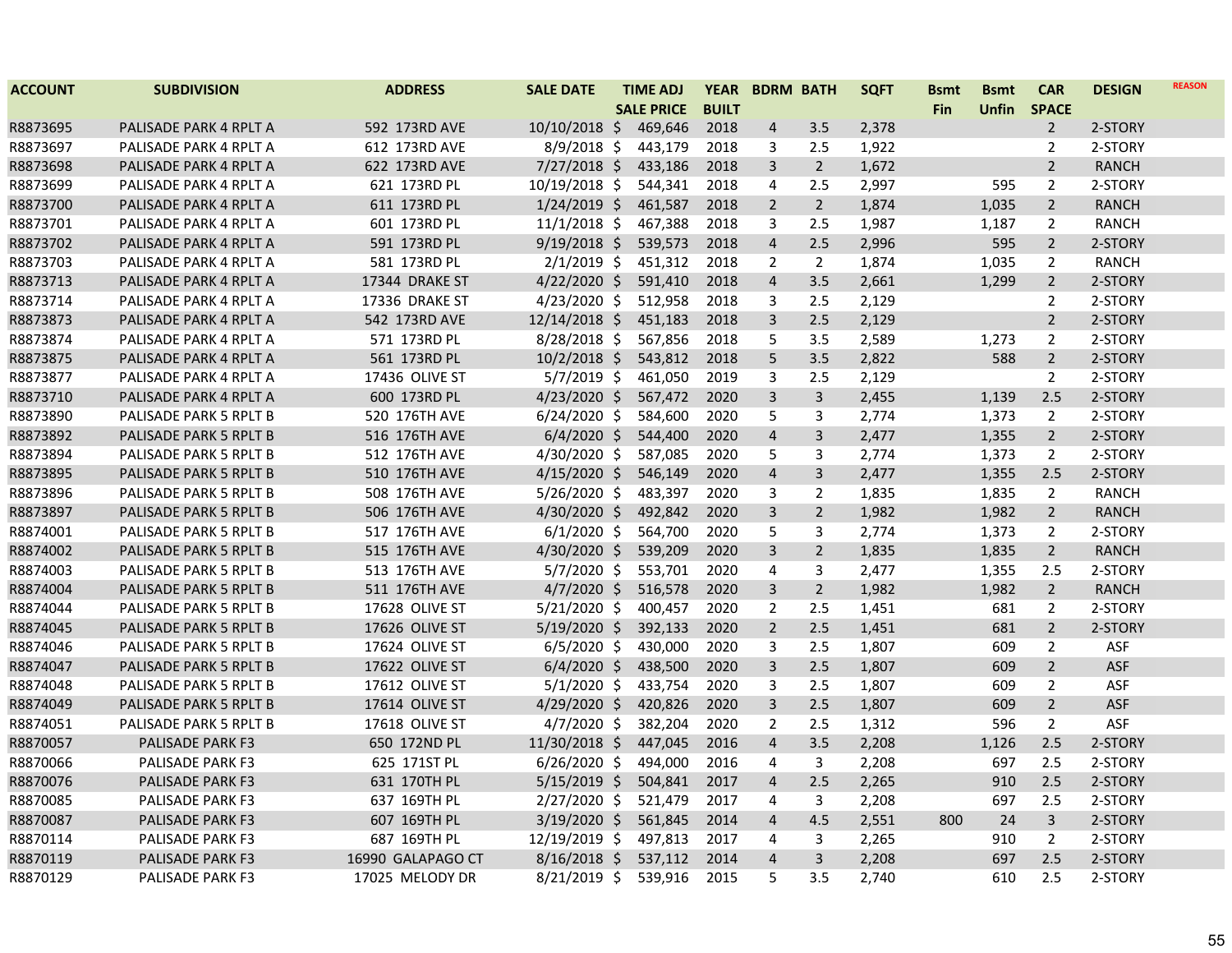| <b>ACCOUNT</b> | <b>SUBDIVISION</b>              | <b>ADDRESS</b>         | <b>SALE DATE</b> | <b>TIME ADJ</b>   | <b>YEAR</b>  |                         | <b>BDRM BATH</b> | <b>SQFT</b> | <b>Bsmt</b> | <b>Bsmt</b> | <b>CAR</b>     | <b>DESIGN</b>    | <b>REASON</b> |
|----------------|---------------------------------|------------------------|------------------|-------------------|--------------|-------------------------|------------------|-------------|-------------|-------------|----------------|------------------|---------------|
|                |                                 |                        |                  | <b>SALE PRICE</b> | <b>BUILT</b> |                         |                  |             | <b>Fin</b>  | Unfin       | <b>SPACE</b>   |                  |               |
| R8870144       | PALISADE PARK F3                | 513 172ND PL           | $11/14/2019$ \$  | 525,454           | 2015         | 4                       | 2.5              | 2,208       |             | 697         | 2.5            | 2-STORY          |               |
| R8870148       | <b>PALISADE PARK F3</b>         | 593 172ND PL           | 12/12/2019 \$    | 539,222           | 2014         | 4                       | 3.5              | 2,836       |             | 864         | 3              | 2-STORY          |               |
| R8870154       | PALISADE PARK F3                | 17153 INCA ST          | $8/27/2018$ \$   | 525,304           | 2016         | $\overline{\mathbf{4}}$ | 3.5              | 2,208       |             | 1,126       | 2.5            | 2-STORY          | <b>FSBO</b>   |
| R8870156       | <b>PALISADE PARK F3</b>         | 17083 INCA ST          | $6/20/2019$ \$   | 538,096           | 2016         | 4                       | 2.5              | 2,208       |             | 1,126       | 2.5            | 2-STORY          |               |
| R8870172       | PALISADE PARK F3                | 17047 ELATI ST         | 2/28/2019 \$     | 524,141           | 2016         | $\overline{4}$          | 2.5              | 2,740       |             | 610         | 2.5            | 2-STORY          |               |
| R8870180       | PALISADE PARK F3                | 17052 MELODY DR        | 12/10/2018 \$    | 514,528           | 2015         | 4                       | 3                | 2,208       |             | 1,126       | 2.5            | 2-STORY          |               |
| R8870182       | PALISADE PARK F3                | 17122 MELODY DR        | $6/26/2020$ \$   | 570,000           | 2015         | $\overline{4}$          | 3.5              | 2,240       | 680         | 240         | $\overline{2}$ | 2-STORY          |               |
| R8870187       | PALISADE PARK F3                | 17067 ELATI ST         | $4/17/2019$ \$   | 518,739           | 2015         | 4                       | 3                | 2,208       |             | 697         | 2.5            | 2-STORY          |               |
| R8870190       | PALISADE PARK F3                | 17012 MELODY DR        | $2/1/2019$ \$    | 523,200           | 2016         | $\overline{a}$          | 3                | 2,208       |             | 1,126       | 2.5            | 2-STORY          |               |
| R8872455       | <b>PALISADE PARK F3</b>         | 675 171ST PL           | $6/12/2020$ \$   | 470,000           | 2016         | $\overline{2}$          | $\overline{2}$   | 1,844       |             | 911         | 2.5            | <b>RANCH</b>     |               |
| R8872463       | <b>PALISADE PARK F3</b>         | 668 171ST PL           | $3/4/2020$ \$    | 496,784           | 2017         | 3                       | 2.5              | 2,265       |             | 910         | $\overline{2}$ | 2-STORY          |               |
| R8872465       | <b>PALISADE PARK F3</b>         | 648 171ST PL           | $4/22/2019$ \$   | 533,307           | 2017         | 5                       | 3.5              | 2,551       |             | 614         | 3              | 2-STORY          |               |
| R8872469       | <b>PALISADE PARK F3</b>         | 651 170TH PL           | 12/18/2019 \$    | 497,508           | 2017         | $\overline{4}$          | 2.5              | 2,265       |             | 910         | $2^{\circ}$    | 2-STORY          |               |
| R8874200       | PALISADE PARK FLG 5 RPLT C      | 17603 DRAKE ST         | $6/18/2020$ \$   | 574,900           | 2020         | 4                       | $\mathbf{3}$     | 2,477       |             | 1,355       | 2.5            | 2-STORY          |               |
| R8865808       | PARKWAY CIRCLE #2 RPLT A        | 13576 VIA VARRA        | $4/10/2020$ \$   | 432,954           | 2010         | 2                       | 2.5              | 1,462       |             |             | $\overline{2}$ | <b>TOWNHOUSE</b> |               |
| R8865826       | PARKWAY CIRCLE #2 RPLT A        | 13444 VIA VARRA        | 2/15/2019 \$     | 423,176           | 2007         | $\overline{2}$          | 2.5              | 1,462       |             |             | 2              | <b>TOWNHOUSE</b> |               |
| R8865831       | PARKWAY CIRCLE #2 RPLT A        | 13402 VIA VARRA        | 10/15/2018 \$    | 428,400           | 2007         | $\overline{2}$          | 2.5              | 1,462       |             |             | $\overline{2}$ | <b>TOWNHOUSE</b> |               |
| R8865735       | PARKWAY CIRCLE #2 RPLT A        | 13582 VIA VARRA        | 9/30/2019 \$     | 472,497           | 2010         | 4                       | 2.5              | 2,020       |             |             | 2              | <b>TOWNHOUSE</b> |               |
| R8865758       | PARKWAY CIRCLE #2 RPLT A        | 13494 VIA VARRA        | $9/25/2018$ \$   | 477,835           | 2007         | $\overline{\mathbf{4}}$ | 3.5              | 2,067       |             |             | $\overline{2}$ | <b>TOWNHOUSI</b> | <b>FSBO</b>   |
| R8865761       | <b>PARKWAY CIRCLE #2 RPLT A</b> | 13486 VIA VARRA        | 10/31/2019 \$    | 476,340           | 2007         | 4                       | 3.5              | 2,067       |             |             | $\overline{2}$ | <b>TOWNHOUSE</b> |               |
| R8865824       | PARKWAY CIRCLE #2 RPLT A        | 13490 VIA VARRA        | $11/4/2019$ \$   | 456,348           | 2007         | $\overline{\mathbf{4}}$ | 3.5              | 2,067       |             |             | $\overline{2}$ | <b>TOWNHOUSE</b> |               |
| R8865753       | <b>PARKWAY CIRCLE #2 RPLT A</b> | 13474 VIA VARRA        | $4/13/2020$ \$   | 407,256           | 2007         | $\overline{2}$          | 2.5              | 1,637       |             |             | $\overline{2}$ | <b>TOWNHOUSE</b> |               |
| R8865775       | PARKWAY CIRCLE #2 RPLT A        | 13426 VIA VARRA        | $8/10/2018$ \$   | 425,165           | 2007         | $\overline{2}$          | 2.5              | 1,637       |             |             | $\overline{2}$ | <b>TOWNHOUSE</b> |               |
| R8865804       | PARKWAY CIRCLE #2 RPLT A        | 13568 VIA VARRA        | $8/2/2019$ \$    | 404,875           | 2010         | 2                       | 2.5              | 1,637       |             |             | $\overline{2}$ | <b>TOWNHOUSE</b> |               |
| R8865812       | PARKWAY CIRCLE #2 RPLT A        | 13592 VIA VARRA        | $7/6/2018$ \$    | 419,193           | 2010         | $\overline{2}$          | 2.5              | 1,637       |             |             | $\overline{2}$ | <b>TOWNHOUSE</b> |               |
| R8863773       | PINNACLE NORTH                  | 13256 MISTY ST         | 12/18/2018 \$    | 504,526           | 2012         | 3                       | 3.5              | 2,097       | 600         | 171         | $\overline{2}$ | 2-STORY          |               |
| R8861365       | RED LEAF #1                     | 4749 RABBIT MTN RD     | $5/1/2019$ \$    | 648,562           | 2005         | $\overline{3}$          | $\overline{2}$   | 2,228       |             | 1,701       | $\overline{2}$ | <b>RANCH</b>     | <b>FSBO</b>   |
| R8861384       | RED LEAF #1                     | 4513 RED DEER TRL      | $9/4/2019$ \$    | 567,433           | 2007         | 3                       | $\overline{2}$   | 1,980       |             | 1,962       | 2.5            | <b>RANCH</b>     |               |
| R8861392       | RED LEAF #1                     | 13377 KING LAKE TRL    | $4/27/2020$ \$   | 603,379           | 2006         | $\overline{\mathbf{4}}$ | 3.5              | 2,476       |             | 1,050       | 3              | 2-STORY          |               |
| R8861410       | RED LEAF #1                     | 4792 RABBIT MTN RD     | 10/22/2019 \$    | 543,319           | 2005         | 3                       | $\overline{2}$   | 2,228       |             | 1,701       | $\overline{2}$ | <b>RANCH</b>     |               |
| R8861424       | RED LEAF #1                     | 4498 RED DEER TRL      | $9/5/2018$ \$    | 678,976           | 2007         | $\overline{4}$          | 3.5              | 2,533       | 1,174       | 62          | 3              | 2-STORY          |               |
| R8861428       | RED LEAF #1                     | 4440 RED DEER TRL      | $3/4/2019$ \$    | 658,970           | 2007         | 4                       | $\overline{2}$   | 2,627       |             | 1,823       | $\overline{2}$ | 2-STORY          |               |
| R8861480       | RED LEAF #1                     | 4779 RABBIT MTN RD     | $12/5/2019$ \$   | 611,457           | 2005         | 3                       | 2.5              | 2,512       |             | 1,150       | 3              | 2-STORY          |               |
| R8861530       | RED LEAF #1                     | 13367 KING LAKE TRL    | $11/6/2019$ \$   | 613,710           | 2006         | 4                       | 2.5              | 2,533       |             | 1,236       | 3              | 2-STORY          |               |
| R8861532       | RED LEAF #1                     | 13347 KING LAKE TRL    | 3/27/2020 \$     | 657,672           | 2006         | $\overline{4}$          | 3.5              | 2,627       | 1,423       | 400         | $2^{\circ}$    | 2-STORY          |               |
| R8861548       | RED LEAF #1                     | 3715 SHADOW CANYON TRL | $5/1/2020$ \$    | 559,618           | 2003         | 4                       | 3.5              | 2,250       |             | 929         | 3              | 2-STORY          |               |
| R8862911       | RED LEAF #1                     | 3941 RABBIT MTN RD     | $10/1/2019$ \$   | 591,409           | 2004         | 4                       | 3.5              | 2,512       |             | 1,150       | 3              | 2-STORY          |               |
| R8861375       | RED LEAF #1                     | 4627 RABBIT MTN RD     | 10/9/2019 \$     | 690,660           | 2006         | 3                       | 2.5              | 2,715       |             | 2,699       | 2.5            | <b>RANCH</b>     |               |
| R8861376       | RED LEAF #1                     | 4677 RABBIT MTN RD     | 7/19/2018 \$     | 748,396           | 2006         | 5                       | 5                | 3,048       | 1.210       | 314         | $\overline{4}$ | 2-STORY          |               |
| R8861417       | RED LEAF #1                     | 13303 WILD BASIN WAY   | $6/3/2019$ \$    | 749,402           | 2006         | 5                       | 4                | 3,439       |             | 1,663       | 3              | 2-STORY          |               |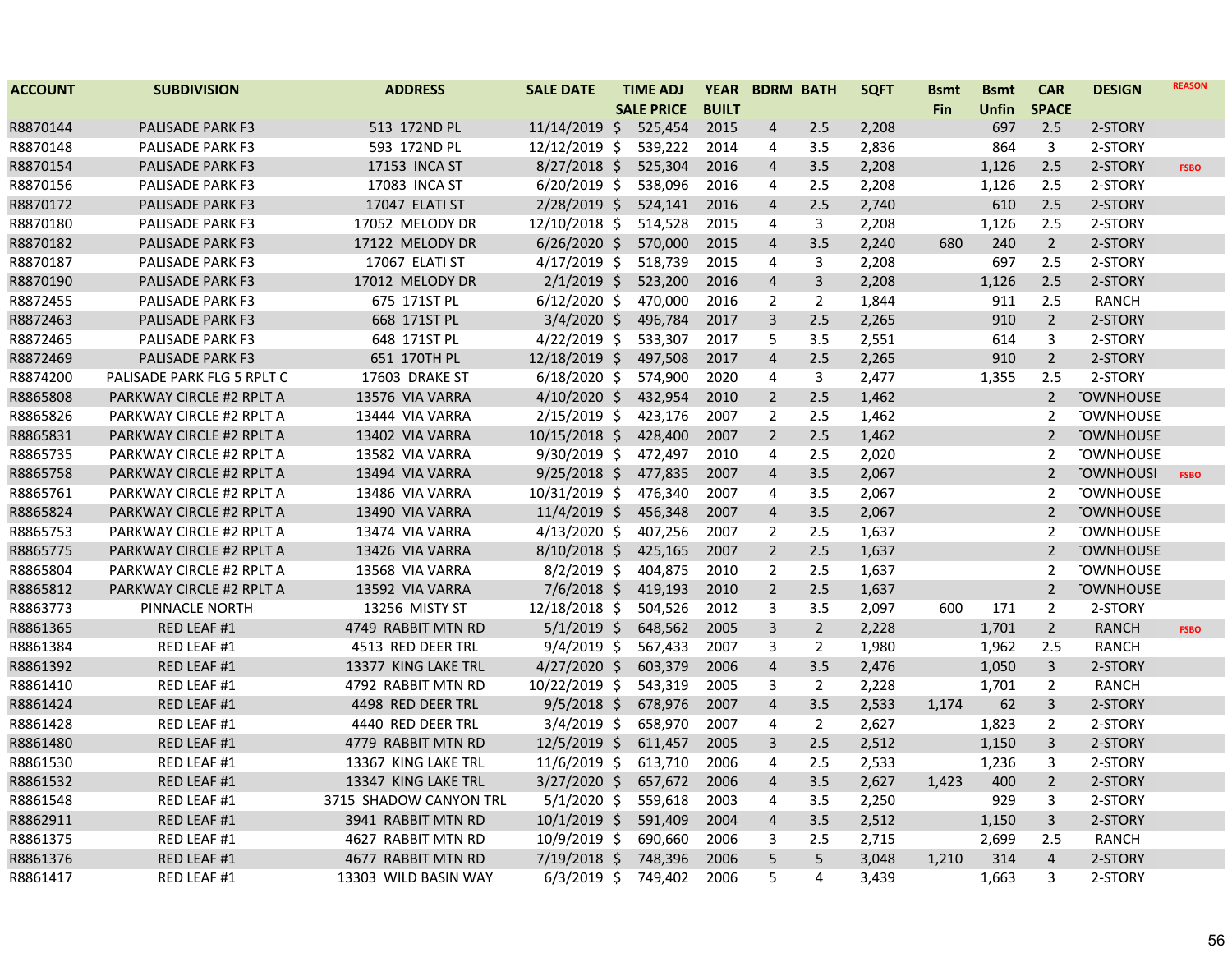| <b>BUILT</b><br><b>SALE PRICE</b><br><b>Fin</b><br><b>Unfin</b><br><b>SPACE</b><br>R8861444<br>RED LEAF #1<br>13348 KING LAKE TRL<br>$6/28/2019$ \$<br>740,813<br>2006<br>5<br>160<br>2-STORY<br>4<br>3,048<br>1,364<br>4<br>R8861468<br>RED LEAF #1<br>13456 WILD BASIN WAY<br>$2/15/2019$ \$<br>740,851<br>2006<br>5<br>3,048<br>1,524<br>2-STORY<br>4<br>4<br>R8861556<br>RED LEAF #1<br>$8/7/2019$ \$<br>2006<br>3<br>3.5<br>2,623<br>13225 ELK MTN WAY<br>665,248<br>695<br>196<br>2.5<br>2-STORY<br>10/17/2019 \$<br>2,252<br>R8861568<br>RED LEAF #1<br>13259 LOST LAKE WAY<br>563,476<br>2006<br>4<br>2.5<br>1,112<br>2<br>2-STORY<br>R8861569<br>RED LEAF #1<br>13288 LOST LAKE WAY<br>10/15/2018 \$<br>636,387<br>2005<br>3.5<br>2,252<br>150<br>$\overline{2}$<br>2-STORY<br>$\overline{4}$<br>450<br>R8861578<br>$5/14/2020$ \$<br>RED LEAF #1<br>13363 GLACIER RIM TRL<br>563,328<br>2004<br>3<br>2.5<br>2,121<br>1,044<br>$\overline{2}$<br>2-STORY<br>2.5<br>R8861630<br>RED LEAF #1<br>13246 MIRROR LAKE WAY<br>$6/14/2019$ \$<br>606,910<br>2006<br>$\overline{4}$<br>3.5<br>2,548<br>2-STORY<br>1,344<br>R8861632<br>10/31/2018 \$<br>2006<br>3<br>3.5<br>412<br>$\overline{2}$<br>RED LEAF #1<br>13235 ELK MTN WAY<br>550,160<br>2,121<br>2-STORY<br>440<br>$\mathsf{3}$<br>$\overline{2}$<br>R8861636<br>RED LEAF #1<br>13284 ELK MTN WAY<br>$1/30/2019$ \$<br>530,421<br>2006<br>$\overline{2}$<br>1,584<br>578<br><b>RANCH</b><br>526<br>$\overline{2}$<br>R8861664<br>RED LEAF #1<br>13249 LOST LAKE WAY<br>$5/2/2019$ \$<br>575,404<br>2006<br>$\overline{4}$<br>3.5<br>1,995<br>247<br>2-STORY<br>605<br>R8861679<br>3900 RABBIT MTN RD<br>$5/29/2019$ \$<br>650,637<br>2003<br>2,252<br>RED LEAF #1<br>4<br>3.5<br>840<br>272<br>2<br>2-STORY<br>5<br>$\overline{4}$<br>2.5<br>R8863634<br>RED LEAF #1 REPLT F<br>13402 ISABELLE WAY<br>$5/22/2019$ \$<br>764,784<br>2006<br>3,439<br>1,663<br>2-STORY<br>R8863639<br>RED LEAF #1 REPLT G<br>13323 WILD BASIN WAY<br>7/19/2019 \$<br>751,223<br>2006<br>2.5<br>4<br>3,439<br>1,663<br>2-STORY<br>4<br>R8861575<br>2/28/2019 \$<br>659,232<br>2.5<br>REDLEAF #1 RPLT A<br>13265 SHADOW CANYON TRL<br>2005<br>$\overline{4}$<br>4.5<br>2,548<br>92<br>2-STORY<br>1,252<br>R8861673<br>13237 TELLER LAKE WAY<br>$4/12/2019$ \$<br>596,784<br>2005<br>2,955<br>532<br>549<br>REDLEAF #1 RPLT A<br>4<br>3.5<br>2.5<br>2-STORY<br>$5/24/2019$ \$<br>2004<br>3<br>$\overline{2}$<br>R8861684<br>REDLEAF #1 RPLT A<br>13235 SHADOW CANYON TRL<br>524,038<br>2.5<br>2,252<br>1,112<br>2-STORY<br>R8862903<br>REDLEAF #1 RPLT B<br>3795 SHADOW CANYON TRL<br>10/11/2018 \$<br>663,366<br>2004<br>4<br>3<br>434<br>2.5<br><b>RANCH</b><br>2,228<br>1,267<br>R8861414<br>$9/9/2019$ \$<br>3<br>3<br>$\overline{2}$<br><b>RANCH</b><br><b>REDLEAF #1 RPLT D</b><br>4714 RABBIT MTN RD<br>641,312<br>2006<br>2,228<br>1,276<br>425<br>R8861612<br><b>REDLEAF #1 RPLT D</b><br>3765 SHADOW CANYON TRL<br>$1/22/2019$ \$<br>603,347<br>2004<br>3<br>$\overline{2}$<br>2,228<br>1,701<br>2.5<br><b>RANCH</b><br>R8861616<br><b>REDLEAF #1 RPLT D</b><br>4111 RABBIT MTN RD<br>11/12/2019 \$<br>621,158<br>2004<br>3<br>2,228<br>334<br>2.5<br><b>RANCH</b><br>$\overline{4}$<br>1,367<br>RIDGE AT BROOMFIELD F# 1 RPLT C<br>2/26/2020 \$<br>2018<br>3<br>2.5<br>1,921<br>R8873248<br>11909 MTVIEW LN<br>542,810<br>$\overline{2}$<br>3 STORY<br>$\overline{2}$<br>$\overline{2}$<br>R8873249<br>RIDGE AT BROOMFIELD F# 1 RPLT C<br>11919 MTVIEW LN<br>$2/26/2020$ \$<br>529,787<br>2018<br>2.5<br>1,829<br>3 STORY<br>R8873252<br>RIDGE AT BROOMFIELD F# 1 RPLT C<br>11959 MTVIEW LN<br>$6/25/2020$ \$<br>596,100<br>2020<br>3<br>1,921<br>2.5<br>2<br>3 STORY<br>4/28/2020 \$<br>$\overline{2}$<br>2.5<br>R8873253<br>RIDGE AT BROOMFIELD F# 1 RPLT C<br>11969 MTVIEW LN<br>545,514<br>2020<br>1,834<br>$\overline{2}$<br>3 STORY<br>RIDGE AT BROOMFIELD F# 1 RPLT C<br>$5/20/2020$ \$<br>554,864<br>2020<br>3<br>1,921<br>$\overline{2}$<br>R8873254<br>11979 MTVIEW LN<br>2.5<br>3 STORY<br>$\overline{2}$<br>$5/4/2020$ \$<br>2.5<br>1,829<br>$\overline{2}$<br>R8873255<br>RIDGE AT BROOMFIELD F# 1 RPLT C<br>11989 MTVIEW LN<br>549,470<br>2020<br>3 STORY<br>R8873256<br>13359 PANORAMA VIEW LN<br>$6/26/2019$ \$<br>554,964<br>$\overline{2}$<br>1,921<br>$\overline{2}$<br>3 STORY<br>RIDGE AT BROOMFIELD F# 1 RPLT C<br>2019<br>2.5<br>$6/27/2019$ \$<br>2.5<br>1,732<br>R8873257<br>RIDGE AT BROOMFIELD F# 1 RPLT C<br>13349 PANORAMA VIEW LN<br>423,639<br>2019<br>3<br>2<br>3 STORY<br>R8873258<br>13339 PANORAMA VIEW LN<br>$6/24/2019$ \$<br>472,358<br>1,829<br>2<br>RIDGE AT BROOMFIELD F# 1 RPLT C<br>2019<br>2<br>2.5<br>3 STORY<br>$\overline{2}$<br>$6/25/2019$ \$<br>2019<br>3<br>2.5<br>1,921<br>R8873259<br>RIDGE AT BROOMFIELD F# 1 RPLT C<br>13329 PANORAMA VIEW LN<br>529,317<br>3 STORY<br>R8873260<br>RIDGE AT BROOMFIELD F# 1 RPLT C<br>13319 PANORAMA VIEW LN<br>$3/29/2019$ \$<br>430,562<br>2019<br>$\overline{2}$<br>2.5<br>1,732<br>$\overline{2}$<br>3 STORY<br>R8873261<br>13309 PANORAMA VIEW LN<br>$4/4/2019$ \$<br>478,377<br>2019<br>$\overline{2}$<br>2.5<br>1,698<br>$\overline{2}$<br>3 STORY<br>RIDGE AT BROOMFIELD F# 1 RPLT C<br>R8873262<br>$4/15/2019$ \$<br>523,399<br>1,834<br>RIDGE AT BROOMFIELD F# 1 RPLT C<br>13289 PANORAMA VIEW LN<br>2019<br>3<br>2.5<br>2<br>3 STORY<br>$\overline{2}$<br>2.5<br>$\overline{2}$<br>R8873263<br>RIDGE AT BROOMFIELD F# 1 RPLT C<br>13279 PANORAMA VIEW LN<br>3/29/2019 \$<br>478,391<br>2019<br>1,829<br>3 STORY<br>R8873264<br>RIDGE AT BROOMFIELD F# 1 RPLT C<br>13269 PANORAMA VIEW LN<br>12/31/2018 \$<br>524,590<br>2018<br>3<br>2.5<br>1,834<br>$\overline{2}$<br>3 STORY | <b>ACCOUNT</b> | <b>SUBDIVISION</b> | <b>ADDRESS</b> | <b>SALE DATE</b> | <b>TIME ADJ</b> | <b>YEAR</b> | <b>BDRM BATH</b> | <b>SQFT</b> | Bsmt | <b>Bsmt</b> | <b>CAR</b> | <b>DESIGN</b> | <b>REASON</b> |
|------------------------------------------------------------------------------------------------------------------------------------------------------------------------------------------------------------------------------------------------------------------------------------------------------------------------------------------------------------------------------------------------------------------------------------------------------------------------------------------------------------------------------------------------------------------------------------------------------------------------------------------------------------------------------------------------------------------------------------------------------------------------------------------------------------------------------------------------------------------------------------------------------------------------------------------------------------------------------------------------------------------------------------------------------------------------------------------------------------------------------------------------------------------------------------------------------------------------------------------------------------------------------------------------------------------------------------------------------------------------------------------------------------------------------------------------------------------------------------------------------------------------------------------------------------------------------------------------------------------------------------------------------------------------------------------------------------------------------------------------------------------------------------------------------------------------------------------------------------------------------------------------------------------------------------------------------------------------------------------------------------------------------------------------------------------------------------------------------------------------------------------------------------------------------------------------------------------------------------------------------------------------------------------------------------------------------------------------------------------------------------------------------------------------------------------------------------------------------------------------------------------------------------------------------------------------------------------------------------------------------------------------------------------------------------------------------------------------------------------------------------------------------------------------------------------------------------------------------------------------------------------------------------------------------------------------------------------------------------------------------------------------------------------------------------------------------------------------------------------------------------------------------------------------------------------------------------------------------------------------------------------------------------------------------------------------------------------------------------------------------------------------------------------------------------------------------------------------------------------------------------------------------------------------------------------------------------------------------------------------------------------------------------------------------------------------------------------------------------------------------------------------------------------------------------------------------------------------------------------------------------------------------------------------------------------------------------------------------------------------------------------------------------------------------------------------------------------------------------------------------------------------------------------------------------------------------------------------------------------------------------------------------------------------------------------------------------------------------------------------------------------------------------------------------------------------------------------------------------------------------------------------------------------------------------------------------------------------------------------------------------------------------------------------------------------------------------------------------------------------------------------------------------------------------------------------------------------------------------------------------------------------------------------------------------------------------------------------------------------------------------------------------------------------------------------------------------------------------------------------------------------------------------------------------------------------------------------------------------------------------------------------------------------------------------------------------------------------------------------------------------------------------------------------------------------------------------------------------------------------------------------------------------------------------------------------------------------------------------------------------------------------------------------------------------------------------------------------------------|----------------|--------------------|----------------|------------------|-----------------|-------------|------------------|-------------|------|-------------|------------|---------------|---------------|
|                                                                                                                                                                                                                                                                                                                                                                                                                                                                                                                                                                                                                                                                                                                                                                                                                                                                                                                                                                                                                                                                                                                                                                                                                                                                                                                                                                                                                                                                                                                                                                                                                                                                                                                                                                                                                                                                                                                                                                                                                                                                                                                                                                                                                                                                                                                                                                                                                                                                                                                                                                                                                                                                                                                                                                                                                                                                                                                                                                                                                                                                                                                                                                                                                                                                                                                                                                                                                                                                                                                                                                                                                                                                                                                                                                                                                                                                                                                                                                                                                                                                                                                                                                                                                                                                                                                                                                                                                                                                                                                                                                                                                                                                                                                                                                                                                                                                                                                                                                                                                                                                                                                                                                                                                                                                                                                                                                                                                                                                                                                                                                                                                                                                                                                                    |                |                    |                |                  |                 |             |                  |             |      |             |            |               |               |
|                                                                                                                                                                                                                                                                                                                                                                                                                                                                                                                                                                                                                                                                                                                                                                                                                                                                                                                                                                                                                                                                                                                                                                                                                                                                                                                                                                                                                                                                                                                                                                                                                                                                                                                                                                                                                                                                                                                                                                                                                                                                                                                                                                                                                                                                                                                                                                                                                                                                                                                                                                                                                                                                                                                                                                                                                                                                                                                                                                                                                                                                                                                                                                                                                                                                                                                                                                                                                                                                                                                                                                                                                                                                                                                                                                                                                                                                                                                                                                                                                                                                                                                                                                                                                                                                                                                                                                                                                                                                                                                                                                                                                                                                                                                                                                                                                                                                                                                                                                                                                                                                                                                                                                                                                                                                                                                                                                                                                                                                                                                                                                                                                                                                                                                                    |                |                    |                |                  |                 |             |                  |             |      |             |            |               |               |
|                                                                                                                                                                                                                                                                                                                                                                                                                                                                                                                                                                                                                                                                                                                                                                                                                                                                                                                                                                                                                                                                                                                                                                                                                                                                                                                                                                                                                                                                                                                                                                                                                                                                                                                                                                                                                                                                                                                                                                                                                                                                                                                                                                                                                                                                                                                                                                                                                                                                                                                                                                                                                                                                                                                                                                                                                                                                                                                                                                                                                                                                                                                                                                                                                                                                                                                                                                                                                                                                                                                                                                                                                                                                                                                                                                                                                                                                                                                                                                                                                                                                                                                                                                                                                                                                                                                                                                                                                                                                                                                                                                                                                                                                                                                                                                                                                                                                                                                                                                                                                                                                                                                                                                                                                                                                                                                                                                                                                                                                                                                                                                                                                                                                                                                                    |                |                    |                |                  |                 |             |                  |             |      |             |            |               |               |
|                                                                                                                                                                                                                                                                                                                                                                                                                                                                                                                                                                                                                                                                                                                                                                                                                                                                                                                                                                                                                                                                                                                                                                                                                                                                                                                                                                                                                                                                                                                                                                                                                                                                                                                                                                                                                                                                                                                                                                                                                                                                                                                                                                                                                                                                                                                                                                                                                                                                                                                                                                                                                                                                                                                                                                                                                                                                                                                                                                                                                                                                                                                                                                                                                                                                                                                                                                                                                                                                                                                                                                                                                                                                                                                                                                                                                                                                                                                                                                                                                                                                                                                                                                                                                                                                                                                                                                                                                                                                                                                                                                                                                                                                                                                                                                                                                                                                                                                                                                                                                                                                                                                                                                                                                                                                                                                                                                                                                                                                                                                                                                                                                                                                                                                                    |                |                    |                |                  |                 |             |                  |             |      |             |            |               |               |
|                                                                                                                                                                                                                                                                                                                                                                                                                                                                                                                                                                                                                                                                                                                                                                                                                                                                                                                                                                                                                                                                                                                                                                                                                                                                                                                                                                                                                                                                                                                                                                                                                                                                                                                                                                                                                                                                                                                                                                                                                                                                                                                                                                                                                                                                                                                                                                                                                                                                                                                                                                                                                                                                                                                                                                                                                                                                                                                                                                                                                                                                                                                                                                                                                                                                                                                                                                                                                                                                                                                                                                                                                                                                                                                                                                                                                                                                                                                                                                                                                                                                                                                                                                                                                                                                                                                                                                                                                                                                                                                                                                                                                                                                                                                                                                                                                                                                                                                                                                                                                                                                                                                                                                                                                                                                                                                                                                                                                                                                                                                                                                                                                                                                                                                                    |                |                    |                |                  |                 |             |                  |             |      |             |            |               |               |
|                                                                                                                                                                                                                                                                                                                                                                                                                                                                                                                                                                                                                                                                                                                                                                                                                                                                                                                                                                                                                                                                                                                                                                                                                                                                                                                                                                                                                                                                                                                                                                                                                                                                                                                                                                                                                                                                                                                                                                                                                                                                                                                                                                                                                                                                                                                                                                                                                                                                                                                                                                                                                                                                                                                                                                                                                                                                                                                                                                                                                                                                                                                                                                                                                                                                                                                                                                                                                                                                                                                                                                                                                                                                                                                                                                                                                                                                                                                                                                                                                                                                                                                                                                                                                                                                                                                                                                                                                                                                                                                                                                                                                                                                                                                                                                                                                                                                                                                                                                                                                                                                                                                                                                                                                                                                                                                                                                                                                                                                                                                                                                                                                                                                                                                                    |                |                    |                |                  |                 |             |                  |             |      |             |            |               |               |
|                                                                                                                                                                                                                                                                                                                                                                                                                                                                                                                                                                                                                                                                                                                                                                                                                                                                                                                                                                                                                                                                                                                                                                                                                                                                                                                                                                                                                                                                                                                                                                                                                                                                                                                                                                                                                                                                                                                                                                                                                                                                                                                                                                                                                                                                                                                                                                                                                                                                                                                                                                                                                                                                                                                                                                                                                                                                                                                                                                                                                                                                                                                                                                                                                                                                                                                                                                                                                                                                                                                                                                                                                                                                                                                                                                                                                                                                                                                                                                                                                                                                                                                                                                                                                                                                                                                                                                                                                                                                                                                                                                                                                                                                                                                                                                                                                                                                                                                                                                                                                                                                                                                                                                                                                                                                                                                                                                                                                                                                                                                                                                                                                                                                                                                                    |                |                    |                |                  |                 |             |                  |             |      |             |            |               |               |
|                                                                                                                                                                                                                                                                                                                                                                                                                                                                                                                                                                                                                                                                                                                                                                                                                                                                                                                                                                                                                                                                                                                                                                                                                                                                                                                                                                                                                                                                                                                                                                                                                                                                                                                                                                                                                                                                                                                                                                                                                                                                                                                                                                                                                                                                                                                                                                                                                                                                                                                                                                                                                                                                                                                                                                                                                                                                                                                                                                                                                                                                                                                                                                                                                                                                                                                                                                                                                                                                                                                                                                                                                                                                                                                                                                                                                                                                                                                                                                                                                                                                                                                                                                                                                                                                                                                                                                                                                                                                                                                                                                                                                                                                                                                                                                                                                                                                                                                                                                                                                                                                                                                                                                                                                                                                                                                                                                                                                                                                                                                                                                                                                                                                                                                                    |                |                    |                |                  |                 |             |                  |             |      |             |            |               |               |
|                                                                                                                                                                                                                                                                                                                                                                                                                                                                                                                                                                                                                                                                                                                                                                                                                                                                                                                                                                                                                                                                                                                                                                                                                                                                                                                                                                                                                                                                                                                                                                                                                                                                                                                                                                                                                                                                                                                                                                                                                                                                                                                                                                                                                                                                                                                                                                                                                                                                                                                                                                                                                                                                                                                                                                                                                                                                                                                                                                                                                                                                                                                                                                                                                                                                                                                                                                                                                                                                                                                                                                                                                                                                                                                                                                                                                                                                                                                                                                                                                                                                                                                                                                                                                                                                                                                                                                                                                                                                                                                                                                                                                                                                                                                                                                                                                                                                                                                                                                                                                                                                                                                                                                                                                                                                                                                                                                                                                                                                                                                                                                                                                                                                                                                                    |                |                    |                |                  |                 |             |                  |             |      |             |            |               |               |
|                                                                                                                                                                                                                                                                                                                                                                                                                                                                                                                                                                                                                                                                                                                                                                                                                                                                                                                                                                                                                                                                                                                                                                                                                                                                                                                                                                                                                                                                                                                                                                                                                                                                                                                                                                                                                                                                                                                                                                                                                                                                                                                                                                                                                                                                                                                                                                                                                                                                                                                                                                                                                                                                                                                                                                                                                                                                                                                                                                                                                                                                                                                                                                                                                                                                                                                                                                                                                                                                                                                                                                                                                                                                                                                                                                                                                                                                                                                                                                                                                                                                                                                                                                                                                                                                                                                                                                                                                                                                                                                                                                                                                                                                                                                                                                                                                                                                                                                                                                                                                                                                                                                                                                                                                                                                                                                                                                                                                                                                                                                                                                                                                                                                                                                                    |                |                    |                |                  |                 |             |                  |             |      |             |            |               |               |
|                                                                                                                                                                                                                                                                                                                                                                                                                                                                                                                                                                                                                                                                                                                                                                                                                                                                                                                                                                                                                                                                                                                                                                                                                                                                                                                                                                                                                                                                                                                                                                                                                                                                                                                                                                                                                                                                                                                                                                                                                                                                                                                                                                                                                                                                                                                                                                                                                                                                                                                                                                                                                                                                                                                                                                                                                                                                                                                                                                                                                                                                                                                                                                                                                                                                                                                                                                                                                                                                                                                                                                                                                                                                                                                                                                                                                                                                                                                                                                                                                                                                                                                                                                                                                                                                                                                                                                                                                                                                                                                                                                                                                                                                                                                                                                                                                                                                                                                                                                                                                                                                                                                                                                                                                                                                                                                                                                                                                                                                                                                                                                                                                                                                                                                                    |                |                    |                |                  |                 |             |                  |             |      |             |            |               |               |
|                                                                                                                                                                                                                                                                                                                                                                                                                                                                                                                                                                                                                                                                                                                                                                                                                                                                                                                                                                                                                                                                                                                                                                                                                                                                                                                                                                                                                                                                                                                                                                                                                                                                                                                                                                                                                                                                                                                                                                                                                                                                                                                                                                                                                                                                                                                                                                                                                                                                                                                                                                                                                                                                                                                                                                                                                                                                                                                                                                                                                                                                                                                                                                                                                                                                                                                                                                                                                                                                                                                                                                                                                                                                                                                                                                                                                                                                                                                                                                                                                                                                                                                                                                                                                                                                                                                                                                                                                                                                                                                                                                                                                                                                                                                                                                                                                                                                                                                                                                                                                                                                                                                                                                                                                                                                                                                                                                                                                                                                                                                                                                                                                                                                                                                                    |                |                    |                |                  |                 |             |                  |             |      |             |            |               |               |
|                                                                                                                                                                                                                                                                                                                                                                                                                                                                                                                                                                                                                                                                                                                                                                                                                                                                                                                                                                                                                                                                                                                                                                                                                                                                                                                                                                                                                                                                                                                                                                                                                                                                                                                                                                                                                                                                                                                                                                                                                                                                                                                                                                                                                                                                                                                                                                                                                                                                                                                                                                                                                                                                                                                                                                                                                                                                                                                                                                                                                                                                                                                                                                                                                                                                                                                                                                                                                                                                                                                                                                                                                                                                                                                                                                                                                                                                                                                                                                                                                                                                                                                                                                                                                                                                                                                                                                                                                                                                                                                                                                                                                                                                                                                                                                                                                                                                                                                                                                                                                                                                                                                                                                                                                                                                                                                                                                                                                                                                                                                                                                                                                                                                                                                                    |                |                    |                |                  |                 |             |                  |             |      |             |            |               |               |
|                                                                                                                                                                                                                                                                                                                                                                                                                                                                                                                                                                                                                                                                                                                                                                                                                                                                                                                                                                                                                                                                                                                                                                                                                                                                                                                                                                                                                                                                                                                                                                                                                                                                                                                                                                                                                                                                                                                                                                                                                                                                                                                                                                                                                                                                                                                                                                                                                                                                                                                                                                                                                                                                                                                                                                                                                                                                                                                                                                                                                                                                                                                                                                                                                                                                                                                                                                                                                                                                                                                                                                                                                                                                                                                                                                                                                                                                                                                                                                                                                                                                                                                                                                                                                                                                                                                                                                                                                                                                                                                                                                                                                                                                                                                                                                                                                                                                                                                                                                                                                                                                                                                                                                                                                                                                                                                                                                                                                                                                                                                                                                                                                                                                                                                                    |                |                    |                |                  |                 |             |                  |             |      |             |            |               |               |
|                                                                                                                                                                                                                                                                                                                                                                                                                                                                                                                                                                                                                                                                                                                                                                                                                                                                                                                                                                                                                                                                                                                                                                                                                                                                                                                                                                                                                                                                                                                                                                                                                                                                                                                                                                                                                                                                                                                                                                                                                                                                                                                                                                                                                                                                                                                                                                                                                                                                                                                                                                                                                                                                                                                                                                                                                                                                                                                                                                                                                                                                                                                                                                                                                                                                                                                                                                                                                                                                                                                                                                                                                                                                                                                                                                                                                                                                                                                                                                                                                                                                                                                                                                                                                                                                                                                                                                                                                                                                                                                                                                                                                                                                                                                                                                                                                                                                                                                                                                                                                                                                                                                                                                                                                                                                                                                                                                                                                                                                                                                                                                                                                                                                                                                                    |                |                    |                |                  |                 |             |                  |             |      |             |            |               |               |
|                                                                                                                                                                                                                                                                                                                                                                                                                                                                                                                                                                                                                                                                                                                                                                                                                                                                                                                                                                                                                                                                                                                                                                                                                                                                                                                                                                                                                                                                                                                                                                                                                                                                                                                                                                                                                                                                                                                                                                                                                                                                                                                                                                                                                                                                                                                                                                                                                                                                                                                                                                                                                                                                                                                                                                                                                                                                                                                                                                                                                                                                                                                                                                                                                                                                                                                                                                                                                                                                                                                                                                                                                                                                                                                                                                                                                                                                                                                                                                                                                                                                                                                                                                                                                                                                                                                                                                                                                                                                                                                                                                                                                                                                                                                                                                                                                                                                                                                                                                                                                                                                                                                                                                                                                                                                                                                                                                                                                                                                                                                                                                                                                                                                                                                                    |                |                    |                |                  |                 |             |                  |             |      |             |            |               |               |
|                                                                                                                                                                                                                                                                                                                                                                                                                                                                                                                                                                                                                                                                                                                                                                                                                                                                                                                                                                                                                                                                                                                                                                                                                                                                                                                                                                                                                                                                                                                                                                                                                                                                                                                                                                                                                                                                                                                                                                                                                                                                                                                                                                                                                                                                                                                                                                                                                                                                                                                                                                                                                                                                                                                                                                                                                                                                                                                                                                                                                                                                                                                                                                                                                                                                                                                                                                                                                                                                                                                                                                                                                                                                                                                                                                                                                                                                                                                                                                                                                                                                                                                                                                                                                                                                                                                                                                                                                                                                                                                                                                                                                                                                                                                                                                                                                                                                                                                                                                                                                                                                                                                                                                                                                                                                                                                                                                                                                                                                                                                                                                                                                                                                                                                                    |                |                    |                |                  |                 |             |                  |             |      |             |            |               |               |
|                                                                                                                                                                                                                                                                                                                                                                                                                                                                                                                                                                                                                                                                                                                                                                                                                                                                                                                                                                                                                                                                                                                                                                                                                                                                                                                                                                                                                                                                                                                                                                                                                                                                                                                                                                                                                                                                                                                                                                                                                                                                                                                                                                                                                                                                                                                                                                                                                                                                                                                                                                                                                                                                                                                                                                                                                                                                                                                                                                                                                                                                                                                                                                                                                                                                                                                                                                                                                                                                                                                                                                                                                                                                                                                                                                                                                                                                                                                                                                                                                                                                                                                                                                                                                                                                                                                                                                                                                                                                                                                                                                                                                                                                                                                                                                                                                                                                                                                                                                                                                                                                                                                                                                                                                                                                                                                                                                                                                                                                                                                                                                                                                                                                                                                                    |                |                    |                |                  |                 |             |                  |             |      |             |            |               |               |
|                                                                                                                                                                                                                                                                                                                                                                                                                                                                                                                                                                                                                                                                                                                                                                                                                                                                                                                                                                                                                                                                                                                                                                                                                                                                                                                                                                                                                                                                                                                                                                                                                                                                                                                                                                                                                                                                                                                                                                                                                                                                                                                                                                                                                                                                                                                                                                                                                                                                                                                                                                                                                                                                                                                                                                                                                                                                                                                                                                                                                                                                                                                                                                                                                                                                                                                                                                                                                                                                                                                                                                                                                                                                                                                                                                                                                                                                                                                                                                                                                                                                                                                                                                                                                                                                                                                                                                                                                                                                                                                                                                                                                                                                                                                                                                                                                                                                                                                                                                                                                                                                                                                                                                                                                                                                                                                                                                                                                                                                                                                                                                                                                                                                                                                                    |                |                    |                |                  |                 |             |                  |             |      |             |            |               |               |
|                                                                                                                                                                                                                                                                                                                                                                                                                                                                                                                                                                                                                                                                                                                                                                                                                                                                                                                                                                                                                                                                                                                                                                                                                                                                                                                                                                                                                                                                                                                                                                                                                                                                                                                                                                                                                                                                                                                                                                                                                                                                                                                                                                                                                                                                                                                                                                                                                                                                                                                                                                                                                                                                                                                                                                                                                                                                                                                                                                                                                                                                                                                                                                                                                                                                                                                                                                                                                                                                                                                                                                                                                                                                                                                                                                                                                                                                                                                                                                                                                                                                                                                                                                                                                                                                                                                                                                                                                                                                                                                                                                                                                                                                                                                                                                                                                                                                                                                                                                                                                                                                                                                                                                                                                                                                                                                                                                                                                                                                                                                                                                                                                                                                                                                                    |                |                    |                |                  |                 |             |                  |             |      |             |            |               |               |
|                                                                                                                                                                                                                                                                                                                                                                                                                                                                                                                                                                                                                                                                                                                                                                                                                                                                                                                                                                                                                                                                                                                                                                                                                                                                                                                                                                                                                                                                                                                                                                                                                                                                                                                                                                                                                                                                                                                                                                                                                                                                                                                                                                                                                                                                                                                                                                                                                                                                                                                                                                                                                                                                                                                                                                                                                                                                                                                                                                                                                                                                                                                                                                                                                                                                                                                                                                                                                                                                                                                                                                                                                                                                                                                                                                                                                                                                                                                                                                                                                                                                                                                                                                                                                                                                                                                                                                                                                                                                                                                                                                                                                                                                                                                                                                                                                                                                                                                                                                                                                                                                                                                                                                                                                                                                                                                                                                                                                                                                                                                                                                                                                                                                                                                                    |                |                    |                |                  |                 |             |                  |             |      |             |            |               |               |
|                                                                                                                                                                                                                                                                                                                                                                                                                                                                                                                                                                                                                                                                                                                                                                                                                                                                                                                                                                                                                                                                                                                                                                                                                                                                                                                                                                                                                                                                                                                                                                                                                                                                                                                                                                                                                                                                                                                                                                                                                                                                                                                                                                                                                                                                                                                                                                                                                                                                                                                                                                                                                                                                                                                                                                                                                                                                                                                                                                                                                                                                                                                                                                                                                                                                                                                                                                                                                                                                                                                                                                                                                                                                                                                                                                                                                                                                                                                                                                                                                                                                                                                                                                                                                                                                                                                                                                                                                                                                                                                                                                                                                                                                                                                                                                                                                                                                                                                                                                                                                                                                                                                                                                                                                                                                                                                                                                                                                                                                                                                                                                                                                                                                                                                                    |                |                    |                |                  |                 |             |                  |             |      |             |            |               |               |
|                                                                                                                                                                                                                                                                                                                                                                                                                                                                                                                                                                                                                                                                                                                                                                                                                                                                                                                                                                                                                                                                                                                                                                                                                                                                                                                                                                                                                                                                                                                                                                                                                                                                                                                                                                                                                                                                                                                                                                                                                                                                                                                                                                                                                                                                                                                                                                                                                                                                                                                                                                                                                                                                                                                                                                                                                                                                                                                                                                                                                                                                                                                                                                                                                                                                                                                                                                                                                                                                                                                                                                                                                                                                                                                                                                                                                                                                                                                                                                                                                                                                                                                                                                                                                                                                                                                                                                                                                                                                                                                                                                                                                                                                                                                                                                                                                                                                                                                                                                                                                                                                                                                                                                                                                                                                                                                                                                                                                                                                                                                                                                                                                                                                                                                                    |                |                    |                |                  |                 |             |                  |             |      |             |            |               |               |
|                                                                                                                                                                                                                                                                                                                                                                                                                                                                                                                                                                                                                                                                                                                                                                                                                                                                                                                                                                                                                                                                                                                                                                                                                                                                                                                                                                                                                                                                                                                                                                                                                                                                                                                                                                                                                                                                                                                                                                                                                                                                                                                                                                                                                                                                                                                                                                                                                                                                                                                                                                                                                                                                                                                                                                                                                                                                                                                                                                                                                                                                                                                                                                                                                                                                                                                                                                                                                                                                                                                                                                                                                                                                                                                                                                                                                                                                                                                                                                                                                                                                                                                                                                                                                                                                                                                                                                                                                                                                                                                                                                                                                                                                                                                                                                                                                                                                                                                                                                                                                                                                                                                                                                                                                                                                                                                                                                                                                                                                                                                                                                                                                                                                                                                                    |                |                    |                |                  |                 |             |                  |             |      |             |            |               |               |
|                                                                                                                                                                                                                                                                                                                                                                                                                                                                                                                                                                                                                                                                                                                                                                                                                                                                                                                                                                                                                                                                                                                                                                                                                                                                                                                                                                                                                                                                                                                                                                                                                                                                                                                                                                                                                                                                                                                                                                                                                                                                                                                                                                                                                                                                                                                                                                                                                                                                                                                                                                                                                                                                                                                                                                                                                                                                                                                                                                                                                                                                                                                                                                                                                                                                                                                                                                                                                                                                                                                                                                                                                                                                                                                                                                                                                                                                                                                                                                                                                                                                                                                                                                                                                                                                                                                                                                                                                                                                                                                                                                                                                                                                                                                                                                                                                                                                                                                                                                                                                                                                                                                                                                                                                                                                                                                                                                                                                                                                                                                                                                                                                                                                                                                                    |                |                    |                |                  |                 |             |                  |             |      |             |            |               |               |
|                                                                                                                                                                                                                                                                                                                                                                                                                                                                                                                                                                                                                                                                                                                                                                                                                                                                                                                                                                                                                                                                                                                                                                                                                                                                                                                                                                                                                                                                                                                                                                                                                                                                                                                                                                                                                                                                                                                                                                                                                                                                                                                                                                                                                                                                                                                                                                                                                                                                                                                                                                                                                                                                                                                                                                                                                                                                                                                                                                                                                                                                                                                                                                                                                                                                                                                                                                                                                                                                                                                                                                                                                                                                                                                                                                                                                                                                                                                                                                                                                                                                                                                                                                                                                                                                                                                                                                                                                                                                                                                                                                                                                                                                                                                                                                                                                                                                                                                                                                                                                                                                                                                                                                                                                                                                                                                                                                                                                                                                                                                                                                                                                                                                                                                                    |                |                    |                |                  |                 |             |                  |             |      |             |            |               |               |
|                                                                                                                                                                                                                                                                                                                                                                                                                                                                                                                                                                                                                                                                                                                                                                                                                                                                                                                                                                                                                                                                                                                                                                                                                                                                                                                                                                                                                                                                                                                                                                                                                                                                                                                                                                                                                                                                                                                                                                                                                                                                                                                                                                                                                                                                                                                                                                                                                                                                                                                                                                                                                                                                                                                                                                                                                                                                                                                                                                                                                                                                                                                                                                                                                                                                                                                                                                                                                                                                                                                                                                                                                                                                                                                                                                                                                                                                                                                                                                                                                                                                                                                                                                                                                                                                                                                                                                                                                                                                                                                                                                                                                                                                                                                                                                                                                                                                                                                                                                                                                                                                                                                                                                                                                                                                                                                                                                                                                                                                                                                                                                                                                                                                                                                                    |                |                    |                |                  |                 |             |                  |             |      |             |            |               |               |
|                                                                                                                                                                                                                                                                                                                                                                                                                                                                                                                                                                                                                                                                                                                                                                                                                                                                                                                                                                                                                                                                                                                                                                                                                                                                                                                                                                                                                                                                                                                                                                                                                                                                                                                                                                                                                                                                                                                                                                                                                                                                                                                                                                                                                                                                                                                                                                                                                                                                                                                                                                                                                                                                                                                                                                                                                                                                                                                                                                                                                                                                                                                                                                                                                                                                                                                                                                                                                                                                                                                                                                                                                                                                                                                                                                                                                                                                                                                                                                                                                                                                                                                                                                                                                                                                                                                                                                                                                                                                                                                                                                                                                                                                                                                                                                                                                                                                                                                                                                                                                                                                                                                                                                                                                                                                                                                                                                                                                                                                                                                                                                                                                                                                                                                                    |                |                    |                |                  |                 |             |                  |             |      |             |            |               |               |
|                                                                                                                                                                                                                                                                                                                                                                                                                                                                                                                                                                                                                                                                                                                                                                                                                                                                                                                                                                                                                                                                                                                                                                                                                                                                                                                                                                                                                                                                                                                                                                                                                                                                                                                                                                                                                                                                                                                                                                                                                                                                                                                                                                                                                                                                                                                                                                                                                                                                                                                                                                                                                                                                                                                                                                                                                                                                                                                                                                                                                                                                                                                                                                                                                                                                                                                                                                                                                                                                                                                                                                                                                                                                                                                                                                                                                                                                                                                                                                                                                                                                                                                                                                                                                                                                                                                                                                                                                                                                                                                                                                                                                                                                                                                                                                                                                                                                                                                                                                                                                                                                                                                                                                                                                                                                                                                                                                                                                                                                                                                                                                                                                                                                                                                                    |                |                    |                |                  |                 |             |                  |             |      |             |            |               |               |
|                                                                                                                                                                                                                                                                                                                                                                                                                                                                                                                                                                                                                                                                                                                                                                                                                                                                                                                                                                                                                                                                                                                                                                                                                                                                                                                                                                                                                                                                                                                                                                                                                                                                                                                                                                                                                                                                                                                                                                                                                                                                                                                                                                                                                                                                                                                                                                                                                                                                                                                                                                                                                                                                                                                                                                                                                                                                                                                                                                                                                                                                                                                                                                                                                                                                                                                                                                                                                                                                                                                                                                                                                                                                                                                                                                                                                                                                                                                                                                                                                                                                                                                                                                                                                                                                                                                                                                                                                                                                                                                                                                                                                                                                                                                                                                                                                                                                                                                                                                                                                                                                                                                                                                                                                                                                                                                                                                                                                                                                                                                                                                                                                                                                                                                                    |                |                    |                |                  |                 |             |                  |             |      |             |            |               |               |
|                                                                                                                                                                                                                                                                                                                                                                                                                                                                                                                                                                                                                                                                                                                                                                                                                                                                                                                                                                                                                                                                                                                                                                                                                                                                                                                                                                                                                                                                                                                                                                                                                                                                                                                                                                                                                                                                                                                                                                                                                                                                                                                                                                                                                                                                                                                                                                                                                                                                                                                                                                                                                                                                                                                                                                                                                                                                                                                                                                                                                                                                                                                                                                                                                                                                                                                                                                                                                                                                                                                                                                                                                                                                                                                                                                                                                                                                                                                                                                                                                                                                                                                                                                                                                                                                                                                                                                                                                                                                                                                                                                                                                                                                                                                                                                                                                                                                                                                                                                                                                                                                                                                                                                                                                                                                                                                                                                                                                                                                                                                                                                                                                                                                                                                                    |                |                    |                |                  |                 |             |                  |             |      |             |            |               |               |
|                                                                                                                                                                                                                                                                                                                                                                                                                                                                                                                                                                                                                                                                                                                                                                                                                                                                                                                                                                                                                                                                                                                                                                                                                                                                                                                                                                                                                                                                                                                                                                                                                                                                                                                                                                                                                                                                                                                                                                                                                                                                                                                                                                                                                                                                                                                                                                                                                                                                                                                                                                                                                                                                                                                                                                                                                                                                                                                                                                                                                                                                                                                                                                                                                                                                                                                                                                                                                                                                                                                                                                                                                                                                                                                                                                                                                                                                                                                                                                                                                                                                                                                                                                                                                                                                                                                                                                                                                                                                                                                                                                                                                                                                                                                                                                                                                                                                                                                                                                                                                                                                                                                                                                                                                                                                                                                                                                                                                                                                                                                                                                                                                                                                                                                                    |                |                    |                |                  |                 |             |                  |             |      |             |            |               |               |
|                                                                                                                                                                                                                                                                                                                                                                                                                                                                                                                                                                                                                                                                                                                                                                                                                                                                                                                                                                                                                                                                                                                                                                                                                                                                                                                                                                                                                                                                                                                                                                                                                                                                                                                                                                                                                                                                                                                                                                                                                                                                                                                                                                                                                                                                                                                                                                                                                                                                                                                                                                                                                                                                                                                                                                                                                                                                                                                                                                                                                                                                                                                                                                                                                                                                                                                                                                                                                                                                                                                                                                                                                                                                                                                                                                                                                                                                                                                                                                                                                                                                                                                                                                                                                                                                                                                                                                                                                                                                                                                                                                                                                                                                                                                                                                                                                                                                                                                                                                                                                                                                                                                                                                                                                                                                                                                                                                                                                                                                                                                                                                                                                                                                                                                                    |                |                    |                |                  |                 |             |                  |             |      |             |            |               |               |
|                                                                                                                                                                                                                                                                                                                                                                                                                                                                                                                                                                                                                                                                                                                                                                                                                                                                                                                                                                                                                                                                                                                                                                                                                                                                                                                                                                                                                                                                                                                                                                                                                                                                                                                                                                                                                                                                                                                                                                                                                                                                                                                                                                                                                                                                                                                                                                                                                                                                                                                                                                                                                                                                                                                                                                                                                                                                                                                                                                                                                                                                                                                                                                                                                                                                                                                                                                                                                                                                                                                                                                                                                                                                                                                                                                                                                                                                                                                                                                                                                                                                                                                                                                                                                                                                                                                                                                                                                                                                                                                                                                                                                                                                                                                                                                                                                                                                                                                                                                                                                                                                                                                                                                                                                                                                                                                                                                                                                                                                                                                                                                                                                                                                                                                                    |                |                    |                |                  |                 |             |                  |             |      |             |            |               |               |
|                                                                                                                                                                                                                                                                                                                                                                                                                                                                                                                                                                                                                                                                                                                                                                                                                                                                                                                                                                                                                                                                                                                                                                                                                                                                                                                                                                                                                                                                                                                                                                                                                                                                                                                                                                                                                                                                                                                                                                                                                                                                                                                                                                                                                                                                                                                                                                                                                                                                                                                                                                                                                                                                                                                                                                                                                                                                                                                                                                                                                                                                                                                                                                                                                                                                                                                                                                                                                                                                                                                                                                                                                                                                                                                                                                                                                                                                                                                                                                                                                                                                                                                                                                                                                                                                                                                                                                                                                                                                                                                                                                                                                                                                                                                                                                                                                                                                                                                                                                                                                                                                                                                                                                                                                                                                                                                                                                                                                                                                                                                                                                                                                                                                                                                                    |                |                    |                |                  |                 |             |                  |             |      |             |            |               |               |
|                                                                                                                                                                                                                                                                                                                                                                                                                                                                                                                                                                                                                                                                                                                                                                                                                                                                                                                                                                                                                                                                                                                                                                                                                                                                                                                                                                                                                                                                                                                                                                                                                                                                                                                                                                                                                                                                                                                                                                                                                                                                                                                                                                                                                                                                                                                                                                                                                                                                                                                                                                                                                                                                                                                                                                                                                                                                                                                                                                                                                                                                                                                                                                                                                                                                                                                                                                                                                                                                                                                                                                                                                                                                                                                                                                                                                                                                                                                                                                                                                                                                                                                                                                                                                                                                                                                                                                                                                                                                                                                                                                                                                                                                                                                                                                                                                                                                                                                                                                                                                                                                                                                                                                                                                                                                                                                                                                                                                                                                                                                                                                                                                                                                                                                                    |                |                    |                |                  |                 |             |                  |             |      |             |            |               |               |
| $\mathsf{3}$<br>RIDGE AT BROOMFIELD F# 1 RPLT C 13259 PANORAMA VIEW LN<br>$1/30/2019$ \$<br>498,220<br>$\overline{3}$<br>1,829<br>$\overline{2}$<br>R8873265<br>2018<br>3 STORY                                                                                                                                                                                                                                                                                                                                                                                                                                                                                                                                                                                                                                                                                                                                                                                                                                                                                                                                                                                                                                                                                                                                                                                                                                                                                                                                                                                                                                                                                                                                                                                                                                                                                                                                                                                                                                                                                                                                                                                                                                                                                                                                                                                                                                                                                                                                                                                                                                                                                                                                                                                                                                                                                                                                                                                                                                                                                                                                                                                                                                                                                                                                                                                                                                                                                                                                                                                                                                                                                                                                                                                                                                                                                                                                                                                                                                                                                                                                                                                                                                                                                                                                                                                                                                                                                                                                                                                                                                                                                                                                                                                                                                                                                                                                                                                                                                                                                                                                                                                                                                                                                                                                                                                                                                                                                                                                                                                                                                                                                                                                                    |                |                    |                |                  |                 |             |                  |             |      |             |            |               |               |
| R8873266<br>RIDGE AT BROOMFIELD F# 1 RPLT C<br>11964 SKYVIEW LN<br>12/28/2018 \$<br>555,313<br>2.5<br>1,834<br>2018<br>2<br>2<br>3 STORY                                                                                                                                                                                                                                                                                                                                                                                                                                                                                                                                                                                                                                                                                                                                                                                                                                                                                                                                                                                                                                                                                                                                                                                                                                                                                                                                                                                                                                                                                                                                                                                                                                                                                                                                                                                                                                                                                                                                                                                                                                                                                                                                                                                                                                                                                                                                                                                                                                                                                                                                                                                                                                                                                                                                                                                                                                                                                                                                                                                                                                                                                                                                                                                                                                                                                                                                                                                                                                                                                                                                                                                                                                                                                                                                                                                                                                                                                                                                                                                                                                                                                                                                                                                                                                                                                                                                                                                                                                                                                                                                                                                                                                                                                                                                                                                                                                                                                                                                                                                                                                                                                                                                                                                                                                                                                                                                                                                                                                                                                                                                                                                           |                |                    |                |                  |                 |             |                  |             |      |             |            |               |               |
| R8873267<br>RIDGE AT BROOMFIELD F# 1 RPLT C<br>11960 SKYVIEW LN<br>12/28/2018 \$<br>501,704<br>2018<br>$\overline{2}$<br>2.5<br>1,829<br>2<br>3 STORY                                                                                                                                                                                                                                                                                                                                                                                                                                                                                                                                                                                                                                                                                                                                                                                                                                                                                                                                                                                                                                                                                                                                                                                                                                                                                                                                                                                                                                                                                                                                                                                                                                                                                                                                                                                                                                                                                                                                                                                                                                                                                                                                                                                                                                                                                                                                                                                                                                                                                                                                                                                                                                                                                                                                                                                                                                                                                                                                                                                                                                                                                                                                                                                                                                                                                                                                                                                                                                                                                                                                                                                                                                                                                                                                                                                                                                                                                                                                                                                                                                                                                                                                                                                                                                                                                                                                                                                                                                                                                                                                                                                                                                                                                                                                                                                                                                                                                                                                                                                                                                                                                                                                                                                                                                                                                                                                                                                                                                                                                                                                                                              |                |                    |                |                  |                 |             |                  |             |      |             |            |               |               |
| 12/28/2018 \$<br>2018<br>3<br>2.5<br>1,732<br>2<br>R8873268<br>RIDGE AT BROOMFIELD F# 1 RPLT C<br>11954 SKYVIEW LN<br>440,049<br>3 STORY                                                                                                                                                                                                                                                                                                                                                                                                                                                                                                                                                                                                                                                                                                                                                                                                                                                                                                                                                                                                                                                                                                                                                                                                                                                                                                                                                                                                                                                                                                                                                                                                                                                                                                                                                                                                                                                                                                                                                                                                                                                                                                                                                                                                                                                                                                                                                                                                                                                                                                                                                                                                                                                                                                                                                                                                                                                                                                                                                                                                                                                                                                                                                                                                                                                                                                                                                                                                                                                                                                                                                                                                                                                                                                                                                                                                                                                                                                                                                                                                                                                                                                                                                                                                                                                                                                                                                                                                                                                                                                                                                                                                                                                                                                                                                                                                                                                                                                                                                                                                                                                                                                                                                                                                                                                                                                                                                                                                                                                                                                                                                                                           |                |                    |                |                  |                 |             |                  |             |      |             |            |               |               |
| 12/28/2018 \$<br>3<br>2.5<br>1,834<br>$\overline{2}$<br>R8873269<br>RIDGE AT BROOMFIELD F# 1 RPLT C<br>11950 SKYVIEW LN<br>503,794<br>2018<br>3 STORY                                                                                                                                                                                                                                                                                                                                                                                                                                                                                                                                                                                                                                                                                                                                                                                                                                                                                                                                                                                                                                                                                                                                                                                                                                                                                                                                                                                                                                                                                                                                                                                                                                                                                                                                                                                                                                                                                                                                                                                                                                                                                                                                                                                                                                                                                                                                                                                                                                                                                                                                                                                                                                                                                                                                                                                                                                                                                                                                                                                                                                                                                                                                                                                                                                                                                                                                                                                                                                                                                                                                                                                                                                                                                                                                                                                                                                                                                                                                                                                                                                                                                                                                                                                                                                                                                                                                                                                                                                                                                                                                                                                                                                                                                                                                                                                                                                                                                                                                                                                                                                                                                                                                                                                                                                                                                                                                                                                                                                                                                                                                                                              |                |                    |                |                  |                 |             |                  |             |      |             |            |               |               |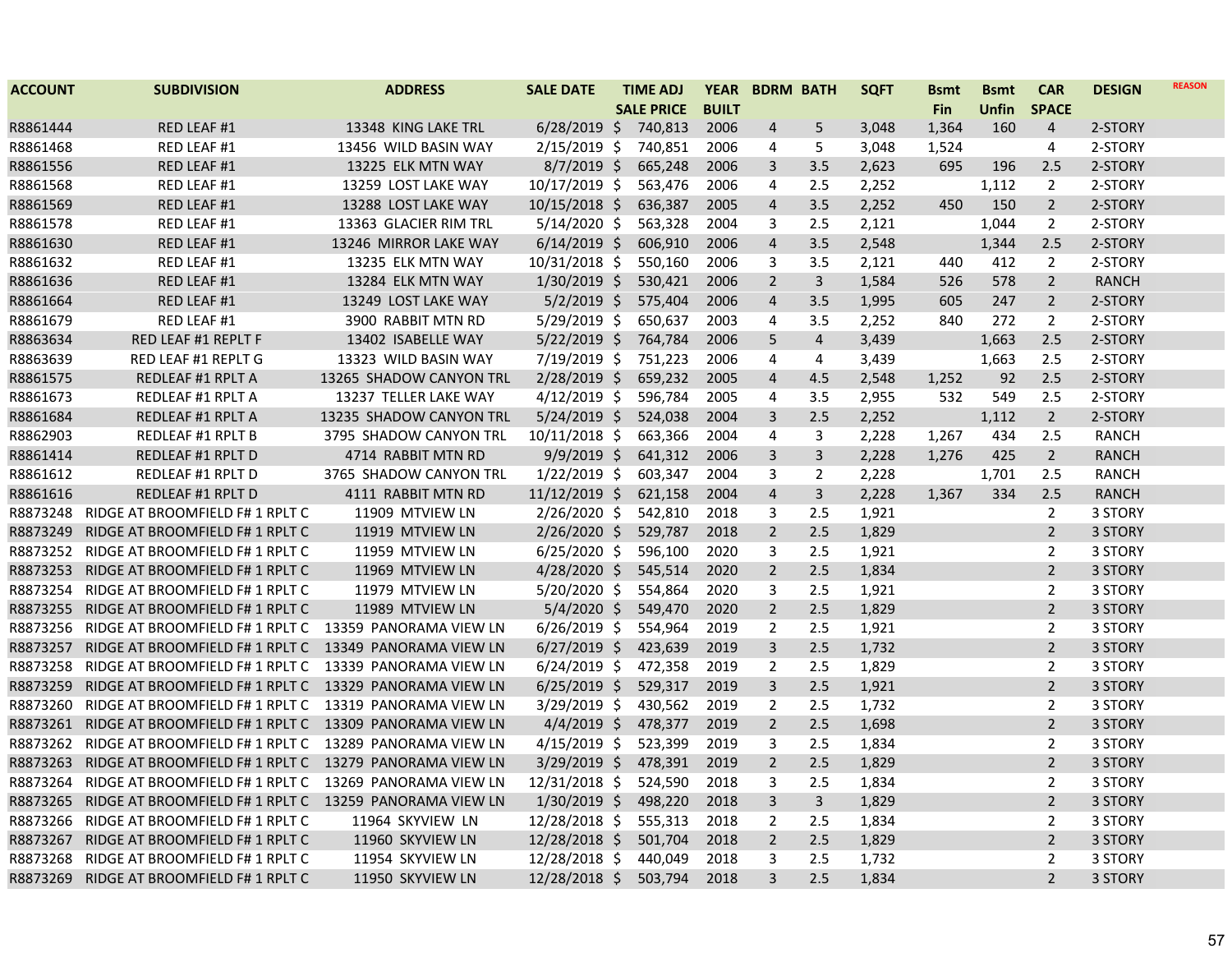| <b>ACCOUNT</b> | <b>SUBDIVISION</b>                                     | <b>ADDRESS</b>    | <b>SALE DATE</b> | <b>TIME ADJ</b>   | <b>YEAR</b>  | <b>BDRM BATH</b> |     | <b>SQFT</b> | <b>B</b> smt | <b>Bsmt</b>  | <b>CAR</b>     | <b>DESIGN</b> | <b>REASON</b> |
|----------------|--------------------------------------------------------|-------------------|------------------|-------------------|--------------|------------------|-----|-------------|--------------|--------------|----------------|---------------|---------------|
|                |                                                        |                   |                  | <b>SALE PRICE</b> | <b>BUILT</b> |                  |     |             | Fin          | <b>Unfin</b> | <b>SPACE</b>   |               |               |
| R8873270       | RIDGE AT BROOMFIELD F# 1 RPLT C                        | 11940 SKYVIEW LN  | 7/15/2019 \$     | 546,116           | 2019         | 2                | 2.5 | 1,829       |              |              | 2              | 3 STORY       |               |
| R8873271       | RIDGE AT BROOMFIELD F# 1 RPLT C                        | 11934 SKYVIEW LN  | $9/16/2019$ \$   | 462,579           | 2019         | $\overline{2}$   | 2.5 | 1,834       |              |              | $\overline{2}$ | 3 STORY       |               |
| R8873272       | RIDGE AT BROOMFIELD F# 1 RPLT C                        | 11930 SKYVIEW LN  | 9/25/2019 \$     | 525,974           | 2019         | 3                | 2.5 | 1,921       |              |              | 2              | 3 STORY       |               |
| R8873273       | RIDGE AT BROOMFIELD F# 1 RPLT C                        | 11924 SKYVIEW LN  | 10/24/2019 \$    | 482,460           | 2019         | $\overline{2}$   | 2.5 | 1,829       |              |              | $\overline{2}$ | 3 STORY       |               |
| R8873274       | RIDGE AT BROOMFIELD F# 1 RPLT C                        | 11920 SKYVIEW LN  | 10/27/2019 \$    | 479,604           | 2019         | $\overline{2}$   | 2.5 | 1,732       |              |              | $\overline{2}$ | 3 STORY       |               |
| R8873275       | RIDGE AT BROOMFIELD F# 1 RPLT C                        | 11914 SKYVIEW LN  | 10/23/2019 \$    | 556,206           | 2019         | 3                | 2.5 | 1,921       |              |              | $\overline{2}$ | 3 STORY       |               |
| R8873276       | RIDGE AT BROOMFIELD F# 1 RPLT C                        | 11910 SKYVIEW LN  | $6/20/2020$ \$   | 474,066           | 2020         | 3                | 3   | 1,829       |              |              | 2              | 3 STORY       |               |
| R8873277       | RIDGE AT BROOMFIELD F# 1 RPLT C                        | 11904 SKYVIEW LN  | $6/29/2020$ \$   | 530,300           | 2020         | 3                | 2.5 | 1,921       |              |              | $\overline{2}$ | 3 STORY       |               |
| R8873279       | RIDGE AT BROOMFIELD F# 1 RPLT C                        | 11903 SKYVIEW LN  | 11/26/2019 \$    | 543,548           | 2019         | $\overline{2}$   | 2.5 | 1,921       |              |              | $\overline{2}$ | 3 STORY       |               |
| R8873280       | RIDGE AT BROOMFIELD F# 1 RPLT C                        | 11905 SKYVIEW LN  | $1/6/2020$ \$    | 444,690           | 2019         | $\overline{2}$   | 2.5 | 1,732       |              |              | $\overline{2}$ | 3 STORY       |               |
| R8873281       | RIDGE AT BROOMFIELD F# 1 RPLT C                        | 11913 SKYVIEW LN  | 10/31/2019 \$    | 549,372           | 2019         | $\overline{2}$   | 2.5 | 1,921       |              |              | 2              | 3 STORY       |               |
| R8873282       | RIDGE AT BROOMFIELD F# 1 RPLT C                        | 11915 SKYVIEW LN  | 10/25/2019 \$    | 492,150           | 2019         | $\overline{2}$   | 2.5 | 1,829       |              |              | $\overline{2}$ | 3 STORY       |               |
| R8873283       | RIDGE AT BROOMFIELD F# 1 RPLT C                        | 11923 SKYVIEW LN  | 9/30/2019 \$     | 528,939           | 2019         | $\overline{2}$   | 2.5 | 1,921       |              |              | $\overline{2}$ | 3 STORY       |               |
| R8873285       | RIDGE AT BROOMFIELD F# 1 RPLT C                        | 11933 SKYVIEW LN  | $11/8/2019$ \$   | 534,187           | 2019         | 3                | 2.5 | 1,921       |              |              | $\overline{2}$ | 3 STORY       |               |
| R8873286       | RIDGE AT BROOMFIELD F# 1 RPLT C                        | 11935 SKYVIEW LN  | $6/26/2019$ \$   | 534,261           | 2019         | $\overline{2}$   | 2.5 | 1,829       |              |              | $\overline{2}$ | 3 STORY       |               |
| R8873287       | RIDGE AT BROOMFIELD F# 1 RPLT C 13268 PANORAMA VIEW LN |                   | 7/29/2019 \$     | 520,017           | 2019         | 3                | 2.5 | 1,921       |              |              | $\overline{2}$ | 3 STORY       |               |
| R8873288       | RIDGE AT BROOMFIELD F# 1 RPLT C 13278 PANORAMA VIEW LN |                   | 7/30/2019 \$     | 452,305           | 2019         | 3                | 2.5 | 1,732       |              |              | $\overline{2}$ | 3 STORY       |               |
| R8873289       | RIDGE AT BROOMFIELD F# 1 RPLT C 13288 PANORAMA VIEW LN |                   | 8/21/2019 \$     | 501,122           | 2019         | $\overline{2}$   | 2.5 | 1,829       |              |              | $\overline{2}$ | 3 STORY       |               |
| R8873290       | RIDGE AT BROOMFIELD F# 1 RPLT C                        | 11966 PEAKVIEW LN | $5/15/2020$ \$   | 502,553           | 2020         | 3                | 2.5 | 1,834       |              |              | $\overline{2}$ | 3 STORY       |               |
| R8873291       | RIDGE AT BROOMFIELD F# 1 RPLT C                        | 11956 PEAKVIEW LN | 12/30/2019 \$    | 529,830           | 2019         | $\overline{2}$   | 2.5 | 1,829       |              |              | $\overline{2}$ | 3 STORY       |               |
| R8873292       | RIDGE AT BROOMFIELD F# 1 RPLT C                        | 11946 PEAKVIEW LN | $3/27/2020$ \$   | 499,014           | 2020         | $\overline{2}$   | 2.5 | 1,834       |              |              | $\overline{2}$ | 3 STORY       |               |
| R8873293       | RIDGE AT BROOMFIELD F# 1 RPLT C                        | 11936 PEAKVIEW LN | $2/20/2020$ \$   | 561,560           | 2020         | 3                | 2.5 | 1,921       |              |              | $\overline{2}$ | 3 STORY       |               |
| R8873294       | RIDGE AT BROOMFIELD F# 1 RPLT C                        | 11926 PEAKVIEW LN | 12/31/2019 \$    | 461,419           | 2019         | $\overline{2}$   | 2.5 | 1,732       |              |              | $\overline{2}$ | 3 STORY       |               |
| R8873295       | RIDGE AT BROOMFIELD F# 1 RPLT C                        | 11916 PEAKVIEW LN | $2/7/2020$ \$    | 519,060           | 2020         | 3                | 2.5 | 1,921       |              |              | $\overline{2}$ | 3 STORY       |               |
| R8873296       | RIDGE AT BROOMFIELD F# 1 RPLT C                        | 11906 PEAKVIEW LN | $2/6/2020$ \$    | 552,672           | 2020         | $\overline{2}$   | 2.5 | 1,829       |              |              | 2              | 3 STORY       |               |
| R8873297       | RIDGE AT BROOMFIELD F# 1 RPLT C                        | 11907 PEAKVIEW LN | $2/27/2020$ \$   | 481,265           | 2020         | 3                | 2.5 | 1,921       |              |              | $\overline{2}$ | 3 STORY       |               |
| R8873298       | RIDGE AT BROOMFIELD F# 1 RPLT C                        | 11917 PEAKVIEW LN | 2/28/2020 \$     | 466,317           | 2020         | $\overline{2}$   | 2.5 | 1,732       |              |              | $\overline{2}$ | 3 STORY       |               |
| R8873299       | RIDGE AT BROOMFIELD F# 1 RPLT C                        | 11927 PEAKVIEW LN | $3/31/2020$ \$   | 512,515           | 2020         | 3                | 2.5 | 1,921       |              |              | $\overline{2}$ | 3 STORY       |               |
| R8873300       | RIDGE AT BROOMFIELD F# 1 RPLT C                        | 11937 PEAKVIEW LN | $4/7/2020$ \$    | 418,080           | 2020         | 3                | 2.5 | 1,732       |              |              | 2              | 3 STORY       |               |
| R8873302       | RIDGE AT BROOMFIELD F# 1 RPLT C 13328 PANORAMA VIEW LN |                   | $5/18/2020$ \$   | 467,998           | 2020         | $\overline{2}$   | 2.5 | 1,834       |              |              | $\overline{2}$ | 3 STORY       |               |
| R8873303       | RIDGE AT BROOMFIELD F# 1 RPLT C 13338 PANORAMA VIEW LN |                   | $4/7/2020$ \$    | 565,011           | 2020         | 3                | 2.5 | 1,921       |              |              | 2              | 3 STORY       |               |
| R8873304       | RIDGE AT BROOMFIELD F# 1 RPLT C 13348 PANORAMA VIEW LN |                   | $5/21/2020$ \$   | 491,225           | 2020         | $\overline{2}$   | 2.5 | 1,829       |              |              | $\overline{2}$ | 3 STORY       |               |
| R1078436       | RIDGEVIEW HEIGHTS #1                                   | 1697 EMERALD ST   | 12/4/2018 \$     | 439,683           | 1988         | 3                | 3.5 | 1,828       | 836          | 116          | $\overline{2}$ | 2-STORY       |               |
| R1078266       | <b>RIDGEVIEW HEIGHTS &amp; RESUB</b>                   | 1112 SUNSET DR    | 12/18/2019 \$    | 604,940           | 1995         | 3                | 3.5 | 2,529       | 1,408        | 63           | $\overline{3}$ | 2-STORY       |               |
| R1078284       | RIDGEVIEW HEIGHTS & RESUB                              | 1113 SUNSET DR    | $6/15/2020$ \$   | 625,000           | 1997         | 4                | 3.5 | 2,697       | 720          | 164          | 3              | 2-STORY       |               |
| R1078289       | <b>RIDGEVIEW HEIGHTS &amp; RESUB</b>                   | 1180 SUNSET DR    | 10/21/2019 \$    | 605,778           | 1997         | 4                | 2.5 | 2,390       |              | 907          | 3              | 2-STORY       |               |
| R1078301       | RIDGEVIEW HEIGHTS & RESUB                              | 1051 15TH AVE     | $5/15/2019$ \$   | 609,175           | 1994         | 4                | 2.5 | 2,455       | 144          | 750          | 3              | 2-STORY       |               |
| R1078314       | RIDGEVIEW HEIGHTS & RESUB                              | 850 RIDGEVIEW AVE | $3/22/2019$ \$   | 638,062           | 1993         | 4                | 3.5 | 2,436       | 907          |              | 3              | 2-STORY       |               |
| R1078319       | RIDGEVIEW HEIGHTS & RESUB                              | 750 RIDGEVIEW AVE | 11/15/2018 \$    | 624,833           | 1993         | 4                | 3.5 | 2,625       | 1,147        | 127          | 2.5            | 2-STORY       |               |
| R1078320       | <b>RIDGEVIEW HEIGHTS &amp; RESUB</b>                   | 710 RIDGEVIEW AVE | 10/11/2019 \$    | 599,658           | 1990         | $\overline{4}$   | 3.5 | 2,354       | 930          | 208          | $\overline{3}$ | 2-STORY       |               |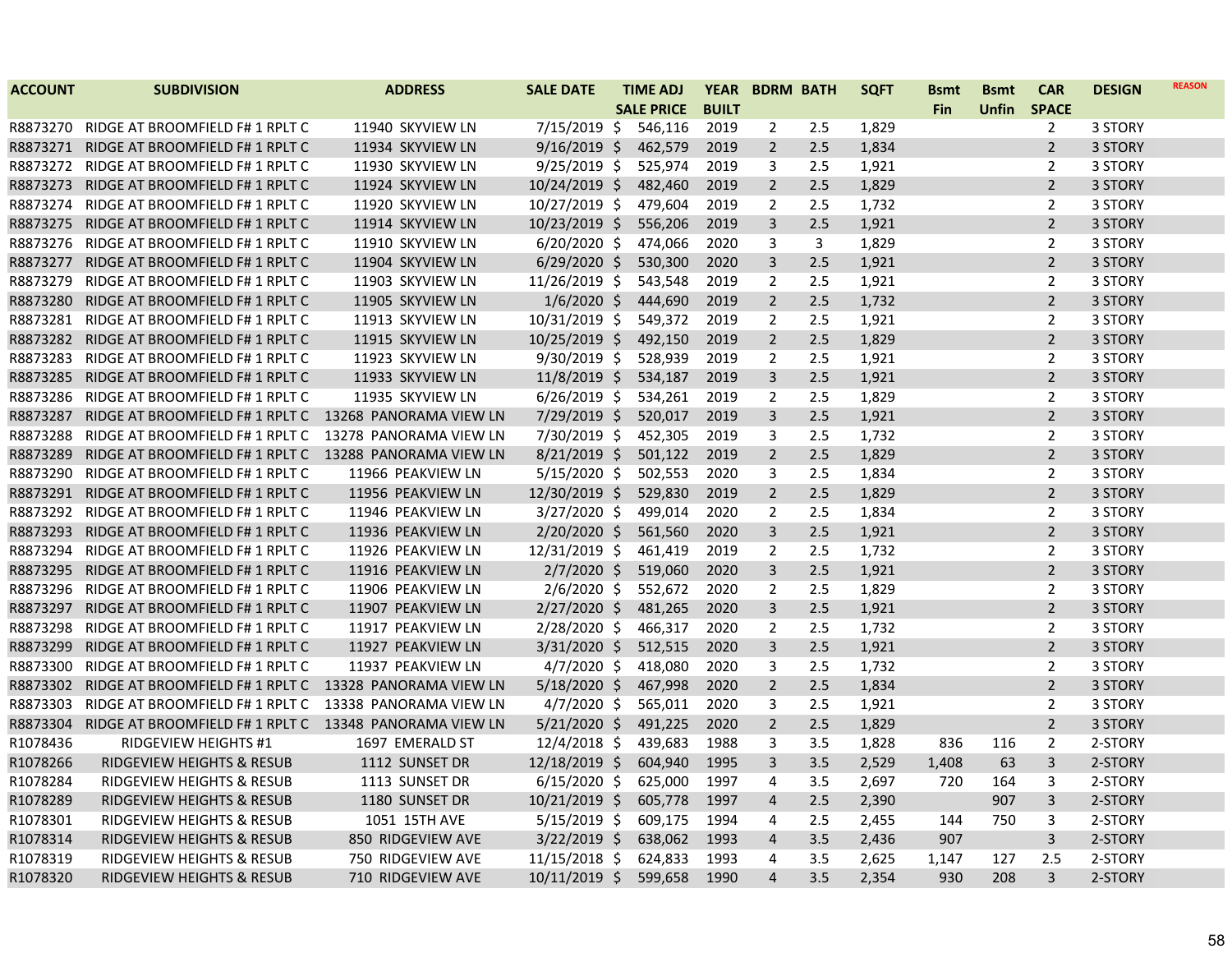| <b>ACCOUNT</b> | <b>SUBDIVISION</b>                   | <b>ADDRESS</b>         | <b>SALE DATE</b>       | <b>TIME ADJ</b>   | <b>YEAR</b>  | <b>BDRM BATH</b> |                | <b>SQFT</b> | <b>Bsmt</b> | <b>Bsmt</b>  | <b>CAR</b>     | <b>DESIGN</b>      | <b>REASON</b> |
|----------------|--------------------------------------|------------------------|------------------------|-------------------|--------------|------------------|----------------|-------------|-------------|--------------|----------------|--------------------|---------------|
|                |                                      |                        |                        | <b>SALE PRICE</b> | <b>BUILT</b> |                  |                |             | <b>Fin</b>  | <b>Unfin</b> | <b>SPACE</b>   |                    |               |
| R1078326       | RIDGEVIEW HEIGHTS & RESUB            | 1532 DAPHNE ST         | 7/25/2018 \$           | 507,600           | 1982         | 4                | 4              | 2,714       | 222         | 1,291        | 3              | 2-STORY            |               |
| R1078340       | <b>RIDGEVIEW HEIGHTS &amp; RESUB</b> | 1648 DAPHNE ST         | $4/11/2019$ \$         | 509,737           | 1984         | 3                | $\overline{2}$ | 2,826       |             |              | $\overline{2}$ | <b>BI-LEVEL</b>    |               |
| R1078347       | RIDGEVIEW HEIGHTS & RESUB            | 1732 DAISY CT          | $5/13/2020$ \$         | 557,640           | 1984         | 4                | 3.5            | 2,117       | 799         | 220          | $\overline{2}$ | 2-STORY            |               |
| R1078369       | RIDGEVIEW HEIGHTS & RESUB            | 1731 DAPHNE ST         | $4/4/2019$ \$          | 552,172           | 1986         | 3                | $\overline{3}$ | 1,860       | 1,440       | 393          | $\overline{2}$ | <b>RANCH</b>       |               |
| R1078380       | RIDGEVIEW HEIGHTS & RESUB            | 1625 DAPHNE ST         | $9/5/2019$ \$          | 488,652           | 1986         | 4                | 3.5            | 1,975       | 814         | 141          | $\overline{2}$ | 2-STORY            |               |
| R1078401       | RIDGEVIEW HEIGHTS & RESUB            | 1607 EMERALD ST        | $11/6/2018$ \$         | 545,433           | 1992         | $\overline{4}$   | 3.5            | 2,044       | 920         | 103          | $\overline{2}$ | 2-STORY            |               |
| R1078404       | RIDGEVIEW HEIGHTS & RESUB            | 1631 EMERALD ST        | 11/8/2019 \$           | 480,056           | 1986         | 4                | 3              | 2,575       |             |              | $\overline{2}$ | <b>BI-LEVEL</b>    |               |
| R1078414       | RIDGEVIEW HEIGHTS & RESUB            | 1612 GARNET ST         | 10/18/2018 \$          | 530,250           | 1992         | 3                | 3.5            | 1,807       | 934         |              | $\overline{3}$ | 2-STORY            |               |
| R1078432       | RIDGEVIEW HEIGHTS & RESUB            | 1637 GARNET ST         | $5/13/2019$ \$         | 495,600           | 1990         | 3                | 2.5            | 2,123       | 325         | 389          | $\overline{2}$ | <b>SPLIT LEVEL</b> |               |
| R1078442       | RIDGEVIEW HEIGHTS & RESUB            | 1630 HEMLOCK WAY       | 10/29/2018 \$          | 603,225           | 1995         | 3                | 3.5            | 2,286       | 1,182       | 300          | 3              | 2-STORY            |               |
| R1078448       | RIDGEVIEW HEIGHTS & RESUB            | 1601 HEMLOCK WAY       | $4/26/2019$ \$         | 635,490           | 1993         | 4                | 3.5            | 2,286       | 1,244       | 278          | 3              | 2-STORY            |               |
| R1078459       | RIDGEVIEW HEIGHTS & RESUB            | 1636 IRIS ST           | 12/18/2018 \$          | 532,950           | 1995         | $\overline{4}$   | $\overline{3}$ | 2,430       | 266         | 353          | $\overline{3}$ | 2-STORY            |               |
| R1078467       | RIDGEVIEW HEIGHTS & RESUB            | 1613 JADE CT           | $1/24/2019$ \$         | 519,165           | 1995         | 4                | 3              | 2,208       | 521         | 58           | $\overline{3}$ | 2-STORY            |               |
| R1078474       | RIDGEVIEW HEIGHTS & RESUB            | 979 RIDGEVIEW AVE      | $9/19/2018$ \$         | 617,817           | 1995         | $\overline{4}$   | 3.5            | 2,566       | 1,112       | 123          | $\overline{3}$ | 2-STORY            |               |
| R1088294       | RIDGEVIEW HEIGHTS & RESUB            | 1125 RIDGEVIEW CIR     | $7/12/2019$ \$         | 517,860           | 1996         | 3                | 2.5            | 2,286       | 700         | 822          | 3              | 2-STORY            |               |
| R1088309       | RIDGEVIEW HEIGHTS & RESUB            | 1137 LARCH CT          | 2/28/2019 \$           | 618,800           | 1995         | $\overline{4}$   | 3.5            | 2,566       | 950         | 285          | $\overline{3}$ | 2-STORY            |               |
| R1088312       | RIDGEVIEW HEIGHTS & RESUB            | 1101 LARCH CT          | $4/6/2020$ \$          | 608,025           | 1995         | 4                | 4              | 2,430       | 1,197       |              | 3              | 2-STORY            |               |
| R1088347       | RIDGEVIEW HEIGHTS & RESUB            | 1668 IRIS ST           | $3/27/2020$ \$         | 533,999           | 1997         | $\overline{2}$   | $\overline{3}$ | 1,630       | 820         | 91           | $\overline{3}$ | <b>RANCH</b>       |               |
| R1088350       | RIDGEVIEW HEIGHTS & RESUB            | 1671 HEMLOCK WAY       | $2/15/2019$ \$         | 586,040           | 1998         | 4                | 3.5            | 2,654       | 546         | 44           | 3              | 2-STORY            |               |
| R1088360       | RIDGEVIEW HEIGHTS & RESUB            | 1702 HEMLOCK WAY       | $7/5/2018$ \$          | 620,382           | 1998         | $\overline{4}$   | 3.5            | 2,654       | 1,228       | 208          | $\overline{3}$ | 2-STORY            |               |
| R1088362       | RIDGEVIEW HEIGHTS & RESUB            | 1714 HEMLOCK WAY       | $2/27/2019$ \$         | 589,342           | 1997         | 3                | 3              | 1,744       | 1,704       |              | 2.5            | <b>RANCH</b>       |               |
| R1088370       | <b>RIDGEVIEW HEIGHTS &amp; RESUB</b> | 917 18TH AVE           | $6/1/2020$ \$          | 704,500           | 1998         | 3                | 2.5            | 1,736       | 883         | 883          | $\overline{3}$ | <b>RANCH</b>       | <b>FSBO</b>   |
| R0014797       | SCHULTZ AMD PLAT                     | 3301 151ST CT          | 5/10/2019 \$           | 821,858           | 1985         | 3                | 4              | 1,864       | 1,864       |              | $\overline{2}$ | <b>RANCH</b>       |               |
| R0014895       | <b>SCHULTZ ESTATES</b>               | 3225 150TH CT          | 1/22/2020 \$1,047,268  |                   | 1986         | 3                | 4.5            | 2,796       | 1,436       | 144          | 3              | 2-STORY            |               |
| R0014777       | <b>SCHULTZ SUB</b>                   | 14840 LOWELL BLVD      | 8/30/2019 \$ 733,677   |                   | 1983         | $\overline{2}$   | 2.5            | 1,816       | 936         | 620          | 2.5            | <b>RANCH</b>       |               |
| R8865224       | SPRUCE MEADOWS #1 RPLT D             | 15133 PRAIRIE PL       | 4/30/2019 \$2,496,399  |                   | 2008         | 5                | 7.5            | 5,987       | 2,344       | 663          | 5              | 2-STORY            |               |
| R8862627       | SPRUCE MEADOWS F1                    | 15498 MTN VIEW CIR     | 5/24/2019 \$2,158,416  |                   | 2014         | 3                | 6              | 3,643       | 2,925       | 1,120        | 5              | <b>RANCH</b>       |               |
| R8862631       | <b>SPRUCE MEADOWS F1</b>             | 15497 MTN VIEW CIR     | 3/13/2020 \$3,522,178  |                   | 2018         | $\overline{4}$   | $\overline{7}$ | 5,715       | 3,031       | 310          | $\overline{7}$ | 2-STORY            |               |
| R8862652       | <b>SPRUCE MEADOWS F1</b>             | 15207 SPRUCE ST        | 5/30/2019 \$1,758,901  |                   | 2007         | 4                | 6.5            | 4,325       | 1,976       | 233          | 4              | 2-STORY            |               |
| R8862663       | <b>SPRUCE MEADOWS F1</b>             | 2675 SPRUCE MEADOWS DR | 6/15/2020 \$1,587,600  |                   | 2008         | $\overline{4}$   | 5.5            | 3,744       | 1,900       | 96           | $\overline{4}$ | 2-STORY            |               |
| R8862706       | <b>SPRUCE MEADOWS F1</b>             | 2940 HIGH PRAIRIE WAY  | 6/30/2020 \$1,864,900  |                   | 2006         | 5                | 5.5            | 4,322       | 1,900       | 66           | 5              | 2-STORY            |               |
| R8863673       | SPRUCE MEADOWS F1 RPLT A             | 2629 HIGH PRAIRIE WAY  | 7/1/2019 \$1,778,686   |                   | 2006         | 3                | 4.5            | 3,537       | 1,790       | 627          | $\overline{4}$ | 2-STORY            |               |
| R8863675       | SPRUCE MEADOWS F1 RPLT A             | 15144 PRAIRIE PL       | 10/25/2019 \$2,143,604 |                   | 2009         | 5                | 5.5            | 4,567       | 2,050       | 916          | 4              | 2-STORY            |               |
| R0021905       | <b>SUNNYSLOPE ESTATES</b>            | 13440 NEWTON CT        | $9/18/2018$ \$         | 541,059           | 1958         | 3                | $\mathbf{1}$   | 1,467       |             | 1,320        | $\overline{2}$ | <b>RANCH</b>       |               |
| R0021910       | SUNNYSLOPE ESTATES                   | 4121 134TH PL          | $5/10/2019$ \$         | 586,300           | 1959         | 3                | $\overline{2}$ | 1,870       | 935         | 935          | $\overline{2}$ | <b>RANCH</b>       |               |
| R0021923       | <b>SUNNYSLOPE ESTATES</b>            | 13531 STUART CT        | $9/10/2018$ \$         | 618,504           | 1959         | 3                | $\overline{2}$ | 2,246       | 1,483       | 403          | $\overline{2}$ | <b>RANCH</b>       |               |
| R0014947       | <b>SUNNYSLOPE ESTATES #2</b>         | 13700 STUART ST        | $7/9/2018$ \$          | 535,163           | 1962         | 3                | 3              | 1,404       | 1,140       | 264          | $\overline{2}$ | <b>RANCH</b>       |               |
| R1105663       | <b>SUNRIDGE TWO</b>                  | 2430 OVERLOOK DR       | 9/30/2019 \$           | 398,775           | 1988         | 3                | 3              | 1,320       | 780         | 104          | $\overline{2}$ | 2-STORY            |               |
| R1105657       | <b>SUNRIDGE TWO</b>                  | 2355 OVERLOOK DR       | 11/28/2018 \$          | 450,425           | 1987         | 3                | 3.5            | 1,360       | 403         | 45           | $\overline{2}$ | 2-STORY            |               |
| R8866364       | <b>THOMPSON SUB F1</b>               | 14635 FEDERAL BLVD     | 3/6/2020 \$1,109,570   |                   | 2014         | $\overline{3}$   | 4.5            | 3,599       |             |              | $\overline{4}$ | 2-STORY            |               |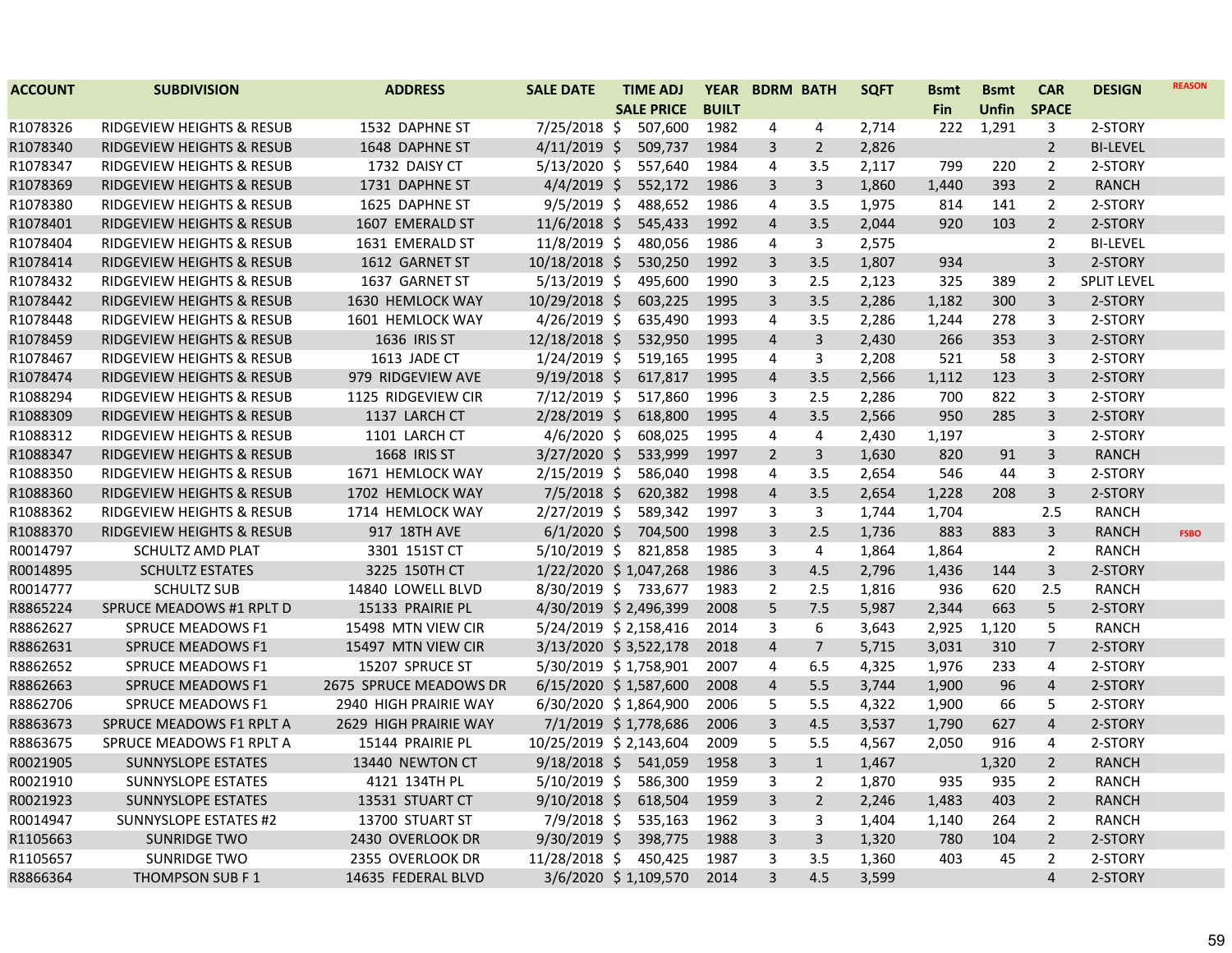| <b>ACCOUNT</b> | <b>SUBDIVISION</b>               | <b>ADDRESS</b>       | <b>SALE DATE</b> | <b>TIME ADJ</b>   | <b>YEAR</b>  | <b>BDRM BATH</b> |              | <b>SQFT</b> | <b>Bsmt</b>              | <b>B</b> smt | <b>CAR</b>     | <b>DESIGN</b>      | <b>REASON</b> |
|----------------|----------------------------------|----------------------|------------------|-------------------|--------------|------------------|--------------|-------------|--------------------------|--------------|----------------|--------------------|---------------|
|                |                                  |                      |                  | <b>SALE PRICE</b> | <b>BUILT</b> |                  |              |             | <b>Fin</b>               | Unfin        | <b>SPACE</b>   |                    |               |
| R0021136       | TRAILS AT WESLAKE #1 RPLT        | 3525 SILVER AVE      | $9/27/2018$ \$   | 490,465           | 1993         | 3                | 3.5          | 2,105       | 645                      | 318          | $\overline{2}$ | 2-STORY            |               |
| R0021145       | <b>TRAILS AT WESLAKE #1 RPLT</b> | 13347 BRIARWOOD DR   | $6/12/2020$ \$   | 513,000           | 1992         | 3                | 3.5          | 2,021       | 934                      |              | $\mathbf{3}$   | 2-STORY            |               |
| R0021161       | TRAILS AT WESLAKE #1 RPLT        | 13364 BRIARWOOD DR   | $6/8/2020$ \$    | 435,000           | 1992         | 3                | 3            | 2,021       |                          | 934          | $\overline{2}$ | 2-STORY            |               |
| R0021164       | TRAILS AT WESLAKE #1 RPLT        | 13346 BRIARWOOD DR   | $10/12/2018$ \$  | 450,901           | 1992         | 3                | 2.5          | 1,688       |                          | 500          | 3              | <b>SPLIT LEVEL</b> |               |
| R0021188       | TRAILS AT WESLAKE #1 RPLT        | 13328 BRIARWOOD DR   | $7/23/2018$ \$   | 534,037           | 1992         | 3                | 3            | 2,021       | 654                      | 280          | 3              | 2-STORY            |               |
| R0021208       | <b>TRAILS AT WESTLAKE #1 AMD</b> | 13389 FAWN CT        | $9/13/2019$ \$   | 415,646           | 1991         | 4                | 2.5          | 1,681       |                          | 740          | $\overline{2}$ | 2-STORY            |               |
| R0021214       | TRAILS AT WESTLAKE #1 AMD        | 13355 FAWN CT        | 12/6/2018 \$     | 561,374           | 1988         | 5                | 3            | 2,631       |                          |              | $\overline{2}$ | <b>BI-LEVEL</b>    |               |
| R0021215       | <b>TRAILS AT WESTLAKE #1 AMD</b> | 13342 FAWN CT        | $12/6/2019$ \$   | 531,961           | 1988         | 3                | 3.5          | 1,808       | 972                      | 262          | $\overline{2}$ | 2-STORY            |               |
| R0021128       | TRAILS AT WESTLAKE #2            | 13457 GLEN CIR       | 12/26/2018 \$    | 474,430           | 1993         | 3                | 3.5          | 2,210       | 1,107                    |              | 3              | 2-STORY            |               |
| R0021131       | <b>TRAILS AT WESTLAKE #2</b>     | 13471 GLEN CIR       | $5/28/2020$ \$   | 436,087           | 1993         | 3                | $\mathsf{3}$ | 2,021       |                          | 934          | $\overline{3}$ | 2-STORY            |               |
| R0021016       | <b>TRAILS AT WESTLAKE #4</b>     | 13458 ANTLERS ST     | $9/5/2018$ \$    | 468,362           | 1996         | 3                | 2.5          | 2,159       |                          | 836          | $\overline{2}$ | 2-STORY            |               |
| R0021017       | TRAILS AT WESTLAKE #4            | 13444 ANTLERS ST     | $9/25/2019$ \$   | 476,740           | 1995         | $\overline{4}$   | 2.5          | 2,443       | 629                      | 33           | $\mathbf{3}$   | 2-STORY            |               |
| R0021041       | <b>TRAILS AT WESTLAKE #4</b>     | 13488 CASCADE ST     | 10/11/2018 \$    | 502,950           | 1995         | 3                | 3.5          | 2,159       | 550                      | 286          | $\overline{2}$ | 2-STORY            |               |
| R0021080       | <b>TRAILS AT WESTLAKE #4</b>     | 13461 ECHO DR        | 12/9/2019 \$     | 472,482           | 1994         | 5                | 3.5          | 2,091       | 1,114                    | 34           | $\mathbf{3}$   | 2-STORY            |               |
| R0021081       | TRAILS AT WESTLAKE #4            | 13453 ECHO DR        | $5/10/2019$ \$   | 523,477           | 1994         | 3                | 2.5          | 2,021       |                          | 696          | 3              | 2-STORY            |               |
| R0021093       | <b>TRAILS AT WESTLAKE #4</b>     | 13492 ECHO DR        | $12/7/2018$ \$   | 485,925           | 1993         | 3                | $\mathbf{3}$ | 1,688       |                          | 500          | $\overline{3}$ | <b>SPLIT LEVEL</b> |               |
| R0021101       | TRAILS AT WESTLAKE #4            | 13432 ECHO DR        | $7/5/2019$ \$    | 529,162           | 1994         | 4                | 3.5          | 2,091       | 1,100                    | 48           | 3              | 2-STORY            |               |
| R0021013       | <b>TRAILS AT WESTLAKE #5</b>     | 3558 135TH AVE       | $6/17/2019$ \$   | 503,155           | 1996         | 3                | 3.5          | 2,205       | 626                      | 70           | $\overline{2}$ | 2-STORY            |               |
| R0021064       | <b>TRAILS AT WESTLAKE #5</b>     | 13515 CASCADE ST     | $2/10/2020$ \$   | 522,170           | 1996         | 3                | 3            | 2,380       | $\overline{\phantom{a}}$ | 588          | 3              | 2-STORY            |               |
| R8862507       | <b>WESTLAKE TWNHMS F2</b>        | <b>12880 KING ST</b> | $3/27/2019$ \$   | 351,920           | 2018         | $\overline{2}$   | 2.5          | 1,177       |                          |              | $\overline{2}$ | <b>TOWNHOUSE</b>   |               |
| R8862508       | <b>WESTLAKE TWNHMS F2</b>        | 12879 KING ST        | $7/2/2019$ \$    | 359,625           | 2018         | 3                | 3.5          | 1,411       |                          |              | $\mathbf{1}$   | <b>TOWNHOUSE</b>   |               |
| R8862509       | <b>WESTLAKE TWNHMS F2</b>        | <b>12878 KING ST</b> | $4/11/2019$ \$   | 342,481           | 2018         | $\overline{2}$   | 2.5          | 1,177       |                          |              | $\overline{2}$ | <b>TOWNHOUSE</b>   |               |
| R8862510       | <b>WESTLAKE TWNHMS F2</b>        | 12877 KING ST        | 7/31/2019 \$     | 377,298           | 2018         | 3                | 3.5          | 1,411       |                          |              | $\mathbf{1}$   | <b>TOWNHOUSE</b>   |               |
| R8862511       | <b>WESTLAKE TWNHMS F2</b>        | 12876 KING ST        | $3/28/2019$ \$   | 344,450           | 2018         | $\overline{2}$   | 2.5          | 1,177       |                          |              | $\overline{2}$ | <b>TOWNHOUSE</b>   |               |
| R8862512       | <b>WESTLAKE TWNHMS F2</b>        | 12875 KING ST        | $6/5/2020$ \$    | 376,500           | 2018         | 3                | 3.5          | 1,411       |                          |              | $\mathbf{1}$   | <b>TOWNHOUSE</b>   |               |
| R8862513       | <b>WESTLAKE TWNHMS F2</b>        | 12874 KING ST        | $3/19/2019$ \$   | 359,078           | 2018         | $\overline{2}$   | 2.5          | 1,177       |                          |              | $\overline{2}$ | <b>TOWNHOUSE</b>   |               |
| R8862514       | <b>WESTLAKE TWNHMS F2</b>        | 12873 KING ST        | $6/12/2020$ \$   | 377,750           | 2018         | 3                | 3.5          | 1,411       |                          |              | 1              | <b>TOWNHOUSE</b>   |               |
| R8862515       | <b>WESTLAKE TWNHMS F2</b>        | 12872 KING ST        | $9/27/2019$ \$   | 352,251           | 2018         | $\overline{2}$   | 2.5          | 1,177       |                          |              | $\overline{2}$ | <b>TOWNHOUSE</b>   |               |
| R8862516       | <b>WESTLAKE TWNHMS F2</b>        | 12871 KING ST        | $9/19/2019$ \$   | 379,654           | 2018         | 3                | 2.5          | 1,297       |                          |              | 1              | <b>TOWNHOUSE</b>   |               |
| R8862517       | <b>WESTLAKE TWNHMS F2</b>        | 12870 KING ST        | $6/3/2019$ \$    | 391,400           | 2018         | 3                | 2.5          | 1,297       |                          |              | $\mathbf{1}$   | <b>TOWNHOUSE</b>   |               |
| R8862518       | <b>WESTLAKE TWNHMS F2</b>        | 12869 KING ST        | $5/8/2019$ \$    | 360,652           | 2018         | $\overline{2}$   | 2.5          | 1,177       |                          |              | 2              | <b>TOWNHOUSE</b>   |               |
| R8862519       | <b>WESTLAKE TWNHMS F2</b>        | 12868 KING ST        | $6/12/2019$ \$   | 376,980           | 2018         | 3                | 3.5          | 1,411       |                          |              | $\mathbf{1}$   | <b>TOWNHOUSE</b>   |               |
| R8862520       | <b>WESTLAKE TWNHMS F2</b>        | 12867 KING ST        | $3/15/2019$ \$   | 364,473           | 2018         | $\overline{2}$   | 2.5          | 1,177       |                          |              | 2              | <b>TOWNHOUSE</b>   |               |
| R8862521       | <b>WESTLAKE TWNHMS F2</b>        | 12866 KING ST        | $4/24/2019$ \$   | 387,193           | 2018         | 3                | 3.5          | 1,444       |                          |              | $\mathbf{1}$   | <b>TOWNHOUSE</b>   |               |
| R8862528       | <b>WESTLAKE TWNHMS F2</b>        | 12846 KING ST        | $6/30/2020$ \$   | 335,200           | 2008         | $\overline{2}$   | 2.5          | 1,296       |                          |              | $\mathbf{1}$   | <b>TOWNHOUSE</b>   |               |
| R8862530       | <b>WESTLAKE TWNHMS F2</b>        | 12844 KING ST        | $6/22/2020$ \$   | 359,900           | 2009         | $\overline{3}$   | 2.5          | 1,410       |                          |              | $\mathbf{1}$   | <b>TOWNHOUSE</b>   |               |
| R8862538       | <b>WESTLAKE TWNHMS F2</b>        | 12836 KING ST        | $10/30/2019$ \$  | 321,606           | 2008         | $\overline{2}$   | 2.5          | 1,177       |                          |              | 2              | <b>TOWNHOUSE</b>   |               |
| R8862548       | <b>WESTLAKE TWNHMS F2</b>        | 12826 KING ST        | 2/25/2020 \$     | 361,075           | 2007         | 3                | 2.5          | 1,410       |                          |              | $\mathbf{1}$   | <b>TOWNHOUSE</b>   |               |
| R8862551       | <b>WESTLAKE TWNHMS F2</b>        | 12881 KING ST        | $6/28/2019$ \$   | 391,194           | 2018         | 3                | 3.5          | 1,444       |                          |              | $\mathbf{1}$   | <b>TOWNHOUSE</b>   |               |
| R8862555       | <b>WESTLAKE TWNHMS F2</b>        | 12811 KING ST        | $6/17/2020$ \$   | 330,000           | 2006         | $\overline{2}$   | 2.5          | 1,177       |                          |              | $\overline{2}$ | <b>TOWNHOUSE</b>   |               |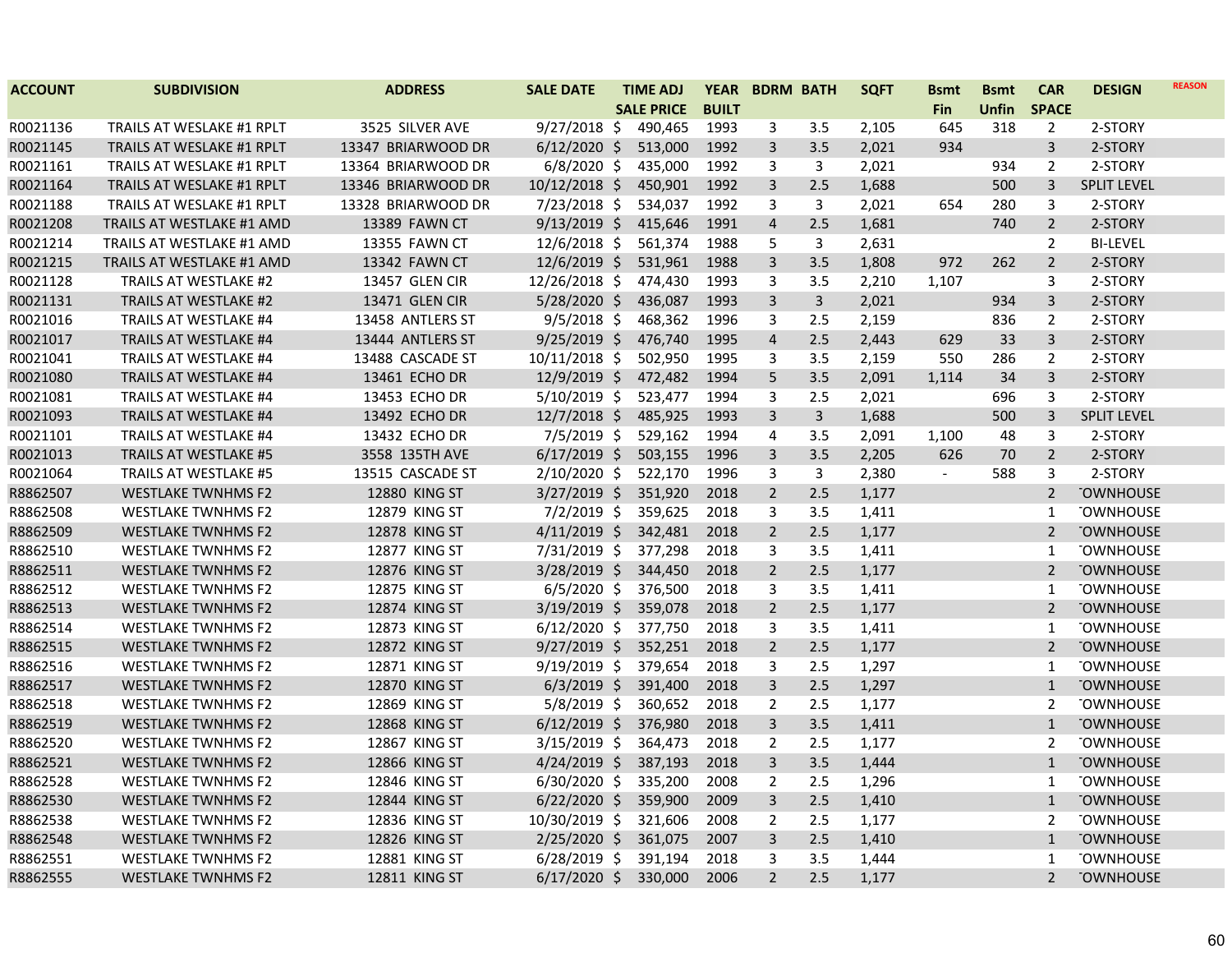| <b>ACCOUNT</b> | <b>SUBDIVISION</b>          | <b>ADDRESS</b>        | <b>SALE DATE</b> | <b>TIME ADJ</b>   | <b>YEAR</b>  | <b>BDRM BATH</b>        |                | <b>SQFT</b> | <b>Bsmt</b> | <b>Bsmt</b>  | <b>CAR</b>     | <b>DESIGN</b>      | <b>REASON</b> |
|----------------|-----------------------------|-----------------------|------------------|-------------------|--------------|-------------------------|----------------|-------------|-------------|--------------|----------------|--------------------|---------------|
|                |                             |                       |                  | <b>SALE PRICE</b> | <b>BUILT</b> |                         |                |             | Fin         | <b>Unfin</b> | <b>SPACE</b>   |                    |               |
| R8862559       | <b>WESTLAKE TWNHMS F2</b>   | 12862 KING ST         | 9/24/2018 \$     | 330,379           | 2008         | 2                       | 2.5            | 1,177       |             |              | $\overline{2}$ | <b>TOWNHOUSE</b>   |               |
| R8862563       | <b>WESTLAKE TWNHMS F2</b>   | 12898 KING ST         | $8/24/2018$ \$   | 361,865           | 2018         | $\overline{2}$          | 2.5            | 1,177       |             |              | $\overline{2}$ | <b>TOWNHOUSE</b>   |               |
| R8862565       | <b>WESTLAKE TWNHMS F2</b>   | 12891 KING ST         | $7/11/2018$ \$   | 359,232           | 2018         | $\overline{2}$          | 2.5            | 1,177       |             |              | $\overline{2}$ | <b>TOWNHOUSE</b>   |               |
| R8862569       | <b>WESTLAKE TWNHMS F2</b>   | 12820 KING ST         | 12/12/2019 \$    | 367,430           | 2006         | 3                       | 3.5            | 1,444       |             |              | $\mathbf{1}$   | <b>TOWNHOUSE</b>   |               |
| R8862581       | <b>WESTLAKE TWNHMS F2</b>   | 12803 KING ST         | 1/29/2020 \$     | 325,012           | 2006         | $\overline{2}$          | 2.5            | 1,177       |             |              | 2              | <b>TOWNHOUSE</b>   |               |
| R8862585       | <b>WESTLAKE TWNHMS F2</b>   | 12863 KING ST         | 11/27/2018 \$    | 340,437           | 2008         | $\overline{2}$          | 2.5            | 1,411       |             |              | $\mathbf{1}$   | <b>TOWNHOUSE</b>   |               |
| R8862593       | <b>WESTLAKE TWNHMS F2</b>   | 12900 KING ST         | $3/15/2019$ \$   | 361,983           | 2018         | $\overline{2}$          | 2.5            | 1,177       |             |              | $\overline{2}$ | <b>TOWNHOUSE</b>   |               |
| R8862596       | <b>WESTLAKE TWNHMS F2</b>   | 12896 KING ST         | $6/12/2020$ \$   | 334,000           | 2018         | $\overline{2}$          | 2.5            | 1,177       |             |              | $\overline{2}$ | <b>TOWNHOUSE</b>   |               |
| R0021290       | <b>WESTLAKE VILLAGE #1</b>  | 13047 KING CIR        | 10/12/2018 \$    | 355,950           | 1973         | 4                       | $\overline{2}$ | 1,566       |             |              | $\overline{2}$ | <b>BI-LEVEL</b>    |               |
| R0021328       | <b>WESTLAKE VILLAGE #1</b>  | <b>13044 KING CIR</b> | $5/10/2019$ \$   | 369,635           | 1972         | 4                       | $2^{\circ}$    | 1,604       |             |              | $\overline{2}$ | <b>BI-LEVEL</b>    |               |
| R0021348       | <b>WESTLAKE VILLAGE #1</b>  | <b>13046 KING CIR</b> | $9/16/2019$ \$   | 362,987           | 1972         | 3                       | $\overline{2}$ | 1,556       | 464         |              | $\mathbf{1}$   | <b>SPLIT LEVEL</b> |               |
| R0021363       | <b>WESTLAKE VILLAGE #1</b>  | 13055 HAZEL CT        | 12/9/2018 \$     | 355,300           | 1972         | $\overline{4}$          | $\overline{2}$ | 1,604       |             |              | $\overline{2}$ | <b>BI-LEVEL</b>    |               |
| R0021364       | <b>WESTLAKE VILLAGE #1</b>  | 13065 HAZEL CT        | 11/20/2019 \$    | 324,887           | 1972         | 3                       | $\overline{2}$ | 884         | 750         | 134          | 1              | <b>RANCH</b>       |               |
| R0021366       | <b>WESTLAKE VILLAGE #1</b>  | 13125 HAZEL CT        | 10/15/2018 \$    | 362,145           | 1972         | $\overline{4}$          | $\overline{2}$ | 1,604       |             |              | $\overline{2}$ | <b>BI-LEVEL</b>    |               |
| R0021367       | <b>WESTLAKE VILLAGE #1</b>  | 13135 HAZEL CT        | $6/16/2020$ \$   | 420,000           | 1972         | 4                       | $\overline{2}$ | 1,368       | 436         | 48           | $\overline{2}$ | <b>SPLIT LEVEL</b> |               |
| R0021373       | <b>WESTLAKE VILLAGE #1</b>  | 13111 IRVING CT       | 11/4/2019 \$     | 382,580           | 1972         | 3                       | $\overline{3}$ | 1,126       | 992         |              | $\overline{2}$ | <b>RANCH</b>       |               |
| R0021390       | <b>WESTLAKE VILLAGE #1</b>  | 13118 JULIAN CT       | $5/2/2019$ \$    | 354,147           | 1973         | 3                       | $\overline{2}$ | 884         | 884         |              | $\mathbf{1}$   | <b>RANCH</b>       |               |
| R0021391       | <b>WESTLAKE VILLAGE #1</b>  | 13020 JULIAN CT       | $11/16/2018$ \$  | 341,380           | 1973         | $\overline{2}$          | $\overline{2}$ | 1,198       | 802         | 176          | $\mathbf{1}$   | <b>RANCH</b>       |               |
| R0021410       | <b>WESTLAKE VILLAGE #1</b>  | <b>13032 KING CIR</b> | $6/19/2020$ \$   | 308,500           | 1973         | 4                       | $\overline{2}$ | 980         | 884         |              | $\mathbf{1}$   | <b>RANCH</b>       | <b>FSBO</b>   |
| R0021420       | <b>WESTLAKE VILLAGE #1</b>  | 3475 132ND PL         | 2/19/2020 \$     | 403,899           | 1973         | 3                       | $\overline{2}$ | 1,566       |             |              | $\overline{2}$ | <b>BI-LEVEL</b>    |               |
| R0021441       | <b>WESTLAKE VILLAGE #1</b>  | 3561 131ST AVE        | 4/20/2020 \$     | 399,487           | 1973         | $\overline{2}$          | $\overline{2}$ | 884         | 734         | 150          | $\overline{2}$ | <b>RANCH</b>       |               |
| R0021442       | <b>WESTLAKE VILLAGE #1</b>  | 3521 131ST AVE        | $8/13/2019$ \$   | 348,500           | 1973         | 3                       | $\mathbf{1}$   | 1,006       |             | 992          | $\overline{2}$ | <b>RANCH</b>       |               |
| R0021452       | <b>WESTLAKE VILLAGE #1</b>  | 3591 130TH PL         | 12/19/2018 \$    | 374,528           | 1973         | 3                       | $\overline{2}$ | 1,556       | 464         |              | $\overline{2}$ | <b>SPLIT LEVEL</b> |               |
| R0021477       | <b>WESTLAKE VILLAGE #1</b>  | 13007 KING CIR        | $8/2/2019$ \$    | 394,625           | 1973         | 4                       | $\overline{2}$ | 1,716       |             | 464          | $\mathbf{1}$   | <b>SPLIT LEVEL</b> |               |
| R0021615       | <b>WESTLAKE VILLAGE #11</b> | 3191 PRINCE CIR       | 5/8/2020 \$      | 408,518           | 1994         | 3                       | $\overline{2}$ | 1,513       |             |              | $\overline{2}$ | 2-STORY            |               |
| R0021617       | <b>WESTLAKE VILLAGE #11</b> | 3171 PRINCE CIR       | 11/22/2019 \$    | 395,604           | 1993         | 3                       | $2^{\circ}$    | 1,344       | 448         |              | $\overline{2}$ | <b>SPLIT LEVEL</b> |               |
| R0021623       | <b>WESTLAKE VILLAGE #11</b> | 3152 PRINCESS CIR     | 2/18/2019 \$     | 349,440           | 1993         | 4                       | $\overline{2}$ | 1,672       |             | 448          | 3              | <b>SPLIT LEVEL</b> |               |
| R0021629       | <b>WESTLAKE VILLAGE #11</b> | 3150 PRINCE CIR       | $7/20/2018$ \$   | 446,793           | 1993         | 4                       | $\overline{4}$ | 1,672       | 400         | 48           | 3              | SPLIT LEVEL        |               |
| R0021632       | <b>WESTLAKE VILLAGE #11</b> | 3130 PRINCE CIR       | $1/3/2020$ \$    | 365,512           | 1993         | 3                       | 2              | 1,416       |             | 416          | 2              | <b>SPLIT LEVEL</b> |               |
| R0021676       | <b>WESTLAKE VILLAGE #11</b> | 3161 PRINCESS CIR     | 12/14/2018 \$    | 378,290           | 1992         | $\overline{\mathbf{4}}$ | $\mathbf{3}$   | 1,416       | 374         | 42           | $2^{\circ}$    | <b>SPLIT LEVEL</b> |               |
| R0021679       | <b>WESTLAKE VILLAGE #11</b> | 3131 PRINCESS CIR     | $9/5/2019$ \$    | 395,196           | 1992         | 3                       | $\overline{2}$ | 1,416       |             | 416          | $\overline{2}$ | <b>SPLIT LEVEL</b> |               |
| R0021691       | <b>WESTLAKE VILLAGE #11</b> | 3190 PRINCESS CIR     | $5/17/2019$ \$   | 368,602           | 1992         | 3                       | $\overline{2}$ | 1,416       |             | 416          | $\overline{2}$ | SPLIT LEVEL        |               |
| R0021696       | <b>WESTLAKE VILLAGE #11</b> | 3140 PRINCESS CIR     | $6/21/2019$ \$   | 393,460           | 1992         | 3                       | $\overline{2}$ | 1,416       |             | 416          | $\overline{2}$ | <b>SPLIT LEVEL</b> |               |
| R0020732       | <b>WESTLAKE VILLAGE #12</b> | 2547 132ND WAY        | $5/10/2019$ \$   | 389,474           | 1994         | 3                       | $2^{\circ}$    | 1,221       |             |              | $\overline{2}$ | <b>SPLIT LEVEL</b> |               |
| R0020746       | <b>WESTLAKE VILLAGE #12</b> | 13166 ALCOTT PL       | 11/19/2019 \$    | 363,247           | 1993         | 3                       | 3              | 1,221       |             |              | $\overline{2}$ | <b>SPLIT LEVEL</b> |               |
| R0020748       | <b>WESTLAKE VILLAGE #12</b> | 13146 ALCOTT PL       | $9/7/2018$ \$    | 357,850           | 1993         | 3                       | 2.5            | 1,324       | 620         | 33           | $\overline{2}$ | 2-STORY            |               |
| R0021871       | <b>WESTLAKE VILLAGE #12</b> | 13109 ALCOTT PL       | 11/15/2019 \$    | 442,612           | 1993         | 3                       | 3.5            | 1,502       | 396         |              | 3              | 2-STORY            |               |
| R0020719       | <b>WESTLAKE VILLAGE #13</b> | 13217 BRYANT CIR      | $3/1/2019$ \$    | 396,325           | 1993         | 3                       | 2.5            | 1,502       |             | 396          | 3              | 2-STORY            |               |
| R0020722       | <b>WESTLAKE VILLAGE #13</b> | 13222 BRYANT CIR      | $11/5/2018$ \$   | 363,482           | 1994         | 3                       | 2.5            | 1,502       | 200         | 196          | $\overline{2}$ | 2-STORY            |               |
| R0020726       | <b>WESTLAKE VILLAGE #13</b> | 2680 BRYANT DR        | $11/6/2019$ \$   | 359,615           | 1993         | 3                       | 2.5            | 1,015       | 418         | 46           | $\overline{2}$ | <b>RANCH</b>       |               |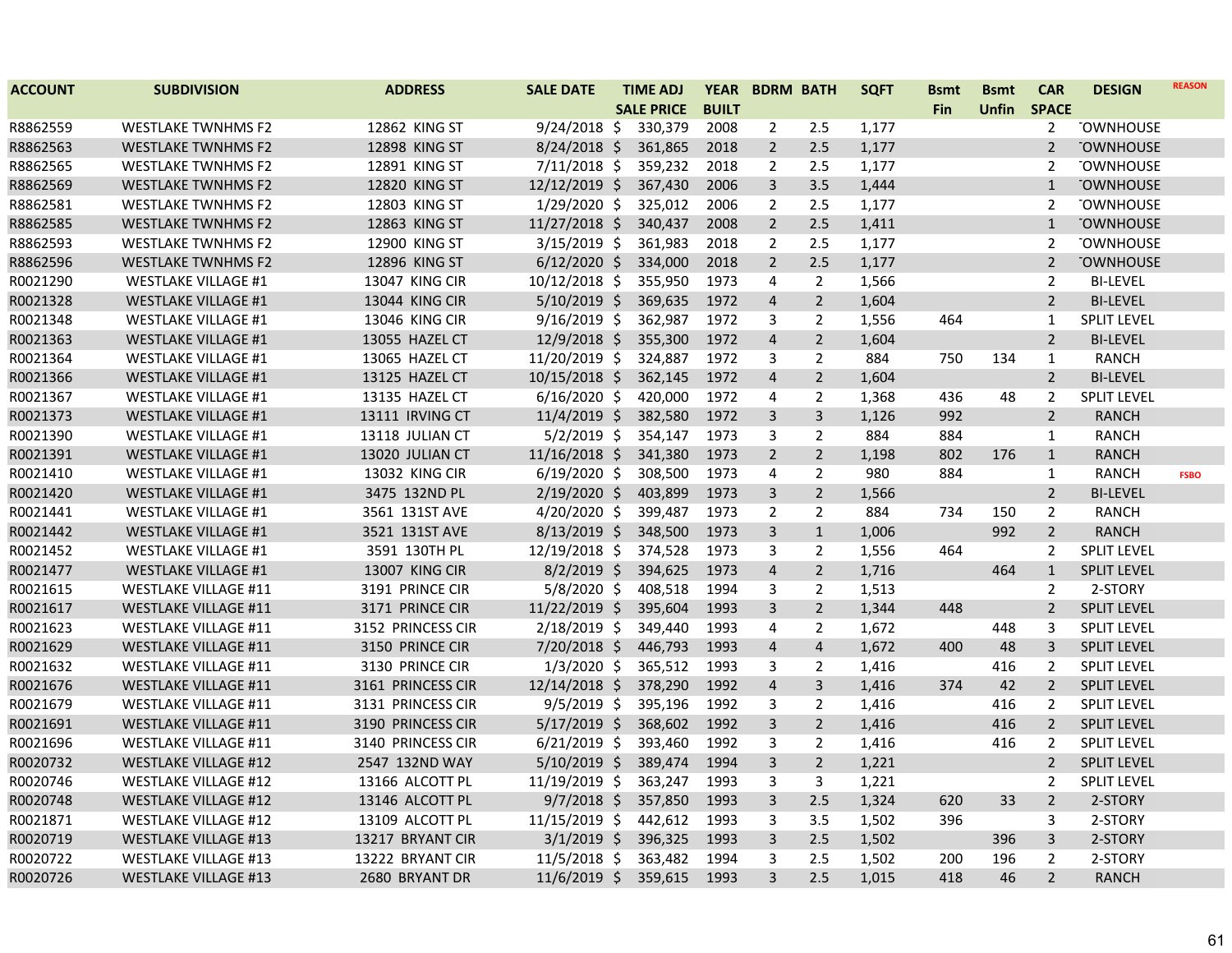| <b>ACCOUNT</b> | <b>SUBDIVISION</b>          | <b>ADDRESS</b>    | <b>SALE DATE</b> | <b>TIME ADJ</b>   | <b>YEAR</b>  | <b>BDRM BATH</b>        |                | <b>SQFT</b> | <b>Bsmt</b> | <b>Bsmt</b>  | <b>CAR</b>     | <b>DESIGN</b>      | <b>REASON</b> |
|----------------|-----------------------------|-------------------|------------------|-------------------|--------------|-------------------------|----------------|-------------|-------------|--------------|----------------|--------------------|---------------|
|                |                             |                   |                  | <b>SALE PRICE</b> | <b>BUILT</b> |                         |                |             | <b>Fin</b>  | <b>Unfin</b> | <b>SPACE</b>   |                    |               |
| R0021817       | <b>WESTLAKE VILLAGE #13</b> | 13161 BRYANT CIR  | 12/16/2019 \$    | 367,633           | 1994         | 3                       | $\overline{2}$ | 1,232       |             |              | $\overline{2}$ | <b>SPLIT LEVEL</b> |               |
| R0021829       | <b>WESTLAKE VILLAGE #13</b> | 13192 BRYANT CIR  | 7/2/2019 \$      | 395,587           | 1994         | 3                       | 2.5            | 1,502       |             | 396          | $\overline{2}$ | 2-STORY            |               |
| R0021831       | <b>WESTLAKE VILLAGE #13</b> | 13172 BRYANT CIR  | 12/7/2018 \$     | 416,955           | 1994         | 4                       | 2.5            | 1,892       |             | 406          | $\overline{2}$ | 2-STORY            |               |
| R0021848       | <b>WESTLAKE VILLAGE #13</b> | 2715 BRYANT DR    | 7/16/2018 \$     | 406,608           | 1993         | 3                       | $\overline{3}$ | 1,502       | 356         | 40           | $\overline{2}$ | 2-STORY            |               |
| R0021856       | <b>WESTLAKE VILLAGE #13</b> | 2714 BRYANT DR    | 11/13/2018 \$    | 358,768           | 1993         | 3                       | $\overline{2}$ | 1,015       | 400         | 64           | $\overline{2}$ | <b>RANCH</b>       |               |
| R0021865       | <b>WESTLAKE VILLAGE #13</b> | 2754 BRYANT DR    | 10/21/2019 \$    | 356,898           | 1993         | $\overline{2}$          | $\mathbf{1}$   | 1,015       |             | 464          | $\overline{2}$ | <b>RANCH</b>       |               |
| R0021866       | <b>WESTLAKE VILLAGE #13</b> | 2760 BRYANT DR    | $7/1/2019$ \$    | 430,008           | 1994         | $\overline{3}$          | 3.5            | 1,324       | 600         | 53           | $\overline{2}$ | 2-STORY            |               |
| R0021867       | <b>WESTLAKE VILLAGE #13</b> | 2764 BRYANT DR    | $6/26/2020$ \$   | 358,800           | 1993         | $\overline{3}$          | $\mathbf{1}$   | 1,015       |             | 464          | $\overline{2}$ | <b>RANCH</b>       |               |
| R0021765       | <b>WESTLAKE VILLAGE #14</b> | 13061 WESTLAKE PL | $6/5/2019$ \$    | 400,155           | 1994         | 3                       | $\overline{2}$ | 1,344       | 448         |              | $\overline{2}$ | <b>SPLIT LEVEL</b> |               |
| R0021766       | <b>WESTLAKE VILLAGE #14</b> | 13067 WESTLAKE PL | $9/24/2018$ \$   | 406,791           | 1994         | 3                       | 3              | 1,327       | 863         | 96           | $\overline{2}$ | <b>RANCH</b>       |               |
| R0021771       | <b>WESTLAKE VILLAGE #14</b> | 13082 WESTLAKE PL | 3/22/2019 \$     | 463,866           | 1993         | $\overline{3}$          | 3              | 1,692       |             | 974          | 3              | 2-STORY            |               |
| R0021777       | <b>WESTLAKE VILLAGE #14</b> | 2935 131ST WAY    | $1/4/2019$ \$    | 395,420           | 1994         | $\mathsf{3}$            | $\overline{3}$ | 1,488       | 448         |              | $\overline{2}$ | <b>SPLIT LEVEL</b> |               |
| R0021796       | <b>WESTLAKE VILLAGE #14</b> | 2956 131ST WAY    | $6/27/2019$ \$   | 395,030           | 1994         | 3                       | $\overline{2}$ | 1,327       | 959         |              | $\overline{2}$ | <b>RANCH</b>       |               |
| R0020351       | <b>WESTLAKE VILLAGE #2</b>  | 13405 GROVE WAY   | $8/3/2018$ \$    | 310,170           | 1974         | 3                       | $\mathbf{1}$   | 988         |             | 988          | $\overline{2}$ | <b>RANCH</b>       |               |
| R0020417       | <b>WESTLAKE VILLAGE #2</b>  | 3126 134TH CT     | $8/21/2018$ \$   | 321,775           | 1974         | $\overline{2}$          | 1.5            | 1,137       |             |              | $\mathbf{1}$   | <b>RANCH</b>       |               |
| R0020524       | <b>WESTLAKE VILLAGE #2</b>  | 3113 133RD AVE    | $4/12/2019$ \$   | 376,222           | 1973         | $\overline{\mathbf{4}}$ | 3              | 1,560       |             | 780          | $\overline{2}$ | 2-STORY            |               |
| R0020934       | <b>WESTLAKE VILLAGE #2</b>  | 13365 FEDERAL CT  | 8/16/2019 \$     | 398,212           | 1974         | $\overline{3}$          | $\overline{2}$ | 1,590       |             | 480          | $\overline{2}$ | <b>SPLIT LEVEL</b> |               |
| R0020948       | <b>WESTLAKE VILLAGE #2</b>  | 13330 GROVE WAY   | 10/4/2018 \$     | 351,750           | 1973         | $\overline{\mathbf{4}}$ | $\overline{3}$ | 1,560       |             | 780          | $2^{\circ}$    | 2-STORY            |               |
| R0020951       | <b>WESTLAKE VILLAGE #2</b>  | 13280 GROVE WAY   | 5/29/2020 \$     | 305,060           | 1973         | 4                       | 2              | 1,588       |             |              | $\mathbf{1}$   | <b>BI-LEVEL</b>    |               |
| R0020977       | <b>WESTLAKE VILLAGE #2</b>  | 3248 FEDERAL CIR  | $2/15/2019$ \$   | 348,400           | 1973         | $\overline{3}$          | 1.5            | 1,588       |             |              | $\overline{2}$ | <b>BI-LEVEL</b>    |               |
| R0021245       | <b>WESTLAKE VILLAGE #2</b>  | 13180 GROVE WAY   | $4/12/2019$ \$   | 321,367           | 1973         | $\overline{2}$          | 1              | 884         |             |              | $\overline{2}$ | <b>RANCH</b>       |               |
| R0021251       | <b>WESTLAKE VILLAGE #2</b>  | 13132 GROVE PL    | 12/23/2019 \$    | 400,925           | 1973         | $\overline{\mathbf{4}}$ | $\overline{2}$ | 2,078       |             |              | $\overline{2}$ | <b>BI-LEVEL</b>    |               |
| R0021266       | <b>WESTLAKE VILLAGE #2</b>  | 3156 132ND CT     | $9/28/2018$ \$   | 396,476           | 1973         | 3                       | $\overline{2}$ | 1,590       | 336         | 144          | 2              | <b>SPLIT LEVEL</b> |               |
| R0021268       | <b>WESTLAKE VILLAGE #2</b>  | 3176 132ND CT     | $3/11/2019$ \$   | 397,777           | 1973         | $\overline{4}$          | 3.5            | 1,560       | 585         | 195          | $\overline{2}$ | 2-STORY            |               |
| R0021309       | <b>WESTLAKE VILLAGE #2</b>  | 13026 GROVE CIR   | 11/26/2018 \$    | 367,672           | 1973         | 3                       | $\overline{2}$ | 1,368       | 382         | 102          | $\overline{2}$ | <b>SPLIT LEVEL</b> |               |
| R0021748       | <b>WESTLAKE VILLAGE #2</b>  | 3116 132ND CT     | 8/22/2018 \$     | 393,515           | 1973         | $\overline{4}$          | $\overline{2}$ | 1,368       | 435         | 49           | $\overline{2}$ | <b>SPLIT LEVEL</b> |               |
| R0020216       | <b>WESTLAKE VILLAGE #3</b>  | 13565 DECATUR CT  | $6/7/2019$ \$    | 374,714           | 1975         | 3                       | $\overline{2}$ | 988         | 889         | 99           | $\overline{2}$ | <b>RANCH</b>       |               |
| R0020220       | <b>WESTLAKE VILLAGE #3</b>  | 13594 DECATUR CT  | 8/12/2019 \$     | 395,650           | 1975         | 3                       | $\overline{2}$ | 1,588       |             |              | $\overline{2}$ | <b>BI-LEVEL</b>    |               |
| R0020221       | <b>WESTLAKE VILLAGE #3</b>  | 13584 DECATUR CT  | $6/21/2019$ \$   | 383,263           | 1975         | 4                       | $\overline{2}$ | 1,368       | 484         |              | 2              | <b>SPLIT LEVEL</b> |               |
| R0020293       | <b>WESTLAKE VILLAGE #3</b>  | 3014 135TH AVE    | 3/29/2019 \$     | 316,437           | 1975         | $\overline{3}$          | $\overline{2}$ | 1,368       |             | 484          | $\overline{2}$ | <b>SPLIT LEVEL</b> |               |
| R0020319       | <b>WESTLAKE VILLAGE #3</b>  | 3093 134TH CIR    | 7/13/2018 \$     | 336,285           | 1976         | 3                       | $\mathbf{1}$   | 988         |             |              | $\overline{2}$ | <b>RANCH</b>       |               |
| R0020323       | <b>WESTLAKE VILLAGE #3</b>  | 3053 134TH CIR    | 10/10/2018 \$    | 334,950           | 1976         | $\overline{4}$          | $\overline{2}$ | 1,368       | 484         |              | $\mathbf{1}$   | <b>SPLIT LEVEL</b> |               |
| R0020326       | <b>WESTLAKE VILLAGE #3</b>  | 3066 134TH CIR    | $9/13/2018$ \$   | 388,372           | 1976         | 3                       | 2.5            | 1,560       | 741         | 39           | 2              | 2-STORY            |               |
| R0020366       | <b>WESTLAKE VILLAGE #3</b>  | 2858 134TH PL     | $4/17/2019$ \$   | 324,990           | 1976         | $\mathsf{3}$            | $\mathbf{1}$   | 988         |             |              | $\mathbf{1}$   | <b>RANCH</b>       |               |
| R0020399       | <b>WESTLAKE VILLAGE #3</b>  | 3019 134TH PL     | $5/1/2019$ \$    | 392,350           | 1976         | 3                       | $\overline{2}$ | 1,368       | 442         | 42           | $\overline{2}$ | <b>SPLIT LEVEL</b> |               |
| R0020443       | <b>WESTLAKE VILLAGE #3</b>  | 3048 134TH PL     | $8/16/2019$ \$   | 354,650           | 1976         | $\overline{2}$          | $\overline{2}$ | 918         | 734         | 184          | $\mathbf{1}$   | <b>RANCH</b>       |               |
| R0020455       | <b>WESTLAKE VILLAGE #3</b>  | 2880 133RD AVE    | $6/28/2019$ \$   | 393,460           | 1976         | 4                       | $\overline{2}$ | 1,582       | 354         | 118          | $\mathbf{1}$   | <b>SPLIT LEVEL</b> |               |
| R0020465       | <b>WESTLAKE VILLAGE #3</b>  | 3091 133RD AVE    | 4/28/2020 \$     | 322,735           | 1976         | $\mathsf{3}$            | $\overline{2}$ | 1,368       |             | 484          | $\overline{2}$ | SPLIT LEVEL        |               |
| R0020471       | <b>WESTLAKE VILLAGE #3</b>  | 3031 133RD AVE    | $2/7/2019$ \$    | 306,800           | 1976         | $\overline{2}$          | $\mathbf{1}$   | 884         |             |              | $\overline{2}$ | <b>RANCH</b>       |               |
| R0020480       | <b>WESTLAKE VILLAGE #3</b>  | 2881 133RD AVE    | 12/11/2019 \$    | 298,917           | 1976         | $\overline{2}$          | $\mathbf{1}$   | 988         |             |              | $\overline{2}$ | <b>RANCH</b>       |               |
|                |                             |                   |                  |                   |              |                         |                |             |             |              |                |                    |               |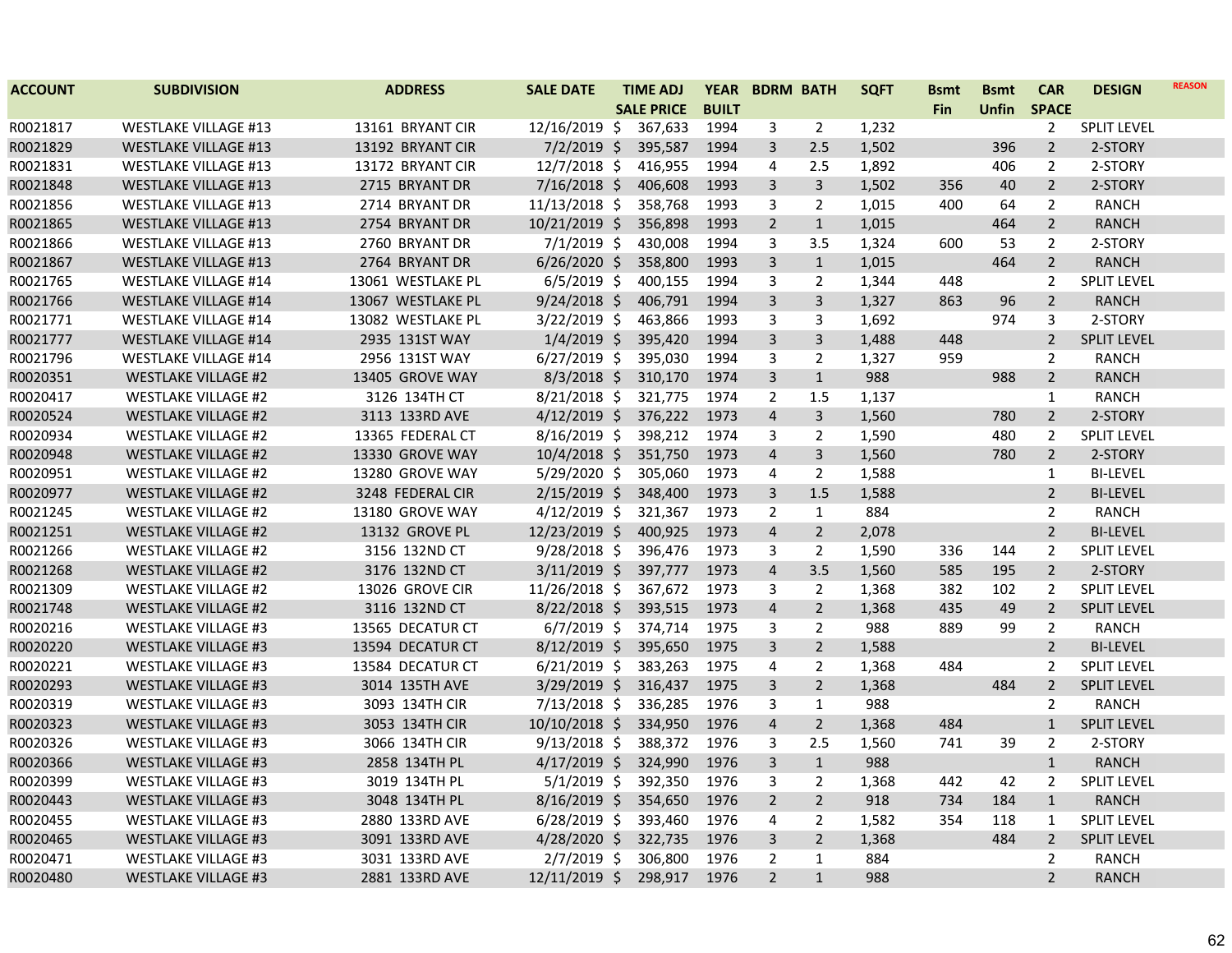| <b>ACCOUNT</b> | <b>SUBDIVISION</b>         | <b>ADDRESS</b>   | <b>SALE DATE</b> | <b>TIME ADJ</b>   | <b>YEAR</b>  | <b>BDRM BATH</b> |                | <b>SQFT</b> | <b>Bsmt</b> | <b>Bsmt</b>  | <b>CAR</b>     | <b>DESIGN</b>      | <b>REASON</b> |
|----------------|----------------------------|------------------|------------------|-------------------|--------------|------------------|----------------|-------------|-------------|--------------|----------------|--------------------|---------------|
|                |                            |                  |                  | <b>SALE PRICE</b> | <b>BUILT</b> |                  |                |             | Fin         | <b>Unfin</b> | <b>SPACE</b>   |                    |               |
| R0020501       | <b>WESTLAKE VILLAGE #3</b> | 3100 133RD AVE   | $3/4/2019$ \$    | 359,493           | 1976         | 3                | $\overline{2}$ | 988         | 790         | 198          | $\overline{2}$ | <b>RANCH</b>       |               |
| R0020509       | <b>WESTLAKE VILLAGE #3</b> | 2803 132ND AVE   | 12/20/2019 \$    | 355,250           | 1976         | 3                | $\mathbf{1}$   | 1,582       |             | 472          | $\overline{2}$ | SPLIT LEVEL        |               |
| R0020517       | <b>WESTLAKE VILLAGE #3</b> | 2653 132ND AVE   | 10/10/2019 \$    | 291,210           | 1976         | $\overline{2}$   | $\mathbf{1}$   | 884         |             |              | $\overline{2}$ | <b>RANCH</b>       |               |
| R0020754       | <b>WESTLAKE VILLAGE #3</b> | 13523 HAZEL PL   | 12/20/2019 \$    | 316,477           | 1975         | $\overline{2}$   | $\mathbf{1}$   | 1,124       |             |              | $\overline{2}$ | <b>RANCH</b>       |               |
| R0020764       | <b>WESTLAKE VILLAGE #3</b> | 13512 HAZEL PL   | 11/8/2019 \$     | 385,785           | 1975         | 4                | $\overline{2}$ | 1,368       | 484         |              | 2              | <b>SPLIT LEVEL</b> |               |
| R0020770       | <b>WESTLAKE VILLAGE #3</b> | 3255 135TH AVE   | $5/14/2019$ \$   | 375,540           | 1975         | 3                | $\overline{2}$ | 1,308       | 939         | 49           | $\mathbf{1}$   | <b>RANCH</b>       |               |
| R0020794       | <b>WESTLAKE VILLAGE #3</b> | 13503 HAZEL PL   | $9/13/2019$ \$   | 404,398           | 1975         | 4                | 3              | 1,560       |             | 780          | $\overline{2}$ | 2-STORY            |               |
| R0020815       | <b>WESTLAKE VILLAGE #3</b> | 3311 134TH AVE   | $2/11/2020$ \$   | 389,860           | 1974         | $\overline{4}$   | $\overline{2}$ | 1,588       |             |              | $\overline{2}$ | <b>BI-LEVEL</b>    |               |
| R0020857       | <b>WESTLAKE VILLAGE #3</b> | 3240 134TH AVE   | $11/1/2019$ \$   | 393,670           | 1974         | 4                | 3              | 988         | 988         |              | $\overline{2}$ | <b>RANCH</b>       |               |
| R0020858       | <b>WESTLAKE VILLAGE #3</b> | 3230 134TH AVE   | $1/21/2020$ \$   | 379,687           | 1974         | $\overline{2}$   | $\overline{2}$ | 884         | 884         |              | $\overline{2}$ | <b>RANCH</b>       |               |
| R0020883       | <b>WESTLAKE VILLAGE #3</b> | 3097 134TH WAY   | $11/16/2018$ \$  | 359,292           | 1975         | 3                | 2              | 1,512       |             | 484          | $\overline{2}$ | <b>SPLIT LEVEL</b> |               |
| R0020887       | <b>WESTLAKE VILLAGE #3</b> | 3174 135TH AVE   | $6/18/2020$ \$   | 361,100           | 1975         | 3                | $\overline{2}$ | 988         | 988         |              | $\overline{2}$ | <b>RANCH</b>       |               |
| R0020894       | <b>WESTLAKE VILLAGE #3</b> | 13444 FEDERAL PL | $2/3/2020$ \$    | 449,450           | 1975         | 4                | 4              | 2,320       | 702         | 78           | $\overline{2}$ | 2-STORY            |               |
| R0020901       | <b>WESTLAKE VILLAGE #3</b> | 13443 FEDERAL PL | $2/6/2020$ \$    | 373,700           | 1975         | 4                | $\overline{2}$ | 1,582       | 448         | 24           | $\overline{2}$ | <b>SPLIT LEVEL</b> |               |
| R0020235       | <b>WESTLAKE VILLAGE #4</b> | 2633 135TH AVE   | 10/19/2018 \$    | 366,450           | 1977         | 3                | $\overline{2}$ | 1,375       | 484         |              | $\overline{2}$ | <b>SPLIT LEVEL</b> |               |
| R0020244       | <b>WESTLAKE VILLAGE #4</b> | 13494 ALCOTT WAY | $6/4/2019$ \$    | 396,035           | 1977         | 3                | $\overline{2}$ | 988         | 988         |              | $\mathbf{1}$   | <b>RANCH</b>       |               |
| R0020245       | <b>WESTLAKE VILLAGE #4</b> | 13490 ALCOTT WAY | $4/9/2019$ \$    | 344,810           | 1977         | $\overline{2}$   | $\overline{2}$ | 884         | 796         | 88           | $\mathbf{1}$   | <b>RANCH</b>       |               |
| R0020266       | <b>WESTLAKE VILLAGE #4</b> | 13404 ALCOTT WAY | $1/8/2019$ \$    | 300,240           | 1977         | $\overline{2}$   | $\mathbf{1}$   | 884         |             |              | $\mathbf{1}$   | <b>RANCH</b>       |               |
| R0020267       | <b>WESTLAKE VILLAGE #4</b> | 13400 ALCOTT WAY | $3/17/2020$ \$   | 417,508           | 1977         | 4                | $\overline{2}$ | 1,582       | 490         |              | $\overline{2}$ | <b>SPLIT LEVEL</b> |               |
| R0020270       | <b>WESTLAKE VILLAGE #4</b> | 13418 ALCOTT CIR | 12/27/2019 \$    | 347,637           | 1978         | $\overline{2}$   | $2^{\circ}$    | 884         | 884         |              | $\mathbf{1}$   | <b>RANCH</b>       |               |
| R0020279       | <b>WESTLAKE VILLAGE #4</b> | 13308 ALCOTT CIR | $4/1/2019$ \$    | 365,976           | 1978         | 3                | 2.5            | 1,560       | 780         |              | $\overline{2}$ | 2-STORY            |               |
| R0020539       | <b>WESTLAKE VILLAGE #4</b> | 13425 BRYANT WAY | $8/6/2018$ \$    | 410,922           | 1977         | 3                | $\overline{2}$ | 1,582       | 418         | 54           | $\overline{2}$ | <b>SPLIT LEVEL</b> |               |
| R0020543       | <b>WESTLAKE VILLAGE #4</b> | 13412 BRYANT WAY | $6/2/2020$ \$    | 490,000           | 1977         | 4                | 3              | 1,902       | 472         |              | $\overline{2}$ | <b>SPLIT LEVEL</b> |               |
| R0020547       | <b>WESTLAKE VILLAGE #4</b> | 13434 BRYANT WAY | $9/28/2018$ \$   | 335,747           | 1977         | $\overline{2}$   | $\mathbf{1}$   | 884         | 663         | 221          | $\mathbf{1}$   | <b>RANCH</b>       |               |
| R0020556       | <b>WESTLAKE VILLAGE #4</b> | 13445 ALCOTT ST  | 1/24/2020 \$     | 347,287           | 1977         | 3                | $\overline{2}$ | 1,588       |             |              | $\overline{2}$ | <b>BI-LEVEL</b>    |               |
| R0020567       | <b>WESTLAKE VILLAGE #4</b> | 13452 ALCOTT ST  | $7/11/2018$ \$   | 400,792           | 1977         | 5                | $\overline{2}$ | 1,368       | 484         |              | $\mathbf{1}$   | <b>SPLIT LEVEL</b> |               |
| R0020573       | <b>WESTLAKE VILLAGE #4</b> | 13401 ALCOTT WAY | $9/27/2019$ \$   | 371,167           | 1977         | $\overline{2}$   | 3              | 988         | 840         | 148          | $\overline{2}$ | <b>RANCH</b>       |               |
| R0020586       | <b>WESTLAKE VILLAGE #4</b> | 13491 ALCOTT WAY | 11/26/2019 \$    | 339,438           | 1977         | $\overline{2}$   | 1.5            | 898         | 796         | 88           | $\overline{2}$ | <b>RANCH</b>       |               |
| R0020589       | <b>WESTLAKE VILLAGE #4</b> | 2531 134TH CIR   | 10/11/2019 \$    | 358,020           | 1977         | 3                | $\overline{2}$ | 988         | 882         | 106          | $\overline{2}$ | <b>RANCH</b>       |               |
| R0020590       | <b>WESTLAKE VILLAGE #4</b> | 2551 134TH CIR   | $6/4/2020$ \$    | 337,100           | 1977         | 3                | $\overline{2}$ | 1,588       |             |              | $\mathbf 1$    | <b>BI-LEVEL</b>    |               |
| R0020592       | <b>WESTLAKE VILLAGE #4</b> | 2591 134TH CIR   | 12/20/2018 \$    | 297,302           | 1977         | 4                | $\overline{2}$ | 988         | 889         | 99           | $\mathbf{1}$   | <b>RANCH</b>       |               |
| R0020622       | <b>WESTLAKE VILLAGE #4</b> | 2507 133RD CIR   | $1/3/2020$ \$    | 398,925           | 1977         | $\overline{2}$   | $\overline{2}$ | 1,078       | 878         | 98           | $\overline{2}$ | <b>SPLIT LEVEL</b> |               |
| R0020627       | <b>WESTLAKE VILLAGE #4</b> | 2597 133RD CIR   | 12/27/2019 \$    | 329,875           | 1977         | 4                | $\overline{2}$ | 1,666       | 472         |              | $\overline{2}$ | <b>SPLIT LEVEL</b> |               |
| R0020638       | <b>WESTLAKE VILLAGE #4</b> | 2640 133RD CIR   | $1/10/2019$ \$   | 366,960           | 1977         | 3                | $2^{\circ}$    | 988         | 963         | 25           | $\overline{2}$ | <b>RANCH</b>       |               |
| R0020648       | <b>WESTLAKE VILLAGE #4</b> | 2500 133RD CIR   | $7/11/2019$ \$   | 357,981           | 1977         | $\overline{2}$   | $\overline{2}$ | 1,184       | 884         |              | $\overline{2}$ | <b>RANCH</b>       |               |
| R0020653       | <b>WESTLAKE VILLAGE #4</b> | 2573 132ND AVE   | $10/1/2018$ \$   | 325,500           | 1977         | 4                | $\overline{3}$ | 1,560       | 390         | 390          | $\mathbf{1}$   | 2-STORY            |               |
| R0020665       | <b>WESTLAKE VILLAGE #4</b> | 2599 134TH CIR   | 12/14/2018 \$    | 365,750           | 1977         | 3                | $\overline{2}$ | 1,368       |             | 484          | 1              | <b>SPLIT LEVEL</b> |               |
| R0020670       | <b>WESTLAKE VILLAGE #4</b> | 2509 134TH CIR   | $5/27/2019$ \$   | 423,531           | 1977         | $\overline{4}$   | $2^{\circ}$    | 1,582       | 354         | 118          | $\overline{2}$ | <b>SPLIT LEVEL</b> |               |
| R0020690       | <b>WESTLAKE VILLAGE #4</b> | 2535 133RD CIR   | $10/10/2019$ \$  | 377,400           | 1978         | 4                | 2.5            | 1,560       | 780         |              | $\overline{2}$ | 2-STORY            |               |
| R0020704       | <b>WESTLAKE VILLAGE #4</b> | 13352 ALCOTT ST  | $9/17/2018$ \$   | 291,542           | 1978         | $\overline{2}$   | $\mathbf{1}$   | 884         |             |              | $\overline{2}$ | <b>RANCH</b>       |               |
|                |                            |                  |                  |                   |              |                  |                |             |             |              |                |                    |               |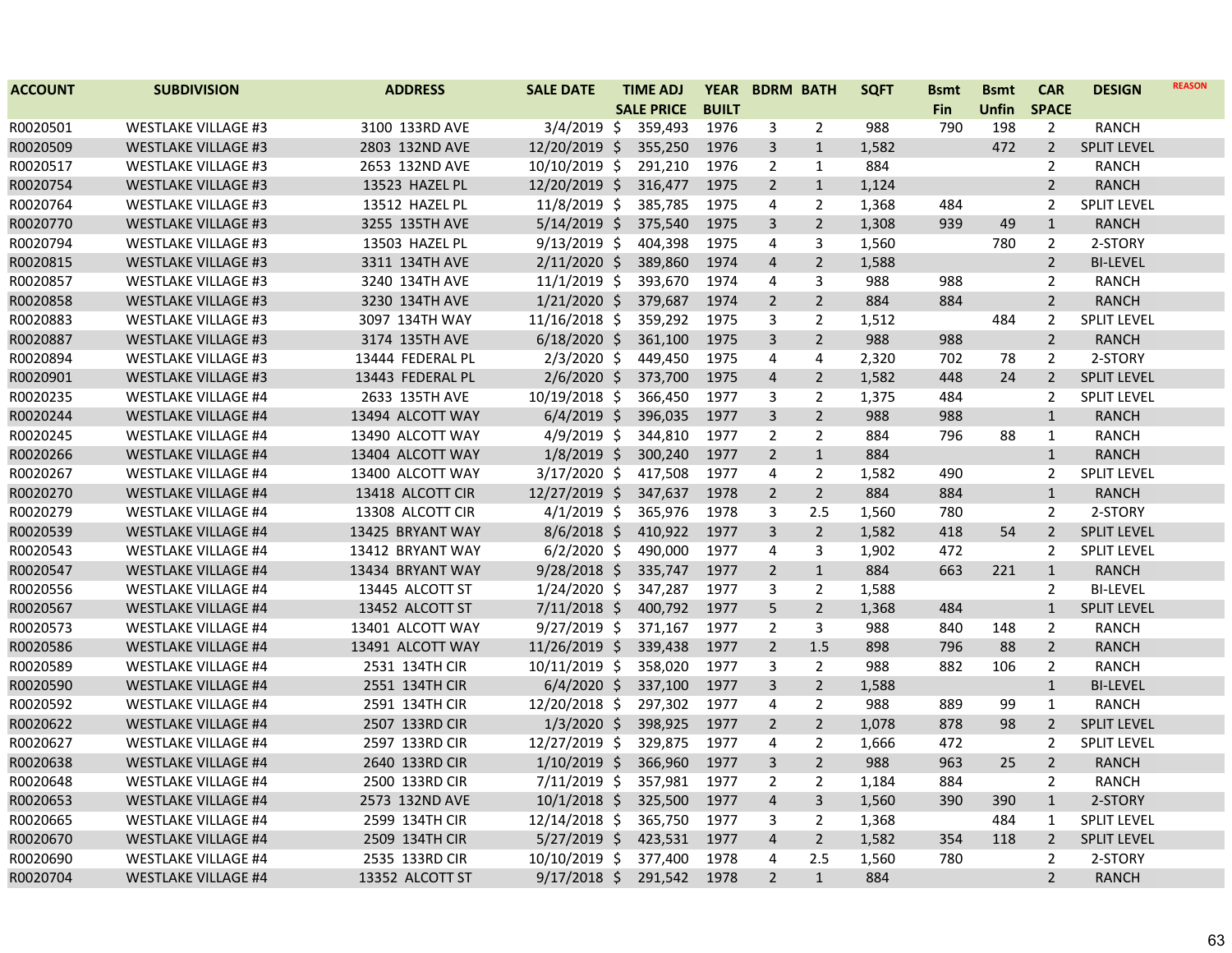| <b>ACCOUNT</b> | <b>SUBDIVISION</b>         | <b>ADDRESS</b>          | <b>SALE DATE</b>       | <b>TIME ADJ</b>   | <b>YEAR</b>  | <b>BDRM BATH</b> |                         | <b>SQFT</b> | <b>Bsmt</b> | <b>Bsmt</b> | <b>CAR</b>     | <b>DESIGN</b>      | <b>REASON</b> |
|----------------|----------------------------|-------------------------|------------------------|-------------------|--------------|------------------|-------------------------|-------------|-------------|-------------|----------------|--------------------|---------------|
|                |                            |                         |                        | <b>SALE PRICE</b> | <b>BUILT</b> |                  |                         |             | Fin         | Unfin       | <b>SPACE</b>   |                    |               |
| R0020713       | <b>WESTLAKE VILLAGE #4</b> | 13395 ALCOTT CIR        | 10/15/2019 \$          | 315,690           | 1978         | 3                | $\overline{2}$          | 988         | 958         | 30          | $\overline{2}$ | <b>RANCH</b>       |               |
| R0021482       | <b>WESTLAKE VILLAGE #5</b> | 12961 PRINCESS CIR      | 9/30/2019 \$           | 407,977           | 1980         | 4                | $\overline{2}$          | 1,628       |             |             | $\overline{2}$ | <b>SPLIT LEVEL</b> |               |
| R0021483       | <b>WESTLAKE VILLAGE #5</b> | 12941 PRINCESS CIR      | 10/25/2018 \$          | 337,575           | 1980         | $\overline{2}$   | $\overline{2}$          | 994         | 795         | 199         | $\overline{2}$ | <b>RANCH</b>       |               |
| R0021493       | <b>WESTLAKE VILLAGE #5</b> | 3440 PRINCESS CT        | $6/19/2020$ \$         | 418,000           | 1980         | $\overline{4}$   | 2.5                     | 1,620       | 234         | 546         | $\overline{2}$ | 2-STORY            |               |
| R0021499       | <b>WESTLAKE VILLAGE #5</b> | 3360 PRINCESS CIR       | $4/11/2019$ \$         | 400,338           | 1980         | 3                | $\overline{2}$          | 1,218       | 1,218       |             | $\overline{2}$ | <b>RANCH</b>       |               |
| R0021500       | <b>WESTLAKE VILLAGE #5</b> | 3340 PRINCESS CIR       | $4/15/2019$ \$         | 391,023           | 1980         | $\overline{2}$   | $\overline{2}$          | 994         | 994         |             | $\overline{2}$ | <b>RANCH</b>       |               |
| R0021505       | <b>WESTLAKE VILLAGE #5</b> | 3240 PRINCESS CIR       | $6/3/2019$ \$          | 355,865           | 1980         | 3                | $\overline{2}$          | 1,456       |             | 496         | $\overline{2}$ | <b>SPLIT LEVEL</b> |               |
| R0021509       | <b>WESTLAKE VILLAGE #5</b> | 12990 PRINCESS CIR      | $6/20/2019$ \$         | 367,710           | 1979         | 3                | $\overline{2}$          | 1,628       |             |             | $\overline{2}$ | <b>SPLIT LEVEL</b> |               |
| R0021512       | <b>WESTLAKE VILLAGE #5</b> | 3465 PRINCESS CIR       | 7/12/2019 \$           | 352,175           | 1979         | 3                | $\overline{2}$          | 1,008       | 850         | 158         | $\mathbf{1}$   | <b>RANCH</b>       |               |
| R0021518       | <b>WESTLAKE VILLAGE #5</b> | 12980 KNIGHT CT         | $10/11/2019$ \$        | 373,728           | 1979         | 4                | 3.5                     | 1,620       | 390         | 390         | $\overline{2}$ | 2-STORY            |               |
| R0021526       | <b>WESTLAKE VILLAGE #5</b> | 12981 PRINCE CT         | 5/29/2020 \$           | 445,110           | 1979         | 4                | 3.5                     | 1,620       | 560         | 220         | 2              | 2-STORY            |               |
| R0021527       | <b>WESTLAKE VILLAGE #5</b> | 12990 PRINCE CT         | $8/12/2019$ \$         | 374,125           | 1979         | $\overline{2}$   | $\overline{2}$          | 994         | 776         | 218         | $\overline{2}$ | <b>RANCH</b>       |               |
| R0021528       | <b>WESTLAKE VILLAGE #5</b> | 12980 PRINCE CT         | $11/6/2019$ \$         | 391,737           | 1979         | 3                | $\overline{2}$          | 1,628       |             |             | $\overline{2}$ | <b>SPLIT LEVEL</b> |               |
| R0021529       | <b>WESTLAKE VILLAGE #5</b> | 12970 PRINCE CT         | 10/31/2018 \$          | 381,360           | 1979         | $\overline{3}$   | $\overline{2}$          | 1,424       |             | 300         | $\overline{2}$ | <b>SPLIT LEVEL</b> |               |
| R0021531       | <b>WESTLAKE VILLAGE #5</b> | 12950 PRINCE CT         | $4/9/2019$ \$          | 396,922           | 1979         | 4                | $\overline{2}$          | 1,628       |             |             | $\overline{2}$ | <b>SPLIT LEVEL</b> |               |
| R0021536       | <b>WESTLAKE VILLAGE #5</b> | <b>12980 DUKE CT</b>    | $9/17/2018$ \$         | 388,898           | 1984         | 3                | $\overline{3}$          | 1,482       | 508         | 44          | $\overline{2}$ | SPLIT LEVEL        |               |
| R0021563       | <b>WESTLAKE VILLAGE #5</b> | 3401 BARON CT           | $2/6/2019$ \$          | 383,760           | 1980         | 3                | $\overline{2}$          | 1,456       | 446         | 50          | $\overline{2}$ | <b>SPLIT LEVEL</b> |               |
| R0021573       | <b>WESTLAKE VILLAGE #5</b> | 3361 QUEEN CT           | $1/24/2019$ \$         | 407,617           | 1980         | $\overline{4}$   | 2.5                     | 1,620       | 390         | 390         | $\overline{2}$ | 2-STORY            |               |
| R0021577       | <b>WESTLAKE VILLAGE #5</b> | 3321 QUEEN CT           | $1/11/2019$ \$         | 395,107           | 1980         | 3                | $\overline{2}$          | 1,628       |             |             | $\overline{2}$ | <b>SPLIT LEVEL</b> |               |
| R0021580       | <b>WESTLAKE VILLAGE #5</b> | 3261 QUEEN CT           | $7/2/2019$ \$          | 403,293           | 1980         | 4                | $\overline{2}$          | 1,218       | 1,200       |             | $\overline{2}$ | <b>RANCH</b>       |               |
| R0021587       | <b>WESTLAKE VILLAGE #5</b> | 3260 PRINCE CIR         | $6/30/2020$ \$         | 366,000           | 1979         | 4                | $\overline{2}$          | 1,628       |             |             | $\overline{2}$ | <b>SPLIT LEVEL</b> |               |
| R0021597       | <b>WESTLAKE VILLAGE #5</b> | 3442 PRINCESS CIR       | $2/22/2019$ \$         | 351,093           | 1979         | 3                | $\overline{2}$          | 1,106       |             |             | $\overline{2}$ | <b>RANCH</b>       |               |
| R0021643       | <b>WESTLAKE VILLAGE #6</b> | 12920 MONARCH CT        | 2/19/2020 \$           | 389,355           | 1996         | 4                | 3                       | 1,448       | 448         |             | $\overline{2}$ | 2-STORY            |               |
| R0021706       | <b>WESTLAKE VILLAGE #6</b> | 3020 PRINCESS CIR       | $8/20/2018$ \$         | 435,187           | 1996         | $\overline{4}$   | 3.5                     | 1,966       | 940         | 105         | 3              | 2-STORY            |               |
| R0021755       | <b>WESTLAKE VILLAGE #6</b> | 2930 PRINCESS CIR       | 4/29/2019 \$           | 385,537           | 1996         | 3                | $\overline{2}$          | 1,456       |             | 416         | $\overline{2}$ | <b>SPLIT LEVEL</b> |               |
| R0108431       | <b>WILCOX SUB</b>          | 14520 FEDERAL BLVD      | 12/27/2018 \$          | 892,791           | 2002         | 5                | $\overline{4}$          | 3,467       |             | 1,619       | $\overline{2}$ | 2-STORY            |               |
| R8861733       | <b>WILDGRASS FIL 1</b>     | 5201 LANTANA LN         | 12/21/2018 \$          | 928,088           | 2008         | $\overline{2}$   | 2.5                     | 2,420       |             | 2,402       | 4              | <b>RANCH</b>       |               |
| R8861735       | <b>WILDGRASS FIL 1</b>     | 5221 LANTANA LN         | $7/22/2019$ \$         | 895,457           | 2008         | 5                | $\overline{\mathbf{4}}$ | 3,183       |             | 1,575       | 3              | 2-STORY            |               |
| R8861742       | <b>WILDGRASS FIL 1</b>     | 5200 LANTANA LN         | 4/30/2019 \$1,030,089  |                   | 2007         | 4                | 4.5                     | 2,954       | 1,713       | 190         | 3              | 2-STORY            |               |
| R8861748       | <b>WILDGRASS FIL 1</b>     | 15101 LANTANA DR        | 5/3/2019 \$1,094,358   |                   | 2008         | 4                | 3.5                     | 3,628       |             | 1,718       | 3              | 2-STORY            |               |
| R8861761       | <b>WILDGRASS FIL 1</b>     | 15011 LANTANA DR        | 9/30/2019 \$1,085,061  |                   | 2007         | 4                | 3.5                     | 3,130       |             | 1,518       | 3              | 2-STORY            |               |
| R8862127       | <b>WILDGRASS FIL 1</b>     | 14553 STARGAZER DR      | 6/5/2019 \$1,215,890   |                   | 2005         | 4                | 4.5                     | 3,577       | 1,546       | 172         | 3              | 2-STORY            |               |
| R8861989       | <b>WILDGRASS FIL 1</b>     | 5130 FOXGLOVE TRL       | 6/24/2020 \$ 874,000   |                   | 2005         | 3                | 2.5                     | 2,402       |             | 2,402       | 3              | <b>RANCH</b>       |               |
| R8862010       | <b>WILDGRASS FIL 1</b>     | 14713 SORREL DR         | $3/11/2019$ \$         | 867,670           | 2005         | 3                | 2.5                     | 2,351       |             | 1,797       | $\overline{3}$ | <b>RANCH</b>       | <b>FSBO</b>   |
| R8862091       | <b>WILDGRASS FIL 1</b>     | 4947 BUFFALO GRASS LP   | 8/20/2019 \$1,008,420  |                   | 2007         | 4                | 3.5                     | 3,155       |             | 1,685       | 3              | 2-STORY            |               |
| R8862096       | <b>WILDGRASS FIL 1</b>     | 4946 BUFFALO GRASS LP   | $1/7/2020$ \$          | 870,948           | 2008         | 4                | 3.5                     | 3,628       |             | 1,718       | $\overline{3}$ | 2-STORY            |               |
| R8862105       | <b>WILDGRASS FIL 1</b>     | 14852 SNOWCREST DR      | 9/19/2019 \$ 741,870   |                   | 2006         | $\overline{2}$   | 4                       | 2,420       | 2,402       |             | 3              | <b>RANCH</b>       |               |
| R8862110       | <b>WILDGRASS FIL 1</b>     | 5135 FOXGLOVE TRL       | 11/1/2019 \$1,071,315  |                   | 2005         | 3                | 3.5                     | 2,420       | 2,402       |             | 3              | <b>RANCH</b>       |               |
| R8862111       | <b>WILDGRASS FIL 1</b>     | 5120 FOXGLOVE TRL       | 8/27/2019 \$ 884,940   |                   | 2005         | 4                | 4.5                     | 3,306       | 1,050       | 525         | 3              | 2-STORY            |               |
| R8862112       | <b>WILDGRASS FIL 1</b>     | 5004 SILVER FEATHER WAY | 12/11/2019 \$1,271,750 |                   | 2006         | 4                | 4.5                     | 3,628       | 1,516       | 202         | 3              | 2-STORY            |               |
|                |                            |                         |                        |                   |              |                  |                         |             |             |             |                |                    |               |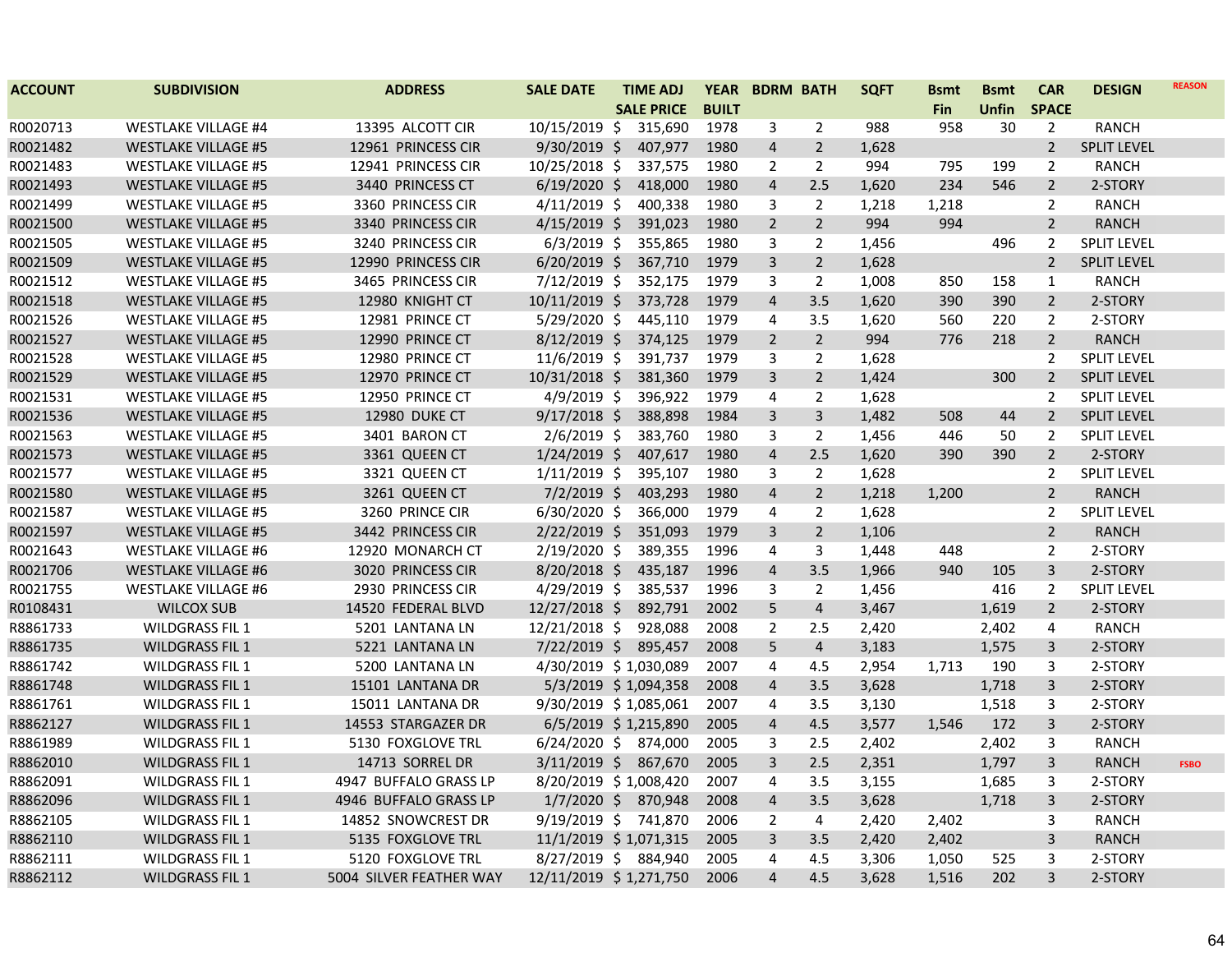| <b>ACCOUNT</b> | <b>SUBDIVISION</b>     | <b>ADDRESS</b>           | <b>SALE DATE</b>      | <b>TIME ADJ</b>   | <b>YEAR</b>  | <b>BDRM BATH</b> |                | <b>SQFT</b> | <b>Bsmt</b> | <b>Bsmt</b>  | <b>CAR</b>     | <b>DESIGN</b>    | <b>REASON</b> |
|----------------|------------------------|--------------------------|-----------------------|-------------------|--------------|------------------|----------------|-------------|-------------|--------------|----------------|------------------|---------------|
|                |                        |                          |                       | <b>SALE PRICE</b> | <b>BUILT</b> |                  |                |             | <b>Fin</b>  | <b>Unfin</b> | <b>SPACE</b>   |                  |               |
| R8862122       | <b>WILDGRASS FIL 1</b> | 14700 SORREL RUN         | 9/28/2018 \$          | 635,479           | 2005         | 3                | 3.5            | 2,351       | 1,244       | 550          | 3              | <b>RANCH</b>     |               |
| R8862261       | <b>WILDGRASS FIL 1</b> | 5048 SILVER FEATHER CIR  | 11/30/2018 \$         | 882,696           | 2007         | $\overline{4}$   | 3.5            | 3,155       |             | 1,686        | 3              | 2-STORY          |               |
| R8862279       | <b>WILDGRASS FIL 1</b> | 15029 BOTTLEBRUSH RUN    | 4/29/2019 \$          | 951,524           | 2007         | 5                | 4              | 3,183       |             | 1,575        | 3              | 2-STORY          |               |
| R8862285       | <b>WILDGRASS FIL 1</b> | 4956 BUFFALO GRASS LP    | 10/5/2018 \$          | 925,750           | 2007         | $\overline{2}$   | 3.5            | 2,420       | 2,262       | 140          | 3              | <b>RANCH</b>     |               |
| R8862286       | <b>WILDGRASS FIL 1</b> | 4936 BUFFALO GRASS LP    | 10/23/2019 \$         | 790,933           | 2008         | $\overline{2}$   | 3.5            | 2,420       | 2,229       | 173          | 3              | <b>RANCH</b>     |               |
| R8862296       | <b>WILDGRASS FIL 1</b> | 15002 COSMOS WAY         | $8/15/2019$ \$        | 842,236           | 2008         | $\overline{2}$   | 3.5            | 2,420       | 1,734       | 668          | 3              | RANCH            |               |
| R8862312       | <b>WILDGRASS FIL 1</b> | 5011 FOXGLOVE TRL        | 5/30/2019 \$1,146,969 |                   | 2006         | 5                | 4              | 3,628       |             | 1,718        | 3              | 2-STORY          |               |
| R8862314       | <b>WILDGRASS FIL 1</b> | 14955 SILVER FEATHER CIR | $4/15/2020$ \$        | 935,394           | 2005         | $\overline{3}$   | 3.5            | 2,402       | 2,402       |              | 3              | <b>RANCH</b>     |               |
| R8861778       | <b>WILDGRASS FIL 1</b> | 4754 RAVEN RUN           | $10/22/2018$ \$       | 408,917           | 2012         | $\overline{2}$   | 2.5            | 1,601       |             | 740          | 2              | <b>TOWNHOUSE</b> |               |
| R8861788       | <b>WILDGRASS FIL 1</b> | 4797 RAVEN RUN           | $6/24/2020$ \$        | 514,650           | 2008         | $\overline{2}$   | 3.5            | 1,990       | 773         | 98           | $\overline{2}$ | <b>TOWNHOUSE</b> |               |
| R8861789       | <b>WILDGRASS FIL 1</b> | 4799 RAVEN RUN           | 7/29/2019 \$          | 453,004           | 2008         | 3                | 4.5            | 1,825       | 600         | 140          | 2              | <b>TOWNHOUSE</b> |               |
| R8861798       | <b>WILDGRASS FIL 1</b> | 4815 RAVEN RUN           | $6/28/2019$ \$        | 447,551           | 2007         | $\overline{2}$   | $\mathbf{3}$   | 1,677       |             | 1,021        | $\overline{2}$ | <b>TOWNHOUSE</b> |               |
| R8861819       | <b>WILDGRASS FIL 1</b> | 4727 RAVEN RUN           | $6/26/2020$ \$        | 470,900           | 2012         | $\overline{2}$   | 3.5            | 1,733       | 667         | 67           | $\overline{2}$ | <b>TOWNHOUSE</b> |               |
| R8861821       | <b>WILDGRASS FIL 1</b> | 4729 RAVEN RUN           | $9/14/2018$ \$        | 467,326           | 2012         | $\overline{2}$   | $\mathbf{3}$   | 1,990       |             | 871          | $\overline{2}$ | <b>TOWNHOUSE</b> |               |
| R8861852       | <b>WILDGRASS FIL 1</b> | 4780 RAVEN RUN           | $1/24/2019$ \$        | 505,762           | 2010         | 3                | 3.5            | 1,677       | 743         | 278          | 2              | <b>TOWNHOUSE</b> |               |
| R8861857       | <b>WILDGRASS FIL 1</b> | 4775 RAVEN RUN           | $1/24/2019$ \$        | 419,720           | 2011         | $\overline{2}$   | 2.5            | 1,601       |             | 740          | $\overline{2}$ | <b>TOWNHOUSE</b> |               |
| R8861864       | <b>WILDGRASS FIL 1</b> | 4767 RAVEN RUN           | $1/3/2020$ \$         | 458,046           | 2011         | $\overline{2}$   | 2.5            | 1,733       |             | 734          | 2              | <b>TOWNHOUSI</b> | <b>FSBO</b>   |
| R8861872       | <b>WILDGRASS FIL 1</b> | 4742 RAVEN RUN           | $12/3/2019$ \$        | 447,452           | 2012         | $\overline{2}$   | 2.5            | 1,601       |             | 740          | $\overline{2}$ | <b>TOWNHOUSE</b> |               |
| R8861875       | <b>WILDGRASS FIL 1</b> | 4737 RAVEN RUN           | $8/3/2018$ \$         | 446,796           | 2012         | $\overline{2}$   | 2.5            | 1,601       |             | 740          | 2              | <b>TOWNHOUSE</b> |               |
| R8862040       | <b>WILDGRASS FIL 1</b> | 4855 RAVEN RUN           | 11/26/2019 \$         | 393,835           | 2010         | $\overline{2}$   | 2.5            | 1,601       |             | 740          | $\overline{2}$ | <b>TOWNHOUSE</b> |               |
| R8862048       | <b>WILDGRASS FIL 1</b> | 4866 RAVEN RUN           | 2/21/2020 \$          | 504,788           | 2010         | $\overline{2}$   | 4              | 1,677       | 780         | 241          | $\overline{2}$ | <b>TOWNHOUSE</b> |               |
| R8862050       | <b>WILDGRASS FIL 1</b> | 4869 RAVEN RUN           | $8/30/2019$ \$        | 406,969           | 2009         | $\overline{2}$   | 2.5            | 1,601       |             | 740          | $\overline{2}$ | <b>TOWNHOUSE</b> |               |
| R8862059       | <b>WILDGRASS FIL 1</b> | 4882 RAVEN RUN           | $3/4/2019$ \$         | 437,748           | 2007         | 3                | 3              | 1,677       |             | 1,021        | 2              | <b>TOWNHOUSI</b> | <b>FSBO</b>   |
| R8862060       | <b>WILDGRASS FIL 1</b> | 4883 RAVEN RUN           | $4/17/2019$ \$        | 455,803           | 2007         | $\overline{2}$   | $\overline{4}$ | 1,677       | 650         | 371          | 2              | <b>TOWNHOUSE</b> |               |
| R8862065       | <b>WILDGRASS FIL 1</b> | 4890 RAVEN RUN           | $6/5/2019$ \$         | 465,660           | 2007         | 3                | 3.5            | 1,825       | 680         | 60           | 2              | <b>TOWNHOUSE</b> |               |
| R8862206       | <b>WILDGRASS FIL 1</b> | 4745 RAVEN RUN           | $4/1/2020$ \$         | 453,062           | 2011         | $\overline{3}$   | 2.5            | 1,733       |             | 734          | $\overline{2}$ | <b>TOWNHOUSI</b> | <b>FSBO</b>   |
| R8862209       | <b>WILDGRASS FIL 1</b> | 4734 RAVEN RUN           | 8/12/2019 \$          | 452,760           | 2012         | $\overline{2}$   | 3              | 1,677       |             | 1,021        | 2              | <b>TOWNHOUS</b>  | <b>FSBO</b>   |
| R8862212       | <b>WILDGRASS FIL 1</b> | 4756 RAVEN RUN           | 12/4/2018 \$          | 448,489           | 2012         | 3                | 2.5            | 1,990       |             | 871          | $\overline{2}$ | <b>TOWNHOUSE</b> |               |
| R8862220       | <b>WILDGRASS FIL 1</b> | 4813 RAVEN RUN           | 7/25/2019 \$          | 407,084           | 2007         | 2                | 2.5            | 1,601       |             | 740          | 2              | <b>TOWNHOUSE</b> |               |
| R8862225       | <b>WILDGRASS FIL 1</b> | 4702 RAVEN RUN           | $8/30/2019$ \$        | 463,050           | 2008         | $\overline{2}$   | 3.5            | 1,733       | 400         | 334          | $\overline{2}$ | <b>TOWNHOUSE</b> |               |
| R8862226       | <b>WILDGRASS FIL 1</b> | 4715 RAVEN RUN           | $7/12/2019$ \$        | 460,743           | 2008         | 3                | 3.5            | 1,733       | 734         |              | $\overline{2}$ | <b>TOWNHOUSE</b> |               |
| R8862231       | <b>WILDGRASS FIL 1</b> | 4712 RAVEN RUN           | 10/24/2018 \$         | 459,701           | 2008         | 3                | $\overline{3}$ | 1,677       |             | 1,021        | $\overline{2}$ | <b>TOWNHOUSE</b> |               |
| R8862233       | <b>WILDGRASS FIL 1</b> | 4719 RAVEN RUN           | $7/6/2018$ \$         | 442,680           | 2013         | 3                | 2.5            | 1,733       |             | 734          | 2              | <b>TOWNHOUSE</b> |               |
| R8862237       | <b>WILDGRASS FIL 1</b> | 4723 RAVEN RUN           | $9/24/2018$ \$        | 447,169           | 2013         | $\overline{2}$   | 3.5            | 1,601       | 666         | 74           | $\overline{2}$ | <b>TOWNHOUSE</b> |               |
| R8862248       | <b>WILDGRASS FIL 1</b> | 4878 RAVEN RUN           | 8/8/2019 \$           | 457,905           | 2009         | $\overline{2}$   | 2.5            | 1,990       |             | 871          | $\overline{2}$ | <b>TOWNHOUSE</b> |               |
| R8861999       | <b>WILDGRASS FIL 1</b> | 14825 SILVER FEATHER CIR | 7/16/2018 \$          | 752,770           | 2006         | 5                | $\overline{4}$ | 3,628       |             | 1,718        | 3              | 2-STORY          |               |
| R8862022       | <b>WILDGRASS FIL 1</b> | 14601 PRAIRIE SKY LN     | $8/3/2018$ \$         | 657,960           | 2005         | 4                | 4              | 2,237       | 769         | 303          | $\overline{2}$ | 2-STORY          |               |
| R8862033       | <b>WILDGRASS FIL 1</b> | 14511 PRAIRIE SKY LN     | 7/19/2019 \$          | 597,470           | 2004         | $\overline{4}$   | 3              | 1,650       | 1,269       | 72           | $\overline{2}$ | <b>RANCH</b>     |               |
| R8862101       | <b>WILDGRASS FIL 1</b> | 15046 SILVER FEATHER CIR | $5/28/2019$ \$        | 795,915           | 2007         | 4                | 4              | 2,237       | 1,040       | 32           | 3              | 2-STORY          |               |
| R8862131       | <b>WILDGRASS FIL 1</b> | 14632 STARGAZER DR       | $6/12/2020$ \$        | 750,000           | 2004         | $\overline{3}$   | $\overline{4}$ | 1,834       | 994         | 340          | 3              | <b>RANCH</b>     |               |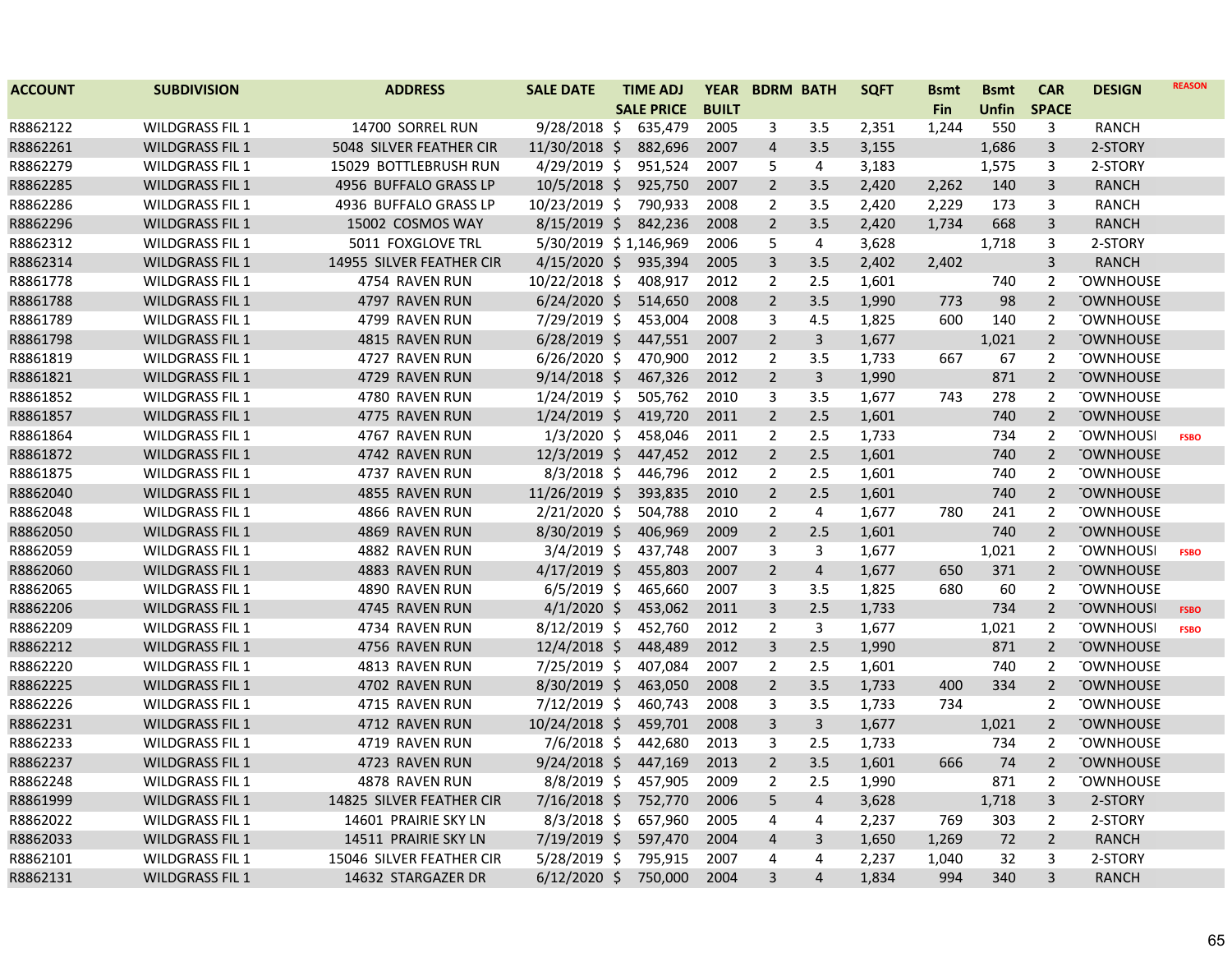| <b>ACCOUNT</b> | <b>SUBDIVISION</b>     | <b>ADDRESS</b>           | <b>SALE DATE</b> | <b>TIME ADJ</b>   | <b>YEAR</b>  | <b>BDRM BATH</b> |                | <b>SQFT</b> | <b>Bsmt</b> | <b>Bsmt</b>  | <b>CAR</b>     | <b>DESIGN</b>      | <b>REASON</b> |
|----------------|------------------------|--------------------------|------------------|-------------------|--------------|------------------|----------------|-------------|-------------|--------------|----------------|--------------------|---------------|
|                |                        |                          |                  | <b>SALE PRICE</b> | <b>BUILT</b> |                  |                |             | <b>Fin</b>  | <b>Unfin</b> | <b>SPACE</b>   |                    |               |
| R8862134       | <b>WILDGRASS FIL 1</b> | 14620 PRAIRIE SKY LN     | 2/28/2020 \$     | 735,939           | 2004         | 4                | 3.5            | 2,695       | 944         | 105          | 3              | 2-STORY            |               |
| R8862146       | <b>WILDGRASS FIL 1</b> | 4466 EAGLE RIVER RUN     | 12/21/2018 \$    | 663,938           | 2005         | 3                | 2.5            | 2,084       |             | 857          | $\overline{2}$ | 2-STORY            |               |
| R8862299       | <b>WILDGRASS FIL 1</b> | 15036 SILVER FEATHER CIR | $6/26/2020$ \$   | 768,500           | 2007         | 5                | 4.5            | 2,214       | 671         | 221          | $\overline{2}$ | 2-STORY            |               |
| R8864267       | <b>WILDGRASS FIL 2</b> | 14795 STONEY CREEK WAY   | 12/20/2019 \$    | 611,457           | 2006         | $\overline{4}$   | 3              | 2,237       |             | 1,072        | $\overline{2}$ | 2-STORY            |               |
| R8864297       | <b>WILDGRASS FIL 2</b> | 4401 FIREWEED TRL        | $9/26/2019$ \$   | 768,548           | 2006         | 4                | 2.5            | 2,695       |             | 1,364        | 3              | 2-STORY            |               |
| R8866624       | <b>WILDGRASS FIL 3</b> | 14842 FALCON DR          | $6/4/2020$ \$    | 980,000           | 2011         | 5                | 4.5            | 3,488       | 1,700       | 66           | 3              | 2-STORY            |               |
| R8866628       | <b>WILDGRASS FIL 3</b> | 14800 FALCON DR          | $6/6/2019$ \$    | 783,343           | 2011         | 5                | 3.5            | 3,488       |             | 1,766        | 3              | 2-STORY            |               |
| R8866634       | <b>WILDGRASS FIL 3</b> | 14838 NIGHTHAWK LN       | 1/24/2020 \$     | 725,367           | 2011         | $\overline{4}$   | 3.5            | 3,079       |             | 946          | 3              | 2-STORY            |               |
| R0022840       | <b>WILLOW PARK</b>     | 4905 128TH PL            | 5/30/2019 \$     | 501,278           | 1993         | 4                | 3              | 2,268       |             | 1,293        | 3              | 2-STORY            |               |
| R0022851       | <b>WILLOW PARK</b>     | 5125 128TH PL            | $6/28/2019$ \$   | 495,945           | 1994         | $\overline{4}$   | 2.5            | 2,086       |             | 604          | $\overline{3}$ | 2-STORY            |               |
| R0022857       | <b>WILLOW PARK</b>     | 12785 YATES CIR          | $9/19/2019$ \$   | 490,697           | 1994         | 4                | 3.5            | 2,556       | 859         | 45           | 2              | 2-STORY            |               |
| R0022884       | <b>WILLOW PARK</b>     | 12782 YATES CIR          | $6/12/2019$ \$   | 519,120           | 1993         | $\overline{a}$   | 3.5            | 2,074       | 604         |              | $\overline{2}$ | 2-STORY            |               |
| R0022890       | <b>WILLOW PARK</b>     | 5021 YATES CIR           | $5/10/2019$ \$   | 499,213           | 1996         | 3                | $\mathbf{3}$   | 1,912       |             | 1,886        | 3              | <b>RANCH</b>       |               |
| R0022898       | <b>WILLOW PARK</b>     | 4860 128TH PL            | $9/6/2019$ \$    | 468,305           | 1994         | 3                | 2.5            | 2,206       |             | 1,251        | $\overline{3}$ | 2-STORY            |               |
| R0022917       | <b>WILLOW PARK</b>     | <b>12730 YATES ST</b>    | $5/28/2019$ \$   | 470,820           | 1995         | 3                | 2.5            | 1,753       |             | 543          | 3              | 2-STORY            |               |
| R0022949       | <b>WILLOW PARK</b>     | 4841 127TH AVE           | $2/8/2019$ \$    | 496,184           | 1998         | $\overline{a}$   | 2.5            | 2,532       |             | 1,225        | $\overline{3}$ | 2-STORY            |               |
| R0022967       | <b>WILLOW PARK</b>     | 4885 125TH AVE           | $8/23/2018$ \$   | 475,910           | 1998         | 3                | $\overline{2}$ | 1,369       |             | 420          | 3              | SPLIT LEVEL        |               |
| R0022968       | <b>WILLOW PARK</b>     | 4865 125TH AVE           | $8/21/2019$ \$   | 494,562           | 1997         | $\overline{3}$   | 3.5            | 1,737       | 434         | 48           | $\overline{2}$ | 2-STORY            |               |
| R0022991       | <b>WILLOW PARK</b>     | 12725 WOLFF ST           | $1/17/2020$ \$   | 534,093           | 1995         | 4                | 3.5            | 2,462       | 815         |              | 3              | 2-STORY            |               |
| R0023015       | <b>WILLOW PARK</b>     | 12705 YATES ST           | $4/24/2019$ \$   | 563,557           | 1995         | 3                | 2.5            | 2,579       | 607         | 260          | 3              | 2-STORY            |               |
| R0023019       | <b>WILLOW PARK</b>     | 12665 YATES ST           | $7/16/2018$ \$   | 557,302           | 1997         | 4                | 4              | 2,040       | 1,588       | 176          | $\overline{2}$ | <b>RANCH</b>       |               |
| R0023036       | <b>WILLOW PARK</b>     | 5070 126TH CIR           | $3/20/2020$ \$   | 499,720           | 1997         | $\overline{4}$   | $\overline{4}$ | 2,075       | 551         |              | $\overline{2}$ | 2-STORY            |               |
| R0023038       | <b>WILLOW PARK</b>     | 5050 126TH CIR           | $9/27/2019$ \$   | 488,652           | 1997         | 4                | 2.5            | 1,737       | 361         | 121          | $\overline{2}$ | 2-STORY            |               |
| R0023043       | <b>WILLOW PARK</b>     | 5000 126TH CIR           | 7/15/2019 \$     | 449,017           | 1997         | 3                | $\overline{2}$ | 1,369       |             | 420          | $\overline{2}$ | <b>SPLIT LEVEL</b> |               |
| R0023056       | <b>WILLOW PARK</b>     | 12520 WINONA CT          | 7/30/2018 \$     | 502,206           | 1997         | 3                | 2.5            | 1,677       |             | 482          | $\overline{2}$ | 2-STORY            |               |
| R0023073       | <b>WILLOW PARK</b>     | 12445 VRAIN CIR          | $1/11/2019$ \$   | 513,592           | 1998         | $\overline{3}$   | 2.5            | 1,822       | 842         | 94           | $\overline{2}$ | 2-STORY            |               |
| R0023124       | <b>WILLOW PARK</b>     | 12436 VRAIN CIR          | 4/29/2019 \$     | 448,672           | 1998         | 3                | $\overline{2}$ | 1,369       |             | 420          | $\overline{2}$ | SPLIT LEVEL        |               |
| R0023143       | <b>WILLOW PARK</b>     | 4785 127TH PL            | $9/5/2019$ \$    | 516,362           | 1994         | 3                | 3.5            | 2,371       | 1,222       |              | 3              | 2-STORY            |               |
| R0023147       | <b>WILLOW PARK</b>     | 4745 127TH PL            | 2/20/2019 \$     | 524,680           | 1994         | 4                | 3.5            | 2,347       | 326         | 1,305        | 3              | 2-STORY            |               |
| R0023149       | <b>WILLOW PARK</b>     | 4725 127TH PL            | $4/29/2019$ \$   | 538,821           | 1994         | $\overline{4}$   | 3.5            | 1,920       | 900         |              | 3              | 2-STORY            |               |
| R0023174       | <b>WILLOW PARK</b>     | 12600 WOLFF ST           | $5/3/2019$ \$    | 474,433           | 1998         | 3                | 2.5            | 1,397       | 420         |              | 2              | <b>SPLIT LEVEL</b> |               |
| R0023199       | <b>WILLOW PARK</b>     | 12485 VRAIN CIR          | $9/13/2019$ \$   | 515,340           | 1998         | 3                | 2.5            | 1,737       |             | 482          | 3              | 2-STORY            |               |
| R0023203       | <b>WILLOW PARK</b>     | 12539 UTICA ST           | $6/11/2020$ \$   | 526,000           | 1996         | 5                | 3              | 2,769       |             | 1,397        | 3              | 2-STORY            |               |
| R0023208       | <b>WILLOW PARK</b>     | 12563 UTICA ST           | $2/26/2020$ \$   | 545,400           | 1996         | $\overline{a}$   | 2.5            | 2,052       |             | 1,083        | $\overline{3}$ | 2-STORY            |               |
| R0023221       | <b>WILLOW PARK</b>     | 12555 VRAIN ST           | $5/15/2019$ \$   | 607,110           | 1997         | 4                | 3              | 2,510       |             | 1,299        | 3              | 2-STORY            |               |
| R0023227       | <b>WILLOW PARK</b>     | 12740 WOLFF ST           | $4/17/2019$ \$   | 578,565           | 1995         | 3                | $\mathsf{3}$   | 2,347       | 1,160       | 62           | $\overline{3}$ | 2-STORY            |               |
| R0023251       | <b>WILLOW PARK</b>     | 12720 UTICA CIR          | $10/4/2019$ \$   | 499,800           | 1997         | 4                | 3.5            | 1,888       | 890         | 30           | 3              | 2-STORY            |               |
| R0023276       | <b>WILLOW PARK</b>     | 12534 UTICA ST           | 12/10/2019 \$    | 497,756           | 1997         | $\overline{4}$   | 2.5            | 2,015       |             | 667          | 3              | 2-STORY            |               |
| R0023284       | <b>WILLOW PARK</b>     | 12722 VRAIN ST           | $8/30/2019$ \$   | 515,370           | 1996         | 4                | 4              | 2,936       |             | 1,024        | $\overline{2}$ | 2-STORY            |               |
| R0023289       | <b>WILLOW PARK</b>     | 12655 UTICA CIR          | $10/12/2018$ \$  | 567,000           | 1995         | 3                | 5              | 3,185       | 700         | 975          | 3              | 2-STORY            |               |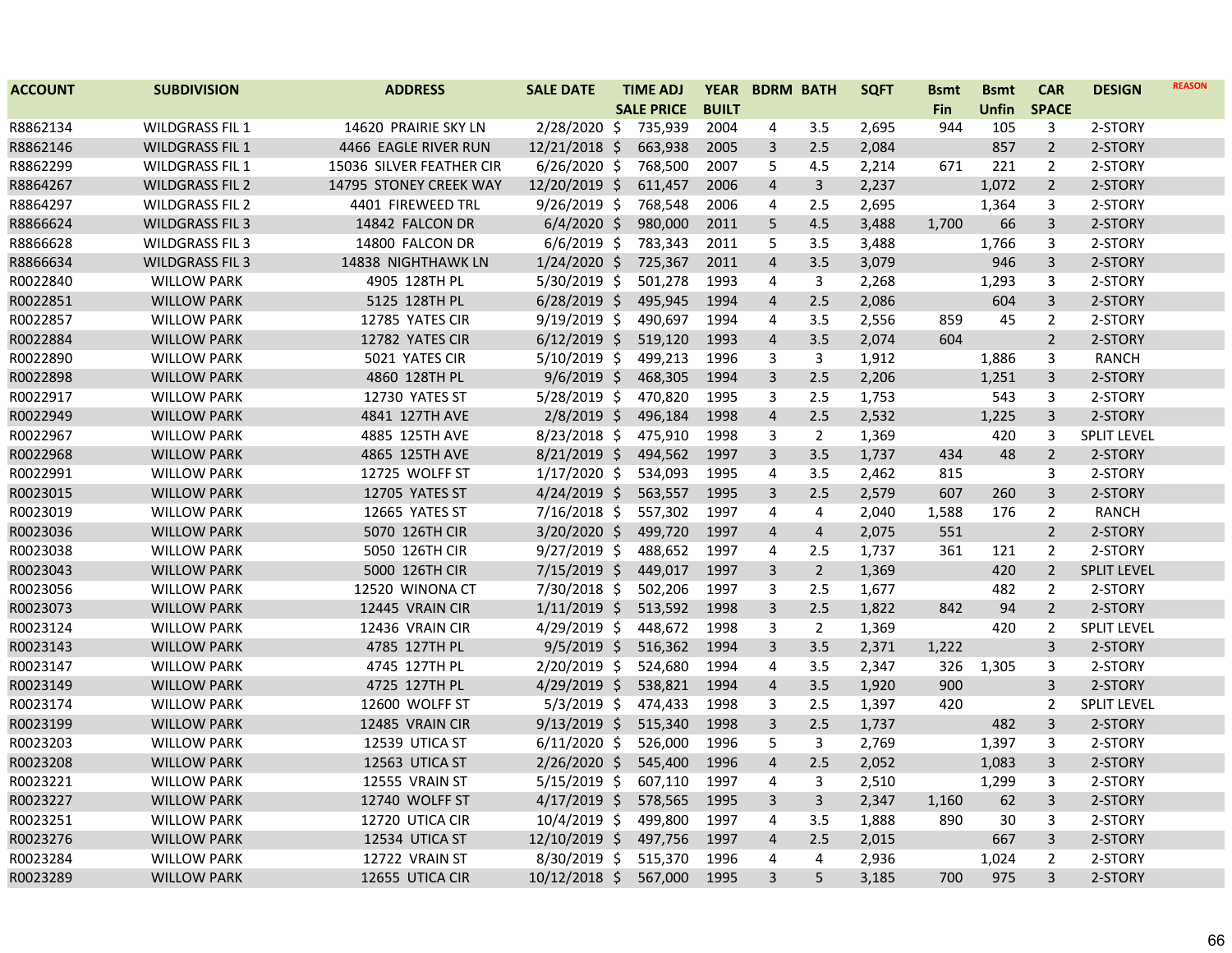| <b>ACCOUNT</b> | <b>SUBDIVISION</b>          | <b>ADDRESS</b>    | <b>SALE DATE</b> | <b>TIME ADJ</b>   | <b>YEAR</b>  | <b>BDRM BATH</b>        |                | <b>SQFT</b> | <b>Bsmt</b> | <b>Bsmt</b>  | <b>CAR</b>     | <b>DESIGN</b>      | <b>REASON</b> |
|----------------|-----------------------------|-------------------|------------------|-------------------|--------------|-------------------------|----------------|-------------|-------------|--------------|----------------|--------------------|---------------|
|                |                             |                   |                  | <b>SALE PRICE</b> | <b>BUILT</b> |                         |                |             | <b>Fin</b>  | <b>Unfin</b> | <b>SPACE</b>   |                    |               |
| R0023291       | <b>WILLOW PARK</b>          | 12675 UTICA CIR   | 11/20/2019 \$    | 552,502           | 1995         | 4                       | 3              | 2,242       |             | 1,166        | 3              | 2-STORY            |               |
| R0023315       | <b>WILLOW PARK</b>          | 12810 WOLFF CT    | 2/15/2019 \$     | 625,560           | 1994         | 4                       | 3.5            | 2,444       | 1,193       | 133          | $\mathsf{3}$   | 2-STORY            |               |
| R8870229       | WILLOW PARK WEST F#1 RPLT A | 12707 ZENOBIA ST  | $3/11/2020$ \$   | 490,652           | 2014         | 3                       | 3.5            | 2,534       | 320         | 220          | $\overline{2}$ | 2-STORY            |               |
| R0023623       | WILLOW RUN #1               | 2879 FERNWOOD PL  | $11/1/2019$ \$   | 435,388           | 1995         | 3                       | $\overline{3}$ | 1,144       | 1,100       | 44           | $\overline{2}$ | <b>RANCH</b>       |               |
| R0023629       | WILLOW RUN #1               | 12775 ELM LN      | 2/28/2019 \$     | 409,760           | 1995         | 3                       | $\overline{2}$ | 1,246       | 533         | 59           | $\overline{2}$ | 2-STORY            |               |
| R0023634       | WILLOW RUN #1               | 12725 ELM LN      | $3/20/2019$ \$   | 373,500           | 1995         | 3                       | $\overline{2}$ | 1,433       |             | 643          | $\overline{2}$ | <b>RANCH</b>       |               |
| R0023643       | WILLOW RUN #1               | 2860 CALKINS PL   | 12/10/2019 \$    | 385,700           | 1996         | 3                       | $\overline{2}$ | 1,038       |             | 651          | $\overline{2}$ | <b>RANCH</b>       |               |
| R0023655       | WILLOW RUN #1               | 2889 ELAINE DR    | $8/16/2018$ \$   | 417,252           | 1995         | $\overline{3}$          | $\mathbf{3}$   | 1,144       | 1,064       | 80           | $\overline{2}$ | <b>RANCH</b>       |               |
| R0023668       | WILLOW RUN #1               | 2800 ELAINE DR    | $6/12/2020$ \$   | 455,000           | 1996         | 3                       | 2.5            | 1,651       |             | 558          | $\overline{2}$ | 2-STORY            |               |
| R0023670       | WILLOW RUN #1               | 2810 ELAINE DR    | $5/15/2019$ \$   | 413,000           | 1995         | 3                       | 2.5            | 1,246       | 444         | 148          | $\overline{2}$ | 2-STORY            |               |
| R0023679       | WILLOW RUN #1               | 2876 ELAINE DR    | $9/3/2019$ \$    | 433,540           | 1995         | 3                       | 2.5            | 1,504       | 306         | 131          | $\overline{2}$ | <b>SPLIT LEVEL</b> |               |
| R0023682       | WILLOW RUN #1               | 2887 DHARMA AVE   | $8/15/2018$ \$   | 429,912           | 1996         | 3                       | $\overline{3}$ | 1,863       |             | 950          | $\overline{2}$ | 2-STORY            |               |
| R0023698       | WILLOW RUN #1               | 2867 CALKINS PL   | $6/11/2019$ \$   | 439,295           | 1996         | 3                       | 2.5            | 1,506       | 393         | 44           | $\overline{2}$ | <b>SPLIT LEVEL</b> |               |
| R0023703       | WILLOW RUN #1               | 2837 CALKINS PL   | 12/20/2019 \$    | 442,032           | 1996         | 3                       | 2.5            | 1,812       | 402         | 45           | $\overline{2}$ | 2-STORY            |               |
| R0023709       | WILLOW RUN #1               | 2802 DHARMA AVE   | $4/15/2019$ \$   | 444,015           | 1996         | 3                       | $\mathbf{3}$   | 1,409       | 620         | 41           | $\overline{2}$ | <b>RANCH</b>       |               |
| R0023713       | WILLOW RUN #1               | 2838 DHARMA AVE   | $1/3/2020$ \$    | 419,580           | 1996         | $\overline{\mathbf{4}}$ | 2.5            | 1,888       |             | 612          | $\overline{2}$ | 2-STORY            |               |
| R0023726       | WILLOW RUN #2               | 2769 FERNWOOD PL  | $8/9/2018$ \$    | 408,501           | 1996         | 3                       | 2.5            | 1,812       |             | 872          | $\overline{2}$ | 2-STORY            |               |
| R0023740       | <b>WILLOW RUN #2</b>        | 2649 FERNWOOD PL  | $9/17/2019$ \$   | 462,936           | 1997         | $\overline{3}$          | 2.5            | 1,624       | 503         | 302          | $\overline{2}$ | 2-STORY            |               |
| R0023753       | WILLOW RUN #2               | 2720 CALKINS PL   | $9/10/2019$ \$   | 414,010           | 1997         | 3                       | 2.5            | 1,624       |             | 483          | $\overline{2}$ | 2-STORY            |               |
| R0023755       | WILLOW RUN #2               | 2740 CALKINS PL   | $3/12/2020$ \$   | 453,375           | 1997         | 4                       | 2.5            | 1,555       | 437         |              | $\overline{2}$ | <b>SPLIT LEVEL</b> |               |
| R0023757       | WILLOW RUN #2               | 2770 CALKINS PL   | $9/23/2019$ \$   | 421,781           | 1997         | 3                       | 2.5            | 1,768       |             | 666          | $\overline{2}$ | <b>SPLIT LEVEL</b> |               |
| R0023762       | WILLOW RUN #2               | 2788 FERNWOOD CIR | $11/15/2018$ \$  | 419,942           | 1996         | 3                       | 3.5            | 1,506       | 437         |              | $\overline{2}$ | SPLIT LEVEL        |               |
| R0023764       | WILLOW RUN #2               | 2770 FERNWOOD CIR | $5/23/2019$ \$   | 382,025           | 1996         | 3                       | 2.5            | 1,624       |             | 805          | $\overline{2}$ | 2-STORY            |               |
| R0023774       | WILLOW RUN #2               | 2733 DHARMA AVE   | $8/15/2019$ \$   | 456,125           | 1996         | 3                       | 3.5            | 1,700       |             | 851          | 3              | 2-STORY            |               |
| R0023804       | WILLOW RUN #2               | 2731 CALKINS PL   | $4/2/2019$ \$    | 449,345           | 1997         | $\overline{3}$          | 2.5            | 1,514       | 470         | 318          | $\overline{2}$ | <b>SPLIT LEVEL</b> |               |
| R0106381       | WILLOW RUN #4               | 2795 125TH AVE    | $3/16/2020$ \$   | 435,240           | 1998         | $\overline{3}$          | 2.5            | 1,736       |             | 486          | $\overline{2}$ | 2-STORY            |               |
| R0106395       | WILLOW RUN #4               | 2765 CANOSSA DR   | $8/1/2019$ \$    | 440,596           | 1999         | 4                       | 3.5            | 1,484       | 527         | 221          | $\overline{2}$ | 2-STORY            |               |
| R0106405       | WILLOW RUN #4               | 12543 BRYANT ST   | $1/4/2019$ \$    | 448,952           | 1999         | 3                       | $\mathsf{3}$   | 2,050       |             |              | $\overline{2}$ | <b>SPLIT LEVEL</b> |               |
| R0106408       | WILLOW RUN #4               | 2760 DECATUR DR   | $5/29/2019$ \$   | 494,257           | 1999         | 3                       | 3              | 1,346       | 1,332       |              | $\overline{2}$ | <b>RANCH</b>       |               |
| R0106411       | WILLOW RUN #4               | 2764 CANOSSA DR   | $5/1/2020$ \$    | 461,901           | 1999         | 3                       | 3.5            | 1,789       | 675         | 277          | $\overline{2}$ | 2-STORY            |               |
| R0106422       | WILLOW RUN #4               | 12562 BRYANT ST   | $4/12/2019$ \$   | 408,825           | 1999         | 3                       | 2.5            | 1,716       |             |              | 2              | <b>SPLIT LEVEL</b> |               |
| R0106429       | WILLOW RUN #4               | 12520 BRYANT ST   | $9/12/2019$ \$   | 425,053           | 1999         | 3                       | 2.5            | 1,716       |             |              | $\overline{2}$ | <b>SPLIT LEVEL</b> |               |
| R0106439       | WILLOW RUN #5               | 2811 126TH AVE    | $2/11/2019$ \$   | 462,280           | 1997         | 4                       | 3.5            | 1,791       | 800         |              | $\overline{2}$ | 2-STORY            |               |
| R0106446       | <b>WILLOW RUN #5</b>        | 2853 126TH AVE    | $6/17/2019$ \$   | 451,273           | 1998         | 3                       | $\mathbf{3}$   | 1,684       | 700         | 184          | $\overline{2}$ | <b>RANCH</b>       |               |
| R0106449       | WILLOW RUN #5               | 2871 126TH AVE    | $9/30/2019$ \$   | 447,855           | 1998         | 4                       | 2.5            | 1,901       |             | 602          | $\overline{2}$ | 2-STORY            |               |
| R0106467       | WILLOW RUN #5               | 12522 ALCOTT ST   | $6/26/2020$ \$   | 453,000           | 2000         | $\overline{4}$          | $2.5$          | 1,933       |             | 939          | $\overline{2}$ | 2-STORY            |               |
| R0106470       | WILLOW RUN #5               | 12532 ALCOTT ST   | $7/16/2018$ \$   | 421,942           | 2000         | 3                       | 2.5            | 1,664       |             | 851          | $\overline{2}$ | 2-STORY            |               |
| R0106471       | <b>WILLOW RUN #5</b>        | 12536 ALCOTT ST   | $7/24/2018$ \$   | 486,820           | 2000         | 3                       | 3.5            | 1,933       | 900         | 39           | $\mathbf{3}$   | 2-STORY            |               |
| R0106474       | WILLOW RUN #5               | 12546 ALCOTT ST   | $6/27/2019$ \$   | 462,985           | 2000         | 4                       | 3.5            | 1,759       |             | 800          | $\overline{2}$ | 2-STORY            |               |
| R0106482       | <b>WILLOW RUN #5</b>        | 12579 ALCOTT ST   | $4/26/2019$ \$   | 440,392           | 2000         | 3                       | 2.5            | 1,514       |             |              | $\overline{2}$ | <b>SPLIT LEVEL</b> |               |